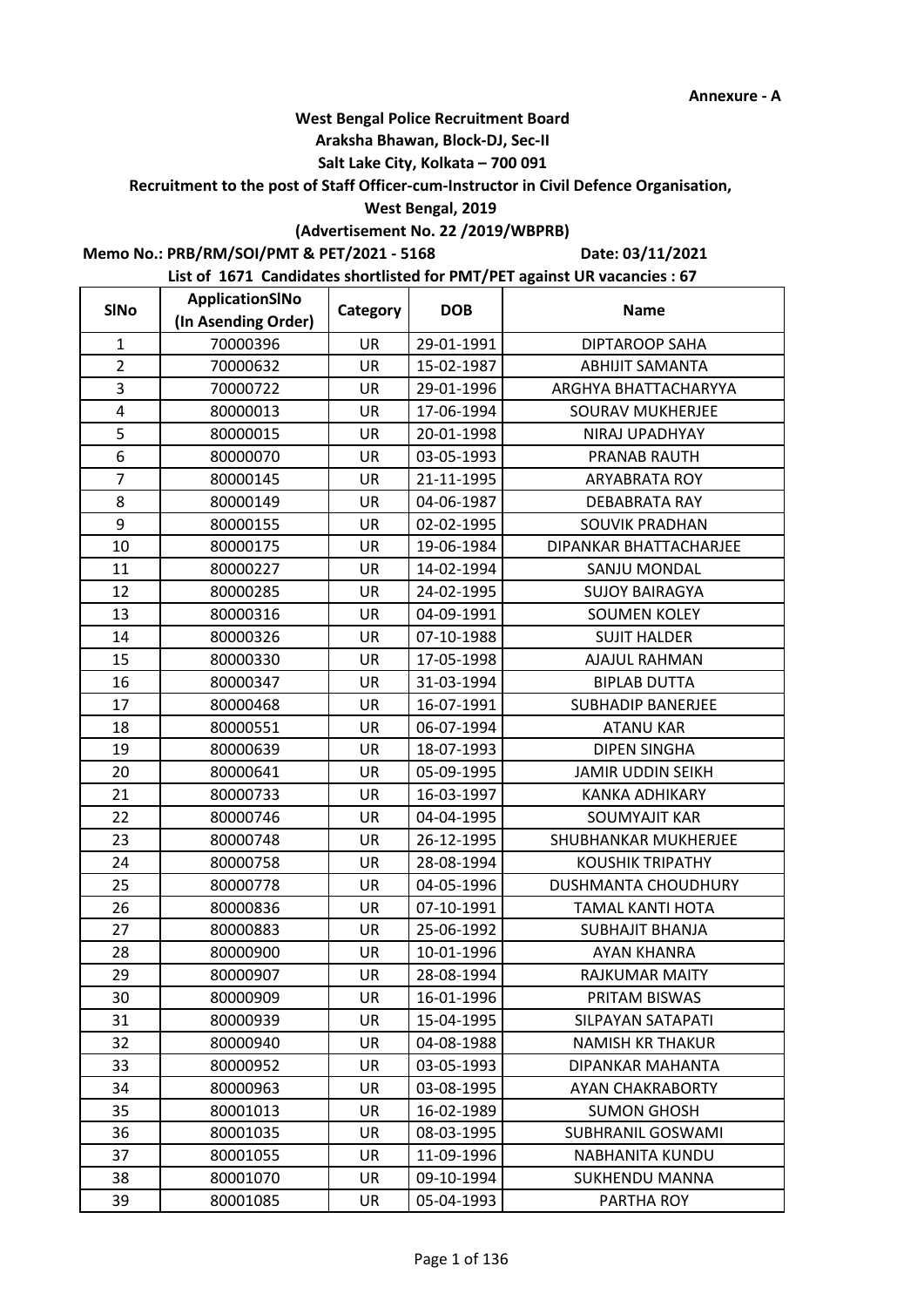### **Araksha Bhawan, Block-DJ, Sec-II**

## **Salt Lake City, Kolkata – 700 091**

**Recruitment to the post of Staff Officer-cum-Instructor in Civil Defence Organisation,** 

#### **West Bengal, 2019**

# **(Advertisement No. 22 /2019/WBPRB)**

**Memo No.: PRB/RM/SOI/PMT & PET/2021 - 5168**

**Date: 03/11/2021**

| <b>SINo</b> | ApplicationSINo     | Category  | <b>DOB</b> | <b>Name</b>                |
|-------------|---------------------|-----------|------------|----------------------------|
|             | (In Asending Order) |           |            |                            |
| 40          | 80001095            | UR        | 24-05-1997 | NAYAN MAJUMDAR             |
| 41          | 80001098            | <b>UR</b> | 01-12-1988 | PRASUN CHAKRABORTY         |
| 42          | 80001113            | UR        | 28-01-1994 | <b>SUMAN MANDAL</b>        |
| 43          | 80001157            | <b>UR</b> | 29-06-1987 | SOMNATH CHAKRABORTY        |
| 44          | 80001224            | UR        | 02-06-1996 | SAURAV KUMAR JANA          |
| 45          | 80001225            | <b>UR</b> | 02-02-1996 | <b>SUBHAM DAS</b>          |
| 46          | 80001231            | UR        | 25-11-1983 | SOMNATH CHAKRABORTTY       |
| 47          | 80001271            | UR        | 01-04-1994 | <b>TAPAN GORAI</b>         |
| 48          | 80001356            | UR        | 01-07-1991 | RIPUNJAY SAHA              |
| 49          | 80001366            | UR        | 27-03-1994 | <b>AVIJIT ADHIKARI</b>     |
| 50          | 80001381            | <b>UR</b> | 25-10-1996 | <b>ROHAN PAL</b>           |
| 51          | 80001409            | UR        | 03-04-1990 | SAIKAT SETH                |
| 52          | 80001475            | UR        | 05-02-1994 | YUSUF SK                   |
| 53          | 80001484            | UR        | 11-06-1995 | <b>ABHIJIT CHOWDHURY</b>   |
| 54          | 80001534            | UR        | 28-04-1995 | <b>INDRAJIT BANERJEE</b>   |
| 55          | 80001633            | UR        | 06-10-1993 | PAYEL GHOSH                |
| 56          | 80001661            | <b>UR</b> | 24-02-1991 | <b>SUMANTA MUKHERJEE</b>   |
| 57          | 80001668            | UR        | 19-11-1988 | <b>ABHISHEK NATH</b>       |
| 58          | 80001684            | UR        | 09-03-1995 | <b>GOURAB BISWAS</b>       |
| 59          | 80001705            | UR        | 11-11-1995 | ANANYA ADHIKARI            |
| 60          | 80001786            | UR        | 16-04-1993 | RAJDEEP CHATTERJEE         |
| 61          | 80001787            | UR        | 10-04-1991 | RAHUL MAJUMDER             |
| 62          | 80001808            | <b>UR</b> | 04-03-1993 | <b>RITI GUPTA</b>          |
| 63          | 80001824            | UR        | 09-01-1995 | <b>ARPAN MAJI</b>          |
| 64          | 80001834            | UR        | 02-09-1990 | PRATAP BISWAS              |
| 65          | 80001837            | UR        | 04-05-1991 | <b>DEBRAJ CHATTERJEE</b>   |
| 66          | 80001953            | UR        | 06-10-1994 | SOUMYA BRATA PATHAK        |
| 67          | 80001959            | UR        | 01-12-1995 | <b>ABHIJIT ROY</b>         |
| 68          | 80001991            | UR        | 26-04-1995 | <b>AVISEK KUMAR SARKAR</b> |
| 69          | 80002025            | UR        | 15-01-1996 | RAJIBUR RAHAMAN            |
| 70          | 80002144            | UR        | 12-12-1993 | SARTHAK BISWAS             |
| 71          | 80002252            | UR        | 08-12-1996 | <b>SUBHAJIT DEY</b>        |
| 72          | 80002279            | UR        | 01-02-1997 | <b>SOUVIK KOLEY</b>        |
| 73          | 80002289            | UR        | 24-07-1997 | <b>BRATIN CHOWDHURY</b>    |
| 74          | 80002334            | UR        | 09-02-1988 | <b>ARUNAVA DAS</b>         |
| 75          | 80002339            | UR        | 12-09-1996 | <b>RAHUL DAS</b>           |
| 76          | 80002410            | <b>UR</b> | 10-03-1997 | RIYAZUDDIN HUSSAIN         |
| 77          | 80002495            | UR        | 24-10-1992 | <b>SITU MANNA</b>          |
| 78          | 80002525            | UR        | 13-07-1994 | <b>KAUSTAV GHOSH</b>       |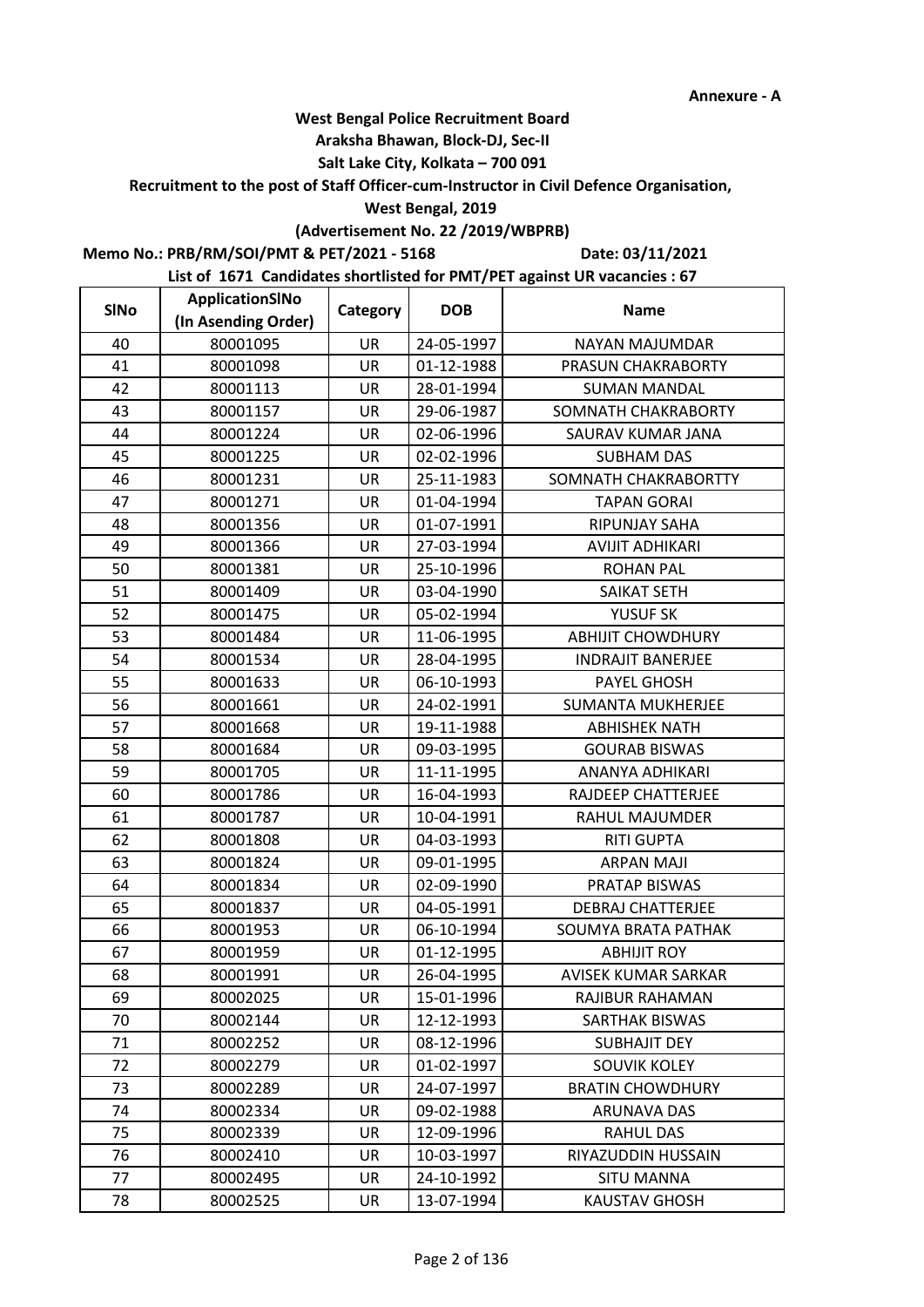### **Araksha Bhawan, Block-DJ, Sec-II**

## **Salt Lake City, Kolkata – 700 091**

**Recruitment to the post of Staff Officer-cum-Instructor in Civil Defence Organisation,** 

### **West Bengal, 2019**

# **(Advertisement No. 22 /2019/WBPRB)**

**Memo No.: PRB/RM/SOI/PMT & PET/2021 - 5168**

**Date: 03/11/2021**

| <b>SINo</b> | ApplicationSINo     | Category  | <b>DOB</b> | <b>Name</b>                  |
|-------------|---------------------|-----------|------------|------------------------------|
|             | (In Asending Order) |           |            |                              |
| 79          | 80002673            | <b>UR</b> | 07-11-1991 | <b>SUMAN MUKHERJEE</b>       |
| 80          | 80002708            | UR        | 04-03-1993 | <b>SANJOY BERA</b>           |
| 81          | 80002723            | UR        | 18-10-1992 | <b>JIBAN GHOSH</b>           |
| 82          | 80002743            | <b>UR</b> | 11-09-1992 | <b>SOUVIK DAS</b>            |
| 83          | 80002933            | UR        | 15-09-1990 | <b>GOBIND PRASAD SONAR</b>   |
| 84          | 80002936            | UR        | 03-09-1996 | <b>SANDEEP HALDER</b>        |
| 85          | 80003007            | UR        | 25-01-1990 | <b>SUKHENDU PRAMANIK</b>     |
| 86          | 80003014            | UR        | 21-10-1993 | ARINDAM KUMAR                |
| 87          | 80003140            | UR        | 08-10-1992 | APURBA SINHA RAY             |
| 88          | 80003144            | UR        | 07-01-1995 | <b>SAGAR GHOSH</b>           |
| 89          | 80003145            | UR        | 06-10-1990 | ARKAPRAVA BHATTACHARJEE      |
| 90          | 80003156            | UR        | 18-04-1994 | RAKESH CHANDA                |
| 91          | 80003197            | UR        | 27-11-1995 | ROHAN BARDHAN                |
| 92          | 80003279            | UR        | 11-04-1992 | <b>SANDIP KAR</b>            |
| 93          | 80003328            | UR        | 01-04-1994 | <b>SUTANU BANERJEE</b>       |
| 94          | 80003349            | UR        | 02-01-1993 | SUBHAM CHOWDHURY             |
| 95          | 80003387            | <b>UR</b> | 26-12-1991 | <b>SUDIP CHOUDHURY</b>       |
| 96          | 80003396            | UR        | 31-07-1998 | <b>SHUBHAM SARKAR</b>        |
| 97          | 80003416            | UR        | 21-07-1990 | SUDIPTA SINHA                |
| 98          | 80003438            | UR        | 16-10-1996 | <b>ANINDYA ROY</b>           |
| 99          | 80003453            | UR        | 23-04-1993 | <b>SOURAV SAHA</b>           |
| 100         | 80003469            | UR        | 05-01-1993 | <b>ILABANTA BAZAR</b>        |
| 101         | 80003617            | <b>UR</b> | 24-01-1993 | <b>ABHIJIT BHATTACHARJEE</b> |
| 102         | 80003633            | UR        | 16-10-1994 | RAJNARAYAN SIKDER            |
| 103         | 80003637            | UR        | 05-01-1992 | NITYAGOPAL DASMAHAPATRA      |
| 104         | 80003645            | UR        | 26-05-1992 | <b>SOUMYAJIT MITRA</b>       |
| 105         | 80003770            | UR        | 06-12-1990 | <b>ISITA BHATTACHARYA</b>    |
| 106         | 80003773            | UR        | 29-05-1991 | SANTANU BANERJEE             |
| 107         | 80003784            | UR        | 18-12-1993 | <b>DIBYENDU CHAKRABORTY</b>  |
| 108         | 80003870            | UR        | 02-04-1992 | <b>ABHISHEK ADHIKARI</b>     |
| 109         | 80003877            | UR        | 18-02-1995 | AMITAVA BANDYOPADHYAY        |
| 110         | 80003931            | UR        | 14-12-1985 | <b>SUBHENDU KUNDU</b>        |
| 111         | 80003942            | UR        | 10-02-1988 | ANUP KUMAR JHA               |
| 112         | 80003946            | UR        | 15-02-1994 | <b>AMITAVA BISWAS</b>        |
| 113         | 80003979            | UR        | 26-03-1996 | RAHUL BHATTACHARJEE          |
| 114         | 80004018            | UR        | 04-02-1993 | PRADYUT KONAR                |
| 115         | 80004054            | <b>UR</b> | 14-07-1992 | SAURAV SAMANTA               |
| 116         | 80004067            | UR        | 03-05-1997 | SUVANKAR SAHA                |
| 117         | 80004138            | UR        | 29-03-1992 | <b>SUDIP GHOSH</b>           |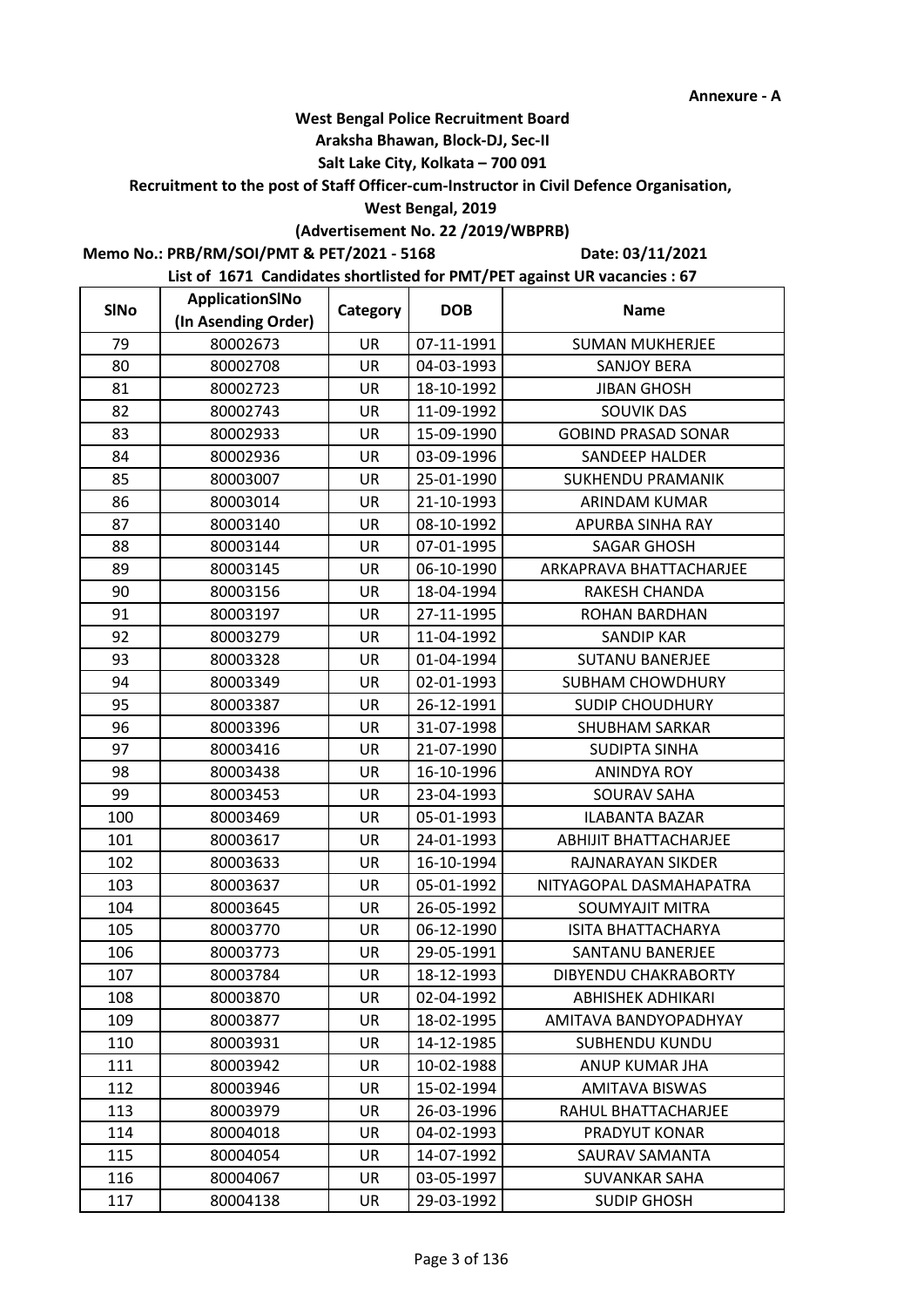### **Araksha Bhawan, Block-DJ, Sec-II**

## **Salt Lake City, Kolkata – 700 091**

**Recruitment to the post of Staff Officer-cum-Instructor in Civil Defence Organisation,** 

#### **West Bengal, 2019**

# **(Advertisement No. 22 /2019/WBPRB)**

**Memo No.: PRB/RM/SOI/PMT & PET/2021 - 5168**

**Date: 03/11/2021**

| <b>SINo</b> | ApplicationSINo     | Category  | <b>DOB</b> | <b>Name</b>               |
|-------------|---------------------|-----------|------------|---------------------------|
|             | (In Asending Order) |           |            |                           |
| 118         | 80004143            | UR        | 16-11-1996 | <b>SUBID HAZRA</b>        |
| 119         | 80004216            | <b>UR</b> | 06-11-1987 | SOURENDRA MISHRA          |
| 120         | 80004291            | UR        | 28-06-1993 | SOMNATH DEY               |
| 121         | 80004316            | <b>UR</b> | 16-07-1995 | PRITENDU MONDAL           |
| 122         | 80004400            | UR        | 21-05-1994 | <b>ABHISHEK SINGH</b>     |
| 123         | 80004413            | UR        | 22-11-1993 | <b>JOYDEEP MUKHERJEE</b>  |
| 124         | 80004477            | UR        | 01-07-1994 | <b>SANDIP TARAFDAR</b>    |
| 125         | 80004546            | UR        | 06-01-1990 | <b>KRISHNA JANA</b>       |
| 126         | 80004556            | UR        | 03-03-1992 | SHIBENDU BISWAS           |
| 127         | 80004567            | UR        | 18-11-1997 | <b>MAINAK DE</b>          |
| 128         | 80004607            | UR        | 09-12-1996 | <b>ANIRBAN DHARA</b>      |
| 129         | 80004659            | UR        | 03-06-1994 | <b>ABHISHEK DATTA</b>     |
| 130         | 80004675            | UR        | 18-02-1990 | <b>SWAGATO PAN</b>        |
| 131         | 80004683            | UR        | 29-05-1997 | SOURAV SAHA               |
| 132         | 80004729            | UR        | 10-01-1993 | <b>SK SUROJ</b>           |
| 133         | 80004783            | UR        | 30-06-1988 | <b>ABHISEK GHOSH</b>      |
| 134         | 80004787            | <b>UR</b> | 09-04-1994 | <b>BITAN HALDER</b>       |
| 135         | 80004827            | UR        | 28-10-1994 | ARGHYAKAMAL GHOSH         |
| 136         | 80004883            | UR        | 27-02-1992 | <b>ALANKAR DAS</b>        |
| 137         | 80004916            | UR        | 20-02-1992 | <b>MD ASGAR</b>           |
| 138         | 80005032            | UR        | 11-04-1994 | ANINDYA CHAKRABORTY       |
| 139         | 80005084            | UR        | 04-04-1995 | <b>SOURAV CHAKI</b>       |
| 140         | 80005149            | <b>UR</b> | 21-03-1994 | SHYAM SUNDAR MAL          |
| 141         | 80005151            | UR        | 12-09-1989 | <b>AVI CHOWDHURY</b>      |
| 142         | 80005201            | UR        | 24-03-1991 | <b>MANOJ SINGH BISHT</b>  |
| 143         | 80005244            | UR        | 23-07-1996 | <b>ARCHISMAN PRAMANIK</b> |
| 144         | 80005386            | UR        | 17-04-1995 | <b>AYAN MAITY</b>         |
| 145         | 80005413            | UR        | 10-04-1997 | PINTU MAJUMDER            |
| 146         | 80005466            | UR        | 06-01-1986 | PRIYABRATA SARKAR         |
| 147         | 80005475            | UR        | 18-08-1994 | MAINAK MAJUMDAR           |
| 148         | 80005485            | UR        | 06-01-1993 | <b>AVIJIT BANIK</b>       |
| 149         | 80005495            | UR        | 18-10-1988 | <b>SUDIPTA NAG</b>        |
| 150         | 80005514            | UR        | 30-03-1996 | <b>SOUVIK DAS</b>         |
| 151         | 80005543            | UR        | 25-12-1995 | SHUBHAM SINGHA DEO        |
| 152         | 80005546            | UR        | 10-02-1997 | PRITHVISH KANJILAL        |
| 153         | 80005558            | UR        | 25-05-1997 | DEEPSIKHA DAS             |
| 154         | 80005575            | <b>UR</b> | 08-11-1997 | SOHAM GHOSH               |
| 155         | 80005576            | UR        | 06-05-1989 | ANANGO PROSAD SARKAR      |
| 156         | 80005596            | UR        | 27-07-1996 | <b>GOURAB ROY</b>         |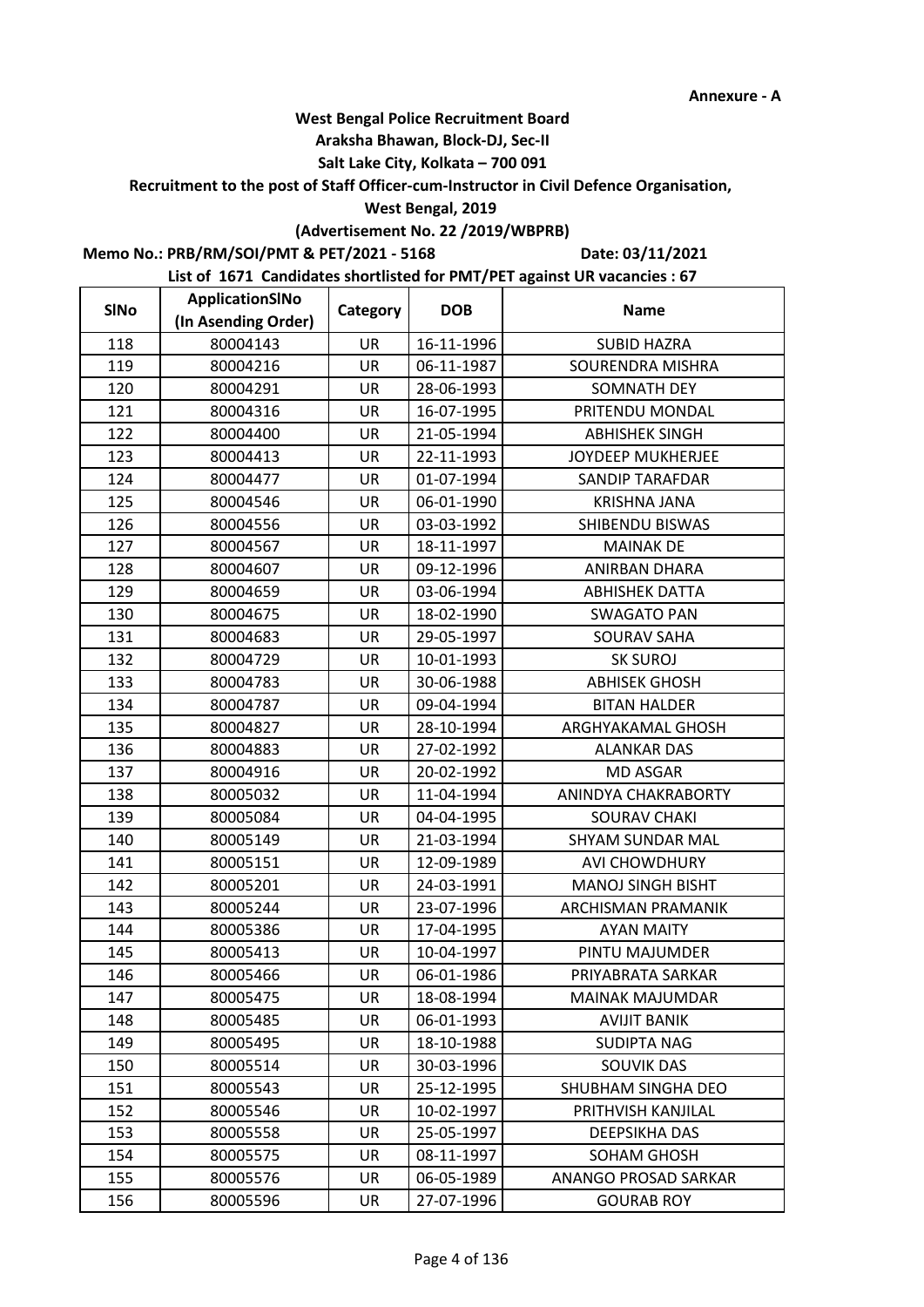### **Araksha Bhawan, Block-DJ, Sec-II**

## **Salt Lake City, Kolkata – 700 091**

**Recruitment to the post of Staff Officer-cum-Instructor in Civil Defence Organisation,** 

#### **West Bengal, 2019**

# **(Advertisement No. 22 /2019/WBPRB)**

**Memo No.: PRB/RM/SOI/PMT & PET/2021 - 5168**

**Date: 03/11/2021**

| <b>SINo</b> | ApplicationSINo     | Category  | <b>DOB</b> | <b>Name</b>               |  |
|-------------|---------------------|-----------|------------|---------------------------|--|
|             | (In Asending Order) |           |            |                           |  |
| 157         | 80005633            | UR        | 31-07-1989 | PARTHA PRATIM PRADHAN     |  |
| 158         | 80005653            | <b>UR</b> | 25-02-1995 | <b>BHASWAR SEN</b>        |  |
| 159         | 80005694            | UR        | 03-12-1989 | <b>TANMOY GANGULY</b>     |  |
| 160         | 80005748            | <b>UR</b> | 05-04-1994 | <b>AYAN MANDAL</b>        |  |
| 161         | 80005816            | UR        | 17-11-1996 | <b>SUMAN SAMANTA</b>      |  |
| 162         | 80005843            | UR        | 27-12-1994 | <b>ANIRBAN SANTIKARY</b>  |  |
| 163         | 80005863            | UR        | 26-08-1998 | AKASHNEEL CHATTERJEE      |  |
| 164         | 80005915            | UR        | 19-02-1993 | <b>CHANDAN KHASKIL</b>    |  |
| 165         | 80005925            | UR        | 07-11-1994 | <b>ANISH DAS</b>          |  |
| 166         | 80005949            | UR        | 25-11-1995 | <b>SUDIPTA DEY</b>        |  |
| 167         | 80005987            | <b>UR</b> | 24-02-1989 | <b>SOUMITRA KUNDU</b>     |  |
| 168         | 80006040            | UR        | 07-05-1991 | <b>GOURAB ROY</b>         |  |
| 169         | 80006171            | UR        | 25-03-1997 | <b>SUDIPTA NANDI</b>      |  |
| 170         | 80006196            | UR        | 22-09-1994 | <b>SOUVIK BISWAS</b>      |  |
| 171         | 80006251            | UR        | 08-09-1993 | <b>KOUSHIK GUHA ROY</b>   |  |
| 172         | 80006260            | UR        | 25-04-1993 | MIJANUZZAMAN MIYA         |  |
| 173         | 80006299            | <b>UR</b> | 10-10-1995 | <b>SUBRATA TALICK</b>     |  |
| 174         | 80006307            | UR        | 08-05-1997 | <b>SURAJIT CHATTERJEE</b> |  |
| 175         | 80006340            | UR        | 24-11-1992 | <b>DIPANKAR DEY</b>       |  |
| 176         | 80006341            | UR        | 27-07-1995 | DEBANJANA SARKAR          |  |
| 177         | 80006398            | UR        | 28-10-1994 | <b>SUSMIT MANNA</b>       |  |
| 178         | 80006452            | UR        | 10-10-1994 | <b>SANTANU DEY</b>        |  |
| 179         | 80006469            | <b>UR</b> | 26-12-1990 | <b>KUMAR RAVINESH</b>     |  |
| 180         | 80006504            | UR        | 26-06-1990 | <b>SUVADEEP MAJUMDER</b>  |  |
| 181         | 80006508            | UR        | 12-05-1993 | <b>AVIJIT KOLEY</b>       |  |
| 182         | 80006509            | UR        | 15-09-1993 | SHRADDHANJALI BALA        |  |
| 183         | 80006530            | UR        | 11-05-1995 | <b>ANSHUSHREE DAS</b>     |  |
| 184         | 80006550            | UR        | 14-02-1995 | <b>SUBHODIP SINGHA</b>    |  |
| 185         | 80006554            | UR        | 25-10-1991 | <b>BAPI SANA</b>          |  |
| 186         | 80006629            | UR        | 05-09-1992 | <b>BISWAJIT ADHIKARY</b>  |  |
| 187         | 80006701            | UR        | 10-01-1998 | <b>ARPITA PATRA</b>       |  |
| 188         | 80006720            | UR        | 04-08-1996 | <b>PRATIK DAS</b>         |  |
| 189         | 80006726            | UR        | 04-04-1996 | <b>SUMANA MAHATO</b>      |  |
| 190         | 80006730            | UR        | 25-07-1997 | <b>SHAHKAR SHIBLI</b>     |  |
| 191         | 80006742            | UR        | 02-12-1988 | NIRMAL KUMAR SINGHA       |  |
| 192         | 80006777            | UR        | 03-01-1991 | <b>SHANTI MAY SINGH</b>   |  |
| 193         | 80006944            | <b>UR</b> | 28-09-1994 | <b>DIBYENDU GUCHAIT</b>   |  |
| 194         | 80006957            | UR        | 24-03-1992 | <b>SK KABIRUL</b>         |  |
| 195         | 80006970            | UR        | 03-10-1995 | <b>BAPPA SAHA</b>         |  |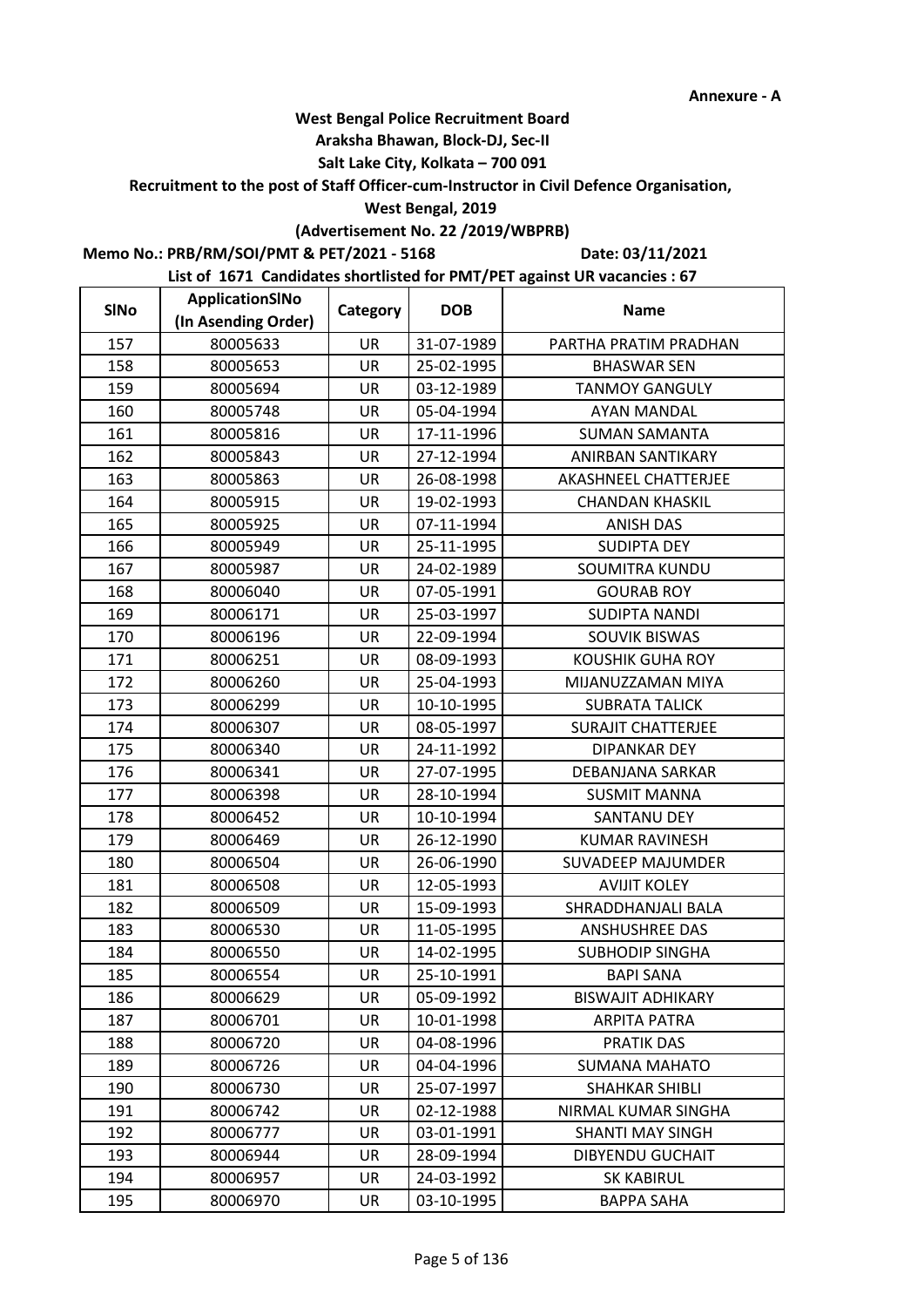## **Araksha Bhawan, Block-DJ, Sec-II**

## **Salt Lake City, Kolkata – 700 091**

**Recruitment to the post of Staff Officer-cum-Instructor in Civil Defence Organisation,** 

#### **West Bengal, 2019**

# **(Advertisement No. 22 /2019/WBPRB)**

**Memo No.: PRB/RM/SOI/PMT & PET/2021 - 5168**

**Date: 03/11/2021**

| <b>SINo</b> | ApplicationSINo     | Category  | <b>DOB</b> | <b>Name</b>                 |
|-------------|---------------------|-----------|------------|-----------------------------|
|             | (In Asending Order) |           |            |                             |
| 196         | 80007213            | <b>UR</b> | 11-12-1994 | ANIMESH KUMAR BHATTACHARJEE |
| 197         | 80007227            | <b>UR</b> | 05-02-1987 | ANIRBAN CHAKRABORTY         |
| 198         | 80007241            | UR        | 07-10-1989 | ARINDAM CHATTERJEE          |
| 199         | 80007294            | <b>UR</b> | 16-04-1983 | <b>AMARJIT DAS</b>          |
| 200         | 80007301            | UR        | 10-03-1992 | <b>SURAJIT PAL</b>          |
| 201         | 80007327            | UR        | 15-01-1994 | <b>SUBRATA JANA</b>         |
| 202         | 80007329            | UR        | 01-01-1991 | RAJESH HAZRA                |
| 203         | 80007338            | UR        | 04-12-1989 | ANINDYA KUMAR CHOWDHURY     |
| 204         | 80007339            | UR        | 17-12-1995 | <b>SUDIP MONDAL</b>         |
| 205         | 80007367            | UR        | 21-01-1993 | <b>DIPANKAR PAUL</b>        |
| 206         | 80007388            | <b>UR</b> | 17-04-1991 | <b>TARUN GHORAI</b>         |
| 207         | 80007416            | UR        | 06-01-1997 | PRITAM PANJA                |
| 208         | 80007441            | UR        | 22-08-1990 | <b>AVISHEK MANNA</b>        |
| 209         | 80007456            | UR        | 30-08-1993 | <b>ENAMUL HAQUE MOLLAH</b>  |
| 210         | 80007535            | UR        | 22-04-1996 | <b>SRIJIT PATRA</b>         |
| 211         | 80007598            | UR        | 14-08-1994 | <b>SAGNIK SEN</b>           |
| 212         | 80007606            | <b>UR</b> | 17-12-1988 | SUDIPTA DAS ROY             |
| 213         | 80007618            | UR        | 08-05-1998 | SHUVOJIT MONDAL             |
| 214         | 80007676            | UR        | 11-01-1988 | MANISH KUMAR BARANWAL       |
| 215         | 80007732            | UR        | 21-02-1990 | <b>SUBRATA MUKHERJEE</b>    |
| 216         | 80007744            | UR        | 02-03-1987 | SHANKHA SUVRA MISHAR        |
| 217         | 80007745            | UR        | 16-10-1994 | <b>ANKUR BHUNIA</b>         |
| 218         | 80007758            | <b>UR</b> | 04-04-1993 | <b>ZULFIKAR SAIKH</b>       |
| 219         | 80007785            | UR        | 25-04-1988 | <b>ASIS BERA</b>            |
| 220         | 80007795            | UR        | 07-10-1994 | <b>AYAN MUKHERJEE</b>       |
| 221         | 80007804            | UR        | 15-05-1994 | <b>MD SULTAN</b>            |
| 222         | 80007835            | UR        | 13-04-1992 | SATYAKI DATTA               |
| 223         | 80007897            | UR        | 21-10-1992 | <b>SURAJIT GORAI</b>        |
| 224         | 80007930            | UR        | 14-04-1991 | ARGHYA MAHATA               |
| 225         | 80007931            | UR        | 04-03-1988 | <b>KOUSIK MAJHI</b>         |
| 226         | 80007983            | UR        | 21-10-1983 | SANDIPAN BANERJEE           |
| 227         | 80008012            | UR        | 17-04-1994 | <b>SUPRAKASH DAS</b>        |
| 228         | 80008076            | UR        | 06-11-1995 | RANA ACHARJEE               |
| 229         | 80008108            | UR        | 20-11-1991 | DEBRAJ MONDAL               |
| 230         | 80008128            | UR        | 27-04-1994 | <b>DEBASHIS PARAMANIK</b>   |
| 231         | 80008235            | UR        | 17-05-1998 | <b>ARPAN DAS</b>            |
| 232         | 80008253            | <b>UR</b> | 07-04-1997 | <b>PIJUS MONDAL</b>         |
| 233         | 80008290            | UR        | 02-05-1993 | SAMARESH CHANDRA            |
| 234         | 80008300            | UR        | 20-09-1992 | SUBHANKAR PATRA             |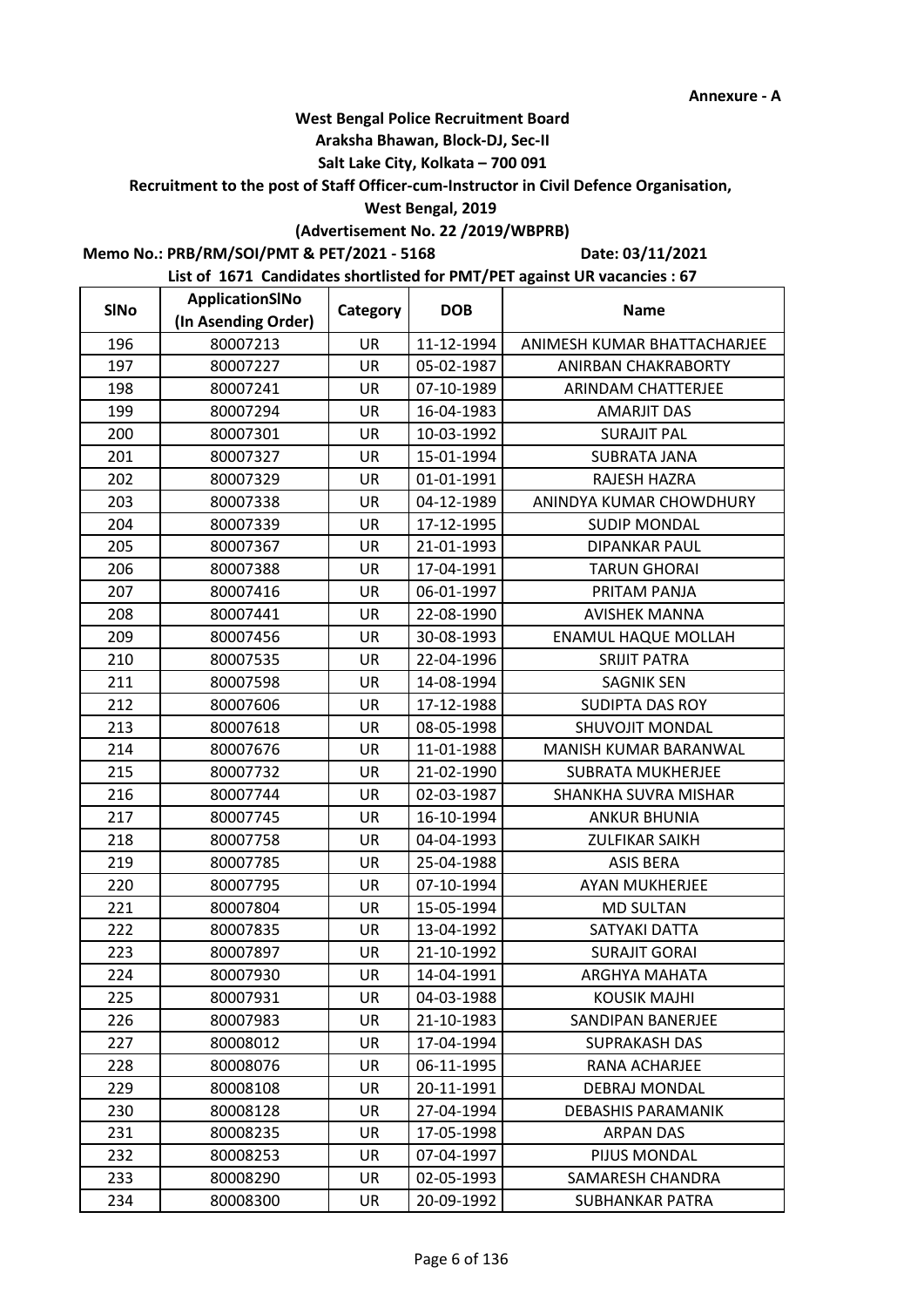### **Araksha Bhawan, Block-DJ, Sec-II**

## **Salt Lake City, Kolkata – 700 091**

**Recruitment to the post of Staff Officer-cum-Instructor in Civil Defence Organisation,** 

### **West Bengal, 2019**

# **(Advertisement No. 22 /2019/WBPRB)**

**Memo No.: PRB/RM/SOI/PMT & PET/2021 - 5168**

**Date: 03/11/2021**

| <b>SINo</b> | ApplicationSINo     | Category  | <b>DOB</b> | <b>Name</b>                 |
|-------------|---------------------|-----------|------------|-----------------------------|
|             | (In Asending Order) |           |            |                             |
| 235         | 80008343            | <b>UR</b> | 02-06-1994 | SOURAV MONDAL               |
| 236         | 80008368            | <b>UR</b> | 14-04-1994 | SNEHASISH DAS               |
| 237         | 80008376            | UR        | 06-01-1986 | ANUP KUMAR MUKHERJEE        |
| 238         | 80008412            | <b>UR</b> | 27-02-1992 | SANJIV KUMAR DUBEY          |
| 239         | 80008432            | UR        | 10-08-1994 | MOZAMMIL RAHMAN             |
| 240         | 80008449            | UR        | 09-11-1990 | SANTU DANDAPAT              |
| 241         | 80008466            | UR        | 14-12-1994 | ARNAB SARKAR                |
| 242         | 80008474            | UR        | 08-04-1993 | SOURAV DAS                  |
| 243         | 80008477            | UR        | 15-12-1997 | <b>ANKONA ROY</b>           |
| 244         | 80008518            | UR        | 12-05-1990 | PABITRA KUMAR GHORA         |
| 245         | 80008548            | <b>UR</b> | 28-07-1988 | <b>SHILPI PAUL</b>          |
| 246         | 80008605            | UR        | 25-03-1996 | <b>SUBHABRATA RAY</b>       |
| 247         | 80008637            | UR        | 29-03-1995 | <b>UTTAM KUNDU</b>          |
| 248         | 80008671            | UR        | 28-11-1992 | <b>SOURAJYOTI GHOSH</b>     |
| 249         | 80008711            | UR        | 24-03-1997 | HIRAKJYOTI MUKHERJEE        |
| 250         | 80008751            | UR        | 02-08-1994 | <b>SUMAN SARKAR</b>         |
| 251         | 80008791            | <b>UR</b> | 11-01-1996 | <b>ARPAN GUHA</b>           |
| 252         | 80008809            | UR        | 23-05-1991 | <b>JOYSHREE GHOSH</b>       |
| 253         | 80008834            | UR        | 17-03-1992 | RINKU SUPAKAR               |
| 254         | 80008879            | UR        | 05-11-1992 | RAMDAYAL PANDEY             |
| 255         | 80008951            | UR        | 21-05-1992 | <b>SUTAPA GHOSH</b>         |
| 256         | 80008979            | UR        | 18-10-1992 | <b>GEORGE ROY</b>           |
| 257         | 80008995            | <b>UR</b> | 18-06-1996 | ANWAR MOHIUDDIN             |
| 258         | 80009088            | UR        | 18-10-1993 | <b>SUBHRAJYOTI GHOSH</b>    |
| 259         | 80009097            | UR        | 22-03-1990 | <b>SISIR CHATTERJEE</b>     |
| 260         | 80009100            | UR        | 26-03-1985 | <b>JAGABANDHU DAS</b>       |
| 261         | 80009106            | UR        | 26-12-1989 | SHAMIT KUMAR SARKAR         |
| 262         | 80009128            | UR        | 13-09-1988 | <b>AMIT KR DAS</b>          |
| 263         | 80009137            | UR        | 05-11-1988 | <b>DEBATI PAL</b>           |
| 264         | 80009144            | UR        | 08-07-1986 | <b>BIBHAS MANDAL</b>        |
| 265         | 80009167            | UR        | 14-08-1996 | SOUVIK SEKHAR DEY           |
| 266         | 80009219            | UR        | 03-01-1997 | PRATYUSH KAR                |
| 267         | 80009221            | UR        | 25-03-1992 | SAIKAT KUMAR MONDAL         |
| 268         | 80009222            | UR        | 22-08-1994 | <b>SUJIT KARMAKAR</b>       |
| 269         | 80009238            | UR        | 19-10-1990 | <b>SUSHABHAN MALLICK</b>    |
| 270         | 80009246            | UR        | 23-04-1996 | <b>KRISHNAMONI BANERJEE</b> |
| 271         | 80009255            | <b>UR</b> | 15-08-1994 | <b>ASADULLA MIR</b>         |
| 272         | 80009272            | UR        | 17-01-1994 | <b>RIYA NAYEK</b>           |
| 273         | 80009328            | UR        | 24-10-1998 | <b>RAJA ROY</b>             |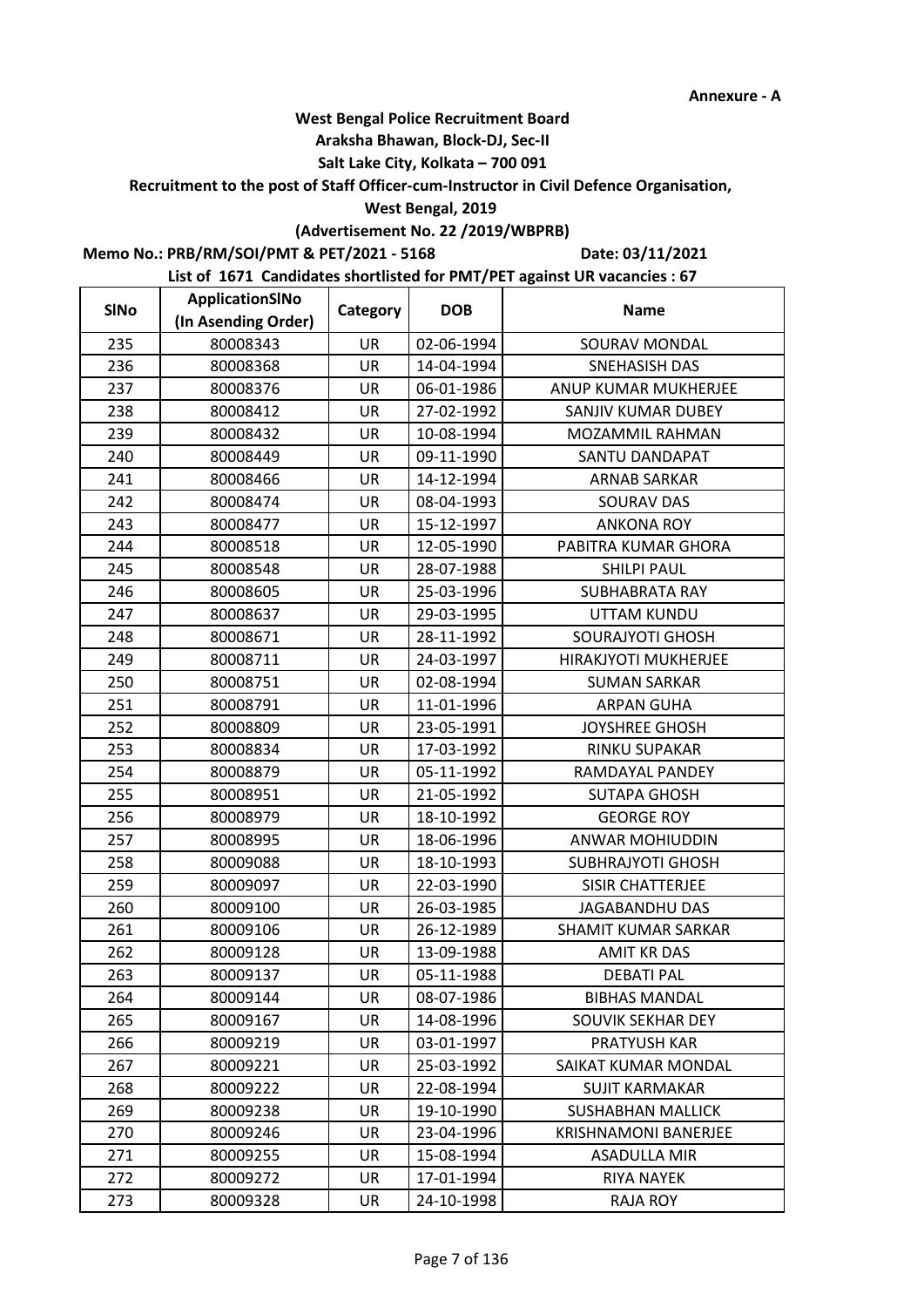### **Araksha Bhawan, Block-DJ, Sec-II**

## **Salt Lake City, Kolkata – 700 091**

**Recruitment to the post of Staff Officer-cum-Instructor in Civil Defence Organisation,** 

### **West Bengal, 2019**

# **(Advertisement No. 22 /2019/WBPRB)**

**Memo No.: PRB/RM/SOI/PMT & PET/2021 - 5168**

**Date: 03/11/2021**

| <b>SINo</b> | ApplicationSINo     | Category  | <b>DOB</b> | <b>Name</b>                |
|-------------|---------------------|-----------|------------|----------------------------|
|             | (In Asending Order) |           |            |                            |
| 274         | 80009384            | UR        | 31-07-1987 | <b>SUMAN CHATTERJEE</b>    |
| 275         | 80009390            | <b>UR</b> | 01-10-1996 | <b>AVIK ROY</b>            |
| 276         | 80009480            | UR        | 09-07-1996 | <b>KOUSHIK MITRA</b>       |
| 277         | 80009502            | <b>UR</b> | 16-01-1991 | <b>SOUGATA SARKAR</b>      |
| 278         | 80009603            | UR        | 02-03-1990 | <b>ABHISHEK MAJUMDER</b>   |
| 279         | 80009660            | UR        | 09-06-1996 | PRAMIT MUKHERJEE           |
| 280         | 80009677            | UR        | 25-09-1995 | DEBAYAN JANA               |
| 281         | 80009685            | UR        | 24-02-1996 | SRIKRISHNA JANA            |
| 282         | 80009879            | UR        | 04-03-1987 | PRASENJIT SAHA             |
| 283         | 80010033            | UR        | 05-09-1993 | <b>SWARUP BHATTACHARYA</b> |
| 284         | 80010042            | <b>UR</b> | 10-06-1998 | <b>SONALI ADHIKARI</b>     |
| 285         | 80010275            | UR        | 28-04-1997 | <b>SANDIPAN PAL</b>        |
| 286         | 80010277            | UR        | 13-02-1994 | <b>GOURANGA DAS</b>        |
| 287         | 80010307            | UR        | 25-12-1984 | <b>ARJUN DUTTA</b>         |
| 288         | 80010315            | UR        | 16-04-1997 | <b>SANDIP KR DEY</b>       |
| 289         | 80010318            | UR        | 12-08-1994 | <b>SUMAN BISWAS</b>        |
| 290         | 80010333            | <b>UR</b> | 23-04-1992 | <b>SURAJIT GOSWAMI</b>     |
| 291         | 80010340            | UR        | 25-02-1998 | SHUBHAM CHOWDHURY          |
| 292         | 80010348            | UR        | 15-12-1995 | <b>ISHANI BANERJEE</b>     |
| 293         | 80010378            | UR        | 05-11-1990 | <b>ARGHA ROY</b>           |
| 294         | 80010448            | UR        | 03-01-1995 | <b>SUBHASIS GOSWAMI</b>    |
| 295         | 80010487            | UR        | 05-07-1991 | SUBHADEEP DEY              |
| 296         | 80010544            | <b>UR</b> | 17-07-1993 | SHACHINANDAN DAS           |
| 297         | 80010555            | UR        | 13-05-1997 | <b>KUMARDIP MONDAL</b>     |
| 298         | 80010644            | UR        | 02-02-1993 | <b>KINJAL JASH</b>         |
| 299         | 80010649            | UR        | 20-04-1996 | <b>JIBANANDA DEY</b>       |
| 300         | 80010654            | UR        | 02-05-1995 | <b>SURYAKANTI LAHA</b>     |
| 301         | 80010657            | UR        | 15-05-1998 | ADARSHA RAY MAHAPATRA      |
| 302         | 80010668            | UR        | 23-08-1992 | SUBHADIP BHATTACHARYA      |
| 303         | 80010695            | UR        | 20-05-1996 | <b>ANUPAM PANI</b>         |
| 304         | 80010704            | UR        | 25-01-1992 | <b>KAUSTTAV MUKHERJEE</b>  |
| 305         | 80010722            | UR        | 24-07-1993 | <b>TANMOY PATRA</b>        |
| 306         | 80010770            | UR        | 26-02-1993 | <b>SOUMIK KUNDU</b>        |
| 307         | 80010771            | UR        | 15-02-1982 | SANKARSAN GOSWAMI          |
| 308         | 80010780            | UR        | 03-09-1987 | MADHUSUDAN CHANDA          |
| 309         | 80010785            | UR        | 07-05-1995 | DEBABRATA DASH             |
| 310         | 80010786            | <b>UR</b> | 07-01-1992 | <b>SOURAV GHOSH</b>        |
| 311         | 80010810            | UR        | 20-01-1998 | <b>SOUMIK MUKHERJEE</b>    |
| 312         | 80010844            | UR        | 30-12-1992 | <b>AVISHEK SEN</b>         |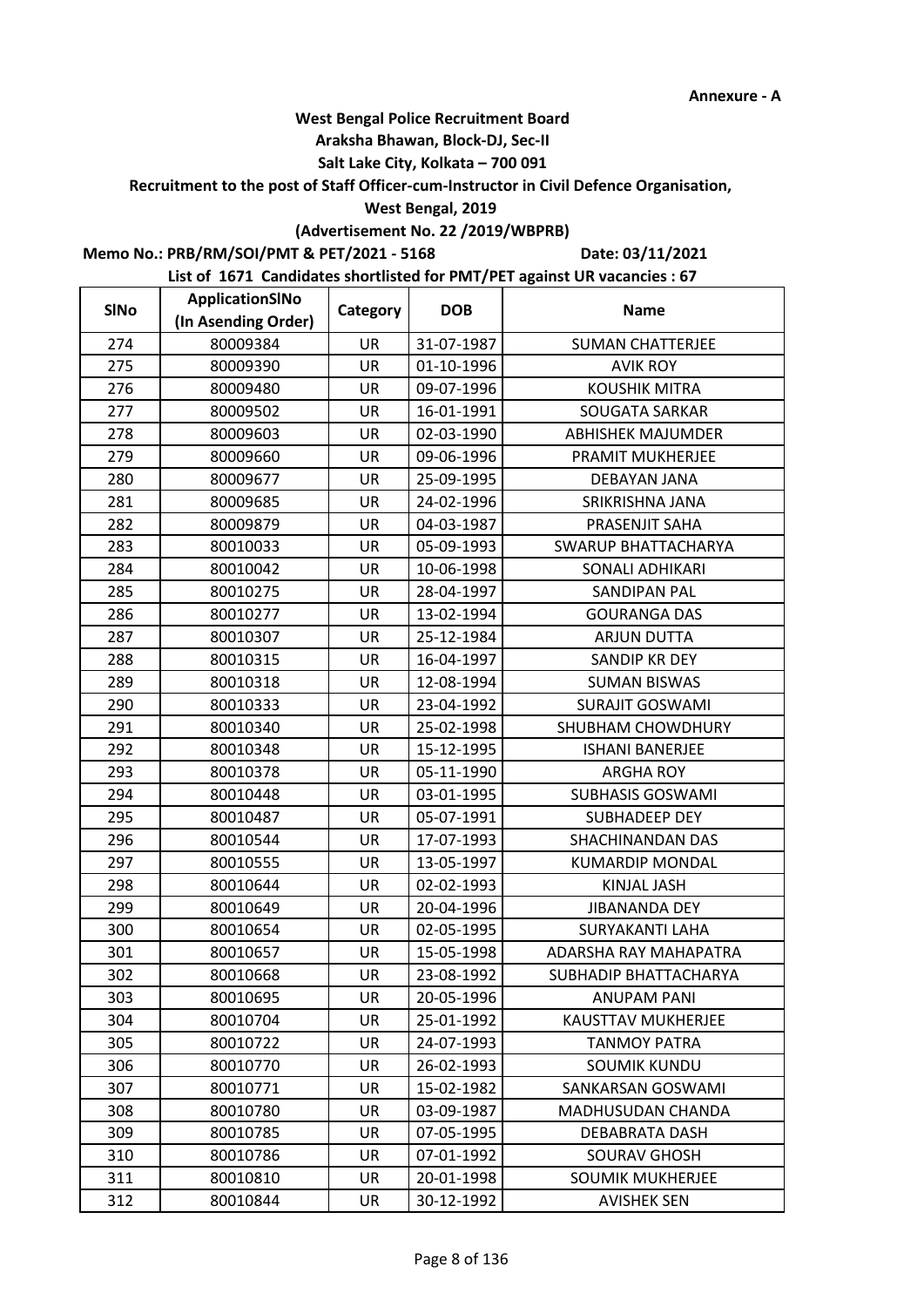### **Araksha Bhawan, Block-DJ, Sec-II**

## **Salt Lake City, Kolkata – 700 091**

**Recruitment to the post of Staff Officer-cum-Instructor in Civil Defence Organisation,** 

#### **West Bengal, 2019**

# **(Advertisement No. 22 /2019/WBPRB)**

**Memo No.: PRB/RM/SOI/PMT & PET/2021 - 5168**

**Date: 03/11/2021**

| <b>SINo</b> | ApplicationSINo     | Category  | <b>DOB</b> | <b>Name</b>                |
|-------------|---------------------|-----------|------------|----------------------------|
|             | (In Asending Order) |           |            |                            |
| 313         | 80010877            | UR        | 08-06-1991 | PURNENDU MUKHERJEE         |
| 314         | 80010935            | <b>UR</b> | 30-04-1996 | <b>MALAY PRAMANICK</b>     |
| 315         | 80011013            | UR        | 17-10-1994 | <b>SUNIT KUMAR MONDAL</b>  |
| 316         | 80011033            | <b>UR</b> | 07-03-1993 | SANGITA DUTTA              |
| 317         | 80011053            | UR        | 19-03-1994 | <b>SUMANTA MAITY</b>       |
| 318         | 80011145            | UR        | 06-07-1996 | <b>SUJAN MANDAL</b>        |
| 319         | 80011181            | UR        | 21-08-1995 | <b>SAYANTAN PAUL</b>       |
| 320         | 80011205            | UR        | 20-01-1995 | PRAVAT GHOSH               |
| 321         | 80011234            | UR        | 08-02-1996 | SHUBHENDU PRAMANIK         |
| 322         | 80011284            | UR        | 01-07-1992 | <b>KUSHAL CHAKRABORTY</b>  |
| 323         | 80011295            | <b>UR</b> | 27-12-1997 | <b>KOUSHIK SAHA</b>        |
| 324         | 80011304            | UR        | 06-01-1995 | SANDIPAN SAMANTA           |
| 325         | 80011329            | UR        | 13-03-1994 | UJJWAL BHANU KAR           |
| 326         | 80011333            | UR        | 21-05-1998 | <b>KOUSIK SAHA</b>         |
| 327         | 80011339            | UR        | 25-03-1990 | <b>ABHI BOSE</b>           |
| 328         | 80011342            | UR        | 13-04-1990 | SABYASACHI SINHA           |
| 329         | 80011384            | <b>UR</b> | 22-01-1995 | <b>MANI PINACK MANDAL</b>  |
| 330         | 80011398            | UR        | 09-03-1990 | <b>VIVEKANAND JHA</b>      |
| 331         | 80011402            | UR        | 16-07-1993 | SAIKAT MAJI                |
| 332         | 80011483            | UR        | 10-04-1993 | <b>SUBRATA GHOSH</b>       |
| 333         | 80011552            | UR        | 15-08-1991 | DIPTANSHU CHATTERJEE       |
| 334         | 80011568            | UR        | 02-09-1985 | <b>JYOTI BOKARIA</b>       |
| 335         | 80011619            | <b>UR</b> | 15-09-1992 | ARINDAM GHOSH              |
| 336         | 80011920            | UR        | 16-10-1995 | <b>SUKANTA CHAKRABORTY</b> |
| 337         | 80012011            | UR        | 05-05-1991 | <b>RAKTIM LAYEK</b>        |
| 338         | 80012021            | UR        | 17-08-1992 | <b>ARPAN PAUL</b>          |
| 339         | 80012030            | UR        | 30-12-1992 | <b>ARPAN TEWARY</b>        |
| 340         | 80012048            | UR        | 13-07-1993 | <b>SAYAN MAITY</b>         |
| 341         | 80012078            | UR        | 06-10-1997 | <b>SUBHENDU MONDAL</b>     |
| 342         | 80012079            | UR        | 24-06-1993 | <b>SANAJIT PAUL</b>        |
| 343         | 80012186            | UR        | 28-03-1995 | <b>SUBHOJIT SINGHA</b>     |
| 344         | 80012189            | UR        | 06-01-1997 | ARINDAM BISWAS             |
| 345         | 80012226            | UR        | 05-05-1991 | SOUMYADIP MANNA            |
| 346         | 80012244            | UR        | 13-11-1989 | <b>GOURANGA PANJA</b>      |
| 347         | 80012246            | UR        | 15-07-1982 | <b>SAMIRAN DAS</b>         |
| 348         | 80012261            | UR        | 18-06-1994 | <b>TONMOY BERA</b>         |
| 349         | 80012271            | <b>UR</b> | 07-08-1994 | ARUNABHA GHOSH MOZUMDER    |
| 350         | 80012275            | UR        | 14-05-1997 | <b>BISWAJIT MONDAL</b>     |
| 351         | 80012276            | UR        | 16-11-1998 | <b>NAYAN GHOSH</b>         |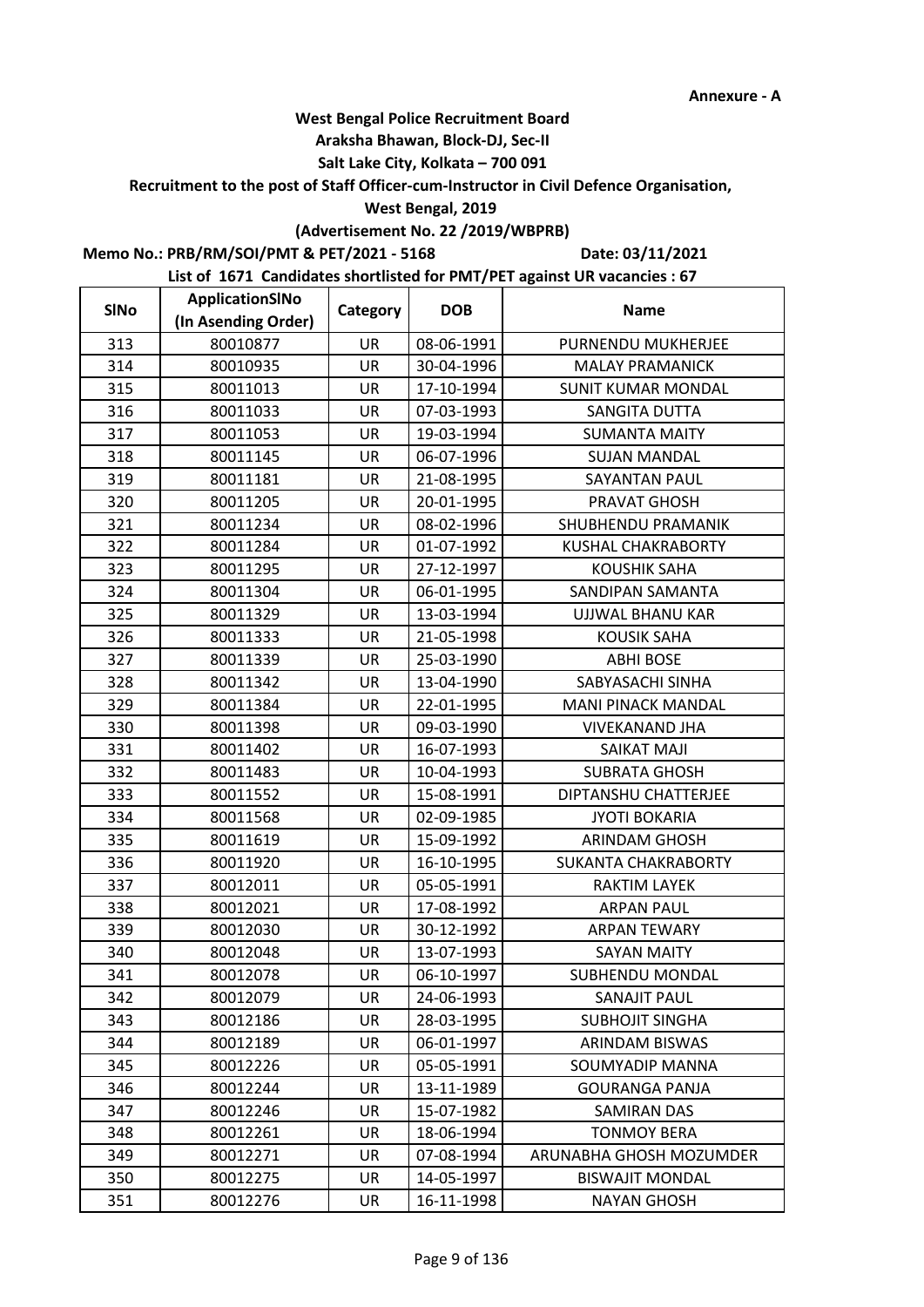### **Araksha Bhawan, Block-DJ, Sec-II**

## **Salt Lake City, Kolkata – 700 091**

**Recruitment to the post of Staff Officer-cum-Instructor in Civil Defence Organisation,** 

### **West Bengal, 2019**

# **(Advertisement No. 22 /2019/WBPRB)**

**Memo No.: PRB/RM/SOI/PMT & PET/2021 - 5168**

**Date: 03/11/2021**

| <b>SINo</b> | ApplicationSINo     | Category  | <b>DOB</b> | <b>Name</b>                 |
|-------------|---------------------|-----------|------------|-----------------------------|
|             | (In Asending Order) |           |            |                             |
| 352         | 80012281            | UR        | 04-07-1992 | MD ALIF SHEIKH              |
| 353         | 80012286            | <b>UR</b> | 03-05-1993 | ARGHA PRATIM JHA            |
| 354         | 80012301            | UR        | 07-04-1990 | <b>SUBHABRATA GHOSH</b>     |
| 355         | 80012302            | UR        | 27-05-1985 | SOUMYA PRIYA SARKAR         |
| 356         | 80012306            | UR        | 05-02-1996 | SOMNATH SINHAMAHAPATRA      |
| 357         | 80012312            | <b>UR</b> | 10-01-1998 | <b>AVIJIT MOHANTA</b>       |
| 358         | 80012332            | UR        | 15-10-1987 | <b>BALARAM PAL</b>          |
| 359         | 80012385            | UR        | 18-07-1992 | <b>BHAKTA BISWAS</b>        |
| 360         | 80012534            | UR        | 12-09-1994 | <b>SOUMYAJIT PAUL</b>       |
| 361         | 80012552            | UR        | 20-07-1996 | <b>ANIMESH BANK</b>         |
| 362         | 80012560            | <b>UR</b> | 12-03-1992 | <b>SUMANTA GHOSH</b>        |
| 363         | 80012681            | UR        | 15-07-1992 | <b>ARNAB PAL</b>            |
| 364         | 80012692            | UR        | 10-12-1993 | SAYANTA GANGULY             |
| 365         | 80012720            | UR        | 08-12-1991 | <b>ANASUA SEN</b>           |
| 366         | 80012802            | UR        | 01-05-1992 | <b>SAMAR PAL</b>            |
| 367         | 80012820            | UR        | 03-09-1996 | DIPAYAN SAHA                |
| 368         | 80012880            | <b>UR</b> | 30-10-1996 | <b>SURAJ DUTTA</b>          |
| 369         | 80012966            | <b>UR</b> | 01-03-1989 | <b>ASHISH SAHA</b>          |
| 370         | 80012980            | UR        | 07-02-1993 | MD WASIM REJA               |
| 371         | 80012989            | UR        | 09-06-1994 | <b>SOHAM SEN</b>            |
| 372         | 80013059            | UR        | 10-01-1995 | <b>ANAND SHAW</b>           |
| 373         | 80013076            | UR        | 14-10-1995 | <b>SANJAY MAHANTY</b>       |
| 374         | 80013099            | <b>UR</b> | 05-03-1989 | SAHEB DAS                   |
| 375         | 80013161            | UR        | 08-03-1997 | <b>SHOUVIK KOLAY</b>        |
| 376         | 80013179            | UR        | 04-03-1988 | <b>KOUSHIK ADHIKARY</b>     |
| 377         | 80013213            | UR        | 05-05-1990 | SOURAV DASGUPTA             |
| 378         | 80013264            | UR        | 13-11-1994 | RABI SHANKAR PATRA          |
| 379         | 80013273            | UR        | 03-05-1989 | <b>BIPLAB CHATTOPADHYAY</b> |
| 380         | 80013283            | UR        | 04-08-1987 | <b>RAHUL SINGH</b>          |
| 381         | 80013285            | UR        | 26-11-1997 | SOURAV PRASAD               |
| 382         | 80013302            | UR        | 07-06-1993 | SAYAN KR MUKHOPADHYAY       |
| 383         | 80013303            | UR        | 06-05-1994 | <b>TANIA DUTTA</b>          |
| 384         | 80013326            | UR        | 08-11-1989 | <b>RATUL BISWAS</b>         |
| 385         | 80013328            | UR        | 28-08-1995 | PALASH PANDA                |
| 386         | 80013334            | UR        | 11-04-1994 | <b>ANSHUMAN GHOSH</b>       |
| 387         | 80013346            | UR        | 24-10-1995 | <b>MILON MAJUMDAR</b>       |
| 388         | 80013347            | <b>UR</b> | 28-12-1992 | <b>SANTANA KAR</b>          |
| 389         | 80013379            | UR        | 08-09-1994 | SAYANTAN ADAK               |
| 390         | 80013385            | UR        | 03-11-1994 | <b>RUPA SAHA</b>            |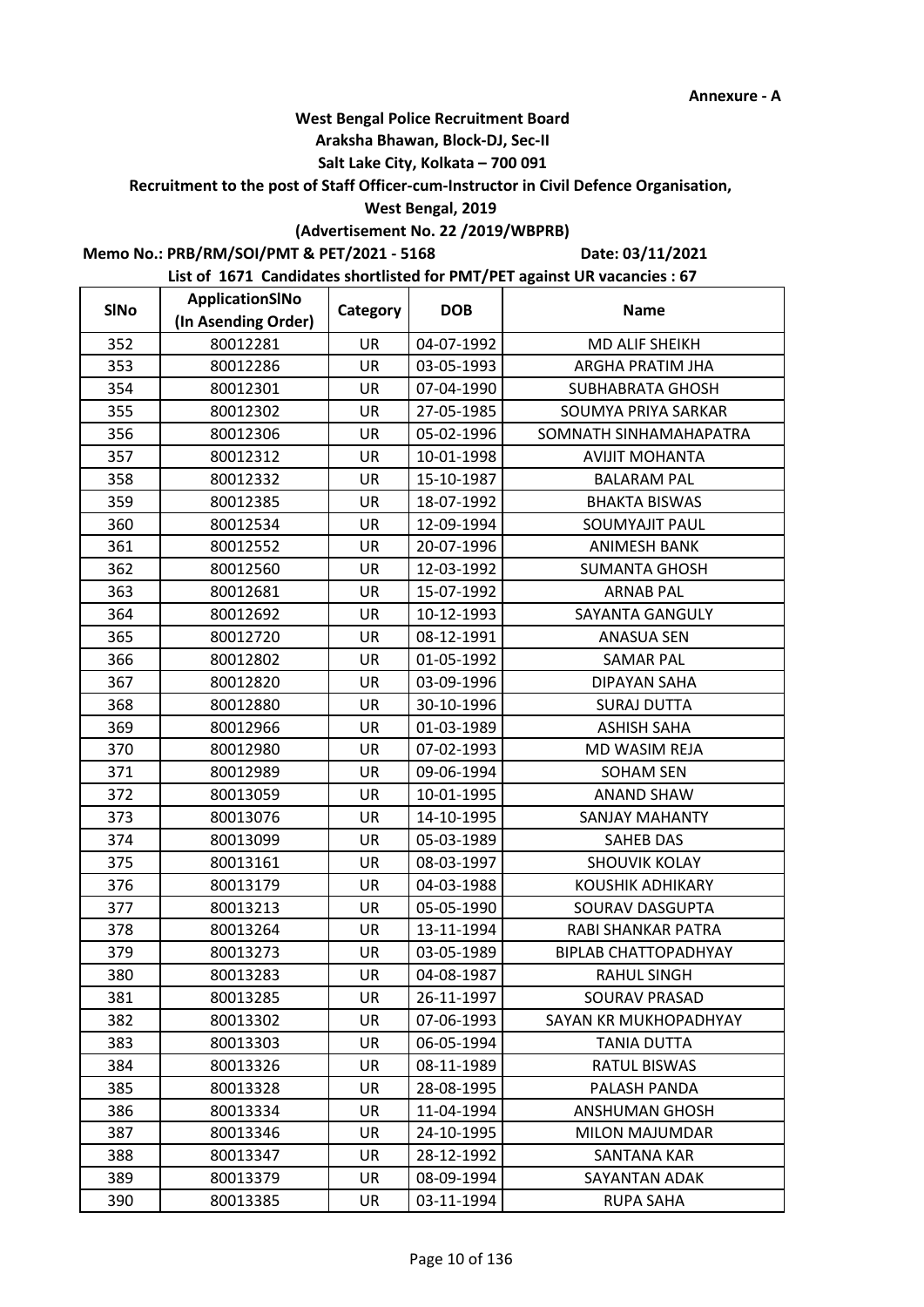### **Araksha Bhawan, Block-DJ, Sec-II**

## **Salt Lake City, Kolkata – 700 091**

**Recruitment to the post of Staff Officer-cum-Instructor in Civil Defence Organisation,** 

#### **West Bengal, 2019**

# **(Advertisement No. 22 /2019/WBPRB)**

**Memo No.: PRB/RM/SOI/PMT & PET/2021 - 5168**

**Date: 03/11/2021**

| <b>SINo</b> | ApplicationSINo     | Category  | <b>DOB</b> | <b>Name</b>                 |
|-------------|---------------------|-----------|------------|-----------------------------|
|             | (In Asending Order) |           |            |                             |
| 391         | 80013432            | UR        | 26-04-1994 | <b>MANAS DUTTA</b>          |
| 392         | 80013440            | UR        | 21-02-1996 | PRONAY NAYAK                |
| 393         | 80013488            | UR        | 30-03-1994 | NIRMALLYA ROY               |
| 394         | 80013506            | <b>UR</b> | 14-05-1996 | <b>SUVAMOY PAL</b>          |
| 395         | 80013508            | UR        | 11-01-1996 | ARGHA KAMAL BANERJEE        |
| 396         | 80013565            | UR        | 27-07-1997 | <b>PRABIR ROY</b>           |
| 397         | 80013592            | UR        | 28-07-1997 | SOURABH MANDAL              |
| 398         | 80013625            | UR        | 15-05-1992 | <b>SUSHAVON CHAKRABORTY</b> |
| 399         | 80013646            | UR        | 29-11-1994 | <b>GOBINDA BISWAS</b>       |
| 400         | 80013662            | UR        | 26-02-1986 | NILADRI SEKHAR MAJI         |
| 401         | 80013673            | <b>UR</b> | 01-04-1995 | <b>SUBHAJIT HAZRA</b>       |
| 402         | 80013682            | UR        | 22-06-1986 | PIYALI DAS                  |
| 403         | 80013703            | UR        | 03-04-1996 | <b>SRIMANTA BAG</b>         |
| 404         | 80013753            | UR        | 14-02-1988 | SRIMANTA ADHIKARY           |
| 405         | 80013764            | UR        | 07-04-1995 | <b>JOYJEET DUTTA</b>        |
| 406         | 80013769            | UR        | 20-04-1994 | <b>ARNOB GHOSH</b>          |
| 407         | 80013788            | <b>UR</b> | 03-04-1994 | <b>ARIJIT SINHA</b>         |
| 408         | 80013866            | UR        | 09-07-1997 | <b>BIPASHA BANERJEE</b>     |
| 409         | 80013926            | UR        | 16-07-1993 | <b>BORNALI KOLEY</b>        |
| 410         | 80013948            | UR        | 30-08-1994 | <b>DEBASISH PAL</b>         |
| 411         | 80013962            | UR        | 11-12-1994 | <b>SAURAB HALDER</b>        |
| 412         | 80014001            | UR        | 18-07-1995 | <b>MRINMOY SAHA</b>         |
| 413         | 80014068            | <b>UR</b> | 30-05-1996 | <b>SUBHRADIP SANTRA</b>     |
| 414         | 80014070            | UR        | 12-08-1992 | <b>RAKESH BISWAS</b>        |
| 415         | 80014080            | UR        | 23-07-1993 | <b>RANA SETH</b>            |
| 416         | 80014088            | UR        | 14-04-1997 | <b>SUPRIYA NAG</b>          |
| 417         | 80014090            | UR        | 18-05-1992 | <b>MANAB ADHIKARI</b>       |
| 418         | 80014263            | UR        | 03-08-1992 | <b>SUBRATA MANNA</b>        |
| 419         | 80014274            | UR        | 26-03-1994 | NITYANANDA KUNDU            |
| 420         | 80014301            | UR        | 15-06-1992 | KAMLESH KUMAR SINGH         |
| 421         | 80014364            | UR        | 12-04-1998 | <b>SUDIP DAS</b>            |
| 422         | 80014394            | UR        | 19-04-1995 | RAJIB SANA                  |
| 423         | 80014403            | UR        | 20-10-1992 | AJAY KUMAR SHAW             |
| 424         | 80014420            | UR        | 12-04-1997 | NILANJAN MUKHERJEE          |
| 425         | 80014431            | UR        | 21-01-1998 | SUDIP BHATTACHARYYA         |
| 426         | 80014433            | UR        | 28-11-1996 | <b>BISHWAJIT DIKSHIT</b>    |
| 427         | 80014470            | <b>UR</b> | 12-03-1991 | SOMENATH CHANDRA            |
| 428         | 80014566            | UR        | 02-05-1995 | SHUBHANKAR KUNDU            |
| 429         | 80014621            | UR        | 05-11-1990 | SACHINANDAN CHATTOPADHYAY   |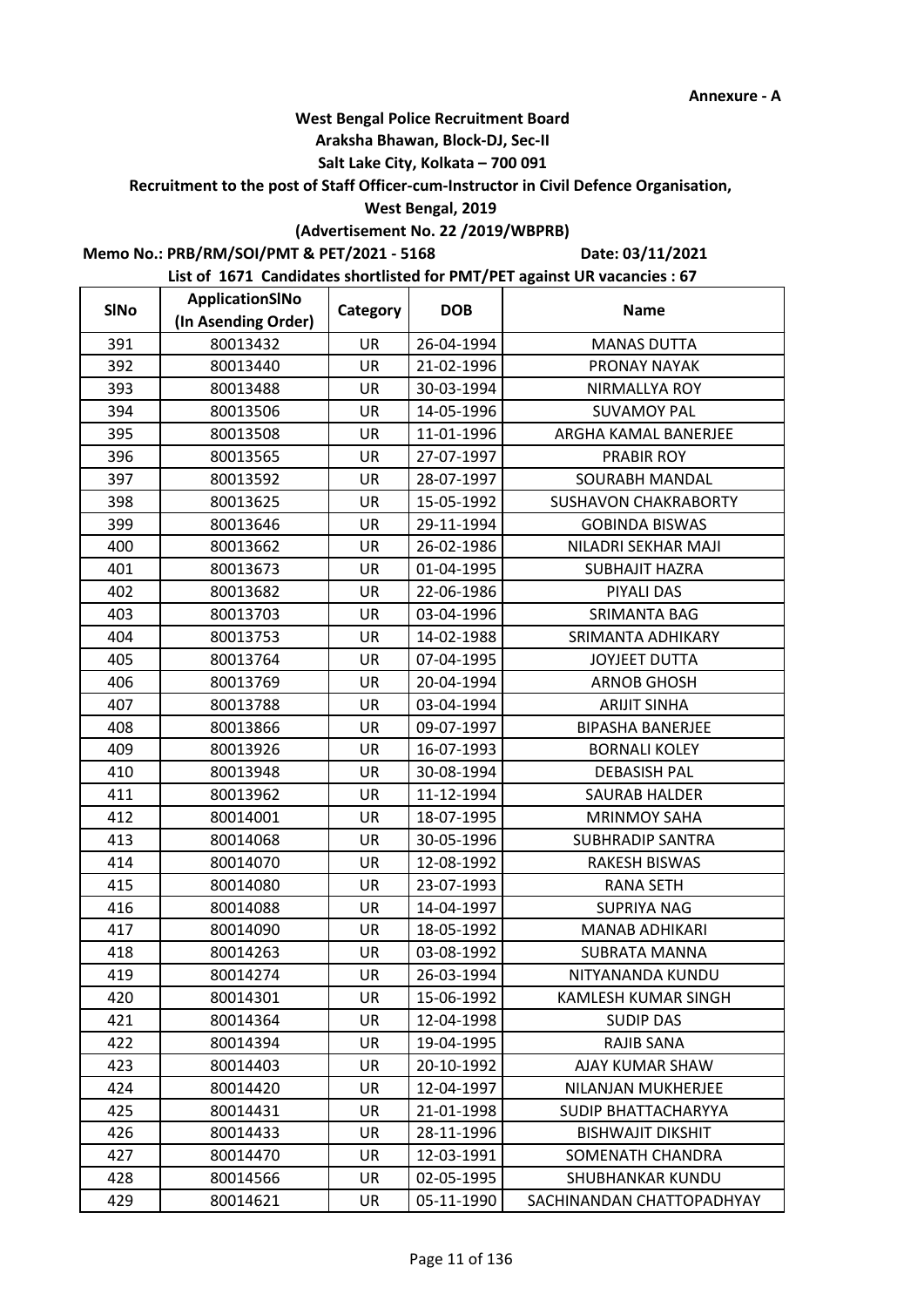### **Araksha Bhawan, Block-DJ, Sec-II**

## **Salt Lake City, Kolkata – 700 091**

**Recruitment to the post of Staff Officer-cum-Instructor in Civil Defence Organisation,** 

### **West Bengal, 2019**

# **(Advertisement No. 22 /2019/WBPRB)**

**Memo No.: PRB/RM/SOI/PMT & PET/2021 - 5168**

**Date: 03/11/2021**

| <b>SINo</b> | <b>ApplicationSINo</b> | Category  | <b>DOB</b> | <b>Name</b>                |
|-------------|------------------------|-----------|------------|----------------------------|
|             | (In Asending Order)    |           |            |                            |
| 430         | 80014629               | UR        | 12-12-1991 | SAUMITRA SAHA              |
| 431         | 80014637               | <b>UR</b> | 09-02-1994 | AMIT MUKHOPADHYAY          |
| 432         | 80014738               | UR        | 20-03-1997 | SOUMYADEEP DEY             |
| 433         | 80014741               | <b>UR</b> | 07-06-1996 | <b>BIDYUT MAJI</b>         |
| 434         | 80014773               | UR        | 15-08-1994 | <b>RANADIP BHOWMIK</b>     |
| 435         | 80014786               | UR        | 07-05-1997 | CHIRANJIT BHATTACHARJEE    |
| 436         | 80014835               | UR        | 03-03-1990 | PROJIT BHATTACHARYA        |
| 437         | 80014871               | UR        | 01-09-1996 | ANURUP SAMANTA             |
| 438         | 80014889               | UR        | 03-01-1981 | <b>ABHIJIT CHAKRABORTI</b> |
| 439         | 80014890               | UR        | 18-08-1994 | SACHINDEB LAHA             |
| 440         | 80014891               | <b>UR</b> | 08-05-1995 | <b>MINTU SANTRA</b>        |
| 441         | 80014904               | UR        | 09-02-1996 | <b>SANDIP DAS</b>          |
| 442         | 80014933               | UR        | 05-12-1993 | <b>SUDIP CHAKRABORTY</b>   |
| 443         | 80014943               | UR        | 10-08-1997 | TARNNISHTHA HALDER         |
| 444         | 80014958               | UR        | 12-10-1997 | SOURAV MANDAL              |
| 445         | 80014994               | UR        | 23-03-1981 | PRADIP BANERJEE            |
| 446         | 80014996               | <b>UR</b> | 11-03-1994 | DIGANTA MAJUMDAR           |
| 447         | 80015059               | UR        | 01-12-1990 | <b>ALOCK CHAKRABORTY</b>   |
| 448         | 80015066               | UR        | 26-07-1987 | PRATNA BATABYAL            |
| 449         | 80015069               | UR        | 11-08-1996 | <b>TARU MANDAL</b>         |
| 450         | 80015084               | UR        | 24-10-1985 | <b>BHABANI MONDAL</b>      |
| 451         | 80015098               | UR        | 23-01-1985 | MENANKA MAJUMDAR           |
| 452         | 80015151               | <b>UR</b> | 16-07-1996 | <b>SANDIP KHANRA</b>       |
| 453         | 80015182               | UR        | 25-07-1990 | <b>TANMOY PATRA</b>        |
| 454         | 80015189               | UR        | 29-01-1993 | <b>KAUSHIK PATRA</b>       |
| 455         | 80015194               | UR        | 07-09-1997 | <b>RITESH DAS</b>          |
| 456         | 80015231               | UR        | 07-08-1986 | PABITRA MANDAL             |
| 457         | 80015234               | UR        | 28-04-1996 | <b>SUBHO PANJA</b>         |
| 458         | 80015241               | UR        | 20-07-1988 | SUBRATA CHAKRABORTY        |
| 459         | 80015322               | UR        | 01-11-1993 | PRABAL MANNA               |
| 460         | 80015336               | UR        | 29-04-1996 | <b>ABHISHEK SAHOO</b>      |
| 461         | 80015376               | UR        | 22-09-1994 | <b>KOUSHIK BANERJEE</b>    |
| 462         | 80015394               | UR        | 24-08-1992 | <b>SUBRATA SAU</b>         |
| 463         | 80015537               | UR        | 05-10-1994 | RAJA MAITY                 |
| 464         | 80015546               | UR        | 09-01-1993 | MD ABDUR RAKIB ANSARI      |
| 465         | 80015600               | UR        | 04-06-1992 | ILABANTA CHAKRABORTTY      |
| 466         | 80015726               | <b>UR</b> | 12-02-1993 | <b>AMINUL HASSAN</b>       |
| 467         | 80015730               | UR        | 21-02-1988 | EHASANUJJAMAN CHOWDHURY    |
| 468         | 80015752               | UR        | 29-05-1996 | <b>CHIRANJIT DAS</b>       |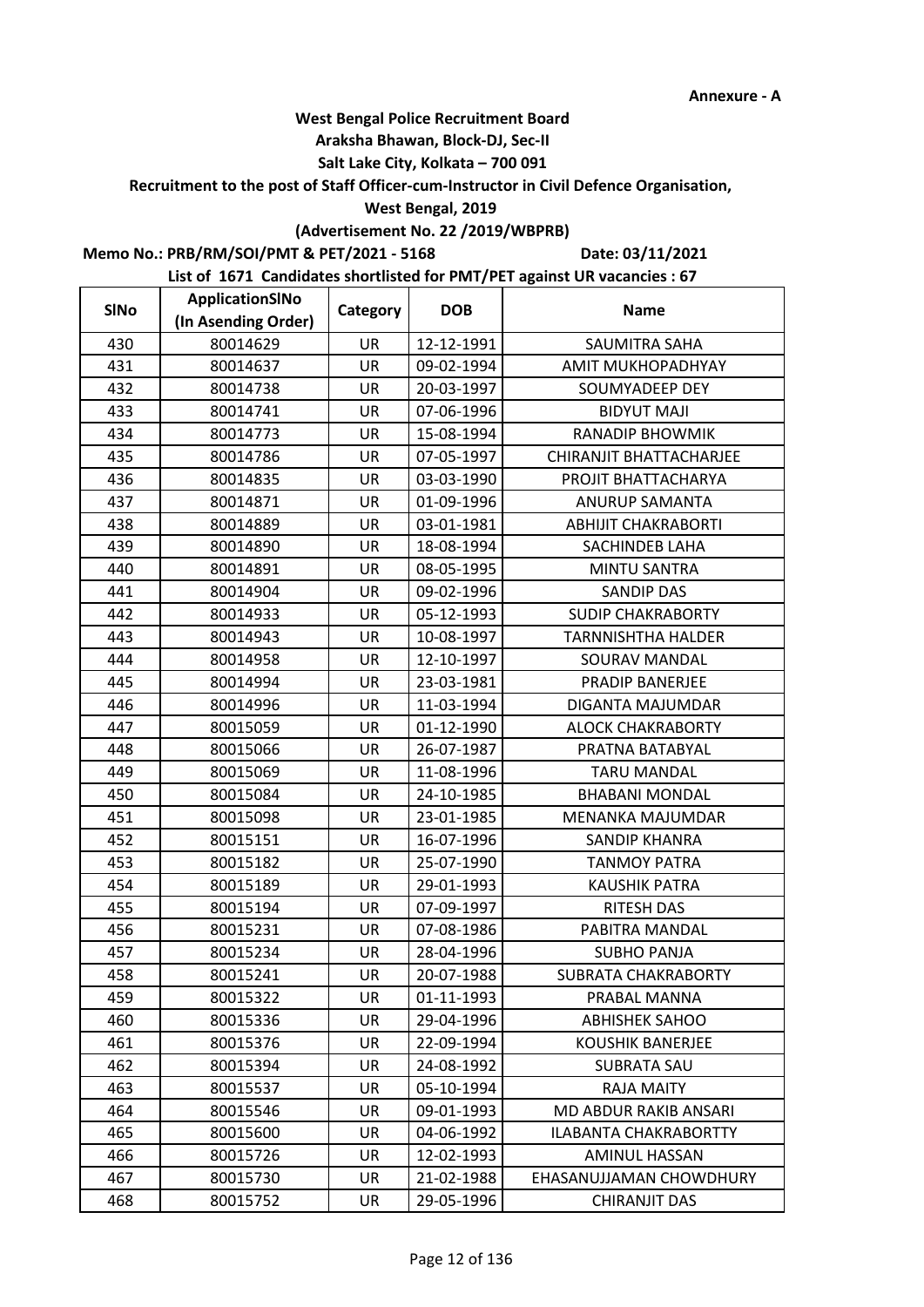### **Araksha Bhawan, Block-DJ, Sec-II**

## **Salt Lake City, Kolkata – 700 091**

**Recruitment to the post of Staff Officer-cum-Instructor in Civil Defence Organisation,** 

### **West Bengal, 2019**

# **(Advertisement No. 22 /2019/WBPRB)**

**Memo No.: PRB/RM/SOI/PMT & PET/2021 - 5168**

**Date: 03/11/2021**

| <b>SINo</b> | ApplicationSINo     | Category  | <b>DOB</b> | <b>Name</b>                |
|-------------|---------------------|-----------|------------|----------------------------|
|             | (In Asending Order) |           |            |                            |
| 469         | 80015762            | UR        | 01-08-1991 | <b>BIPLAB MONDAL</b>       |
| 470         | 80015794            | UR        | 10-01-1993 | <b>BISWAJIT HALDER</b>     |
| 471         | 80015818            | UR        | 28-07-1992 | DEBABRATA DAS              |
| 472         | 80015829            | <b>UR</b> | 04-09-1996 | SHUBHAM DAS                |
| 473         | 80016054            | UR        | 29-04-1989 | <b>ANWAR HUSSAIN</b>       |
| 474         | 80016060            | UR        | 27-07-1998 | <b>SANDIP DAS</b>          |
| 475         | 80016084            | UR        | 21-07-1996 | <b>SUBHODIP MUKHERJEE</b>  |
| 476         | 80016124            | UR        | 21-09-1995 | <b>DEBASISH DUTTA</b>      |
| 477         | 80016168            | UR        | 13-08-1996 | <b>SUBHODEEP PRAMANICK</b> |
| 478         | 80016186            | UR        | 22-04-1994 | <b>AGNIESWAR BASAK</b>     |
| 479         | 80016219            | UR        | 04-07-1996 | <b>SUDIP MONDAL</b>        |
| 480         | 80016223            | UR        | 02-02-1992 | <b>ABHIJIT GHOSH</b>       |
| 481         | 80016305            | UR        | 28-09-1994 | <b>SOURABH SAHU</b>        |
| 482         | 80016315            | UR        | 11-10-1990 | SOURAV CHAKRABORTY         |
| 483         | 80016318            | UR        | 03-06-1990 | <b>SANJOY CHAKRABORTY</b>  |
| 484         | 80016332            | UR        | 15-02-1990 | SANTANU MISHRA             |
| 485         | 80016337            | <b>UR</b> | 07-01-1994 | <b>JAYANTA KHATUA</b>      |
| 486         | 80016339            | <b>UR</b> | 13-01-1996 | <b>SUJATA DAS</b>          |
| 487         | 80016361            | UR        | 14-07-1994 | SAYANTIKA NANDI            |
| 488         | 80016404            | UR        | 30-08-1997 | <b>CHANDRA BERA</b>        |
| 489         | 80016415            | UR        | 23-08-1994 | <b>SAMIT SAM</b>           |
| 490         | 80016450            | UR        | 21-08-1997 | <b>ARIJIT NAG</b>          |
| 491         | 80016466            | <b>UR</b> | 02-12-1996 | PRINCE PAL                 |
| 492         | 80016543            | UR        | 17-09-1996 | <b>ADITI MONDAL</b>        |
| 493         | 80016575            | UR        | 05-02-1988 | SABYASACHI GHOSH           |
| 494         | 80016609            | UR        | 29-07-1989 | <b>GOURAB KUMAR GHOSH</b>  |
| 495         | 80016642            | UR        | 26-02-1990 | <b>SUBRATA SARKAR</b>      |
| 496         | 80016681            | UR        | 05-09-1989 | RAM PROSAD BANERJEE        |
| 497         | 80016687            | UR        | 30-01-1998 | <b>BIDHAN SAHA</b>         |
| 498         | 80016798            | UR        | 15-04-1992 | <b>SOURAV BANERJEE</b>     |
| 499         | 80016806            | UR        | 24-03-1992 | PINKU DANA                 |
| 500         | 80016809            | UR        | 20-03-1995 | <b>AMIT SAHA</b>           |
| 501         | 80016812            | UR        | 08-12-1996 | <b>SANKET GHOSH</b>        |
| 502         | 80016875            | UR        | 26-02-1997 | <b>SUMAN DAS</b>           |
| 503         | 80016889            | UR        | 21-01-1996 | <b>INDRAJIT MISHRA</b>     |
| 504         | 80016896            | UR        | 31-05-1995 | ARUNDHUTEE DUTTA           |
| 505         | 80016934            | <b>UR</b> | 02-03-1996 | <b>UJJWAL BERA</b>         |
| 506         | 80016977            | UR        | 05-05-1990 | SHIB SANKAR SABAL          |
| 507         | 80017028            | UR        | 31-03-1992 | SUBHAS CHANDRA SAHA        |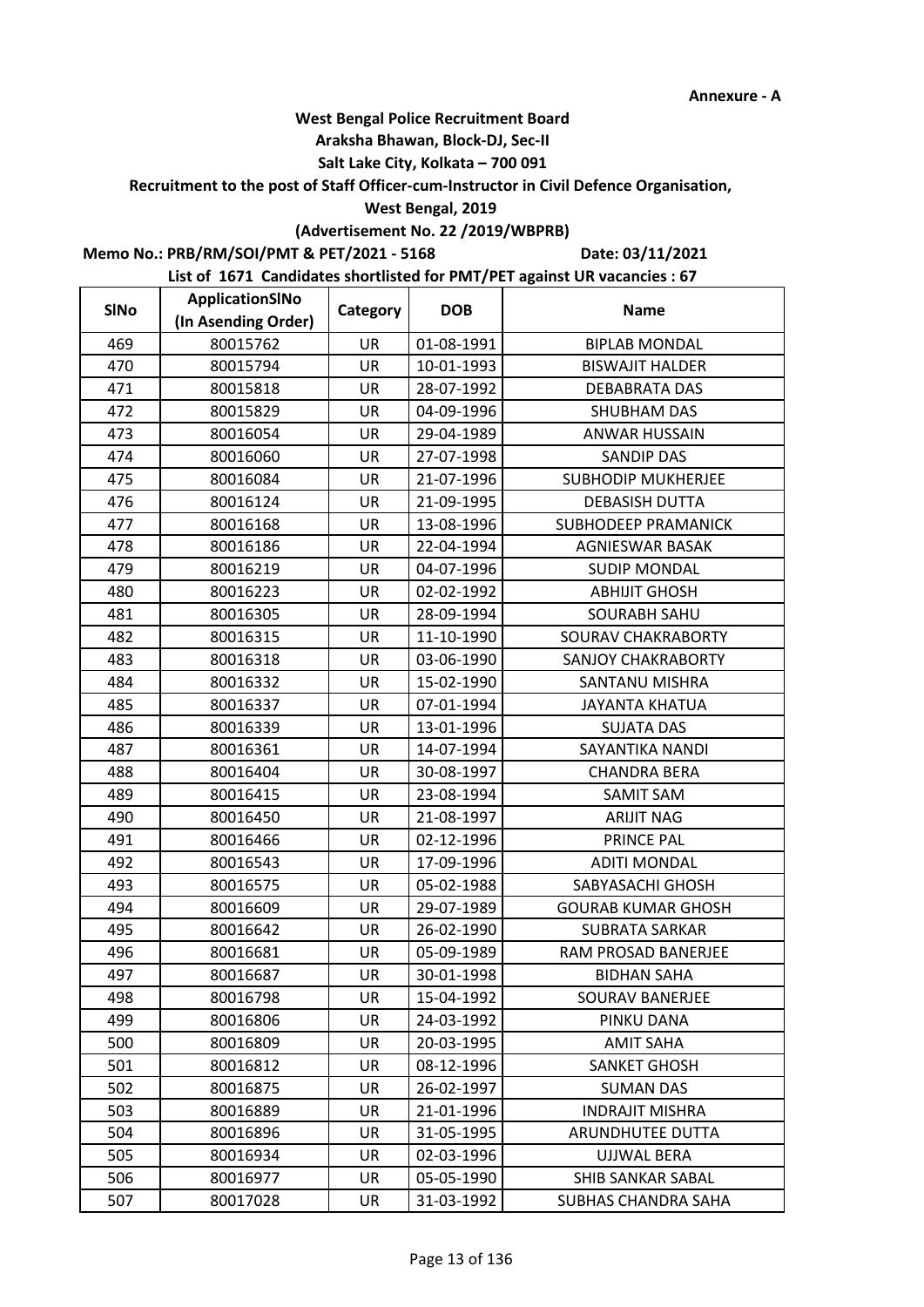### **Araksha Bhawan, Block-DJ, Sec-II**

## **Salt Lake City, Kolkata – 700 091**

**Recruitment to the post of Staff Officer-cum-Instructor in Civil Defence Organisation,** 

#### **West Bengal, 2019**

# **(Advertisement No. 22 /2019/WBPRB)**

**Memo No.: PRB/RM/SOI/PMT & PET/2021 - 5168**

**Date: 03/11/2021**

| <b>SINo</b> | ApplicationSINo     | Category  | <b>DOB</b> | <b>Name</b>                |
|-------------|---------------------|-----------|------------|----------------------------|
|             | (In Asending Order) |           |            |                            |
| 508         | 80017071            | <b>UR</b> | 27-04-1996 | <b>SURAJIT MAITY</b>       |
| 509         | 80017119            | <b>UR</b> | 06-04-1994 | <b>MOUSAM PANJAL</b>       |
| 510         | 80017122            | UR        | 28-11-1994 | SUBHADIP BHATTACHARYYA     |
| 511         | 80017180            | <b>UR</b> | 17-07-1993 | RAHUL ADHIKARY             |
| 512         | 80017237            | UR        | 20-11-1993 | <b>MALLIKA GHOSH</b>       |
| 513         | 80017296            | <b>UR</b> | 19-11-1994 | <b>AKASH SINGH</b>         |
| 514         | 80017315            | UR        | 19-08-1993 | <b>RAMIT CHAKRABORTY</b>   |
| 515         | 80017320            | UR        | 01-02-1997 | SAMIUL AZIM MIA            |
| 516         | 80017347            | UR        | 21-05-1995 | SANJIV KUMAR PRASAD        |
| 517         | 80017389            | UR        | 10-12-1996 | <b>SUVADIP PAL</b>         |
| 518         | 80017397            | <b>UR</b> | 11-09-1996 | RAJARSHI SANKAR BANIK      |
| 519         | 80017509            | UR        | 02-02-1990 | <b>MONISANKAR HAZRA</b>    |
| 520         | 80017513            | UR        | 08-07-1992 | <b>DHRUBO CHATTERJEE</b>   |
| 521         | 80017524            | UR        | 29-03-1989 | SAYAN DEV DEY              |
| 522         | 80017531            | UR        | 07-02-1989 | DEBAJYOTI JOARDAR          |
| 523         | 80017537            | UR        | 16-04-1994 | SUBHA CHAKRABORTY          |
| 524         | 80017558            | <b>UR</b> | 16-09-1986 | ANANDA KISHORE CHATTERJEE  |
| 525         | 80017578            | <b>UR</b> | 12-04-1994 | <b>DEBDULAL MAITY</b>      |
| 526         | 80017665            | UR        | 27-05-1994 | <b>BIRUPAKSHA BANERJEE</b> |
| 527         | 80017685            | UR        | 13-05-1990 | <b>SUBHAJIT ROY</b>        |
| 528         | 80017708            | UR        | 14-12-1993 | PALASH BANERJEE            |
| 529         | 80017732            | UR        | 01-11-1989 | <b>ABHIJIT KUMAR ROY</b>   |
| 530         | 80017733            | <b>UR</b> | 20-12-1991 | <b>TOTAN SHIT</b>          |
| 531         | 80017734            | UR        | 12-04-1996 | RAJ SEKHAR BHAKAT          |
| 532         | 80017764            | UR        | 02-10-1995 | <b>MAINAK RAY</b>          |
| 533         | 80017766            | UR        | 09-12-1995 | SARBARTHA BANERJEE         |
| 534         | 80017769            | UR        | 10-01-1986 | <b>CHANCHAL KUMAR DAS</b>  |
| 535         | 80017788            | UR        | 16-08-1993 | SOUMYADIP HAZRA            |
| 536         | 80017804            | UR        | 06-04-1994 | NAVONIL NANDA              |
| 537         | 80017811            | UR        | 12-06-1989 | <b>AMIT SANTRA</b>         |
| 538         | 80017831            | UR        | 12-04-1990 | <b>KAUSHIK MONDAL</b>      |
| 539         | 80017839            | UR        | 12-04-1995 | PRADIP BHATTACHARYYA       |
| 540         | 80017844            | UR        | 12-09-1995 | <b>SAGAR MALLICK</b>       |
| 541         | 80017914            | UR        | 25-12-1993 | <b>PUJITA HALDER</b>       |
| 542         | 80017929            | UR        | 30-09-1998 | PRADIP KUMAR SAHA          |
| 543         | 80017930            | UR        | 06-04-1992 | <b>SOUVIK KAR</b>          |
| 544         | 80017931            | <b>UR</b> | 16-05-1997 | <b>SHANTANU DE</b>         |
| 545         | 80018035            | UR        | 27-04-1992 | SABYASACHI CHATTERJEE      |
| 546         | 80018037            | UR        | 05-03-1989 | PHALGUNI PRADHAN           |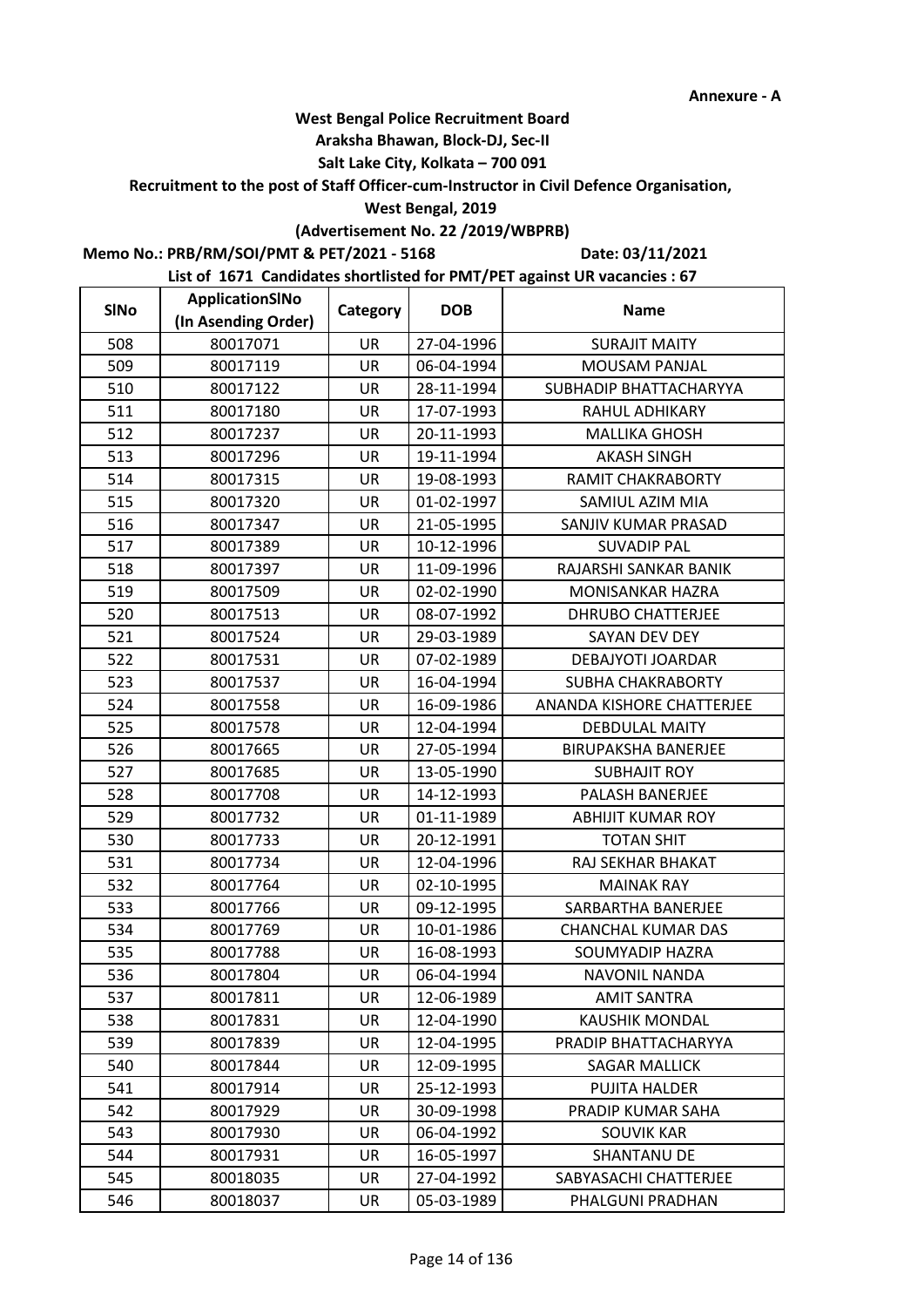### **Araksha Bhawan, Block-DJ, Sec-II**

## **Salt Lake City, Kolkata – 700 091**

**Recruitment to the post of Staff Officer-cum-Instructor in Civil Defence Organisation,** 

### **West Bengal, 2019**

# **(Advertisement No. 22 /2019/WBPRB)**

**Memo No.: PRB/RM/SOI/PMT & PET/2021 - 5168**

**Date: 03/11/2021**

| <b>SINo</b> | ApplicationSINo     | Category  | <b>DOB</b> | <b>Name</b>                 |
|-------------|---------------------|-----------|------------|-----------------------------|
|             | (In Asending Order) |           |            |                             |
| 547         | 80018085            | UR        | 19-08-1996 | PABITRA MANNA               |
| 548         | 80018119            | <b>UR</b> | 15-02-1988 | <b>TANMOY DEBNATH</b>       |
| 549         | 80018128            | UR        | 04-03-1994 | SAIKAT HAZRA                |
| 550         | 80018153            | <b>UR</b> | 30-04-1991 | <b>DEVRAJ DINDA</b>         |
| 551         | 80018166            | UR        | 20-10-1995 | SANKHA SUBHRA DAS           |
| 552         | 80018186            | UR        | 02-01-1997 | MD NADEEM KHAN              |
| 553         | 80018209            | UR        | 29-07-1996 | <b>ABHISHEK GHOSH</b>       |
| 554         | 80018218            | UR        | 16-02-1996 | <b>SURAJIT GHORAI</b>       |
| 555         | 80018222            | UR        | 28-02-1990 | <b>ANISUR RAHAMAN</b>       |
| 556         | 80018257            | UR        | 21-03-1997 | SUBHANKAR CHAKRABORTY       |
| 557         | 80018267            | <b>UR</b> | 12-10-1995 | <b>SUVAJIT ADHYA</b>        |
| 558         | 80018279            | UR        | 29-01-1994 | <b>MANAS CHAKRABORTY</b>    |
| 559         | 80018286            | UR        | 03-03-1996 | <b>SANTU DEY</b>            |
| 560         | 80018309            | UR        | 14-08-1990 | <b>ALOKESH SAHA</b>         |
| 561         | 80018331            | UR        | 30-06-1995 | <b>ASMITA BISWAS</b>        |
| 562         | 80018354            | UR        | 16-04-1994 | <b>SANTANU KUNDU</b>        |
| 563         | 80018391            | <b>UR</b> | 15-03-1998 | <b>BIBEK CHAKRABORTY</b>    |
| 564         | 80018399            | UR        | 29-07-1987 | <b>SUDIPTO CHATTERJEE</b>   |
| 565         | 80018409            | UR        | 23-07-1994 | <b>ANKIT JAISWAL</b>        |
| 566         | 80018415            | UR        | 27-10-1989 | <b>MRINMOY MONDAL</b>       |
| 567         | 80018501            | UR        | 24-06-1995 | <b>GAURAV CHANDA</b>        |
| 568         | 80018509            | UR        | 14-07-1991 | SHOUVIK KUMAR BOSE          |
| 569         | 80018568            | <b>UR</b> | 14-04-1990 | <b>SURAJIT KUMAR GHOSH</b>  |
| 570         | 80018652            | UR        | 02-02-1990 | <b>ARUN CHAKRABORTY</b>     |
| 571         | 80018684            | UR        | 07-04-1994 | <b>ANKITA SANYAL</b>        |
| 572         | 80018707            | UR        | 12-09-1994 | <b>SUBHANKAR GHARA</b>      |
| 573         | 80018712            | UR        | 23-10-1991 | <b>ARPAN DAS</b>            |
| 574         | 80018774            | UR        | 19-04-1986 | <b>SUVOJIT BHATTACHARYA</b> |
| 575         | 80018826            | UR        | 04-04-1997 | PRATAP MUKHERJEE            |
| 576         | 80018955            | UR        | 20-11-1989 | DIPTARKA PALYE              |
| 577         | 80018966            | UR        | 11-05-1994 | SUMANA BISWAS               |
| 578         | 80018967            | UR        | 23-01-1998 | <b>RATUL NANDY</b>          |
| 579         | 80018974            | UR        | 28-11-1991 | PARTHA SARATHI MANDAL       |
| 580         | 80018989            | UR        | 01-12-1990 | ARINDAM PATTANAYAK          |
| 581         | 80019023            | UR        | 17-06-1996 | PRAKASH KOLEY               |
| 582         | 80019064            | UR        | 13-01-1996 | <b>ABHIRUP MUKHERJEE</b>    |
| 583         | 80019155            | <b>UR</b> | 26-10-1995 | ANNAPURNA MAHATO            |
| 584         | 80019215            | UR        | 10-04-1990 | ANINDYA ADHIKARY            |
| 585         | 80019257            | UR        | 26-07-1992 | SUNILAKSHYA GHOSHAL         |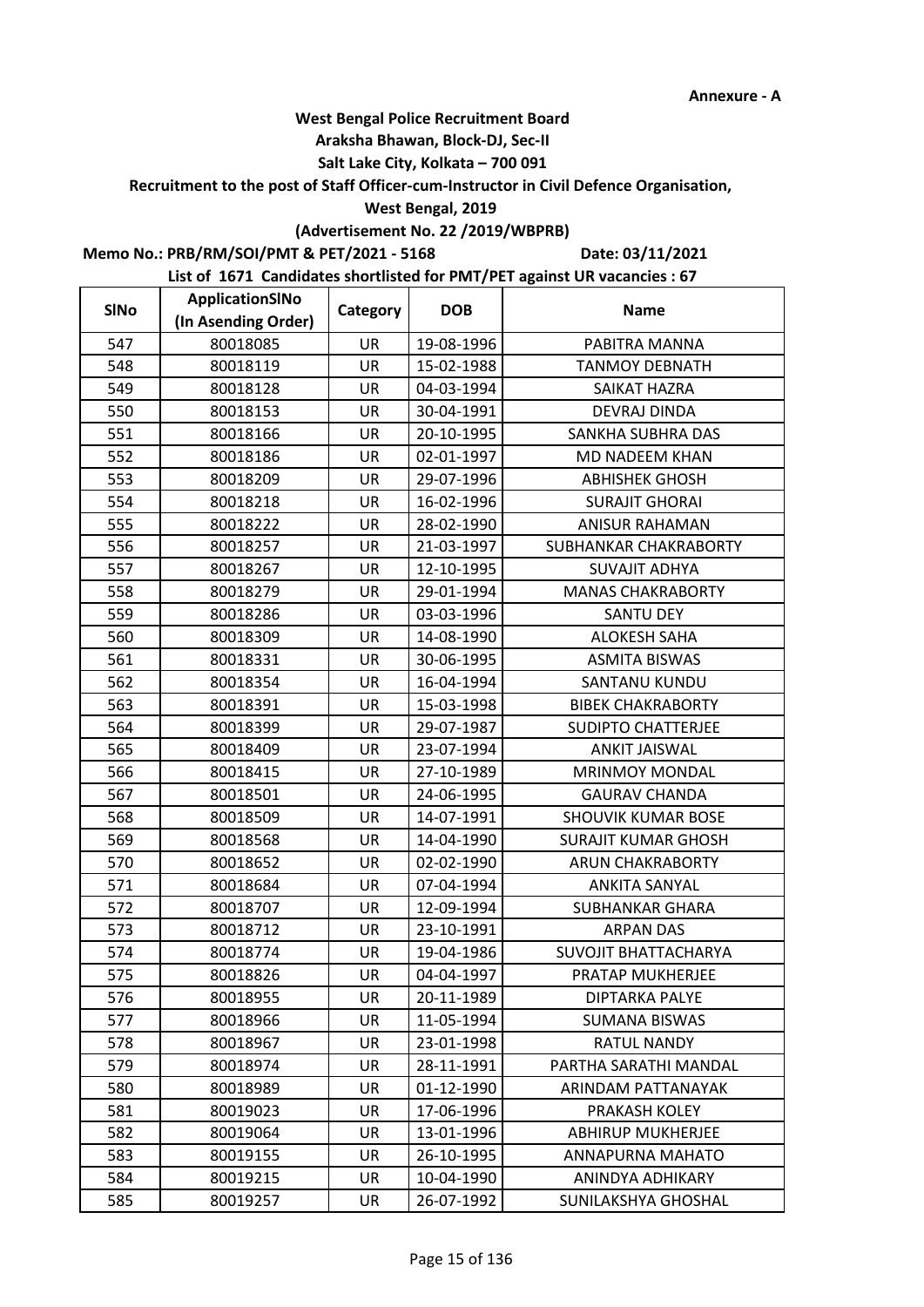### **Araksha Bhawan, Block-DJ, Sec-II**

## **Salt Lake City, Kolkata – 700 091**

**Recruitment to the post of Staff Officer-cum-Instructor in Civil Defence Organisation,** 

#### **West Bengal, 2019**

# **(Advertisement No. 22 /2019/WBPRB)**

**Memo No.: PRB/RM/SOI/PMT & PET/2021 - 5168**

**Date: 03/11/2021**

| <b>SINo</b> | ApplicationSINo     | Category  | <b>DOB</b> | <b>Name</b>                |
|-------------|---------------------|-----------|------------|----------------------------|
|             | (In Asending Order) |           |            |                            |
| 586         | 80019271            | UR        | 19-10-1993 | <b>SAIKAT BISWAS</b>       |
| 587         | 80019336            | <b>UR</b> | 30-09-1995 | NILADRI HALDAR             |
| 588         | 80019392            | UR        | 04-02-1995 | <b>SAMIRAN ROY</b>         |
| 589         | 80019400            | <b>UR</b> | 02-01-1991 | <b>RATAN DEY</b>           |
| 590         | 80019572            | UR        | 12-05-1993 | <b>JAYANTA HORE</b>        |
| 591         | 80019593            | UR        | 10-07-1996 | <b>AKASH KONAR</b>         |
| 592         | 80019607            | UR        | 25-05-1992 | ANUPAM GHOSH               |
| 593         | 80019616            | UR        | 28-09-1997 | SAIKAT SASMAL              |
| 594         | 80019629            | UR        | 15-05-1984 | <b>BAPI DHENKI</b>         |
| 595         | 80019677            | UR        | 25-06-1998 | <b>BROTAJIT GUHA</b>       |
| 596         | 80019680            | <b>UR</b> | 10-08-1995 | <b>SUBHO BISWAS</b>        |
| 597         | 80019684            | UR        | 10-11-1992 | <b>BIJAN BISWAS</b>        |
| 598         | 80019686            | UR        | 17-04-1996 | SANTANU MALLICK            |
| 599         | 80019744            | UR        | 29-06-1994 | <b>MAMPI SEN</b>           |
| 600         | 80019798            | UR        | 25-08-1993 | SAMARESH SAMANTA           |
| 601         | 80019807            | UR        | 17-08-1987 | ARINDAM CHATTERJEE         |
| 602         | 80019815            | <b>UR</b> | 01-02-1993 | <b>ALEEK PARVEZ</b>        |
| 603         | 80019825            | <b>UR</b> | 19-03-1994 | <b>NORA MAJUMDER</b>       |
| 604         | 80019826            | UR        | 25-09-1995 | <b>BIKASH SEN</b>          |
| 605         | 80019922            | UR        | 08-10-1989 | UTPAL CHOWDHURY            |
| 606         | 80019963            | UR        | 12-10-1987 | SOUVIK CHAKRABORTY         |
| 607         | 80019984            | UR        | 05-12-1994 | <b>SOUMEN ROY</b>          |
| 608         | 80020074            | <b>UR</b> | 10-03-1989 | <b>LIZA GHOSH</b>          |
| 609         | 80020088            | UR        | 26-04-1996 | DEB KUMAR CHAKRABORTY      |
| 610         | 80020134            | UR        | 27-05-1993 | <b>MANASHI SARKAR</b>      |
| 611         | 80020142            | UR        | 17-07-1998 | <b>RAJAT CHOWDHURY</b>     |
| 612         | 80020160            | UR        | 21-04-1993 | <b>KOUSHIK GHOSH</b>       |
| 613         | 80020203            | UR        | 15-10-1994 | SATYAJIT SAHA              |
| 614         | 80020208            | UR        | 26-09-1997 | DEBASISH KUMAR CHAKRABARTI |
| 615         | 80020250            | UR        | 13-09-1995 | <b>MAINAK BOSE</b>         |
| 616         | 80020266            | UR        | 09-03-1993 | SOURAV CHAKRABORTY         |
| 617         | 80020299            | UR        | 09-03-1993 | <b>KRISHNA SINGHA</b>      |
| 618         | 80020338            | UR        | 16-07-1991 | SURDEEP DUTTA              |
| 619         | 80020346            | UR        | 07-11-1990 | RAJDEEP GOSWAMI            |
| 620         | 80020386            | UR        | 22-02-1991 | <b>SOUREN LASKAR</b>       |
| 621         | 80020398            | UR        | 17-02-1997 | CHIRANJIT HALDER           |
| 622         | 80020444            | <b>UR</b> | 03-01-1992 | PRITHWISH NATH             |
| 623         | 80020559            | UR        | 02-04-1995 | RAJKUMAR MAITY             |
| 624         | 80020587            | UR        | 08-06-1995 | SUBHANKAR DEY              |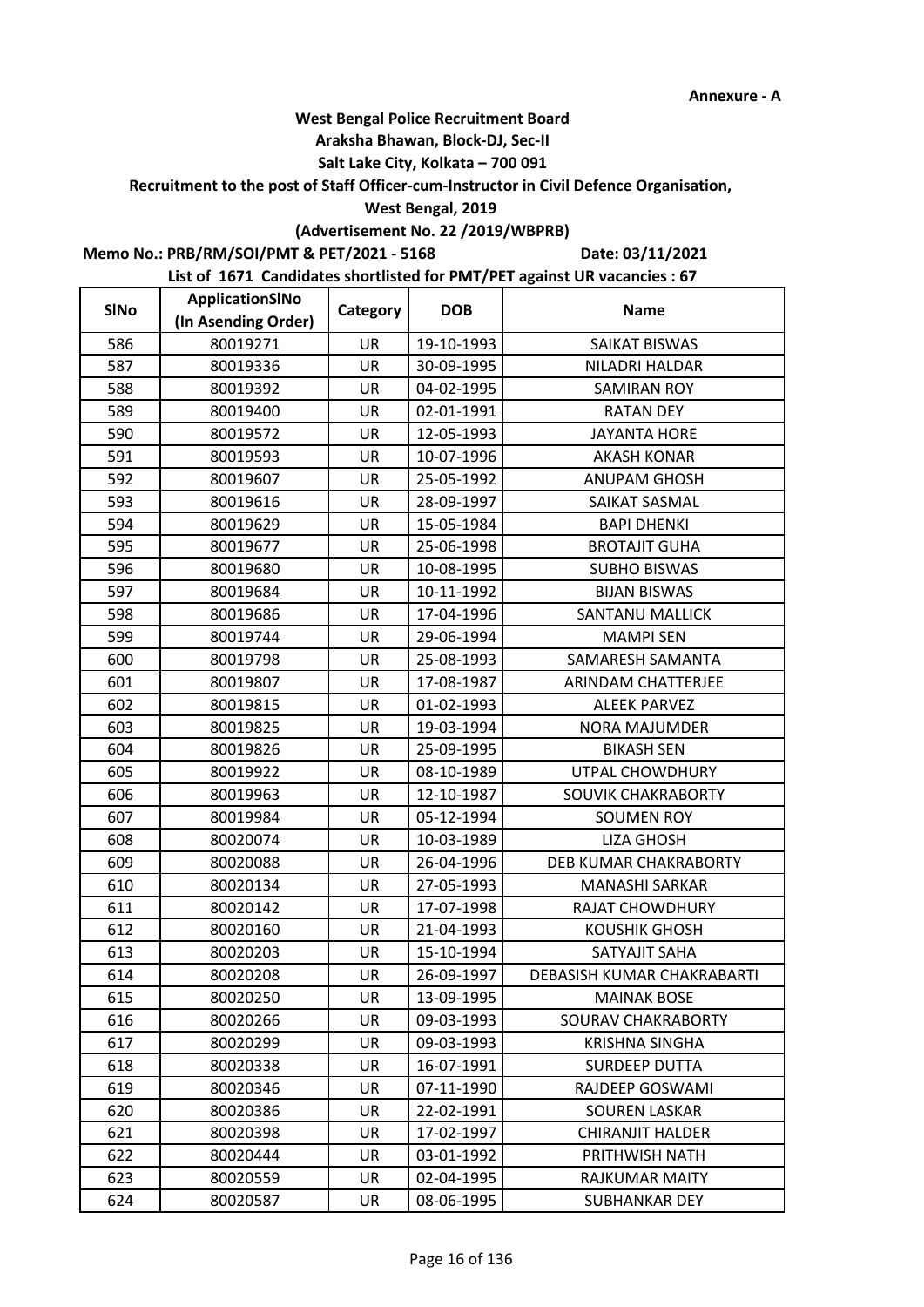### **Araksha Bhawan, Block-DJ, Sec-II**

## **Salt Lake City, Kolkata – 700 091**

**Recruitment to the post of Staff Officer-cum-Instructor in Civil Defence Organisation,** 

#### **West Bengal, 2019**

# **(Advertisement No. 22 /2019/WBPRB)**

**Memo No.: PRB/RM/SOI/PMT & PET/2021 - 5168**

**Date: 03/11/2021**

| <b>SINo</b> | ApplicationSINo     | Category  | <b>DOB</b> | <b>Name</b>               |
|-------------|---------------------|-----------|------------|---------------------------|
|             | (In Asending Order) |           |            |                           |
| 625         | 80020601            | UR        | 23-09-1994 | <b>KOUSHIK GHOSH</b>      |
| 626         | 80020614            | UR        | 07-07-1998 | DIPANGSHU BISWAS          |
| 627         | 80020624            | UR        | 24-07-1995 | <b>SOUMEN SANTRA</b>      |
| 628         | 80020635            | <b>UR</b> | 22-04-1995 | <b>SOUMIK BANERJEE</b>    |
| 629         | 80020723            | UR        | 26-01-1988 | SAYANTAN SENGUPTA         |
| 630         | 80020738            | UR        | 25-01-1994 | <b>TANMOY PAL</b>         |
| 631         | 80020776            | UR        | 19-10-1992 | ARIJIT NATH BHATTACHARJEE |
| 632         | 80020790            | UR        | 21-04-1998 | <b>SAMIT KUNDU</b>        |
| 633         | 80020810            | UR        | 30-10-1993 | ANIMESH KUMAR NANDY       |
| 634         | 80020874            | UR        | 09-11-1996 | TRIDEB KR SANA            |
| 635         | 80020875            | UR        | 05-07-1993 | DEBABRATA NAYAK           |
| 636         | 80020895            | UR        | 19-10-1993 | SOUMYA DUTTA              |
| 637         | 80020904            | UR        | 09-08-1988 | <b>SURAJIT SENAPATI</b>   |
| 638         | 80020932            | <b>UR</b> | 09-01-1993 | ANIRBAN CHAKRABORTY       |
| 639         | 80020973            | UR        | 01-08-1996 | <b>SUMAN MUKHERJEE</b>    |
| 640         | 80020993            | UR        | 22-04-1993 | <b>SAYAN GHOSH</b>        |
| 641         | 80021000            | <b>UR</b> | 09-10-1996 | SILPA BHAGAT              |
| 642         | 80021022            | UR        | 25-03-1995 | <b>SURAJIT PRAMANIK</b>   |
| 643         | 80021032            | UR        | 27-05-1986 | <b>TARAK NATH PAUL</b>    |
| 644         | 80021041            | UR        | 03-07-1995 | ANIRUDDHA GHOSH           |
| 645         | 80021127            | UR        | 19-04-1988 | SASWATI MANDAL            |
| 646         | 80021174            | UR        | 14-04-1996 | <b>ARNAB DAS</b>          |
| 647         | 80021258            | <b>UR</b> | 27-03-1992 | <b>DIPAK GHOSH</b>        |
| 648         | 80021286            | UR        | 12-05-1998 | <b>AYAN MAJEE</b>         |
| 649         | 80021329            | UR        | 01-04-1989 | DEBAMALYA DWIBEDI         |
| 650         | 80021337            | UR        | 20-10-1994 | ARINDAM KR DAS            |
| 651         | 80021382            | UR        | 02-02-1993 | <b>SUBHANKAR PATI</b>     |
| 652         | 80021402            | UR        | 05-03-1991 | <b>SANDIP DUTTA</b>       |
| 653         | 80021417            | UR        | 05-05-1993 | <b>HAIDAR ALI</b>         |
| 654         | 80021422            | UR        | 03-08-1995 | <b>SUPRATIM JANA</b>      |
| 655         | 80021445            | UR        | 15-01-1995 | <b>SANJOY CHAKRABORTY</b> |
| 656         | 80021458            | UR        | 12-11-1994 | DIPANNITA GUHA            |
| 657         | 80021467            | UR        | 28-04-1990 | <b>ARIJIT GHOSH</b>       |
| 658         | 80021480            | UR        | 18-12-1989 | <b>SUMANTA KHANRA</b>     |
| 659         | 80021492            | UR        | 02-04-1986 | <b>SUMAN KAR</b>          |
| 660         | 80021523            | UR        | 25-02-1988 | ANUPAM MUKHERJEE          |
| 661         | 80021560            | <b>UR</b> | 22-12-1998 | <b>JUHITA PAUL</b>        |
| 662         | 80021625            | UR        | 19-11-1992 | RETTIK KUMAR SETT         |
| 663         | 80021678            | UR        | 04-05-1990 | SOURAV CHAKRABORTY        |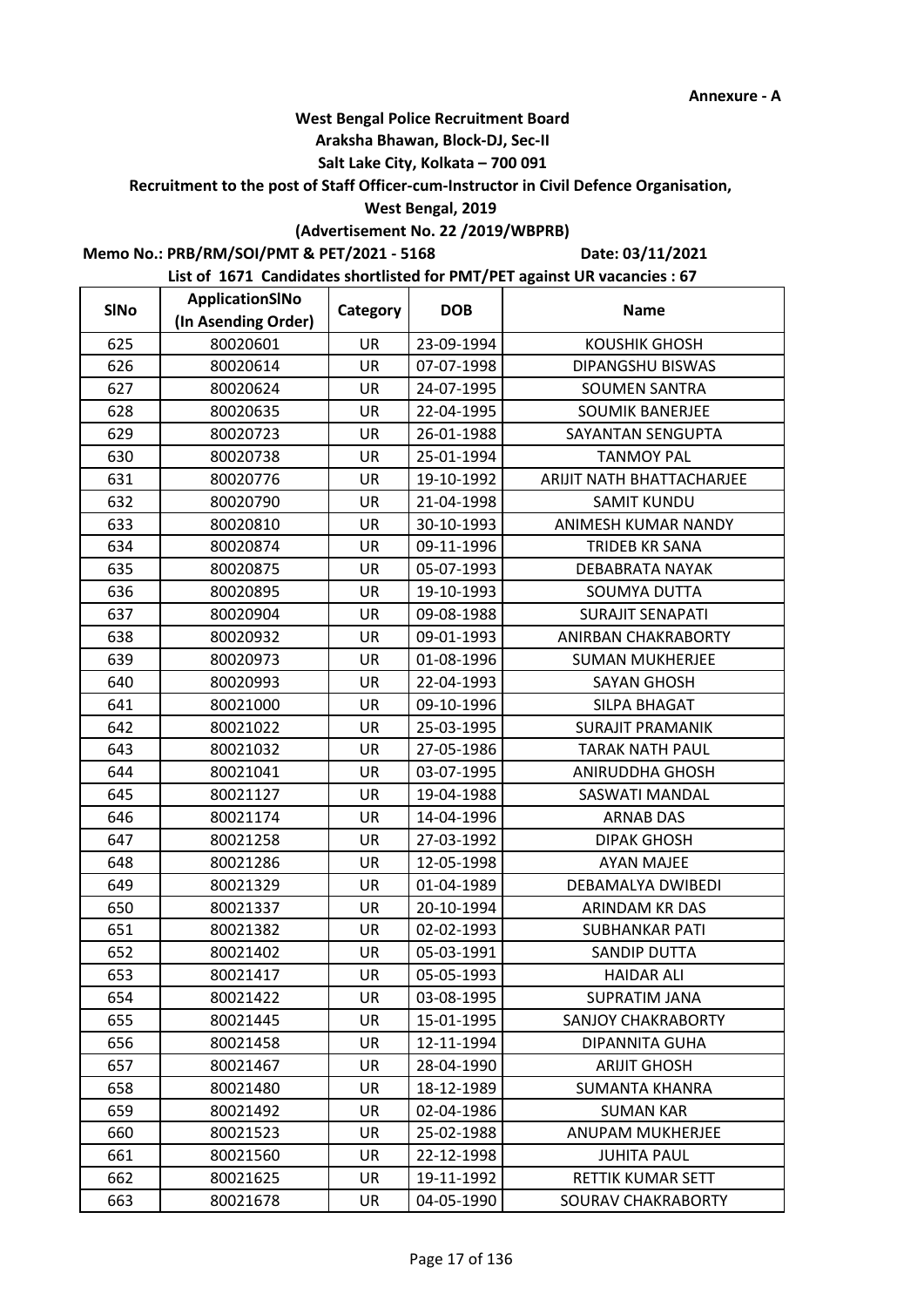### **Araksha Bhawan, Block-DJ, Sec-II**

## **Salt Lake City, Kolkata – 700 091**

**Recruitment to the post of Staff Officer-cum-Instructor in Civil Defence Organisation,** 

#### **West Bengal, 2019**

# **(Advertisement No. 22 /2019/WBPRB)**

**Memo No.: PRB/RM/SOI/PMT & PET/2021 - 5168**

**Date: 03/11/2021**

| <b>SINo</b> | ApplicationSINo     | Category  | <b>DOB</b> | <b>Name</b>                 |
|-------------|---------------------|-----------|------------|-----------------------------|
|             | (In Asending Order) |           |            |                             |
| 664         | 80021716            | <b>UR</b> | 02-04-1985 | <b>ANUP BANERJEE</b>        |
| 665         | 80021723            | <b>UR</b> | 02-01-1992 | <b>MD TAJUDDIN</b>          |
| 666         | 80021758            | UR        | 09-07-1994 | <b>SUBHAJIT SAHA</b>        |
| 667         | 80021782            | <b>UR</b> | 07-01-1989 | SADHAN MAJHI                |
| 668         | 80021874            | UR        | 10-01-1989 | NILKAMAL CHAKRABORTY        |
| 669         | 80021912            | UR        | 22-10-1993 | SANTANU SADHUKHAN           |
| 670         | 80021995            | UR        | 20-12-1996 | <b>ARNAB GHOSH</b>          |
| 671         | 80022000            | UR        | 09-08-1995 | SANJIB MANDAL               |
| 672         | 80022003            | UR        | 02-10-1992 | <b>GOUTAM SAHA</b>          |
| 673         | 80022031            | UR        | 20-08-1993 | ANUBRATA SAMANTA            |
| 674         | 80022046            | <b>UR</b> | 14-02-1995 | <b>AYAN SAMANTA</b>         |
| 675         | 80022089            | UR        | 07-03-1996 | <b>TAMAL NANDI</b>          |
| 676         | 80022181            | UR        | 08-01-1996 | DEBANJAN SARKAR             |
| 677         | 80022204            | UR        | 03-01-1994 | <b>KALLOL KUMAR</b>         |
| 678         | 80022208            | UR        | 18-10-1989 | PRALAY CHAKRABORTY          |
| 679         | 80022245            | UR        | 13-02-1996 | <b>MANISHA HAZRA</b>        |
| 680         | 80022262            | <b>UR</b> | 29-09-1994 | <b>KANCHAN DEY</b>          |
| 681         | 80022315            | <b>UR</b> | 30-12-1981 | <b>INDRANIL CHATTERJEE</b>  |
| 682         | 80022342            | UR        | 04-05-1990 | <b>SUMANTA MALLICK</b>      |
| 683         | 80022439            | UR        | 24-01-1995 | <b>ABHISHEK CHAKRABORTY</b> |
| 684         | 80022537            | UR        | 07-09-1998 | <b>SUBHANKAR BISWAS</b>     |
| 685         | 80022574            | UR        | 06-07-1991 | MIR TARIB ALI               |
| 686         | 80022601            | <b>UR</b> | 19-06-1992 | <b>SUDIP JANA</b>           |
| 687         | 80022632            | UR        | 20-02-1992 | TANUSHYAM JANA              |
| 688         | 80022643            | UR        | 02-02-1996 | ANUP KUMAR MANDAL           |
| 689         | 80022676            | UR        | 01-01-1996 | SAIKAT MANDAL               |
| 690         | 80022746            | UR        | 07-01-1994 | <b>SARTHAK GUHA</b>         |
| 691         | 80022757            | UR        | 01-02-1991 | JAHARLAL BHATTACHARJYYA     |
| 692         | 80022784            | UR        | 01-02-1994 | <b>ALIK DAS</b>             |
| 693         | 80022792            | UR        | 30-04-1996 | PRASENJIT JANA              |
| 694         | 80022808            | UR        | 06-02-1984 | SHUBHANKAR SINHA            |
| 695         | 80022868            | UR        | 10-02-1992 | <b>BRINDABAN GHOSHAL</b>    |
| 696         | 80022898            | UR        | 03-10-1992 | <b>ABHISEK LAHA</b>         |
| 697         | 80022899            | UR        | 25-08-1994 | SHEKHAR KUMAR DE            |
| 698         | 80022900            | UR        | 31-03-1995 | <b>DEBOTTAM BISWAS</b>      |
| 699         | 80022929            | UR        | 21-02-1997 | SUMIT BHATTACHARYYA         |
| 700         | 80022934            | <b>UR</b> | 08-05-1988 | <b>ANIMESH PATHAK</b>       |
| 701         | 80022939            | UR        | 25-05-1992 | <b>BIKASH KUMAR YADAV</b>   |
| 702         | 80022960            | UR        | 02-05-1991 | SUBHABRATA SOM              |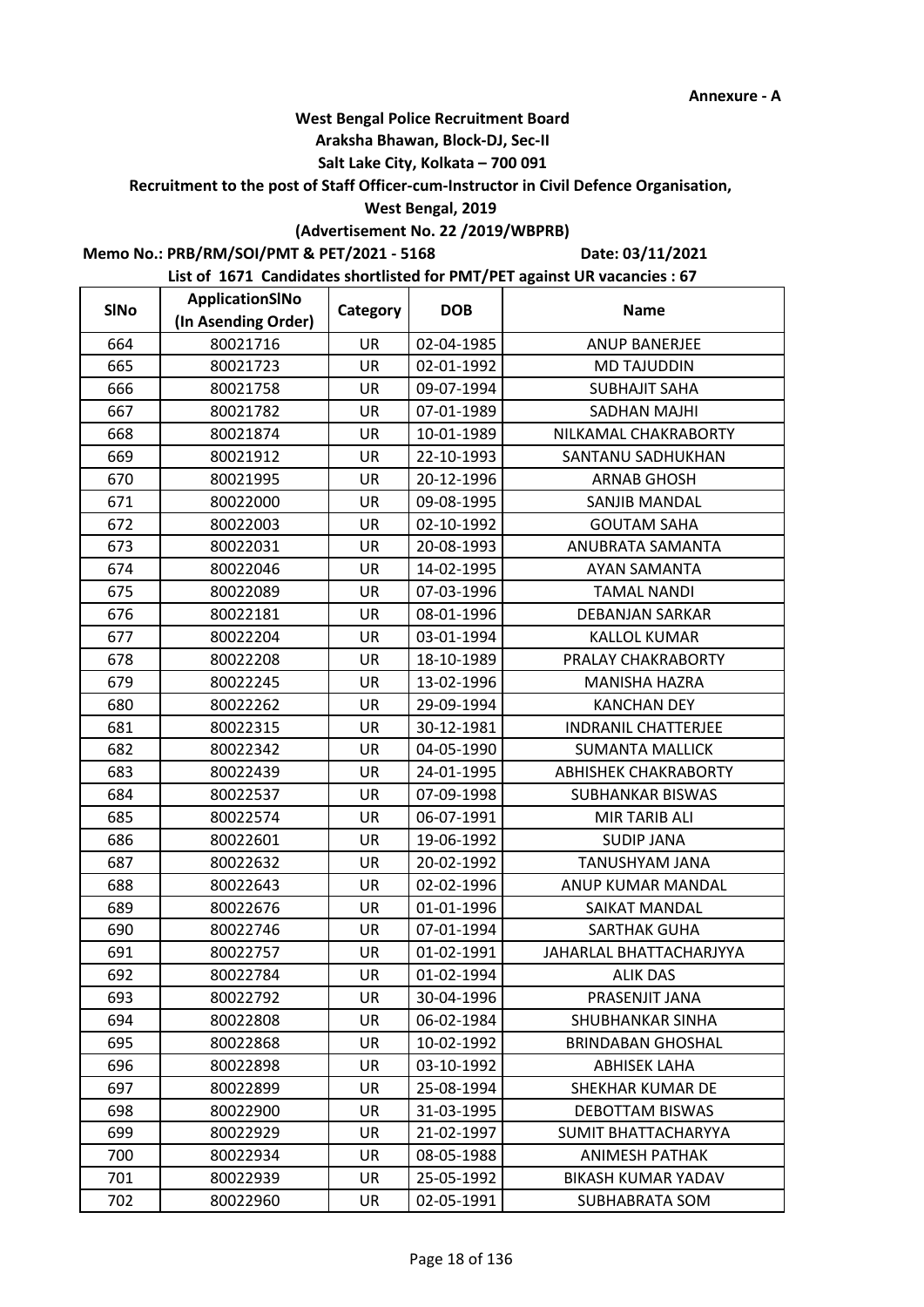### **Araksha Bhawan, Block-DJ, Sec-II**

## **Salt Lake City, Kolkata – 700 091**

**Recruitment to the post of Staff Officer-cum-Instructor in Civil Defence Organisation,** 

#### **West Bengal, 2019**

# **(Advertisement No. 22 /2019/WBPRB)**

**Memo No.: PRB/RM/SOI/PMT & PET/2021 - 5168**

**Date: 03/11/2021**

| <b>SINo</b> | ApplicationSINo     | Category  | <b>DOB</b> | <b>Name</b>              |
|-------------|---------------------|-----------|------------|--------------------------|
|             | (In Asending Order) |           |            |                          |
| 703         | 80022998            | <b>UR</b> | 07-02-1991 | <b>SUDIP MUKHERJEE</b>   |
| 704         | 80023021            | <b>UR</b> | 29-08-1993 | <b>ANANTIK METYA</b>     |
| 705         | 80023041            | UR        | 20-07-1993 | <b>MANAS DAS</b>         |
| 706         | 80023068            | <b>UR</b> | 07-08-1992 | <b>KRISHANU DEY</b>      |
| 707         | 80023088            | UR        | 30-07-1994 | SANTU SAMANTA            |
| 708         | 80023124            | <b>UR</b> | 27-01-1996 | <b>ANKAN BISWAS</b>      |
| 709         | 80023178            | UR        | 15-01-1993 | <b>BILTU DAS</b>         |
| 710         | 80023179            | UR        | 06-08-1991 | <b>SOURAV CHATTERJEE</b> |
| 711         | 80023302            | UR        | 04-06-1992 | <b>SANDIP DAS</b>        |
| 712         | 80023319            | UR        | 08-05-1994 | <b>SOURAV ROY</b>        |
| 713         | 80023344            | <b>UR</b> | 17-07-1989 | <b>SOMNATH PAL</b>       |
| 714         | 80023352            | UR        | 27-11-1989 | SOVAN JANA               |
| 715         | 80023367            | UR        | 12-05-1993 | SAYANTAN SINHA ROY       |
| 716         | 80023373            | UR        | 24-08-1986 | SANTOSH MONDAL           |
| 717         | 80023381            | UR        | 14-04-1993 | <b>AMIYA NANDI</b>       |
| 718         | 80023435            | UR        | 16-07-1996 | ANIRBAN PANDA            |
| 719         | 80023436            | <b>UR</b> | 23-12-1994 | <b>VIVEK GOPE</b>        |
| 720         | 80023497            | UR        | 28-03-1997 | <b>AVIJIT MANNA</b>      |
| 721         | 80023576            | UR        | 17-05-1991 | <b>SANJOY SANTRA</b>     |
| 722         | 80023582            | UR        | 10-10-1996 | SYED NURUL HAMDUL HAQUE  |
| 723         | 80023628            | UR        | 04-09-1992 | NILANJAN CHAKRABORTY     |
| 724         | 80023639            | UR        | 07-08-1992 | <b>PRASUN SEAL</b>       |
| 725         | 80023647            | <b>UR</b> | 10-05-1993 | SOUMYA DEEP BASU         |
| 726         | 80023666            | UR        | 28-07-1998 | <b>SUMIT SAMANTA</b>     |
| 727         | 80023704            | UR        | 12-10-1995 | <b>ARINDAM GHOSH</b>     |
| 728         | 80023746            | UR        | 05-02-1991 | <b>AOUSHAR HOSSAIN</b>   |
| 729         | 80023906            | UR        | 06-05-1992 | <b>MALAY GHOSH</b>       |
| 730         | 80024058            | UR        | 21-04-1994 | <b>TRIDIB PAL</b>        |
| 731         | 80024184            | UR        | 23-07-1990 | <b>KEMELIYA MAJUMDER</b> |
| 732         | 80024196            | UR        | 01-06-1993 | SRIMANTA DAS             |
| 733         | 80024218            | UR        | 17-04-1992 | <b>BIKRAM KR SEAL</b>    |
| 734         | 80024297            | UR        | 10-04-1995 | <b>SUBHRADEEP ROY</b>    |
| 735         | 80024308            | UR        | 16-08-1994 | ARUNANGSHU CHAKRABORTY   |
| 736         | 80024320            | UR        | 04-09-1993 | SUMAN SAMANTA            |
| 737         | 80024340            | UR        | 20-03-1990 | KALYANMOY DUTTA          |
| 738         | 80024364            | UR        | 14-12-1995 | JAGANNATH BERA           |
| 739         | 80024408            | <b>UR</b> | 24-09-1988 | AMRITENDU DEY            |
| 740         | 80024422            | UR        | 03-02-1993 | <b>ANTARA SUR</b>        |
| 741         | 80024426            | UR        | 22-09-1994 | <b>SUMAN PAL</b>         |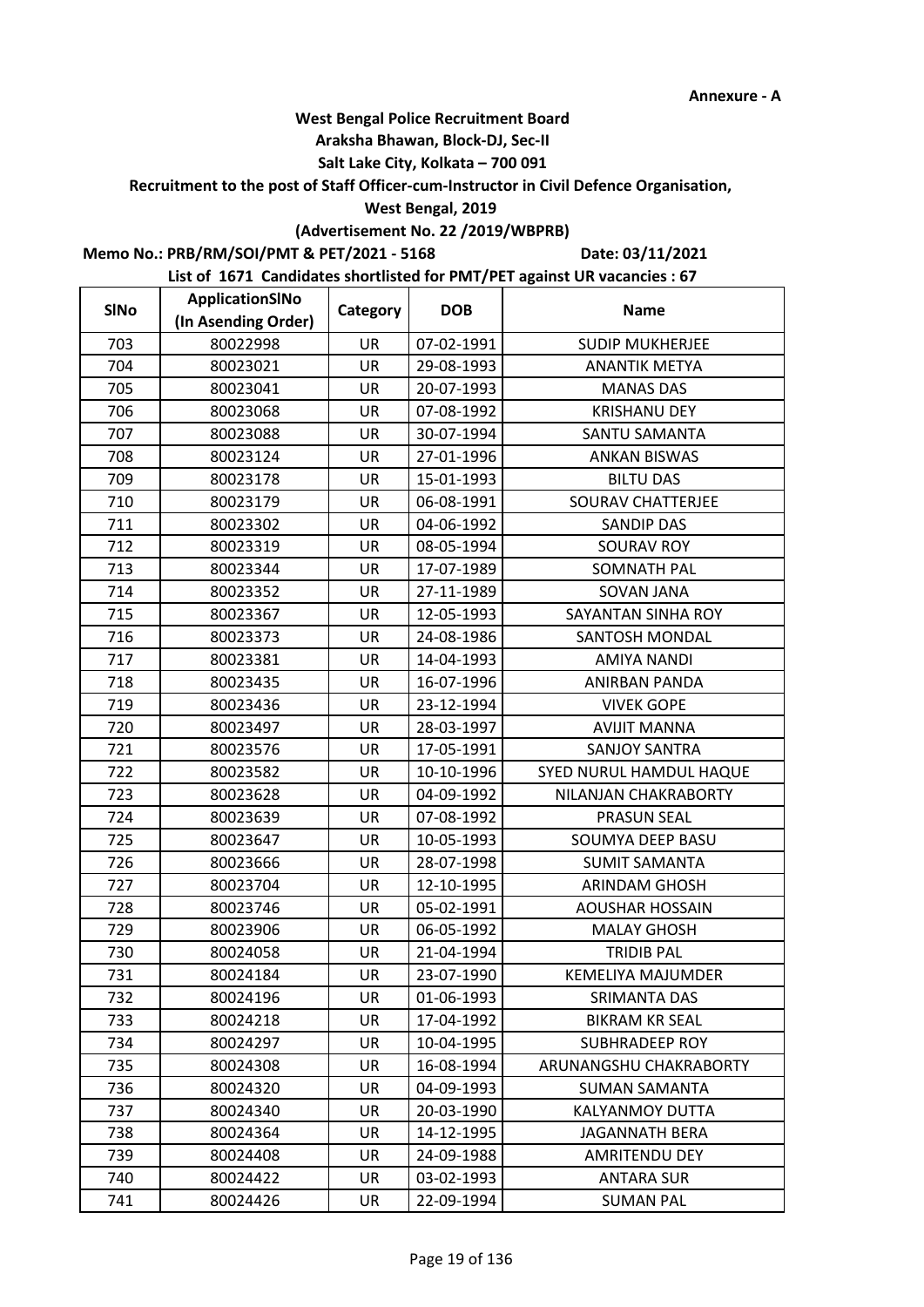#### **Araksha Bhawan, Block-DJ, Sec-II**

## **Salt Lake City, Kolkata – 700 091**

**Recruitment to the post of Staff Officer-cum-Instructor in Civil Defence Organisation,** 

#### **West Bengal, 2019**

# **(Advertisement No. 22 /2019/WBPRB)**

**Memo No.: PRB/RM/SOI/PMT & PET/2021 - 5168**

**Date: 03/11/2021**

| <b>SINo</b> | ApplicationSINo     | Category  | <b>DOB</b> | <b>Name</b>               |
|-------------|---------------------|-----------|------------|---------------------------|
|             | (In Asending Order) |           |            |                           |
| 742         | 80024434            | UR        | 28-02-1991 | <b>CHIRANJIT MAITY</b>    |
| 743         | 80024441            | <b>UR</b> | 25-07-1997 | <b>IISHAN BAGCHI</b>      |
| 744         | 80024486            | UR        | 01-05-1994 | <b>RINKU GHOSH</b>        |
| 745         | 80024488            | <b>UR</b> | 18-01-1996 | PRATIK PRAMANIK           |
| 746         | 80024491            | UR        | 09-11-1991 | <b>SAIKAT ROY</b>         |
| 747         | 80024563            | <b>UR</b> | 28-02-1997 | <b>JAYANTA PANJA</b>      |
| 748         | 80024584            | UR        | 10-10-1994 | ANIRUDDHA MUKHERJEE       |
| 749         | 80024589            | UR        | 08-04-1996 | <b>LAXMAN MONDAL</b>      |
| 750         | 80024660            | UR        | 25-09-1995 | <b>SUMIT KUMAR SHAW</b>   |
| 751         | 80024686            | UR        | 25-03-1994 | ANIMESH BANERJEE          |
| 752         | 80024695            | <b>UR</b> | 31-03-1997 | SOMASREE CHAKRABORTY      |
| 753         | 80024699            | UR        | 24-07-1992 | SABITRI DAS               |
| 754         | 80024717            | <b>UR</b> | 08-02-1993 | <b>INDRANIL BAGCHI</b>    |
| 755         | 80024757            | <b>UR</b> | 18-04-1996 | PRITAM PAUL               |
| 756         | 80024763            | UR        | 20-07-1992 | <b>DEBANJAN MAITY</b>     |
| 757         | 80024833            | UR        | 15-03-1993 | SURYA KANTA CHAKRABORTY   |
| 758         | 80024842            | <b>UR</b> | 24-10-1997 | PIYALI SARKAR             |
| 759         | 80024849            | UR        | 14-12-1991 | <b>SURANJAN ADHIKARY</b>  |
| 760         | 80024854            | <b>UR</b> | 21-01-1993 | PALASH KUMAR DAS          |
| 761         | 80024898            | <b>UR</b> | 08-08-1995 | JAYANTA CHAKRABORTY       |
| 762         | 80024937            | UR        | 19-11-1995 | AKASH ROYCHOWDHURY        |
| 763         | 80024955            | UR        | 12-06-1995 | PRONAY POREL              |
| 764         | 80024972            | <b>UR</b> | 06-08-1989 | <b>RAJESH DAS</b>         |
| 765         | 80025019            | UR        | 11-04-1992 | SAMARESH MANNA            |
| 766         | 80025034            | <b>UR</b> | 16-08-1993 | <b>SUMAN GHOSH</b>        |
| 767         | 80025036            | UR        | 14-05-1990 | <b>ARPAN BASU</b>         |
| 768         | 80025037            | UR        | 07-07-1993 | <b>ACHINTA PRAMANIK</b>   |
| 769         | 80025129            | UR        | 25-01-1997 | <b>RITAN GHOSH</b>        |
| 770         | 80025135            | UR        | 23-03-1996 | <b>SHOUVIK MUKHERJEE</b>  |
| 771         | 80025172            | UR        | 22-10-1991 | SANDIPAN GUPTA            |
| 772         | 80025205            | UR        | 14-04-1995 | PAROMITA GHOSH            |
| 773         | 80025220            | UR        | 02-02-1993 | <b>AVIJIT GHOSH</b>       |
| 774         | 80025253            | UR        | 04-09-1993 | <b>SUBHAJIT SARKAR</b>    |
| 775         | 80025308            | UR        | 06-01-1987 | <b>BISWESH KUNDU</b>      |
| 776         | 80025326            | UR        | 21-08-1994 | <b>VIVEK KUMAR</b>        |
| 777         | 80025375            | UR        | 10-11-1992 | <b>AKHILESH MAJI</b>      |
| 778         | 80025453            | <b>UR</b> | 25-05-1993 | <b>SUCHARITA PRAMANIK</b> |
| 779         | 80025516            | UR        | 06-10-1987 | <b>SUMAN BANERJEE</b>     |
| 780         | 80025559            | UR        | 04-04-1995 | <b>ALOK BISWAS</b>        |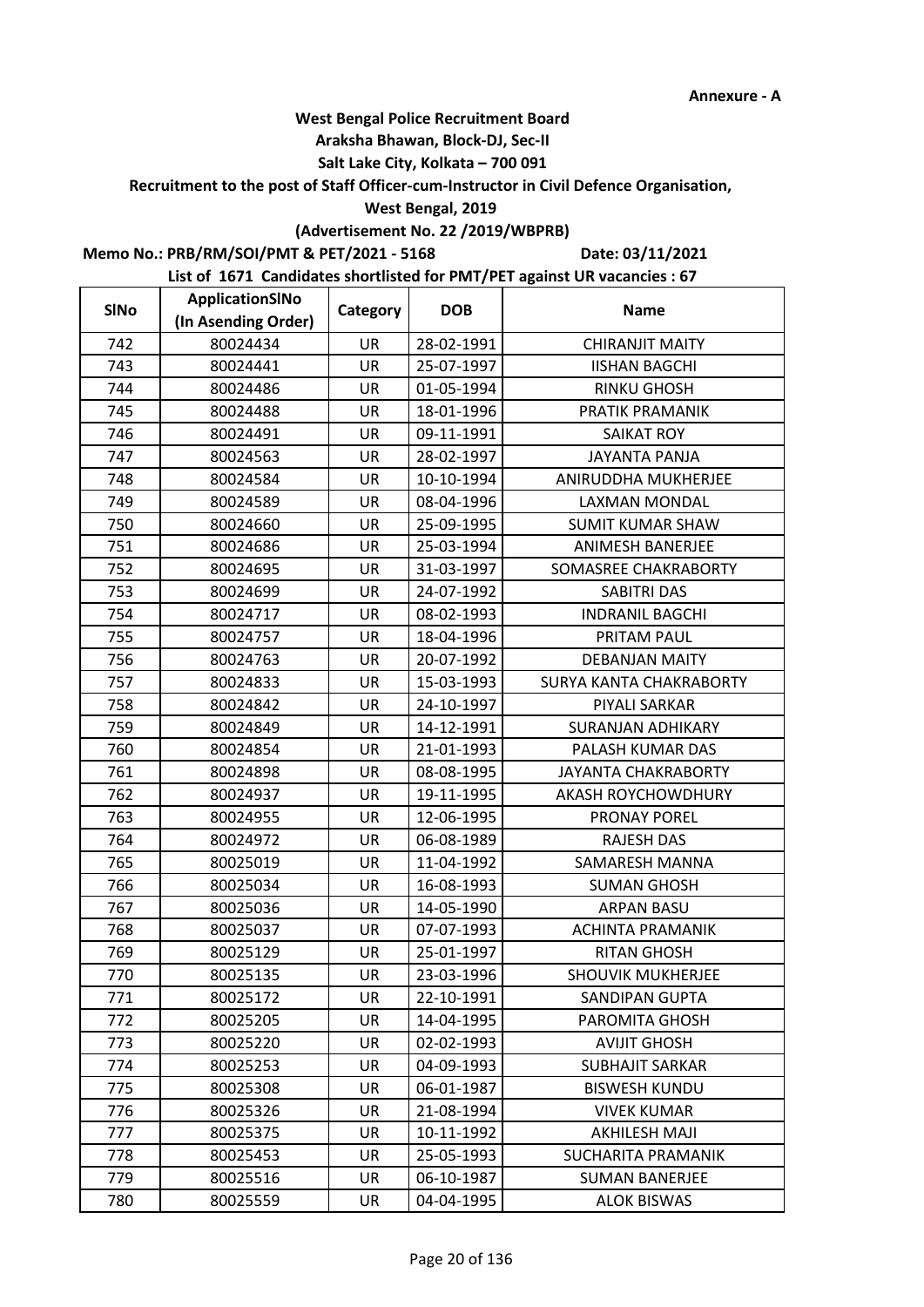### **Araksha Bhawan, Block-DJ, Sec-II**

## **Salt Lake City, Kolkata – 700 091**

**Recruitment to the post of Staff Officer-cum-Instructor in Civil Defence Organisation,** 

### **West Bengal, 2019**

# **(Advertisement No. 22 /2019/WBPRB)**

**Memo No.: PRB/RM/SOI/PMT & PET/2021 - 5168**

**Date: 03/11/2021**

| <b>SINo</b> | ApplicationSINo     | Category  | <b>DOB</b> | <b>Name</b>                |
|-------------|---------------------|-----------|------------|----------------------------|
|             | (In Asending Order) |           |            |                            |
| 781         | 80025636            | <b>UR</b> | 24-06-1987 | <b>DEBABRATA MAJI</b>      |
| 782         | 80025680            | <b>UR</b> | 03-09-1997 | <b>SWARUP KUMAR BOLEAR</b> |
| 783         | 80025729            | UR        | 31-07-1989 | <b>SYED TANVIR HOSSAIN</b> |
| 784         | 80025804            | <b>UR</b> | 12-04-1992 | <b>SIPAI GAYEN</b>         |
| 785         | 80025847            | UR        | 25-03-1992 | <b>SOUMEN SAHU</b>         |
| 786         | 80025880            | UR        | 07-09-1994 | <b>SOUMYAK BISWAS</b>      |
| 787         | 80025882            | UR        | 26-06-1993 | <b>TAPAS KUMAR DAS</b>     |
| 788         | 80025906            | UR        | 27-01-1990 | <b>SAIKAT SAHA</b>         |
| 789         | 80025920            | UR        | 03-02-1992 | <b>AMIT KOLEY</b>          |
| 790         | 80026007            | UR        | 12-04-1994 | <b>BISWAJIT ROY</b>        |
| 791         | 80026051            | <b>UR</b> | 17-10-1996 | <b>MEGHA BOSE</b>          |
| 792         | 80026054            | UR        | 15-10-1995 | <b>DEBJANI PARUI</b>       |
| 793         | 80026055            | <b>UR</b> | 16-04-1992 | <b>DYUTI MUKHERJEE</b>     |
| 794         | 80026061            | UR        | 05-09-1996 | <b>PUJA PATRA</b>          |
| 795         | 80026108            | UR        | 12-01-1990 | <b>SOUMITRA GUHA</b>       |
| 796         | 80026120            | UR        | 01-02-1994 | ABHINANDAN JANA            |
| 797         | 80026123            | <b>UR</b> | 23-12-1994 | <b>SOURAV GHOSH</b>        |
| 798         | 80026189            | UR        | 05-02-1994 | ARINDAM BANERJEE           |
| 799         | 80026190            | UR        | 23-12-1990 | <b>SWARUP PRAMANIK</b>     |
| 800         | 80026204            | UR        | 01-04-1996 | ANINDITA MAKHAL            |
| 801         | 80026235            | UR        | 30-04-1993 | SUBHAM SENAPATI            |
| 802         | 80026242            | UR        | 16-08-1996 | <b>RANA NANDI</b>          |
| 803         | 80026246            | <b>UR</b> | 05-01-1996 | SAIDUL RAHAMAN MALLICK     |
| 804         | 80026354            | UR        | 03-03-1996 | <b>ARPAN DEY</b>           |
| 805         | 80026411            | UR        | 27-09-1989 | PRATIK KUMAR GIRI          |
| 806         | 80026455            | UR        | 10-04-1989 | <b>SUDIPTA PANJA</b>       |
| 807         | 80026467            | UR        | 10-06-1990 | RAJKUMAR MAITI             |
| 808         | 80026475            | UR        | 10-06-1992 | <b>SIMUL BISWAS</b>        |
| 809         | 80026481            | UR        | 05-05-1992 | <b>TAPAS BISWAS</b>        |
| 810         | 80026502            | UR        | 05-05-1993 | <b>SUSANTA GHOSH</b>       |
| 811         | 80026512            | UR        | 29-06-1993 | SAIKAT BHATTACHARYA        |
| 812         | 80026582            | UR        | 17-09-1994 | <b>UDDHAB NAG</b>          |
| 813         | 80026593            | UR        | 17-09-1993 | TANUMAY JANA               |
| 814         | 80026618            | UR        | 31-05-1991 | <b>ABHISEK BHANDARI</b>    |
| 815         | 80026619            | UR        | 31-01-1997 | <b>ABHIJIT MANIK</b>       |
| 816         | 80026646            | UR        | 03-08-1995 | <b>BISHAL GHOSH</b>        |
| 817         | 80026647            | <b>UR</b> | 07-08-1995 | <b>ARNAB PAUL</b>          |
| 818         | 80026779            | UR        | 11-08-1994 | SANDIPANI TRIBEDI          |
| 819         | 80026780            | UR        | 02-05-1986 | <b>SUDIP BANERJEE</b>      |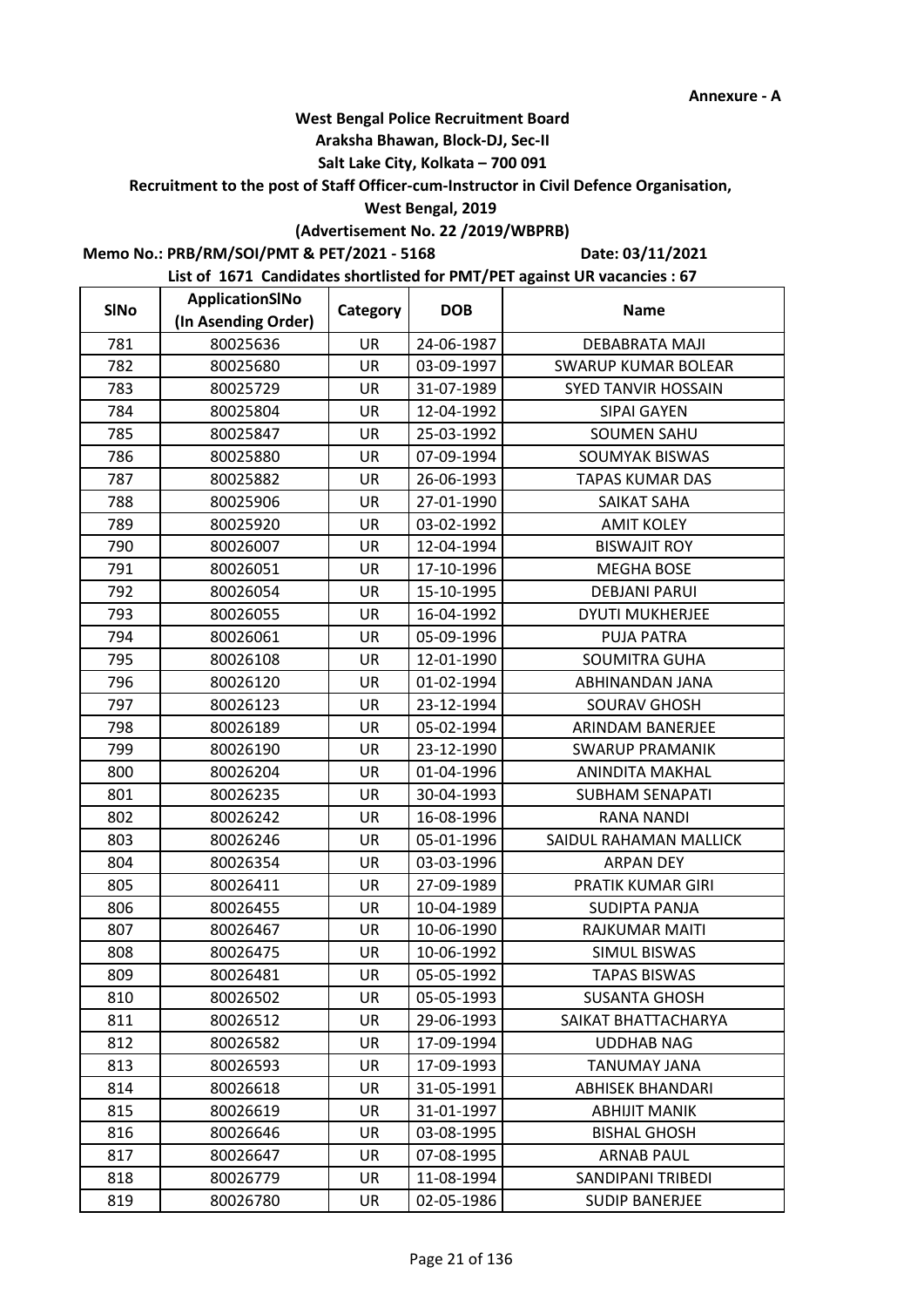### **Araksha Bhawan, Block-DJ, Sec-II**

## **Salt Lake City, Kolkata – 700 091**

**Recruitment to the post of Staff Officer-cum-Instructor in Civil Defence Organisation,** 

### **West Bengal, 2019**

# **(Advertisement No. 22 /2019/WBPRB)**

**Memo No.: PRB/RM/SOI/PMT & PET/2021 - 5168**

**Date: 03/11/2021**

| <b>SINo</b> | ApplicationSINo     | Category  | <b>DOB</b> | <b>Name</b>              |  |
|-------------|---------------------|-----------|------------|--------------------------|--|
|             | (In Asending Order) |           |            |                          |  |
| 820         | 80026816            | <b>UR</b> | 22-10-1992 | RABINDRANATH MUKHERJEE   |  |
| 821         | 80026880            | <b>UR</b> | 31-03-1992 | <b>SHUBHADIP RAKSHIT</b> |  |
| 822         | 80026928            | UR        | 02-10-1992 | ANUPAM SARKAR            |  |
| 823         | 80026929            | <b>UR</b> | 11-07-1996 | <b>SOUMODIP GHOSH</b>    |  |
| 824         | 80026992            | UR        | 02-10-1993 | AMIT KUMAR MONDAL        |  |
| 825         | 80027007            | UR        | 05-04-1988 | <b>SAMAR SARKAR</b>      |  |
| 826         | 80027024            | UR        | 19-10-1991 | <b>SUTAPA CHATTERJEE</b> |  |
| 827         | 80027040            | UR        | 05-08-1989 | SAIKAT DATTA             |  |
| 828         | 80027097            | UR        | 29-03-1998 | <b>SHOVON ACHARYA</b>    |  |
| 829         | 80027190            | UR        | 13-11-1992 | RAJARSHI ACHARYA         |  |
| 830         | 80027236            | <b>UR</b> | 30-06-1995 | <b>MD HASIM</b>          |  |
| 831         | 80027253            | UR        | 22-03-1993 | <b>SUSANTA KUMAR DAS</b> |  |
| 832         | 80027265            | <b>UR</b> | 29-07-1995 | <b>ATMADIP SAU</b>       |  |
| 833         | 80027300            | UR        | 24-07-1990 | <b>AVI MITRA</b>         |  |
| 834         | 80027320            | UR        | 14-08-1994 | <b>ARPAN GHOSH</b>       |  |
| 835         | 80027408            | UR        | 24-03-1994 | <b>SUNANDA MANDAL</b>    |  |
| 836         | 80027489            | <b>UR</b> | 17-03-1991 | <b>SUMAN PATRA</b>       |  |
| 837         | 80027556            | UR        | 07-07-1996 | <b>KARTICK JANA</b>      |  |
| 838         | 80027587            | UR        | 08-05-1996 | <b>GOUTAM DINDA</b>      |  |
| 839         | 80027591            | UR        | 11-06-1995 | <b>SUBAM KUMAR SAHA</b>  |  |
| 840         | 80027609            | UR        | 27-03-1989 | <b>SOUVIK GIRI</b>       |  |
| 841         | 80027616            | UR        | 29-03-1996 | KAUSHIK MAZUMDAR         |  |
| 842         | 80027656            | <b>UR</b> | 20-09-1994 | <b>BISWAJIT ROY</b>      |  |
| 843         | 80027663            | UR        | 17-01-1995 | <b>CHIRANTAN BASU</b>    |  |
| 844         | 80027707            | UR        | 12-04-1989 | <b>SUMAN HALDER</b>      |  |
| 845         | 80027708            | UR        | 30-06-1992 | <b>SHUBHARUP DAS</b>     |  |
| 846         | 80027767            | UR        | 21-06-1997 | <b>SUROJIT HALDER</b>    |  |
| 847         | 80027769            | UR        | 28-12-1994 | <b>BISWAJIT SASMAL</b>   |  |
| 848         | 80027772            | UR        | 03-06-1995 | SAPTARSHI KUNDU          |  |
| 849         | 80027786            | UR        | 06-07-1994 | DAMBER BAHADUR CHHETRI   |  |
| 850         | 80027806            | UR        | 25-10-1996 | <b>MADHUSUDAN BAG</b>    |  |
| 851         | 80027814            | UR        | 09-06-1991 | <b>SNEHADRI BANERJEE</b> |  |
| 852         | 80027815            | UR        | 10-10-1993 | AKIB AHAMAD              |  |
| 853         | 80027831            | UR        | 11-01-1987 | JOYDEEP SENGUPTA         |  |
| 854         | 80027904            | UR        | 10-12-1988 | <b>JOYANTA DAS</b>       |  |
| 855         | 80027966            | UR        | 26-02-1988 | KISHORE KUMAR SAHA       |  |
| 856         | 80027974            | <b>UR</b> | 11-06-1986 | ARINDAM CHAKRABORTY      |  |
| 857         | 80028025            | UR        | 14-02-1997 | <b>GOBINDA DIKSHIT</b>   |  |
| 858         | 80028056            | UR        | 04-06-1997 | <b>ATANU GHOSH</b>       |  |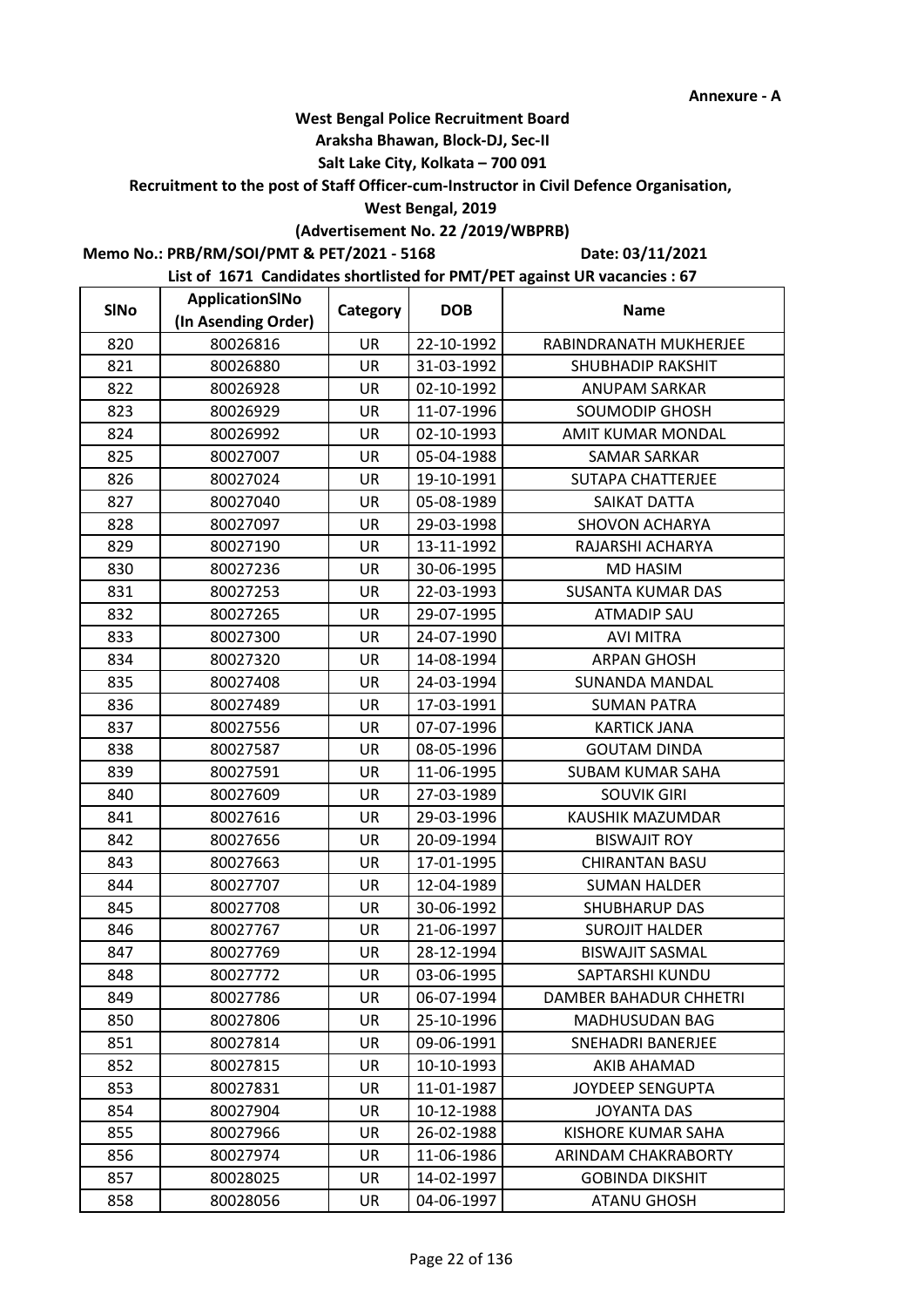### **Araksha Bhawan, Block-DJ, Sec-II**

## **Salt Lake City, Kolkata – 700 091**

**Recruitment to the post of Staff Officer-cum-Instructor in Civil Defence Organisation,** 

#### **West Bengal, 2019**

# **(Advertisement No. 22 /2019/WBPRB)**

**Memo No.: PRB/RM/SOI/PMT & PET/2021 - 5168**

**Date: 03/11/2021**

| <b>SINo</b> | ApplicationSINo     | Category  | <b>DOB</b> | <b>Name</b>                   |
|-------------|---------------------|-----------|------------|-------------------------------|
|             | (In Asending Order) |           |            |                               |
| 859         | 80028089            | <b>UR</b> | 12-09-1991 | <b>MANAS SANTRA</b>           |
| 860         | 80028135            | <b>UR</b> | 02-05-1997 | <b>ABDUL KADER</b>            |
| 861         | 80028142            | UR        | 10-08-1992 | <b>AMLAN SASMLA</b>           |
| 862         | 80028166            | <b>UR</b> | 07-09-1994 | KAUSHIK RAYCHAUDHURI          |
| 863         | 80028201            | UR        | 13-05-1993 | <b>ANIMESH GHOSH</b>          |
| 864         | 80028261            | <b>UR</b> | 01-08-1992 | <b>DHRUBAJYOTI HAJRA</b>      |
| 865         | 80028271            | UR        | 18-09-1989 | <b>ARNAB MUKHERJEE</b>        |
| 866         | 80028308            | UR        | 15-04-1987 | PALLAB KUNDU                  |
| 867         | 80028418            | UR        | 07-06-1997 | <b>ARITRA BAGCHI</b>          |
| 868         | 80028492            | UR        | 02-06-1992 | PRANAB GHOSH                  |
| 869         | 80028558            | <b>UR</b> | 19-02-1988 | <b>SAMIT NANDI</b>            |
| 870         | 80028596            | UR        | 15-02-1989 | <b>AVISHEK PAUL</b>           |
| 871         | 80028638            | <b>UR</b> | 16-01-1996 | MANOBENDU BISAWAS             |
| 872         | 80028677            | UR        | 15-10-1990 | PRIYANKA MONDAL               |
| 873         | 80028714            | UR        | 25-01-1994 | <b>GOUTAM MAJI</b>            |
| 874         | 80028757            | UR        | 04-08-1982 | RAKHI MAHATO                  |
| 875         | 80028846            | <b>UR</b> | 05-07-1996 | RESHMI PALADHI                |
| 876         | 80028881            | UR        | 10-11-1988 | <b>SUJOY CHAKRABORTY</b>      |
| 877         | 80028908            | UR        | 12-09-1995 | SHREYA MAJUMDAR               |
| 878         | 80028949            | UR        | 25-02-1992 | <b>KALLOL DAS</b>             |
| 879         | 80028959            | UR        | 24-09-1996 | SOUMYAJIT BISWAS              |
| 880         | 80028965            | UR        | 05-01-1984 | <b>ANUPAM GAYEN</b>           |
| 881         | 80028983            | <b>UR</b> | 13-04-1992 | <b>AVIJIT PAUL</b>            |
| 882         | 80029014            | UR        | 12-04-1996 | <b>SAYAN PANI</b>             |
| 883         | 80029019            | UR        | 10-05-1989 | <b>GOPAL KAR</b>              |
| 884         | 80029047            | UR        | 14-01-1989 | SUPRAKASH CHATTERJEE          |
| 885         | 80029064            | UR        | 26-04-1993 | SOUMYADEEP MONDAL             |
| 886         | 80029093            | UR        | 28-12-1993 | SANDIP ACHARYA                |
| 887         | 80029272            | UR        | 26-06-1996 | MIR SAHIN AKHTAR              |
| 888         | 80029286            | UR        | 01-05-1996 | <b>ARINDAM GHOSH</b>          |
| 889         | 80029345            | UR        | 02-01-1993 | <b>AJOY MAITY</b>             |
| 890         | 80029352            | UR        | 15-03-1989 | <b>BISWAJIT BHATTACHARJEE</b> |
| 891         | 80029354            | UR        | 15-11-1996 | <b>KRISHNA GOPAL DAS</b>      |
| 892         | 80029391            | UR        | 20-10-1994 | <b>MANOTOSH PRAMANIK</b>      |
| 893         | 80029444            | UR        | 15-05-1995 | ARINDAM MUKHERJEE             |
| 894         | 80029453            | UR        | 03-07-1994 | AMARTA CHANDA                 |
| 895         | 80029477            | <b>UR</b> | 06-06-1994 | <b>KRISHNENDU SARKAR</b>      |
| 896         | 80029489            | UR        | 04-11-1992 | AYON BHATTACHARYA             |
| 897         | 80029515            | UR        | 14-11-1992 | <b>SANDIP PAL</b>             |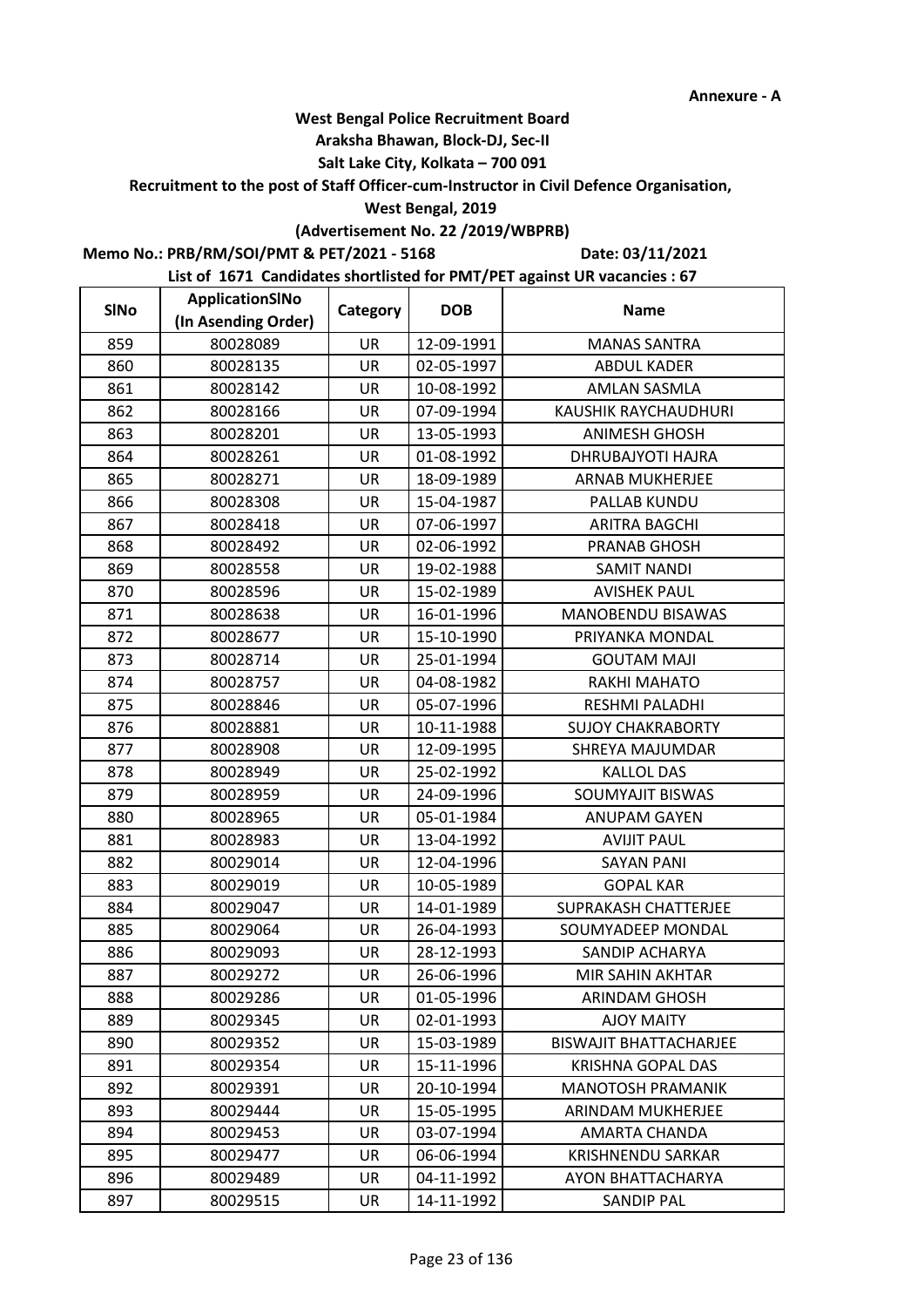### **Araksha Bhawan, Block-DJ, Sec-II**

## **Salt Lake City, Kolkata – 700 091**

**Recruitment to the post of Staff Officer-cum-Instructor in Civil Defence Organisation,** 

#### **West Bengal, 2019**

# **(Advertisement No. 22 /2019/WBPRB)**

**Memo No.: PRB/RM/SOI/PMT & PET/2021 - 5168**

**Date: 03/11/2021**

| <b>SINo</b> | <b>ApplicationSINo</b> | Category  | <b>DOB</b> | <b>Name</b>              |  |
|-------------|------------------------|-----------|------------|--------------------------|--|
|             | (In Asending Order)    |           |            |                          |  |
| 898         | 80029545               | UR        | 11-07-1994 | <b>ANANYA CHATTERJEE</b> |  |
| 899         | 80029548               | <b>UR</b> | 31-10-1992 | KOUSHIK CHANDA           |  |
| 900         | 80029612               | UR        | 30-10-1982 | KALYAN KUMAR SINHA       |  |
| 901         | 80029679               | <b>UR</b> | 21-03-1996 | ABHISHEK BHATTACHARYA    |  |
| 902         | 80029712               | UR        | 12-05-1989 | PROSENJIT DAS            |  |
| 903         | 80029740               | UR        | 27-11-1990 | SUDDHASATTWA PAUL        |  |
| 904         | 80029777               | UR        | 17-08-1996 | SAYAK BASAK              |  |
| 905         | 80029843               | UR        | 04-03-1993 | PRITESH DUTTA            |  |
| 906         | 80029963               | UR        | 08-02-1990 | <b>APARESH DAS</b>       |  |
| 907         | 80029985               | UR        | 16-05-1991 | <b>MAHADEV SAMANTA</b>   |  |
| 908         | 80030058               | <b>UR</b> | 08-03-1987 | <b>RANAJIT GHOSH</b>     |  |
| 909         | 80030061               | UR        | 23-03-1992 | PINKU JANA               |  |
| 910         | 80030117               | UR        | 09-05-1991 | <b>RANJAN BISWAS</b>     |  |
| 911         | 80030138               | UR        | 12-05-1995 | NILMADHAB GHOSH          |  |
| 912         | 80030188               | UR        | 02-02-1991 | <b>ABHIJEET MAITY</b>    |  |
| 913         | 80030197               | UR        | 12-11-1993 | SANJIB MONDAL            |  |
| 914         | 80030229               | <b>UR</b> | 04-09-1996 | SOURIK CHOWDHURY         |  |
| 915         | 80030233               | UR        | 10-07-1989 | <b>GOURANGA PATRA</b>    |  |
| 916         | 80030275               | UR        | 21-04-1997 | <b>JYOTI GHOSH</b>       |  |
| 917         | 80030279               | UR        | 21-09-1994 | <b>TANUMOY SAHA</b>      |  |
| 918         | 80030322               | UR        | 03-09-1996 | PROTIK MUKHERJEE         |  |
| 919         | 80030337               | UR        | 24-10-1994 | <b>ARPAN DEY</b>         |  |
| 920         | 80030338               | <b>UR</b> | 28-04-1996 | <b>SANDIP MAJI</b>       |  |
| 921         | 80030345               | UR        | 24-02-1995 | <b>SHUBHANKAR DAS</b>    |  |
| 922         | 80030349               | UR        | 06-08-1994 | <b>DEBJIT DEY</b>        |  |
| 923         | 80030371               | UR        | 26-01-1989 | <b>SOURAV SEN</b>        |  |
| 924         | 80030459               | UR        | 07-04-1987 | <b>SUJIT KUMAR JANA</b>  |  |
| 925         | 80030531               | UR        | 10-08-1996 | <b>SURAJIT DAS</b>       |  |
| 926         | 80030558               | UR        | 02-09-1994 | <b>SUMAN SAMANTA</b>     |  |
| 927         | 80030572               | UR        | 24-02-1992 | <b>ANIRBAN GHOSH</b>     |  |
| 928         | 80030573               | UR        | 07-04-1991 | ANIMESH SINGHA           |  |
| 929         | 80030648               | UR        | 24-06-1997 | SHIBAM DEY               |  |
| 930         | 80030655               | UR        | 10-03-1987 | SYD HIDAETULLA HOSSAIN   |  |
| 931         | 80030667               | UR        | 15-01-1997 | <b>ANIRBAN BANERJEE</b>  |  |
| 932         | 80030669               | UR        | 11-11-1993 | SANDIP PAL               |  |
| 933         | 80030805               | UR        | 15-10-1991 | <b>SUBHAMAY ROY</b>      |  |
| 934         | 80030860               | <b>UR</b> | 25-01-1995 | <b>KOUSHIK MAITY</b>     |  |
| 935         | 80030862               | UR        | 24-09-1990 | SABYASACHI SAHA          |  |
| 936         | 80030886               | UR        | 19-11-1992 | <b>MAYUKH DAS</b>        |  |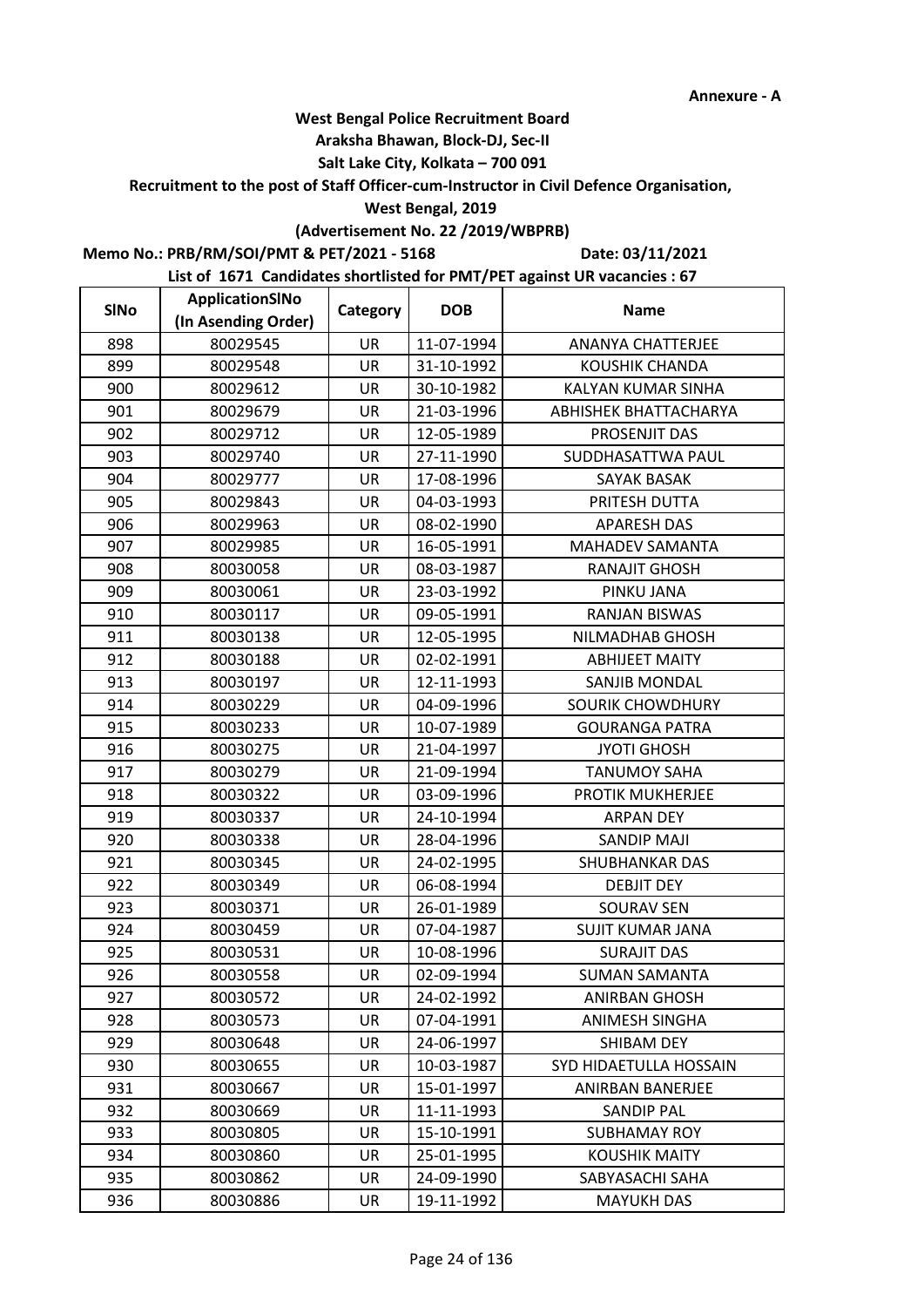### **Araksha Bhawan, Block-DJ, Sec-II**

## **Salt Lake City, Kolkata – 700 091**

**Recruitment to the post of Staff Officer-cum-Instructor in Civil Defence Organisation,** 

#### **West Bengal, 2019**

# **(Advertisement No. 22 /2019/WBPRB)**

**Memo No.: PRB/RM/SOI/PMT & PET/2021 - 5168**

**Date: 03/11/2021**

| <b>SINo</b> | ApplicationSINo     | Category  | <b>DOB</b> | <b>Name</b>               |
|-------------|---------------------|-----------|------------|---------------------------|
|             | (In Asending Order) |           |            |                           |
| 937         | 80031019            | UR        | 26-03-1994 | <b>SUKHENDU SENGUPTA</b>  |
| 938         | 80031164            | UR        | 24-04-1991 | PLABAN KUMAR MAL          |
| 939         | 80031188            | UR        | 20-11-1992 | <b>RANJIT GIRI</b>        |
| 940         | 80031220            | UR        | 20-07-1992 | <b>SWARNALI MONDAL</b>    |
| 941         | 80031239            | UR        | 26-03-1990 | <b>DEBABRATA SARDER</b>   |
| 942         | 80031274            | UR        | 28-04-1992 | <b>SUDAM MANNA</b>        |
| 943         | 80031315            | UR        | 09-05-1994 | <b>SANTU GURIA</b>        |
| 944         | 80031374            | UR        | 12-01-1996 | RATNAPRIYA GHOSH          |
| 945         | 80031391            | UR        | 24-02-1993 | <b>SUMANTA PANDA</b>      |
| 946         | 80031480            | UR        | 07-11-1993 | SAMIR SAHA                |
| 947         | 80031481            | <b>UR</b> | 25-01-1997 | <b>KALYAN SAHA</b>        |
| 948         | 80031495            | UR        | 29-04-1994 | SUBHRAYAN BISWAS          |
| 949         | 80031497            | UR        | 01-04-1990 | <b>SAMRAT NAG</b>         |
| 950         | 80031509            | UR        | 09-01-1985 | PARTHA SARATHI BISWAS     |
| 951         | 80031536            | UR        | 11-12-1992 | <b>KESHAB SEN</b>         |
| 952         | 80031539            | UR        | 01-04-1991 | <b>KOUSHIK CHATTERJEE</b> |
| 953         | 80031573            | <b>UR</b> | 03-04-1991 | <b>SUMIT CHAKRABORTY</b>  |
| 954         | 80031614            | UR        | 15-05-1996 | <b>SOUVIK GHOSAL</b>      |
| 955         | 80031625            | UR        | 14-02-1997 | <b>TUHINA SETH</b>        |
| 956         | 80031628            | UR        | 14-06-1994 | <b>SUGATA GHOSH</b>       |
| 957         | 80031720            | UR        | 01-03-1990 | <b>ARUPJYOTI GOSWAMI</b>  |
| 958         | 80031764            | UR        | 05-03-1997 | <b>SOUMIK BANERJEE</b>    |
| 959         | 80031819            | <b>UR</b> | 20-02-1997 | <b>RAHUL GUPTA</b>        |
| 960         | 80031822            | UR        | 27-04-1991 | <b>ABIR SARKAR</b>        |
| 961         | 80031836            | UR        | 30-01-1992 | LAVAN KHAMARU             |
| 962         | 80031905            | UR        | 10-09-1994 | <b>ABHISHEK SHARMA</b>    |
| 963         | 80031913            | UR        | 25-10-1994 | <b>SUJIT GHORUI</b>       |
| 964         | 80032019            | UR        | 12-02-1997 | <b>SUMAN MANDAL</b>       |
| 965         | 80032023            | UR        | 02-09-1991 | ARINDAM BISWAS            |
| 966         | 80032037            | UR        | 07-12-1994 | <b>SUBHAM SAHA</b>        |
| 967         | 80032089            | UR        | 29-06-1992 | APURBA SARKAR             |
| 968         | 80032096            | UR        | 10-05-1985 | <b>AMIYA POREY</b>        |
| 969         | 80032120            | UR        | 25-06-1994 | <b>SUMIT PAUL</b>         |
| 970         | 80032126            | UR        | 07-07-1988 | <b>APURBA SETT</b>        |
| 971         | 80032163            | UR        | 17-03-1993 | SAJAL SANA                |
| 972         | 80032282            | UR        | 13-08-1992 | ARINDAM PATRA             |
| 973         | 80032283            | <b>UR</b> | 08-06-1994 | <b>KOUSHIK DAS</b>        |
| 974         | 80032403            | UR        | 29-06-1990 | RAJAT DUTTA               |
| 975         | 80032443            | UR        | 22-05-1985 | PRASENJIT GOSWAMI         |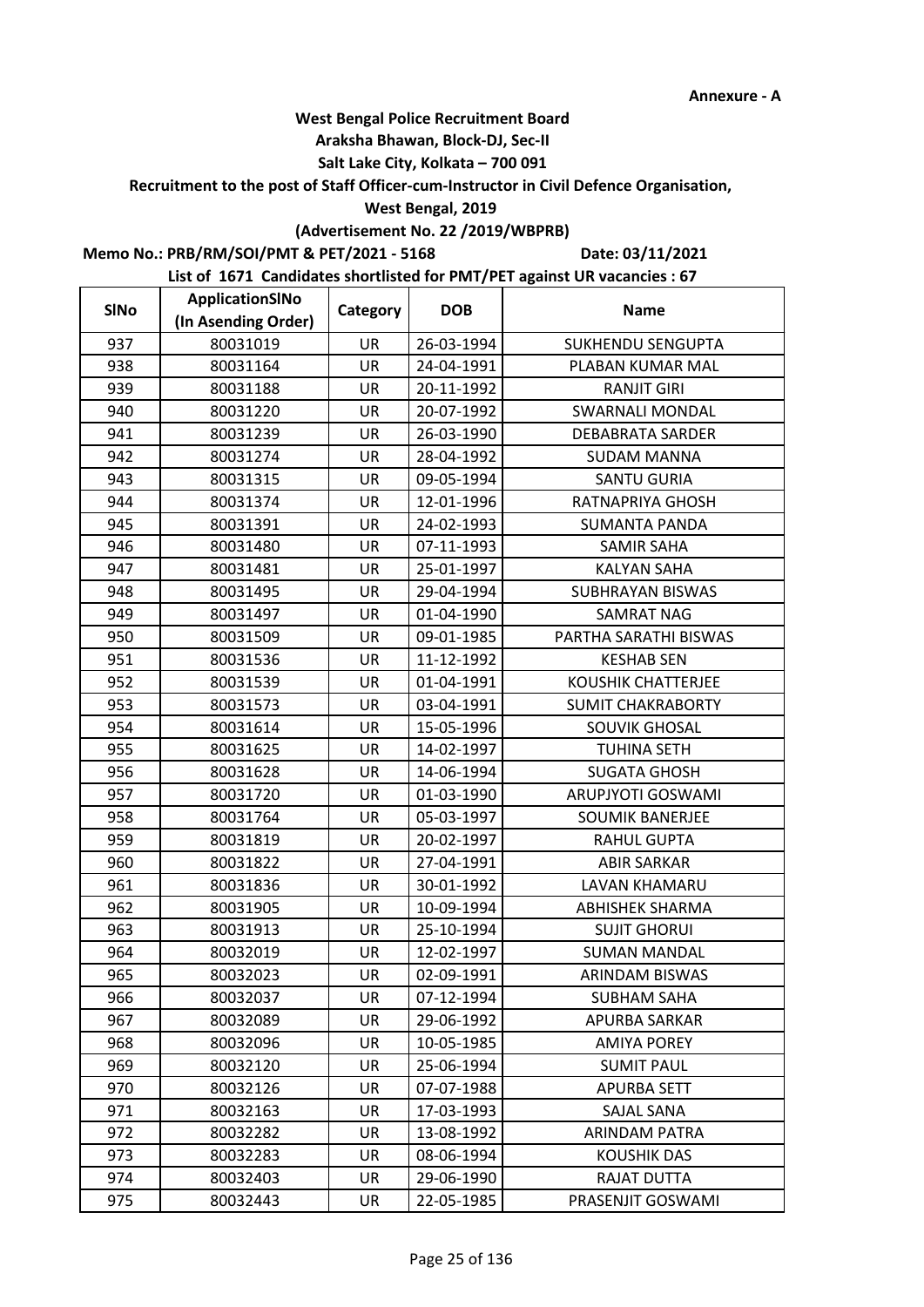### **Araksha Bhawan, Block-DJ, Sec-II**

## **Salt Lake City, Kolkata – 700 091**

**Recruitment to the post of Staff Officer-cum-Instructor in Civil Defence Organisation,** 

#### **West Bengal, 2019**

# **(Advertisement No. 22 /2019/WBPRB)**

**Memo No.: PRB/RM/SOI/PMT & PET/2021 - 5168**

**Date: 03/11/2021**

| <b>SINo</b> | ApplicationSINo     | Category  | <b>DOB</b> | <b>Name</b>                |
|-------------|---------------------|-----------|------------|----------------------------|
|             | (In Asending Order) |           |            |                            |
| 976         | 80032466            | UR        | 13-11-1993 | SOURAV MONDAL              |
| 977         | 80032496            | UR        | 23-05-1986 | <b>KRISHNENDU DEY</b>      |
| 978         | 80032565            | UR        | 09-04-1989 | <b>TANMOY DAS</b>          |
| 979         | 80032599            | <b>UR</b> | 12-11-1992 | <b>ANIMESH DEY</b>         |
| 980         | 80032605            | UR        | 06-08-1994 | <b>AMIT HUI</b>            |
| 981         | 80032675            | UR        | 19-01-1994 | <b>JOYDIP ROY</b>          |
| 982         | 80032704            | UR        | 17-01-1990 | <b>BARUN BHATTACHARJEE</b> |
| 983         | 80032723            | UR        | 15-03-1986 | <b>BISWAJIT BANERJEE</b>   |
| 984         | 80032760            | UR        | 31-05-1990 | <b>MOUSUMI RAY</b>         |
| 985         | 80032762            | UR        | 11-11-1997 | <b>AMIT DANDAPAT</b>       |
| 986         | 80032770            | UR        | 18-04-1992 | DAIPAYAN CHOWDHURY         |
| 987         | 80032778            | UR        | 21-01-1987 | PRANAB KUMAR ROY           |
| 988         | 80032849            | UR        | 12-09-1995 | SHARMILA DEY               |
| 989         | 80032865            | UR        | 02-09-1990 | KOUSTAV GOUTAM             |
| 990         | 80032880            | UR        | 31-01-1989 | <b>SUDIPTA KULAVI</b>      |
| 991         | 80032960            | UR        | 24-03-1991 | NILANJAN PATHAK            |
| 992         | 80032972            | <b>UR</b> | 04-01-1989 | TUHIN KUMAR PATRA          |
| 993         | 80032986            | UR        | 01-01-1995 | <b>MISHAR KURI</b>         |
| 994         | 80033022            | UR        | 02-02-1991 | <b>SUJAY PRATIHAR</b>      |
| 995         | 80033025            | UR        | 02-12-1995 | PABITRA MAJEE              |
| 996         | 80033029            | UR        | 14-11-1998 | PRADYUT KUMAR DAS          |
| 997         | 80033041            | UR        | 11-12-1989 | SAUMYA BASU                |
| 998         | 80033087            | <b>UR</b> | 10-02-1995 | <b>SUBHANKAR DAS</b>       |
| 999         | 80033171            | UR        | 06-03-1992 | <b>SUJAN DEY</b>           |
| 1000        | 80033184            | UR        | 20-09-1995 | <b>SUPRIYO MUKHERJEE</b>   |
| 1001        | 80033202            | UR        | 10-12-1992 | <b>KRISHANU MAITY</b>      |
| 1002        | 80033217            | UR        | 12-12-1993 | <b>SOUVANIK SARKAR</b>     |
| 1003        | 80033222            | UR        | 25-03-1989 | RAHULDEV GUPTA             |
| 1004        | 80033259            | UR        | 16-07-1998 | RAJNEEL CHATTOPADHYAY      |
| 1005        | 80033274            | UR        | 19-10-1995 | SRIKANTA BERA              |
| 1006        | 80033302            | UR        | 03-09-1992 | ANIRUDDHA MAKHAL           |
| 1007        | 80033307            | UR        | 27-05-1992 | SRIRUPA MUKHOPADHYAY       |
| 1008        | 80033309            | UR        | 22-12-1989 | <b>SUBHANKAR BASAK</b>     |
| 1009        | 80033310            | UR        | 12-04-1993 | RAHUL BHATTACHARYA         |
| 1010        | 80033394            | UR        | 30-08-1995 | <b>ARINDAM MANIK</b>       |
| 1011        | 80033401            | UR        | 16-12-1992 | ARNAB MITRA                |
| 1012        | 80033464            | UR        | 08-04-1996 | <b>ANUP SAMANTA</b>        |
| 1013        | 80033490            | UR        | 17-06-1995 | <b>TUHIN BASAK</b>         |
| 1014        | 80033527            | UR        | 25-03-1991 | KRISHANA KANAI GOSWAMI     |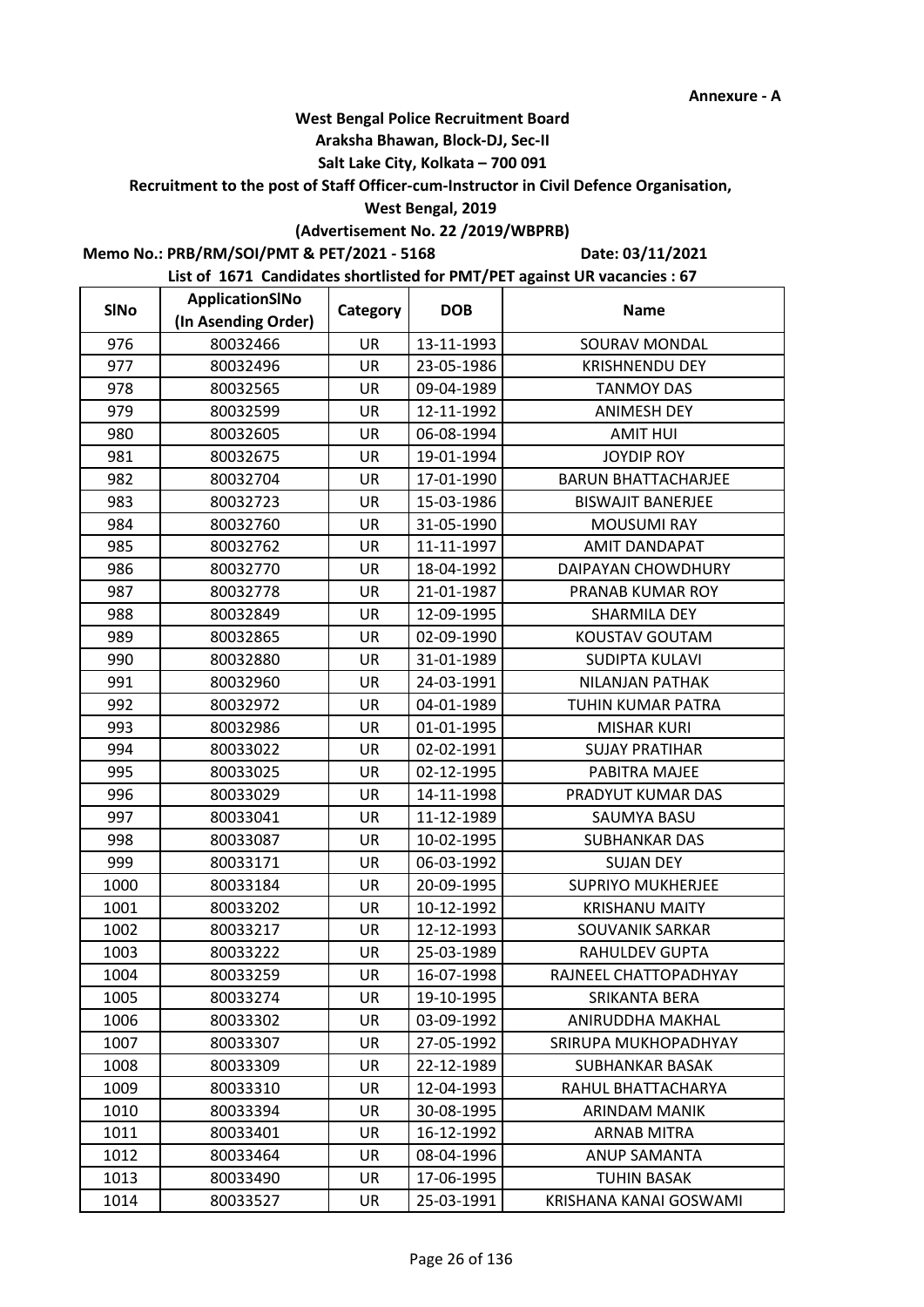### **Araksha Bhawan, Block-DJ, Sec-II**

## **Salt Lake City, Kolkata – 700 091**

**Recruitment to the post of Staff Officer-cum-Instructor in Civil Defence Organisation,** 

#### **West Bengal, 2019**

# **(Advertisement No. 22 /2019/WBPRB)**

**Memo No.: PRB/RM/SOI/PMT & PET/2021 - 5168**

**Date: 03/11/2021**

| <b>SINo</b> | ApplicationSINo     | Category  | <b>DOB</b> | <b>Name</b>                  |
|-------------|---------------------|-----------|------------|------------------------------|
|             | (In Asending Order) |           |            |                              |
| 1015        | 80033597            | UR        | 28-04-1993 | <b>KALYAN MONDAL</b>         |
| 1016        | 80033603            | UR        | 02-06-1992 | ANIMESH BHATTACHARJEE        |
| 1017        | 80033610            | UR        | 10-02-1996 | <b>MD WASIM KHAN</b>         |
| 1018        | 80033611            | <b>UR</b> | 03-09-1989 | SUBHODEEP CHAKRABORTY        |
| 1019        | 80033632            | UR        | 07-07-1986 | <b>UJJWAL BISWAS</b>         |
| 1020        | 80033656            | UR        | 12-08-1991 | <b>JOYDEEP GHOSH</b>         |
| 1021        | 80033670            | UR        | 02-07-1996 | SUBHAM CHHETRI               |
| 1022        | 80033673            | UR        | 24-03-1989 | <b>KOUSHIK SADHU</b>         |
| 1023        | 80033696            | UR        | 30-10-1993 | ARKA CHAKRABARTY             |
| 1024        | 80033712            | UR        | 05-11-1995 | PRANAB KUMAR ADGIRI          |
| 1025        | 80033720            | <b>UR</b> | 11-11-1993 | AMITABHA DASH CHAKRABORTY    |
| 1026        | 80033731            | UR        | 10-11-1990 | <b>BIPLAB HALDER</b>         |
| 1027        | 80033737            | UR        | 25-02-1993 | SRIKANTA DE                  |
| 1028        | 80033738            | UR        | 07-09-1995 | <b>ANANTA SHAW</b>           |
| 1029        | 80033766            | UR        | 24-09-1996 | <b>SUDIPTA NAYAK</b>         |
| 1030        | 80033775            | UR        | 26-03-1996 | SOUVIK MONDAL                |
| 1031        | 80033786            | <b>UR</b> | 27-10-1991 | <b>DEBANJAN SAHA</b>         |
| 1032        | 80033789            | UR        | 21-06-1996 | <b>SOUVIK DUTTA</b>          |
| 1033        | 80033821            | UR        | 24-06-1994 | SUBHANKAR SAHA               |
| 1034        | 80033824            | UR        | 28-04-1992 | <b>JOYDEEP PALIT</b>         |
| 1035        | 80033845            | UR        | 27-01-1993 | <b>TOTEN RANA</b>            |
| 1036        | 80033857            | UR        | 01-07-1995 | <b>AMIT HAZRA</b>            |
| 1037        | 80033864            | <b>UR</b> | 23-01-1996 | PULAK HALDAR                 |
| 1038        | 80033865            | UR        | 27-07-1990 | SNIGDHA LAYEK                |
| 1039        | 80033876            | UR        | 20-01-1995 | <b>BIJOY HALDER</b>          |
| 1040        | 80033879            | UR        | 14-10-1994 | NISHIKANTA DAS               |
| 1041        | 80033890            | UR        | 12-03-1998 | KALICHARAN OJHA              |
| 1042        | 80033951            | UR        | 15-01-1993 | <b>UJJWAL KUMAR ROY</b>      |
| 1043        | 80033969            | UR        | 29-01-1996 | RAGHUNATH HAZRA              |
| 1044        | 80033970            | UR        | 25-06-1992 | SOURAV SHOME                 |
| 1045        | 80033992            | UR        | 08-03-1993 | <b>BRINDABAN DE</b>          |
| 1046        | 80034004            | UR        | 10-04-1988 | <b>ANIMESH MONDAL</b>        |
| 1047        | 80034040            | UR        | 09-02-1993 | <b>TANMOY PATRA</b>          |
| 1048        | 80034087            | UR        | 21-10-1984 | <b>BIPLOB KUMAR PATI</b>     |
| 1049        | 80034138            | UR        | 11-05-1996 | <b>SUBHAM GUHA</b>           |
| 1050        | 80034178            | UR        | 30-04-1997 | <b>BISWADEEP CHAKRABORTY</b> |
| 1051        | 80034197            | UR        | 08-12-1993 | PRASANTA SANNIGRAHI          |
| 1052        | 80034237            | UR        | 27-09-1997 | <b>SOURAV SAHA</b>           |
| 1053        | 80034303            | UR        | 01-11-1993 | PROLAY MUKHERJEE             |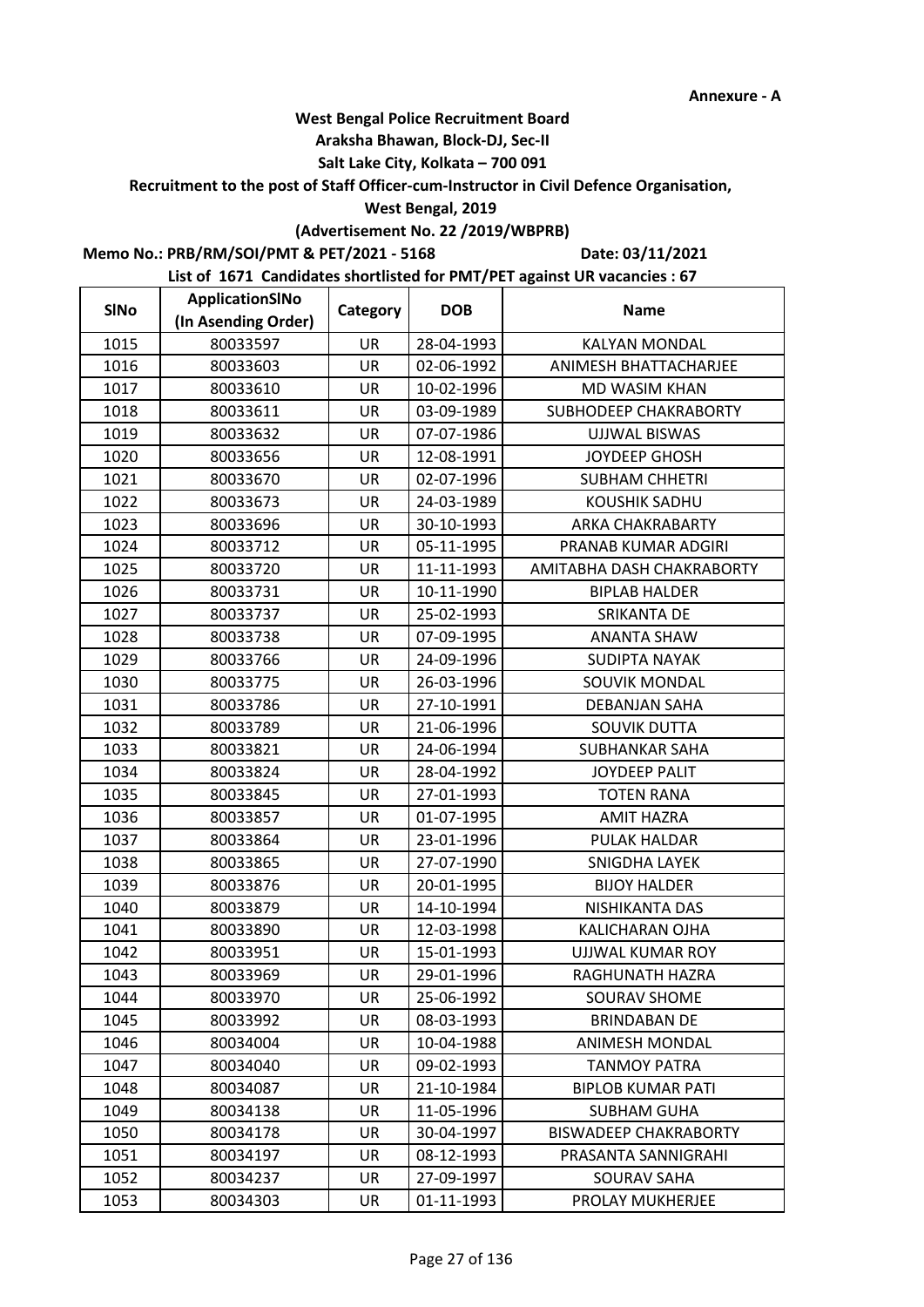### **Araksha Bhawan, Block-DJ, Sec-II**

## **Salt Lake City, Kolkata – 700 091**

**Recruitment to the post of Staff Officer-cum-Instructor in Civil Defence Organisation,** 

#### **West Bengal, 2019**

# **(Advertisement No. 22 /2019/WBPRB)**

**Memo No.: PRB/RM/SOI/PMT & PET/2021 - 5168**

**Date: 03/11/2021**

| <b>SINo</b> | ApplicationSINo     | Category  | <b>DOB</b> | <b>Name</b>               |
|-------------|---------------------|-----------|------------|---------------------------|
|             | (In Asending Order) |           |            |                           |
| 1054        | 80034312            | UR        | 05-01-1990 | <b>BAPPDITYA DAS</b>      |
| 1055        | 80034315            | <b>UR</b> | 14-03-1991 | <b>DEBRAJ GHOSH</b>       |
| 1056        | 80034336            | UR        | 29-02-1996 | RANJITA DAS               |
| 1057        | 80034345            | <b>UR</b> | 15-03-1994 | <b>PRATIK GHOSH</b>       |
| 1058        | 80034359            | UR        | 05-02-1995 | JOYRAM GHOSH              |
| 1059        | 80034404            | UR        | 04-04-1990 | ARKA ADHIKARI             |
| 1060        | 80034436            | UR        | 23-06-1997 | <b>NIRMAL GHOSH</b>       |
| 1061        | 80034449            | UR        | 24-02-1991 | SHYAMAL PATRA             |
| 1062        | 80034450            | UR        | 02-09-1995 | RAJANI JANA               |
| 1063        | 80034462            | UR        | 09-09-1996 | RUPSA CHAKRABORTY         |
| 1064        | 80034509            | <b>UR</b> | 26-07-1995 | <b>SAYAN PATRA</b>        |
| 1065        | 80034516            | UR        | 31-07-1993 | ARINDAM GOSWAMI           |
| 1066        | 80034549            | UR        | 17-08-1995 | <b>KOUSHIK RAHA</b>       |
| 1067        | 80034552            | UR        | 28-03-1992 | <b>MALOY BISWAS</b>       |
| 1068        | 80034557            | UR        | 28-08-1996 | <b>MANAS KUMAR BISWAS</b> |
| 1069        | 80034604            | UR        | 07-10-1997 | DIBYENDU ADHIKARY         |
| 1070        | 80034631            | <b>UR</b> | 12-09-1996 | <b>ADITYA DE</b>          |
| 1071        | 80034640            | UR        | 04-04-1993 | <b>AMIT GHOSH</b>         |
| 1072        | 80034673            | UR        | 08-02-1988 | SAIKAT KUSHARI            |
| 1073        | 80034757            | UR        | 07-07-1997 | <b>SUDIP CHOWDHURY</b>    |
| 1074        | 80034796            | UR        | 10-04-1992 | DEBJYOTI MOHANTA          |
| 1075        | 80034804            | UR        | 14-07-1994 | <b>ANUKON PAUL</b>        |
| 1076        | 80034836            | <b>UR</b> | 19-01-1996 | <b>SUBHADIP SANTRA</b>    |
| 1077        | 80034871            | UR        | 16-06-1990 | <b>SUMANTA TRIPATHI</b>   |
| 1078        | 80034903            | UR        | 09-11-1992 | <b>SOUMYA NAYAK</b>       |
| 1079        | 80034946            | UR        | 29-09-1994 | <b>SAGAR DEY</b>          |
| 1080        | 80034960            | UR        | 01-04-1995 | <b>SNEHASISH ROY</b>      |
| 1081        | 80034985            | UR        | 02-05-1984 | <b>MANAB RAY</b>          |
| 1082        | 80035001            | UR        | 16-08-1997 | <b>SUSHREETA DUTTA</b>    |
| 1083        | 80035035            | UR        | 14-08-1993 | SANDIP SAMANTA            |
| 1084        | 80035057            | UR        | 11-04-1995 | <b>SUMIT MAITY</b>        |
| 1085        | 80035067            | UR        | 07-05-1996 | DHRITIMAN MANDAL          |
| 1086        | 80035072            | UR        | 27-06-1997 | <b>DIBYENDU KUNDU</b>     |
| 1087        | 80035083            | UR        | 25-02-1991 | SHIBAJI BISWAS            |
| 1088        | 80035085            | UR        | 18-03-1995 | <b>AYAN MUKHERJEE</b>     |
| 1089        | 80035095            | UR        | 17-12-1989 | UMASHANKAR SINGH          |
| 1090        | 80035101            | <b>UR</b> | 06-10-1989 | <b>ANJAN MUKHERJEE</b>    |
| 1091        | 80035138            | UR        | 14-04-1997 | <b>SUBHADIP ROY</b>       |
| 1092        | 80035156            | UR        | 29-03-1992 | <b>MINTU BERA</b>         |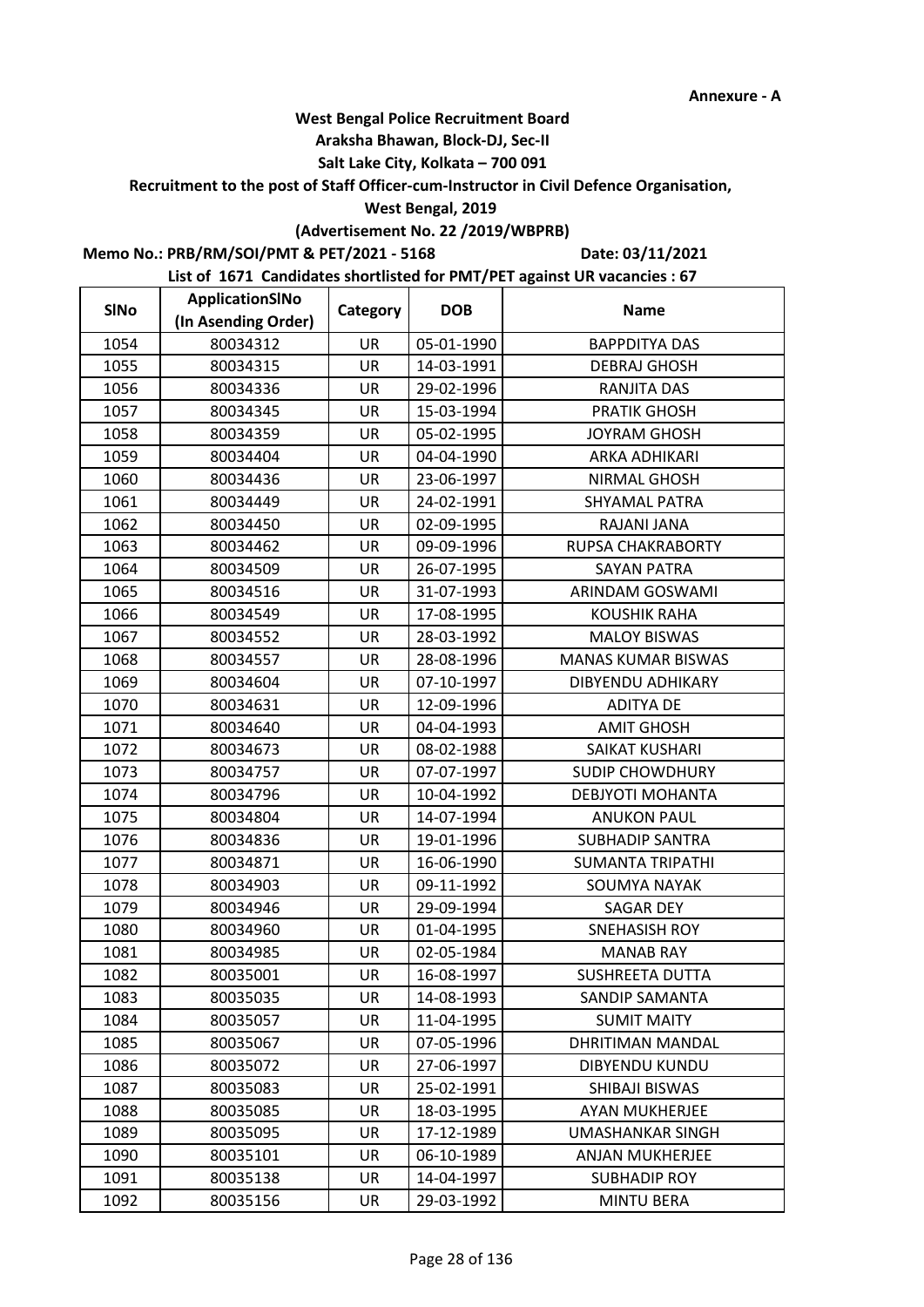### **Araksha Bhawan, Block-DJ, Sec-II**

## **Salt Lake City, Kolkata – 700 091**

**Recruitment to the post of Staff Officer-cum-Instructor in Civil Defence Organisation,** 

#### **West Bengal, 2019**

# **(Advertisement No. 22 /2019/WBPRB)**

**Memo No.: PRB/RM/SOI/PMT & PET/2021 - 5168**

**Date: 03/11/2021**

| <b>SINo</b> | ApplicationSINo     | Category  | <b>DOB</b> | <b>Name</b>               |
|-------------|---------------------|-----------|------------|---------------------------|
|             | (In Asending Order) |           |            |                           |
| 1093        | 80035164            | UR        | 18-04-1991 | <b>SOUMEN GHOSH</b>       |
| 1094        | 80035179            | <b>UR</b> | 03-01-1992 | RAHUL NANDA GOSWAMI       |
| 1095        | 80035184            | UR        | 02-11-1992 | <b>GOPAL SAMANTA</b>      |
| 1096        | 80035195            | <b>UR</b> | 05-01-1992 | ASIT KUMAR MAHAPATRA      |
| 1097        | 80035197            | UR        | 25-07-1991 | SUBHAS DAS BAIRAGYA       |
| 1098        | 80035198            | UR        | 07-05-1996 | <b>JONY BISWAS</b>        |
| 1099        | 80035200            | UR        | 16-09-1980 | DEBABRATA GOSWAMI         |
| 1100        | 80035270            | UR        | 14-11-1997 | PALASH HALDAR             |
| 1101        | 80035324            | UR        | 09-03-1996 | <b>SAUNAK DAS</b>         |
| 1102        | 80035332            | UR        | 03-01-1984 | <b>BHOLA SUTRADHAR</b>    |
| 1103        | 80035352            | <b>UR</b> | 17-04-1993 | <b>DIBYENDU BARMAN</b>    |
| 1104        | 80035389            | UR        | 11-03-1994 | <b>ARGHYA GHOSH</b>       |
| 1105        | 80035412            | UR        | 08-08-1998 | <b>SAYAN SEN</b>          |
| 1106        | 80035418            | UR        | 02-01-1991 | SAJAL BERA                |
| 1107        | 80035419            | UR        | 06-03-1997 | KHAGENDRA NATH DAS        |
| 1108        | 80035428            | UR        | 12-09-1987 | <b>SOURAV KANTI DAS</b>   |
| 1109        | 80035429            | <b>UR</b> | 20-07-1994 | <b>BISWAJIT MUKHERJEE</b> |
| 1110        | 80035501            | UR        | 16-08-1994 | <b>AVIRUP MANDAL</b>      |
| 1111        | 80035509            | UR        | 26-08-1994 | <b>SURATH CHATTARAJ</b>   |
| 1112        | 80035580            | UR        | 07-11-1998 | RUPA KUMARI SHAW          |
| 1113        | 80035589            | UR        | 05-05-1993 | <b>MD RAFIQUE</b>         |
| 1114        | 80035707            | UR        | 13-05-1991 | <b>SOUROV DEY</b>         |
| 1115        | 80035725            | <b>UR</b> | 10-06-1992 | <b>SUCHAN SARKAR</b>      |
| 1116        | 80035759            | UR        | 23-11-1985 | VIVEKANANDA SAHABABU      |
| 1117        | 80035771            | UR        | 13-06-1993 | <b>ANISH GUPTA</b>        |
| 1118        | 80035798            | UR        | 10-06-1990 | <b>AYAN KOLEY</b>         |
| 1119        | 80035806            | UR        | 25-10-1996 | <b>GOBARDHAN KANRAR</b>   |
| 1120        | 80035816            | UR        | 03-02-1996 | SUBHADIP PANI             |
| 1121        | 80035858            | UR        | 31-10-1994 | ARINDAM SAHA              |
| 1122        | 80035863            | UR        | 06-04-1994 | <b>KUSHAL GHOSH</b>       |
| 1123        | 80035886            | UR        | 17-11-1996 | <b>SOMAK MAITI</b>        |
| 1124        | 80035909            | UR        | 04-08-1995 | PAPAI SAMANTA             |
| 1125        | 80035931            | UR        | 05-01-1987 | <b>TUSHAR KANTI GHOSH</b> |
| 1126        | 80035937            | UR        | 12-05-1994 | PARTHA PRATIM BISWAS      |
| 1127        | 80035938            | UR        | 14-01-1996 | RABI SHANKAR YADAV        |
| 1128        | 80035943            | UR        | 13-08-1992 | <b>RAJESH SINGH</b>       |
| 1129        | 80036054            | <b>UR</b> | 01-01-1995 | ARINDOM MONDAL            |
| 1130        | 80036115            | UR        | 23-07-1996 | <b>SUDIP MAJI</b>         |
| 1131        | 80036129            | UR        | 01-10-1992 | PRITAM NANDY              |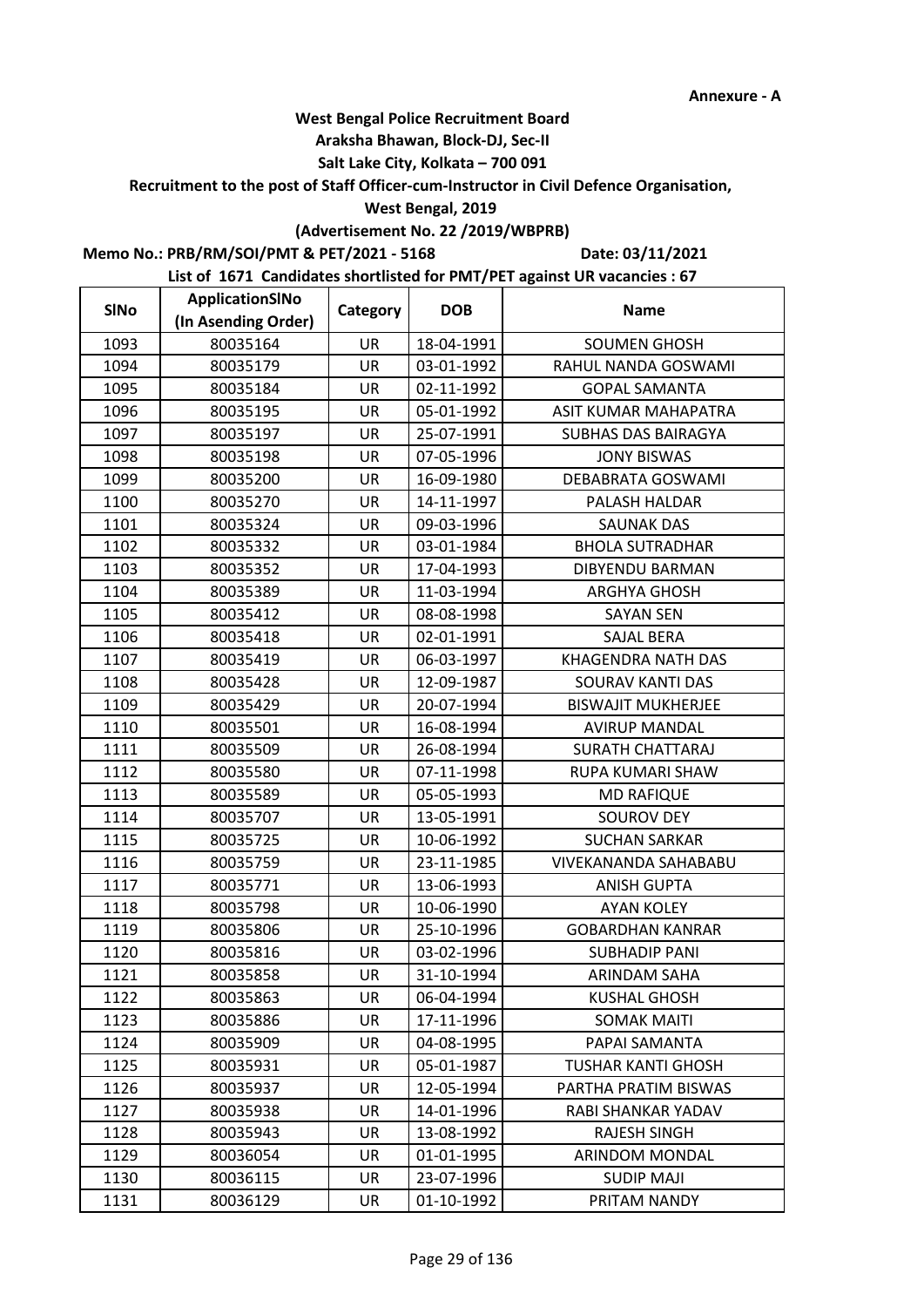### **Araksha Bhawan, Block-DJ, Sec-II**

## **Salt Lake City, Kolkata – 700 091**

**Recruitment to the post of Staff Officer-cum-Instructor in Civil Defence Organisation,** 

#### **West Bengal, 2019**

# **(Advertisement No. 22 /2019/WBPRB)**

**Memo No.: PRB/RM/SOI/PMT & PET/2021 - 5168**

**Date: 03/11/2021**

| <b>SINo</b> | ApplicationSINo     | Category  | <b>DOB</b> | <b>Name</b>             |
|-------------|---------------------|-----------|------------|-------------------------|
|             | (In Asending Order) |           |            |                         |
| 1132        | 80036212            | UR        | 01-01-1992 | PLAON SAMANTA           |
| 1133        | 80036222            | <b>UR</b> | 10-09-1993 | <b>MANAS DAS</b>        |
| 1134        | 80036243            | UR        | 31-05-1995 | <b>ABHISEK MONDAL</b>   |
| 1135        | 80036344            | UR        | 28-06-1993 | SUBRATA BHATTACHARJEE   |
| 1136        | 80036359            | UR        | 28-03-1991 | <b>SOUMITRA MAITY</b>   |
| 1137        | 80036366            | UR        | 03-12-1983 | SITANGSHU BHATTACHARJEE |
| 1138        | 80036380            | UR        | 08-05-1994 | <b>SUDHANSU NANDI</b>   |
| 1139        | 80036435            | UR        | 08-02-1997 | <b>SAIKAT NANDI</b>     |
| 1140        | 80036482            | UR        | 10-02-1991 | <b>ARINDAM DAS</b>      |
| 1141        | 80036491            | UR        | 09-05-1995 | SWARNAVA GHOSAL         |
| 1142        | 80036495            | <b>UR</b> | 10-02-1989 | <b>AMIT KUMAR DAS</b>   |
| 1143        | 80036507            | UR        | 08-12-1995 | <b>ARIJIT MAITY</b>     |
| 1144        | 80036515            | UR        | 03-02-1993 | <b>BIDYUT DEY</b>       |
| 1145        | 80036527            | UR        | 08-04-1989 | <b>SANJOY MAHANTI</b>   |
| 1146        | 80036528            | UR        | 28-02-1995 | SANTANU MANDAL          |
| 1147        | 80036529            | UR        | 02-06-1995 | SOMNATH GHOSH           |
| 1148        | 80036547            | <b>UR</b> | 22-02-1987 | <b>JUI BHATTACHARYA</b> |
| 1149        | 80036551            | UR        | 07-04-1993 | <b>JAYANTA PAL</b>      |
| 1150        | 80036561            | UR        | 23-11-1983 | <b>AMAR NATH DUBEY</b>  |
| 1151        | 80036566            | UR        | 28-04-1990 | SOUMYAJIT BANERJEE      |
| 1152        | 80036577            | UR        | 08-12-1997 | <b>SANDIP KOLEY</b>     |
| 1153        | 80036585            | UR        | 24-07-1997 | <b>SOURIN BHUI</b>      |
| 1154        | 80036596            | <b>UR</b> | 05-04-1993 | <b>ARIJIT GHOSH</b>     |
| 1155        | 80036598            | UR        | 05-03-1994 | <b>BIPLAB JANA</b>      |
| 1156        | 80036600            | UR        | 03-04-1992 | SYED SIR E ELAHI        |
| 1157        | 80036606            | UR        | 05-10-1997 | SAIKAT RAKSHIT          |
| 1158        | 80036607            | UR        | 01-05-1995 | <b>AZHAR RASHID</b>     |
| 1159        | 80036622            | UR        | 10-09-1987 | <b>CHANDAN GHOSH</b>    |
| 1160        | 80036628            | UR        | 02-07-1993 | <b>SOURAV MAITY</b>     |
| 1161        | 80036641            | UR        | 03-10-1995 | PINTU GHOSH             |
| 1162        | 80036642            | UR        | 27-03-1997 | AYAN BERA               |
| 1163        | 80036654            | UR        | 13-04-1996 | AKAI MUKHOPADHYAY       |
| 1164        | 80036671            | UR        | 17-01-1995 | RABI ROOJ               |
| 1165        | 80036700            | UR        | 19-10-1997 | UTPAL SAHA              |
| 1166        | 80036705            | UR        | 25-04-1991 | <b>SUBHAJIT MAL</b>     |
| 1167        | 80036725            | UR        | 19-08-1995 | SUDIPTA MANDAL          |
| 1168        | 80036734            | <b>UR</b> | 13-05-1995 | <b>SUBHAM MONDAL</b>    |
| 1169        | 80036845            | UR        | 26-06-1993 | APURBA PATRA            |
| 1170        | 80036855            | UR        | 01-09-1994 | <b>MOUSUMI GHOSH</b>    |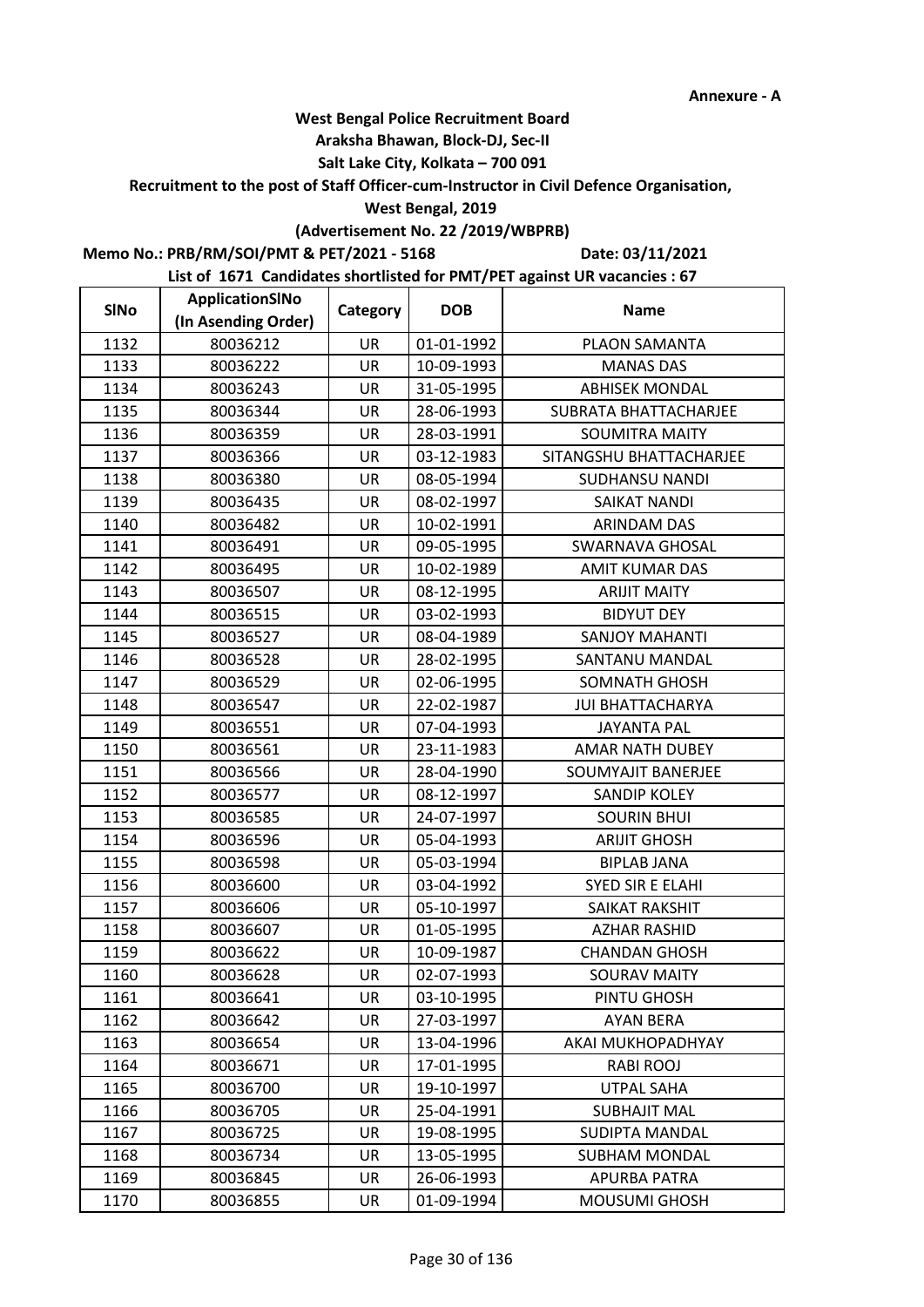#### **Araksha Bhawan, Block-DJ, Sec-II**

## **Salt Lake City, Kolkata – 700 091**

**Recruitment to the post of Staff Officer-cum-Instructor in Civil Defence Organisation,** 

#### **West Bengal, 2019**

# **(Advertisement No. 22 /2019/WBPRB)**

**Memo No.: PRB/RM/SOI/PMT & PET/2021 - 5168**

**Date: 03/11/2021**

| <b>SINo</b> | ApplicationSINo     | Category  | <b>DOB</b> | <b>Name</b>              |
|-------------|---------------------|-----------|------------|--------------------------|
|             | (In Asending Order) |           |            |                          |
| 1171        | 80036891            | UR        | 01-05-1997 | SANDIP MONDAL            |
| 1172        | 80037007            | UR        | 18-03-1995 | SAJAL SARKAR             |
| 1173        | 80037020            | UR        | 02-07-1989 | <b>ARUN CHATTERJEE</b>   |
| 1174        | 80037045            | <b>UR</b> | 28-01-1995 | ARPAN BHATTACHARYYA      |
| 1175        | 80037051            | UR        | 05-06-1996 | <b>VIVEK CHHETRI</b>     |
| 1176        | 80037073            | UR        | 05-12-1997 | <b>SUBHANKAR BISWAS</b>  |
| 1177        | 80037100            | UR        | 23-12-1998 | <b>SOURAV KHAN</b>       |
| 1178        | 80037109            | UR        | 02-08-1988 | SANDIP DUTTA             |
| 1179        | 80037175            | UR        | 03-04-1997 | PUSPENDU DAS             |
| 1180        | 80037239            | UR        | 04-04-1994 | KAZI JAMALUDDIN          |
| 1181        | 80037256            | UR        | 15-08-1994 | <b>BALAJEE DUBEY</b>     |
| 1182        | 80037276            | UR        | 18-10-1987 | <b>DILIP ROY</b>         |
| 1183        | 80037290            | UR        | 19-02-1996 | <b>EHTASHAM RAGHIB</b>   |
| 1184        | 80037305            | UR        | 15-09-1995 | <b>SURAJ SINGH</b>       |
| 1185        | 80037322            | UR        | 25-01-1995 | <b>SUBHAJIT BASU</b>     |
| 1186        | 80037329            | UR        | 01-09-1996 | <b>SUMAN KUMAR GHOSH</b> |
| 1187        | 80037349            | <b>UR</b> | 01-03-1995 | PRANAY KUMAR SINGHA      |
| 1188        | 80037429            | UR        | 13-12-1997 | PRALAY PANDIT            |
| 1189        | 80037504            | UR        | 02-06-1994 | SOUMYA CHATTERJEE        |
| 1190        | 80037639            | UR        | 10-10-1995 | SHYAMALENDU GHOSH        |
| 1191        | 80037654            | <b>UR</b> | 09-10-1998 | RISHOVE JANA             |
| 1192        | 80037674            | UR        | 24-10-1992 | <b>AVISHEK BARDHAN</b>   |
| 1193        | 80037686            | <b>UR</b> | 28-06-1988 | <b>KINSHUK SARKAR</b>    |
| 1194        | 80037700            | UR        | 24-02-1994 | PAYEL BAR                |
| 1195        | 80037709            | UR        | 09-02-1996 | SUBHADIP CHAKRABORTY     |
| 1196        | 80037725            | UR        | 23-06-1994 | <b>SUBHAS GOSWAMI</b>    |
| 1197        | 80037759            | UR        | 13-04-1997 | SUPRIO DAS BAIRAGYA      |
| 1198        | 80037777            | UR        | 16-12-1986 | RAJKUMAR SANTRA          |
| 1199        | 80037779            | UR        | 25-09-1994 | <b>SUBHODIP DAS</b>      |
| 1200        | 80037783            | UR        | 01-01-1992 | RAHUL SAMANTA            |
| 1201        | 80037793            | UR        | 30-09-1991 | <b>ANIMIK BISWAS</b>     |
| 1202        | 80037813            | UR        | 05-09-1996 | <b>ATANU MUKHERJEE</b>   |
| 1203        | 80037823            | UR        | 19-04-1995 | <b>ARINDAM BHOWMIK</b>   |
| 1204        | 80037846            | UR        | 13-07-1993 | ANIRBAN ACHARYYA         |
| 1205        | 80037848            | UR        | 18-02-1989 | <b>SMRITI MANNA</b>      |
| 1206        | 80037875            | UR        | 22-11-1997 | <b>TANMOY GHOSH</b>      |
| 1207        | 80037889            | <b>UR</b> | 31-01-1993 | SHUBHANKAR CHAKRABORTY   |
| 1208        | 80037892            | UR        | 09-07-1997 | SOURAV JANA              |
| 1209        | 80037943            | UR        | 14-05-1990 | <b>ARNAB CHAUDHURY</b>   |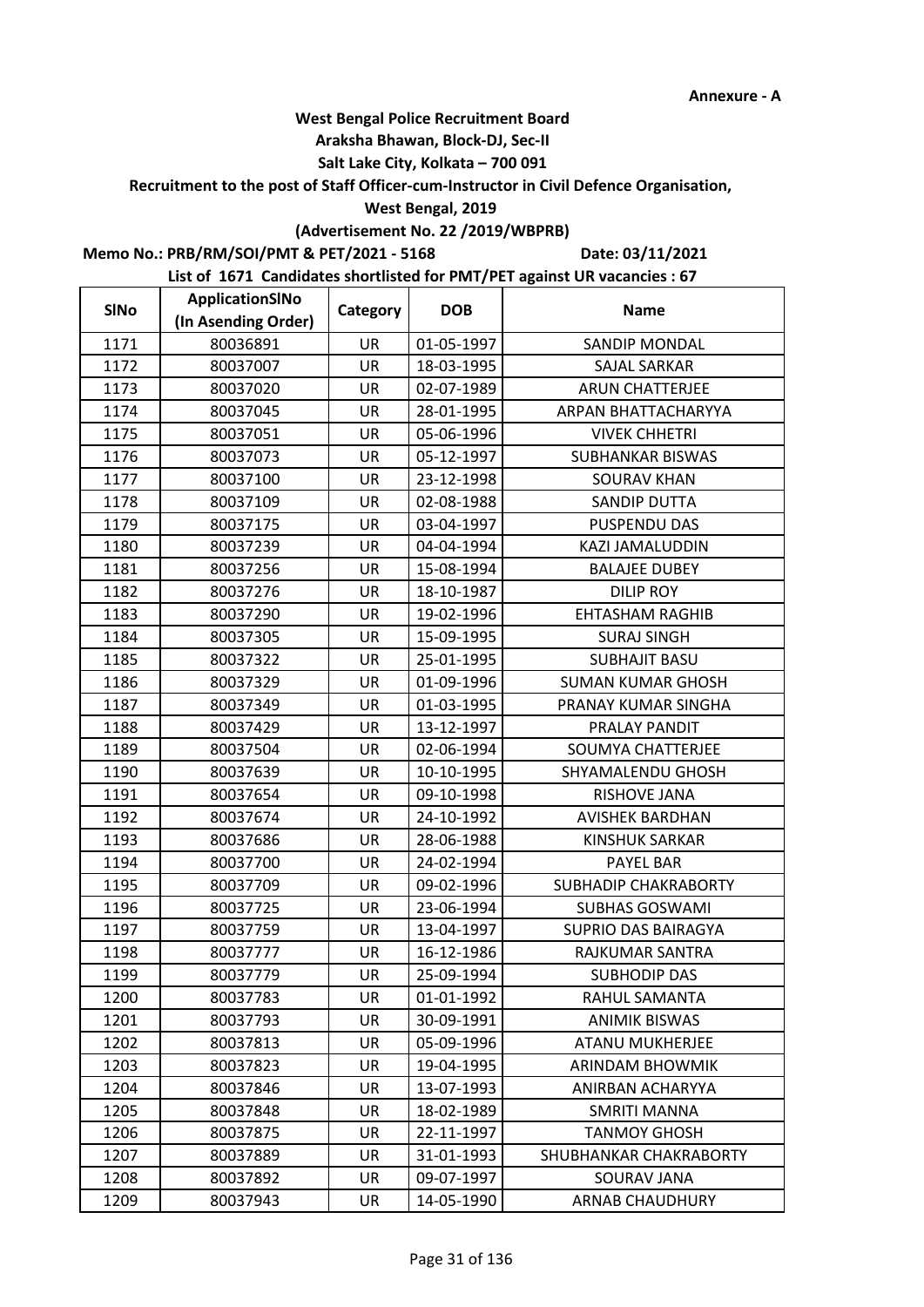### **Araksha Bhawan, Block-DJ, Sec-II**

## **Salt Lake City, Kolkata – 700 091**

**Recruitment to the post of Staff Officer-cum-Instructor in Civil Defence Organisation,** 

### **West Bengal, 2019**

# **(Advertisement No. 22 /2019/WBPRB)**

**Memo No.: PRB/RM/SOI/PMT & PET/2021 - 5168**

**Date: 03/11/2021**

| <b>SINo</b> | ApplicationSINo     | Category  | <b>DOB</b> | <b>Name</b>                |
|-------------|---------------------|-----------|------------|----------------------------|
|             | (In Asending Order) |           |            |                            |
| 1210        | 80037985            | UR        | 14-01-1994 | <b>SUPRIYO GHOSHAL</b>     |
| 1211        | 80037991            | UR        | 04-10-1990 | CHIRANJIB CHAKRABORTY      |
| 1212        | 80038001            | UR        | 24-04-1996 | <b>SURAJIT DEY</b>         |
| 1213        | 80038015            | <b>UR</b> | 24-12-1998 | <b>SOUMYA PAN</b>          |
| 1214        | 80038052            | UR        | 07-01-1992 | <b>SOUMEN ROY</b>          |
| 1215        | 80038078            | UR        | 18-03-1990 | SOURAV MANDAL              |
| 1216        | 80038084            | UR        | 18-04-1992 | SOUVAGYA NANDA             |
| 1217        | 80038104            | UR        | 04-06-1988 | <b>MRITUNJOY MUKHERJEE</b> |
| 1218        | 80038154            | UR        | 15-02-1989 | SYED MASADUL KAISAR        |
| 1219        | 80038155            | UR        | 07-10-1993 | PIKLU MANDAL               |
| 1220        | 80038178            | UR        | 28-01-1994 | <b>SWAGATO CHAKRABORTY</b> |
| 1221        | 80038182            | UR        | 29-07-1993 | SOHAM KOLEY                |
| 1222        | 80038243            | UR        | 03-11-1994 | <b>KRISHNENDU MAITY</b>    |
| 1223        | 80038255            | UR        | 02-05-1997 | RABIUL HOQUE               |
| 1224        | 80038400            | UR        | 11-07-1992 | <b>SUBHRAJIT ROY</b>       |
| 1225        | 80038412            | UR        | 20-04-1992 | <b>DEBDYUTI MISHRA</b>     |
| 1226        | 80038413            | <b>UR</b> | 22-11-1992 | <b>SUDIP KUMAR GHOSH</b>   |
| 1227        | 80038419            | UR        | 12-12-1992 | <b>MOUMITA MAITY</b>       |
| 1228        | 80038577            | UR        | 03-10-1991 | SAUMENDRA KUNDU            |
| 1229        | 80038583            | UR        | 31-08-1991 | <b>SWAPAN NAG</b>          |
| 1230        | 80038609            | UR        | 01-01-1996 | <b>ABHISEK CHAKRABORTY</b> |
| 1231        | 80038621            | UR        | 02-11-1996 | <b>TIRTHANKAR SARKAR</b>   |
| 1232        | 80038652            | <b>UR</b> | 18-03-1994 | <b>SOUMIK BHANDARI</b>     |
| 1233        | 80038654            | UR        | 08-10-1989 | <b>ANUPAM LOSKER</b>       |
| 1234        | 80038667            | UR        | 09-12-1990 | SARFARAZ NAWAZ KHAN        |
| 1235        | 80038784            | UR        | 31-12-1984 | <b>TAMAL KR MAITY</b>      |
| 1236        | 80038798            | UR        | 06-11-1996 | <b>SURANJIT GHOSH</b>      |
| 1237        | 80038807            | UR        | 01-01-1992 | <b>KRISHNA KUMAR SETH</b>  |
| 1238        | 80038885            | UR        | 18-05-1996 | <b>ARNAB MONDAL</b>        |
| 1239        | 80038886            | UR        | 27-12-1993 | <b>ABHRA GHOSH</b>         |
| 1240        | 80038898            | UR        | 06-10-1994 | <b>BINOD PAUL</b>          |
| 1241        | 80038914            | UR        | 12-07-1989 | <b>SOMENATH DEY</b>        |
| 1242        | 80038963            | UR        | 22-07-1993 | <b>MANISH HAZRA</b>        |
| 1243        | 80038998            | UR        | 28-09-1993 | RAHUL DAS                  |
| 1244        | 80039022            | UR        | 02-02-1992 | <b>AMIYA DUTTA</b>         |
| 1245        | 80039044            | UR        | 28-10-1988 | JYOTIRMOY CHATTERJEE       |
| 1246        | 80039059            | <b>UR</b> | 03-06-1991 | <b>SATRAJIT PAL</b>        |
| 1247        | 80039078            | UR        | 09-08-1997 | <b>AYAN GHOSH</b>          |
| 1248        | 80039083            | UR        | 09-01-1995 | <b>KAUSHIK DE</b>          |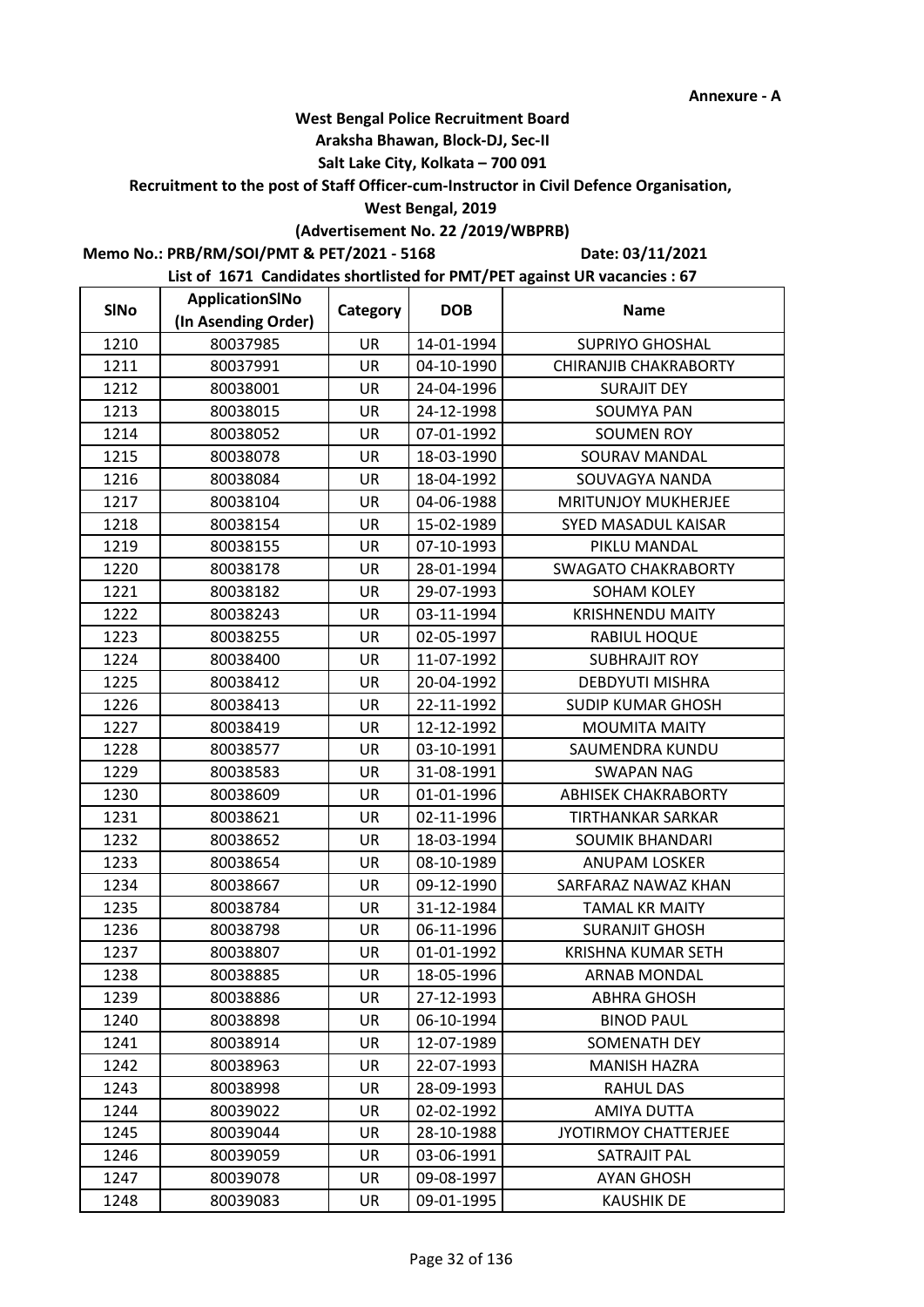### **Araksha Bhawan, Block-DJ, Sec-II**

## **Salt Lake City, Kolkata – 700 091**

**Recruitment to the post of Staff Officer-cum-Instructor in Civil Defence Organisation,** 

#### **West Bengal, 2019**

# **(Advertisement No. 22 /2019/WBPRB)**

**Memo No.: PRB/RM/SOI/PMT & PET/2021 - 5168**

**Date: 03/11/2021**

| <b>SINo</b> | ApplicationSINo     | Category  | <b>DOB</b> | <b>Name</b>              |
|-------------|---------------------|-----------|------------|--------------------------|
|             | (In Asending Order) |           |            |                          |
| 1249        | 80039093            | UR        | 24-03-1995 | MIR ABUL HASSAN          |
| 1250        | 80039097            | <b>UR</b> | 26-12-1994 | <b>AYAN TALUKDER</b>     |
| 1251        | 80039112            | UR        | 10-11-1992 | PRADIPTA PANJA           |
| 1252        | 80039137            | UR        | 17-12-1992 | <b>GOUR PALIT</b>        |
| 1253        | 80039197            | UR        | 27-03-1988 | <b>AVIJIT NATH</b>       |
| 1254        | 80039241            | UR        | 12-07-1992 | <b>MRINALINI DAS</b>     |
| 1255        | 80039275            | UR        | 10-04-1996 | <b>BISWAJIT OJHA</b>     |
| 1256        | 80039306            | UR        | 15-10-1993 | <b>DEBASHIS PALIT</b>    |
| 1257        | 80039321            | UR        | 04-09-1997 | ARINDAM GOSWAMI          |
| 1258        | 80039340            | UR        | 10-04-1991 | <b>GOPAL CH GHOSH</b>    |
| 1259        | 80039350            | <b>UR</b> | 25-12-1989 | PRATYUSH KANTI ROY       |
| 1260        | 80039393            | UR        | 03-06-1996 | <b>SOURAV GHOSH</b>      |
| 1261        | 80039396            | UR        | 01-01-1989 | <b>SWADESH DAS</b>       |
| 1262        | 80039424            | UR        | 26-07-1992 | AHIBRATA MUKHERJEE       |
| 1263        | 80039426            | UR        | 18-10-1995 | <b>SANDIP JANA</b>       |
| 1264        | 80039427            | UR        | 22-04-1984 | <b>RAHUL PANDEY</b>      |
| 1265        | 80039440            | <b>UR</b> | 28-10-1996 | DEBANJAN MUKHERJEE       |
| 1266        | 80039455            | <b>UR</b> | 16-04-1995 | <b>KOUSHIK GARAI</b>     |
| 1267        | 80039468            | UR        | 10-04-1994 | NIRANJAN CHAKRABORTY     |
| 1268        | 80039473            | UR        | 14-11-1993 | ARPITA ADHIKARI          |
| 1269        | 80039487            | UR        | 31-10-1989 | SOMNATH GHOSAL           |
| 1270        | 80039488            | UR        | 03-11-1997 | SOUMYADIP DAS            |
| 1271        | 80039542            | <b>UR</b> | 08-01-1988 | <b>SOURAV MOULICK</b>    |
| 1272        | 80039565            | UR        | 20-04-1990 | <b>BAPPA MANNA</b>       |
| 1273        | 80039576            | UR        | 19-07-1990 | <b>BISNU GOPAL GHOSH</b> |
| 1274        | 80039625            | UR        | 07-10-1990 | <b>ARNAB HALDER</b>      |
| 1275        | 80039641            | UR        | 27-10-1993 | AMIT KIRAN PATHAK        |
| 1276        | 80039647            | UR        | 19-06-1993 | <b>ANIMESH SANTRA</b>    |
| 1277        | 80039654            | UR        | 30-10-1995 | JAYANTA BISWAS           |
| 1278        | 80039697            | UR        | 10-11-1990 | KOUSHIK BHATTACHARJEE    |
| 1279        | 80039721            | UR        | 14-10-1992 | SOUVIK MAZUMDER          |
| 1280        | 80039739            | UR        | 24-01-1995 | <b>RUPAK SEAL</b>        |
| 1281        | 80039749            | UR        | 22-12-1995 | PARTHA PAL               |
| 1282        | 80039777            | UR        | 17-12-1992 | <b>MEGHDIP KHAN</b>      |
| 1283        | 80039784            | UR        | 29-04-1990 | <b>BAPI SAHA</b>         |
| 1284        | 80039827            | UR        | 15-12-1990 | <b>SOURAV ROY</b>        |
| 1285        | 80039893            | <b>UR</b> | 02-06-1996 | NILADRI PURKAIT          |
| 1286        | 80039955            | UR        | 03-08-1997 | KAMALENDU BISWAS         |
| 1287        | 80039981            | UR        | 15-04-1988 | <b>MANAS MUKHERJEE</b>   |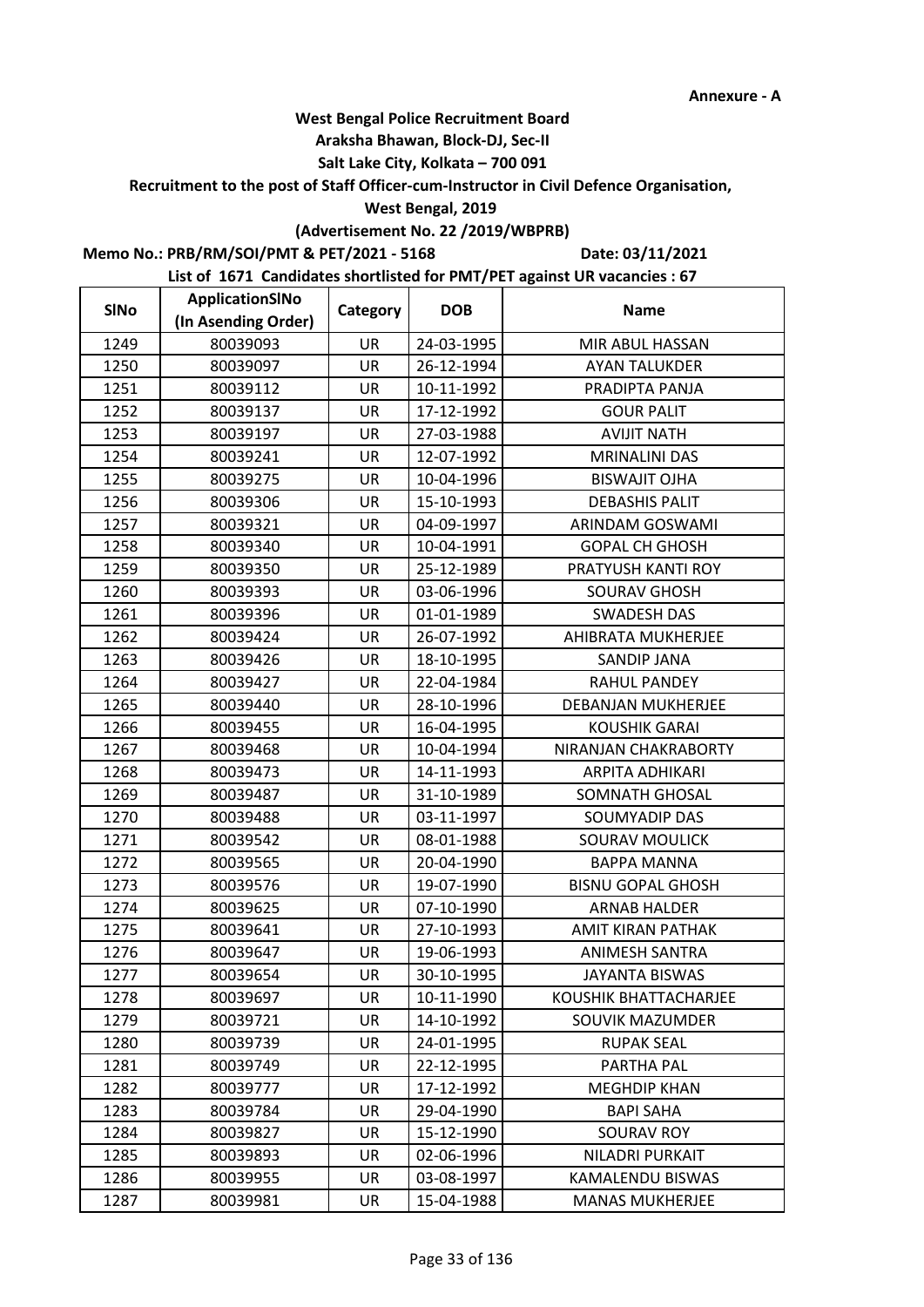### **Araksha Bhawan, Block-DJ, Sec-II**

## **Salt Lake City, Kolkata – 700 091**

**Recruitment to the post of Staff Officer-cum-Instructor in Civil Defence Organisation,** 

#### **West Bengal, 2019**

# **(Advertisement No. 22 /2019/WBPRB)**

**Memo No.: PRB/RM/SOI/PMT & PET/2021 - 5168**

**Date: 03/11/2021**

| <b>SINo</b> | ApplicationSINo     | Category  | <b>DOB</b> | <b>Name</b>             |
|-------------|---------------------|-----------|------------|-------------------------|
|             | (In Asending Order) |           |            |                         |
| 1288        | 80039998            | <b>UR</b> | 02-07-1992 | <b>BISWAJIT SAHA</b>    |
| 1289        | 80040003            | <b>UR</b> | 27-07-1998 | <b>SOMNATH SHEE</b>     |
| 1290        | 80040029            | UR        | 19-12-1991 | <b>RAKESH PATRA</b>     |
| 1291        | 80040030            | <b>UR</b> | 29-06-1993 | <b>KAMAL DAS</b>        |
| 1292        | 80040049            | UR        | 15-02-1994 | ARINDAM KAR             |
| 1293        | 80040078            | UR        | 14-05-1997 | RITTICK CHATTERJEE      |
| 1294        | 80040090            | UR        | 30-04-1993 | <b>SAIKAT MAJI</b>      |
| 1295        | 80040091            | UR        | 15-05-1991 | SAJAL PATHAK            |
| 1296        | 80040144            | UR        | 21-02-1992 | <b>RUPA DUTTA</b>       |
| 1297        | 80040234            | UR        | 07-04-1996 | ZIAUL ALAM              |
| 1298        | 80040240            | <b>UR</b> | 11-05-1990 | <b>SK ASIF AKHTAR</b>   |
| 1299        | 80040251            | UR        | 23-07-1997 | <b>TUHIN MAHAPATRA</b>  |
| 1300        | 80040300            | UR        | 08-08-1995 | <b>LABONI KARAK</b>     |
| 1301        | 80040316            | UR        | 05-04-1994 | PANCHANAN TRIPATHY      |
| 1302        | 80040349            | UR        | 02-08-1994 | <b>SURAJIT SARKAR</b>   |
| 1303        | 80040408            | UR        | 17-08-1993 | <b>MRINMOY GOSWAMI</b>  |
| 1304        | 80040415            | <b>UR</b> | 09-04-1995 | KOUSHANI CHATTERJEE     |
| 1305        | 80040464            | <b>UR</b> | 01-10-1993 | AKASH KUMAR HALDAR      |
| 1306        | 80040482            | UR        | 25-03-1991 | <b>MANASA NANDI</b>     |
| 1307        | 80040495            | UR        | 13-11-1990 | <b>GOUTAM ROY</b>       |
| 1308        | 80040524            | UR        | 05-12-1987 | <b>SANTU HALDER</b>     |
| 1309        | 80040584            | UR        | 08-04-1994 | MIR MAZIDUL ISLAM       |
| 1310        | 80040692            | <b>UR</b> | 02-07-1996 | SOUMYAJIT HATI          |
| 1311        | 80040753            | UR        | 05-07-1997 | <b>RAHUL DEY</b>        |
| 1312        | 80040763            | UR        | 06-03-1993 | <b>SUJIT GAIN</b>       |
| 1313        | 80040854            | UR        | 05-07-1994 | PRASANTA DHARA          |
| 1314        | 80040868            | UR        | 27-08-1994 | <b>ANIMESH DOLUI</b>    |
| 1315        | 80040885            | UR        | 02-03-1992 | <b>GOURANGA MAITY</b>   |
| 1316        | 80040914            | UR        | 04-02-1996 | <b>SOURAV DAS</b>       |
| 1317        | 80040916            | UR        | 04-10-1993 | PRITHWISH SEN           |
| 1318        | 80040920            | UR        | 04-03-1995 | <b>SUBHADIP DEY</b>     |
| 1319        | 80040954            | UR        | 22-05-1997 | <b>ADITYA NAYEK</b>     |
| 1320        | 80040999            | UR        | 22-09-1994 | PANKAJ SAO              |
| 1321        | 80041091            | UR        | 13-12-1995 | NILADRI DAS             |
| 1322        | 80041106            | UR        | 06-11-1990 | <b>CHUKAI GHOSH</b>     |
| 1323        | 80041164            | UR        | 02-12-1994 | <b>ABHRAJYOTI MANNA</b> |
| 1324        | 80041169            | <b>UR</b> | 19-03-1993 | <b>SUVADIP DAS</b>      |
| 1325        | 80041178            | UR        | 06-04-1993 | <b>GOPAL MONDAL</b>     |
| 1326        | 80041191            | UR        | 25-04-1992 | <b>ANIRBAN MAITI</b>    |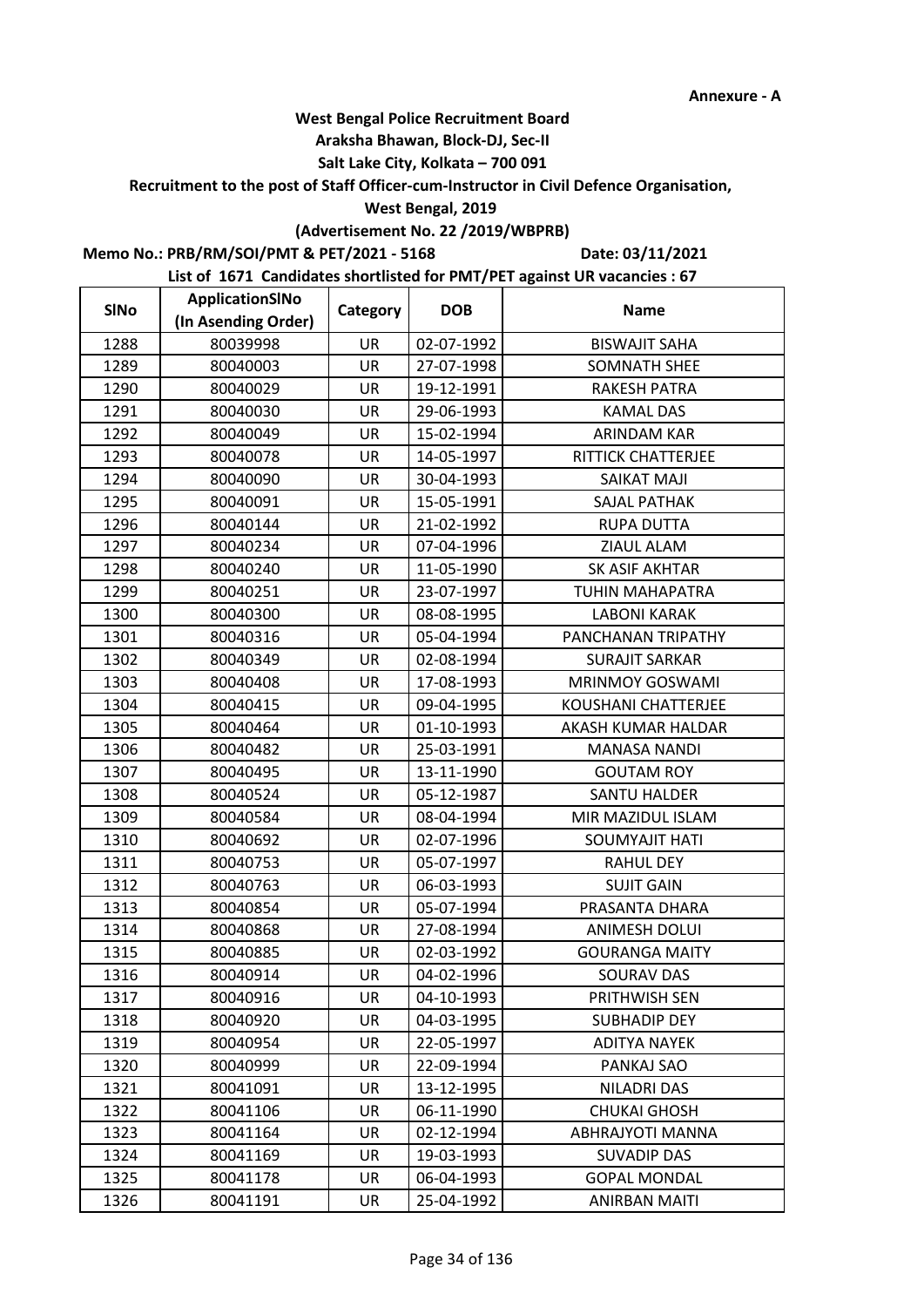### **Araksha Bhawan, Block-DJ, Sec-II**

## **Salt Lake City, Kolkata – 700 091**

**Recruitment to the post of Staff Officer-cum-Instructor in Civil Defence Organisation,** 

#### **West Bengal, 2019**

# **(Advertisement No. 22 /2019/WBPRB)**

**Memo No.: PRB/RM/SOI/PMT & PET/2021 - 5168**

**Date: 03/11/2021**

| <b>SINo</b> | ApplicationSINo     | Category  | <b>DOB</b> | <b>Name</b>                 |
|-------------|---------------------|-----------|------------|-----------------------------|
|             | (In Asending Order) |           |            |                             |
| 1327        | 80041192            | <b>UR</b> | 02-02-1998 | PRANABANANDA PATRA          |
| 1328        | 80041228            | <b>UR</b> | 29-09-1993 | <b>MITADRU DEB</b>          |
| 1329        | 80041231            | UR        | 12-03-1992 | <b>SAMRAT DEY</b>           |
| 1330        | 80041247            | <b>UR</b> | 11-08-1992 | <b>DIPANKAR GANGULY</b>     |
| 1331        | 80041248            | UR        | 22-03-1990 | <b>AVISHEK CHAKRABORTTY</b> |
| 1332        | 80041249            | UR        | 20-06-1992 | RANJAN CHATTOPADHYAY        |
| 1333        | 80041268            | UR        | 22-12-1995 | PARTHA LAHA                 |
| 1334        | 80041287            | UR        | 25-08-1992 | <b>AKASH MUKHERJEE</b>      |
| 1335        | 80041348            | UR        | 10-07-1993 | <b>AMIT MAITY</b>           |
| 1336        | 80041375            | UR        | 12-12-1995 | SOUMYADEEP MISRA            |
| 1337        | 80041381            | <b>UR</b> | 26-10-1984 | <b>ANIK ROY</b>             |
| 1338        | 80041413            | UR        | 07-04-1994 | <b>MANORANJAN PANDA</b>     |
| 1339        | 80041465            | UR        | 06-06-1993 | SHUBHENDU GHORA             |
| 1340        | 80041490            | UR        | 07-11-1986 | SUBHAMOY BHATTACHARJEE      |
| 1341        | 80041496            | UR        | 06-05-1997 | SUBHAYAN GHOSH              |
| 1342        | 80041504            | UR        | 01-07-1996 | PRITAM ROY                  |
| 1343        | 80041559            | <b>UR</b> | 19-10-1996 | <b>TULIKA PAUL</b>          |
| 1344        | 80041591            | UR        | 18-01-1995 | <b>ARGHAJIT DAS</b>         |
| 1345        | 80041619            | UR        | 12-09-1995 | SAMRAT BHOWMICK             |
| 1346        | 80041625            | UR        | 04-01-1993 | <b>ABHISHEK ROY</b>         |
| 1347        | 80041627            | UR        | 20-12-1989 | <b>NABARUN BASU</b>         |
| 1348        | 80041630            | UR        | 03-03-1989 | SOMNATH DAS                 |
| 1349        | 80041713            | <b>UR</b> | 27-02-1993 | <b>CHANDAN BANERJEE</b>     |
| 1350        | 80041717            | UR        | 04-04-1995 | <b>RAKESH SAHA</b>          |
| 1351        | 80041837            | UR        | 24-04-1988 | SOMENATH ACHARYA            |
| 1352        | 80041884            | UR        | 22-05-1996 | <b>MALLIKA MAYRA</b>        |
| 1353        | 80041927            | UR        | 22-09-1996 | <b>ARINDAM SEN</b>          |
| 1354        | 80041952            | UR        | 29-02-1992 | <b>SUFI MD SUJAN</b>        |
| 1355        | 80041965            | UR        | 30-08-1995 | RAJKUMAR PANDEY             |
| 1356        | 80042004            | UR        | 10-02-1993 | AMIT RANJAN DHARA           |
| 1357        | 80042028            | UR        | 18-12-1990 | PRITISH KUMAR BISWAS        |
| 1358        | 80042069            | UR        | 19-09-1993 | RITENDRANATH MAHAPATRA      |
| 1359        | 80042106            | UR        | 09-12-1995 | <b>DEBANJAN TRIPATHI</b>    |
| 1360        | 80042119            | UR        | 25-08-1987 | <b>JAGADISH SANA</b>        |
| 1361        | 80042129            | UR        | 01-08-1996 | <b>BISWAJIT GHOSH</b>       |
| 1362        | 80042208            | UR        | 18-06-1996 | SHUBHAJIT SARKAR            |
| 1363        | 80042268            | <b>UR</b> | 29-03-1992 | ANAY KUMAR DEY              |
| 1364        | 80042350            | UR        | 16-04-1993 | MAHMOOD ALAM                |
| 1365        | 80042429            | UR        | 05-05-1992 | <b>TANMOY SEN</b>           |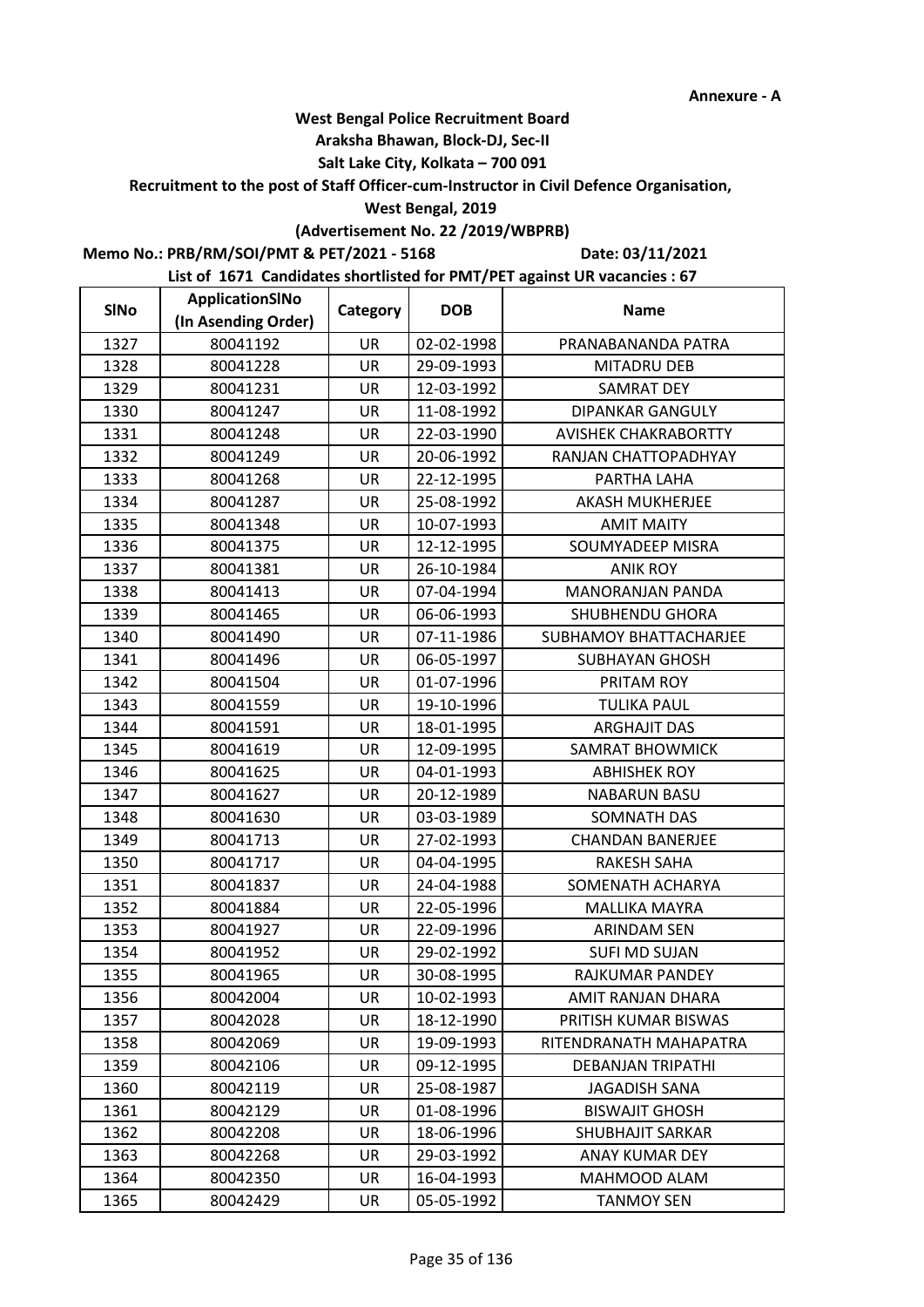### **Araksha Bhawan, Block-DJ, Sec-II**

## **Salt Lake City, Kolkata – 700 091**

**Recruitment to the post of Staff Officer-cum-Instructor in Civil Defence Organisation,** 

#### **West Bengal, 2019**

# **(Advertisement No. 22 /2019/WBPRB)**

**Memo No.: PRB/RM/SOI/PMT & PET/2021 - 5168**

**Date: 03/11/2021**

| <b>SINo</b> | ApplicationSINo     | Category  | <b>DOB</b> | <b>Name</b>               |
|-------------|---------------------|-----------|------------|---------------------------|
|             | (In Asending Order) |           |            |                           |
| 1366        | 80042528            | UR        | 03-01-1994 | <b>ANIMESH DUTTA</b>      |
| 1367        | 80042661            | UR        | 03-08-1993 | ANISH KUMAR DAS           |
| 1368        | 80042717            | UR        | 05-05-1995 | <b>BIJOY CHOWLI</b>       |
| 1369        | 80042766            | <b>UR</b> | 28-02-1997 | SOUGATA MAZUMDER          |
| 1370        | 80042833            | UR        | 12-08-1996 | JOYDEEP BHATTACHARYA      |
| 1371        | 80042850            | UR        | 17-05-1994 | PRATUL DUTTA              |
| 1372        | 80042863            | UR        | 23-03-1998 | ANANTA GOPAL SARKAR       |
| 1373        | 80042870            | UR        | 20-10-1992 | ANIRBAN KUMAR MONDAL      |
| 1374        | 80042913            | UR        | 02-01-1990 | CHANDAN MISHRA            |
| 1375        | 80042921            | UR        | 28-04-1992 | <b>ARNAB KHAN</b>         |
| 1376        | 80042971            | UR        | 12-08-1992 | ARPITA BHATTACHARYYA      |
| 1377        | 80043018            | UR        | 04-10-1987 | <b>SURAJIT SIKDAR</b>     |
| 1378        | 80043070            | UR        | 06-12-1994 | SAGNIK BANERJEE           |
| 1379        | 80043088            | UR        | 30-04-1996 | SOURISH KUMAR DAS         |
| 1380        | 80043121            | UR        | 06-09-1994 | RIJU KHAMARU              |
| 1381        | 80043133            | UR        | 18-09-1989 | PRASANTA BISWAS           |
| 1382        | 80043147            | UR        | 29-10-1995 | <b>RAMEN BAG</b>          |
| 1383        | 80043163            | UR        | 10-03-1993 | ARITRA CHAKRABORTY        |
| 1384        | 80043171            | UR        | 15-09-1996 | RATUL GHOSH               |
| 1385        | 80043180            | UR        | 14-04-1989 | <b>ARITRA DEY</b>         |
| 1386        | 80043230            | UR        | 24-06-1993 | <b>SUDARSHAN KAR</b>      |
| 1387        | 80043240            | UR        | 16-04-1989 | NIRMAL SASMAL             |
| 1388        | 80043243            | <b>UR</b> | 10-09-1992 | <b>MUKADDES BISWAS</b>    |
| 1389        | 80043308            | UR        | 15-03-1997 | <b>SUBIR CHATTERJEE</b>   |
| 1390        | 80043337            | UR        | 09-07-1995 | NANDADULAL MISHRA         |
| 1391        | 80043347            | UR        | 04-10-1995 | RAHUL KUMAR SINGH         |
| 1392        | 80043389            | UR        | 27-08-1990 | <b>ABHISHEK KARAK</b>     |
| 1393        | 80043416            | UR        | 16-12-1996 | <b>SUMANTA MONDAL</b>     |
| 1394        | 80043430            | UR        | 01-10-1994 | DIPAYAN BANERJEE          |
| 1395        | 80043450            | UR        | 10-05-1991 | <b>RAMAN HALDER</b>       |
| 1396        | 80043502            | UR        | 23-09-1996 | <b>TANMAY DEY</b>         |
| 1397        | 80043520            | UR        | 01-11-1995 | <b>INTAKHAB ALAM</b>      |
| 1398        | 80043546            | UR        | 21-07-1992 | MD ABUL BASAR BAIDYA      |
| 1399        | 80043569            | UR        | 27-03-1994 | <b>AVIJIT PAL</b>         |
| 1400        | 80043598            | UR        | 10-10-1996 | <b>GOURISANKAR MANDAL</b> |
| 1401        | 80043606            | UR        | 19-01-1992 | <b>KIRANMOY MANDAL</b>    |
| 1402        | 80043608            | UR        | 14-04-1997 | SHYAMAL PARYA             |
| 1403        | 80043616            | UR        | 05-01-1996 | <b>SUDIPTA SARKAR</b>     |
| 1404        | 80043618            | UR        | 20-09-1994 | <b>MILAN DAS</b>          |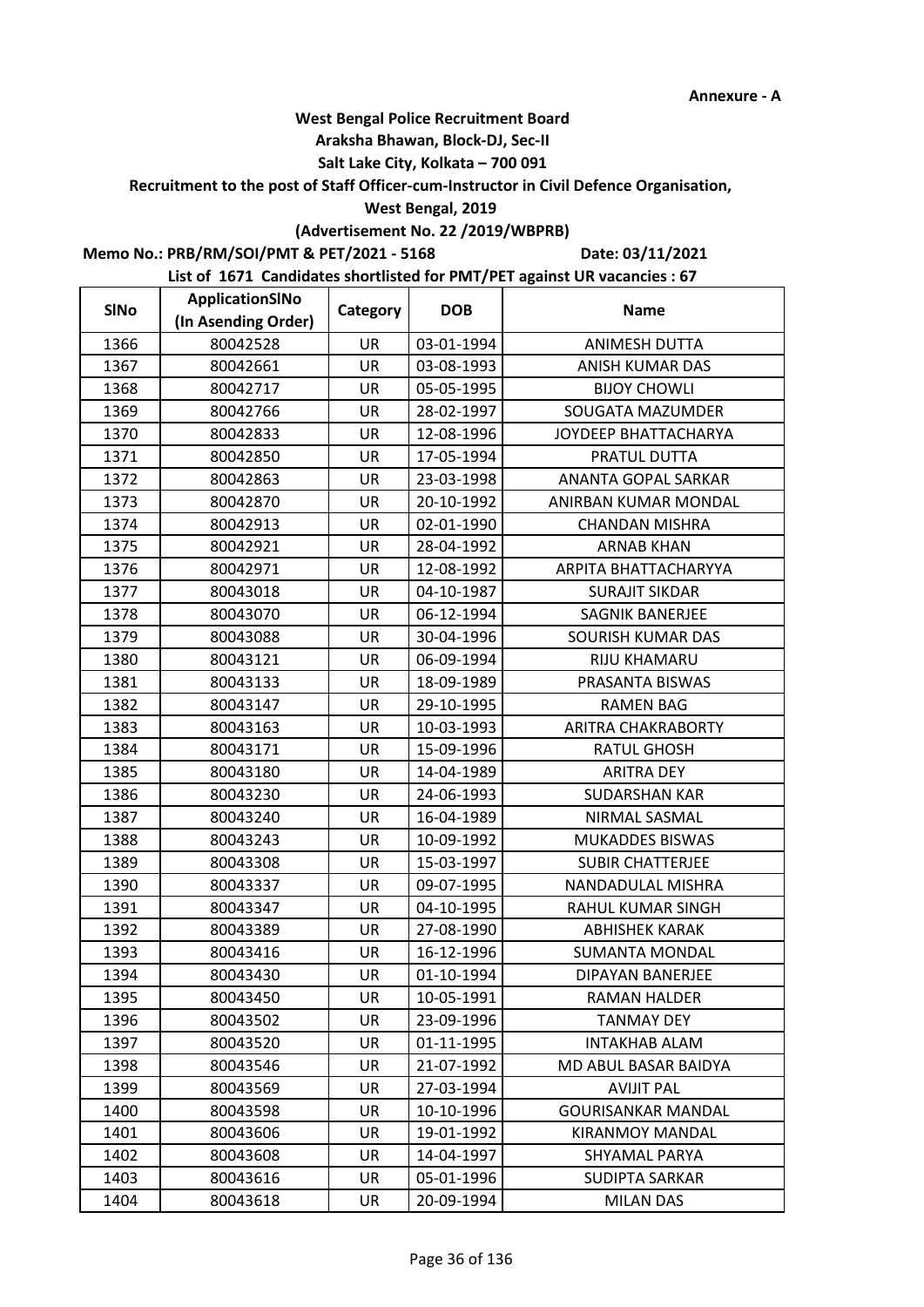## **Araksha Bhawan, Block-DJ, Sec-II**

## **Salt Lake City, Kolkata – 700 091**

**Recruitment to the post of Staff Officer-cum-Instructor in Civil Defence Organisation,** 

### **West Bengal, 2019**

## **(Advertisement No. 22 /2019/WBPRB)**

**Memo No.: PRB/RM/SOI/PMT & PET/2021 - 5168**

**Date: 03/11/2021**

| <b>SINo</b> | ApplicationSINo     | Category  | <b>DOB</b> | <b>Name</b>               |
|-------------|---------------------|-----------|------------|---------------------------|
|             | (In Asending Order) |           |            |                           |
| 1405        | 80043621            | UR        | 04-03-1992 | PRABHAT MANDAL            |
| 1406        | 80043651            | <b>UR</b> | 09-12-1995 | ARIMITA SAMANTA           |
| 1407        | 80043656            | UR        | 27-09-1993 | <b>AVIJIT DEWAN</b>       |
| 1408        | 80043662            | <b>UR</b> | 19-06-1993 | <b>SUBHAJIT MANDAL</b>    |
| 1409        | 80043663            | UR        | 16-10-1996 | <b>RAHUL SINGH</b>        |
| 1410        | 80043697            | <b>UR</b> | 21-11-1993 | PRANAB KUMAR CHAKRABORTY  |
| 1411        | 80043728            | UR        | 03-02-1995 | <b>SUMAN DAS</b>          |
| 1412        | 80043749            | UR        | 20-03-1990 | <b>ANIMESH HALDER</b>     |
| 1413        | 80043778            | UR        | 06-08-1992 | <b>RAJDIP SAHA</b>        |
| 1414        | 80043780            | UR        | 28-05-1994 | <b>MRINMOY MONDAL</b>     |
| 1415        | 80043826            | <b>UR</b> | 11-02-1997 | <b>SUMIT DEY</b>          |
| 1416        | 80043874            | UR        | 02-05-1994 | PRITAM DAS                |
| 1417        | 80043920            | UR        | 01-12-1991 | <b>SUDIP SINGHA</b>       |
| 1418        | 80043926            | <b>UR</b> | 15-10-1989 | <b>SWARAJ BAIDYA</b>      |
| 1419        | 80043931            | UR        | 08-05-1994 | <b>BICHITRA DAS</b>       |
| 1420        | 80043933            | UR        | 16-06-1997 | <b>SANDIP DE</b>          |
| 1421        | 80043954            | <b>UR</b> | 08-02-1997 | <b>TANISHA SINGH</b>      |
| 1422        | 80044122            | UR        | 06-08-1997 | PRITIKANA ADAK            |
| 1423        | 80044169            | UR        | 14-07-1992 | <b>ALOKENDU GHOSH</b>     |
| 1424        | 80044181            | UR        | 23-06-1990 | <b>CHINMOY DEY</b>        |
| 1425        | 80044232            | UR        | 19-05-1994 | <b>SOURAV POREL</b>       |
| 1426        | 80044339            | UR        | 03-02-1996 | SAYANTO KARFA             |
| 1427        | 80044346            | <b>UR</b> | 15-06-1994 | SHIVAM JAISWAL            |
| 1428        | 80044361            | UR        | 26-06-1996 | <b>BIKASH DAS</b>         |
| 1429        | 80044424            | UR        | 09-09-1988 | <b>SUSOBHAN MISHRA</b>    |
| 1430        | 80044519            | UR        | 10-03-1993 | <b>JOYPRAKASH MAITY</b>   |
| 1431        | 80044612            | UR        | 14-08-1995 | SHYAMAPRASAD HALDER       |
| 1432        | 80044715            | UR        | 05-03-1993 | <b>ALOK KUMAR BISOI</b>   |
| 1433        | 80044756            | UR        | 06-12-1995 | PURNAJIT DAS              |
| 1434        | 80044783            | UR        | 15-03-1992 | <b>ABIR MAHANTY</b>       |
| 1435        | 80044826            | UR        | 25-11-1996 | SOURAV DAS                |
| 1436        | 80044829            | UR        | 23-11-1992 | <b>SANTANU DAS</b>        |
| 1437        | 80044844            | UR        | 10-02-1995 | <b>BABULAL KHATUA</b>     |
| 1438        | 80044923            | UR        | 14-07-1995 | ANSHUMAN CHAKRABORTY      |
| 1439        | 80044936            | UR        | 05-06-1986 | <b>KRISHNENDU MAHANTY</b> |
| 1440        | 80045061            | UR        | 30-07-1990 | DEBRAJ SARKAR             |
| 1441        | 80045084            | <b>UR</b> | 24-06-1996 | SK SAKLINE MUSTAK         |
| 1442        | 80045151            | UR        | 12-04-1996 | ANIRBAN DAS               |
| 1443        | 80045152            | UR        | 24-09-1991 | <b>SUMAN CHOWDHURY</b>    |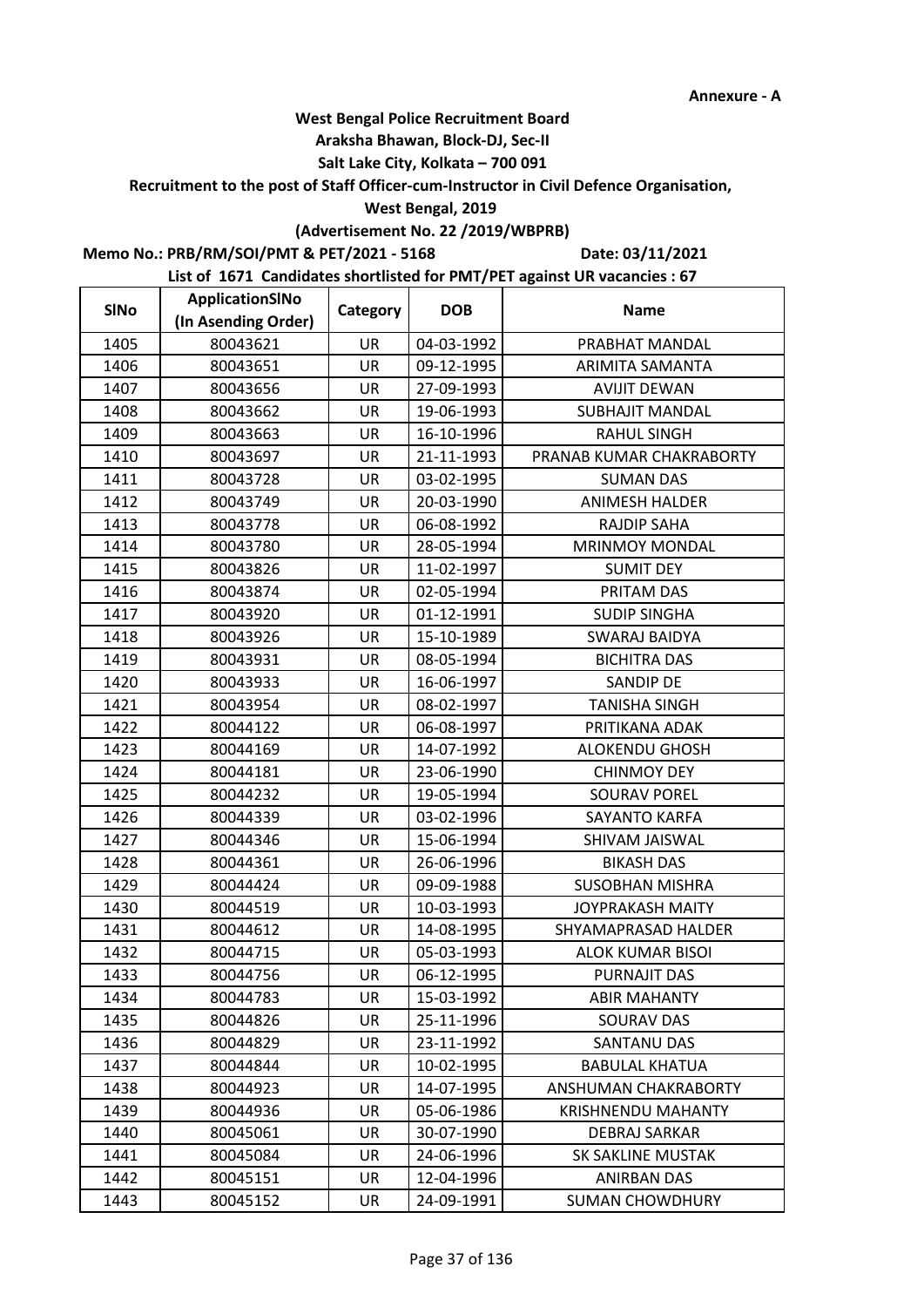## **Araksha Bhawan, Block-DJ, Sec-II**

## **Salt Lake City, Kolkata – 700 091**

**Recruitment to the post of Staff Officer-cum-Instructor in Civil Defence Organisation,** 

### **West Bengal, 2019**

## **(Advertisement No. 22 /2019/WBPRB)**

**Memo No.: PRB/RM/SOI/PMT & PET/2021 - 5168**

**Date: 03/11/2021**

| <b>SINo</b> | ApplicationSINo     | Category  | <b>DOB</b> | <b>Name</b>                  |
|-------------|---------------------|-----------|------------|------------------------------|
|             | (In Asending Order) |           |            |                              |
| 1444        | 80045183            | UR        | 20-03-1992 | RAJKUMAR BISWAS              |
| 1445        | 80045194            | <b>UR</b> | 21-11-1995 | <b>MRITUNJOY CHAKRABORTY</b> |
| 1446        | 80045206            | UR        | 12-02-1991 | <b>SOUMEN ROY</b>            |
| 1447        | 80045243            | <b>UR</b> | 13-10-1995 | <b>JOYDIP PODDER</b>         |
| 1448        | 80045261            | UR        | 25-06-1994 | <b>SUKAMAL BAIRAGI</b>       |
| 1449        | 80045408            | <b>UR</b> | 08-01-1998 | <b>ATANU GHOSH</b>           |
| 1450        | 80045462            | UR        | 23-03-1994 | AKASH KUMAR SAHA             |
| 1451        | 80045478            | UR        | 23-08-1994 | <b>DEEPJOY SARKAR</b>        |
| 1452        | 80045561            | UR        | 20-11-1994 | <b>SUBHASIS GHOSH</b>        |
| 1453        | 80045566            | UR        | 11-01-1987 | <b>SUDIP HAZRA</b>           |
| 1454        | 80045567            | <b>UR</b> | 26-03-1995 | SHUDDHA SATYA BISWAS         |
| 1455        | 80045569            | UR        | 28-02-1998 | RAKESH KARMAKAR              |
| 1456        | 80045581            | UR        | 19-06-1993 | <b>SUVENDU HATI</b>          |
| 1457        | 80045583            | <b>UR</b> | 26-07-1996 | <b>SUBHANKAR NANDI</b>       |
| 1458        | 80045614            | UR        | 02-07-1993 | <b>ABHIJIT DEY</b>           |
| 1459        | 80045629            | UR        | 12-09-1996 | MOUNISHA KUNDU               |
| 1460        | 80045669            | <b>UR</b> | 07-11-1994 | SOMENATH BANERJEE            |
| 1461        | 80045703            | UR        | 08-12-1995 | <b>SUSANTA ADHIKARI</b>      |
| 1462        | 80045713            | UR        | 12-03-1993 | <b>ATANU MANNA</b>           |
| 1463        | 80045721            | UR        | 07-07-1995 | <b>ALIVIA DEY</b>            |
| 1464        | 80045732            | UR        | 30-12-1995 | <b>SAYAN MISRA</b>           |
| 1465        | 80045744            | UR        | 15-10-1995 | <b>AMIT GHOSH</b>            |
| 1466        | 80045762            | <b>UR</b> | 22-06-1993 | <b>RAHUL DAS</b>             |
| 1467        | 80045778            | UR        | 15-03-1997 | <b>SUMIT KUMAR SAHA</b>      |
| 1468        | 80045807            | UR        | 21-02-1993 | <b>SANJAY MANNA</b>          |
| 1469        | 80045835            | UR        | 25-01-1993 | <b>TANMOY DEY</b>            |
| 1470        | 80045890            | UR        | 09-04-1995 | SOURAV CHAKRABARTY           |
| 1471        | 80045903            | UR        | 11-01-1990 | PRATIM SARKAR                |
| 1472        | 80045906            | UR        | 19-09-1997 | SOUVIK MONDAL                |
| 1473        | 80045914            | UR        | 21-08-1992 | <b>SUDIP ROY</b>             |
| 1474        | 80045915            | UR        | 04-01-1997 | SUBHAM DAS MAHAPATRA         |
| 1475        | 80045936            | UR        | 15-03-1993 | SOMNATH MONDAL               |
| 1476        | 80045945            | <b>UR</b> | 24-09-1992 | ARINDAM PAUL                 |
| 1477        | 80045946            | UR        | 07-10-1991 | <b>SUBHASHIS SANYAL</b>      |
| 1478        | 80045949            | UR        | 18-07-1991 | HASANUZZAMAN SARKAR          |
| 1479        | 80045950            | UR        | 30-11-1990 | <b>SUDIP GHAR</b>            |
| 1480        | 80045989            | <b>UR</b> | 28-02-1992 | SANTANU KOLEY                |
| 1481        | 80046003            | UR        | 02-05-1992 | DEBABRATA SAHOO              |
| 1482        | 80046010            | UR        | 14-12-1991 | <b>CHAYAN DAS</b>            |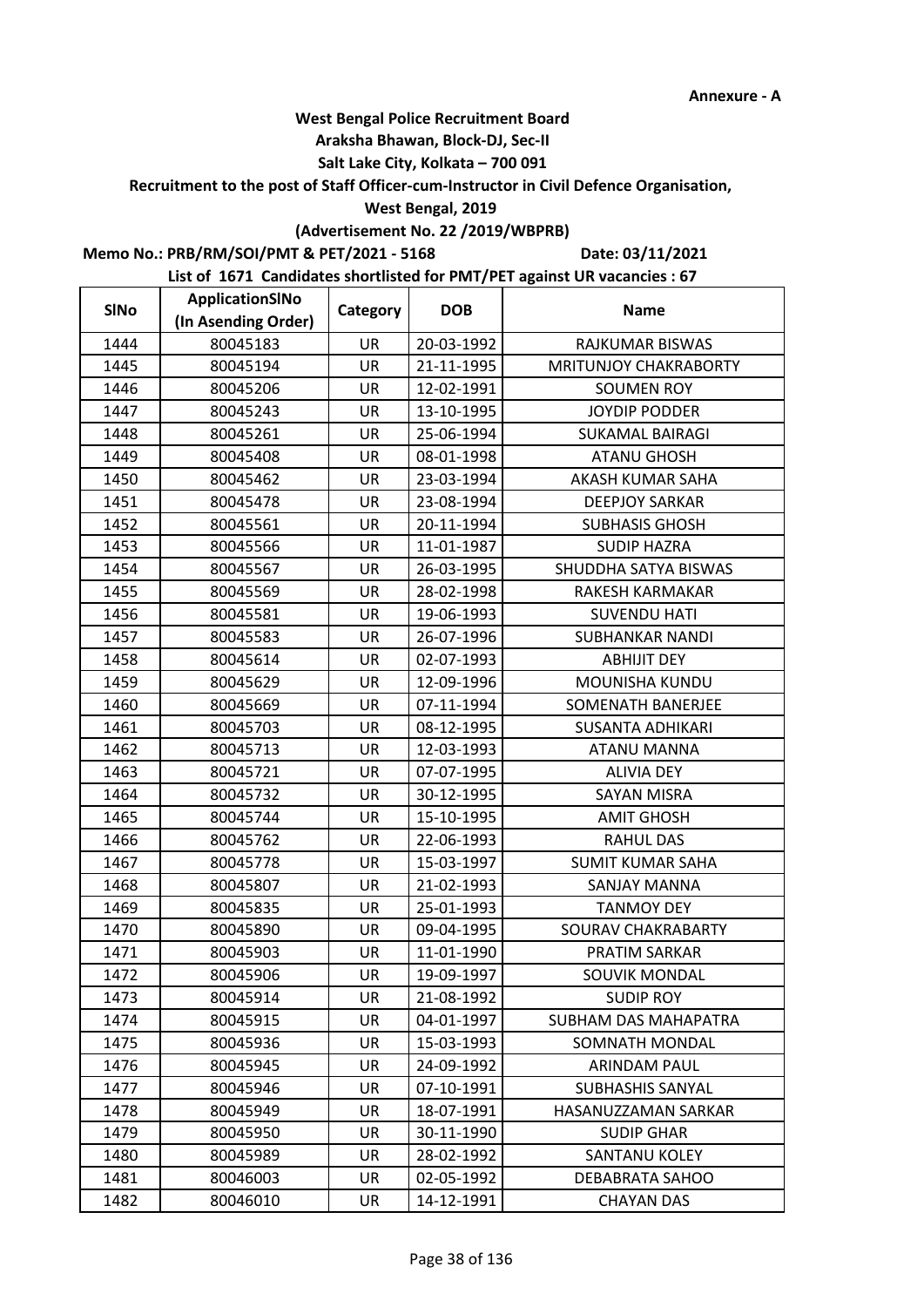## **Araksha Bhawan, Block-DJ, Sec-II**

## **Salt Lake City, Kolkata – 700 091**

**Recruitment to the post of Staff Officer-cum-Instructor in Civil Defence Organisation,** 

#### **West Bengal, 2019**

## **(Advertisement No. 22 /2019/WBPRB)**

**Memo No.: PRB/RM/SOI/PMT & PET/2021 - 5168**

**Date: 03/11/2021**

| <b>SINo</b> | ApplicationSINo     | Category  | <b>DOB</b> | <b>Name</b>                |
|-------------|---------------------|-----------|------------|----------------------------|
|             | (In Asending Order) |           |            |                            |
| 1483        | 80046017            | UR        | 02-12-1994 | <b>SOUMITRA GHOSH</b>      |
| 1484        | 80046024            | UR        | 10-02-1995 | <b>SUBHAJIT BERA</b>       |
| 1485        | 80046048            | UR        | 16-09-1992 | <b>SUJIT SAMANTA</b>       |
| 1486        | 80046056            | <b>UR</b> | 24-02-1994 | RATUL CHAKRABORTY          |
| 1487        | 80046059            | UR        | 06-05-1989 | <b>BIPLAB BHATTACHARYA</b> |
| 1488        | 80046095            | UR        | 26-12-1995 | <b>GOURAV KUMAR NANDI</b>  |
| 1489        | 80046118            | UR        | 31-08-1995 | SAYON CHATTOPADHYAY        |
| 1490        | 80046149            | UR        | 24-03-1995 | <b>MONIDIP GHOSH</b>       |
| 1491        | 80046168            | UR        | 18-04-1994 | <b>SHEKHAR DAS</b>         |
| 1492        | 80046206            | UR        | 20-01-1996 | <b>TAPAN ADHIKARY</b>      |
| 1493        | 80046267            | UR        | 15-06-1996 | <b>UJJWAL PAUL</b>         |
| 1494        | 80046275            | UR        | 29-04-1995 | <b>SOUVIK BANKURA</b>      |
| 1495        | 80046282            | UR        | 10-02-1991 | <b>MILAN DUTTA</b>         |
| 1496        | 80046411            | UR        | 03-09-1989 | ATANU ADHIKARI             |
| 1497        | 80046441            | UR        | 11-11-1994 | <b>SUBHADIP SAMANTA</b>    |
| 1498        | 80046447            | UR        | 28-07-1992 | <b>DIPAN BAUR</b>          |
| 1499        | 80046465            | UR        | 04-06-1993 | <b>RAJA DEY</b>            |
| 1500        | 80046485            | UR        | 27-11-1996 | <b>AYAN SAHOO</b>          |
| 1501        | 80046499            | UR        | 14-03-1990 | <b>GAFFAR KHAN</b>         |
| 1502        | 80046540            | UR        | 17-10-1994 | ARUNAVA BANERJEE           |
| 1503        | 80046550            | UR        | 09-11-1985 | <b>MAHUL ROY</b>           |
| 1504        | 80046571            | UR        | 10-12-1993 | <b>RAJAT PAL</b>           |
| 1505        | 80046609            | UR        | 12-04-1991 | <b>MAINAK DAS</b>          |
| 1506        | 80046624            | UR        | 21-04-1997 | <b>DEBASHIS PAUL</b>       |
| 1507        | 80046665            | UR        | 08-05-1994 | <b>RUPAYAN ROUTH</b>       |
| 1508        | 80046701            | UR        | 08-01-1986 | <b>MANAS DAS</b>           |
| 1509        | 80046757            | UR        | 18-08-1989 | <b>ANUP BARMAN</b>         |
| 1510        | 80046785            | UR        | 25-10-1993 | SUBHADEEP SADHUKHAN        |
| 1511        | 80046818            | UR        | 11-05-1989 | SOMENATH ACHARJEE          |
| 1512        | 80046840            | UR        | 08-02-1993 | ANIRBAN SAMANTA            |
| 1513        | 80046853            | UR        | 07-03-1994 | SOUMEN SAHA                |
| 1514        | 80046932            | UR        | 29-06-1996 | <b>JOY MUKHERJEE</b>       |
| 1515        | 80046933            | UR        | 24-09-1994 | <b>ARIJIT DAS</b>          |
| 1516        | 80046940            | UR        | 01-04-1994 | SOAMNATH DANDAPAT          |
| 1517        | 80047056            | UR        | 04-11-1996 | <b>SAGAR DAS</b>           |
| 1518        | 80047083            | UR        | 10-05-1994 | KOUSTAV MUKHERJEE          |
| 1519        | 80047121            | <b>UR</b> | 07-03-1992 | <b>RAKESH RANA</b>         |
| 1520        | 80047128            | UR        | 27-08-1993 | SAYANTAN MALLICK           |
| 1521        | 80047268            | UR        | 13-06-1994 | SAURAV KUMAR GHOSH         |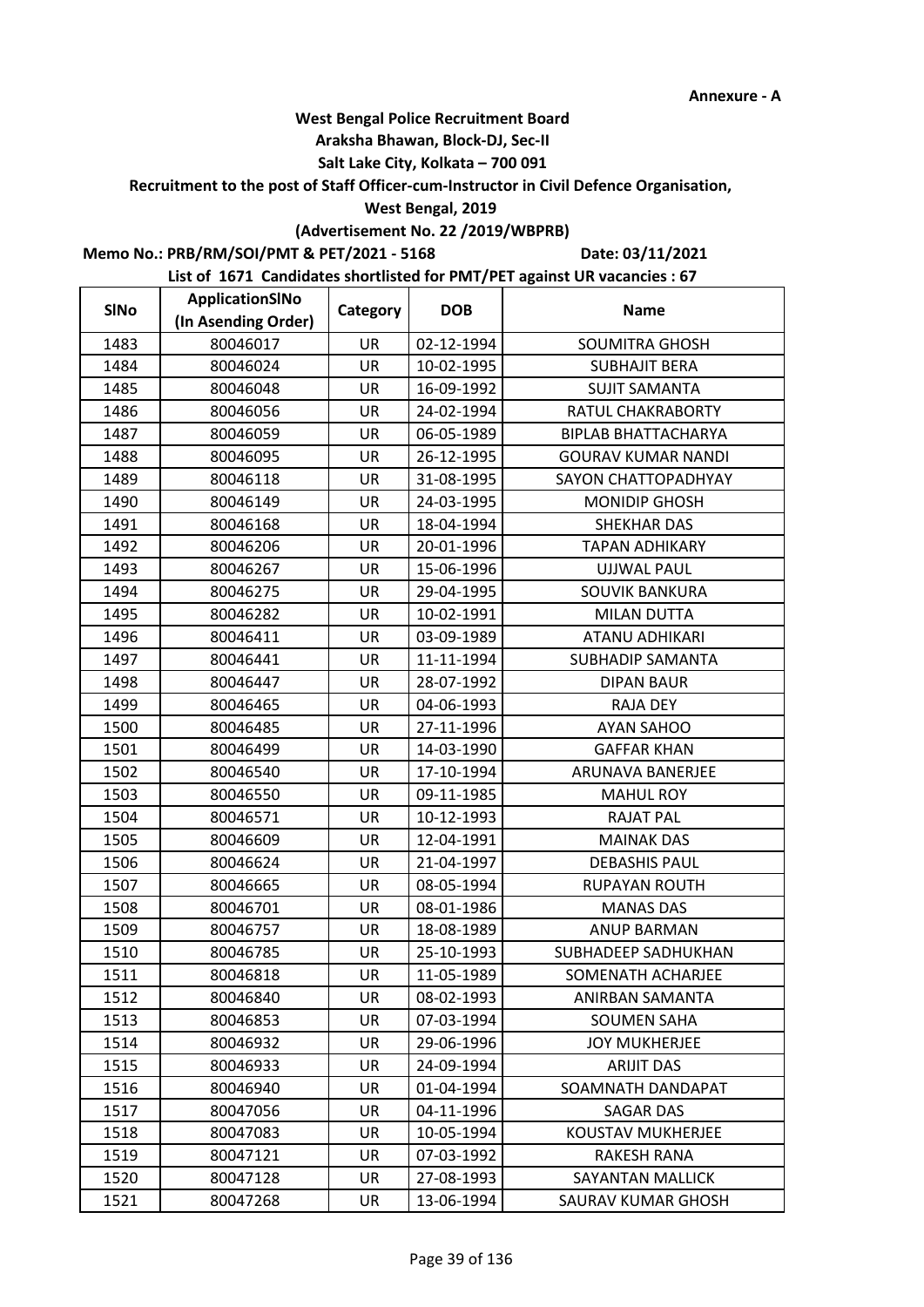## **Araksha Bhawan, Block-DJ, Sec-II**

## **Salt Lake City, Kolkata – 700 091**

**Recruitment to the post of Staff Officer-cum-Instructor in Civil Defence Organisation,** 

### **West Bengal, 2019**

## **(Advertisement No. 22 /2019/WBPRB)**

**Memo No.: PRB/RM/SOI/PMT & PET/2021 - 5168**

**Date: 03/11/2021**

| <b>SINo</b> | ApplicationSINo     | Category  | <b>DOB</b> | <b>Name</b>                |
|-------------|---------------------|-----------|------------|----------------------------|
|             | (In Asending Order) |           |            |                            |
| 1522        | 80047270            | <b>UR</b> | 21-12-1989 | POULAMI CHAKRABORTY        |
| 1523        | 80047427            | <b>UR</b> | 12-03-1993 | <b>BIBEK PRASAD GUPTA</b>  |
| 1524        | 80047503            | UR        | 28-11-1995 | <b>ARPAN MUKHERJEE</b>     |
| 1525        | 80047540            | <b>UR</b> | 19-05-1994 | <b>MURAD ALI</b>           |
| 1526        | 80047612            | UR        | 10-05-1993 | <b>TANMOY BASU</b>         |
| 1527        | 80047674            | UR        | 27-10-1995 | <b>ARIJIT DEY</b>          |
| 1528        | 80047675            | UR        | 31-07-1994 | PIJUSH DUTTA               |
| 1529        | 80047693            | UR        | 13-02-1995 | <b>BISHAL SAHA</b>         |
| 1530        | 80047703            | UR        | 06-03-1996 | PRITAM KUMAR               |
| 1531        | 80047763            | UR        | 23-03-1994 | SAURAV SINHA               |
| 1532        | 80047904            | <b>UR</b> | 02-09-1994 | <b>SWADESH MONDAL</b>      |
| 1533        | 80047995            | UR        | 27-09-1991 | <b>AKASH CHOWDHURY</b>     |
| 1534        | 80048086            | UR        | 20-12-1996 | <b>SAMRAT PANDA</b>        |
| 1535        | 80048281            | UR        | 21-04-1990 | <b>MD GHANI ANWAR KHAN</b> |
| 1536        | 80048319            | UR        | 26-05-1990 | <b>SUMIT KUMAR SAHA</b>    |
| 1537        | 80048467            | UR        | 01-11-1996 | <b>NIRBAN MONDAL</b>       |
| 1538        | 80048479            | <b>UR</b> | 21-09-1989 | <b>SUBHOJIT GOSWAMI</b>    |
| 1539        | 80048519            | UR        | 15-10-1990 | DEBARUN GHOSH DASTIDAR     |
| 1540        | 80048571            | UR        | 10-01-1988 | <b>KEDAR GORAI</b>         |
| 1541        | 80048648            | UR        | 05-03-1984 | RAJKUMAR DAS BAIRAGYA      |
| 1542        | 80048655            | UR        | 15-07-1998 | <b>CHINMOY MANDAL</b>      |
| 1543        | 80048673            | UR        | 06-03-1993 | SANDIP MONDAL              |
| 1544        | 80048698            | <b>UR</b> | 17-06-1993 | <b>TANMOY DAS GUPTA</b>    |
| 1545        | 80048714            | UR        | 06-05-1993 | ARGHYADEEP DEY             |
| 1546        | 80048752            | UR        | 03-04-1989 | PRASENJIT BERA             |
| 1547        | 80048758            | UR        | 18-11-1997 | <b>TRIDEV TRIBEDI</b>      |
| 1548        | 80048770            | UR        | 08-11-1992 | <b>GADADHAR SAHA</b>       |
| 1549        | 80048789            | UR        | 17-12-1992 | <b>ARGHA DEY</b>           |
| 1550        | 80048824            | UR        | 28-01-1991 | SANTANU KUMAR BERA         |
| 1551        | 80048882            | UR        | 08-07-1996 | <b>SOUVIK GUPTA</b>        |
| 1552        | 80048918            | UR        | 20-07-1993 | RAKESH GHOSH               |
| 1553        | 80048952            | UR        | 01-09-1992 | DEBOPAM DEY                |
| 1554        | 80048981            | UR        | 14-03-1994 | <b>NANI CHURA GHOSH</b>    |
| 1555        | 80049028            | UR        | 09-10-1995 | <b>DIBYENDU NEMU</b>       |
| 1556        | 80049029            | UR        | 12-10-1995 | SANJU CHAKRABORTY          |
| 1557        | 80049111            | UR        | 10-06-1995 | <b>AMITAVA GHOSH</b>       |
| 1558        | 80049139            | <b>UR</b> | 02-04-1996 | <b>ANISUR RAHAMAN</b>      |
| 1559        | 80049216            | UR        | 16-01-1996 | RANITAVA BHATTACHERJEE     |
| 1560        | 80049229            | UR        | 02-11-1992 | SOUMYA KANTI SAMANTA       |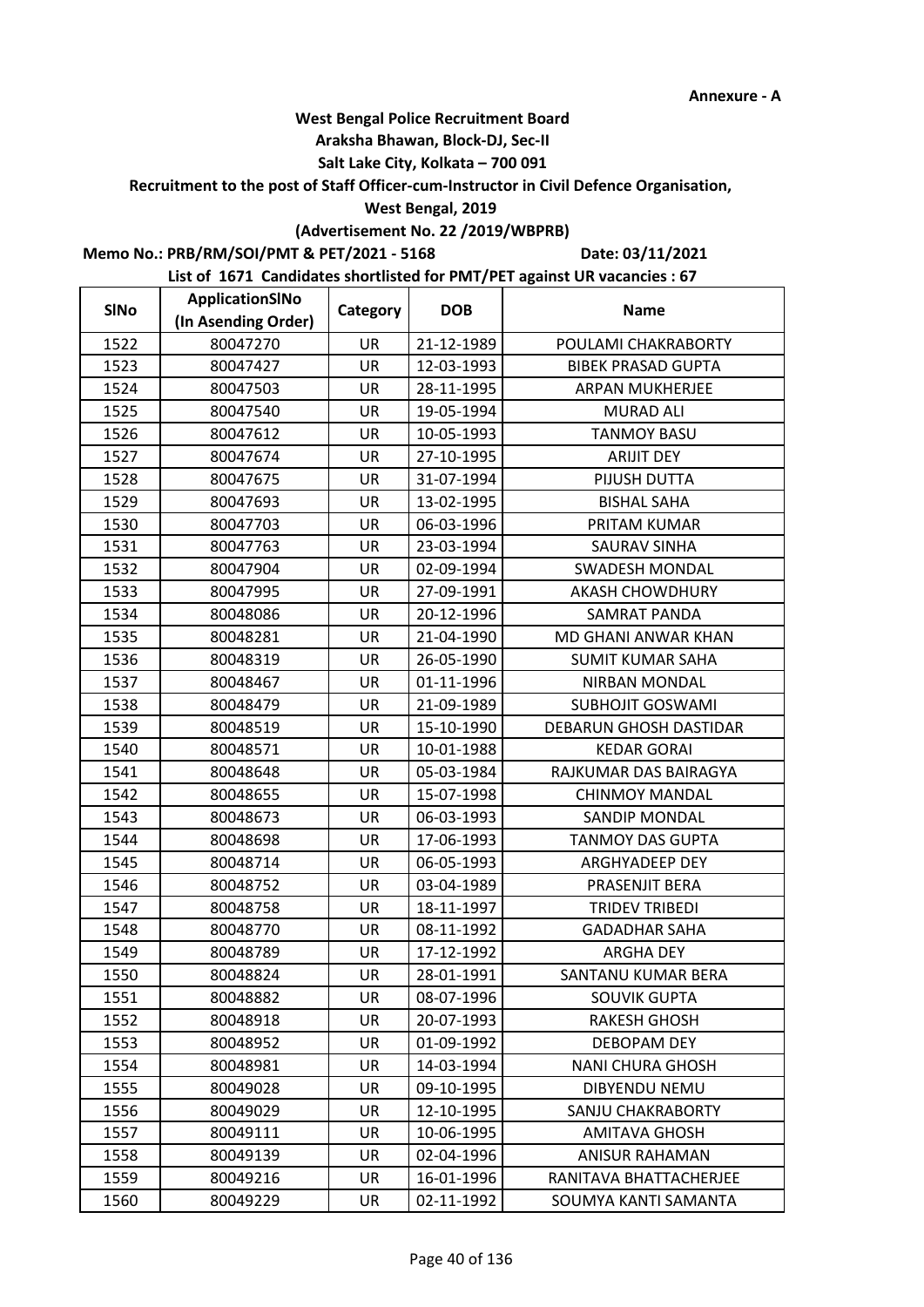### **Araksha Bhawan, Block-DJ, Sec-II**

## **Salt Lake City, Kolkata – 700 091**

**Recruitment to the post of Staff Officer-cum-Instructor in Civil Defence Organisation,** 

### **West Bengal, 2019**

## **(Advertisement No. 22 /2019/WBPRB)**

**Memo No.: PRB/RM/SOI/PMT & PET/2021 - 5168**

**Date: 03/11/2021**

| <b>SINo</b> | ApplicationSINo     | Category  | <b>DOB</b> | <b>Name</b>              |
|-------------|---------------------|-----------|------------|--------------------------|
|             | (In Asending Order) |           |            |                          |
| 1561        | 80049234            | UR        | 04-03-1991 | <b>CHANDAN DAS</b>       |
| 1562        | 80049278            | <b>UR</b> | 16-04-1990 | PARTHA DAS               |
| 1563        | 80049287            | UR        | 10-11-1993 | <b>SOUMEN BANERJEE</b>   |
| 1564        | 80049304            | <b>UR</b> | 31-07-1994 | <b>AYAN BANERJEE</b>     |
| 1565        | 80049308            | UR        | 27-08-1988 | <b>DEBABRATA DAS</b>     |
| 1566        | 80049350            | UR        | 04-04-1986 | TIRTHANKAR CHATTERJEE    |
| 1567        | 80049397            | UR        | 20-03-1994 | SOHAM KOLAY              |
| 1568        | 80049420            | UR        | 16-10-1992 | SOUMIK MONDAL            |
| 1569        | 80049444            | UR        | 27-10-1993 | <b>SUKANTA TUNG</b>      |
| 1570        | 80049466            | UR        | 26-12-1987 | ANANDA MAZUMDER          |
| 1571        | 80049538            | <b>UR</b> | 28-07-1993 | <b>SUPRIYO ADHIKARY</b>  |
| 1572        | 80049554            | UR        | 30-05-1994 | KRISHNENDU HAZRA         |
| 1573        | 80049597            | UR        | 09-01-1986 | <b>DHANANJOY GHOSH</b>   |
| 1574        | 80049611            | UR        | 12-01-1996 | SK JOSIM UDDIN           |
| 1575        | 80049621            | UR        | 02-04-1990 | <b>RUPAM CHAKRABORTY</b> |
| 1576        | 80049630            | UR        | 04-04-1995 | <b>SUMAN GHOSH</b>       |
| 1577        | 80049674            | <b>UR</b> | 30-04-1994 | SAIBAL SHIT              |
| 1578        | 80049682            | UR        | 10-03-1993 | <b>SUROJIT MAJI</b>      |
| 1579        | 80049688            | UR        | 14-11-1995 | SOUVIK MAHAPATRA         |
| 1580        | 80049710            | UR        | 19-12-1988 | <b>INDRAJIT SARKAR</b>   |
| 1581        | 80049726            | UR        | 13-04-1993 | MOLLAH ASIFUR RAHAMAN    |
| 1582        | 80049744            | UR        | 10-04-1996 | <b>KOUSTOVE MODAK</b>    |
| 1583        | 80049756            | <b>UR</b> | 27-12-1993 | <b>SANJIB MANNA</b>      |
| 1584        | 80049844            | UR        | 03-11-1996 | ARPAN BHATTACHARYA       |
| 1585        | 80049856            | UR        | 24-05-1995 | <b>RAHUL SK</b>          |
| 1586        | 80049866            | UR        | 23-08-1997 | PRITAM DUTTA             |
| 1587        | 80049896            | UR        | 05-08-1986 | PREMNATH DESHMUKH        |
| 1588        | 80049929            | UR        | 24-03-1990 | <b>SUBHRA HAZRA</b>      |
| 1589        | 80049930            | UR        | 08-03-1993 | KOWSHIK KUMAR DHARA      |
| 1590        | 80049932            | UR        | 11-08-1992 | <b>SUBHASIS BISWAS</b>   |
| 1591        | 80049978            | UR        | 22-12-1989 | <b>GOURAV MUKHERJEE</b>  |
| 1592        | 80049989            | UR        | 17-10-1994 | <b>OLIVIA DEY</b>        |
| 1593        | 80049995            | <b>UR</b> | 12-04-1994 | RAHUL BISWAS             |
| 1594        | 80050010            | UR        | 24-03-1991 | KINGSHUK SAMANTA         |
| 1595        | 80050016            | <b>UR</b> | 27-10-1997 | <b>AKASH SUR</b>         |
| 1596        | 80050070            | UR        | 02-02-1993 | RANJIT PATRA             |
| 1597        | 80050086            | <b>UR</b> | 08-02-1994 | <b>ANKITA BISWAS</b>     |
| 1598        | 80050104            | UR        | 02-05-1992 | SAIKAT MANNA             |
| 1599        | 80050106            | UR        | 26-06-1993 | <b>KALYAN DEY</b>        |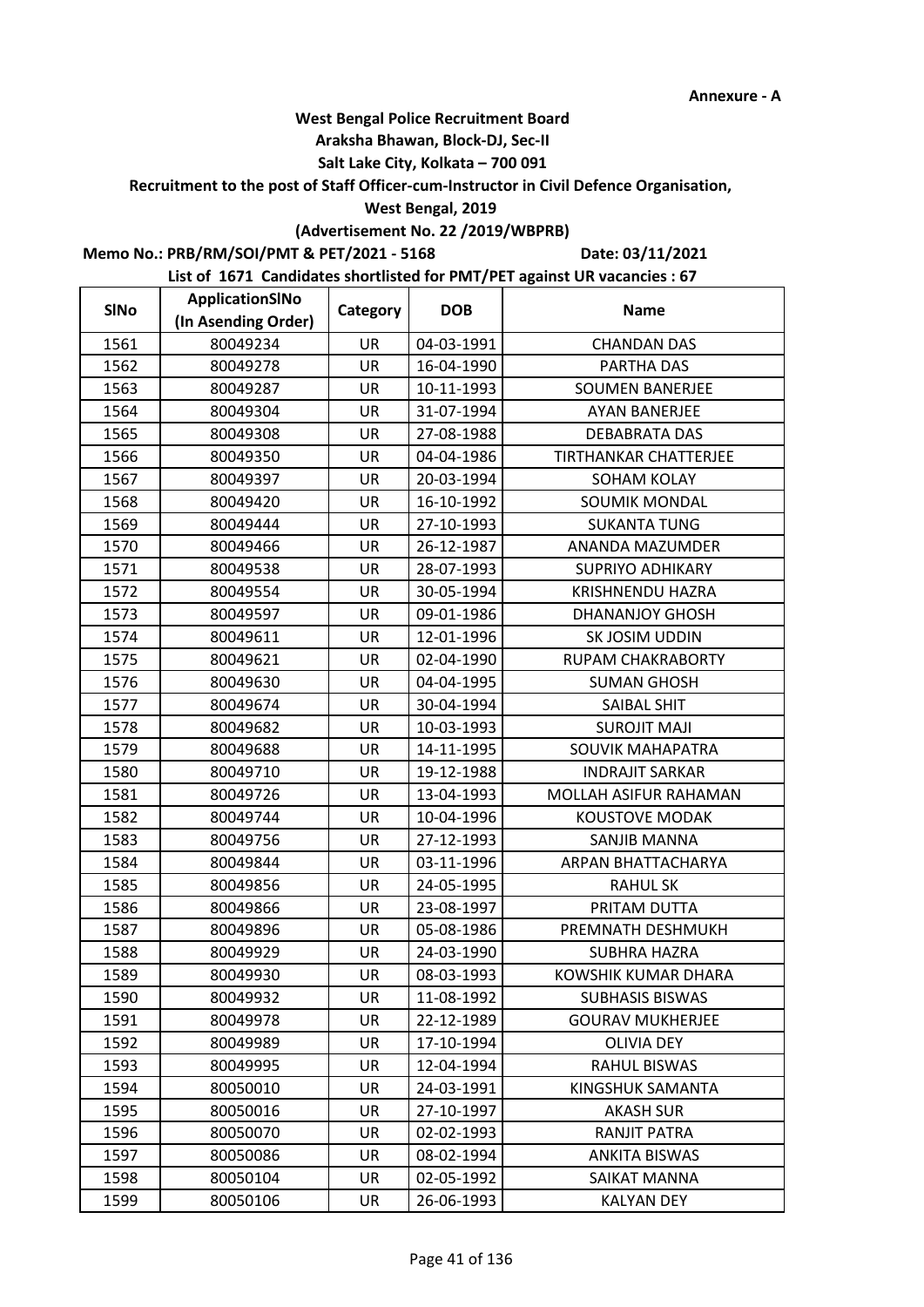## **Araksha Bhawan, Block-DJ, Sec-II**

## **Salt Lake City, Kolkata – 700 091**

**Recruitment to the post of Staff Officer-cum-Instructor in Civil Defence Organisation,** 

## **West Bengal, 2019**

## **(Advertisement No. 22 /2019/WBPRB)**

**Memo No.: PRB/RM/SOI/PMT & PET/2021 - 5168**

**Date: 03/11/2021**

| <b>SINo</b> | ApplicationSINo     | Category  | <b>DOB</b> | <b>Name</b>              |
|-------------|---------------------|-----------|------------|--------------------------|
|             | (In Asending Order) |           |            |                          |
| 1600        | 80050115            | UR        | 09-07-1993 | SOUMENDU MONDAL          |
| 1601        | 80050142            | <b>UR</b> | 31-05-1990 | <b>ARNAB KUMAR GHOSH</b> |
| 1602        | 80050143            | UR        | 24-07-1991 | PALASH KR MAITY          |
| 1603        | 80050191            | <b>UR</b> | 06-09-1992 | <b>ARKA DEY</b>          |
| 1604        | 80050216            | UR        | 12-08-1996 | <b>SUMIT MAHAPATRA</b>   |
| 1605        | 80050220            | UR        | 27-08-1994 | <b>DEBJANI GHOSH</b>     |
| 1606        | 80050240            | UR        | 03-02-1994 | PRITAM DHAR              |
| 1607        | 80050265            | UR        | 07-10-1991 | <b>ANIRBAN PAUL</b>      |
| 1608        | 80050280            | UR        | 13-03-1995 | <b>SOUVIK KUNDU</b>      |
| 1609        | 80050315            | UR        | 04-10-1994 | <b>GOUTAM PAL</b>        |
| 1610        | 80050343            | <b>UR</b> | 07-03-1998 | <b>ARGHAYADIP PAUL</b>   |
| 1611        | 80050365            | UR        | 01-11-1994 | <b>SOUMIK SARKAR</b>     |
| 1612        | 80050380            | UR        | 26-10-1995 | ANUPAM KUMAR RAKSHIT     |
| 1613        | 80050389            | UR        | 25-04-1995 | SOUVICK MONDAL           |
| 1614        | 80050402            | UR        | 15-02-1995 | <b>ANANNYA MITRA</b>     |
| 1615        | 80050469            | UR        | 09-05-1996 | SHILPA DAS               |
| 1616        | 80050484            | <b>UR</b> | 19-12-1994 | <b>SUMIT BOSE</b>        |
| 1617        | 80050515            | UR        | 04-03-1989 | <b>TRIJIT SADHU</b>      |
| 1618        | 80050520            | UR        | 18-06-1998 | <b>AMIT KUMAR SINGH</b>  |
| 1619        | 80050544            | UR        | 30-12-1993 | <b>CHIRANTAN BISWAS</b>  |
| 1620        | 80050575            | UR        | 27-04-1998 | <b>ASHWINI SINGH</b>     |
| 1621        | 80050588            | UR        | 24-05-1988 | DIPANKAR HAZRA           |
| 1622        | 80050658            | <b>UR</b> | 01-05-1994 | CHANDAN SINGHA MAHAPATRA |
| 1623        | 80050675            | UR        | 07-04-1994 | <b>AVOY PAL</b>          |
| 1624        | 80050680            | UR        | 21-10-1994 | <b>SWARNAYU SAHA</b>     |
| 1625        | 80050715            | UR        | 01-08-1989 | <b>TAMAL GOSWAMI</b>     |
| 1626        | 80050724            | UR        | 28-07-1993 | <b>SUPRIYO DUTTA</b>     |
| 1627        | 80050799            | UR        | 13-03-1994 | DEBANJANA DEY            |
| 1628        | 80050858            | UR        | 24-08-1993 | PUSPENDU BIKASH NAYEK    |
| 1629        | 80050971            | UR        | 06-04-1996 | <b>KALPAN MITRA</b>      |
| 1630        | 80050990            | UR        | 14-02-1994 | SANTANU MANDAL           |
| 1631        | 80051072            | UR        | 27-01-1991 | <b>APURBA ROY</b>        |
| 1632        | 80051090            | UR        | 14-04-1994 | PRANAB DAS               |
| 1633        | 80051113            | UR        | 28-06-1994 | <b>SURAJIT MAITY</b>     |
| 1634        | 80051136            | UR        | 10-09-1995 | <b>GOURAB BISWAS</b>     |
| 1635        | 80051168            | UR        | 25-02-1992 | <b>DIPANKAR BHOWMICK</b> |
| 1636        | 80051173            | <b>UR</b> | 31-03-1992 | <b>UDAY DUTTA</b>        |
| 1637        | 80051175            | UR        | 15-01-1996 | <b>SUBHAJIT MANDAL</b>   |
| 1638        | 80051187            | UR        | 28-09-1997 | SANJIB PROSAD LAL        |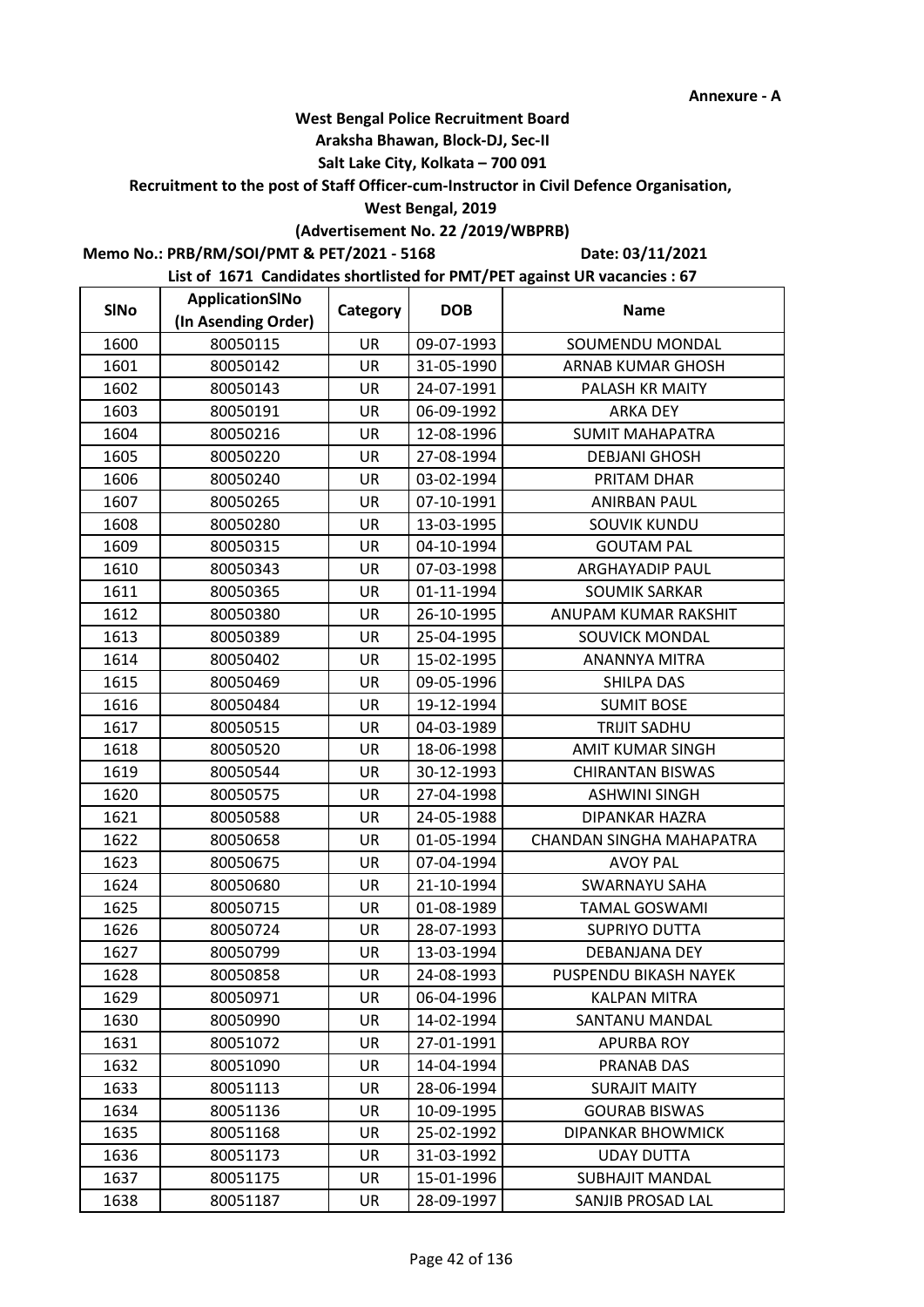## **Araksha Bhawan, Block-DJ, Sec-II**

## **Salt Lake City, Kolkata – 700 091**

## **Recruitment to the post of Staff Officer-cum-Instructor in Civil Defence Organisation,**

### **West Bengal, 2019**

## **(Advertisement No. 22 /2019/WBPRB)**

**Memo No.: PRB/RM/SOI/PMT & PET/2021 - 5168**

**Date: 03/11/2021**

| <b>SINo</b> | ApplicationSINo     | Category  | <b>DOB</b> | <b>Name</b>                  |
|-------------|---------------------|-----------|------------|------------------------------|
|             | (In Asending Order) |           |            |                              |
| 1639        | 80051242            | UR        | 08-09-1991 | <b>VIDYASAGAR NAIR</b>       |
| 1640        | 80051285            | UR        | 04-05-1993 | <b>ENDADUL SHAIKH</b>        |
| 1641        | 80051307            | <b>UR</b> | 01-09-1995 | SANDIP BISWAS                |
| 1642        | 80051390            | <b>UR</b> | 08-02-1995 | <b>ANUP MONDAL</b>           |
| 1643        | 80051450            | UR        | 07-05-1996 | <b>SUMANTA MAL</b>           |
| 1644        | 80051463            | UR        | 25-01-1982 | <b>DEBASISH SHEET</b>        |
| 1645        | 80051556            | <b>UR</b> | 21-01-1990 | <b>SAROJ PATRA</b>           |
| 1646        | 80051568            | UR        | 24-10-1997 | <b>KAUSHIK LASKAR</b>        |
| 1647        | 80051666            | <b>UR</b> | 22-11-1995 | SWAGATA SHARMA               |
| 1648        | 80051689            | UR        | 21-05-1989 | MUNSHI SAHABUL               |
| 1649        | 80051724            | UR        | 23-04-1994 | <b>RAHUL BISWAS</b>          |
| 1650        | 80051733            | UR        | 04-01-1992 | <b>ABHINANDAN MAITY</b>      |
| 1651        | 80051766            | <b>UR</b> | 17-09-1986 | <b>RANJAN DAS</b>            |
| 1652        | 80051804            | UR        | 31-12-1996 | <b>AVIJIT SUTRADHAR</b>      |
| 1653        | 80051811            | UR        | 04-10-1992 | SOURAV BISWAS                |
| 1654        | 80051858            | UR        | 12-10-1988 | <b>SUDIPTA SAHA</b>          |
| 1655        | 80051860            | UR        | 18-03-1993 | <b>ACHINTYA NANDI</b>        |
| 1656        | 80051866            | <b>UR</b> | 25-10-1993 | <b>ARIJIT SAHA</b>           |
| 1657        | 80051886            | UR        | 27-07-1991 | <b>SUMAN ACHARYA</b>         |
| 1658        | 80051909            | UR        | 30-07-1996 | <b>GOPAL MONDAL</b>          |
| 1659        | 80051947            | UR        | 01-08-1988 | <b>SUBHAJIT MUKHERJEE</b>    |
| 1660        | 80052069            | <b>UR</b> | 02-10-1996 | <b>KABITA MIDDYA</b>         |
| 1661        | 80052088            | UR        | 01-12-1991 | <b>SANJOY PATRA</b>          |
| 1662        | 80052101            | UR        | 10-12-1996 | <b>AMRIT KUMAR</b>           |
| 1663        | 80052127            | UR        | 10-12-1989 | <b>DEBASIS NANDI</b>         |
| 1664        | 80052142            | UR        | 12-08-1982 | <b>KESHAB KUMAR ACHARYA</b>  |
| 1665        | 80052147            | <b>UR</b> | 19-03-1985 | <b>SUMIT SINHA MAHAPATRA</b> |
| 1666        | 80052152            | UR        | 22-11-1991 | <b>SUMAN KUMAR BUTE</b>      |
| 1667        | 80052201            | UR        | 30-07-1992 | PRIYATOSH BHOWMICK           |
| 1668        | 80052247            | UR        | 31-05-1997 | SOUMYANITH CHATTERJEE        |
| 1669        | 80052264            | UR        | 10-10-1989 | <b>KARTICK SHAW</b>          |
| 1670        | 80052269            | UR        | 27-09-1990 | <b>ABHISHEK ADHIKARY</b>     |
| 1671        | 90000015            | <b>UR</b> | 28-07-1989 | SURYAKANTA CHATTERJEE        |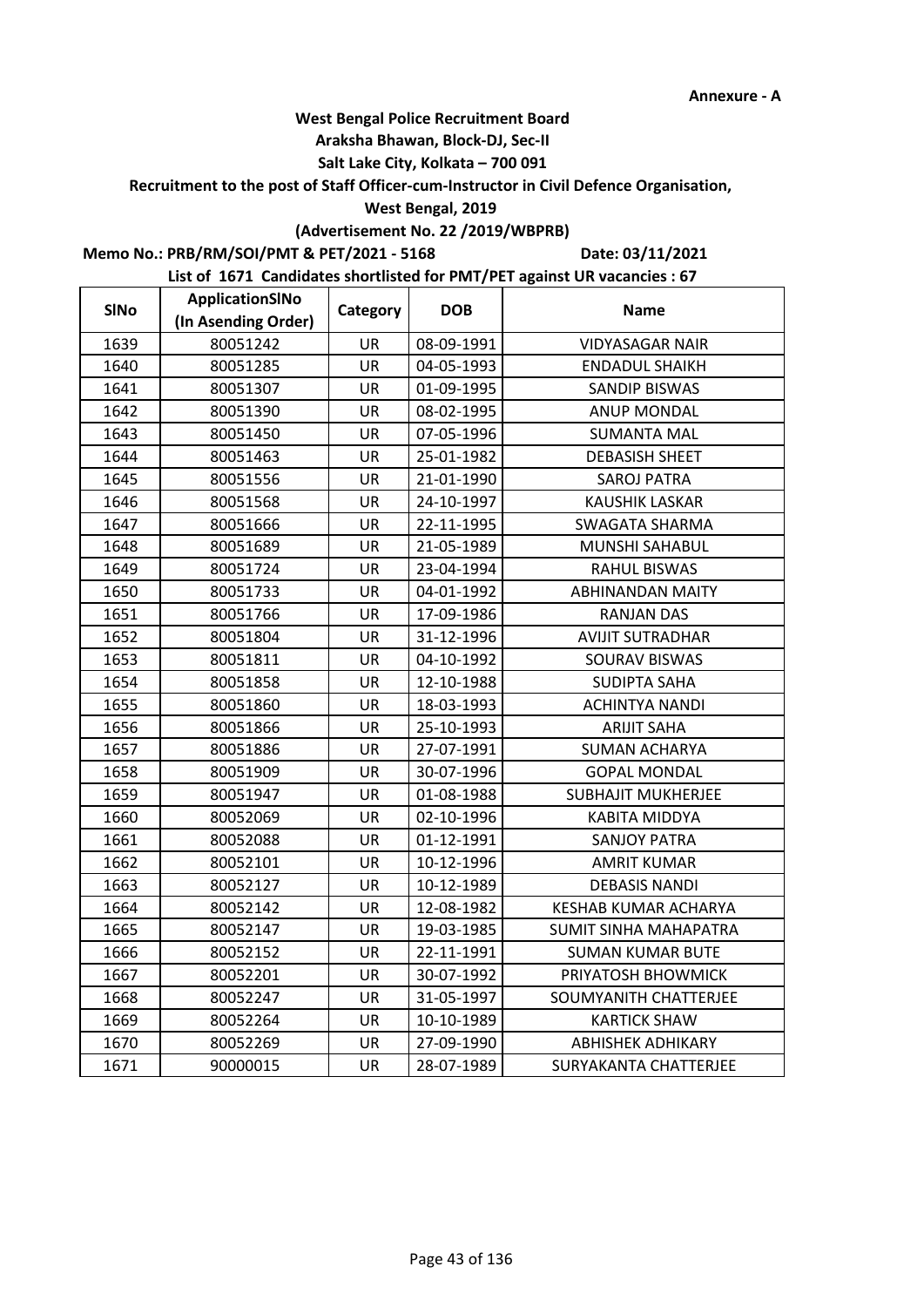t

## **West Bengal Police Recruitment Board**

## **Araksha Bhawan, Block-DJ, Sec-II**

## **Salt Lake City, Kolkata – 700 091**

### **Recruitment to the post of Staff Officer-cum-Instructor in Civil Defence Organisation,**

## **West Bengal, 2019**

# **(Advertisement No. 22 /2019/WBPRB)**

## **Memo No.: PRB/RM/SOI/PMT & PET/2021 - 5168**

**Date: 03/11/2021**

| <b>SINo</b>    | ApplicationSINo<br>(In Asending Order) | Category  | <b>DOB</b> | <b>Name</b>              |
|----------------|----------------------------------------|-----------|------------|--------------------------|
| $\mathbf{1}$   | 80000026                               | <b>SC</b> | 10-06-1991 | PRAVEEN KR SHARMA        |
| $\overline{2}$ | 80000031                               | SC        | 20-01-1992 | <b>ARIJIT CHAUDHURI</b>  |
| 3              | 80000032                               | <b>SC</b> | 11-07-1996 | PARTHA SARATHI MONDAL    |
| 4              | 80000051                               | SC        | 21-02-1997 | SATYAJIT PRAMANICK       |
| 5              | 80000061                               | <b>SC</b> | 08-12-1993 | PROKASH CHANDRA MANDAL   |
| 6              | 80000090                               | <b>SC</b> | 21-09-1993 | <b>SUBRATA BISWAS</b>    |
| $\overline{7}$ | 80000134                               | <b>SC</b> | 12-05-1994 | <b>RUPAM MONDAL</b>      |
| 8              | 80000140                               | <b>SC</b> | 25-05-1994 | <b>SUBHASISH HALDER</b>  |
| 9              | 80000152                               | SC        | 05-04-1985 | <b>BANTI SINGH</b>       |
| 10             | 80000164                               | <b>SC</b> | 21-07-1994 | <b>SUJEET CHAUDHARY</b>  |
| 11             | 80000185                               | SC        | 25-07-1994 | <b>INDRAJIT BISWAS</b>   |
| 12             | 80000206                               | <b>SC</b> | 15-11-1993 | DIBYENDU MONDAL          |
| 13             | 80000223                               | <b>SC</b> | 22-02-1994 | <b>AJOY BISWAS</b>       |
| 14             | 80000229                               | SC        | 04-03-1986 | PIKLU BISWAS             |
| 15             | 80000234                               | SC        | 14-02-1995 | <b>GOPINATH BISWAS</b>   |
| 16             | 80000238                               | <b>SC</b> | 01-01-1995 | <b>MALAY SAHA</b>        |
| 17             | 80000243                               | SC        | 16-08-1996 | <b>SUJIT HALDER</b>      |
| 18             | 80000300                               | SC        | 22-06-1993 | <b>BARUN DAS</b>         |
| 19             | 80000324                               | <b>SC</b> | 01-08-1993 | <b>MONOJ TAPADER</b>     |
| 20             | 80000463                               | <b>SC</b> | 23-01-1997 | ANIRBAN MANDAL           |
| 21             | 80000531                               | <b>SC</b> | 15-05-1989 | <b>BARUN KUMAR ROY</b>   |
| 22             | 80000540                               | <b>SC</b> | 31-12-1995 | AYAN SAHA                |
| 23             | 80000552                               | SC        | 14-05-1991 | <b>MANORANJAN MANDAL</b> |
| 24             | 80000553                               | <b>SC</b> | 14-11-1997 | <b>DEBRAJ BALA</b>       |
| 25             | 80000577                               | <b>SC</b> | 04-08-1994 | <b>KINKAR BISWAS</b>     |
| 26             | 80000702                               | <b>SC</b> | 12-01-1997 | PALASH SINGHA            |
| 27             | 80000715                               | <b>SC</b> | 01-09-1993 | <b>SANJOY DHARA</b>      |
| 28             | 80000719                               | <b>SC</b> | 09-03-1998 | <b>SUBHAM SAHA</b>       |
| 29             | 80000790                               | SC        | 21-05-1993 | SAIKAT SARKAR            |
| 30             | 80000833                               | SC        | 11-09-1996 | <b>MANTU DAS</b>         |
| 31             | 80000842                               | SC        | 06-03-1993 | <b>SUSANTA KUMAR ROY</b> |
| 32             | 80000887                               | <b>SC</b> | 21-03-1995 | <b>NAYAN ROY HAKIM</b>   |
| 33             | 80000888                               | <b>SC</b> | 10-10-1994 | <b>ARUN SINGHA</b>       |
| 34             | 80000896                               | <b>SC</b> | 29-01-1988 | <b>SAMIR BISWAS</b>      |
| 35             | 80000910                               | SC        | 23-03-1997 | <b>BIMAL MANDAL</b>      |
| 36             | 80000930                               | SC        | 25-06-1995 | <b>SUBHAM MAJUMDAR</b>   |
| 37             | 80000986                               | <b>SC</b> | 12-05-1998 | SABUJ SARKAR             |
| 38             | 80001001                               | SC        | 08-05-1994 | SIDDHARTHA SANKAR ROY    |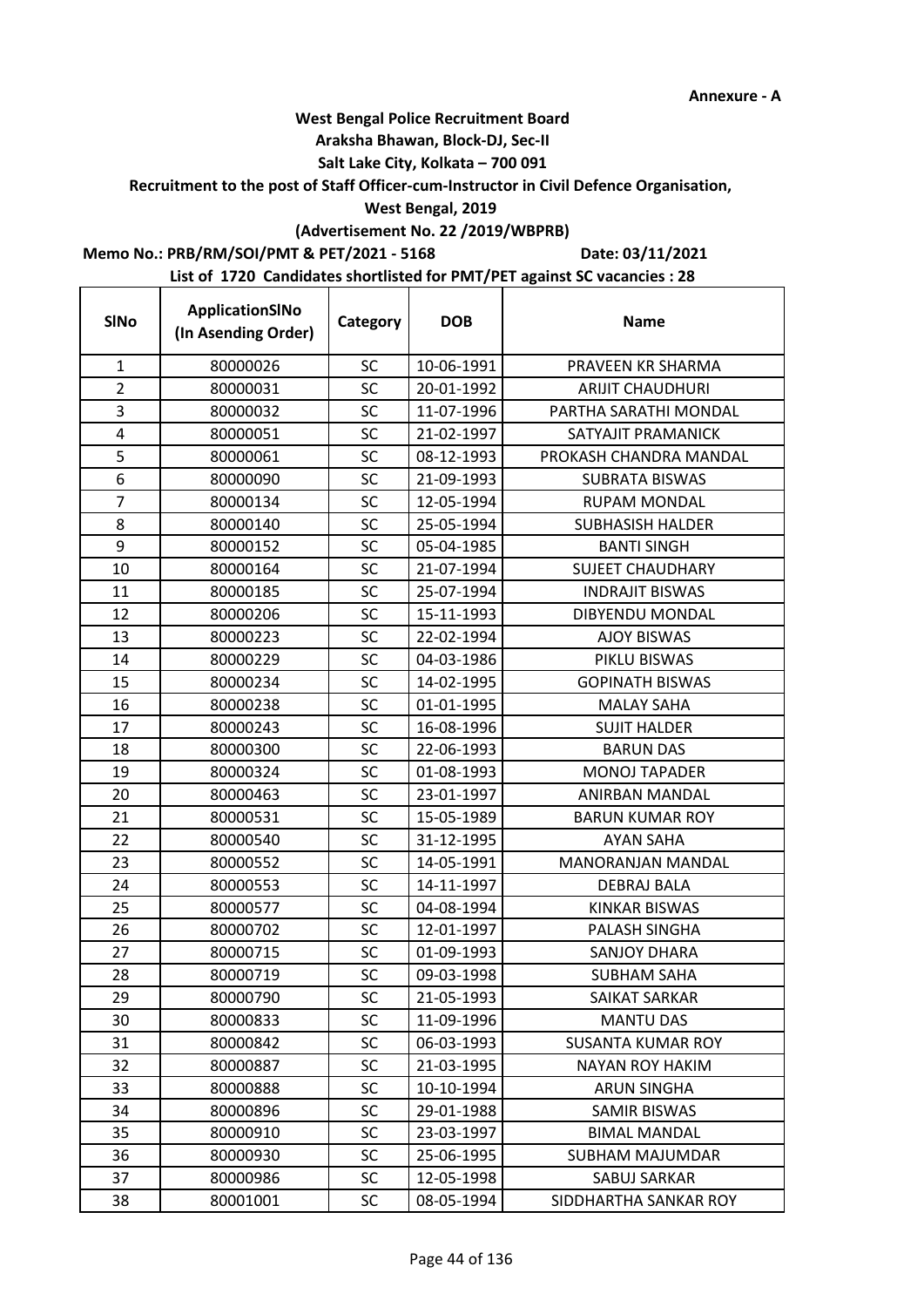## **West Bengal Police Recruitment Board**

### **Araksha Bhawan, Block-DJ, Sec-II**

## **Salt Lake City, Kolkata – 700 091**

**Recruitment to the post of Staff Officer-cum-Instructor in Civil Defence Organisation,** 

## **West Bengal, 2019**

# **(Advertisement No. 22 /2019/WBPRB)**

**Memo No.: PRB/RM/SOI/PMT & PET/2021 - 5168**

 $\mathbf{r}$ 

**Date: 03/11/2021**

| <b>SINo</b> | ApplicationSINo<br>(In Asending Order) | Category  | <b>DOB</b> | <b>Name</b>              |
|-------------|----------------------------------------|-----------|------------|--------------------------|
| 39          | 80001011                               | <b>SC</b> | 28-09-1995 | <b>SUMAN BISWAS</b>      |
| 40          | 80001023                               | <b>SC</b> | 12-12-1989 | PRASHANTA ROY            |
| 41          | 80001028                               | <b>SC</b> | 28-11-1989 | <b>SWASTIKA DAS</b>      |
| 42          | 80001061                               | SC        | 27-12-1990 | <b>RAJIB PRAMANIK</b>    |
| 43          | 80001103                               | <b>SC</b> | 15-04-1997 | <b>UTPAL SAHA</b>        |
| 44          | 80001105                               | SC        | 21-12-1996 | <b>INDRAJIT BAIDYA</b>   |
| 45          | 80001110                               | <b>SC</b> | 05-02-1991 | RAJ TALUKDAR             |
| 46          | 80001136                               | <b>SC</b> | 02-01-1990 | <b>BIKARNA SARKAR</b>    |
| 47          | 80001144                               | <b>SC</b> | 19-02-1992 | <b>SUMANTA BISWAS</b>    |
| 48          | 80001150                               | <b>SC</b> | 03-01-1994 | SHUBHAJIT JOARDAR        |
| 49          | 80001155                               | SC        | 30-08-1990 | PRANITA MOHRA            |
| 50          | 80001183                               | SC        | 03-07-1990 | <b>BISWAJIT SARKAR</b>   |
| 51          | 80001202                               | <b>SC</b> | 05-05-1988 | RANAJIT HALDER           |
| 52          | 80001214                               | SC        | 08-04-1995 | <b>KALLAL DAS</b>        |
| 53          | 80001216                               | SC        | 16-10-1993 | <b>TAMMOY MONDAL</b>     |
| 54          | 80001218                               | <b>SC</b> | 03-06-1996 | <b>SUBHANKAR MALLICK</b> |
| 55          | 80001316                               | SC        | 22-07-1990 | PRASANTA ROY             |
| 56          | 80001328                               | SC        | 15-02-1992 | SANJIB BARMAN            |
| 57          | 80001339                               | SC        | 26-12-1994 | DIBAKAR BISWAS           |
| 58          | 80001392                               | <b>SC</b> | 24-04-1991 | <b>BISHNUPADA SARKAR</b> |
| 59          | 80001414                               | <b>SC</b> | 08-06-1992 | SANKAR MAJUMDAR          |
| 60          | 80001438                               | <b>SC</b> | 12-04-1997 | <b>ARUP HALDER</b>       |
| 61          | 80001441                               | SC        | 31-10-1990 | <b>KALYAN ROY</b>        |
| 62          | 80001491                               | <b>SC</b> | 22-10-1994 | <b>KANCHAN BISWAS</b>    |
| 63          | 80001523                               | SC        | 25-11-1996 | SHUVRODEB ROY            |
| 64          | 80001564                               | <b>SC</b> | 30-12-1994 | <b>SUDIPTA SARKAR</b>    |
| 65          | 80001607                               | <b>SC</b> | 27-04-1995 | <b>AMARESH NASKAR</b>    |
| 66          | 80001669                               | SC        | 12-10-1993 | <b>HARISADHAN SHARMA</b> |
| 67          | 80001764                               | SC        | 12-01-1996 | KOUSHIK DAS              |
| 68          | 80001770                               | SC        | 08-01-1994 | <b>ALOK ROY</b>          |
| 69          | 80001776                               | SC        | 26-09-1995 | <b>ANIRBAN DAS</b>       |
| 70          | 80001829                               | SC        | 20-12-1994 | <b>BISWAJIT MANDAL</b>   |
| 71          | 80001839                               | SC        | 21-08-1998 | SAMARESH TIKADER         |
| 72          | 80001843                               | <b>SC</b> | 21-04-1997 | <b>SHRABANI ROY</b>      |
| 73          | 80001855                               | SC        | 12-11-1988 | <b>BAPI ROY</b>          |
| 74          | 80001885                               | SC        | 12-10-1993 | <b>MANISH BARAI</b>      |
| 75          | 80001896                               | <b>SC</b> | 07-05-1992 | <b>BHOLA BARMAN</b>      |
| 76          | 80001923                               | <b>SC</b> | 25-04-1996 | <b>RUPAK JANA</b>        |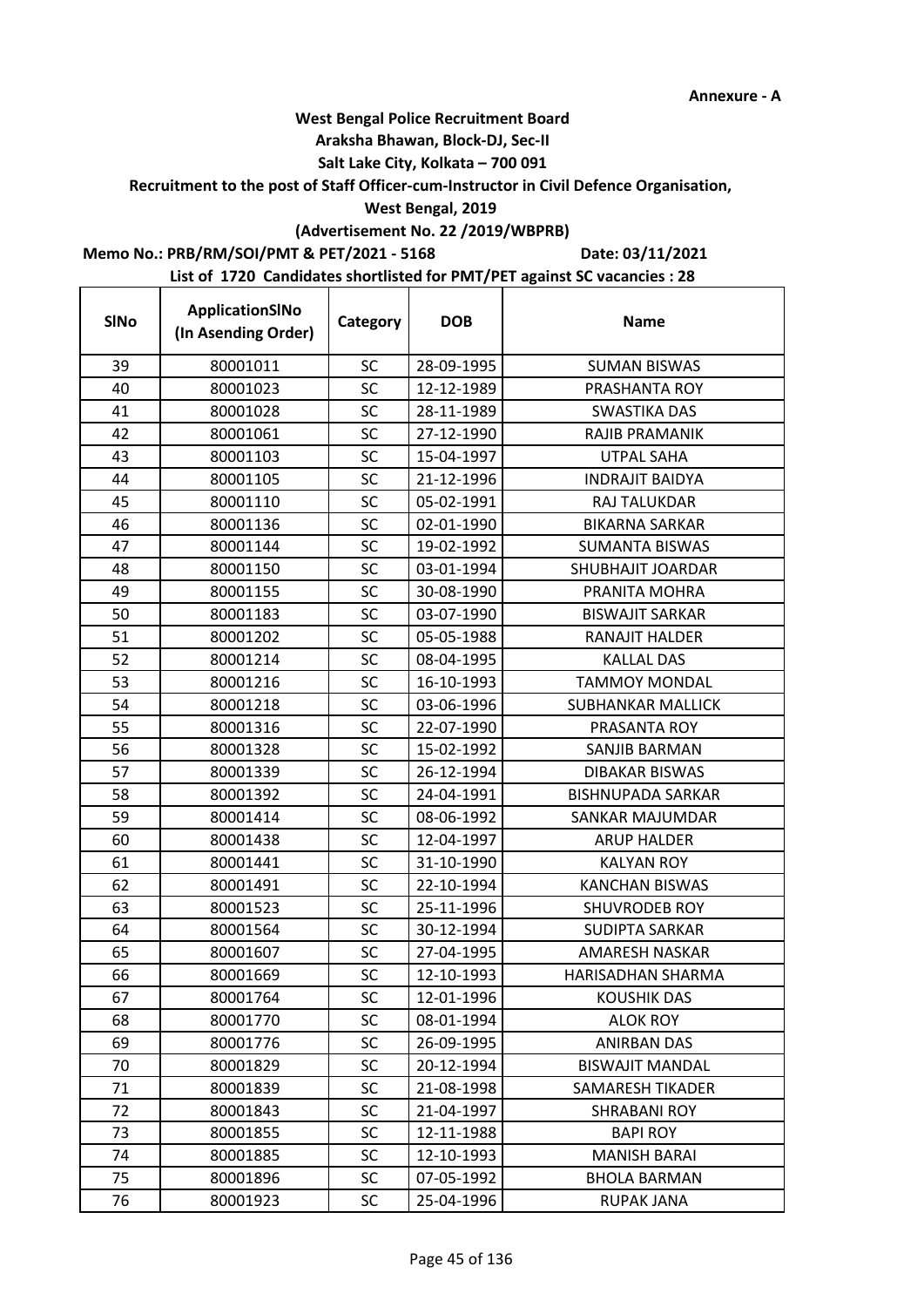## **West Bengal Police Recruitment Board**

### **Araksha Bhawan, Block-DJ, Sec-II**

## **Salt Lake City, Kolkata – 700 091**

**Recruitment to the post of Staff Officer-cum-Instructor in Civil Defence Organisation,** 

## **West Bengal, 2019**

# **(Advertisement No. 22 /2019/WBPRB)**

**Memo No.: PRB/RM/SOI/PMT & PET/2021 - 5168**

**Date: 03/11/2021**

| <b>SINo</b> | ApplicationSINo<br>(In Asending Order) | Category  | <b>DOB</b> | <b>Name</b>             |
|-------------|----------------------------------------|-----------|------------|-------------------------|
| 77          | 80001943                               | <b>SC</b> | 15-03-1993 | <b>DEBASHIS MAJI</b>    |
| 78          | 80002026                               | <b>SC</b> | 02-08-1986 | SUBHANKAR DAS           |
| 79          | 80002153                               | SC        | 30-07-1995 | <b>BHASKAR PANDIT</b>   |
| 80          | 80002170                               | SC        | 15-06-1992 | <b>RAJU BARMAN</b>      |
| 81          | 80002181                               | <b>SC</b> | 07-02-1993 | <b>NABIN MONDAL</b>     |
| 82          | 80002199                               | SC        | 25-02-1991 | <b>CHIRANJIT MANDAL</b> |
| 83          | 80002217                               | <b>SC</b> | 21-04-1990 | <b>SUMANTA MAJI</b>     |
| 84          | 80002278                               | SC        | 08-07-1995 | AMIT KARMAKAR           |
| 85          | 80002348                               | SC        | 11-04-1997 | <b>BISWAJIT DAS</b>     |
| 86          | 80002357                               | SC        | 02-05-1992 | SHUVOJIT SARDAR         |
| 87          | 80002372                               | SC        | 02-08-1997 | <b>KOUSHIK MONDAL</b>   |
| 88          | 80002386                               | SC        | 09-02-1997 | <b>RONY BISWAS</b>      |
| 89          | 80002390                               | SC        | 27-08-1987 | <b>RAJDIP SAHA</b>      |
| 90          | 80002412                               | SC        | 09-09-1992 | <b>ATANU ROY</b>        |
| 91          | 80002480                               | SC        | 18-06-1998 | RANJAN BARMAN           |
| 92          | 80002529                               | SC        | 25-03-1994 | NILOTPAL SARKAR         |
| 93          | 80002585                               | SC        | 01-05-1989 | <b>SANJOY DEY</b>       |
| 94          | 80002669                               | SC        | 30-08-1994 | <b>KUNDAN MONDAL</b>    |
| 95          | 80002688                               | SC        | 08-05-1997 | <b>RAJESH SARDAR</b>    |
| 96          | 80002728                               | <b>SC</b> | 12-01-1984 | PAPIYA SARKAR           |
| 97          | 80002806                               | <b>SC</b> | 13-12-1992 | DEVABRATA BALA          |
| 98          | 80002860                               | SC        | 19-02-1995 | <b>NISHAN SARKAR</b>    |
| 99          | 80002861                               | SC        | 16-04-1988 | <b>RAKESH BISWAS</b>    |
| 100         | 80002949                               | SC        | 17-12-1997 | <b>SOURAV ROY</b>       |
| 101         | 80002974                               | SC        | 08-10-1992 | <b>SANTU DAS</b>        |
| 102         | 80002978                               | <b>SC</b> | 05-04-1988 | <b>CHANDAN BISWAS</b>   |
| 103         | 80002989                               | SC        | 02-10-1996 | SOURAV BISWAS           |
| 104         | 80003042                               | SC        | 14-01-1994 | KUNDAN KUMAR RAM        |
| 105         | 80003050                               | SC        | 31-01-1994 | PRABHAKAR BARMAN        |
| 106         | 80003060                               | SC        | 19-08-1995 | <b>SPANDAN RAY</b>      |
| 107         | 80003081                               | SC        | 24-08-1995 | <b>KOUSHIK RAJAK</b>    |
| 108         | 80003101                               | <b>SC</b> | 10-04-1990 | ANINDYA DYUTI SAHA      |
| 109         | 80003154                               | <b>SC</b> | 10-02-1994 | PARTHA HALDER           |
| 110         | 80003186                               | SC        | 06-09-1992 | <b>SUBHADIP SARKAR</b>  |
| 111         | 80003198                               | <b>SC</b> | 30-04-1993 | <b>SWADESH MONDAL</b>   |
| 112         | 80003202                               | SC        | 15-02-1996 | <b>BHUPAL ROY</b>       |
| 113         | 80003208                               | SC        | 11-09-1997 | <b>NEMAI BARUI</b>      |
| 114         | 80003304                               | <b>SC</b> | 17-06-1993 | <b>DEBASIS HALDER</b>   |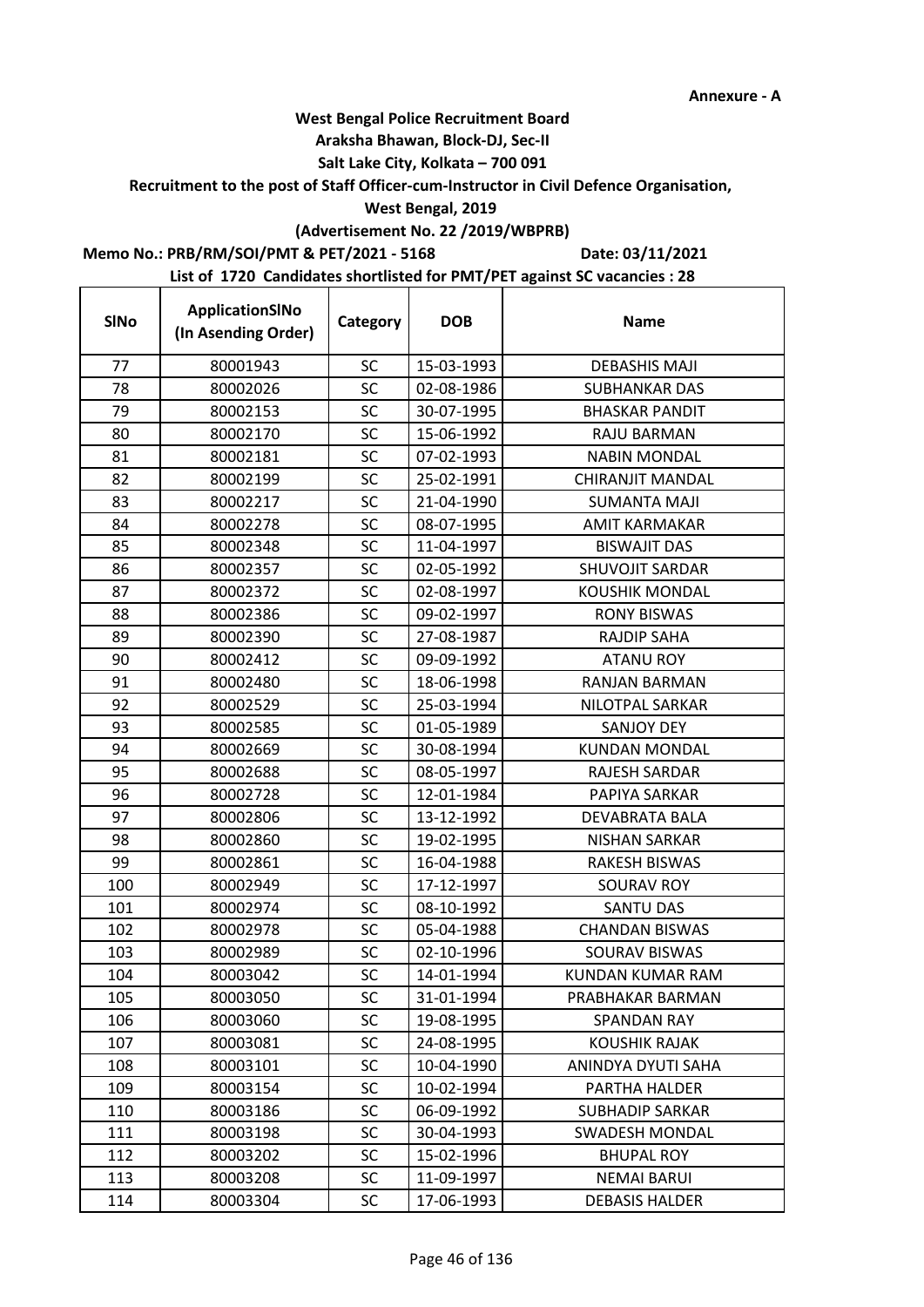## **West Bengal Police Recruitment Board**

### **Araksha Bhawan, Block-DJ, Sec-II**

## **Salt Lake City, Kolkata – 700 091**

## **Recruitment to the post of Staff Officer-cum-Instructor in Civil Defence Organisation,**

### **West Bengal, 2019**

# **(Advertisement No. 22 /2019/WBPRB)**

## **Memo No.: PRB/RM/SOI/PMT & PET/2021 - 5168**

 $\mathbf{r}$ 

**Date: 03/11/2021**

| <b>SINo</b> | ApplicationSINo<br>(In Asending Order) | Category  | <b>DOB</b> | <b>Name</b>             |
|-------------|----------------------------------------|-----------|------------|-------------------------|
| 115         | 80003339                               | <b>SC</b> | 11-06-1997 | AMARJIT KIRTANIA        |
| 116         | 80003347                               | SC        | 08-12-1987 | <b>PIJUSH SAPUI</b>     |
| 117         | 80003373                               | SC        | 18-05-1996 | <b>JAYANTA DAS</b>      |
| 118         | 80003411                               | SC        | 24-11-1994 | <b>GURUPADA SHYAMAL</b> |
| 119         | 80003417                               | SC        | 11-12-1989 | <b>BAPI BARMAN</b>      |
| 120         | 80003485                               | <b>SC</b> | 05-07-1996 | RANA ADHIKARY           |
| 121         | 80003505                               | SC        | 07-09-1985 | <b>HARIDAS MRIDHA</b>   |
| 122         | 80003559                               | SC        | 03-07-1997 | PRASENJIT HALDER        |
| 123         | 80003567                               | <b>SC</b> | 01-04-1988 | <b>BASUDEV BISWAS</b>   |
| 124         | 80003572                               | SC        | 19-06-1996 | PRITAM DEBSARMA         |
| 125         | 80003590                               | SC        | 20-02-1992 | PARTHA SARKAR           |
| 126         | 80003619                               | SC        | 26-01-1997 | <b>AVIK DAS</b>         |
| 127         | 80003679                               | <b>SC</b> | 02-11-1998 | SAMRAT MONDAL           |
| 128         | 80003681                               | SC        | 10-05-1990 | <b>KISHOR KUMAR LET</b> |
| 129         | 80003714                               | <b>SC</b> | 24-04-1995 | PRITIMOY DAS            |
| 130         | 80003810                               | SC        | 12-01-1996 | <b>JHANTU SARKAR</b>    |
| 131         | 80003817                               | <b>SC</b> | 28-07-1992 | <b>KIRAN SARKAR</b>     |
| 132         | 80003839                               | SC        | 11-06-1995 | <b>SUBHANKAR BISWAS</b> |
| 133         | 80003863                               | SC        | 25-04-1992 | <b>TARUN BARAI</b>      |
| 134         | 80003876                               | <b>SC</b> | 02-07-1997 | <b>JAYANTA BISWAS</b>   |
| 135         | 80003878                               | <b>SC</b> | 30-04-1991 | <b>KOUSHIK MONDAL</b>   |
| 136         | 80003895                               | SC        | 03-09-1997 | PANKAJ MAJUMDER         |
| 137         | 80003940                               | SC        | 27-09-1997 | <b>UJJWAL BERA</b>      |
| 138         | 80003956                               | SC        | 01-01-1993 | <b>SUJIT MAITY</b>      |
| 139         | 80003974                               | <b>SC</b> | 07-05-1992 | SATYANANDA KIRTANIYA    |
| 140         | 80003975                               | SC        | 12-02-1992 | <b>KINKAR MONDAL</b>    |
| 141         | 80004008                               | SC        | 01-01-1992 | <b>ANANTA SARKAR</b>    |
| 142         | 80004031                               | SC        | 02-11-1993 | <b>SUBHASISH RAJAK</b>  |
| 143         | 80004082                               | SC        | 06-12-1993 | MAHESHWAR SAHA          |
| 144         | 80004134                               | SC        | 16-10-1994 | <b>SUKCHAN MANDAL</b>   |
| 145         | 80004235                               | SC        | 13-02-1990 | ROHIT ROY               |
| 146         | 80004237                               | SC        | 08-10-1993 | <b>RAJU CHOUDHARY</b>   |
| 147         | 80004310                               | SC        | 16-04-1988 | <b>ASISH PRAMANIK</b>   |
| 148         | 80004326                               | <b>SC</b> | 26-04-1990 | <b>SUKANTA HALDER</b>   |
| 149         | 80004334                               | <b>SC</b> | 13-08-1986 | <b>ANUP SARKI</b>       |
| 150         | 80004376                               | SC        | 22-01-1989 | HARA KRISHNA MONDAL     |
| 151         | 80004382                               | <b>SC</b> | 28-06-1992 | <b>SWADESH BISWAS</b>   |
| 152         | 80004383                               | SC        | 04-03-1993 | CHIRANJIT SARKAR        |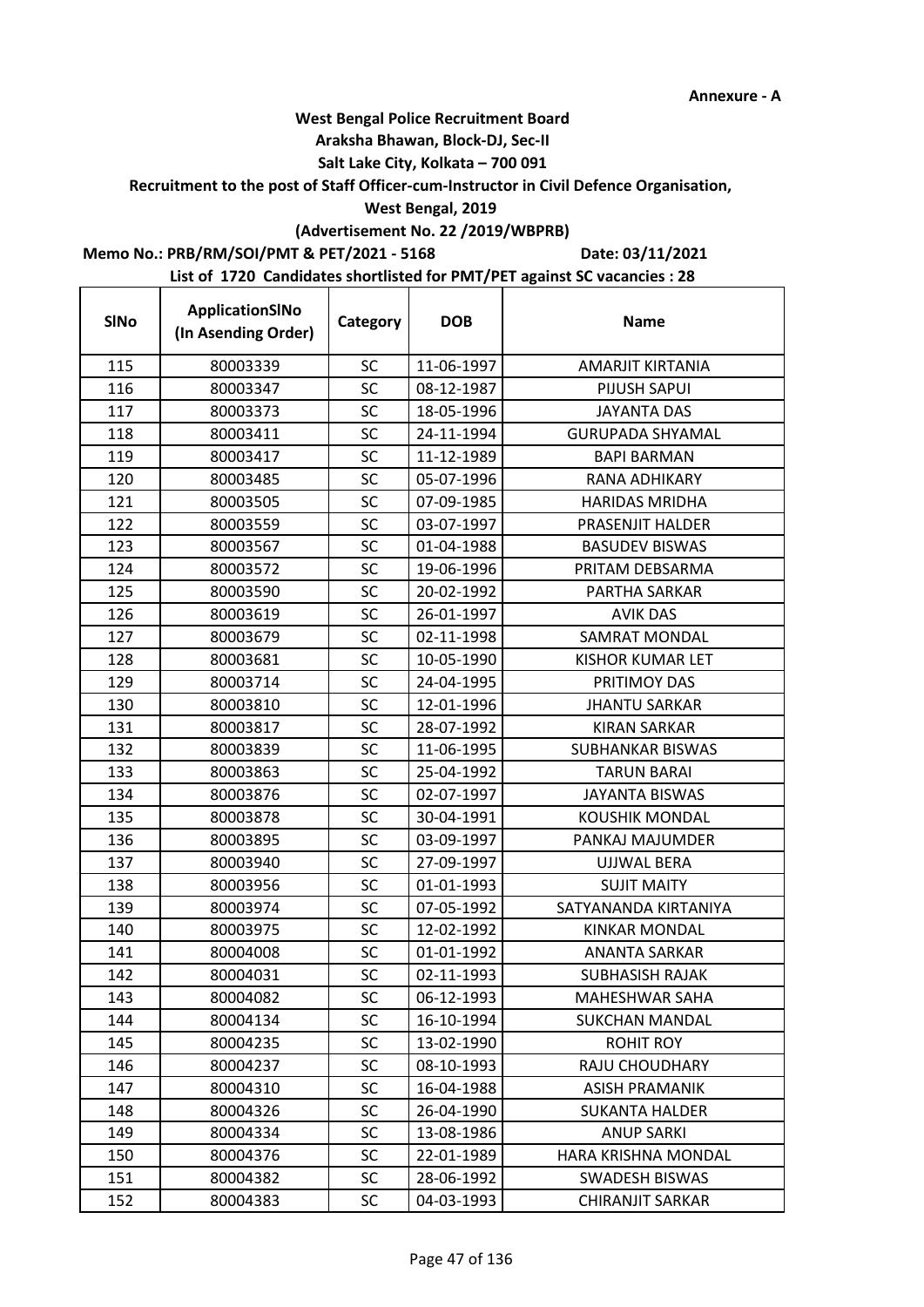## **West Bengal Police Recruitment Board**

### **Araksha Bhawan, Block-DJ, Sec-II**

## **Salt Lake City, Kolkata – 700 091**

**Recruitment to the post of Staff Officer-cum-Instructor in Civil Defence Organisation,** 

### **West Bengal, 2019**

## **(Advertisement No. 22 /2019/WBPRB)**

## **Memo No.: PRB/RM/SOI/PMT & PET/2021 - 5168**

 $\overline{1}$ 

**Date: 03/11/2021**

| <b>SINo</b> | ApplicationSINo<br>(In Asending Order) | Category  | <b>DOB</b> | <b>Name</b>                |
|-------------|----------------------------------------|-----------|------------|----------------------------|
| 153         | 80004411                               | <b>SC</b> | 11-02-1998 | <b>AMIT KUMAR GAIN</b>     |
| 154         | 80004483                               | <b>SC</b> | 26-07-1992 | <b>BIBEKANANDA MALLICK</b> |
| 155         | 80004491                               | <b>SC</b> | 23-07-1991 | <b>TAPAS BAURI</b>         |
| 156         | 80004503                               | SC        | 17-04-1992 | PRASENJIT BARMAN           |
| 157         | 80004507                               | <b>SC</b> | 01-11-1994 | <b>SOUVIK HALDER</b>       |
| 158         | 80004520                               | SC        | 10-02-1993 | <b>TANMOY DAS</b>          |
| 159         | 80004538                               | <b>SC</b> | 14-03-1995 | <b>SUBHAM MUSTAFI</b>      |
| 160         | 80004558                               | <b>SC</b> | 20-12-1990 | AMIYA HALDAR               |
| 161         | 80004609                               | SC        | 02-05-1991 | <b>SUMAN MALIK</b>         |
| 162         | 80004610                               | <b>SC</b> | 18-12-1994 | <b>DEBASISH MONDAL</b>     |
| 163         | 80004620                               | SC        | 26-11-1993 | <b>SOROJ DAS</b>           |
| 164         | 80004632                               | SC        | 13-04-1997 | PROSENJIT BISWAS           |
| 165         | 80004660                               | <b>SC</b> | 23-05-1991 | <b>RAJIB SINGHA</b>        |
| 166         | 80004696                               | SC        | 10-07-1995 | <b>BISWAJIT MONDAL</b>     |
| 167         | 80004701                               | SC        | 15-02-1994 | <b>SANTANU DAS</b>         |
| 168         | 80004704                               | <b>SC</b> | 25-06-1996 | <b>SAYAN DAS</b>           |
| 169         | 80004771                               | SC        | 02-03-1994 | <b>RATAN GHORAI</b>        |
| 170         | 80004775                               | SC        | 01-04-1996 | <b>JOYDIP BARMAN</b>       |
| 171         | 80004804                               | SC        | 10-09-1992 | <b>SUMAN MISTRY</b>        |
| 172         | 80004806                               | <b>SC</b> | 27-02-1997 | <b>MADAN GOPAL ROY</b>     |
| 173         | 80004811                               | <b>SC</b> | 05-02-1996 | <b>BISWARUP SAHA</b>       |
| 174         | 80004813                               | <b>SC</b> | 07-04-1995 | PREMANANDA MANDAL          |
| 175         | 80004816                               | SC        | 13-09-1996 | <b>ANAY BARAI</b>          |
| 176         | 80004828                               | <b>SC</b> | 19-08-1994 | PINKU KUMAR SAHANI         |
| 177         | 80004831                               | SC        | 12-05-1994 | ACHINTA KUMAR BISHAI       |
| 178         | 80004833                               | <b>SC</b> | 03-05-1995 | <b>PRADIP DAS</b>          |
| 179         | 80004840                               | <b>SC</b> | 19-10-1990 | <b>SUSANTA MONDAL</b>      |
| 180         | 80004841                               | SC        | 15-10-1990 | <b>SUVAYAN SARKAR</b>      |
| 181         | 80004846                               | SC        | 13-03-1994 | SUSANTA BARMAN             |
| 182         | 80005034                               | <b>SC</b> | 15-01-1997 | PRINCE SHAW                |
| 183         | 80005074                               | SC        | 05-03-1994 | TUHINSUBHRA MONDAL         |
| 184         | 80005077                               | <b>SC</b> | 28-06-1994 | <b>BIPLAB CHOWDHURY</b>    |
| 185         | 80005087                               | SC        | 21-03-1993 | <b>SUBRATA PAIK</b>        |
| 186         | 80005092                               | <b>SC</b> | 13-05-1987 | SRIKANTA PAL               |
| 187         | 80005123                               | <b>SC</b> | 13-10-1986 | <b>SHANKAR BISWAS</b>      |
| 188         | 80005133                               | SC        | 25-06-1989 | SATYAJIT NASKAR            |
| 189         | 80005137                               | <b>SC</b> | 31-12-1992 | <b>SUKANTA ROY</b>         |
| 190         | 80005215                               | <b>SC</b> | 09-01-1996 | <b>DEBASISH SARKAR</b>     |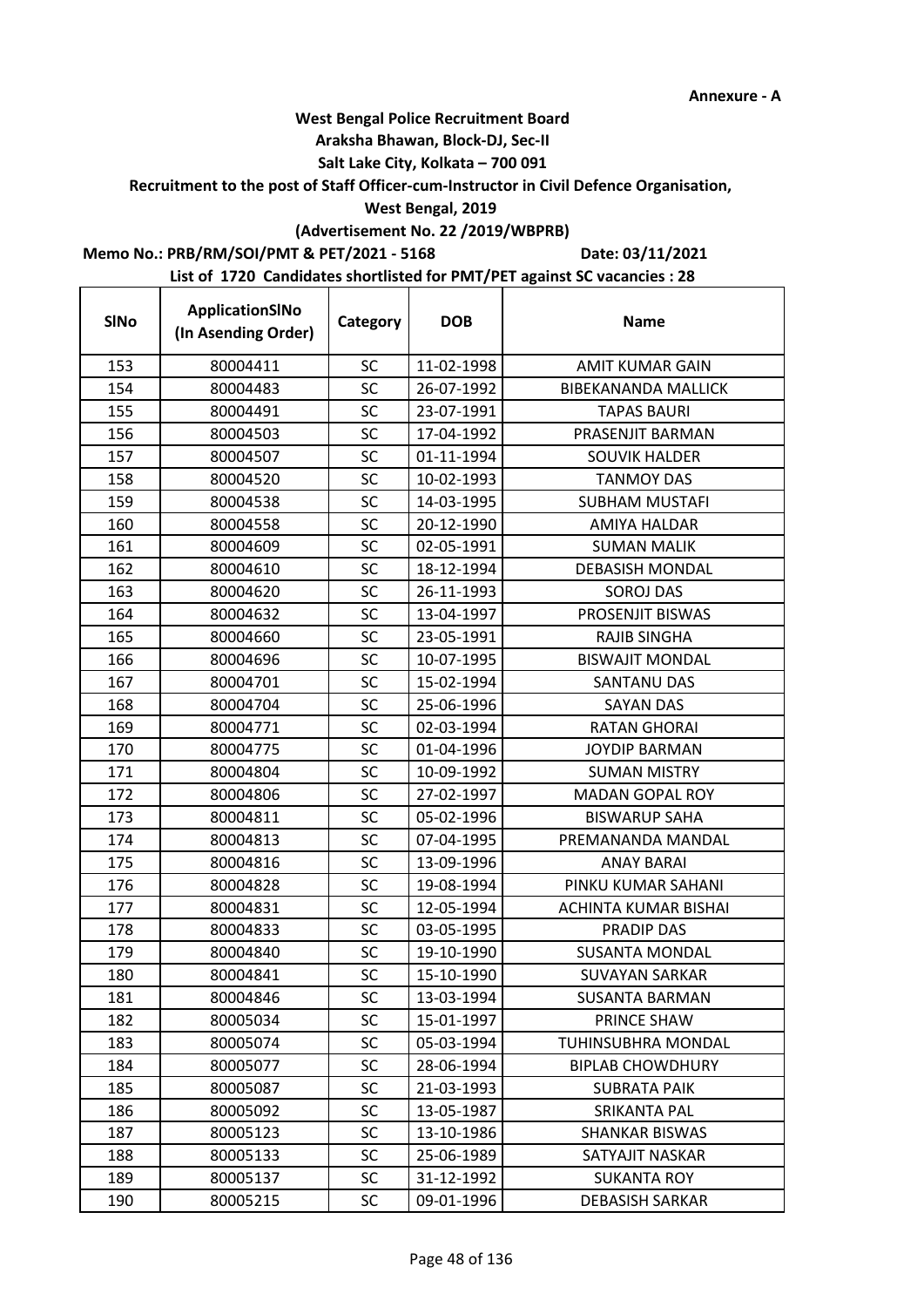### **Araksha Bhawan, Block-DJ, Sec-II**

## **Salt Lake City, Kolkata – 700 091**

### **Recruitment to the post of Staff Officer-cum-Instructor in Civil Defence Organisation,**

## **West Bengal, 2019**

# **(Advertisement No. 22 /2019/WBPRB)**

## **Memo No.: PRB/RM/SOI/PMT & PET/2021 - 5168**

**Date: 03/11/2021**

| <b>SINo</b> | ApplicationSINo<br>(In Asending Order) | Category  | <b>DOB</b> | <b>Name</b>                 |
|-------------|----------------------------------------|-----------|------------|-----------------------------|
| 191         | 80005216                               | <b>SC</b> | 21-08-1983 | <b>SUKANTA HALDAR</b>       |
| 192         | 80005245                               | SC        | 27-04-1997 | PANKAJ BARMAN               |
| 193         | 80005247                               | <b>SC</b> | 02-01-1994 | DIPANKAR BAIRAGI            |
| 194         | 80005252                               | <b>SC</b> | 13-11-1996 | <b>RAKESH DHALI</b>         |
| 195         | 80005285                               | <b>SC</b> | 30-04-1997 | <b>TARUN BARMAN</b>         |
| 196         | 80005287                               | SC        | 06-06-1992 | <b>ANIMESH ROY</b>          |
| 197         | 80005342                               | <b>SC</b> | 03-12-1996 | <b>JAYANTA BAGCHI</b>       |
| 198         | 80005346                               | <b>SC</b> | 17-05-1990 | <b>MATHAR BODAK</b>         |
| 199         | 80005347                               | SC        | 13-06-1992 | <b>SUKRITI DAS ADHIKARY</b> |
| 200         | 80005348                               | <b>SC</b> | 21-03-1994 | <b>RAJESH HALDER</b>        |
| 201         | 80005351                               | SC        | 25-01-1994 | PROKASH GHOSH               |
| 202         | 80005354                               | <b>SC</b> | 21-08-1991 | <b>SUBHANKAR NASKAR</b>     |
| 203         | 80005360                               | SC        | 05-01-1996 | RAJIB BALA                  |
| 204         | 80005382                               | <b>SC</b> | 31-05-1994 | PIKU BISWAS                 |
| 205         | 80005391                               | <b>SC</b> | 03-08-1994 | <b>SAMRAT MONDAL</b>        |
| 206         | 80005420                               | SC        | 24-12-1988 | <b>BISWAJIT SINHA</b>       |
| 207         | 80005436                               | <b>SC</b> | 07-01-1996 | <b>ABHISEKH MANDAL</b>      |
| 208         | 80005479                               | SC        | 28-02-1990 | LIPIKA MONDAL               |
| 209         | 80005508                               | <b>SC</b> | 16-08-1994 | <b>DEBASISH SARDAR</b>      |
| 210         | 80005523                               | <b>SC</b> | 24-03-1997 | <b>ATANU MALO</b>           |
| 211         | 80005535                               | SC        | 02-04-1994 | <b>AMIT NASKAR</b>          |
| 212         | 80005578                               | SC        | 05-04-1996 | <b>ASIM DAS</b>             |
| 213         | 80005580                               | SC        | 20-08-1993 | <b>DEBASISH NASKAR</b>      |
| 214         | 80005600                               | <b>SC</b> | 20-11-1995 | <b>TANMAY MANDAL</b>        |
| 215         | 80005603                               | SC        | 26-03-1994 | <b>SUDIP ROY</b>            |
| 216         | 80005610                               | SC        | 04-07-1990 | <b>NABARUN ROY</b>          |
| 217         | 80005659                               | <b>SC</b> | 20-02-1996 | <b>RAJIB SARKAR</b>         |
| 218         | 80005662                               | SC        | 18-07-1992 | SISIR NOUBAGH               |
| 219         | 80005690                               | SC        | 20-12-1990 | RAJESH SAHA                 |
| 220         | 80005695                               | <b>SC</b> | 01-07-1996 | <b>SUDIP GURIA</b>          |
| 221         | 80005710                               | <b>SC</b> | 12-04-1989 | DIPA DAS                    |
| 222         | 80005711                               | <b>SC</b> | 07-03-1990 | MITHU CH ROY                |
| 223         | 80005721                               | SC        | 12-09-1987 | <b>ABHIJIT BISWAS</b>       |
| 224         | 80005790                               | <b>SC</b> | 17-03-1991 | SWAPAN KUMAR SINGHA         |
| 225         | 80005806                               | SC        | 14-09-1997 | <b>SUBRATA DAS</b>          |
| 226         | 80005818                               | SC        | 14-08-1992 | <b>ASHIS MONDAL</b>         |
| 227         | 80005858                               | SC        | 18-09-1991 | <b>SUKANTA DAS</b>          |
| 228         | 80005860                               | <b>SC</b> | 05-05-1989 | <b>SHANKAR MANDAL</b>       |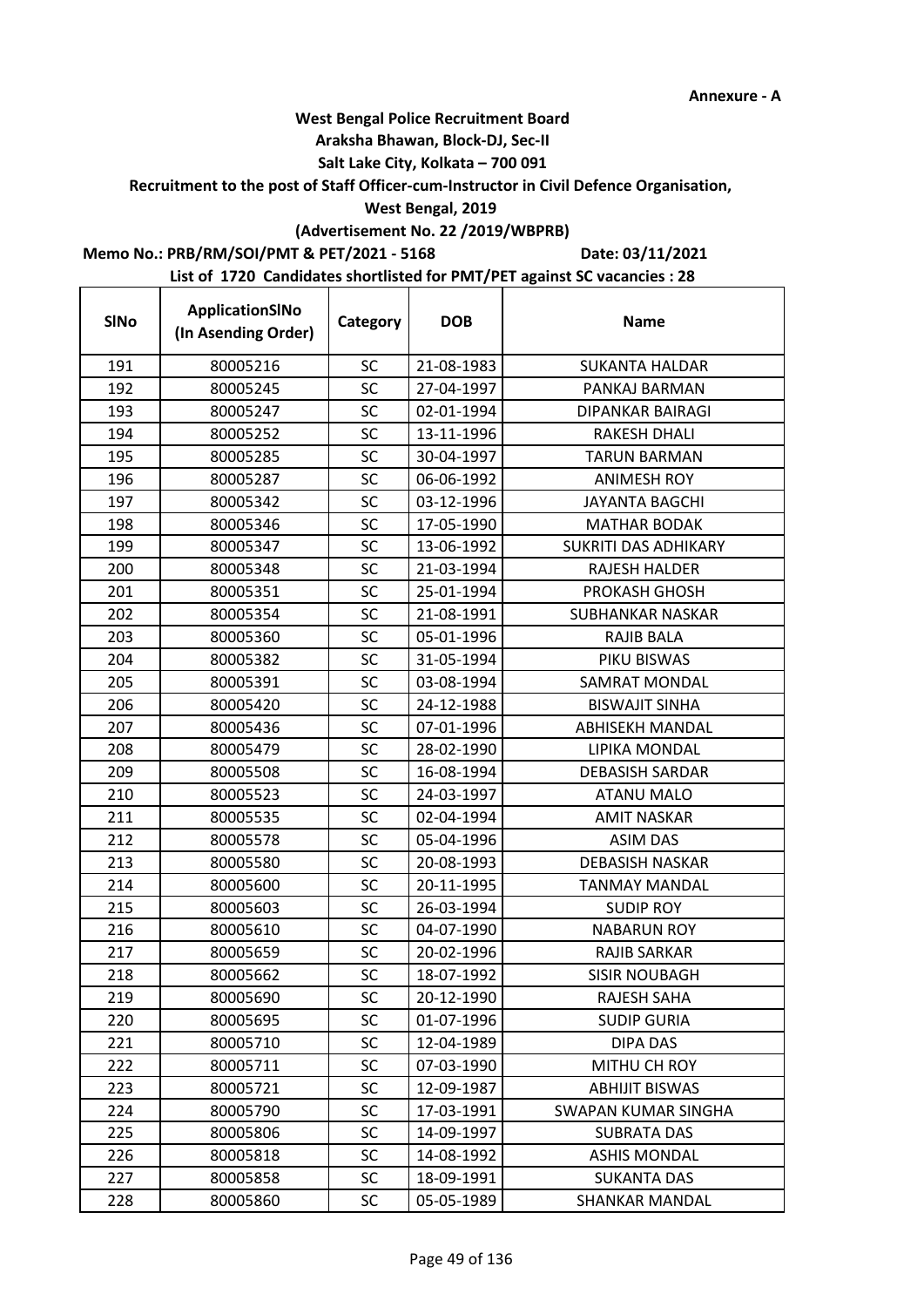### **Araksha Bhawan, Block-DJ, Sec-II**

## **Salt Lake City, Kolkata – 700 091**

**Recruitment to the post of Staff Officer-cum-Instructor in Civil Defence Organisation,** 

## **West Bengal, 2019**

# **(Advertisement No. 22 /2019/WBPRB)**

**Memo No.: PRB/RM/SOI/PMT & PET/2021 - 5168**

r

**Date: 03/11/2021**

| <b>SINo</b> | ApplicationSINo<br>(In Asending Order) | Category  | <b>DOB</b> | <b>Name</b>               |
|-------------|----------------------------------------|-----------|------------|---------------------------|
| 229         | 80005869                               | SC        | 04-04-1997 | <b>NAYAN SARKAR</b>       |
| 230         | 80005909                               | SC        | 12-04-1987 | <b>BISWAJIT BISWAS</b>    |
| 231         | 80005966                               | SC        | 12-09-1994 | <b>SUDIP DAS</b>          |
| 232         | 80005972                               | SC        | 21-08-1991 | <b>KAUSTAV DAS</b>        |
| 233         | 80006017                               | SC        | 27-07-1992 | <b>KAMAL HALDER</b>       |
| 234         | 80006052                               | SC        | 10-04-1994 | <b>AVIMAN SARKAR</b>      |
| 235         | 80006056                               | SC        | 24-07-1994 | <b>SOUMEN DAS</b>         |
| 236         | 80006061                               | SC        | 04-09-1995 | <b>SHANKAR ROY</b>        |
| 237         | 80006081                               | SC        | 06-05-1991 | <b>DEBASISH DHIBAR</b>    |
| 238         | 80006142                               | SC        | 20-07-1995 | <b>SUJAY RAY</b>          |
| 239         | 80006224                               | SC        | 03-06-1994 | <b>SUJIT BARMAN</b>       |
| 240         | 80006227                               | SC        | 05-03-1994 | <b>GOPESH LET</b>         |
| 241         | 80006337                               | SC        | 23-06-1998 | <b>SOUVIK SADHU</b>       |
| 242         | 80006338                               | SC        | 11-01-1994 | RAJIB BHAKAT              |
| 243         | 80006390                               | SC        | 15-08-1995 | SHIBJIT BARMAN            |
| 244         | 80006407                               | SC        | 29-12-1992 | SEKHAR BARMAN             |
| 245         | 80006422                               | SC        | 15-07-1992 | <b>GAUTAM RAY</b>         |
| 246         | 80006434                               | SC        | 04-08-1983 | <b>TAMAL KAR</b>          |
| 247         | 80006443                               | SC        | 20-10-1997 | <b>SURAJ GAYEN</b>        |
| 248         | 80006485                               | <b>SC</b> | 28-09-1997 | MUKUT MAJUMDAR            |
| 249         | 80006501                               | SC        | 20-12-1995 | PRASHANTA ADHIKARI        |
| 250         | 80006521                               | SC        | 16-10-1990 | PARTHA SARKAR             |
| 251         | 80006543                               | SC        | 22-11-1993 | <b>MANOJIT HALDER</b>     |
| 252         | 80006607                               | SC        | 05-03-1995 | <b>SUBIR BARMAN</b>       |
| 253         | 80006645                               | SC        | 25-06-1994 | <b>SAMAR MANDAL</b>       |
| 254         | 80006707                               | <b>SC</b> | 15-01-1994 | <b>SOMEN DAS</b>          |
| 255         | 80006712                               | SC        | 08-01-1995 | SOUMITRA RAJAK            |
| 256         | 80006714                               | SC        | 06-05-1992 | <b>NARESH BYAPARI</b>     |
| 257         | 80006758                               | SC        | 06-12-1996 | NAYAN ROY                 |
| 258         | 80006763                               | <b>SC</b> | 02-05-1992 | <b>DHANANJOY MANDAL</b>   |
| 259         | 80006785                               | SC        | 12-08-1991 | <b>LITON BARMAN</b>       |
| 260         | 80006800                               | SC        | 15-10-1978 | <b>SISIR KUMAR BISWAS</b> |
| 261         | 80006820                               | <b>SC</b> | 28-11-1996 | <b>BISWAJIT DUTTA</b>     |
| 262         | 80006841                               | SC        | 06-08-1997 | <b>ANIRBAN DAS</b>        |
| 263         | 80006854                               | <b>SC</b> | 27-03-1995 | <b>ROCKY HALDER</b>       |
| 264         | 80006860                               | SC        | 04-01-1995 | JAYANTA KUMAR BARMAN      |
| 265         | 80006905                               | SC        | 17-05-1995 | <b>BANDHAN ROY</b>        |
| 266         | 80006997                               | <b>SC</b> | 06-01-1995 | <b>GINISH SINGHA</b>      |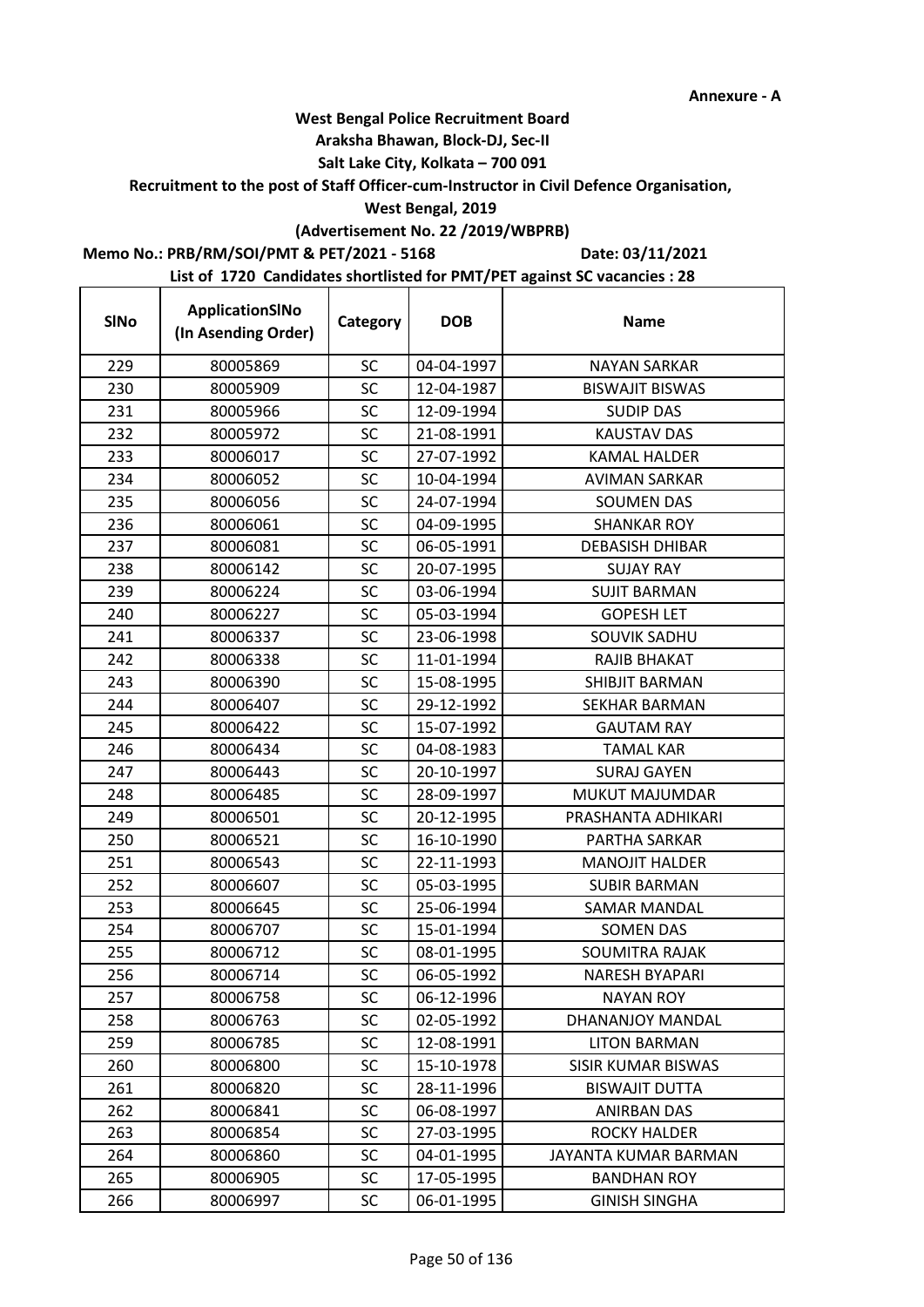### **Araksha Bhawan, Block-DJ, Sec-II**

## **Salt Lake City, Kolkata – 700 091**

### **Recruitment to the post of Staff Officer-cum-Instructor in Civil Defence Organisation,**

### **West Bengal, 2019**

## **(Advertisement No. 22 /2019/WBPRB)**

## **Memo No.: PRB/RM/SOI/PMT & PET/2021 - 5168**

**Date: 03/11/2021**

| <b>SINo</b> | ApplicationSINo<br>(In Asending Order) | Category  | <b>DOB</b> | <b>Name</b>             |
|-------------|----------------------------------------|-----------|------------|-------------------------|
| 267         | 80007065                               | <b>SC</b> | 04-01-1996 | <b>MADHUSUDAN ROY</b>   |
| 268         | 80007088                               | SC        | 22-05-1989 | <b>KAMAL MONDAL</b>     |
| 269         | 80007100                               | <b>SC</b> | 07-05-1988 | <b>KAPIL DEB SIDDHA</b> |
| 270         | 80007118                               | SC        | 02-11-1992 | <b>SHIVA GHATI</b>      |
| 271         | 80007134                               | <b>SC</b> | 10-05-1990 | PABITRA BARMAN          |
| 272         | 80007154                               | SC        | 17-09-1992 | RAJDIP BHAKAT           |
| 273         | 80007174                               | <b>SC</b> | 22-03-1991 | <b>SUKUMAR SARKAR</b>   |
| 274         | 80007194                               | <b>SC</b> | 08-06-1995 | PRIYANKAR MONDAL        |
| 275         | 80007228                               | SC        | 03-02-1995 | PRODIP SAHA             |
| 276         | 80007234                               | <b>SC</b> | 11-11-1990 | ANWISHTA SAHA           |
| 277         | 80007264                               | SC        | 15-02-1986 | <b>KARMOJIT MONDAL</b>  |
| 278         | 80007268                               | <b>SC</b> | 02-08-1991 | <b>ANIMESH ROY</b>      |
| 279         | 80007270                               | <b>SC</b> | 25-04-1997 | <b>SUBRATA MONDAL</b>   |
| 280         | 80007291                               | SC        | 06-08-1994 | <b>KRISHNA SIKDER</b>   |
| 281         | 80007292                               | <b>SC</b> | 01-04-1993 | RAJIB MONDAL            |
| 282         | 80007334                               | SC        | 30-12-1990 | PALASH ROY              |
| 283         | 80007421                               | <b>SC</b> | 04-09-1987 | <b>KAUSHIK DAS</b>      |
| 284         | 80007437                               | SC        | 09-01-1993 | SANJU MALLICK           |
| 285         | 80007487                               | <b>SC</b> | 02-05-1990 | PINTU SINGHA            |
| 286         | 80007491                               | <b>SC</b> | 18-03-1995 | <b>PUJA SAHA</b>        |
| 287         | 80007493                               | <b>SC</b> | 30-09-1990 | <b>RAJAT BISWAS</b>     |
| 288         | 80007522                               | <b>SC</b> | 25-06-1994 | DIPAK KUMAR RAM         |
| 289         | 80007563                               | SC        | 30-05-1988 | <b>RAKESH PANJAI</b>    |
| 290         | 80007571                               | <b>SC</b> | 25-10-1997 | PARTHA MAJI             |
| 291         | 80007625                               | <b>SC</b> | 01-03-1991 | <b>KHAREN BARMAN</b>    |
| 292         | 80007664                               | <b>SC</b> | 31-03-1993 | PALLAB MONDAL           |
| 293         | 80007671                               | <b>SC</b> | 20-03-1992 | <b>BAPPADITYA BAG</b>   |
| 294         | 80007711                               | <b>SC</b> | 08-01-1997 | <b>SURAJIT ROY</b>      |
| 295         | 80007746                               | SC        | 19-06-1995 | SANU PATRA              |
| 296         | 80007802                               | SC        | 31-08-1991 | UTTAM KUMAR BARAI       |
| 297         | 80007814                               | <b>SC</b> | 07-03-1984 | ASHIS CHANDRA BALL      |
| 298         | 80007838                               | <b>SC</b> | 25-05-1995 | <b>DIP NASKAR</b>       |
| 299         | 80007886                               | <b>SC</b> | 18-12-1994 | KANKAN ADHIKARI         |
| 300         | 80007893                               | SC        | 05-12-1994 | <b>KISHOR MANDAL</b>    |
| 301         | 80007906                               | SC        | 03-04-1980 | ALOK NASKAR             |
| 302         | 80007919                               | <b>SC</b> | 11-12-1994 | <b>SHUBHO BARMAN</b>    |
| 303         | 80007950                               | <b>SC</b> | 30-04-1991 | <b>SWARUP SARKAR</b>    |
| 304         | 80007951                               | SC.       | 12-10-1994 | PABITRA MANDAL          |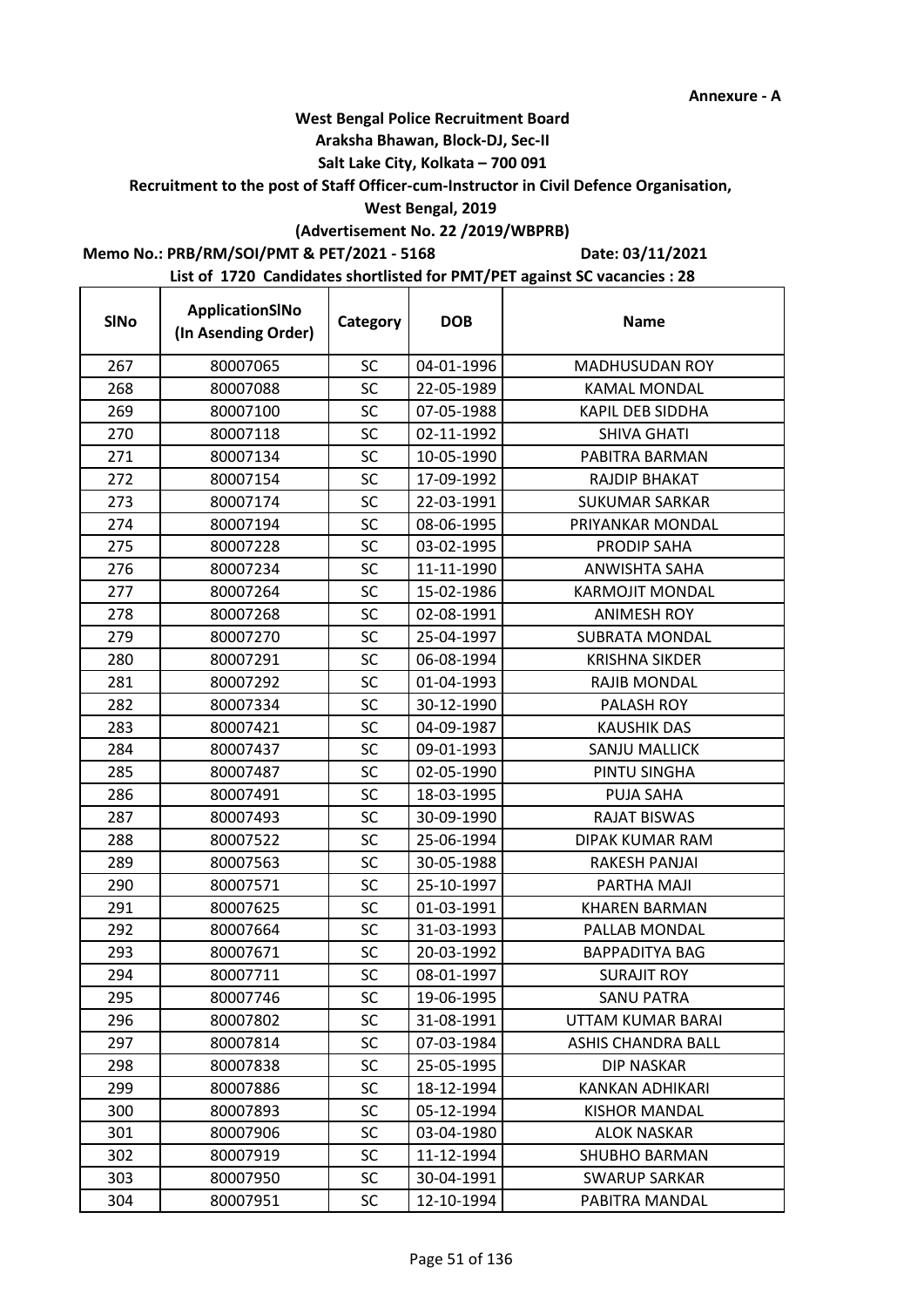## **West Bengal Police Recruitment Board**

### **Araksha Bhawan, Block-DJ, Sec-II**

## **Salt Lake City, Kolkata – 700 091**

### **Recruitment to the post of Staff Officer-cum-Instructor in Civil Defence Organisation,**

## **West Bengal, 2019**

# **(Advertisement No. 22 /2019/WBPRB)**

## **Memo No.: PRB/RM/SOI/PMT & PET/2021 - 5168**

**Date: 03/11/2021**

| <b>SINo</b> | ApplicationSINo<br>(In Asending Order) | Category  | <b>DOB</b> | <b>Name</b>               |
|-------------|----------------------------------------|-----------|------------|---------------------------|
| 305         | 80008008                               | <b>SC</b> | 03-04-1992 | <b>DIPAK ROY</b>          |
| 306         | 80008019                               | SC        | 11-04-1997 | <b>BHASKAR BARMAN</b>     |
| 307         | 80008078                               | SC        | 28-04-1989 | <b>DEBABRATA BEPARI</b>   |
| 308         | 80008101                               | <b>SC</b> | 12-05-1988 | SAIKAT MALAKAR            |
| 309         | 80008118                               | SC        | 30-03-1993 | SUBHANKAR BISWAS          |
| 310         | 80008136                               | SC        | 20-12-1993 | <b>ARIJIT BISWAS</b>      |
| 311         | 80008144                               | SC        | 01-06-1994 | ANIRUDDHA DAS             |
| 312         | 80008210                               | <b>SC</b> | 14-10-1991 | SANMAY HALDER             |
| 313         | 80008211                               | SC        | 25-12-1991 | <b>JISHU SINGH</b>        |
| 314         | 80008242                               | SC        | 21-06-1993 | AMLAN JYOTI ROY           |
| 315         | 80008331                               | SC        | 19-03-1988 | <b>JOYDIP DAS</b>         |
| 316         | 80008346                               | <b>SC</b> | 28-01-1992 | <b>BANDHAN ROY</b>        |
| 317         | 80008352                               | <b>SC</b> | 04-03-1989 | <b>RAM KARMAKAR</b>       |
| 318         | 80008353                               | <b>SC</b> | 15-08-1995 | <b>GOUTAM BISWAS</b>      |
| 319         | 80008357                               | <b>SC</b> | 10-07-1993 | SUBEN CHANDRA BARMAN      |
| 320         | 80008374                               | SC        | 01-01-1988 | SANKU KABIRAJ             |
| 321         | 80008514                               | <b>SC</b> | 19-10-1987 | <b>LALTU BISWAS</b>       |
| 322         | 80008528                               | <b>SC</b> | 22-09-1992 | <b>HIRANMOY DAS</b>       |
| 323         | 80008553                               | SC        | 13-10-1995 | <b>AMIT SARKAR</b>        |
| 324         | 80008558                               | SC        | 25-05-1991 | <b>SWAPNA BISWAS</b>      |
| 325         | 80008567                               | <b>SC</b> | 15-11-1993 | <b>SOMNATH SANPUI</b>     |
| 326         | 80008572                               | <b>SC</b> | 16-12-1994 | <b>MALAY BISWAS</b>       |
| 327         | 80008594                               | SC        | 21-11-1994 | <b>MRINMAY NASKAR</b>     |
| 328         | 80008627                               | SC        | 01-02-1992 | <b>BIPUL HALDER</b>       |
| 329         | 80008667                               | SC        | 29-10-1988 | <b>DIPANKAR SIKDAR</b>    |
| 330         | 80008686                               | SC        | 29-12-1996 | <b>MANIK KUMAR DAS</b>    |
| 331         | 80008689                               | <b>SC</b> | 06-11-1990 | KAPILDEV BISWAS           |
| 332         | 80008745                               | SC        | 16-08-1994 | <b>RAHUL DAS</b>          |
| 333         | 80008836                               | SC        | 16-03-1992 | <b>BIPLAB DAS</b>         |
| 334         | 80008866                               | SC        | 05-10-1996 | KAJAL RAJWAR              |
| 335         | 80008892                               | <b>SC</b> | 01-12-1994 | SUBHA MAJUMDAR            |
| 336         | 80008915                               | <b>SC</b> | 08-01-1996 | PRITAM MONDAL             |
| 337         | 80008918                               | <b>SC</b> | 11-01-1993 | RAJA SHARMA               |
| 338         | 80008920                               | <b>SC</b> | 22-02-1990 | <b>RAJU DAS</b>           |
| 339         | 80008990                               | <b>SC</b> | 15-07-1979 | <b>KOUSHIK BISWAS</b>     |
| 340         | 80009033                               | <b>SC</b> | 12-11-1992 | SAGAR BISWAS              |
| 341         | 80009037                               | <b>SC</b> | 07-10-1991 | <b>BITTU KUMAR BISWAS</b> |
| 342         | 80009043                               | <b>SC</b> | 19-04-1988 | <b>UJJAL BISWAS</b>       |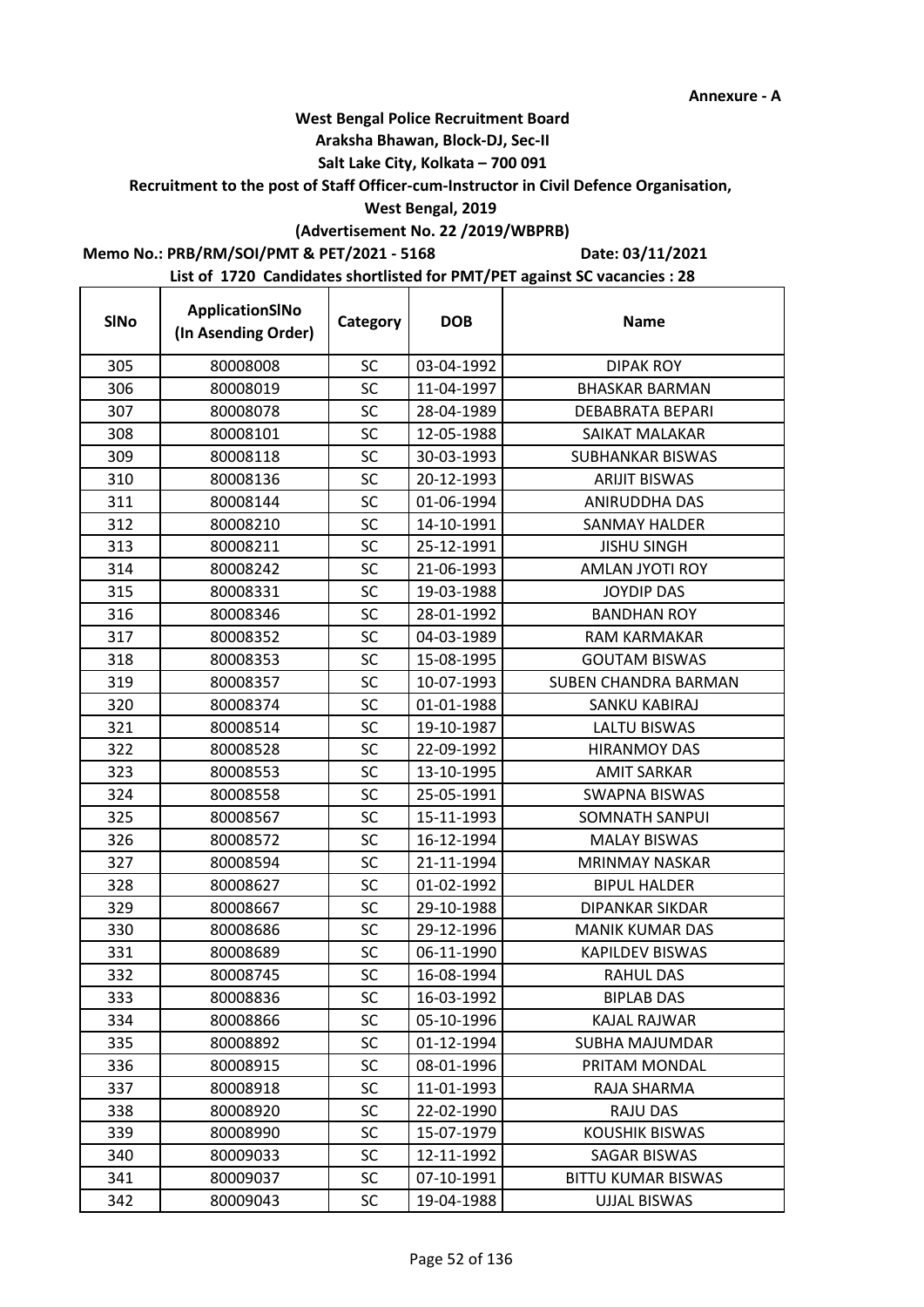## **West Bengal Police Recruitment Board**

### **Araksha Bhawan, Block-DJ, Sec-II**

## **Salt Lake City, Kolkata – 700 091**

## **Recruitment to the post of Staff Officer-cum-Instructor in Civil Defence Organisation,**

## **West Bengal, 2019**

# **(Advertisement No. 22 /2019/WBPRB)**

## **Memo No.: PRB/RM/SOI/PMT & PET/2021 - 5168**

 $\mathbf{r}$ 

**Date: 03/11/2021**

| <b>SINo</b> | ApplicationSINo<br>(In Asending Order) | Category  | <b>DOB</b> | <b>Name</b>                 |
|-------------|----------------------------------------|-----------|------------|-----------------------------|
| 343         | 80009061                               | <b>SC</b> | 16-03-1995 | SAJAL KUMAR BISWAS          |
| 344         | 80009071                               | SC        | 28-03-1993 | <b>SOUMEN MONDAL</b>        |
| 345         | 80009099                               | SC        | 20-04-1993 | <b>ROHIT ROY</b>            |
| 346         | 80009102                               | SC        | 10-05-1996 | ARKADEEP RANA               |
| 347         | 80009110                               | SC        | 02-02-1994 | ANIMESH SAHA                |
| 348         | 80009115                               | <b>SC</b> | 22-03-1990 | <b>DOLON DAS</b>            |
| 349         | 80009134                               | SC        | 27-10-1996 | <b>SAYAN PAUL</b>           |
| 350         | 80009156                               | SC        | 12-09-1990 | <b>GOUR BISWAS</b>          |
| 351         | 80009159                               | <b>SC</b> | 27-10-1996 | <b>ISHITA DAS</b>           |
| 352         | 80009191                               | SC        | 12-03-1994 | <b>BAPAN SARKAR</b>         |
| 353         | 80009193                               | SC        | 12-03-1993 | SOURADEEP SAHA              |
| 354         | 80009217                               | SC        | 31-10-1997 | <b>CHANDAN DEWAN</b>        |
| 355         | 80009226                               | <b>SC</b> | 01-04-1994 | <b>TAPAS KUMAR SARKAR</b>   |
| 356         | 80009231                               | SC        | 01-02-1985 | <b>KALYAN SUNDAR HALDER</b> |
| 357         | 80009232                               | <b>SC</b> | 17-07-1994 | SAPTARSHI MAJUMDER          |
| 358         | 80009241                               | SC        | 22-03-1991 | <b>AVIJIT NASKAR</b>        |
| 359         | 80009248                               | <b>SC</b> | 13-06-1993 | <b>SANTU MONDAL</b>         |
| 360         | 80009284                               | SC        | 02-02-1993 | <b>BIKASH MANDAL</b>        |
| 361         | 80009308                               | SC        | 23-01-1992 | <b>KOUSHIK HALDAR</b>       |
| 362         | 80009335                               | <b>SC</b> | 25-07-1997 | <b>JOY KAHAR</b>            |
| 363         | 80009410                               | <b>SC</b> | 06-05-1995 | <b>AVIJIT MAHATO</b>        |
| 364         | 80009414                               | SC        | 14-05-1995 | <b>ANIMESH MONDAL</b>       |
| 365         | 80009434                               | SC        | 28-06-1993 | <b>SUKHENDU SARDAR</b>      |
| 366         | 80009479                               | SC        | 10-12-1997 | <b>RAHUL GAIN</b>           |
| 367         | 80009493                               | <b>SC</b> | 09-04-1983 | SATADRU BISWAS              |
| 368         | 80009507                               | SC        | 30-01-1987 | AMALESH CHANDRA GHATAK      |
| 369         | 80009605                               | SC        | 28-02-1986 | <b>BISWAJIT HALDER</b>      |
| 370         | 80009609                               | SC        | 02-07-1991 | <b>GAKUL BISWAKARMA</b>     |
| 371         | 80009613                               | SC        | 03-05-1995 | <b>BHOLANATH BISWAS</b>     |
| 372         | 80009616                               | <b>SC</b> | 04-05-1996 | <b>MRINAL KANTI ROY</b>     |
| 373         | 80009638                               | SC        | 23-03-1975 | <b>AMIT SARKAR</b>          |
| 374         | 80009646                               | SC        | 05-05-1996 | <b>RAKTIM MONDAL</b>        |
| 375         | 80009697                               | SC        | 10-08-1992 | <b>BAPON KARMAKAR</b>       |
| 376         | 80009716                               | <b>SC</b> | 03-07-1996 | <b>SUMAN MAJHI</b>          |
| 377         | 80009739                               | SC        | 18-02-1996 | <b>BIJOY ROY</b>            |
| 378         | 80009796                               | SC        | 20-08-1994 | <b>SURAJIT PANDIT</b>       |
| 379         | 80009806                               | <b>SC</b> | 15-10-1995 | <b>SUBARNA DAS</b>          |
| 380         | 80009818                               | SC        | 04-11-1992 | <b>BHABANI ROY</b>          |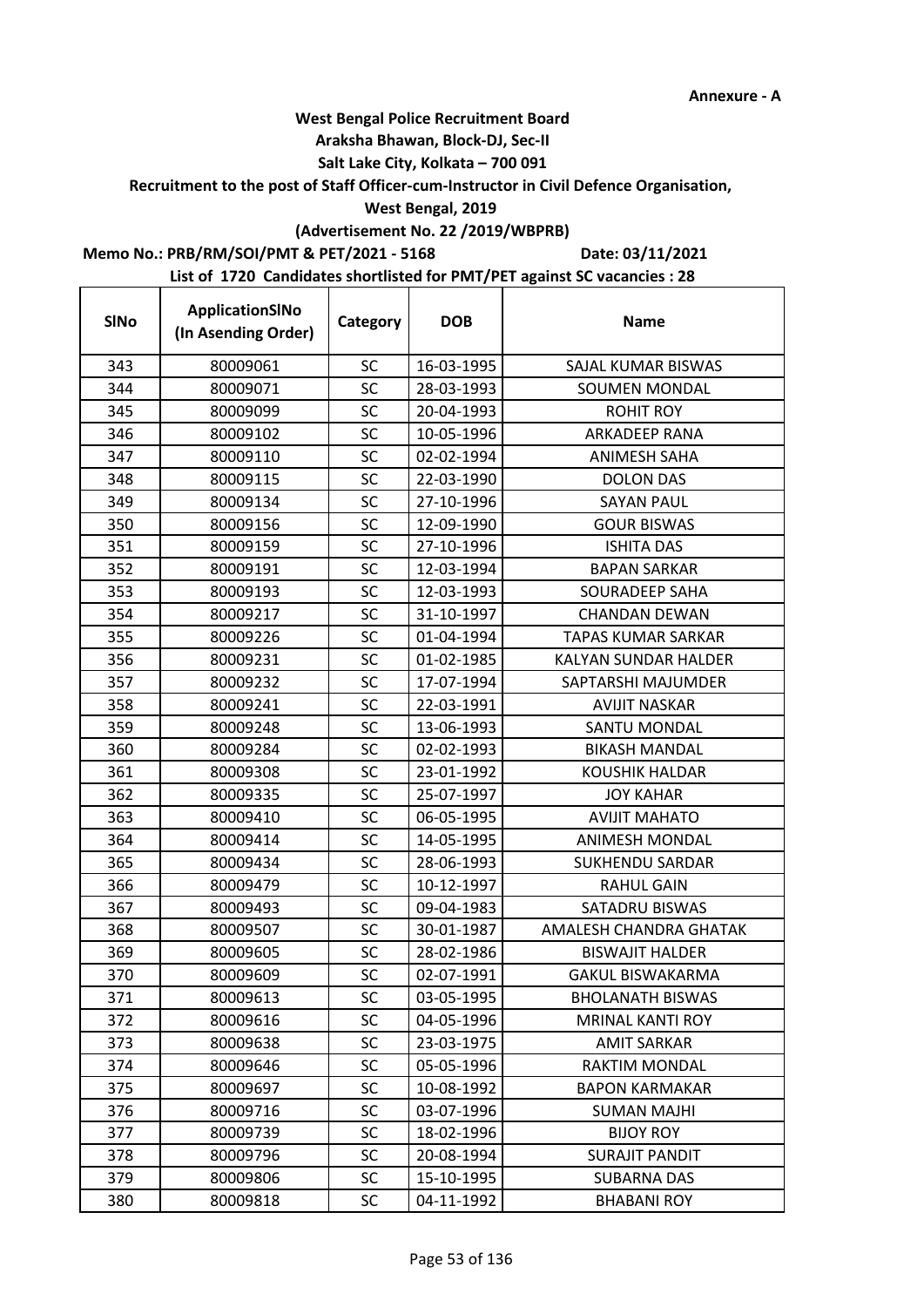### **Araksha Bhawan, Block-DJ, Sec-II**

## **Salt Lake City, Kolkata – 700 091**

**Recruitment to the post of Staff Officer-cum-Instructor in Civil Defence Organisation,** 

## **West Bengal, 2019**

# **(Advertisement No. 22 /2019/WBPRB)**

**Memo No.: PRB/RM/SOI/PMT & PET/2021 - 5168**

r

**Date: 03/11/2021**

| <b>SINo</b> | ApplicationSINo<br>(In Asending Order) | Category  | <b>DOB</b> | <b>Name</b>            |
|-------------|----------------------------------------|-----------|------------|------------------------|
| 381         | 80009821                               | <b>SC</b> | 25-06-1992 | <b>ANIRBAN DEY</b>     |
| 382         | 80009822                               | <b>SC</b> | 23-05-1991 | RAJU CHANDRA DAS       |
| 383         | 80009825                               | <b>SC</b> | 29-12-1993 | <b>KOUSHIK ROY</b>     |
| 384         | 80009828                               | SC        | 01-03-1997 | <b>SAMRAT BISWAS</b>   |
| 385         | 80009872                               | <b>SC</b> | 05-01-1993 | <b>JOY BISWAS</b>      |
| 386         | 80009996                               | SC        | 10-04-1994 | PINAKI SARKAR          |
| 387         | 80010001                               | <b>SC</b> | 02-11-1988 | <b>BISHWAJIT AHIRI</b> |
| 388         | 80010028                               | <b>SC</b> | 05-05-1995 | RANAJIT MALLICK        |
| 389         | 80010034                               | SC        | 11-10-1993 | <b>UJJWAL HALDER</b>   |
| 390         | 80010129                               | <b>SC</b> | 19-07-1992 | <b>SHAMBHU SARKAR</b>  |
| 391         | 80010130                               | SC        | 25-12-1991 | <b>KAMAL MOHANTA</b>   |
| 392         | 80010143                               | SC        | 24-01-1994 | <b>ATANU TANTI</b>     |
| 393         | 80010146                               | <b>SC</b> | 19-03-1996 | <b>UTPAL DAS</b>       |
| 394         | 80010172                               | SC        | 25-12-1989 | <b>NIRUPAM ROY</b>     |
| 395         | 80010176                               | SC        | 19-09-1991 | <b>DEBNATH MONDAL</b>  |
| 396         | 80010247                               | <b>SC</b> | 05-05-1994 | RAJA HALDER            |
| 397         | 80010273                               | SC        | 19-12-1995 | <b>SHANTANU SARKAR</b> |
| 398         | 80010283                               | SC        | 04-12-1991 | <b>SAMIR BISWAS</b>    |
| 399         | 80010309                               | SC        | 16-03-1993 | <b>RAJESH RAM</b>      |
| 400         | 80010346                               | <b>SC</b> | 26-12-1997 | <b>DEBDYUTI BISWAS</b> |
| 401         | 80010354                               | <b>SC</b> | 03-09-1996 | SAMIT KUMAR BISWAS     |
| 402         | 80010366                               | <b>SC</b> | 31-10-1988 | DEBANJAN SARKAR        |
| 403         | 80010368                               | SC        | 10-03-1993 | <b>SUKANTA DAS</b>     |
| 404         | 80010374                               | SC        | 25-01-1992 | SUBHANKAR DAS          |
| 405         | 80010393                               | SC        | 12-08-1993 | SHYAMPADA KHNA         |
| 406         | 80010415                               | <b>SC</b> | 14-08-1991 | PIJUSH MANDAL          |
| 407         | 80010428                               | <b>SC</b> | 27-01-1993 | <b>KOUSHIK BISWAS</b>  |
| 408         | 80010442                               | SC        | 07-11-1992 | <b>DIPAK SARKAR</b>    |
| 409         | 80010541                               | SC        | 13-09-1993 | SOURAV SAHA            |
| 410         | 80010553                               | <b>SC</b> | 02-05-1994 | PRASENJIT BARMAN       |
| 411         | 80010581                               | SC        | 10-07-1988 | SANTU DAS              |
| 412         | 80010623                               | <b>SC</b> | 20-02-1988 | PAPU PRASAD PASWAN     |
| 413         | 80010630                               | SC        | 14-09-1996 | PARTHA DAS             |
| 414         | 80010673                               | SC        | 07-09-1982 | NARAYAN BISWAS         |
| 415         | 80010685                               | <b>SC</b> | 20-03-1995 | PANKAJ SARKAR          |
| 416         | 80010689                               | <b>SC</b> | 23-03-1998 | PUSPENDU DAS           |
| 417         | 80010702                               | SC        | 01-04-1992 | SUDIPTA BISWAS         |
| 418         | 80010748                               | <b>SC</b> | 01-08-1993 | <b>SUBHAJIT SAHA</b>   |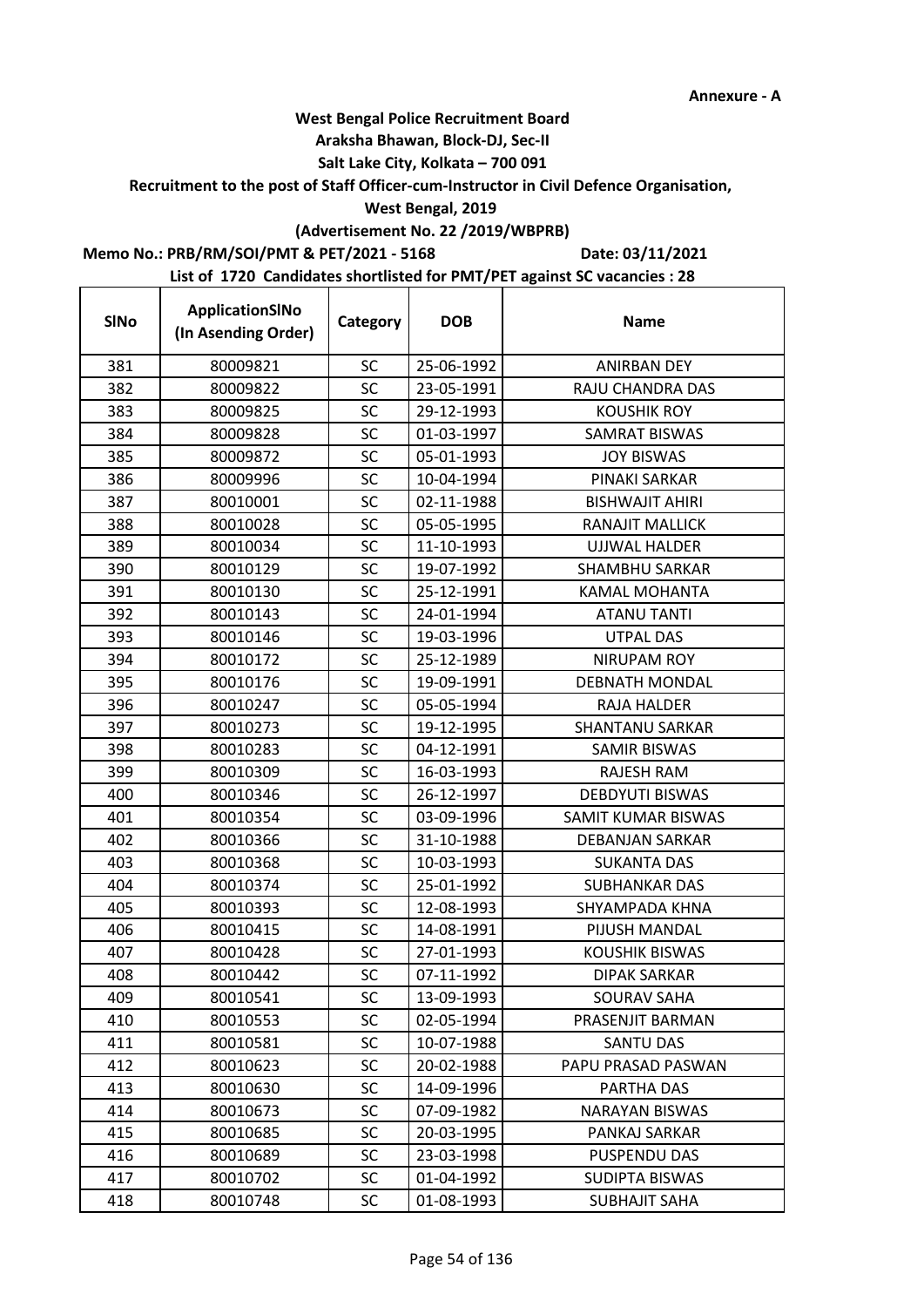## **West Bengal Police Recruitment Board**

## **Araksha Bhawan, Block-DJ, Sec-II**

## **Salt Lake City, Kolkata – 700 091**

### **Recruitment to the post of Staff Officer-cum-Instructor in Civil Defence Organisation,**

## **West Bengal, 2019**

# **(Advertisement No. 22 /2019/WBPRB)**

## **Memo No.: PRB/RM/SOI/PMT & PET/2021 - 5168**

**Date: 03/11/2021**

| <b>SINo</b> | ApplicationSINo<br>(In Asending Order) | Category  | <b>DOB</b> | <b>Name</b>              |
|-------------|----------------------------------------|-----------|------------|--------------------------|
| 419         | 80010792                               | <b>SC</b> | 15-10-1992 | <b>TOTAN BISWAS</b>      |
| 420         | 80010796                               | <b>SC</b> | 18-03-1994 | <b>BIKRAM SINGHA</b>     |
| 421         | 80010799                               | SC        | 22-01-1994 | <b>DEBABRATA MITRA</b>   |
| 422         | 80010812                               | SC        | 28-10-1997 | PALLAB KANTI HALDER      |
| 423         | 80010841                               | <b>SC</b> | 06-08-1992 | PRIYANKA GUHA            |
| 424         | 80010854                               | SC        | 19-11-1989 | <b>SUPROVAT NASKAR</b>   |
| 425         | 80010856                               | <b>SC</b> | 03-07-1995 | SUBHENDU SHEKHAR DAS     |
| 426         | 80010875                               | SC        | 16-09-1993 | <b>GOPINATH MANDAL</b>   |
| 427         | 80010889                               | SC        | 05-12-1994 | RAJIB NAYEK              |
| 428         | 80010903                               | SC        | 26-06-1987 | <b>DIPANKAR BISWAS</b>   |
| 429         | 80010908                               | SC        | 05-02-1996 | <b>MOHITOSH BISWAS</b>   |
| 430         | 80010928                               | SC        | 14-01-1995 | <b>AKASH BAURI</b>       |
| 431         | 80010941                               | <b>SC</b> | 04-01-1988 | <b>AJAY DAS</b>          |
| 432         | 80010974                               | SC        | 22-01-1994 | RAJU CHOUHAN             |
| 433         | 80010981                               | SC        | 20-02-1990 | <b>BISWANATH MOHANTA</b> |
| 434         | 80011022                               | SC        | 21-03-1996 | SHANTANU KARMAKAR        |
| 435         | 80011026                               | SC        | 13-05-1993 | <b>ALAY SARKAR</b>       |
| 436         | 80011086                               | SC        | 04-04-1994 | <b>SUBIMAL BARMAN</b>    |
| 437         | 80011098                               | SC        | 03-06-1997 | <b>SURAJIT SIDDHA</b>    |
| 438         | 80011126                               | <b>SC</b> | 17-07-1988 | SATRUGHNA BAURI          |
| 439         | 80011139                               | SC        | 28-11-1992 | PROBIR KUMAR MONDAL      |
| 440         | 80011149                               | SC        | 03-04-1996 | RAHUL SADHU              |
| 441         | 80011160                               | SC        | 08-07-1995 | <b>SURAJIT MONDAL</b>    |
| 442         | 80011165                               | SC        | 29-05-1995 | <b>ANUP SARKAR</b>       |
| 443         | 80011174                               | SC        | 30-06-1996 | <b>ABHISHEK HALDER</b>   |
| 444         | 80011204                               | <b>SC</b> | 07-05-1993 | RATHINDRANATH SARDAR     |
| 445         | 80011216                               | <b>SC</b> | 21-12-1998 | <b>SUBRATA BISWAS</b>    |
| 446         | 80011228                               | SC        | 05-09-1992 | TAPAN HOWLADAR           |
| 447         | 80011253                               | SC        | 26-11-1998 | PRITAM MAZUMDER          |
| 448         | 80011264                               | <b>SC</b> | 08-01-1994 | <b>SANKAR MANNA</b>      |
| 449         | 80011271                               | <b>SC</b> | 19-05-1998 | <b>DIBYENDU BHUNIA</b>   |
| 450         | 80011294                               | <b>SC</b> | 08-08-1994 | <b>RABIN BISWAS</b>      |
| 451         | 80011319                               | SC        | 05-10-1985 | <b>KUNAL DEV</b>         |
| 452         | 80011331                               | SC        | 29-11-1996 | PRIYANKA BISWAS          |
| 453         | 80011358                               | SC        | 17-09-1987 | <b>RAJAT SHEE</b>        |
| 454         | 80011383                               | SC        | 03-07-1989 | <b>NAYAN BISWAS</b>      |
| 455         | 80011392                               | SC        | 01-12-1978 | SAMIRAN BISWAS           |
| 456         | 80011406                               | <b>SC</b> | 07-11-1994 | APURBA BISWAS            |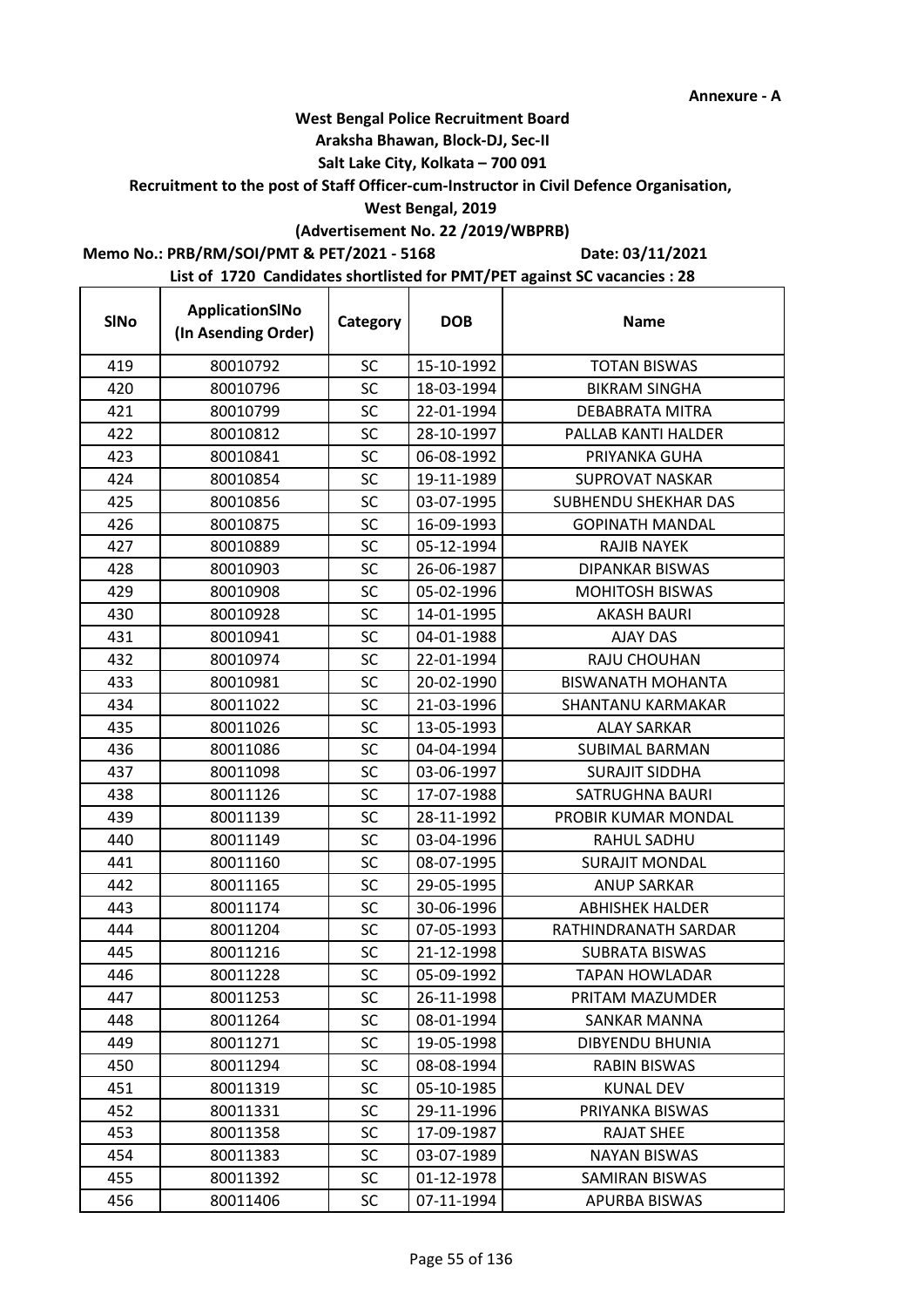## **Araksha Bhawan, Block-DJ, Sec-II**

## **Salt Lake City, Kolkata – 700 091**

### **Recruitment to the post of Staff Officer-cum-Instructor in Civil Defence Organisation,**

## **West Bengal, 2019**

# **(Advertisement No. 22 /2019/WBPRB)**

## **Memo No.: PRB/RM/SOI/PMT & PET/2021 - 5168**

**Date: 03/11/2021**

| <b>SINo</b> | ApplicationSINo<br>(In Asending Order) | Category  | <b>DOB</b> | <b>Name</b>              |
|-------------|----------------------------------------|-----------|------------|--------------------------|
| 457         | 80011421                               | SC        | 24-01-1990 | ALLADA MURALI MOHAN      |
| 458         | 80011424                               | SC        | 30-07-1992 | <b>BISWAJIT SARKAR</b>   |
| 459         | 80011443                               | <b>SC</b> | 10-11-1993 | SAMIR KABIRAJ            |
| 460         | 80011478                               | SC        | 01-10-1994 | <b>DIBAKAR MONDAL</b>    |
| 461         | 80011495                               | SC        | 31-10-1991 | <b>BISWAJIT MAJUMDER</b> |
| 462         | 80011522                               | SC        | 06-03-1996 | PRABIR BARMAN            |
| 463         | 80011525                               | <b>SC</b> | 10-02-1992 | <b>NILOY BAROI</b>       |
| 464         | 80011532                               | SC        | 04-07-1995 | <b>BIPLOB SINGHA</b>     |
| 465         | 80011570                               | SC        | 26-04-1991 | <b>SWADHIN DEWRI</b>     |
| 466         | 80011583                               | <b>SC</b> | 15-02-1991 | DHANANJAY THAKUR         |
| 467         | 80011609                               | SC        | 01-12-1994 | RADHAKANTA ROY           |
| 468         | 80011633                               | SC        | 13-08-1991 | <b>MANORANJAN DAS</b>    |
| 469         | 80011651                               | SC        | 13-04-1995 | RATHINDRANATH BALA       |
| 470         | 80011658                               | SC        | 01-05-1994 | <b>UDAY MONDAL</b>       |
| 471         | 80011660                               | SC        | 31-03-1995 | <b>SUBHENDU HALDER</b>   |
| 472         | 80011716                               | <b>SC</b> | 18-12-1988 | <b>MRITYUNJOY SARKAR</b> |
| 473         | 80011812                               | SC        | 04-08-1998 | <b>UDIT BISWAS</b>       |
| 474         | 80011835                               | SC        | 22-03-1997 | <b>TANMAY ADHIKARY</b>   |
| 475         | 80011857                               | <b>SC</b> | 20-10-1982 | <b>ANIMESH SARKAR</b>    |
| 476         | 80011902                               | SC        | 08-03-1993 | <b>ARIJIT DATTA</b>      |
| 477         | 80011916                               | SC        | 01-03-1993 | <b>JUWEL MAJUMDER</b>    |
| 478         | 80011931                               | <b>SC</b> | 24-07-1993 | NABA KUMAR MONDAL        |
| 479         | 80011964                               | SC        | 13-02-1989 | <b>BABLOO SHAW</b>       |
| 480         | 80011969                               | SC        | 02-05-1997 | <b>SUBHAJIT DAS</b>      |
| 481         | 80011988                               | SC        | 05-11-1989 | SATYARANJAN GHATAK       |
| 482         | 80012024                               | <b>SC</b> | 21-08-1990 | ARUNAVA MONDAL           |
| 483         | 80012027                               | SC        | 05-08-1995 | <b>ABHIJIT MANDAL</b>    |
| 484         | 80012049                               | <b>SC</b> | 01-12-1995 | AVIJIT KIRTANIA          |
| 485         | 80012114                               | SC        | 08-04-1990 | ARUP RATAN ROY           |
| 486         | 80012117                               | SC        | 18-08-1993 | <b>SUPRIO HALDER</b>     |
| 487         | 80012157                               | <b>SC</b> | 17-01-1993 | MINTU CHOWDHURY          |
| 488         | 80012165                               | <b>SC</b> | 07-11-1997 | PRASANTA ROY             |
| 489         | 80012210                               | <b>SC</b> | 18-10-1996 | <b>AMIT KUMAR PODDER</b> |
| 490         | 80012227                               | SC        | 29-01-1991 | <b>AVIJIT SING</b>       |
| 491         | 80012232                               | <b>SC</b> | 30-03-1996 | <b>AYAN DAS</b>          |
| 492         | 80012248                               | <b>SC</b> | 18-03-1993 | <b>SUBIR SARKAR</b>      |
| 493         | 80012262                               | <b>SC</b> | 25-02-1994 | <b>JITENDRA NASKAR</b>   |
| 494         | 80012316                               | <b>SC</b> | 25-08-1996 | <b>RONIT PODDER</b>      |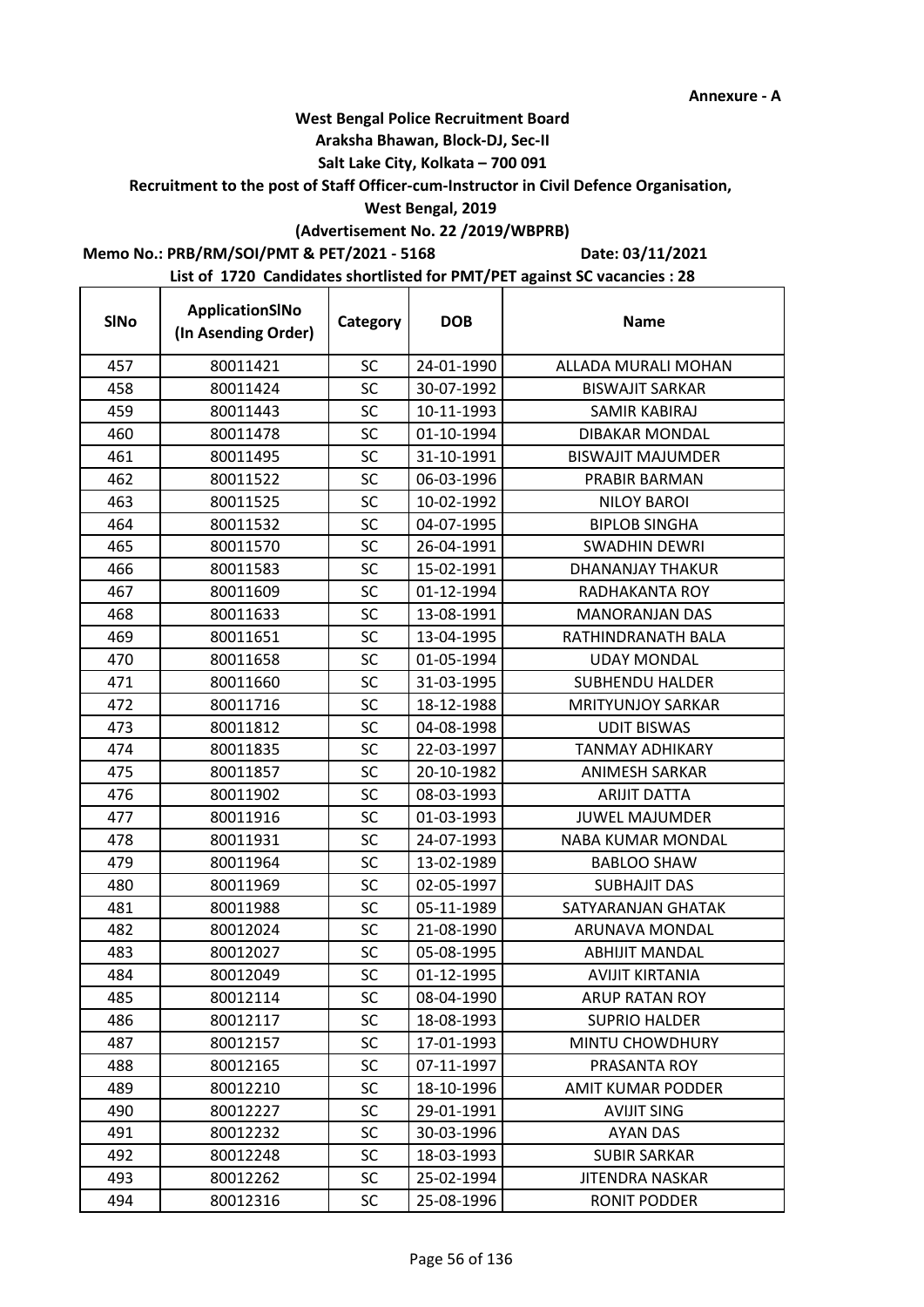## **West Bengal Police Recruitment Board**

## **Araksha Bhawan, Block-DJ, Sec-II**

## **Salt Lake City, Kolkata – 700 091**

## **Recruitment to the post of Staff Officer-cum-Instructor in Civil Defence Organisation,**

## **West Bengal, 2019**

# **(Advertisement No. 22 /2019/WBPRB)**

## **Memo No.: PRB/RM/SOI/PMT & PET/2021 - 5168**

 $\mathbf{r}$ 

**Date: 03/11/2021**

| <b>SINo</b> | ApplicationSINo<br>(In Asending Order) | Category  | <b>DOB</b> | <b>Name</b>              |
|-------------|----------------------------------------|-----------|------------|--------------------------|
| 495         | 80012339                               | <b>SC</b> | 20-11-1996 | <b>DIBAKAR BARMAN</b>    |
| 496         | 80012372                               | SC        | 18-08-1995 | <b>MANOJ BISWAS</b>      |
| 497         | 80012429                               | <b>SC</b> | 12-03-1994 | <b>BHASKAR MAL</b>       |
| 498         | 80012430                               | <b>SC</b> | 05-10-1994 | <b>AYAN SEN</b>          |
| 499         | 80012452                               | SC        | 23-08-1994 | <b>RONI MAJUMDER</b>     |
| 500         | 80012466                               | SC        | 02-11-1995 | <b>SHUBHAJIT MONDAL</b>  |
| 501         | 80012471                               | SC        | 05-08-1996 | <b>CHAYAN KABI</b>       |
| 502         | 80012491                               | <b>SC</b> | 29-07-1991 | <b>GOUTAM SHIT</b>       |
| 503         | 80012528                               | <b>SC</b> | 26-12-1991 | ANANDA MANDAL            |
| 504         | 80012581                               | <b>SC</b> | 25-06-1995 | <b>JAYANTA MALLICK</b>   |
| 505         | 80012616                               | SC        | 13-07-1987 | <b>ABHIJIT MALIK</b>     |
| 506         | 80012627                               | SC        | 27-08-1994 | <b>GOPINATH ROY</b>      |
| 507         | 80012669                               | SC        | 15-10-1995 | <b>INDRAJIT SARDAR</b>   |
| 508         | 80012673                               | <b>SC</b> | 04-05-1997 | <b>SUMOHAN RANA</b>      |
| 509         | 80012743                               | <b>SC</b> | 03-02-1989 | <b>UTTAM SARKAR</b>      |
| 510         | 80012758                               | SC        | 05-12-1994 | <b>SUJOY SARKAR</b>      |
| 511         | 80012765                               | <b>SC</b> | 15-06-1990 | <b>DEB KUMAR BISWAS</b>  |
| 512         | 80012773                               | SC        | 12-03-1985 | MANABENDRA BISWAS        |
| 513         | 80012788                               | SC        | 05-10-1990 | <b>SAMRAT BISWAS</b>     |
| 514         | 80012805                               | <b>SC</b> | 19-07-1994 | PALLAB KR BISWAS         |
| 515         | 80012826                               | SC        | 19-01-1995 | <b>ARNAB BHOWMICK</b>    |
| 516         | 80012829                               | SC        | 25-07-1993 | <b>BIPLAB ROY</b>        |
| 517         | 80012905                               | SC        | 16-04-1993 | <b>SUBHAJIT LAYEK</b>    |
| 518         | 80012910                               | SC        | 15-06-1996 | <b>BINAY ADHIKARY</b>    |
| 519         | 80012919                               | SC        | 13-05-1995 | <b>BISWAJIT MANDAL</b>   |
| 520         | 80012931                               | <b>SC</b> | 27-01-1993 | <b>MANOJ KUMAR MITRA</b> |
| 521         | 80012932                               | <b>SC</b> | 03-11-1993 | <b>AVISHEK NASKAR</b>    |
| 522         | 80012969                               | SC        | 05-07-1992 | <b>BIKASH SARDAR</b>     |
| 523         | 80013029                               | SC        | 03-11-1995 | <b>ROKI BISWAS</b>       |
| 524         | 80013081                               | SC        | 10-10-1993 | <b>BUDDHADEV ROY</b>     |
| 525         | 80013116                               | SC        | 30-03-1994 | SHYAMAPRASAD RAY         |
| 526         | 80013134                               | SC        | 25-06-1990 | NITYANANDA MONDAL        |
| 527         | 80013162                               | SC        | 07-03-1993 | <b>MOUMITA RABIDAS</b>   |
| 528         | 80013178                               | <b>SC</b> | 20-09-1994 | <b>BAPPA BISWAS</b>      |
| 529         | 80013180                               | SC        | 17-08-1985 | <b>AVIJIT GUHA</b>       |
| 530         | 80013183                               | <b>SC</b> | 26-12-1994 | <b>JOYDEB BISWAS</b>     |
| 531         | 80013201                               | <b>SC</b> | 09-03-1995 | <b>SUREN SINGHA</b>      |
| 532         | 80013222                               | SC        | 18-04-1991 | <b>SRIDHAR ROY</b>       |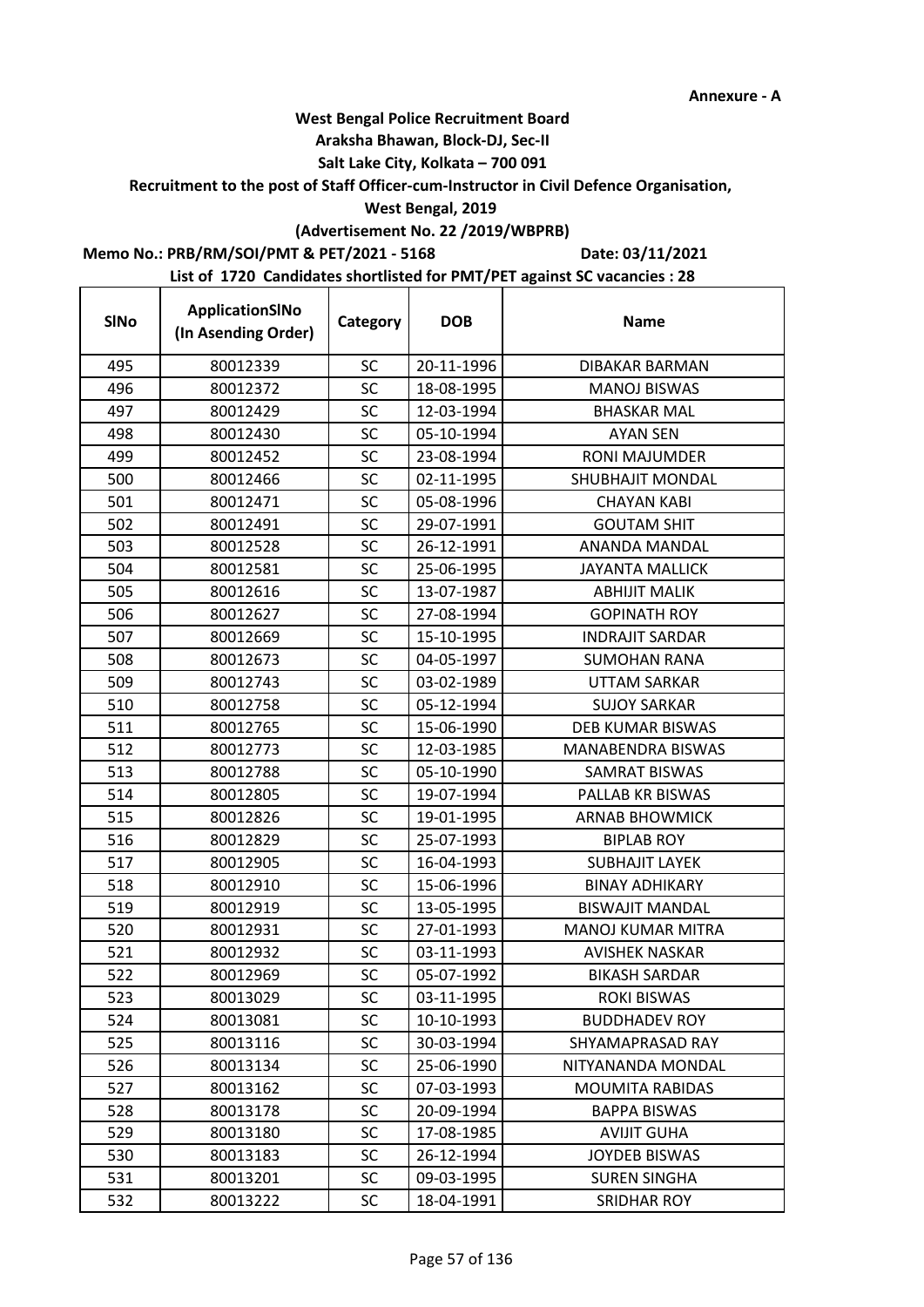## **West Bengal Police Recruitment Board**

## **Araksha Bhawan, Block-DJ, Sec-II**

## **Salt Lake City, Kolkata – 700 091**

## **Recruitment to the post of Staff Officer-cum-Instructor in Civil Defence Organisation,**

## **West Bengal, 2019**

# **(Advertisement No. 22 /2019/WBPRB)**

## **Memo No.: PRB/RM/SOI/PMT & PET/2021 - 5168**

 $\mathbf{r}$ 

**Date: 03/11/2021**

| <b>SINo</b> | ApplicationSINo<br>(In Asending Order) | Category  | <b>DOB</b> | <b>Name</b>             |
|-------------|----------------------------------------|-----------|------------|-------------------------|
| 533         | 80013224                               | <b>SC</b> | 06-05-1996 | <b>ATISH MONDAL</b>     |
| 534         | 80013226                               | <b>SC</b> | 02-05-1992 | <b>ATANU MAJI</b>       |
| 535         | 80013305                               | <b>SC</b> | 02-12-1985 | <b>BIDYUT PRAMANICK</b> |
| 536         | 80013306                               | SC        | 13-05-1994 | <b>BISWAJIT MANDAL</b>  |
| 537         | 80013390                               | <b>SC</b> | 30-04-1993 | SAUGATA SARKAR          |
| 538         | 80013394                               | SC        | 10-10-1990 | PRABIR BARMAN           |
| 539         | 80013401                               | <b>SC</b> | 29-11-1991 | <b>INDRAJIT MONDAL</b>  |
| 540         | 80013404                               | <b>SC</b> | 02-09-1998 | <b>RAJIB SARKAR</b>     |
| 541         | 80013420                               | SC        | 01-01-1991 | <b>ANOJ LET</b>         |
| 542         | 80013435                               | <b>SC</b> | 25-04-1993 | <b>SUBHAJIT NASKAR</b>  |
| 543         | 80013439                               | SC        | 02-05-1994 | DIPANKAR MONDAL         |
| 544         | 80013460                               | SC        | 09-04-1997 | <b>SUKALYAN MONDAL</b>  |
| 545         | 80013461                               | <b>SC</b> | 08-02-1993 | SAROJIT BISWAS          |
| 546         | 80013497                               | SC        | 24-06-1993 | <b>SAIKAT HALDER</b>    |
| 547         | 80013535                               | SC        | 07-10-1994 | <b>ARUP DAS</b>         |
| 548         | 80013538                               | <b>SC</b> | 05-02-1992 | <b>HARIDAS BISWAS</b>   |
| 549         | 80013547                               | SC        | 28-06-1993 | <b>SNEHASHIS MONDAL</b> |
| 550         | 80013584                               | SC        | 15-04-1994 | <b>BIKRAMJIT ROY</b>    |
| 551         | 80013594                               | SC        | 24-10-1993 | SUBHANKAR SARDAR        |
| 552         | 80013684                               | <b>SC</b> | 23-08-1995 | <b>SUJIT BISWAS</b>     |
| 553         | 80013688                               | <b>SC</b> | 17-12-1996 | <b>SUTAPA SARKAR</b>    |
| 554         | 80013692                               | <b>SC</b> | 03-04-1989 | SOURAV KANTI SARDAR     |
| 555         | 80013729                               | SC        | 24-10-1998 | SAIKAT BISWAS           |
| 556         | 80013808                               | SC        | 08-07-1983 | <b>BALARAM PRADHAN</b>  |
| 557         | 80013838                               | SC        | 30-11-1990 | TANUJ KUMAR MAJUMDAR    |
| 558         | 80013880                               | <b>SC</b> | 07-06-1988 | ABHIJIT KARMAKAR        |
| 559         | 80013901                               | <b>SC</b> | 20-01-1994 | <b>NAYAN MONDAL</b>     |
| 560         | 80013940                               | SC        | 04-01-1996 | SOURAV MANDAL           |
| 561         | 80013958                               | SC        | 10-01-1995 | AVISHEK SARDAR          |
| 562         | 80013965                               | SC        | 22-11-1994 | <b>SUBHAJIT SARKAR</b>  |
| 563         | 80013973                               | SC        | 08-04-1994 | <b>KARTIK MONDAL</b>    |
| 564         | 80014019                               | <b>SC</b> | 14-09-1993 | <b>BANTI MONDAL</b>     |
| 565         | 80014084                               | <b>SC</b> | 22-01-1991 | RAJKUMAR BARMAN         |
| 566         | 80014114                               | SC        | 11-11-1991 | <b>DIPANKAR HALDER</b>  |
| 567         | 80014148                               | SC        | 07-04-1990 | <b>ABHIGIT DAS</b>      |
| 568         | 80014164                               | <b>SC</b> | 20-06-1996 | <b>BIWSWAJIT MONDAL</b> |
| 569         | 80014178                               | SC        | 05-01-1993 | <b>RATAN SAHA</b>       |
| 570         | 80014204                               | <b>SC</b> | 01-01-1994 | <b>AVRAJIT DAS</b>      |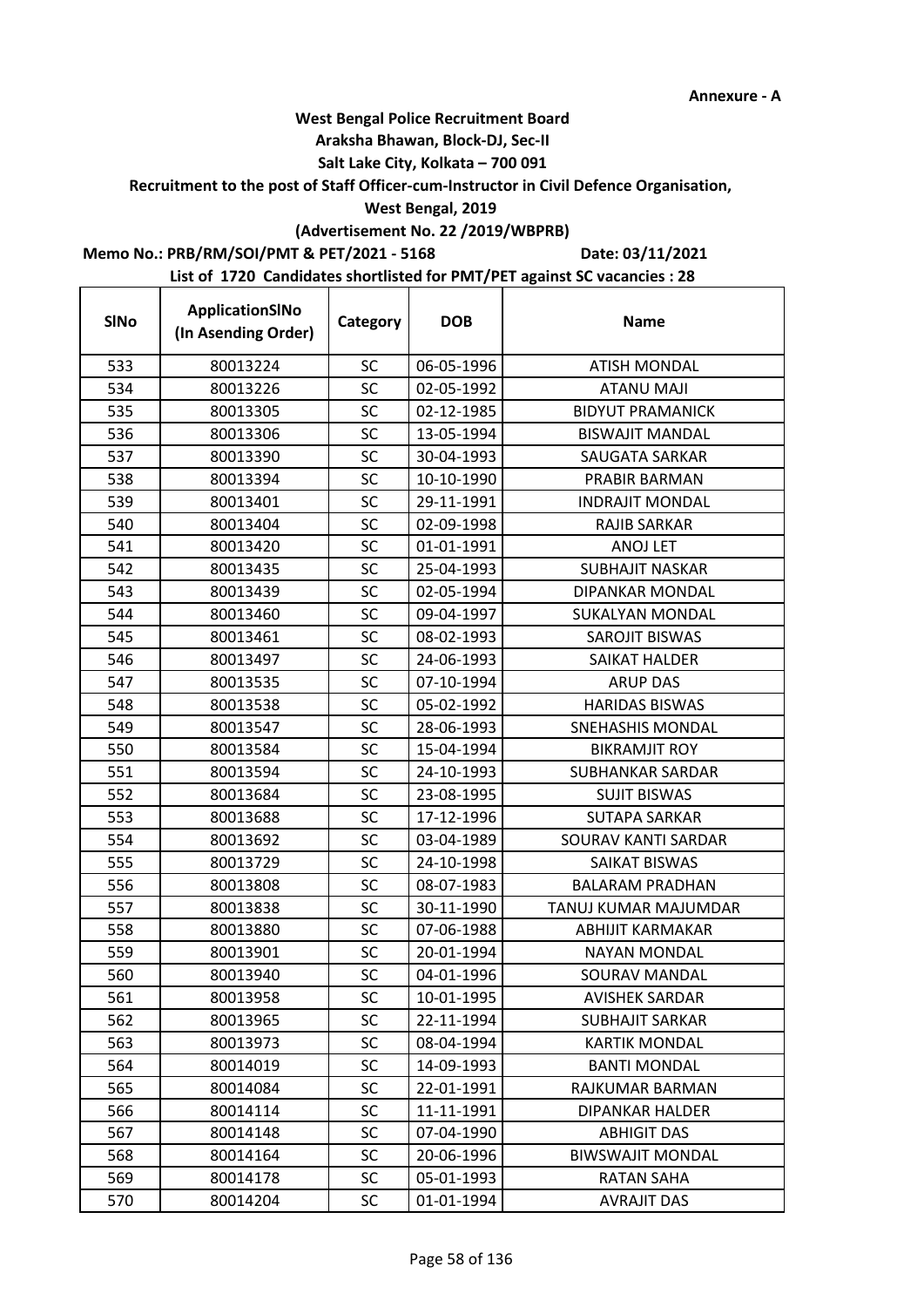## **West Bengal Police Recruitment Board**

## **Araksha Bhawan, Block-DJ, Sec-II**

## **Salt Lake City, Kolkata – 700 091**

### **Recruitment to the post of Staff Officer-cum-Instructor in Civil Defence Organisation,**

## **West Bengal, 2019**

# **(Advertisement No. 22 /2019/WBPRB)**

## **Memo No.: PRB/RM/SOI/PMT & PET/2021 - 5168**

**Date: 03/11/2021**

| <b>SINo</b> | ApplicationSINo<br>(In Asending Order) | Category  | <b>DOB</b> | <b>Name</b>             |
|-------------|----------------------------------------|-----------|------------|-------------------------|
| 571         | 80014206                               | <b>SC</b> | 10-07-1995 | SOMNATH MONDAL          |
| 572         | 80014303                               | SC        | 27-10-1992 | <b>SUKANTA BHOWMICK</b> |
| 573         | 80014322                               | SC        | 17-02-1996 | <b>TAPPASH SARKAR</b>   |
| 574         | 80014370                               | <b>SC</b> | 20-04-1990 | KISHORI MOHAN NASKAR    |
| 575         | 80014383                               | SC        | 20-10-1997 | <b>ASIPI KIRAN RAO</b>  |
| 576         | 80014386                               | SC        | 11-08-1994 | PALLAB CHOUDHURY        |
| 577         | 80014442                               | SC        | 02-04-1997 | SRIMANTA SAHA           |
| 578         | 80014457                               | <b>SC</b> | 11-04-1996 | <b>AKASH BISWAS</b>     |
| 579         | 80014532                               | SC        | 01-10-1996 | <b>ARIT SARKAR</b>      |
| 580         | 80014545                               | SC        | 20-01-1996 | <b>ARUN ROY</b>         |
| 581         | 80014564                               | SC        | 25-10-1993 | <b>SUMAN KAYAL</b>      |
| 582         | 80014569                               | <b>SC</b> | 31-10-1998 | AJOY MAJUMDAR           |
| 583         | 80014662                               | <b>SC</b> | 16-11-1993 | <b>DEBKAMAL PANDIT</b>  |
| 584         | 80014708                               | SC        | 11-10-1990 | <b>GOURANGA BARMAN</b>  |
| 585         | 80014710                               | <b>SC</b> | 15-04-1994 | <b>SURAJ VERMA</b>      |
| 586         | 80014770                               | SC        | 01-05-1988 | <b>BUDDHADEB SARKAR</b> |
| 587         | 80014827                               | <b>SC</b> | 11-09-1993 | <b>KALYAN SARKAR</b>    |
| 588         | 80014881                               | <b>SC</b> | 04-09-1994 | <b>ARGHOJIT ROY</b>     |
| 589         | 80014911                               | SC        | 28-01-1994 | <b>BIPUL BARMAN</b>     |
| 590         | 80014917                               | SC        | 12-06-1992 | KAMAL MONDAL            |
| 591         | 80014925                               | <b>SC</b> | 18-10-1991 | RAJU MONDAL             |
| 592         | 80014948                               | <b>SC</b> | 17-09-1997 | PRANTIK MONDAL          |
| 593         | 80015062                               | SC        | 07-01-1993 | <b>BISWAJIT MALIK</b>   |
| 594         | 80015081                               | SC        | 18-07-1996 | <b>DIPAK SHIT</b>       |
| 595         | 80015083                               | SC        | 11-01-1996 | <b>KESHOB MONDAL</b>    |
| 596         | 80015102                               | SC        | 08-01-1990 | <b>SANTU PRAMANICK</b>  |
| 597         | 80015174                               | <b>SC</b> | 07-05-1995 | <b>DEBASISH MANDAL</b>  |
| 598         | 80015190                               | <b>SC</b> | 01-01-1993 | <b>SANJIBAN RAY</b>     |
| 599         | 80015280                               | SC        | 25-07-1997 | RAJESH KUMAR SINGH      |
| 600         | 80015356                               | SC        | 25-07-1995 | SANTANU MONDAL          |
| 601         | 80015361                               | <b>SC</b> | 08-01-1990 | ANUP KUMAR BISWAS       |
| 602         | 80015370                               | <b>SC</b> | 17-06-1996 | <b>SOURAV SARKAR</b>    |
| 603         | 80015428                               | SC        | 17-09-1991 | SWAYANDIPTA MANDAL      |
| 604         | 80015534                               | <b>SC</b> | 10-01-1988 | <b>BARUN BISWAS</b>     |
| 605         | 80015549                               | SC        | 02-03-1992 | <b>JAYDEEP HALDER</b>   |
| 606         | 80015550                               | SC        | 22-07-1995 | RAJESH MONDAL           |
| 607         | 80015570                               | <b>SC</b> | 04-02-1993 | <b>TAPAS MONDAL</b>     |
| 608         | 80015608                               | <b>SC</b> | 07-03-1994 | SUBHANKAR HALDER        |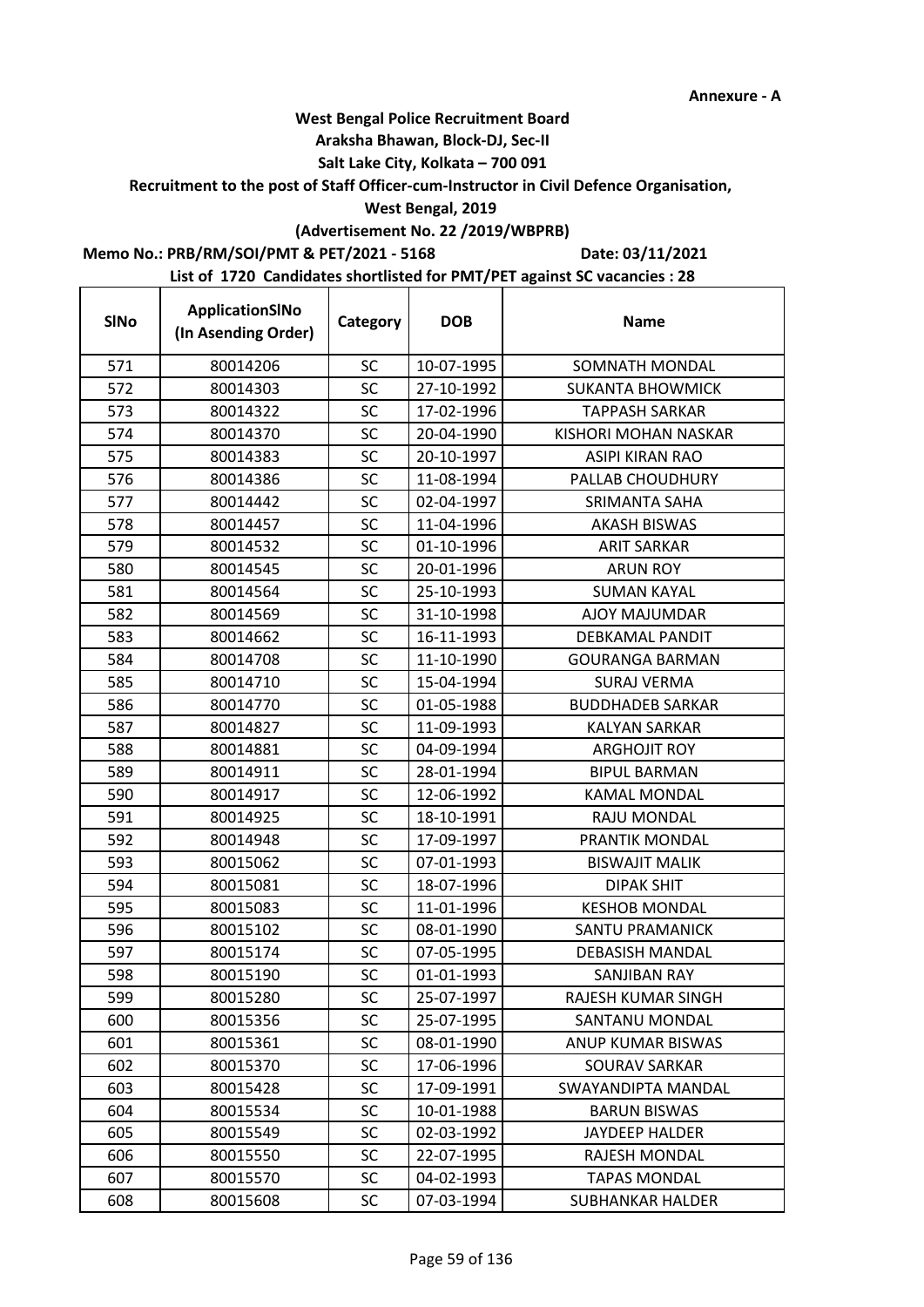### **Araksha Bhawan, Block-DJ, Sec-II**

## **Salt Lake City, Kolkata – 700 091**

**Recruitment to the post of Staff Officer-cum-Instructor in Civil Defence Organisation,** 

### **West Bengal, 2019**

## **(Advertisement No. 22 /2019/WBPRB)**

## **Memo No.: PRB/RM/SOI/PMT & PET/2021 - 5168**

r

**Date: 03/11/2021**

| <b>SINo</b> | ApplicationSINo<br>(In Asending Order) | Category  | <b>DOB</b> | <b>Name</b>                  |
|-------------|----------------------------------------|-----------|------------|------------------------------|
| 609         | 80015640                               | <b>SC</b> | 02-08-1995 | DIBESH MONDAL                |
| 610         | 80015648                               | <b>SC</b> | 20-03-1997 | <b>BISWAJYOTI ROY SARKAR</b> |
| 611         | 80015660                               | <b>SC</b> | 04-07-1991 | <b>ASHIM MANDAL</b>          |
| 612         | 80015690                               | SC        | 03-01-1995 | <b>JOYDEEP MANDAL</b>        |
| 613         | 80015774                               | <b>SC</b> | 03-01-1990 | <b>SUBHANKAR RAY</b>         |
| 614         | 80015823                               | SC        | 31-01-1997 | SHARMILA MAZUMDER            |
| 615         | 80015870                               | <b>SC</b> | 22-12-1994 | SANTU KUMAR SING             |
| 616         | 80015908                               | <b>SC</b> | 30-04-1994 | <b>DIPANJAN MANDAL</b>       |
| 617         | 80015926                               | SC        | 01-09-1993 | <b>DEBABRATA GOLDER</b>      |
| 618         | 80015947                               | <b>SC</b> | 30-06-1991 | <b>GIRIDHARILAL BISWAS</b>   |
| 619         | 80015956                               | SC        | 20-05-1987 | <b>DIPANKAR BISWAS</b>       |
| 620         | 80015964                               | SC        | 04-08-1995 | <b>DEBRAJ GIRI</b>           |
| 621         | 80016006                               | <b>SC</b> | 24-12-1991 | <b>BAPAN SARKAR</b>          |
| 622         | 80016015                               | SC        | 29-09-1992 | SANDIPAN MONDAL              |
| 623         | 80016081                               | SC        | 29-11-1985 | SANDEEP SINGH                |
| 624         | 80016092                               | <b>SC</b> | 08-07-1996 | <b>RAJU BISWAS</b>           |
| 625         | 80016159                               | SC        | 04-06-1996 | <b>KRISANTA NASKAR</b>       |
| 626         | 80016163                               | SC        | 07-06-1994 | <b>SAMIR BISWAS</b>          |
| 627         | 80016208                               | SC        | 10-02-1993 | <b>BIJAY SARKAR</b>          |
| 628         | 80016254                               | <b>SC</b> | 31-05-1991 | SUDIPTA MANDAL               |
| 629         | 80016344                               | <b>SC</b> | 15-02-1990 | PALASH PAL                   |
| 630         | 80016345                               | <b>SC</b> | 01-01-1993 | <b>DEBASISH BISWAS</b>       |
| 631         | 80016347                               | SC        | 30-07-1990 | RITESH BAHADUR MAJUMDAR      |
| 632         | 80016351                               | SC        | 24-05-1998 | <b>ARIJIT DHIBAR</b>         |
| 633         | 80016355                               | SC        | 08-12-1989 | PRASENJIT BARMAN             |
| 634         | 80016410                               | <b>SC</b> | 03-04-1992 | <b>RAHUL SARKAR</b>          |
| 635         | 80016446                               | <b>SC</b> | 08-01-1993 | RUDRA PRASAD BAIRAGI         |
| 636         | 80016460                               | SC        | 04-05-1982 | RATHINDRANATH MALLICK        |
| 637         | 80016472                               | SC        | 09-05-1993 | SANJAY BARMAN                |
| 638         | 80016498                               | SC        | 19-03-1996 | <b>NATU RAJBANSHI</b>        |
| 639         | 80016512                               | <b>SC</b> | 01-12-1994 | <b>MRINMOY KARAN</b>         |
| 640         | 80016522                               | <b>SC</b> | 30-11-1995 | SANTANU BAR                  |
| 641         | 80016526                               | <b>SC</b> | 26-12-1993 | <b>MALAY BISWAS</b>          |
| 642         | 80016544                               | SC        | 24-08-1995 | AMIT KUMAR CHAUHAN           |
| 643         | 80016565                               | SC        | 04-12-1991 | <b>GOURAB BISWAS</b>         |
| 644         | 80016591                               | SC        | 02-07-1993 | SUDIPTA MANDAL               |
| 645         | 80016597                               | <b>SC</b> | 21-12-1996 | SOMNATH MONDAL               |
| 646         | 80016610                               | <b>SC</b> | 19-06-1989 | <b>TANMOY PAL</b>            |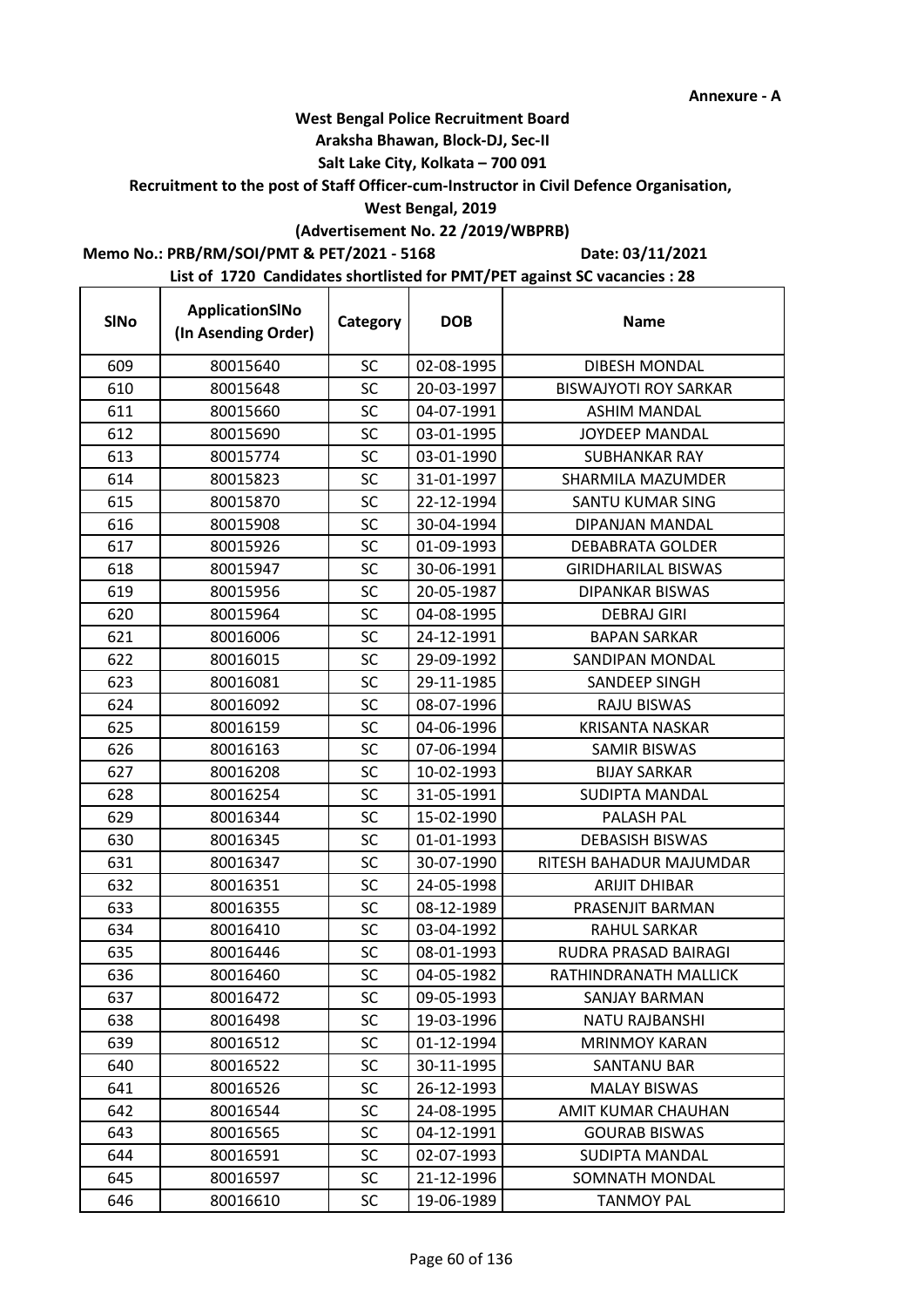## **West Bengal Police Recruitment Board**

### **Araksha Bhawan, Block-DJ, Sec-II**

## **Salt Lake City, Kolkata – 700 091**

**Recruitment to the post of Staff Officer-cum-Instructor in Civil Defence Organisation,** 

## **West Bengal, 2019**

# **(Advertisement No. 22 /2019/WBPRB)**

**Memo No.: PRB/RM/SOI/PMT & PET/2021 - 5168**

**Date: 03/11/2021**

| <b>SINo</b> | ApplicationSINo<br>(In Asending Order) | Category  | <b>DOB</b> | <b>Name</b>                 |
|-------------|----------------------------------------|-----------|------------|-----------------------------|
| 647         | 80016618                               | SC        | 10-06-1986 | PROSANTA OJHA               |
| 648         | 80016623                               | SC        | 13-07-1995 | <b>MANGALDIP BERA</b>       |
| 649         | 80016626                               | <b>SC</b> | 12-10-1995 | PRITAM BIND                 |
| 650         | 80016648                               | SC        | 08-08-1994 | RAHUL CHOUDHARY             |
| 651         | 80016664                               | SC        | 20-04-1987 | AMIT KUMAR MRIDHA           |
| 652         | 80016667                               | SC        | 14-04-1991 | RAJKUMAR HALDER             |
| 653         | 80016674                               | <b>SC</b> | 04-02-1993 | MANABENDRA MONDAL           |
| 654         | 80016691                               | SC        | 10-11-1984 | <b>RAM PODDER</b>           |
| 655         | 80016712                               | SC        | 01-04-1992 | <b>SUBHASH RAJAK</b>        |
| 656         | 80016715                               | <b>SC</b> | 21-07-1989 | <b>ARITRA MONDAL</b>        |
| 657         | 80016719                               | SC        | 09-06-1994 | <b>BISHWANATH CHAUHAN</b>   |
| 658         | 80016737                               | SC        | 22-09-1996 | DEBJOYATI MANDAL            |
| 659         | 80016740                               | SC        | 02-03-1995 | <b>GOUTAM MONDAL</b>        |
| 660         | 80016758                               | SC        | 18-10-1990 | PINAKI ROY                  |
| 661         | 80016831                               | SC        | 20-10-1994 | ARUNAVA MONDAL              |
| 662         | 80016925                               | SC        | 16-01-1994 | <b>BIPUL BARMAN</b>         |
| 663         | 80016958                               | SC        | 08-01-1993 | <b>SURAJIT MONDAL</b>       |
| 664         | 80016981                               | SC        | 26-01-1992 | RAJARENU MANDAL             |
| 665         | 80017000                               | <b>SC</b> | 08-11-1993 | DIPANKAR MAJUMDER           |
| 666         | 80017007                               | SC        | 09-11-1991 | <b>SUBRATA SARKAR</b>       |
| 667         | 80017016                               | SC        | 16-11-1987 | PIJUSH SHIT                 |
| 668         | 80017037                               | <b>SC</b> | 25-02-1990 | SUMIT KUMAR BALA            |
| 669         | 80017040                               | SC        | 11-05-1993 | NETAI CHANDRA DAS           |
| 670         | 80017063                               | SC        | 02-08-1989 | <b>GOBINDA BISWAS</b>       |
| 671         | 80017067                               | SC        | 25-04-1993 | <b>SOUMITRA RUIDAS</b>      |
| 672         | 80017166                               | SC        | 03-02-1993 | <b>DIBAKAR SARKAR</b>       |
| 673         | 80017175                               | SC        | 12-01-1988 | <b>KRISHNA KUMAR DAS</b>    |
| 674         | 80017187                               | <b>SC</b> | 05-01-1987 | <b>CHANDRA SEKHAR GAYEN</b> |
| 675         | 80017188                               | SC        | 15-08-1994 | SUBHASH KUMAR RAJAK         |
| 676         | 80017196                               | <b>SC</b> | 26-10-1997 | <b>KRIPA RANJAN SARKAR</b>  |
| 677         | 80017220                               | <b>SC</b> | 25-04-1998 | ARJUN KUMAR SINGHA          |
| 678         | 80017227                               | <b>SC</b> | 01-04-1989 | NIRANJAN DAS                |
| 679         | 80017269                               | <b>SC</b> | 10-02-1988 | <b>BINOY MONDAL</b>         |
| 680         | 80017352                               | SC        | 25-06-1989 | <b>RAHUL KUMAR PODDER</b>   |
| 681         | 80017412                               | <b>SC</b> | 23-09-1997 | <b>GOPAL DAS</b>            |
| 682         | 80017478                               | <b>SC</b> | 21-09-1995 | PINAKI SARKAR               |
| 683         | 80017542                               | <b>SC</b> | 17-03-1990 | NIKUNJA BIHARI MONDAL       |
| 684         | 80017562                               | <b>SC</b> | 12-04-1992 | <b>TARUN BARMAN</b>         |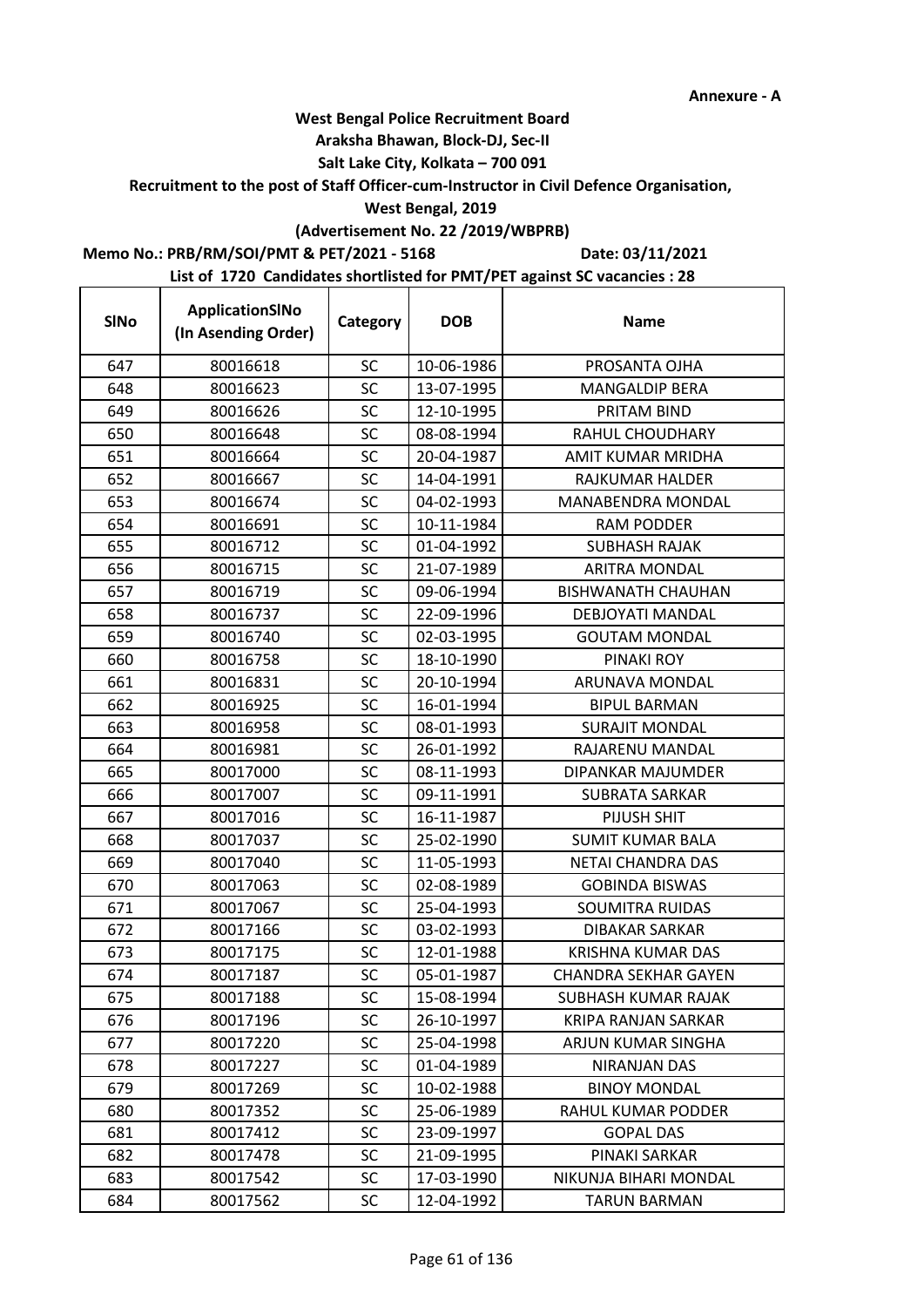### **Araksha Bhawan, Block-DJ, Sec-II**

## **Salt Lake City, Kolkata – 700 091**

### **Recruitment to the post of Staff Officer-cum-Instructor in Civil Defence Organisation,**

### **West Bengal, 2019**

## **(Advertisement No. 22 /2019/WBPRB)**

## **Memo No.: PRB/RM/SOI/PMT & PET/2021 - 5168**

**Date: 03/11/2021**

| <b>SINo</b> | ApplicationSINo<br>(In Asending Order) | Category  | <b>DOB</b> | <b>Name</b>                   |
|-------------|----------------------------------------|-----------|------------|-------------------------------|
| 685         | 80017605                               | <b>SC</b> | 06-11-1993 | <b>ARIJIT BISWAS</b>          |
| 686         | 80017621                               | SC        | 31-07-1994 | PRANAB SIKDER                 |
| 687         | 80017652                               | <b>SC</b> | 10-07-1990 | SHIBAJI BISWAS                |
| 688         | 80017672                               | SC        | 05-11-1993 | <b>CHANDRA SHEKHAR BISWAS</b> |
| 689         | 80017726                               | <b>SC</b> | 12-01-1997 | <b>SUNAM SAHA</b>             |
| 690         | 80017736                               | SC        | 15-02-1987 | <b>BARUN SINGHA</b>           |
| 691         | 80017741                               | <b>SC</b> | 18-10-1994 | <b>GOURAB KUMAR THAKUR</b>    |
| 692         | 80017753                               | <b>SC</b> | 25-04-1996 | DIPANWITA SARKAR              |
| 693         | 80017789                               | SC        | 20-12-1990 | <b>SUMAN RISHI DAS</b>        |
| 694         | 80017818                               | <b>SC</b> | 08-04-1993 | DIP RAY                       |
| 695         | 80017837                               | SC        | 27-03-1997 | PANKAJ SARKAR                 |
| 696         | 80017843                               | <b>SC</b> | 25-08-1992 | <b>BISWAJIT BHAKTA</b>        |
| 697         | 80017854                               | <b>SC</b> | 07-04-1991 | <b>ABHIJIT DAS</b>            |
| 698         | 80017894                               | SC        | 02-05-1991 | <b>MANOHAR MALIK</b>          |
| 699         | 80017906                               | <b>SC</b> | 12-11-1992 | <b>GANESH BAGDI</b>           |
| 700         | 80017937                               | SC        | 20-01-1994 | <b>SUBASHIS RAY</b>           |
| 701         | 80017950                               | SC        | 04-11-1995 | <b>BINOD RAY</b>              |
| 702         | 80017961                               | SC        | 11-08-1990 | <b>RAMPROSHAD ROY</b>         |
| 703         | 80017970                               | <b>SC</b> | 08-11-1991 | SAYAN DAS                     |
| 704         | 80018016                               | SC        | 12-10-1977 | <b>SAJAL SAHA</b>             |
| 705         | 80018040                               | <b>SC</b> | 13-04-1992 | <b>SHOUVIK DAS</b>            |
| 706         | 80018041                               | <b>SC</b> | 29-03-1993 | <b>BABLU BAIDYA</b>           |
| 707         | 80018080                               | SC        | 20-02-1997 | <b>DEBABRATA BISWAS</b>       |
| 708         | 80018081                               | SC        | 20-05-1994 | <b>JYOTIRMAY BAG</b>          |
| 709         | 80018091                               | <b>SC</b> | 26-02-1993 | <b>ALOKE MANDAL</b>           |
| 710         | 80018110                               | <b>SC</b> | 19-03-1992 | <b>SANTU SARDAR</b>           |
| 711         | 80018138                               | <b>SC</b> | 12-03-1995 | <b>MITHUN MAL</b>             |
| 712         | 80018165                               | <b>SC</b> | 30-04-1990 | MURARI MOHAN PAUL             |
| 713         | 80018167                               | SC        | 03-06-1996 | PANCHABROTA ROY               |
| 714         | 80018181                               | SC        | 05-11-1995 | <b>NAYAN SARKAR</b>           |
| 715         | 80018191                               | <b>SC</b> | 20-01-1992 | TRIDIV ROYCHOWDHURY           |
| 716         | 80018199                               | <b>SC</b> | 05-08-1992 | <b>SUBHAJIT SARKAR</b>        |
| 717         | 80018206                               | <b>SC</b> | 07-08-1995 | <b>SUMAN SANFUI</b>           |
| 718         | 80018253                               | SC        | 10-05-1996 | <b>SUMIT SARKAR</b>           |
| 719         | 80018339                               | <b>SC</b> | 05-10-1995 | <b>BAPPA ROY</b>              |
| 720         | 80018364                               | <b>SC</b> | 02-10-1989 | <b>DEBASHIS SARKAR</b>        |
| 721         | 80018404                               | <b>SC</b> | 15-10-1994 | <b>DIBAKAR MANDAL</b>         |
| 722         | 80018433                               | <b>SC</b> | 05-08-1995 | <b>KAMAL KANTA SHIT</b>       |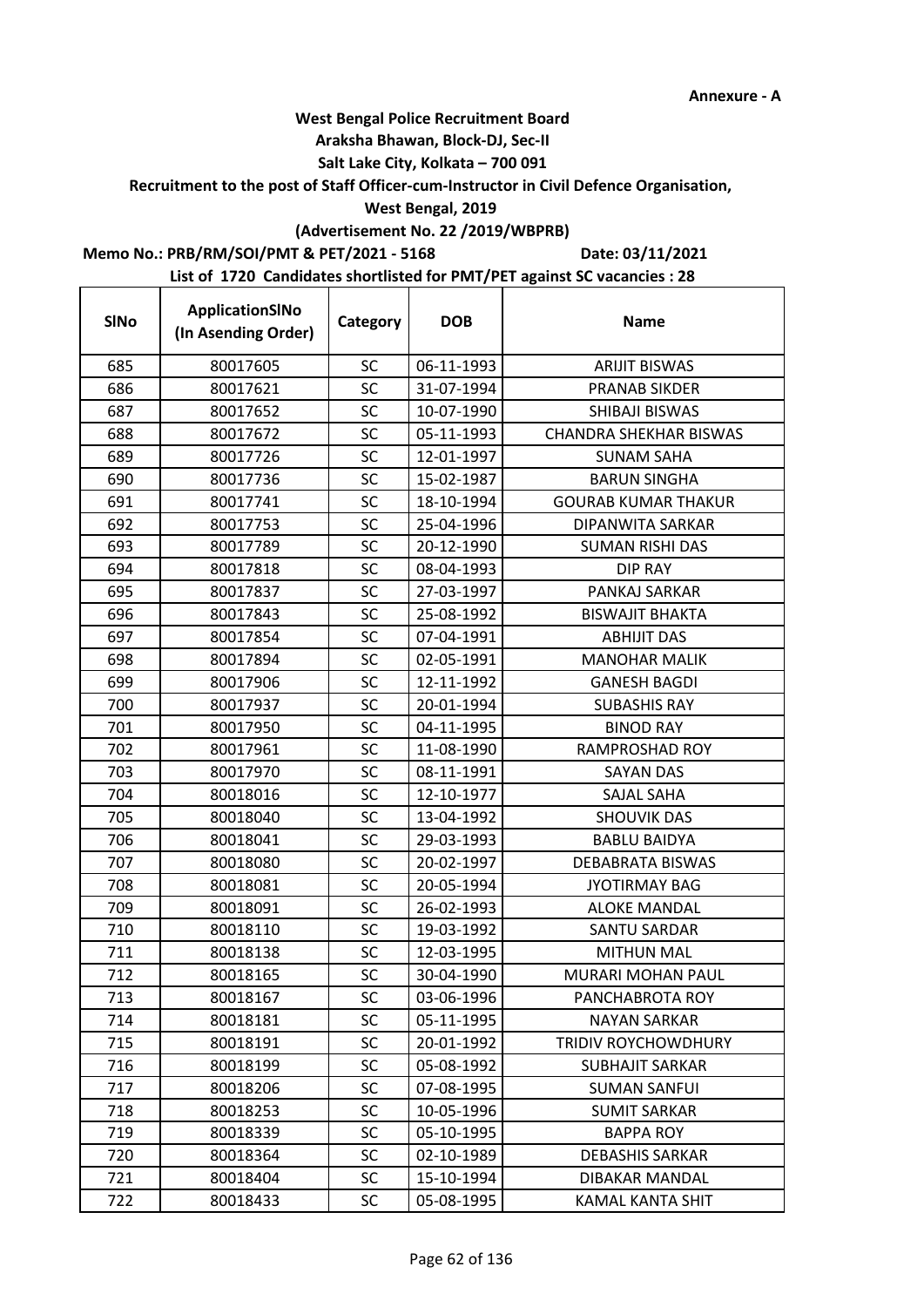### **Araksha Bhawan, Block-DJ, Sec-II**

## **Salt Lake City, Kolkata – 700 091**

**Recruitment to the post of Staff Officer-cum-Instructor in Civil Defence Organisation,** 

## **West Bengal, 2019**

# **(Advertisement No. 22 /2019/WBPRB)**

**Memo No.: PRB/RM/SOI/PMT & PET/2021 - 5168**

r

**Date: 03/11/2021**

| <b>SINo</b> | ApplicationSINo<br>(In Asending Order) | Category  | <b>DOB</b> | <b>Name</b>               |
|-------------|----------------------------------------|-----------|------------|---------------------------|
| 723         | 80018468                               | SC        | 18-01-1990 | <b>RATUL PANDIT</b>       |
| 724         | 80018483                               | <b>SC</b> | 14-11-1989 | <b>RAJU ROY</b>           |
| 725         | 80018504                               | <b>SC</b> | 14-08-1996 | <b>SAJAL RUIDAS</b>       |
| 726         | 80018560                               | SC        | 02-05-1997 | PARTHA SARKAR             |
| 727         | 80018566                               | <b>SC</b> | 09-04-1995 | <b>BIJOY BISWAS</b>       |
| 728         | 80018586                               | <b>SC</b> | 22-07-1997 | <b>SUBHAM SAHA</b>        |
| 729         | 80018713                               | <b>SC</b> | 05-05-1990 | <b>CHARAN MISTRY</b>      |
| 730         | 80018730                               | <b>SC</b> | 18-02-1997 | <b>JYOTISH BARMAN</b>     |
| 731         | 80018750                               | SC        | 25-06-1996 | <b>ASTIK DAS</b>          |
| 732         | 80018756                               | <b>SC</b> | 22-12-1994 | <b>SUJIT NATTA</b>        |
| 733         | 80018883                               | SC        | 20-04-1990 | UTTAM BARMAN              |
| 734         | 80018891                               | <b>SC</b> | 26-11-1992 | SOURAV SARKAR             |
| 735         | 80018913                               | <b>SC</b> | 15-04-1995 | <b>SHRIDHAR HALDER</b>    |
| 736         | 80018925                               | SC        | 29-03-1997 | SHUKDEB HALDER            |
| 737         | 80018927                               | <b>SC</b> | 06-12-1991 | <b>ANIKET BISWAS</b>      |
| 738         | 80019003                               | SC        | 06-08-1991 | ARINDAM MONDAL            |
| 739         | 80019040                               | SC        | 28-08-1987 | JOYPRAKASH NASKAR         |
| 740         | 80019118                               | SC        | 21-11-1996 | SOUVIK CHOWDHURY          |
| 741         | 80019123                               | <b>SC</b> | 08-04-1993 | <b>BIKASH DAS</b>         |
| 742         | 80019126                               | <b>SC</b> | 23-04-1989 | <b>ASHIM NASKAR</b>       |
| 743         | 80019146                               | SC        | 24-03-1994 | <b>HARKESHAR SINGHA</b>   |
| 744         | 80019167                               | <b>SC</b> | 16-10-1994 | <b>SUSHANTA KUMAR ROY</b> |
| 745         | 80019173                               | SC        | 23-04-1995 | <b>MANIRAM BARMAN</b>     |
| 746         | 80019181                               | <b>SC</b> | 08-06-1994 | <b>NELIMESH DAS</b>       |
| 747         | 80019194                               | <b>SC</b> | 11-10-1983 | <b>BABLU DAS</b>          |
| 748         | 80019197                               | <b>SC</b> | 18-02-1991 | <b>SUMON KR PATRA</b>     |
| 749         | 80019201                               | <b>SC</b> | 15-05-1992 | <b>JAYANTA HALDAR</b>     |
| 750         | 80019213                               | <b>SC</b> | 12-04-1990 | SOURAV GAYEN              |
| 751         | 80019254                               | SC        | 08-05-1991 | PALLAB ROY                |
| 752         | 80019260                               | SC        | 07-05-1993 | <b>ABINASH SARKAR</b>     |
| 753         | 80019267                               | <b>SC</b> | 26-10-1995 | <b>SUBRATA DAS</b>        |
| 754         | 80019303                               | <b>SC</b> | 09-04-1991 | <b>AVIJIT HALDER</b>      |
| 755         | 80019308                               | <b>SC</b> | 15-08-1996 | <b>RAGHAB ROY</b>         |
| 756         | 80019333                               | <b>SC</b> | 31-07-1985 | SANJOY KUMAR BARAL        |
| 757         | 80019334                               | <b>SC</b> | 22-04-1995 | <b>SUJIT SARKAR</b>       |
| 758         | 80019363                               | <b>SC</b> | 12-05-1993 | DIBAKAR MANDAL            |
| 759         | 80019366                               | <b>SC</b> | 17-01-1998 | JAYARANI NASKAR           |
| 760         | 80019375                               | <b>SC</b> | 06-12-1993 | SOUVIK KUMAR JANA         |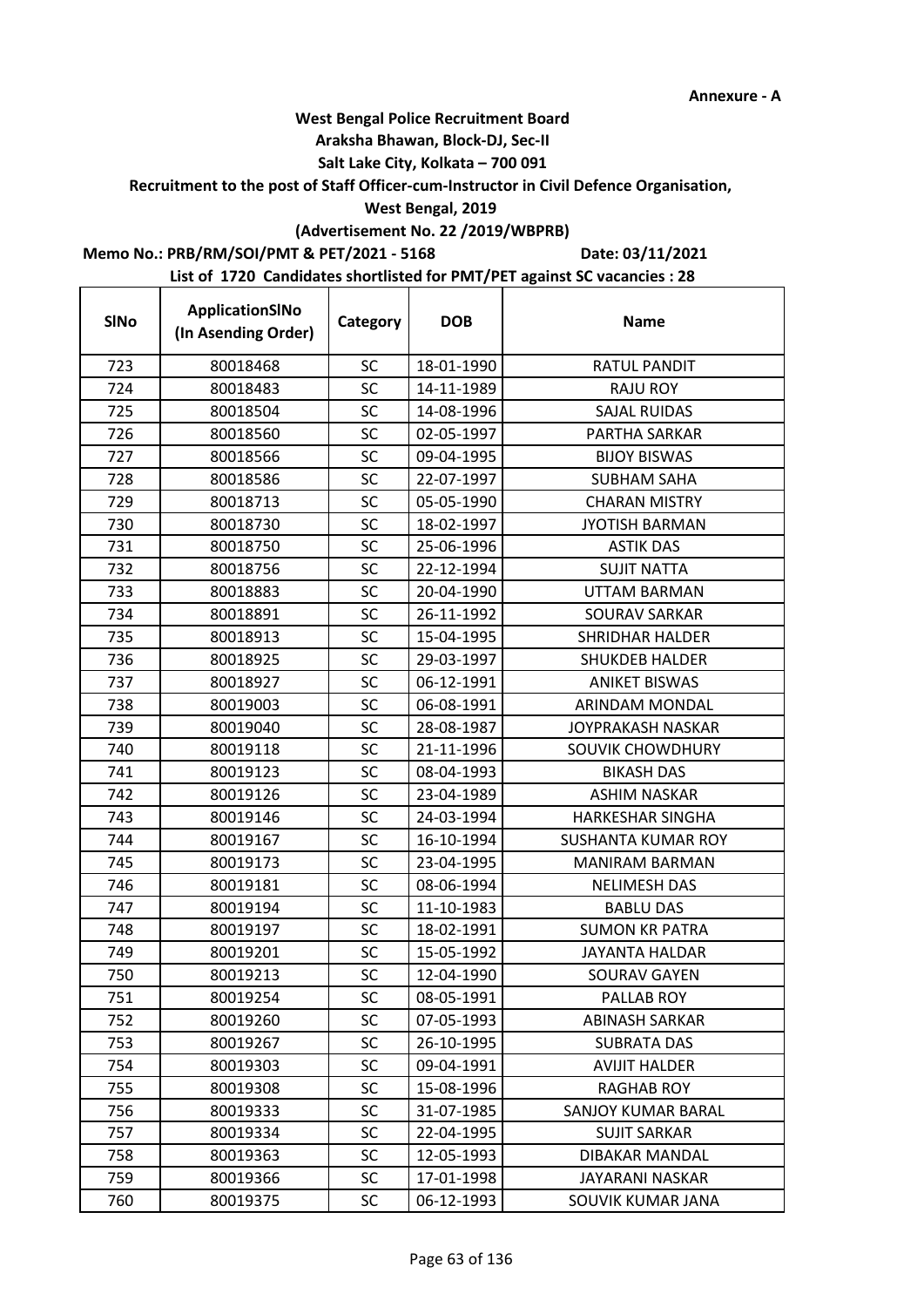## **West Bengal Police Recruitment Board**

### **Araksha Bhawan, Block-DJ, Sec-II**

## **Salt Lake City, Kolkata – 700 091**

**Recruitment to the post of Staff Officer-cum-Instructor in Civil Defence Organisation,** 

## **West Bengal, 2019**

# **(Advertisement No. 22 /2019/WBPRB)**

**Memo No.: PRB/RM/SOI/PMT & PET/2021 - 5168**

**Date: 03/11/2021**

| <b>SINo</b> | ApplicationSINo<br>(In Asending Order) | Category  | <b>DOB</b> | <b>Name</b>                  |
|-------------|----------------------------------------|-----------|------------|------------------------------|
| 761         | 80019396                               | <b>SC</b> | 04-11-1994 | <b>ARINDAM NAIYA</b>         |
| 762         | 80019421                               | SC        | 01-01-1992 | <b>NIPUN BAL</b>             |
| 763         | 80019434                               | SC        | 01-06-1997 | <b>ABINASH BARMAN</b>        |
| 764         | 80019436                               | SC        | 05-04-1988 | SOURAV KUMAR JANA            |
| 765         | 80019490                               | <b>SC</b> | 15-03-1988 | PRASANTA KUMAR MANDAL        |
| 766         | 80019495                               | SC        | 09-05-1996 | <b>SUBRATA BALA</b>          |
| 767         | 80019508                               | <b>SC</b> | 04-01-1993 | <b>DULAL MANDAL</b>          |
| 768         | 80019529                               | <b>SC</b> | 02-10-1980 | <b>BIVAS CHANDRA BISWAS</b>  |
| 769         | 80019535                               | SC        | 26-02-1992 | <b>GOBINDA CHANDRA SADHU</b> |
| 770         | 80019552                               | SC        | 28-04-1998 | UTTAM KUMAR DAS              |
| 771         | 80019556                               | SC        | 08-10-1991 | <b>AMIT DAS</b>              |
| 772         | 80019640                               | <b>SC</b> | 19-12-1994 | <b>DEBANGSHU SARKAR</b>      |
| 773         | 80019694                               | <b>SC</b> | 29-10-1994 | ARINDAM BARMAN               |
| 774         | 80019715                               | SC        | 29-11-1995 | <b>AKASH PATRA</b>           |
| 775         | 80019718                               | <b>SC</b> | 30-07-1988 | SHUBHANKAR DAS               |
| 776         | 80019755                               | SC        | 12-04-1993 | <b>SUMANTA MONDAL</b>        |
| 777         | 80019781                               | SC        | 24-11-1991 | <b>PRABIR DAS</b>            |
| 778         | 80019785                               | SC        | 31-03-1991 | <b>RATHIN HALDER</b>         |
| 779         | 80019786                               | <b>SC</b> | 18-02-1993 | SANAT DAS                    |
| 780         | 80019832                               | <b>SC</b> | 05-03-1992 | <b>BIDYUT MANDAL</b>         |
| 781         | 80019838                               | <b>SC</b> | 05-05-1990 | <b>RAJESH SARKAR</b>         |
| 782         | 80019848                               | <b>SC</b> | 07-05-1993 | JAYANTA KAR                  |
| 783         | 80019849                               | SC        | 12-09-1997 | <b>SBIR SAHA</b>             |
| 784         | 80019853                               | SC        | 02-09-1994 | SANTANU GAYEN                |
| 785         | 80019943                               | <b>SC</b> | 24-07-1995 | <b>ANKUR ROY</b>             |
| 786         | 80020039                               | SC        | 27-11-1998 | <b>BISHAL DAS</b>            |
| 787         | 80020056                               | <b>SC</b> | 27-07-1994 | <b>HIMALAY MONDAL</b>        |
| 788         | 80020077                               | <b>SC</b> | 13-11-1993 | <b>SAYAN BISWAS</b>          |
| 789         | 80020111                               | SC        | 12-05-1988 | ANSHUMAN MONDAL              |
| 790         | 80020122                               | SC        | 02-03-1990 | RIPAN SARKAR                 |
| 791         | 80020125                               | <b>SC</b> | 03-03-1992 | <b>BARUN MONDAL</b>          |
| 792         | 80020181                               | <b>SC</b> | 02-08-1983 | <b>TAPAN KR MANDAL</b>       |
| 793         | 80020254                               | <b>SC</b> | 09-09-1996 | <b>MOHIKANTA HARI</b>        |
| 794         | 80020283                               | <b>SC</b> | 23-09-1992 | <b>NAYAN DAS</b>             |
| 795         | 80020319                               | <b>SC</b> | 01-01-1995 | <b>SHANU MONDAL</b>          |
| 796         | 80020352                               | <b>SC</b> | 03-11-1987 | <b>SUMAN MANDAL</b>          |
| 797         | 80020439                               | <b>SC</b> | 07-11-1988 | SOMNATH SWARNAKAR            |
| 798         | 80020472                               | <b>SC</b> | 06-10-1990 | <b>SOUMEN ROY</b>            |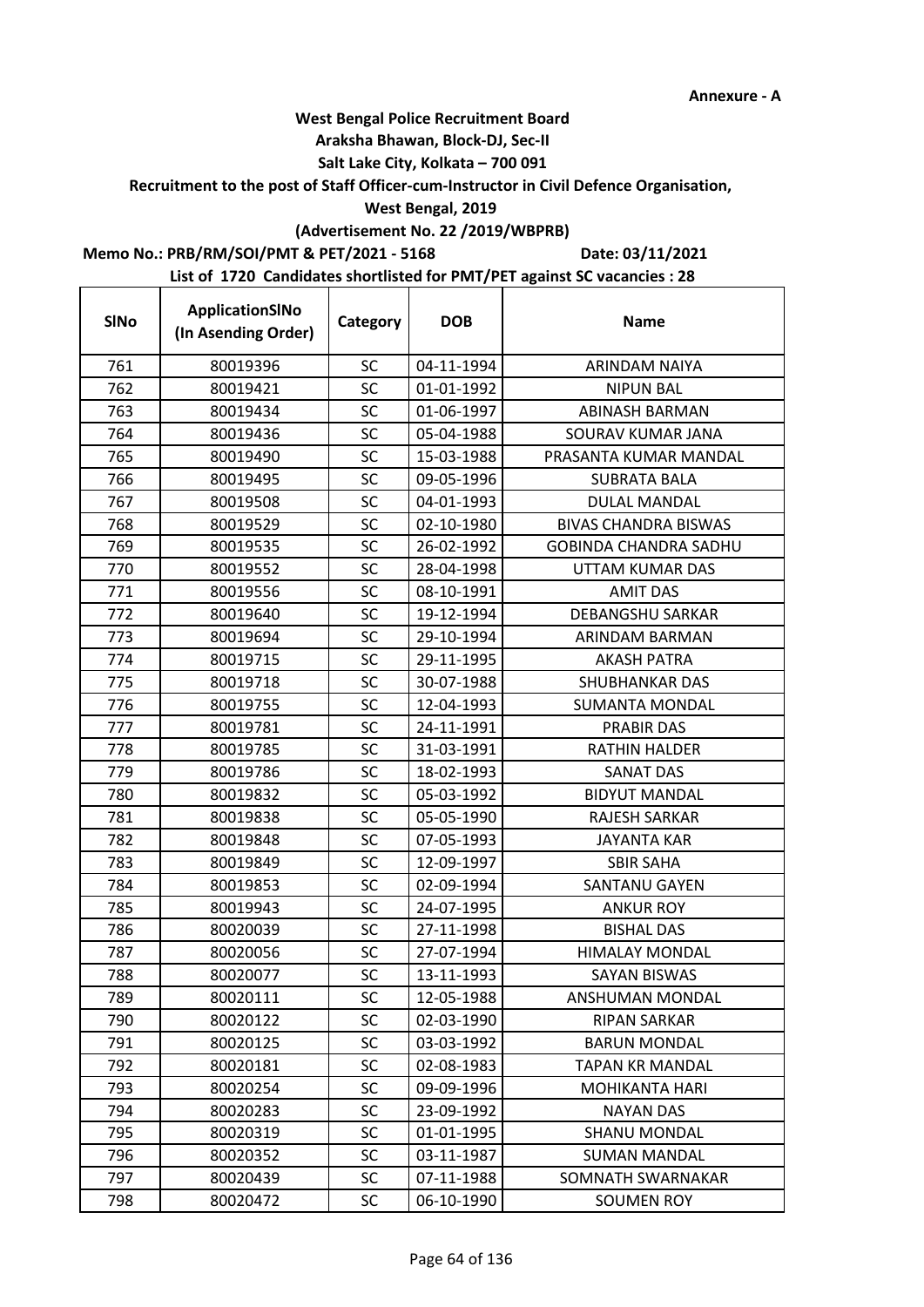### **Araksha Bhawan, Block-DJ, Sec-II**

## **Salt Lake City, Kolkata – 700 091**

### **Recruitment to the post of Staff Officer-cum-Instructor in Civil Defence Organisation,**

## **West Bengal, 2019**

# **(Advertisement No. 22 /2019/WBPRB)**

## **Memo No.: PRB/RM/SOI/PMT & PET/2021 - 5168**

**Date: 03/11/2021**

| <b>SINo</b> | ApplicationSINo<br>(In Asending Order) | Category  | <b>DOB</b> | <b>Name</b>              |
|-------------|----------------------------------------|-----------|------------|--------------------------|
| 799         | 80020490                               | SC        | 15-07-1975 | <b>SUSANTA DAS</b>       |
| 800         | 80020497                               | SC        | 14-09-1984 | <b>KRISHNA DAS</b>       |
| 801         | 80020528                               | <b>SC</b> | 23-07-1995 | <b>ANMOL PARIYAR</b>     |
| 802         | 80020533                               | SC        | 28-04-1988 | <b>SUROJIT MONDAL</b>    |
| 803         | 80020561                               | <b>SC</b> | 20-01-1992 | RATAN KUMAR BISWAS       |
| 804         | 80020580                               | SC        | 04-01-1992 | SUDIPTA KUMAR BISWAS     |
| 805         | 80020625                               | <b>SC</b> | 11-01-1995 | <b>BARUN MAJHI</b>       |
| 806         | 80020634                               | <b>SC</b> | 25-08-1995 | <b>HIMADRI HALDER</b>    |
| 807         | 80020654                               | SC        | 16-08-1989 | <b>KOWSIK OJHA</b>       |
| 808         | 80020694                               | <b>SC</b> | 13-08-1993 | <b>KOUSHIK CHOWDHURY</b> |
| 809         | 80020733                               | SC        | 29-08-1993 | <b>NAYAN SARKAR</b>      |
| 810         | 80020746                               | <b>SC</b> | 23-04-1993 | <b>BAISAKHI MAJI</b>     |
| 811         | 80020845                               | <b>SC</b> | 27-10-1996 | <b>ANUPAM HALDER</b>     |
| 812         | 80020861                               | SC        | 31-07-1995 | <b>ROHIT PASWAN</b>      |
| 813         | 80020976                               | <b>SC</b> | 05-03-1997 | <b>RAHUL HALDER</b>      |
| 814         | 80021016                               | SC        | 07-07-1997 | <b>MAHESH RUIDAS</b>     |
| 815         | 80021039                               | SC        | 14-05-1991 | <b>ACHINTYA SARKAR</b>   |
| 816         | 80021050                               | SC        | 16-05-1990 | RAJU GOLDER              |
| 817         | 80021052                               | SC        | 23-05-1994 | <b>MAINAK ROY</b>        |
| 818         | 80021063                               | <b>SC</b> | 05-01-1988 | <b>KAUSHIK KARJEE</b>    |
| 819         | 80021082                               | <b>SC</b> | 15-05-1988 | PRANAB KUMAR DAS         |
| 820         | 80021094                               | <b>SC</b> | 21-03-1991 | <b>SUSHANTA RAY</b>      |
| 821         | 80021125                               | SC        | 21-07-1990 | <b>UDDHAB MISTRI</b>     |
| 822         | 80021145                               | SC        | 29-11-1991 | <b>BAPPA DAS</b>         |
| 823         | 80021157                               | <b>SC</b> | 18-06-1993 | <b>RUPAK ROY</b>         |
| 824         | 80021182                               | <b>SC</b> | 09-08-1994 | <b>RAJAT KUMAR</b>       |
| 825         | 80021184                               | <b>SC</b> | 03-07-1992 | <b>TONAMY BISWAS</b>     |
| 826         | 80021274                               | <b>SC</b> | 07-03-1995 | <b>RUPAM MONDAL</b>      |
| 827         | 80021289                               | SC        | 20-07-1990 | KAMPA PAIK               |
| 828         | 80021306                               | <b>SC</b> | 10-04-1988 | <b>SUJAN DAS</b>         |
| 829         | 80021330                               | <b>SC</b> | 18-01-1997 | <b>SUBRATA BISWAS</b>    |
| 830         | 80021361                               | <b>SC</b> | 23-01-1990 | <b>BIBHAS DEB SINGHA</b> |
| 831         | 80021387                               | <b>SC</b> | 10-09-1995 | <b>SMRITI BISWAS</b>     |
| 832         | 80021392                               | SC        | 10-03-1991 | RAJU SAHA                |
| 833         | 80021469                               | SC        | 15-02-1991 | <b>TAPAS ROY</b>         |
| 834         | 80021522                               | <b>SC</b> | 09-05-1989 | RAJESH DAS               |
| 835         | 80021619                               | <b>SC</b> | 19-12-1985 | SANJOY BOSE              |
| 836         | 80021629                               | SC.       | 04-02-1992 | PALTU BISWAS             |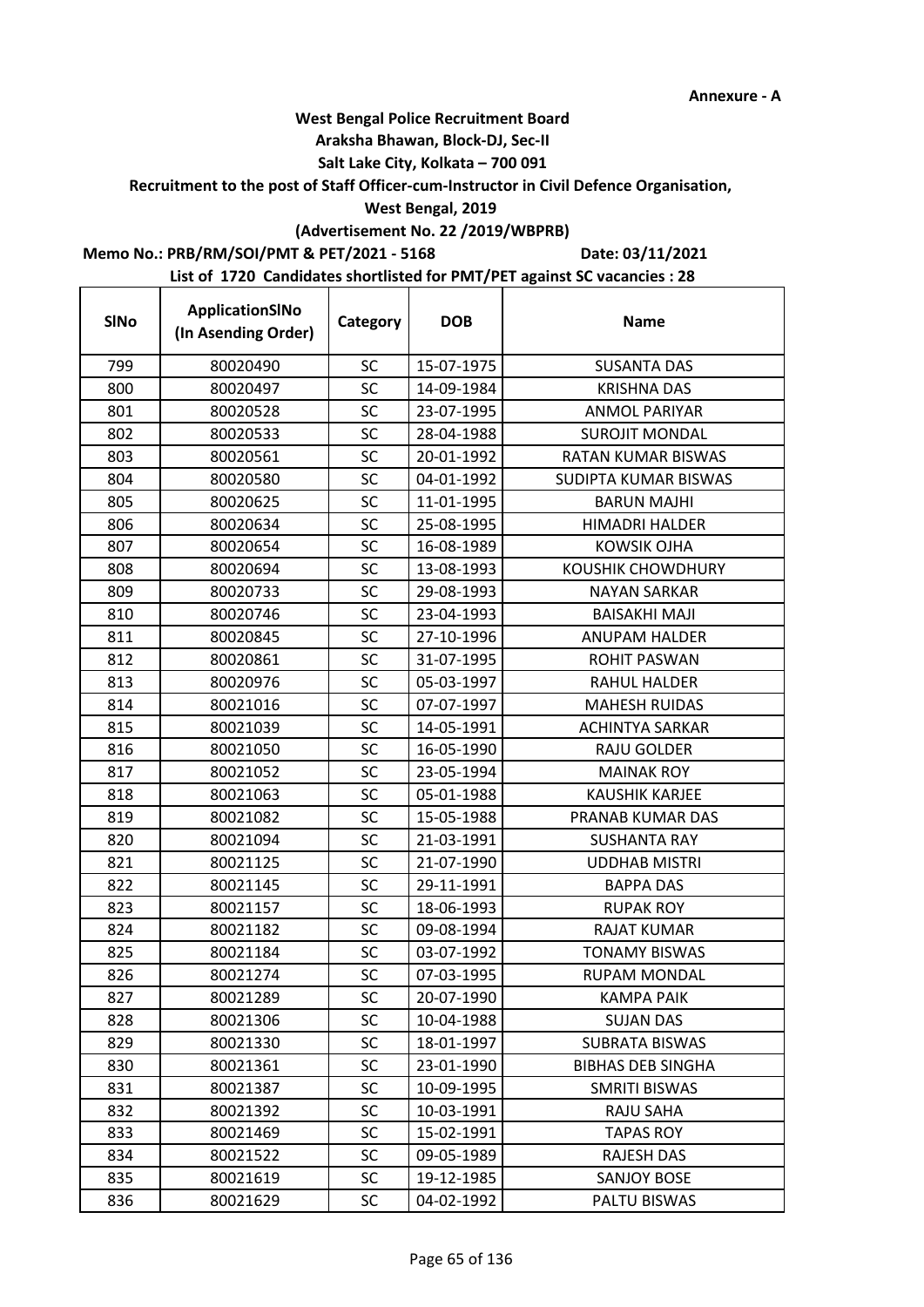## **West Bengal Police Recruitment Board**

### **Araksha Bhawan, Block-DJ, Sec-II**

## **Salt Lake City, Kolkata – 700 091**

## **Recruitment to the post of Staff Officer-cum-Instructor in Civil Defence Organisation,**

### **West Bengal, 2019**

# **(Advertisement No. 22 /2019/WBPRB)**

## **Memo No.: PRB/RM/SOI/PMT & PET/2021 - 5168**

 $\mathbf{r}$ 

**Date: 03/11/2021**

| <b>SINo</b> | ApplicationSINo<br>(In Asending Order) | Category  | <b>DOB</b> | <b>Name</b>            |
|-------------|----------------------------------------|-----------|------------|------------------------|
| 837         | 80021630                               | <b>SC</b> | 05-05-1994 | <b>SUBRATA GAINE</b>   |
| 838         | 80021711                               | SC        | 05-04-1995 | <b>SANAT HALDAR</b>    |
| 839         | 80021721                               | SC        | 25-03-1986 | PRASENJIT DAS          |
| 840         | 80021795                               | SC        | 22-11-1995 | <b>SUBRATA BAYEN</b>   |
| 841         | 80021841                               | SC        | 23-07-1996 | ARNAB MANDAL           |
| 842         | 80021900                               | SC        | 25-10-1995 | <b>SURAVI KURI</b>     |
| 843         | 80021902                               | SC        | 06-03-1992 | PURNA CHANDRA SARKAR   |
| 844         | 80021906                               | <b>SC</b> | 16-06-1989 | KRISHNA GOPAL SARKAR   |
| 845         | 80021915                               | SC        | 15-12-1992 | <b>DIPANKAR DAS</b>    |
| 846         | 80021926                               | SC        | 02-06-1981 | NRIPENDRA NATH ROY     |
| 847         | 80021942                               | SC        | 14-02-1992 | <b>SUKDEB SARKAR</b>   |
| 848         | 80021950                               | <b>SC</b> | 14-08-1994 | <b>BISWAJIT SARKAR</b> |
| 849         | 80021954                               | <b>SC</b> | 18-10-1990 | DEBIPRASAD ROY         |
| 850         | 80021976                               | SC        | 11-06-1991 | <b>SANJAY BAPARY</b>   |
| 851         | 80021991                               | SC        | 12-05-1986 | <b>KAJAL SINGHA</b>    |
| 852         | 80022025                               | SC        | 15-02-1996 | <b>DIPAK MONDAL</b>    |
| 853         | 80022041                               | <b>SC</b> | 16-04-1995 | <b>SUBRATA PATRA</b>   |
| 854         | 80022050                               | <b>SC</b> | 02-03-1994 | <b>GADADHAR MANDAL</b> |
| 855         | 80022088                               | SC        | 03-10-1996 | <b>SUSMITA DAS</b>     |
| 856         | 80022096                               | <b>SC</b> | 28-05-1994 | <b>BISHAL GUPTA</b>    |
| 857         | 80022147                               | <b>SC</b> | 22-02-1991 | <b>SOURIN SARKAR</b>   |
| 858         | 80022164                               | SC        | 31-08-1996 | <b>CHANDAN HALDER</b>  |
| 859         | 80022171                               | SC        | 08-05-1991 | <b>MITA MISHRA</b>     |
| 860         | 80022214                               | SC        | 01-06-1988 | <b>MITHUN MONDAL</b>   |
| 861         | 80022337                               | <b>SC</b> | 05-02-1992 | <b>SUJIT BAIDYA</b>    |
| 862         | 80022405                               | SC        | 14-03-1992 | <b>GOUTAM DAS</b>      |
| 863         | 80022481                               | <b>SC</b> | 10-05-1991 | <b>SUBHAJIT BARMAN</b> |
| 864         | 80022516                               | SC        | 19-02-1997 | <b>AVISHEK DAS</b>     |
| 865         | 80022547                               | SC        | 10-11-1996 | RATHINDRA NATH BISWAS  |
| 866         | 80022569                               | <b>SC</b> | 02-01-1989 | <b>RIPAN BISWAS</b>    |
| 867         | 80022573                               | SC        | 25-02-1997 | SUBHAM DAS             |
| 868         | 80022591                               | SC        | 30-06-1988 | DHANANJOY BARMAN       |
| 869         | 80022608                               | SC        | 27-02-1995 | <b>BISWAJIT MONDAL</b> |
| 870         | 80022717                               | SC        | 10-03-1995 | <b>SUJOY BAIRAGI</b>   |
| 871         | 80022742                               | <b>SC</b> | 17-11-1996 | SOURAV BISWAS          |
| 872         | 80022763                               | SC        | 24-01-1998 | SANJIT MANDAL          |
| 873         | 80022774                               | <b>SC</b> | 16-12-1987 | PARTHA SARATHI MANDAL  |
| 874         | 80022788                               | <b>SC</b> | 11-06-1993 | PALASH KARAN           |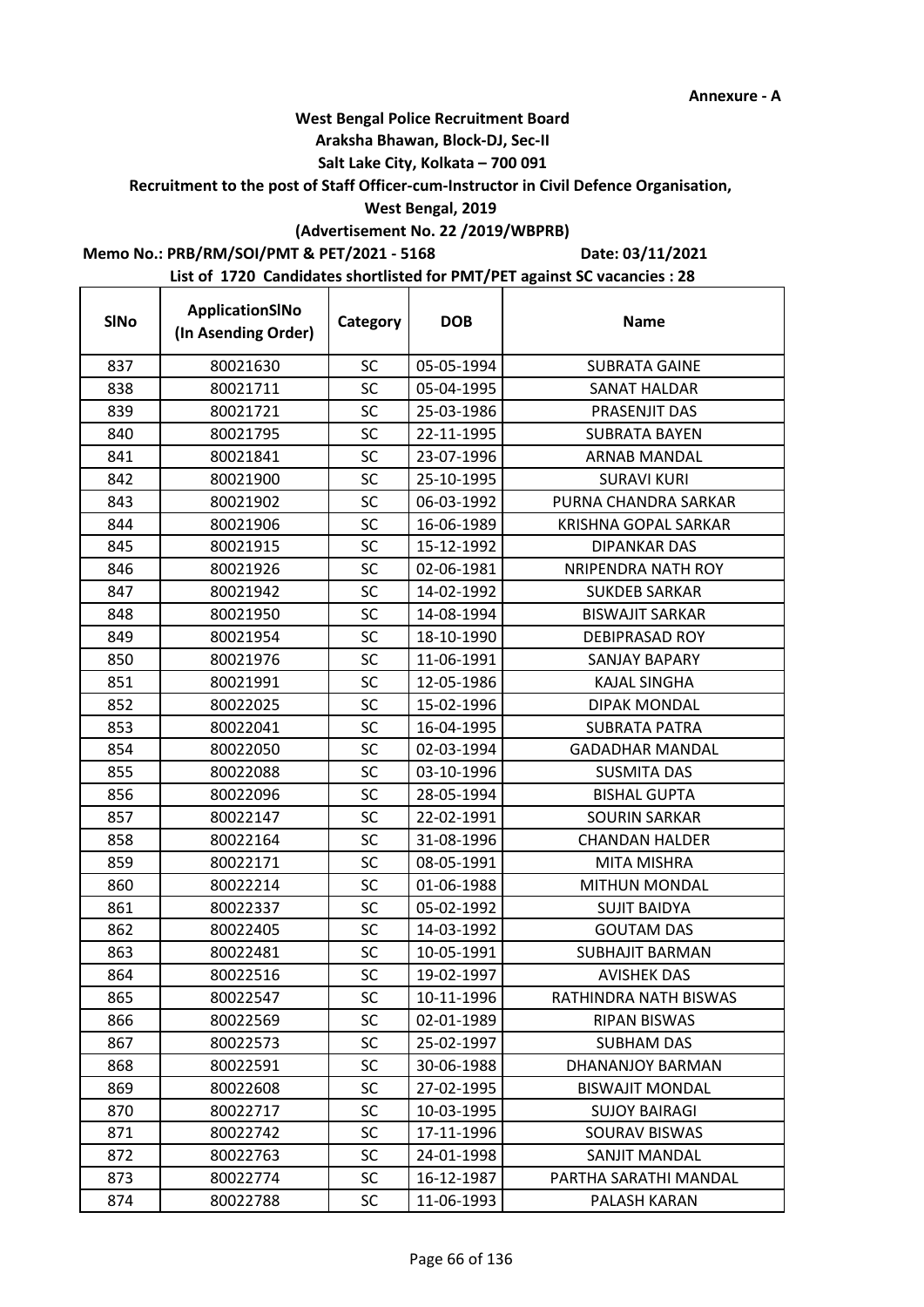## **West Bengal Police Recruitment Board**

## **Araksha Bhawan, Block-DJ, Sec-II**

## **Salt Lake City, Kolkata – 700 091**

### **Recruitment to the post of Staff Officer-cum-Instructor in Civil Defence Organisation,**

## **West Bengal, 2019**

# **(Advertisement No. 22 /2019/WBPRB)**

## **Memo No.: PRB/RM/SOI/PMT & PET/2021 - 5168**

**Date: 03/11/2021**

| <b>SINo</b> | ApplicationSINo<br>(In Asending Order) | Category  | <b>DOB</b> | <b>Name</b>              |
|-------------|----------------------------------------|-----------|------------|--------------------------|
| 875         | 80022818                               | <b>SC</b> | 21-03-1995 | SWARNAVA SAHA            |
| 876         | 80022886                               | SC        | 19-04-1993 | <b>KANCHAN SARKAR</b>    |
| 877         | 80022974                               | <b>SC</b> | 05-01-1996 | <b>INDRAJIT MANDAL</b>   |
| 878         | 80022985                               | SC        | 24-12-1992 | <b>BHABATOSH PRADHAN</b> |
| 879         | 80022988                               | SC        | 03-06-1992 | SOMNATH SARDAR           |
| 880         | 80023006                               | SC        | 18-04-1997 | <b>BISWAJIT MITRA</b>    |
| 881         | 80023040                               | SC        | 11-05-1995 | <b>MITHUN ROY</b>        |
| 882         | 80023081                               | <b>SC</b> | 08-07-1997 | <b>SUMAN DAS</b>         |
| 883         | 80023090                               | SC        | 01-01-1997 | <b>KANAK BISWAS</b>      |
| 884         | 80023099                               | <b>SC</b> | 15-03-1990 | <b>DIBYENDU RANA</b>     |
| 885         | 80023102                               | <b>SC</b> | 25-02-1994 | <b>SUBRATA SAMADDER</b>  |
| 886         | 80023106                               | SC        | 28-08-1996 | <b>SUBHAM HALDER</b>     |
| 887         | 80023123                               | SC        | 16-04-1985 | ANIRBAN BARMAN           |
| 888         | 80023223                               | SC        | 31-12-1996 | ALOK KUMAR MANDAL        |
| 889         | 80023236                               | <b>SC</b> | 12-08-1997 | <b>KUNTAL SINGHA</b>     |
| 890         | 80023277                               | SC        | 16-05-1990 | <b>SUJOY MALIK</b>       |
| 891         | 80023287                               | SC        | 08-02-1993 | <b>SUMAN MANDAL</b>      |
| 892         | 80023326                               | <b>SC</b> | 19-02-1994 | <b>TAPAS SINGHA</b>      |
| 893         | 80023364                               | SC        | 02-08-1998 | <b>BABU MAJI</b>         |
| 894         | 80023397                               | <b>SC</b> | 21-03-1996 | <b>MIHIR ROY</b>         |
| 895         | 80023423                               | <b>SC</b> | 28-11-1994 | <b>DEBOJIT MONDAL</b>    |
| 896         | 80023440                               | <b>SC</b> | 12-11-1987 | <b>RINTU BISWAS</b>      |
| 897         | 80023504                               | SC        | 24-01-1998 | <b>MANAB BISWAS</b>      |
| 898         | 80023515                               | <b>SC</b> | 30-04-1995 | <b>AVIJIT BISWAS</b>     |
| 899         | 80023543                               | <b>SC</b> | 04-07-1995 | SHUBHAM BALA             |
| 900         | 80023545                               | SC        | 04-06-1996 | PRONAY BISWAS            |
| 901         | 80023550                               | SC        | 10-09-1994 | ARIGHNA MONDAL           |
| 902         | 80023586                               | SC        | 09-05-1996 | ABIR BARAN DAS           |
| 903         | 80023638                               | <b>SC</b> | 07-04-1996 | SATYENDRA NATH MONDAL    |
| 904         | 80023681                               | <b>SC</b> | 12-10-1989 | MANOJ KUMAR MANDAL       |
| 905         | 80023682                               | <b>SC</b> | 29-08-1997 | <b>KOUSHIK SARKAR</b>    |
| 906         | 80023713                               | SC        | 13-08-1994 | <b>SUBIR ROY</b>         |
| 907         | 80023732                               | SC        | 03-11-1993 | <b>INDRANEEL DAS</b>     |
| 908         | 80023760                               | <b>SC</b> | 31-08-1997 | PITAM MALLIK             |
| 909         | 80023784                               | <b>SC</b> | 11-05-1988 | <b>SUSHOVAN SANTRA</b>   |
| 910         | 80023816                               | <b>SC</b> | 05-11-1991 | <b>BABUL BISWAS</b>      |
| 911         | 80023908                               | <b>SC</b> | 02-05-1996 | <b>JOYDEB ROY</b>        |
| 912         | 80023922                               | <b>SC</b> | 08-04-1997 | <b>MERILA BISWAS</b>     |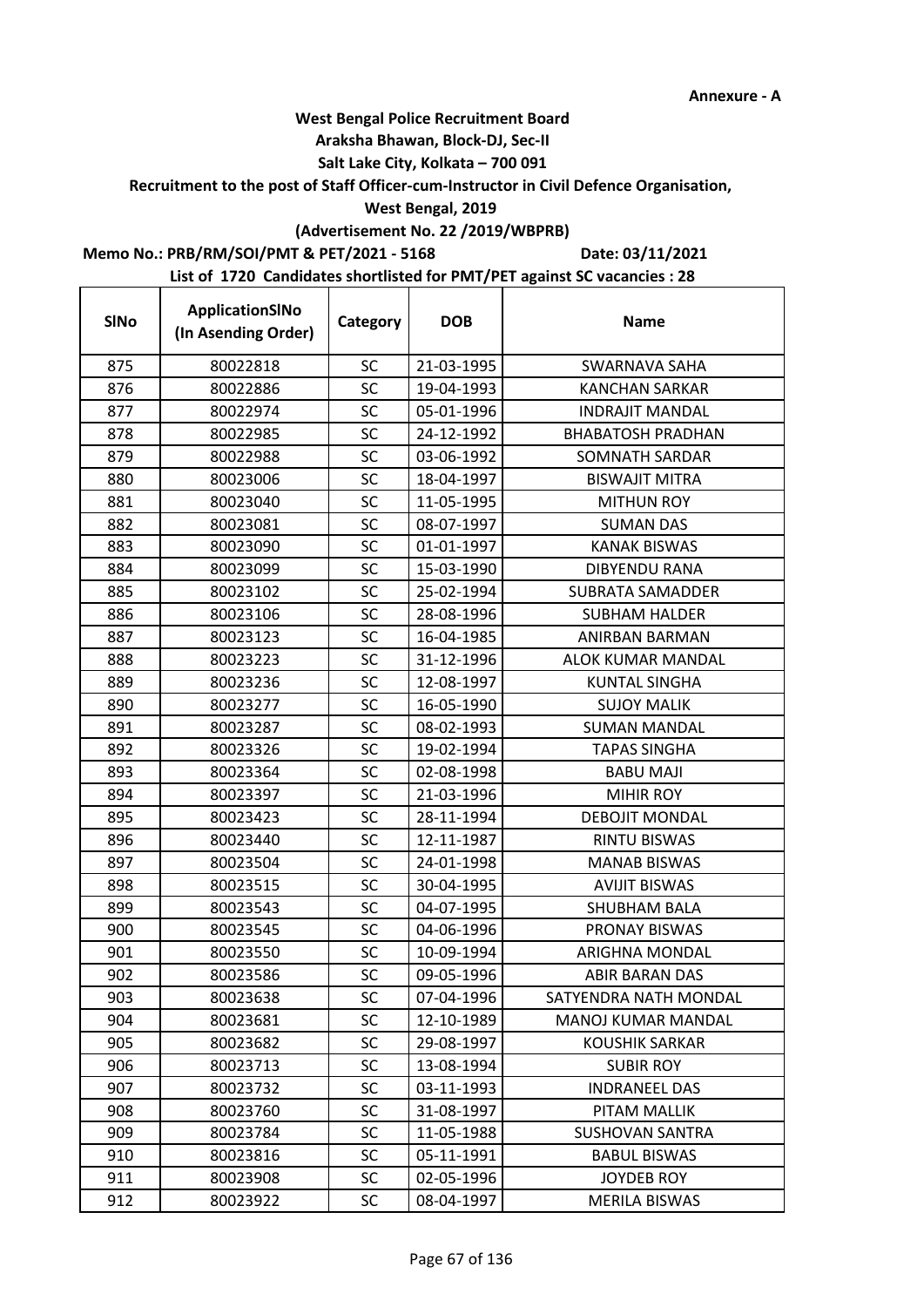### **Araksha Bhawan, Block-DJ, Sec-II**

## **Salt Lake City, Kolkata – 700 091**

**Recruitment to the post of Staff Officer-cum-Instructor in Civil Defence Organisation,** 

## **West Bengal, 2019**

# **(Advertisement No. 22 /2019/WBPRB)**

**Memo No.: PRB/RM/SOI/PMT & PET/2021 - 5168**

r

**Date: 03/11/2021**

| <b>SINo</b> | ApplicationSINo<br>(In Asending Order) | Category  | <b>DOB</b> | <b>Name</b>               |
|-------------|----------------------------------------|-----------|------------|---------------------------|
| 913         | 80023969                               | <b>SC</b> | 04-01-1997 | <b>ARPAN KHAN</b>         |
| 914         | 80023970                               | <b>SC</b> | 25-02-1991 | <b>SOUMEN MONDAL</b>      |
| 915         | 80024000                               | <b>SC</b> | 09-07-1995 | <b>ANIRBAN SAHA</b>       |
| 916         | 80024042                               | SC        | 25-02-1996 | <b>JUEL DAS</b>           |
| 917         | 80024052                               | <b>SC</b> | 26-06-1994 | <b>RANIT BISWAS</b>       |
| 918         | 80024087                               | SC        | 01-11-1993 | <b>GOUTAM SAHA</b>        |
| 919         | 80024125                               | <b>SC</b> | 14-05-1995 | PABITRA NASKAR            |
| 920         | 80024159                               | <b>SC</b> | 04-05-1992 | <b>SUBHAMAY RAY</b>       |
| 921         | 80024206                               | SC        | 03-06-1992 | <b>SUDAN BAG</b>          |
| 922         | 80024207                               | <b>SC</b> | 04-06-1991 | <b>NAYAN BISWAS</b>       |
| 923         | 80024216                               | SC        | 29-09-1992 | <b>MONORANJAN SARKAR</b>  |
| 924         | 80024219                               | SC        | 15-08-1995 | <b>SOURAV BAR</b>         |
| 925         | 80024255                               | <b>SC</b> | 17-12-1990 | <b>SUMANTA SAHA</b>       |
| 926         | 80024271                               | SC        | 06-11-1993 | SHAMBHUJIT BARMAN         |
| 927         | 80024306                               | SC        | 11-05-1992 | <b>SAMIR BAG</b>          |
| 928         | 80024321                               | <b>SC</b> | 26-12-1992 | RAHUL MONDAL              |
| 929         | 80024329                               | SC        | 15-04-1990 | <b>ANJAN SAHA</b>         |
| 930         | 80024390                               | SC        | 28-10-1995 | <b>JOYDEV MONDAL</b>      |
| 931         | 80024403                               | SC        | 10-12-1991 | DIPENDRO ROY              |
| 932         | 80024405                               | <b>SC</b> | 03-05-1993 | PRIYANKA DAS              |
| 933         | 80024431                               | <b>SC</b> | 06-01-1995 | <b>SUKANTA MONDAL</b>     |
| 934         | 80024555                               | <b>SC</b> | 05-02-1995 | <b>BIKRAM CHOWDHURY</b>   |
| 935         | 80024606                               | SC        | 01-12-1993 | <b>ASHIS GAYEN</b>        |
| 936         | 80024651                               | SC        | 04-11-1992 | SHIBENDRA NATH BISWAS     |
| 937         | 80024658                               | SC        | 20-01-1994 | <b>ABHIJIT SARDAR</b>     |
| 938         | 80024674                               | <b>SC</b> | 05-09-1985 | <b>ASHOK SARKAR</b>       |
| 939         | 80024736                               | <b>SC</b> | 07-03-1993 | <b>SWARAJIT BISWAS</b>    |
| 940         | 80024746                               | SC        | 15-03-1992 | <b>NEUTON DAS</b>         |
| 941         | 80024767                               | SC        | 08-03-1996 | <b>BIPUL MAJUMDER</b>     |
| 942         | 80024789                               | <b>SC</b> | 18-03-1992 | <b>ALOKE GAYEN</b>        |
| 943         | 80024794                               | SC        | 07-02-1990 | <b>AMIT SARKAR</b>        |
| 944         | 80024838                               | SC        | 19-12-1995 | <b>TAPAS KUMAR SAHA</b>   |
| 945         | 80024840                               | <b>SC</b> | 12-02-1994 | <b>ACHINTYA PAUL</b>      |
| 946         | 80024843                               | SC        | 28-02-1986 | <b>KALYAN KUMAR DHALI</b> |
| 947         | 80024905                               | SC        | 16-10-1992 | PARAG MONDAL              |
| 948         | 80024984                               | SC        | 28-02-1994 | <b>GHANASHYAM SARDAR</b>  |
| 949         | 80025093                               | <b>SC</b> | 12-04-1995 | PRABIR HALDER             |
| 950         | 80025151                               | <b>SC</b> | 02-02-1996 | <b>SUDIPTA MONDAL</b>     |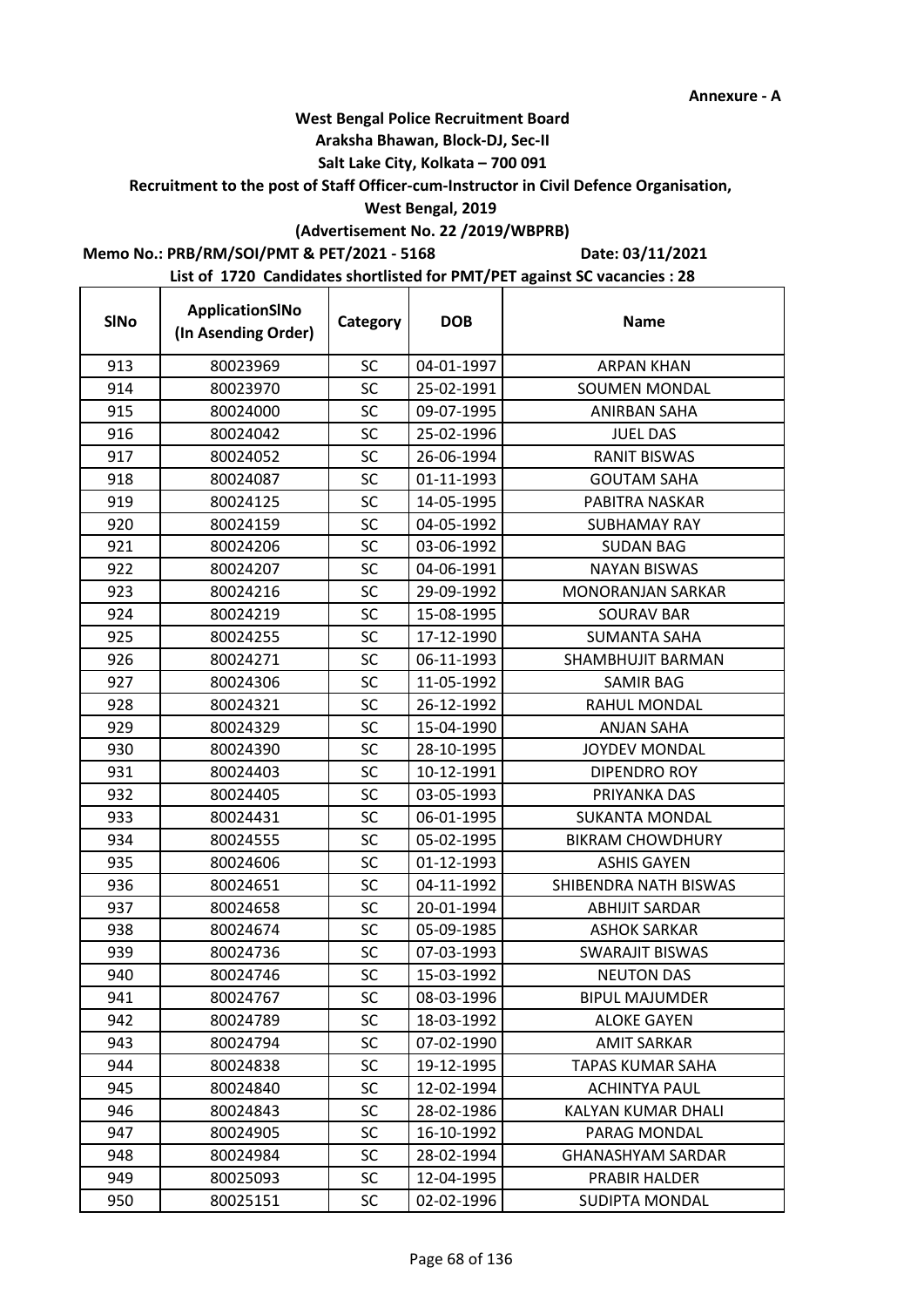### **Araksha Bhawan, Block-DJ, Sec-II**

## **Salt Lake City, Kolkata – 700 091**

## **Recruitment to the post of Staff Officer-cum-Instructor in Civil Defence Organisation,**

### **West Bengal, 2019**

## **(Advertisement No. 22 /2019/WBPRB)**

## **Memo No.: PRB/RM/SOI/PMT & PET/2021 - 5168**

r

**Date: 03/11/2021**

| <b>SINo</b> | ApplicationSINo<br>(In Asending Order) | Category  | <b>DOB</b> | <b>Name</b>                |
|-------------|----------------------------------------|-----------|------------|----------------------------|
| 951         | 80025170                               | <b>SC</b> | 25-04-1994 | <b>UJJAL KUMAR SAHA</b>    |
| 952         | 80025193                               | SC        | 01-08-1993 | PROSENJIT MONDAL           |
| 953         | 80025197                               | <b>SC</b> | 13-09-1992 | <b>GAGAN DAS</b>           |
| 954         | 80025214                               | SC        | 05-04-1991 | <b>UTTIYO RANA</b>         |
| 955         | 80025235                               | SC        | 15-07-1996 | <b>JAITA SARKAR</b>        |
| 956         | 80025258                               | SC        | 15-06-1985 | <b>BINOY ROY</b>           |
| 957         | 80025298                               | <b>SC</b> | 10-08-1991 | <b>SANDIP SAHA</b>         |
| 958         | 80025328                               | <b>SC</b> | 17-04-1995 | <b>ABHIJIT SAHA</b>        |
| 959         | 80025390                               | <b>SC</b> | 18-12-1993 | <b>ARJU BISWAS</b>         |
| 960         | 80025391                               | <b>SC</b> | 01-02-1994 | <b>DIGANTA BISWAS</b>      |
| 961         | 80025398                               | SC        | 19-03-1988 | <b>ASHIM ROY</b>           |
| 962         | 80025454                               | SC        | 16-09-1995 | <b>NARAYAN CHANDRA ROY</b> |
| 963         | 80025526                               | SC        | 17-01-1997 | <b>SANTANU SAHA</b>        |
| 964         | 80025539                               | <b>SC</b> | 12-03-1995 | <b>AMIT MANDAL</b>         |
| 965         | 80025588                               | <b>SC</b> | 01-06-1998 | SAYANJIT DAS               |
| 966         | 80025606                               | SC        | 04-03-1990 | <b>SUDIP SAHANI</b>        |
| 967         | 80025618                               | <b>SC</b> | 24-09-1991 | BIBEKANANDA JANA           |
| 968         | 80025653                               | SC        | 10-12-1995 | PANKAJ MAJHI               |
| 969         | 80025654                               | SC        | 10-01-1996 | <b>SUJAY MANDAL</b>        |
| 970         | 80025673                               | <b>SC</b> | 11-12-1990 | <b>MRINMOY MONDAL</b>      |
| 971         | 80025710                               | SC        | 22-03-1997 | SAMIRAN BISWAS             |
| 972         | 80025739                               | SC        | 26-05-1991 | <b>RAKESH NASKAR</b>       |
| 973         | 80025753                               | SC        | 25-10-1992 | ANIRUDDHA BISWAS           |
| 974         | 80025759                               | SC        | 13-03-1994 | <b>BAPPA SARKAR</b>        |
| 975         | 80025772                               | SC        | 03-05-1992 | <b>SHOUVIK MANDAL</b>      |
| 976         | 80025792                               | <b>SC</b> | 14-09-1993 | <b>MADHUSUDAN ROY</b>      |
| 977         | 80025800                               | <b>SC</b> | 23-11-1992 | <b>CHAYAN TIKADER</b>      |
| 978         | 80025821                               | SC        | 10-03-1994 | <b>DEBASIS DAS</b>         |
| 979         | 80025828                               | SC        | 05-10-1991 | <b>AJAY BISWAS</b>         |
| 980         | 80025852                               | SC        | 10-04-1993 | <b>AVIJIT MAL</b>          |
| 981         | 80025857                               | SC        | 20-10-1990 | <b>GOURAV ROY</b>          |
| 982         | 80025881                               | SC        | 14-01-1997 | <b>AMIT HALDER</b>         |
| 983         | 80025915                               | SC        | 10-07-1995 | <b>SUJOY BISWAS</b>        |
| 984         | 80025916                               | <b>SC</b> | 22-03-1995 | <b>SUBIR BISWAS</b>        |
| 985         | 80025939                               | <b>SC</b> | 21-10-1992 | SHIBDAS MONDAL             |
| 986         | 80025979                               | SC        | 16-04-1994 | SOURAV TIKADAR             |
| 987         | 80026014                               | <b>SC</b> | 01-02-1995 | <b>ABHIJIT DAS</b>         |
| 988         | 80026028                               | SC        | 30-04-1996 | <b>JHANTU MANDAL</b>       |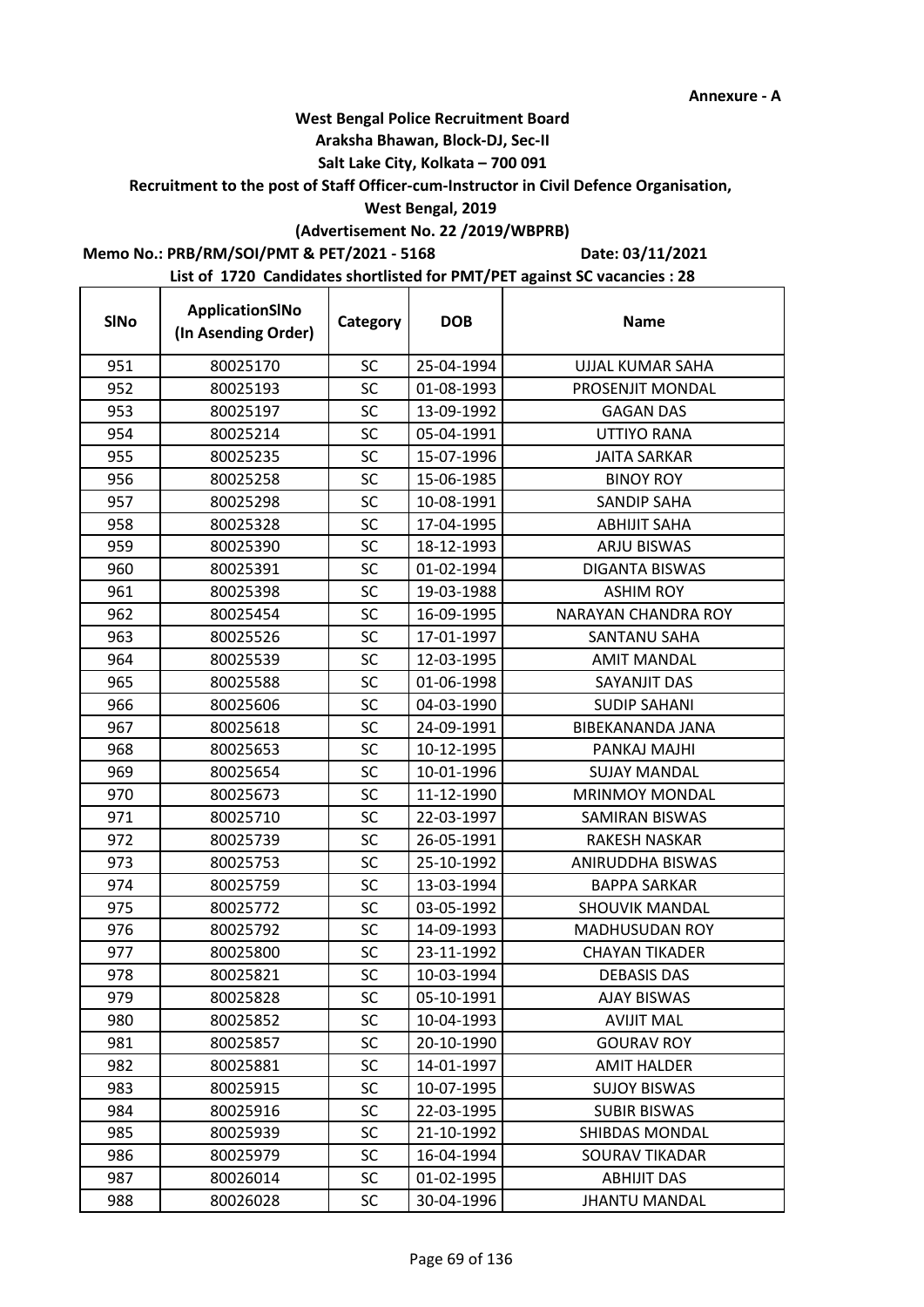t

## **West Bengal Police Recruitment Board**

### **Araksha Bhawan, Block-DJ, Sec-II**

## **Salt Lake City, Kolkata – 700 091**

### **Recruitment to the post of Staff Officer-cum-Instructor in Civil Defence Organisation,**

## **West Bengal, 2019**

# **(Advertisement No. 22 /2019/WBPRB)**

## **Memo No.: PRB/RM/SOI/PMT & PET/2021 - 5168**

**Date: 03/11/2021**

| <b>SINo</b> | ApplicationSINo<br>(In Asending Order) | Category  | <b>DOB</b> | <b>Name</b>               |
|-------------|----------------------------------------|-----------|------------|---------------------------|
| 989         | 80026037                               | <b>SC</b> | 25-06-1994 | <b>ABHIJIT SARKAR</b>     |
| 990         | 80026059                               | SC        | 02-06-1994 | DIPTENDRA PRAMANIK        |
| 991         | 80026096                               | <b>SC</b> | 17-11-1995 | <b>ANUP DAS</b>           |
| 992         | 80026115                               | SC        | 13-04-1990 | <b>TOTA MANDAL</b>        |
| 993         | 80026133                               | <b>SC</b> | 10-04-1989 | PUSPITA MANDAL            |
| 994         | 80026139                               | SC        | 01-08-1993 | <b>SAIKAT SAHA</b>        |
| 995         | 80026159                               | SC        | 04-05-1986 | <b>SUMAN KUMAR MANDAL</b> |
| 996         | 80026205                               | SC        | 09-07-1988 | <b>ALOK ROY</b>           |
| 997         | 80026222                               | SC        | 15-02-1995 | SANJIT DAS                |
| 998         | 80026253                               | SC        | 01-01-1994 | ARINDAM DAS               |
| 999         | 80026287                               | SC        | 22-12-1993 | <b>SUPRIYO CHOWDHURY</b>  |
| 1000        | 80026294                               | <b>SC</b> | 15-11-1989 | <b>JYOTI MISTRY</b>       |
| 1001        | 80026311                               | SC        | 08-11-1993 | RAHUL MONDAL              |
| 1002        | 80026314                               | SC        | 06-12-1997 | <b>ABHIJIT HALDER</b>     |
| 1003        | 80026327                               | SC        | 24-12-1994 | <b>KANAK BISWAS</b>       |
| 1004        | 80026416                               | SC        | 12-08-1986 | <b>SUBRATA DAS</b>        |
| 1005        | 80026444                               | <b>SC</b> | 28-04-1995 | <b>DEBABRATA NARU</b>     |
| 1006        | 80026479                               | SC        | 02-05-1990 | <b>AMIT MONDAL</b>        |
| 1007        | 80026480                               | SC        | 24-07-1996 | <b>GUNJAN DAS</b>         |
| 1008        | 80026496                               | SC        | 04-10-1995 | PROTAP MONDAL             |
| 1009        | 80026527                               | SC        | 14-04-1994 | <b>SURAJIT MANDAL</b>     |
| 1010        | 80026570                               | SC        | 05-09-1996 | DIBAKAR SINGHA RAY        |
| 1011        | 80026576                               | SC        | 03-03-1990 | <b>DEBASISH MONDAL</b>    |
| 1012        | 80026651                               | SC        | 28-03-1995 | <b>SANGITA MALIK</b>      |
| 1013        | 80026655                               | SC        | 02-10-1991 | UTPAL DOLAI               |
| 1014        | 80026690                               | SC        | 09-05-1994 | SOUMYADEEP ROY            |
| 1015        | 80026692                               | <b>SC</b> | 26-03-1997 | AMIT KUMAR SAHA           |
| 1016        | 80026811                               | SC        | 13-02-1992 | <b>SUBHAJIT BARMAN</b>    |
| 1017        | 80026849                               | <b>SC</b> | 19-04-1993 | PRIYATOSH DAS             |
| 1018        | 80026867                               | SC        | 20-12-1995 | PINTU BARMAN              |
| 1019        | 80026882                               | <b>SC</b> | 03-06-1986 | <b>MALAY SAHA</b>         |
| 1020        | 80026937                               | <b>SC</b> | 20-11-1994 | <b>RUMKI BISWAS</b>       |
| 1021        | 80026964                               | <b>SC</b> | 07-06-1994 | <b>ARUP MAKHAL</b>        |
| 1022        | 80027122                               | <b>SC</b> | 24-12-1992 | <b>AMIT NARU</b>          |
| 1023        | 80027142                               | <b>SC</b> | 10-01-1992 | SHANKAR KUMAR SINGHA      |
| 1024        | 80027143                               | SC        | 23-03-1988 | <b>BARUN KUMAR SINGHA</b> |
| 1025        | 80027161                               | <b>SC</b> | 18-08-1997 | PRITAM SAHA               |
| 1026        | 80027225                               | <b>SC</b> | 07-02-1993 | PRITYANKUR BISWAS         |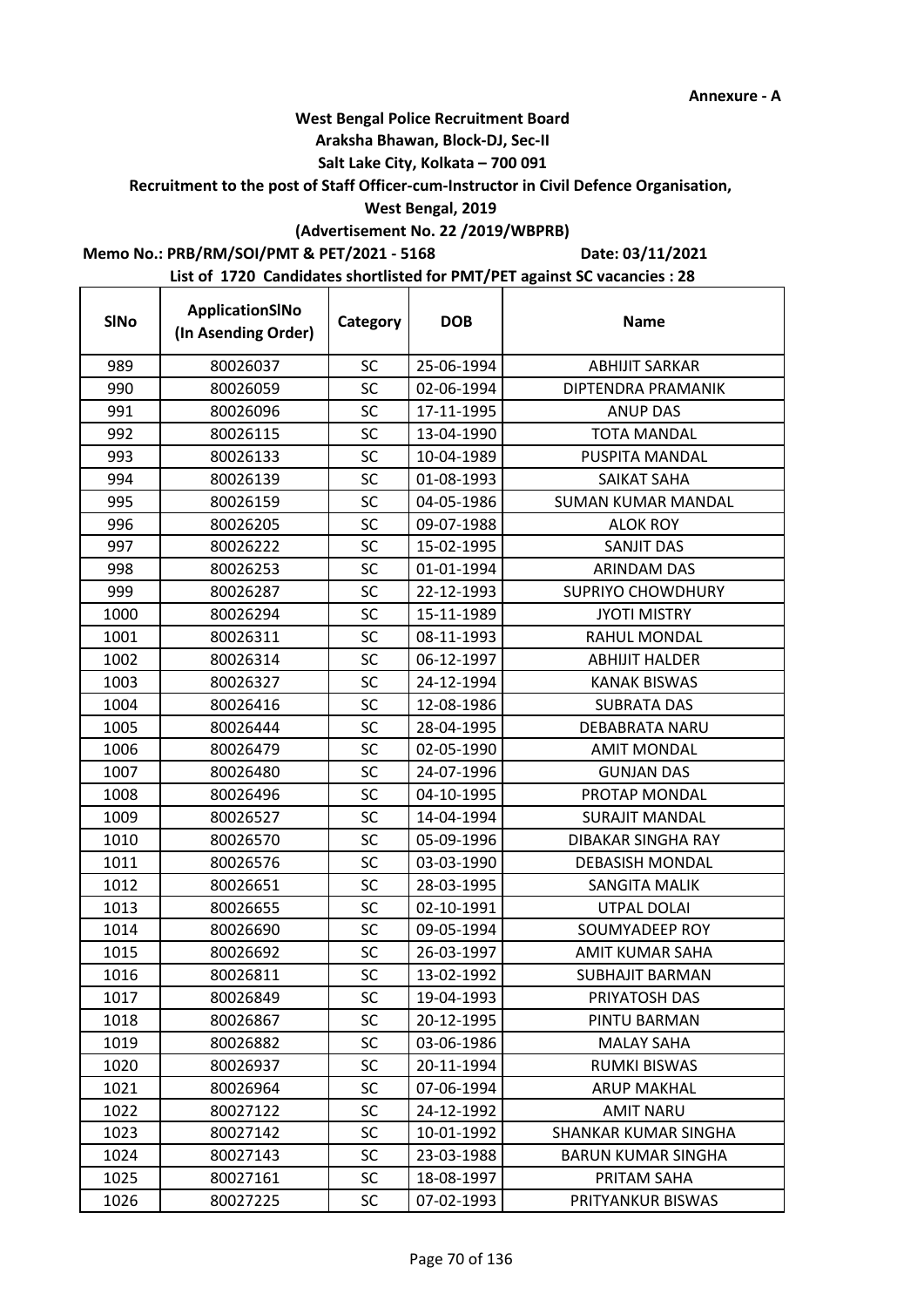### **Araksha Bhawan, Block-DJ, Sec-II**

## **Salt Lake City, Kolkata – 700 091**

**Recruitment to the post of Staff Officer-cum-Instructor in Civil Defence Organisation,** 

## **West Bengal, 2019**

# **(Advertisement No. 22 /2019/WBPRB)**

**Memo No.: PRB/RM/SOI/PMT & PET/2021 - 5168**

r

**Date: 03/11/2021**

| <b>SINo</b> | ApplicationSINo<br>(In Asending Order) | Category  | <b>DOB</b> | <b>Name</b>               |
|-------------|----------------------------------------|-----------|------------|---------------------------|
| 1027        | 80027230                               | <b>SC</b> | 16-12-1997 | SOURAV PRAMANICK          |
| 1028        | 80027244                               | <b>SC</b> | 18-11-1987 | <b>SURAJIT RAHA</b>       |
| 1029        | 80027309                               | <b>SC</b> | 04-02-1990 | <b>SUROJIT HALDER</b>     |
| 1030        | 80027330                               | SC        | 10-02-1996 | <b>ABHISHEK BAIRAGI</b>   |
| 1031        | 80027336                               | <b>SC</b> | 05-02-1987 | SIDDHARTHA BARUI          |
| 1032        | 80027353                               | SC        | 28-05-1993 | <b>BHAIRAB ROY</b>        |
| 1033        | 80027354                               | <b>SC</b> | 14-08-1994 | <b>GOUTAM GHARAMI</b>     |
| 1034        | 80027379                               | <b>SC</b> | 02-05-1996 | <b>TANMAY BALA</b>        |
| 1035        | 80027386                               | SC        | 25-03-1995 | <b>MANAB SANTRA</b>       |
| 1036        | 80027401                               | <b>SC</b> | 15-04-1993 | PARTHA MANDAL             |
| 1037        | 80027414                               | SC        | 05-10-1991 | <b>SURANJAN SINGHA</b>    |
| 1038        | 80027434                               | SC        | 07-06-1996 | <b>SUMIT KUMAR MAJI</b>   |
| 1039        | 80027438                               | <b>SC</b> | 24-08-1998 | <b>ANUP BISWAS</b>        |
| 1040        | 80027452                               | SC        | 24-11-1995 | <b>JIBANKUSH MAJUMDER</b> |
| 1041        | 80027518                               | SC        | 24-04-1997 | ARUP KUMAR NASKAR         |
| 1042        | 80027545                               | <b>SC</b> | 27-07-1991 | DEBABRATA SARKAR          |
| 1043        | 80027632                               | SC        | 08-12-1996 | <b>SHOUVIK SAHA</b>       |
| 1044        | 80027667                               | SC        | 06-05-1995 | <b>JAGANNATH BARMAN</b>   |
| 1045        | 80027733                               | SC        | 27-04-1993 | JAGADANANDA SAHA          |
| 1046        | 80027791                               | <b>SC</b> | 22-08-1994 | <b>TANIA PODDAR</b>       |
| 1047        | 80027804                               | <b>SC</b> | 03-02-1994 | <b>DWIPAN ROY</b>         |
| 1048        | 80027809                               | <b>SC</b> | 05-01-1991 | <b>SHANKAR ROY</b>        |
| 1049        | 80027820                               | SC        | 22-04-1984 | PRATAP KUMAR PATRA        |
| 1050        | 80027824                               | <b>SC</b> | 22-01-1991 | ASISH MAJUMDER            |
| 1051        | 80027855                               | SC        | 02-10-1996 | <b>TITAL SARKAR</b>       |
| 1052        | 80027858                               | <b>SC</b> | 07-11-1987 | <b>BIKASH NASKAR</b>      |
| 1053        | 80027912                               | <b>SC</b> | 03-03-1986 | <b>BISWAJIT NASKAR</b>    |
| 1054        | 80027917                               | SC        | 16-12-1993 | AMAR SHANKAR RANA         |
| 1055        | 80027955                               | SC        | 22-04-1993 | <b>BIPLAB BISWAS</b>      |
| 1056        | 80028006                               | <b>SC</b> | 10-04-1995 | <b>TINKU DAS</b>          |
| 1057        | 80028038                               | <b>SC</b> | 11-04-1995 | SHUBHAJIT BAIDYA          |
| 1058        | 80028108                               | <b>SC</b> | 10-10-1997 | <b>SUBHENDU DHALI</b>     |
| 1059        | 80028216                               | <b>SC</b> | 28-10-1994 | PRITAM PAUL               |
| 1060        | 80028221                               | SC        | 14-11-1983 | <b>SOUMEN PAUL</b>        |
| 1061        | 80028353                               | <b>SC</b> | 24-08-1991 | APURBA KUMAR BISHAL       |
| 1062        | 80028379                               | SC        | 21-02-1996 | PRATIMA SINGHA            |
| 1063        | 80028435                               | <b>SC</b> | 17-06-1989 | <b>SUSHANTA DAS</b>       |
| 1064        | 80028439                               | <b>SC</b> | 09-09-1997 | <b>GUDDU MANDAL</b>       |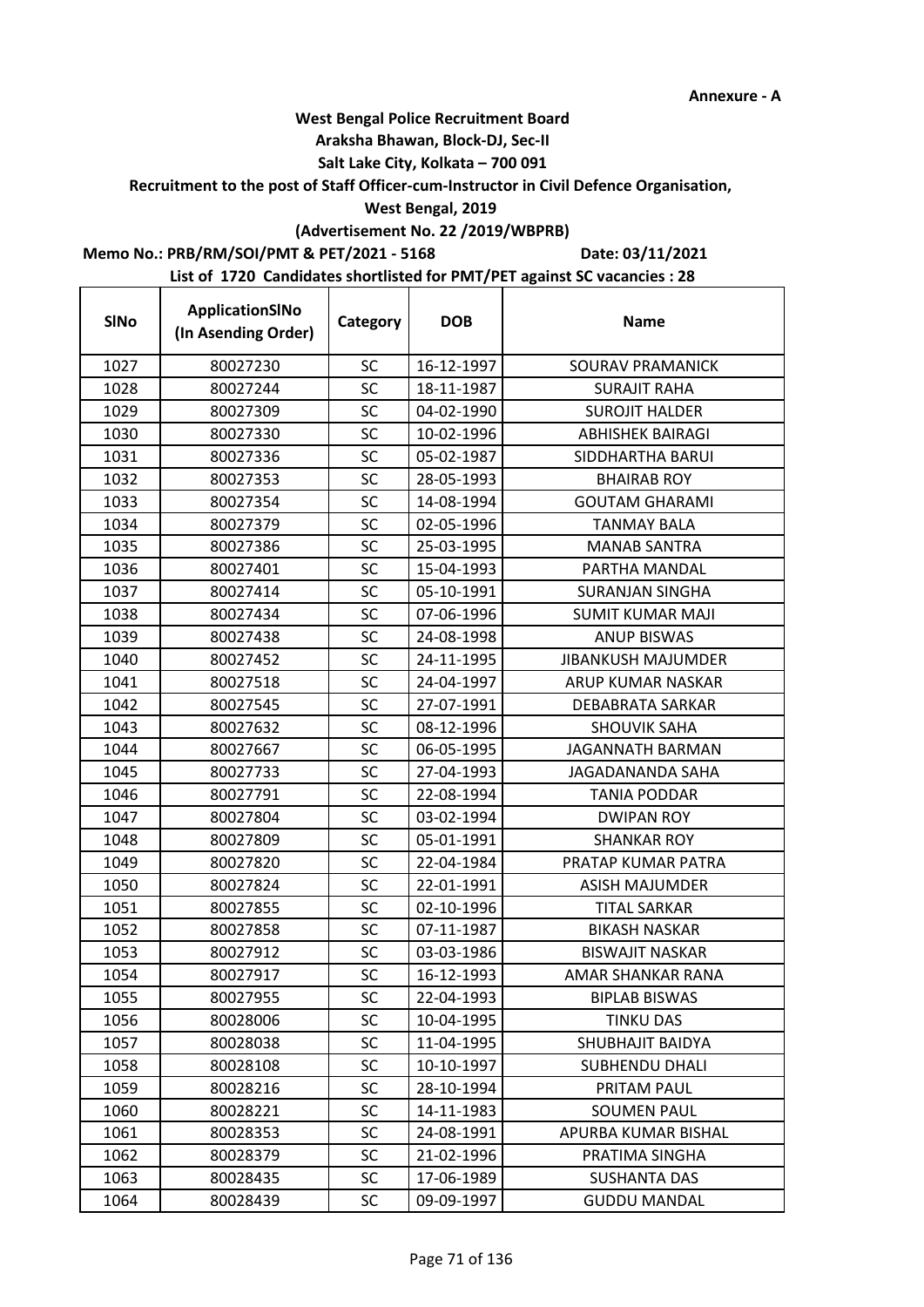t

## **West Bengal Police Recruitment Board**

### **Araksha Bhawan, Block-DJ, Sec-II**

## **Salt Lake City, Kolkata – 700 091**

### **Recruitment to the post of Staff Officer-cum-Instructor in Civil Defence Organisation,**

### **West Bengal, 2019**

## **(Advertisement No. 22 /2019/WBPRB)**

## **Memo No.: PRB/RM/SOI/PMT & PET/2021 - 5168**

**Date: 03/11/2021**

| <b>SINo</b> | ApplicationSINo<br>(In Asending Order) | Category  | <b>DOB</b> | <b>Name</b>                |
|-------------|----------------------------------------|-----------|------------|----------------------------|
| 1065        | 80028508                               | <b>SC</b> | 22-07-1995 | <b>RAMESH MALIK</b>        |
| 1066        | 80028510                               | SC        | 23-06-1995 | <b>NALLA SRIKANT</b>       |
| 1067        | 80028535                               | SC        | 10-02-1996 | <b>SOUVIK MANDAL</b>       |
| 1068        | 80028552                               | SC        | 18-10-1996 | <b>MITHUN KANJI</b>        |
| 1069        | 80028569                               | SC        | 10-11-1990 | <b>BHUPAL MONDAL</b>       |
| 1070        | 80028669                               | SC        | 04-10-1993 | <b>BIPLAB ROY</b>          |
| 1071        | 80028696                               | SC        | 03-10-1997 | <b>ADHIR DHALI</b>         |
| 1072        | 80028721                               | SC        | 20-10-1993 | <b>ANUP HALDER</b>         |
| 1073        | 80028773                               | SC        | 11-12-1994 | SAYANTIKA MONDAL           |
| 1074        | 80028776                               | <b>SC</b> | 24-05-1996 | <b>MANIK ROY</b>           |
| 1075        | 80028791                               | SC        | 07-09-1994 | PRONAB CHANDRA ROY         |
| 1076        | 80028912                               | SC        | 04-01-1995 | SABITA BAIRAGI             |
| 1077        | 80028947                               | SC        | 10-10-1996 | <b>KAMAL MONDAL</b>        |
| 1078        | 80028988                               | SC        | 01-05-1984 | <b>ATANU GAYEN</b>         |
| 1079        | 80029015                               | SC        | 23-02-1996 | <b>RATAN BARMAN</b>        |
| 1080        | 80029022                               | SC        | 20-11-1995 | <b>SUBHAM SAHA</b>         |
| 1081        | 80029033                               | <b>SC</b> | 30-07-1991 | DIPANJAN MONDAL            |
| 1082        | 80029126                               | SC        | 10-10-1988 | <b>ANUP BAS</b>            |
| 1083        | 80029145                               | <b>SC</b> | 18-09-1992 | <b>BISWAJIT MALIK</b>      |
| 1084        | 80029204                               | SC        | 29-04-1987 | PARTHA SARKAR              |
| 1085        | 80029250                               | SC        | 18-01-1989 | RAJESH BARAI               |
| 1086        | 80029262                               | SC        | 02-11-1986 | DIBYENDU SK MONDAL         |
| 1087        | 80029295                               | SC        | 21-06-1986 | <b>SUVANKAR MALICK</b>     |
| 1088        | 80029335                               | <b>SC</b> | 11-05-1992 | ANIRUDHA SAHA              |
| 1089        | 80029336                               | SC        | 10-01-1991 | <b>NIKAR HALDAR</b>        |
| 1090        | 80029373                               | SC        | 23-09-1991 | <b>CHANDAN BISWAS</b>      |
| 1091        | 80029465                               | SC        | 31-07-1992 | HIRENDRA MAJUMDER          |
| 1092        | 80029469                               | SC        | 02-07-1985 | PRASHANTA MONDAL           |
| 1093        | 80029494                               | SC        | 04-06-1983 | <b>PARITOSH BISWAS</b>     |
| 1094        | 80029521                               | <b>SC</b> | 01-02-1990 | <b>ABINASH CHANDRA ROY</b> |
| 1095        | 80029574                               | <b>SC</b> | 25-08-1996 | <b>RAJAT PODDER</b>        |
| 1096        | 80029581                               | <b>SC</b> | 25-10-1994 | <b>DIPANKAR DAS</b>        |
| 1097        | 80029599                               | <b>SC</b> | 15-10-1993 | PAPITA HALDER              |
| 1098        | 80029626                               | <b>SC</b> | 11-09-1995 | SHUVANKAR BISWAS           |
| 1099        | 80029633                               | SC        | 16-07-1995 | ANIRBAN MANDAL             |
| 1100        | 80029634                               | SC        | 19-11-1992 | ANTU ROY                   |
| 1101        | 80029771                               | <b>SC</b> | 19-02-1992 | <b>GOKULANANDA SIKDAR</b>  |
| 1102        | 80029823                               | <b>SC</b> | 03-06-1995 | <b>AVIJIT DOLUI</b>        |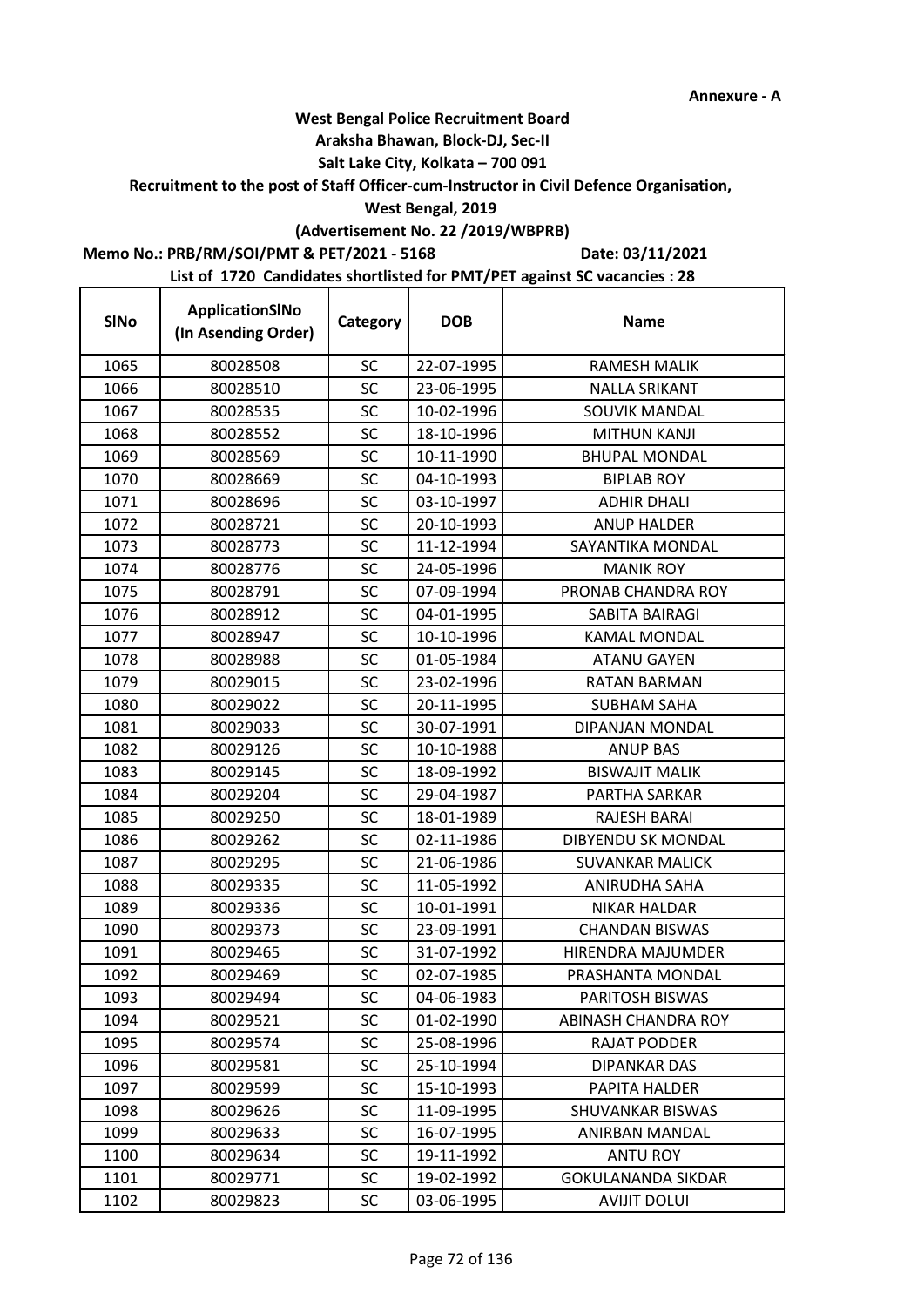## **West Bengal Police Recruitment Board**

#### **Araksha Bhawan, Block-DJ, Sec-II**

## **Salt Lake City, Kolkata – 700 091**

#### **Recruitment to the post of Staff Officer-cum-Instructor in Civil Defence Organisation,**

#### **West Bengal, 2019**

# **(Advertisement No. 22 /2019/WBPRB)**

#### **Memo No.: PRB/RM/SOI/PMT & PET/2021 - 5168**

**Date: 03/11/2021**

| <b>SINo</b> | ApplicationSINo<br>(In Asending Order) | Category  | <b>DOB</b> | <b>Name</b>                |
|-------------|----------------------------------------|-----------|------------|----------------------------|
| 1103        | 80029830                               | <b>SC</b> | 12-07-1983 | <b>TAPAS BISWAS</b>        |
| 1104        | 80029888                               | <b>SC</b> | 01-11-1991 | <b>ASHIM MAJUMDER</b>      |
| 1105        | 80029929                               | <b>SC</b> | 12-03-1994 | <b>DEBASIS SAHA</b>        |
| 1106        | 80030026                               | SC        | 12-04-1993 | <b>JONMENJAY BAIDYA</b>    |
| 1107        | 80030098                               | <b>SC</b> | 01-03-1994 | PORITOSH CHOWDHURY         |
| 1108        | 80030154                               | SC        | 01-03-1997 | <b>AJAY BISWAS</b>         |
| 1109        | 80030183                               | <b>SC</b> | 06-12-1994 | <b>VIKASH KUMAR</b>        |
| 1110        | 80030202                               | SC        | 12-12-1996 | SOURAV BARMAN              |
| 1111        | 80030246                               | SC        | 23-06-1996 | <b>ASHA MONDAL</b>         |
| 1112        | 80030264                               | <b>SC</b> | 22-05-1990 | KOUSHIK KUMAR KAYAL        |
| 1113        | 80030278                               | SC        | 22-03-1995 | <b>NABARUN RAY</b>         |
| 1114        | 80030287                               | <b>SC</b> | 10-02-1994 | <b>MANIK BISWAS</b>        |
| 1115        | 80030305                               | SC        | 03-01-1996 | PANKAJ MONDAL              |
| 1116        | 80030346                               | SC        | 12-06-1994 | <b>ANUP BISWAS</b>         |
| 1117        | 80030448                               | <b>SC</b> | 02-02-1995 | <b>BIPLAB BARMAN</b>       |
| 1118        | 80030472                               | SC        | 13-02-1996 | PAYEL MONDAL               |
| 1119        | 80030575                               | SC        | 01-04-1989 | PRATIK KUMAR SARKAR        |
| 1120        | 80030597                               | <b>SC</b> | 10-02-1992 | SIRSENDU SAHA              |
| 1121        | 80030606                               | <b>SC</b> | 29-08-1990 | <b>NISHIT KUMAR DAS</b>    |
| 1122        | 80030671                               | <b>SC</b> | 29-12-1993 | <b>TUHIN SARKAR</b>        |
| 1123        | 80030680                               | <b>SC</b> | 13-04-1983 | <b>KISHOR DAS</b>          |
| 1124        | 80030689                               | <b>SC</b> | 15-04-1993 | <b>SANJAY MONDAL</b>       |
| 1125        | 80030731                               | SC        | 20-07-1993 | <b>AMIT KUMAR NAYEK</b>    |
| 1126        | 80030759                               | <b>SC</b> | 19-04-1993 | <b>APURBA BISWAS</b>       |
| 1127        | 80030797                               | <b>SC</b> | 01-01-1997 | <b>MINTU BISWAS</b>        |
| 1128        | 80030801                               | <b>SC</b> | 26-01-1987 | <b>ARIJIT DAS</b>          |
| 1129        | 80030803                               | SC        | 15-01-1990 | RAJ KISHORE CHOWDHARY      |
| 1130        | 80030821                               | <b>SC</b> | 25-11-1994 | <b>BINOY HALDER</b>        |
| 1131        | 80030839                               | SC        | 05-08-1996 | BIKRAM DAS                 |
| 1132        | 80030882                               | SC        | 05-02-1996 | <b>TUSHAR KANTI SARKAR</b> |
| 1133        | 80030904                               | <b>SC</b> | 30-11-1995 | SUBHANKAR BARMAN           |
| 1134        | 80030955                               | <b>SC</b> | 19-02-1991 | SANU DAS                   |
| 1135        | 80030975                               | <b>SC</b> | 20-01-1995 | <b>PUSPENDU SARKAR</b>     |
| 1136        | 80030979                               | SC        | 02-01-1994 | PRAVAT NASKAR              |
| 1137        | 80031029                               | SC        | 05-02-1995 | <b>SHUBHAM BHAKAT</b>      |
| 1138        | 80031077                               | <b>SC</b> | 05-12-1983 | SUBRATA KUMAR BISWAS       |
| 1139        | 80031115                               | <b>SC</b> | 20-05-1985 | SAMIR KUMAR SARDAR         |
| 1140        | 80031208                               | SC.       | 02-01-1996 | DIPANKAR MONDAL            |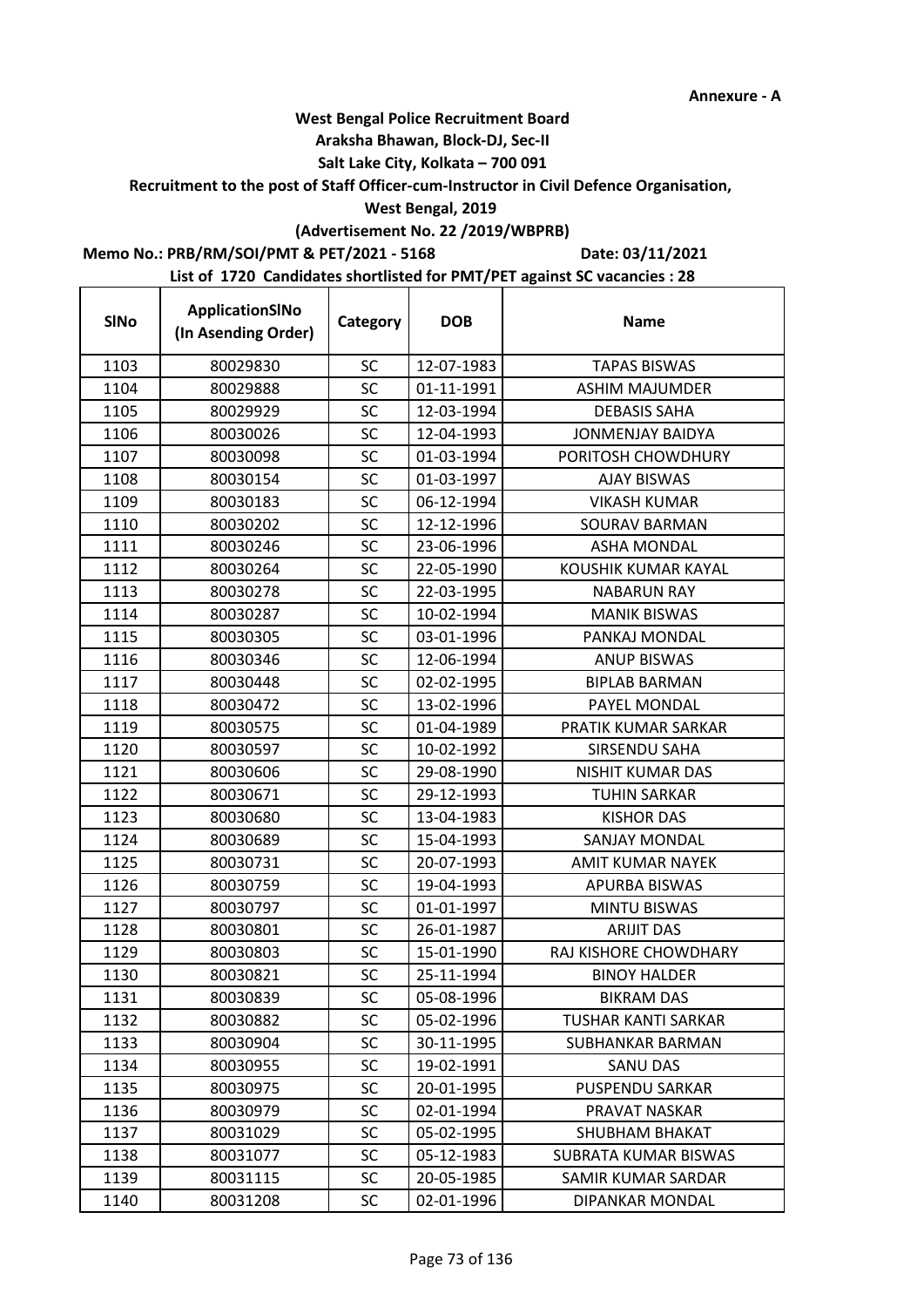## **West Bengal Police Recruitment Board**

#### **Araksha Bhawan, Block-DJ, Sec-II**

#### **Salt Lake City, Kolkata – 700 091**

**Recruitment to the post of Staff Officer-cum-Instructor in Civil Defence Organisation,** 

#### **West Bengal, 2019**

# **(Advertisement No. 22 /2019/WBPRB)**

### **Memo No.: PRB/RM/SOI/PMT & PET/2021 - 5168**

 $\mathbf{r}$ 

**Date: 03/11/2021**

| <b>SINo</b> | ApplicationSINo<br>(In Asending Order) | Category  | <b>DOB</b> | <b>Name</b>                  |
|-------------|----------------------------------------|-----------|------------|------------------------------|
| 1141        | 80031218                               | <b>SC</b> | 09-09-1987 | <b>JOY KUMAR HOWLY</b>       |
| 1142        | 80031221                               | <b>SC</b> | 03-03-1988 | <b>REGAN BISWAS</b>          |
| 1143        | 80031229                               | <b>SC</b> | 24-09-1995 | <b>HARASHIS BISWAS</b>       |
| 1144        | 80031238                               | SC        | 09-04-1996 | <b>CHANDAN ADHIKARI</b>      |
| 1145        | 80031306                               | <b>SC</b> | 08-11-1988 | <b>ASHIM MANDAL</b>          |
| 1146        | 80031362                               | SC        | 14-11-1995 | <b>SRIBAS BISWAS</b>         |
| 1147        | 80031417                               | <b>SC</b> | 26-11-1989 | SIDDHARTHA PAUL              |
| 1148        | 80031420                               | <b>SC</b> | 16-08-1996 | <b>SUKHEN BISWAS</b>         |
| 1149        | 80031437                               | SC        | 16-11-1986 | <b>BAPTU SARKAR</b>          |
| 1150        | 80031498                               | <b>SC</b> | 15-09-1993 | <b>SUJOY BARMAN</b>          |
| 1151        | 80031529                               | SC        | 19-10-1994 | <b>SOURAV HAZRA</b>          |
| 1152        | 80031558                               | SC        | 02-10-1992 | PRITILEKHA HALDER            |
| 1153        | 80031569                               | <b>SC</b> | 29-01-1992 | <b>ARPAN MONDAL</b>          |
| 1154        | 80031579                               | SC        | 09-06-1997 | SUPRASANNA SARKAR            |
| 1155        | 80031750                               | <b>SC</b> | 08-01-1994 | <b>SANKAR MITRA</b>          |
| 1156        | 80031879                               | <b>SC</b> | 06-07-1989 | <b>SUMAN DAS</b>             |
| 1157        | 80031891                               | SC        | 15-04-1986 | <b>KALYAN ROY</b>            |
| 1158        | 80031911                               | SC        | 24-12-1988 | <b>KAUSHIK DAS</b>           |
| 1159        | 80031921                               | SC        | 15-02-1995 | ARINDAM HALDR                |
| 1160        | 80031974                               | <b>SC</b> | 18-08-1993 | <b>JYOTI SAHA</b>            |
| 1161        | 80032127                               | <b>SC</b> | 08-09-1989 | <b>JOYDEB SARKAR</b>         |
| 1162        | 80032156                               | <b>SC</b> | 17-05-1997 | <b>BIPUL HALDER</b>          |
| 1163        | 80032188                               | SC        | 31-01-1991 | PABITRA MAL                  |
| 1164        | 80032191                               | SC        | 28-11-1991 | <b>MANAB RAY</b>             |
| 1165        | 80032298                               | SC        | 08-11-1989 | <b>PULAKESH GAYEN</b>        |
| 1166        | 80032334                               | <b>SC</b> | 15-10-1993 | <b>CHANDRA SEKHAR ROY</b>    |
| 1167        | 80032464                               | <b>SC</b> | 16-09-1997 | NIKHIL MONDAL                |
| 1168        | 80032501                               | SC        | 25-09-1994 | <b>SUPRIYA MONDAL</b>        |
| 1169        | 80032584                               | SC        | 19-12-1992 | SAMARESH MONDAL              |
| 1170        | 80032627                               | SC        | 18-03-1992 | <b>AMIYA DAS</b>             |
| 1171        | 80032687                               | SC        | 22-10-1989 | <b>ARNAB BISWAS</b>          |
| 1172        | 80032735                               | SC        | 14-03-1995 | <b>DEBNATH MISTRI</b>        |
| 1173        | 80032768                               | <b>SC</b> | 04-03-1993 | <b>SUDIP DHARA</b>           |
| 1174        | 80032813                               | SC        | 16-07-1998 | <b>SUBRATA SARKAR</b>        |
| 1175        | 80032863                               | SC        | 27-11-1993 | <b>ABHISEK MANDAL</b>        |
| 1176        | 80032872                               | SC        | 02-01-1989 | AMIT KUMAR PRAMANICK         |
| 1177        | 80032935                               | <b>SC</b> | 27-09-1988 | <b>BAPPA DAS</b>             |
| 1178        | 80032974                               | <b>SC</b> | 13-06-1997 | <b>SUBHAS CHANDRA BISWAS</b> |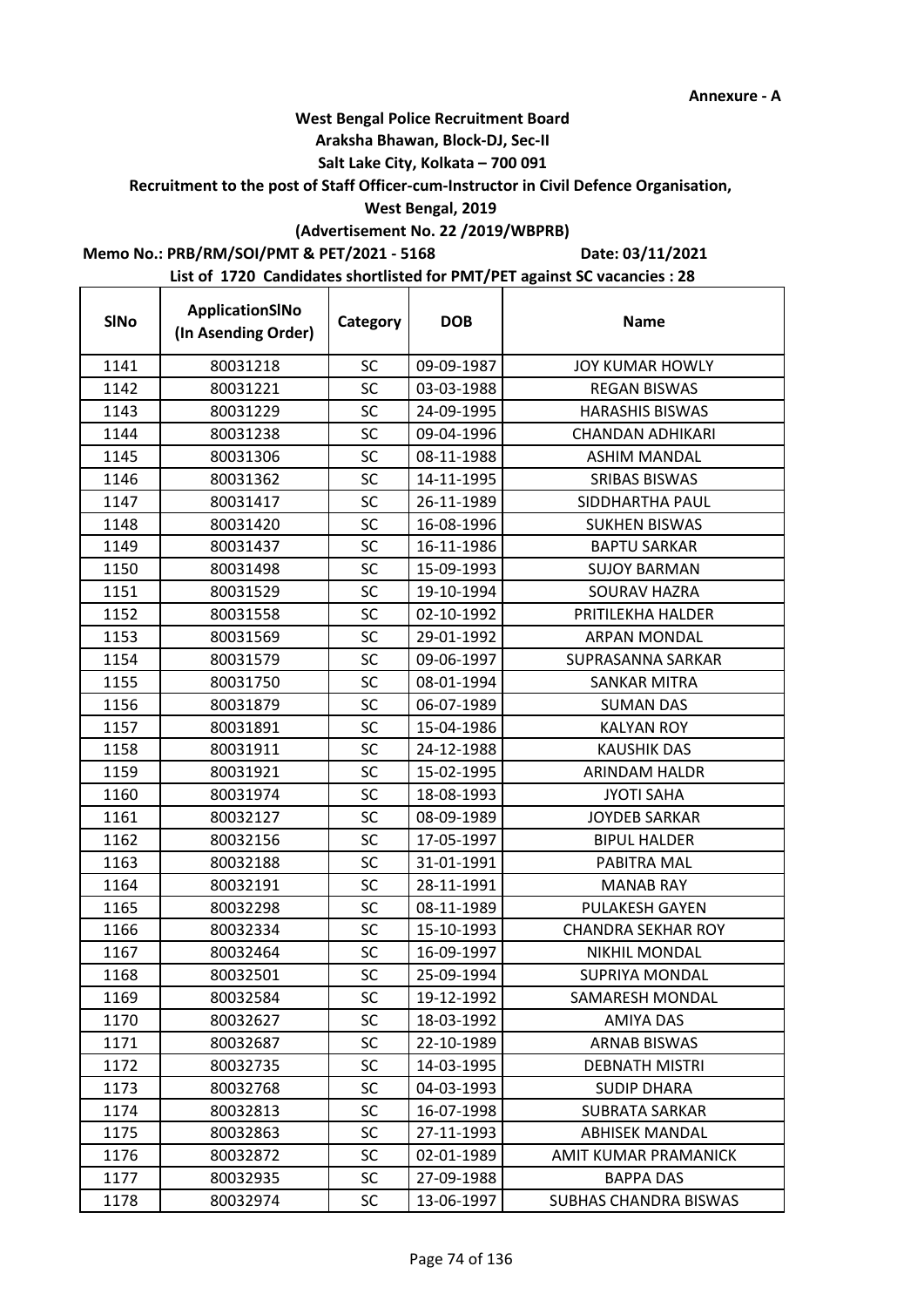## **West Bengal Police Recruitment Board**

#### **Araksha Bhawan, Block-DJ, Sec-II**

## **Salt Lake City, Kolkata – 700 091**

**Recruitment to the post of Staff Officer-cum-Instructor in Civil Defence Organisation,** 

#### **West Bengal, 2019**

# **(Advertisement No. 22 /2019/WBPRB)**

**Memo No.: PRB/RM/SOI/PMT & PET/2021 - 5168**

 $\mathbf{r}$ 

**Date: 03/11/2021**

| <b>SINo</b> | ApplicationSINo<br>(In Asending Order) | Category  | <b>DOB</b> | <b>Name</b>                 |
|-------------|----------------------------------------|-----------|------------|-----------------------------|
| 1179        | 80033014                               | SC        | 21-10-1983 | <b>DIPANKAR BISWAS</b>      |
| 1180        | 80033107                               | <b>SC</b> | 17-06-1994 | <b>KALYAN BHUNIA</b>        |
| 1181        | 80033134                               | <b>SC</b> | 22-11-1991 | <b>ABHIJIT DAS</b>          |
| 1182        | 80033190                               | SC        | 02-02-1992 | <b>BAPI MONDAL</b>          |
| 1183        | 80033192                               | <b>SC</b> | 12-05-1991 | <b>BHARAT MONDAL</b>        |
| 1184        | 80033243                               | SC        | 07-07-1997 | <b>RIPAN BALA</b>           |
| 1185        | 80033285                               | <b>SC</b> | 07-10-1998 | <b>SUMAN KUMAR SAHA</b>     |
| 1186        | 80033312                               | <b>SC</b> | 05-02-1991 | <b>MILAN RABIDAS</b>        |
| 1187        | 80033379                               | SC        | 15-05-1984 | SIDDHARTHA BOSE             |
| 1188        | 80033437                               | <b>SC</b> | 22-02-1996 | <b>ASHUTOSH MONDAL</b>      |
| 1189        | 80033469                               | SC        | 08-10-1981 | <b>SUKHEN HALDER</b>        |
| 1190        | 80033522                               | SC        | 01-05-1981 | <b>BIDHAN CH MANDAL</b>     |
| 1191        | 80033538                               | <b>SC</b> | 15-11-1996 | <b>ARIJIT HAZRA</b>         |
| 1192        | 80033539                               | SC        | 16-12-1996 | <b>DEEP MONDAL</b>          |
| 1193        | 80033552                               | SC        | 05-03-1997 | RANAJIT SARKAR              |
| 1194        | 80033558                               | <b>SC</b> | 11-08-1987 | <b>DEBASISH DAS</b>         |
| 1195        | 80033571                               | SC        | 06-06-1992 | <b>SWAGATA MANDAL</b>       |
| 1196        | 80033575                               | SC        | 22-07-1992 | <b>BAPI KAYAL</b>           |
| 1197        | 80033608                               | SC        | 22-01-1995 | <b>ASTHIK SAMANTA GAYEN</b> |
| 1198        | 80033627                               | <b>SC</b> | 17-09-1996 | RITAM MANDAL                |
| 1199        | 80033692                               | <b>SC</b> | 22-12-1996 | <b>AMIT KUMAR ROY</b>       |
| 1200        | 80033728                               | <b>SC</b> | 21-01-1992 | <b>HIRANYA RAY</b>          |
| 1201        | 80033744                               | SC        | 02-04-1994 | CHANDRAKANTA SAHA           |
| 1202        | 80033787                               | SC        | 16-04-1997 | SOURAV BISWAS               |
| 1203        | 80033891                               | SC        | 10-03-1994 | <b>GOPAL SARKAR</b>         |
| 1204        | 80033918                               | <b>SC</b> | 08-07-1998 | SOURAV MONDAL               |
| 1205        | 80033937                               | <b>SC</b> | 06-10-1997 | DIPANKAR MONDAL             |
| 1206        | 80033986                               | SC        | 31-12-1993 | HIMANGSHU MONDAL            |
| 1207        | 80033990                               | SC        | 10-09-1997 | SANTANA ROY                 |
| 1208        | 80034067                               | SC        | 17-03-1992 | <b>BAPPA BARMAN</b>         |
| 1209        | 80034143                               | SC        | 09-03-1995 | <b>ARPAN SHIT</b>           |
| 1210        | 80034262                               | SC        | 21-09-1992 | <b>APURBA DAS</b>           |
| 1211        | 80034287                               | SC        | 06-05-1986 | RATHINDRA NATH BISWAS       |
| 1212        | 80034300                               | SC        | 07-10-1992 | <b>BINDUSA ADHIKARY</b>     |
| 1213        | 80034496                               | SC        | 11-07-1996 | PRANAY BISWAS               |
| 1214        | 80034535                               | SC        | 10-06-1989 | <b>TUSHAR CHANDRA DAS</b>   |
| 1215        | 80034622                               | <b>SC</b> | 08-04-1995 | <b>SHANU PRAMANICK</b>      |
| 1216        | 80034672                               | <b>SC</b> | 20-08-1988 | SHIBSANKAR DAS              |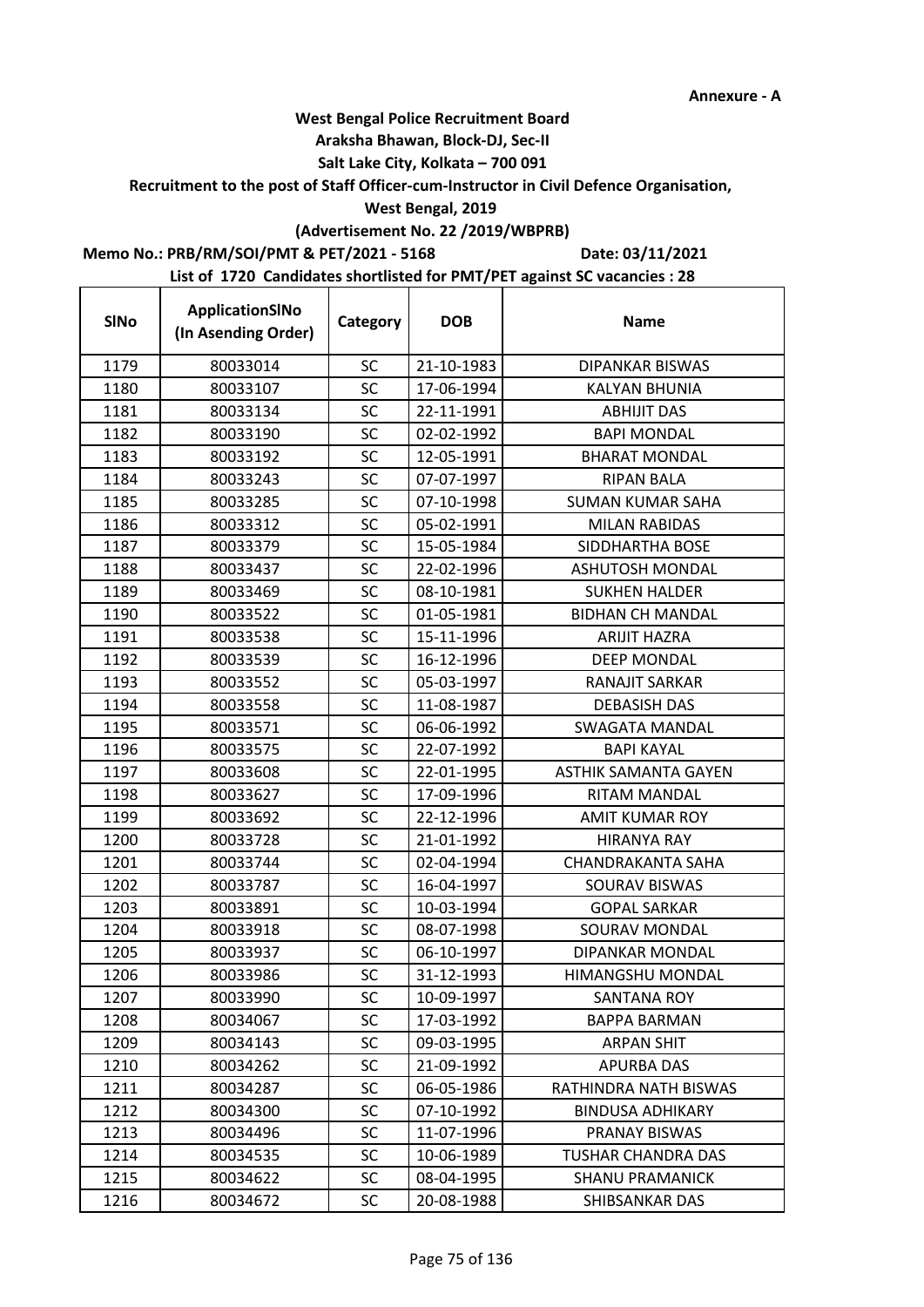## **West Bengal Police Recruitment Board**

#### **Araksha Bhawan, Block-DJ, Sec-II**

## **Salt Lake City, Kolkata – 700 091**

#### **Recruitment to the post of Staff Officer-cum-Instructor in Civil Defence Organisation,**

#### **West Bengal, 2019**

# **(Advertisement No. 22 /2019/WBPRB)**

### **Memo No.: PRB/RM/SOI/PMT & PET/2021 - 5168**

**Date: 03/11/2021**

| <b>SINo</b> | ApplicationSINo<br>(In Asending Order) | Category  | <b>DOB</b> | <b>Name</b>               |
|-------------|----------------------------------------|-----------|------------|---------------------------|
| 1217        | 80034701                               | SC        | 12-03-1992 | <b>SUBRATA MONDAL</b>     |
| 1218        | 80034703                               | SC        | 09-04-1990 | <b>RIPAN BISWAS</b>       |
| 1219        | 80034791                               | SC        | 20-08-1996 | RAMPRASAD NASKAR          |
| 1220        | 80034798                               | SC        | 19-12-1995 | <b>TAPAS BARMAN</b>       |
| 1221        | 80034808                               | SC        | 21-11-1993 | <b>SUTAPA ROY</b>         |
| 1222        | 80034830                               | SC        | 10-03-1990 | <b>BRABIMA DAS</b>        |
| 1223        | 80034831                               | SC        | 02-04-1994 | RAKESH MAJI               |
| 1224        | 80034861                               | SC        | 02-04-1987 | <b>GADADHAR RAJBANSHI</b> |
| 1225        | 80034896                               | SC        | 10-10-1992 | RAHUL MANDAL              |
| 1226        | 80034899                               | SC        | 28-12-1987 | SWAPAN MAJHI              |
| 1227        | 80034917                               | SC        | 04-01-1984 | <b>SANANDA MONDAL</b>     |
| 1228        | 80034927                               | SC        | 20-08-1987 | ANANTA MOHAN DAS          |
| 1229        | 80034957                               | SC        | 23-07-1997 | <b>ARGHA DEY</b>          |
| 1230        | 80034975                               | SC        | 20-09-1995 | PRADIPTA MONDAL           |
| 1231        | 80034987                               | SC        | 24-06-1992 | SHAKTI KUMAR BISWAS       |
| 1232        | 80034989                               | SC        | 18-10-1988 | RINKU CHANDRA DAS         |
| 1233        | 80034997                               | SC        | 01-04-1993 | SANTU MONDAL              |
| 1234        | 80035029                               | SC        | 13-11-1995 | SIB SANKAR ROY BASUNIA    |
| 1235        | 80035055                               | SC        | 02-04-1997 | JAGANNATH BASUNIA         |
| 1236        | 80035075                               | SC        | 08-10-1993 | SAJAL KUMAR MONDAL        |
| 1237        | 80035103                               | SC        | 07-02-1997 | <b>SUBHENDU MONDAL</b>    |
| 1238        | 80035104                               | SC        | 19-08-1993 | <b>DOYEL PRAMANIK</b>     |
| 1239        | 80035121                               | SC        | 23-01-1996 | <b>DURLOV GHOSH</b>       |
| 1240        | 80035125                               | SC        | 01-01-1991 | SARBAJIT BISWAS           |
| 1241        | 80035172                               | SC        | 04-01-1996 | RAJESH MONDAL             |
| 1242        | 80035180                               | SC        | 13-05-1996 | <b>SUMAN SARKAR</b>       |
| 1243        | 80035201                               | SC        | 23-07-1992 | SOURAV KUMAR SAHA         |
| 1244        | 80035285                               | SC        | 01-04-1994 | <b>TAPAN ROY</b>          |
| 1245        | 80035313                               | <b>SC</b> | 11-09-1993 | <b>BIPUL MISTRY</b>       |
| 1246        | 80035366                               | <b>SC</b> | 10-06-1992 | <b>SATYEN MANDAL</b>      |
| 1247        | 80035377                               | <b>SC</b> | 10-06-1996 | <b>UTTAM MANDAL</b>       |
| 1248        | 80035381                               | <b>SC</b> | 22-08-1994 | SANDIP KUMAR HELA         |
| 1249        | 80035398                               | <b>SC</b> | 23-03-1992 | <b>GOURANGA PURKAIT</b>   |
| 1250        | 80035410                               | SC        | 07-03-1992 | SUBRATA BISWAS            |
| 1251        | 80035433                               | <b>SC</b> | 20-04-1998 | <b>TAPAS BAIDYA</b>       |
| 1252        | 80035451                               | <b>SC</b> | 05-11-1993 | <b>SUBHO DOLUI</b>        |
| 1253        | 80035453                               | SC.       | 01-06-1994 | SAURAV KUMAR CHOWDHARY    |
| 1254        | 80035487                               | SC        | 25-08-1994 | <b>SAROJ GAIN</b>         |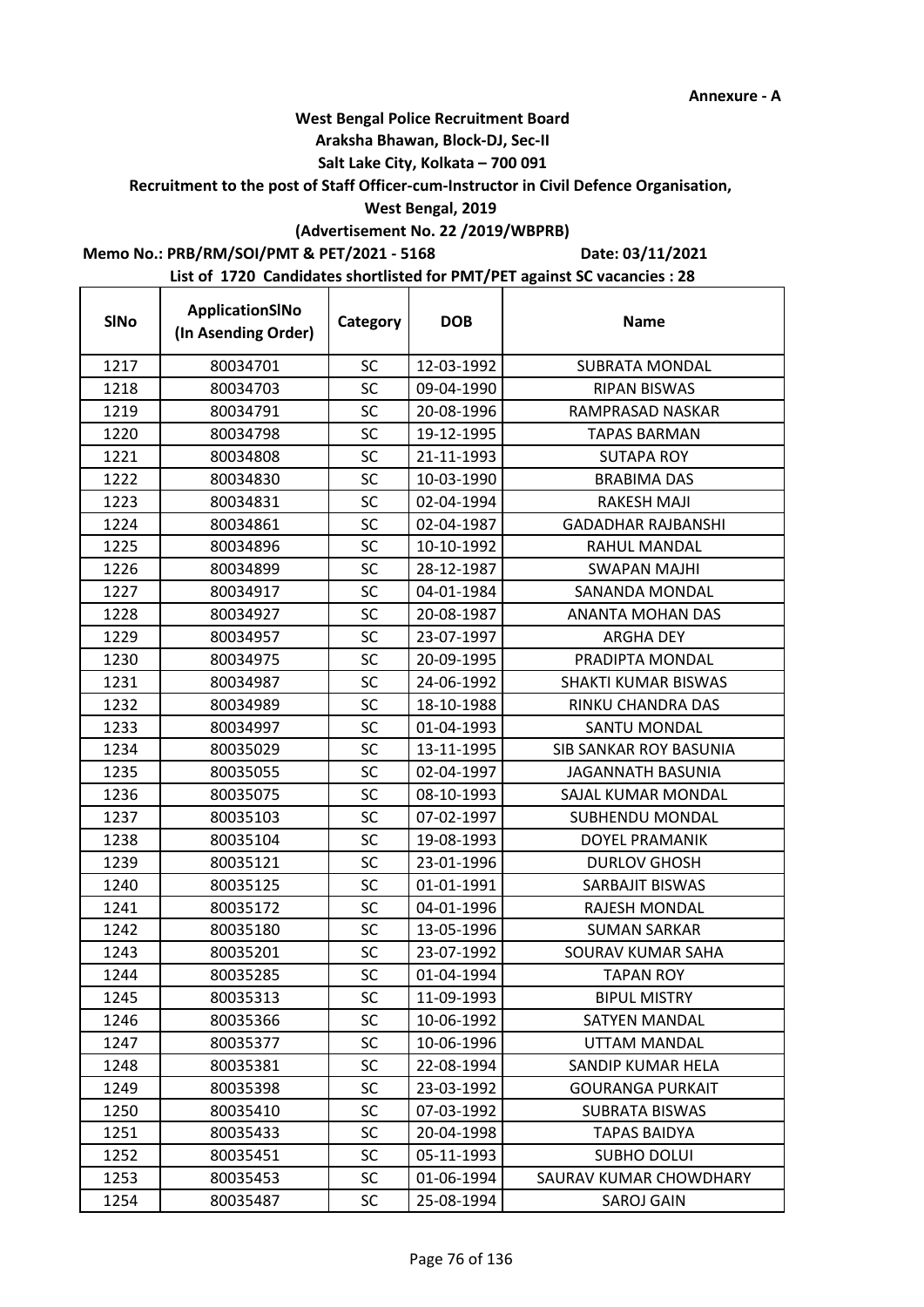## **West Bengal Police Recruitment Board**

#### **Araksha Bhawan, Block-DJ, Sec-II**

#### **Salt Lake City, Kolkata – 700 091**

#### **Recruitment to the post of Staff Officer-cum-Instructor in Civil Defence Organisation,**

#### **West Bengal, 2019**

# **(Advertisement No. 22 /2019/WBPRB)**

## **Memo No.: PRB/RM/SOI/PMT & PET/2021 - 5168**

**Date: 03/11/2021**

| <b>SINo</b> | ApplicationSINo<br>(In Asending Order) | Category  | <b>DOB</b> | <b>Name</b>             |
|-------------|----------------------------------------|-----------|------------|-------------------------|
| 1255        | 80035500                               | SC        | 15-02-1998 | PABITRA NASKAR          |
| 1256        | 80035551                               | SC        | 05-03-1985 | <b>SANDIP BISWAS</b>    |
| 1257        | 80035555                               | SC        | 26-01-1994 | <b>SUBIR KUMAR DAS</b>  |
| 1258        | 80035565                               | SC        | 16-05-1992 | SOMNATH BAG             |
| 1259        | 80035758                               | SC        | 21-04-1994 | <b>MATILAL DAS</b>      |
| 1260        | 80035784                               | SC        | 07-10-1992 | <b>SUBIR MISTRY</b>     |
| 1261        | 80035809                               | SC        | 29-04-1998 | <b>JAYANTA ROY</b>      |
| 1262        | 80035873                               | SC        | 15-04-1996 | <b>RAMEN BARMAN</b>     |
| 1263        | 80035994                               | SC        | 14-04-1992 | <b>BIPUL ROY</b>        |
| 1264        | 80036014                               | SC        | 29-02-1988 | PROSENJIT BISWAS        |
| 1265        | 80036076                               | SC        | 21-01-1994 | <b>SWARNADIP RAY</b>    |
| 1266        | 80036078                               | SC        | 25-02-1997 | PRABIR BARMAN           |
| 1267        | 80036183                               | SC        | 01-04-1993 | AMIT KUMAR KIRTANIYA    |
| 1268        | 80036249                               | SC        | 26-09-1995 | <b>SUBHJEET BISWAS</b>  |
| 1269        | 80036277                               | SC        | 17-04-1995 | <b>SUBHANDU GAYEN</b>   |
| 1270        | 80036283                               | SC        | 26-05-1995 | PRITHWISH MANDAL        |
| 1271        | 80036320                               | SC        | 01-05-1988 | <b>AJOY HALDER</b>      |
| 1272        | 80036401                               | SC        | 28-03-1995 | SANJIT KUMAR ROY        |
| 1273        | 80036429                               | SC        | 29-06-1995 | <b>NEWTON MONDAL</b>    |
| 1274        | 80036483                               | SC        | 26-06-1996 | <b>DEBJYOTI SAHA</b>    |
| 1275        | 80036494                               | SC        | 28-03-1995 | <b>SUJAN SAMADDER</b>   |
| 1276        | 80036506                               | SC        | 10-08-1993 | ANIRBAN SAHA            |
| 1277        | 80036518                               | SC        | 13-10-1993 | <b>DEBJIT BEPARI</b>    |
| 1278        | 80036519                               | SC        | 07-03-1991 | <b>SAHEB SARKAR</b>     |
| 1279        | 80036677                               | SC        | 13-05-1984 | <b>SURAJIT BISWAS</b>   |
| 1280        | 80036687                               | SC        | 25-01-1989 | <b>SWAPAN MONDAL</b>    |
| 1281        | 80036692                               | SC        | 03-08-1992 | <b>SUJIT MADHU</b>      |
| 1282        | 80036694                               | SC        | 05-04-1994 | <b>BIDYUT MANDAL</b>    |
| 1283        | 80036696                               | <b>SC</b> | 26-02-1994 | MILAN KUMAR MANDAL      |
| 1284        | 80036738                               | <b>SC</b> | 02-06-1993 | <b>AMLAN SAHA</b>       |
| 1285        | 80036741                               | <b>SC</b> | 15-03-1996 | <b>CHHOTAN MANDAL</b>   |
| 1286        | 80036754                               | <b>SC</b> | 13-09-1996 | <b>BISWAJIT BARMAN</b>  |
| 1287        | 80036766                               | <b>SC</b> | 30-01-1997 | <b>INDRANIL SAHA</b>    |
| 1288        | 80036851                               | SC        | 10-10-1992 | <b>JYOTIRMAY BARMAN</b> |
| 1289        | 80036856                               | <b>SC</b> | 12-05-1998 | <b>SUMIT DAS</b>        |
| 1290        | 80036898                               | <b>SC</b> | 07-12-1994 | <b>TAPAS BAG</b>        |
| 1291        | 80036910                               | SC.       | 12-04-1991 | SOHAN KUMAR MONDAL      |
| 1292        | 80036956                               | <b>SC</b> | 10-10-1992 | SANTU BISWAS            |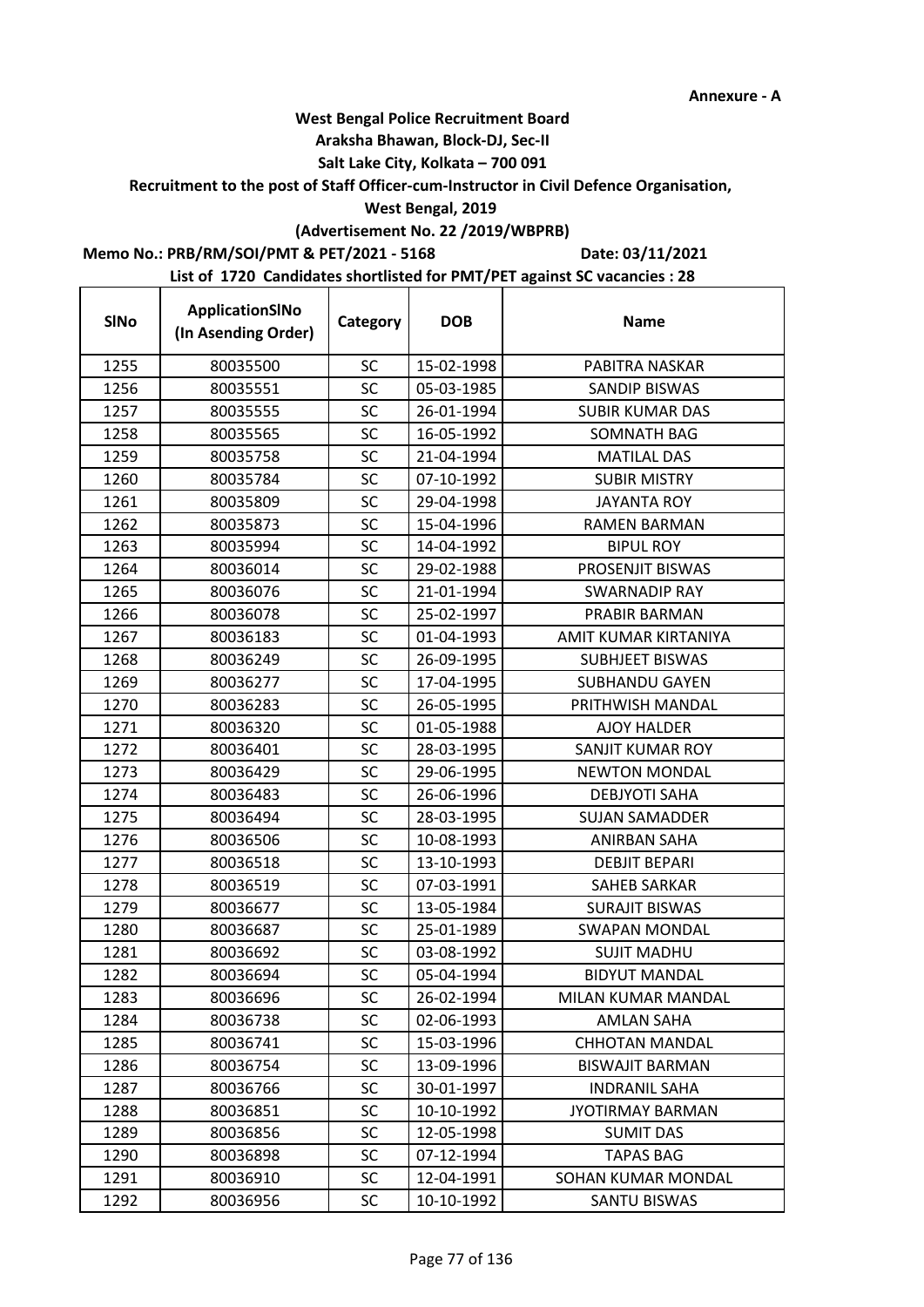## **West Bengal Police Recruitment Board**

#### **Araksha Bhawan, Block-DJ, Sec-II**

#### **Salt Lake City, Kolkata – 700 091**

## **Recruitment to the post of Staff Officer-cum-Instructor in Civil Defence Organisation,**

#### **West Bengal, 2019**

# **(Advertisement No. 22 /2019/WBPRB)**

#### **Memo No.: PRB/RM/SOI/PMT & PET/2021 - 5168**

 $\mathbf{r}$ 

**Date: 03/11/2021**

| <b>SINo</b> | ApplicationSINo<br>(In Asending Order) | Category  | <b>DOB</b> | <b>Name</b>             |
|-------------|----------------------------------------|-----------|------------|-------------------------|
| 1293        | 80036988                               | <b>SC</b> | 14-09-1992 | DIPANSHU PRASAD         |
| 1294        | 80037039                               | <b>SC</b> | 02-12-1997 | <b>DHANESH RAY</b>      |
| 1295        | 80037101                               | <b>SC</b> | 01-04-1994 | LIPIKA MONDAL           |
| 1296        | 80037102                               | SC        | 11-10-1992 | <b>DIPANKAR BARMAN</b>  |
| 1297        | 80037141                               | <b>SC</b> | 18-01-1990 | <b>SAMBHU ROY</b>       |
| 1298        | 80037159                               | SC        | 29-09-1997 | <b>MADAN KALOWAR</b>    |
| 1299        | 80037180                               | <b>SC</b> | 01-09-1992 | <b>SOVAN DAS</b>        |
| 1300        | 80037248                               | <b>SC</b> | 02-02-1989 | <b>SANJIT DAS</b>       |
| 1301        | 80037298                               | SC        | 04-01-1996 | <b>BIPRADIP BISWAS</b>  |
| 1302        | 80037334                               | <b>SC</b> | 03-03-1993 | <b>KAUSHIK MANDAL</b>   |
| 1303        | 80037340                               | SC        | 16-09-1996 | SOURAV BISNU SAHA       |
| 1304        | 80037371                               | SC        | 05-08-1994 | SANJAY BARMAN           |
| 1305        | 80037483                               | <b>SC</b> | 28-11-1993 | <b>RAHUL CHOWDHURY</b>  |
| 1306        | 80037508                               | SC        | 22-07-1995 | PROBAKAR ROY            |
| 1307        | 80037528                               | SC        | 14-12-1998 | <b>JAYANTA MONDAL</b>   |
| 1308        | 80037543                               | <b>SC</b> | 16-10-1997 | <b>MONOTOSH MALAKAR</b> |
| 1309        | 80037573                               | SC        | 12-02-1993 | <b>BIKASH MANDAL</b>    |
| 1310        | 80037630                               | SC        | 05-10-1995 | <b>GOPAL MONDAL</b>     |
| 1311        | 80037664                               | SC        | 25-12-1993 | <b>TIRTHAPROTIM ROY</b> |
| 1312        | 80037673                               | <b>SC</b> | 19-04-1988 | PROSENJIT ROY           |
| 1313        | 80037724                               | <b>SC</b> | 11-05-1993 | ARINDAM HALDER          |
| 1314        | 80037768                               | <b>SC</b> | 05-03-1994 | NANDITA MAHATO          |
| 1315        | 80037772                               | SC        | 30-01-1995 | <b>MANISHA PRASAD</b>   |
| 1316        | 80037836                               | SC        | 14-08-1989 | <b>SUBHASIS NASKAR</b>  |
| 1317        | 80037913                               | SC        | 18-04-1992 | DHANANJAY PRASAD        |
| 1318        | 80037941                               | <b>SC</b> | 24-01-1989 | PRAJESH GAYEN           |
| 1319        | 80037960                               | <b>SC</b> | 03-06-1990 | <b>MITHUN MALI</b>      |
| 1320        | 80037963                               | SC        | 12-06-1996 | <b>SUBHANKAR ROY</b>    |
| 1321        | 80037972                               | SC        | 21-01-1996 | SANJOY DUTTA            |
| 1322        | 80037979                               | <b>SC</b> | 06-04-1994 | <b>SAGAR SHIT</b>       |
| 1323        | 80038110                               | SC        | 03-11-1992 | <b>SUDIPTA BISWAS</b>   |
| 1324        | 80038128                               | SC        | 23-05-1997 | <b>SUMANTA BARMAN</b>   |
| 1325        | 80038156                               | <b>SC</b> | 05-07-1996 | <b>TUSHAR MANDAL</b>    |
| 1326        | 80038204                               | SC        | 14-12-1987 | <b>SUMAN DAS</b>        |
| 1327        | 80038253                               | <b>SC</b> | 10-11-1993 | <b>SUJAN KRITONIA</b>   |
| 1328        | 80038320                               | SC        | 15-01-1995 | <b>INDRAJIT DAS</b>     |
| 1329        | 80038324                               | <b>SC</b> | 06-04-1996 | <b>BIDYUT DOLAI</b>     |
| 1330        | 80038438                               | <b>SC</b> | 03-12-1993 | ARUNANGSHU DAS          |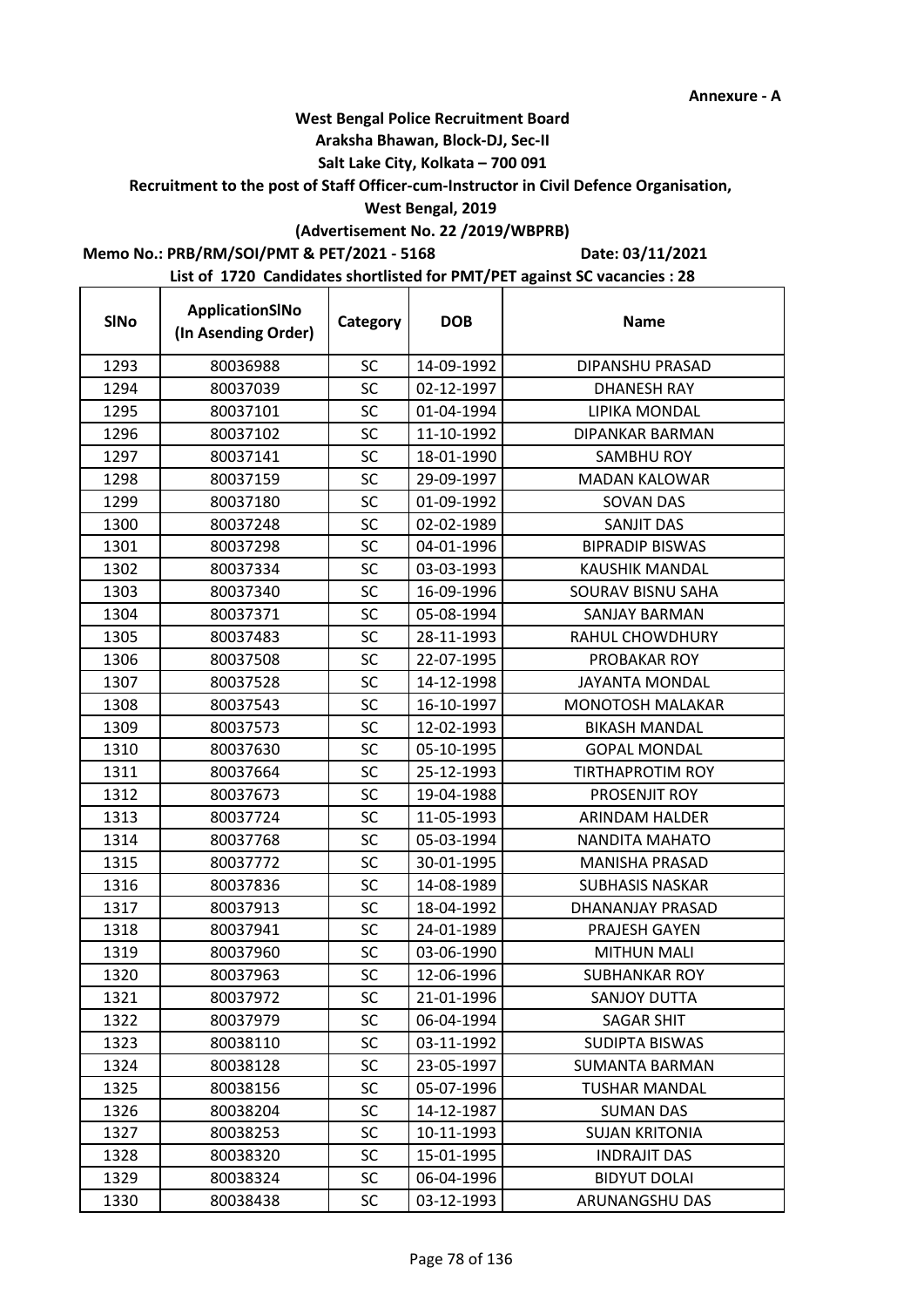## **West Bengal Police Recruitment Board**

#### **Araksha Bhawan, Block-DJ, Sec-II**

## **Salt Lake City, Kolkata – 700 091**

## **Recruitment to the post of Staff Officer-cum-Instructor in Civil Defence Organisation,**

#### **West Bengal, 2019**

# **(Advertisement No. 22 /2019/WBPRB)**

#### **Memo No.: PRB/RM/SOI/PMT & PET/2021 - 5168**

 $\mathbf{r}$ 

**Date: 03/11/2021**

| <b>SINo</b> | ApplicationSINo<br>(In Asending Order) | Category  | <b>DOB</b> | <b>Name</b>             |
|-------------|----------------------------------------|-----------|------------|-------------------------|
| 1331        | 80038455                               | <b>SC</b> | 04-03-1995 | SANTANU MANDAL          |
| 1332        | 80038533                               | SC        | 20-09-1994 | <b>SOUGATA ROY</b>      |
| 1333        | 80038572                               | <b>SC</b> | 05-03-1993 | <b>RUPA BISWAS</b>      |
| 1334        | 80038575                               | <b>SC</b> | 31-08-1990 | SANTU SARKAR            |
| 1335        | 80038586                               | SC        | 18-01-1994 | <b>GOUTAM DAS</b>       |
| 1336        | 80038631                               | <b>SC</b> | 01-04-1994 | RAJU PRAMANIK           |
| 1337        | 80038633                               | SC        | 05-07-1987 | DEBABRATA BISWAS        |
| 1338        | 80038656                               | SC        | 02-03-1996 | <b>BHABOTOSH SARKAR</b> |
| 1339        | 80038701                               | SC        | 26-06-1992 | SANDIP MONDAL           |
| 1340        | 80038707                               | SC        | 09-11-1991 | <b>KAJAL MISTRY</b>     |
| 1341        | 80038736                               | SC        | 28-04-1991 | DHARMENDRA SARDAR       |
| 1342        | 80038773                               | <b>SC</b> | 12-09-1989 | <b>CHHOTAN HALDAR</b>   |
| 1343        | 80038803                               | SC        | 04-05-1989 | <b>SANDIP RAM</b>       |
| 1344        | 80038851                               | SC        | 06-04-1998 | DIPU BISWAS             |
| 1345        | 80038893                               | <b>SC</b> | 14-03-1989 | <b>MANINDRA GAYEN</b>   |
| 1346        | 80038936                               | SC        | 29-07-1995 | PRIYAM BISWAS           |
| 1347        | 80038960                               | SC        | 04-07-1993 | SAMIR KUMAR SARADAR     |
| 1348        | 80038966                               | SC        | 21-10-1995 | <b>RIPAN SARKAR</b>     |
| 1349        | 80038992                               | SC        | 20-05-1990 | NISHI KANTA BISWAS      |
| 1350        | 80038999                               | SC        | 23-02-1994 | <b>DHIMAN SARKAR</b>    |
| 1351        | 80039002                               | SC        | 15-10-1988 | <b>ASHIS SANTRA</b>     |
| 1352        | 80039012                               | SC        | 06-03-1995 | <b>SUDIP MAJUMDAR</b>   |
| 1353        | 80039060                               | SC        | 07-10-1985 | RUPALI MANDAL           |
| 1354        | 80039101                               | <b>SC</b> | 22-01-1996 | HAREKRISHNA HAZRA       |
| 1355        | 80039143                               | SC        | 14-05-1984 | <b>JHANTU DAS</b>       |
| 1356        | 80039150                               | SC        | 01-08-1996 | SHEKHAR SARKAR          |
| 1357        | 80039190                               | SC        | 20-03-1994 | SUBHANKAR MANDAL        |
| 1358        | 80039223                               | SC        | 05-04-1991 | <b>ASHIS DAS</b>        |
| 1359        | 80039249                               | <b>SC</b> | 18-02-1990 | <b>CHINMOY MANDAL</b>   |
| 1360        | 80039367                               | <b>SC</b> | 21-06-1990 | <b>GIRISH MONDAL</b>    |
| 1361        | 80039386                               | <b>SC</b> | 01-04-1992 | <b>SUNIL KUMAR SHAW</b> |
| 1362        | 80039395                               | <b>SC</b> | 15-02-1987 | <b>RIMI DHAR</b>        |
| 1363        | 80039408                               | SC        | 05-10-1986 | <b>ASHOK KALINDI</b>    |
| 1364        | 80039420                               | <b>SC</b> | 18-06-1990 | JAYANTI NASKAR          |
| 1365        | 80039452                               | <b>SC</b> | 07-05-1987 | <b>GOBINDO DAS</b>      |
| 1366        | 80039489                               | <b>SC</b> | 15-03-1994 | <b>TANMOY MANDAL</b>    |
| 1367        | 80039498                               | <b>SC</b> | 06-08-1991 | <b>GANESH MAHATO</b>    |
| 1368        | 80039552                               | <b>SC</b> | 31-08-1995 | <b>SHUBHANKAR ROY</b>   |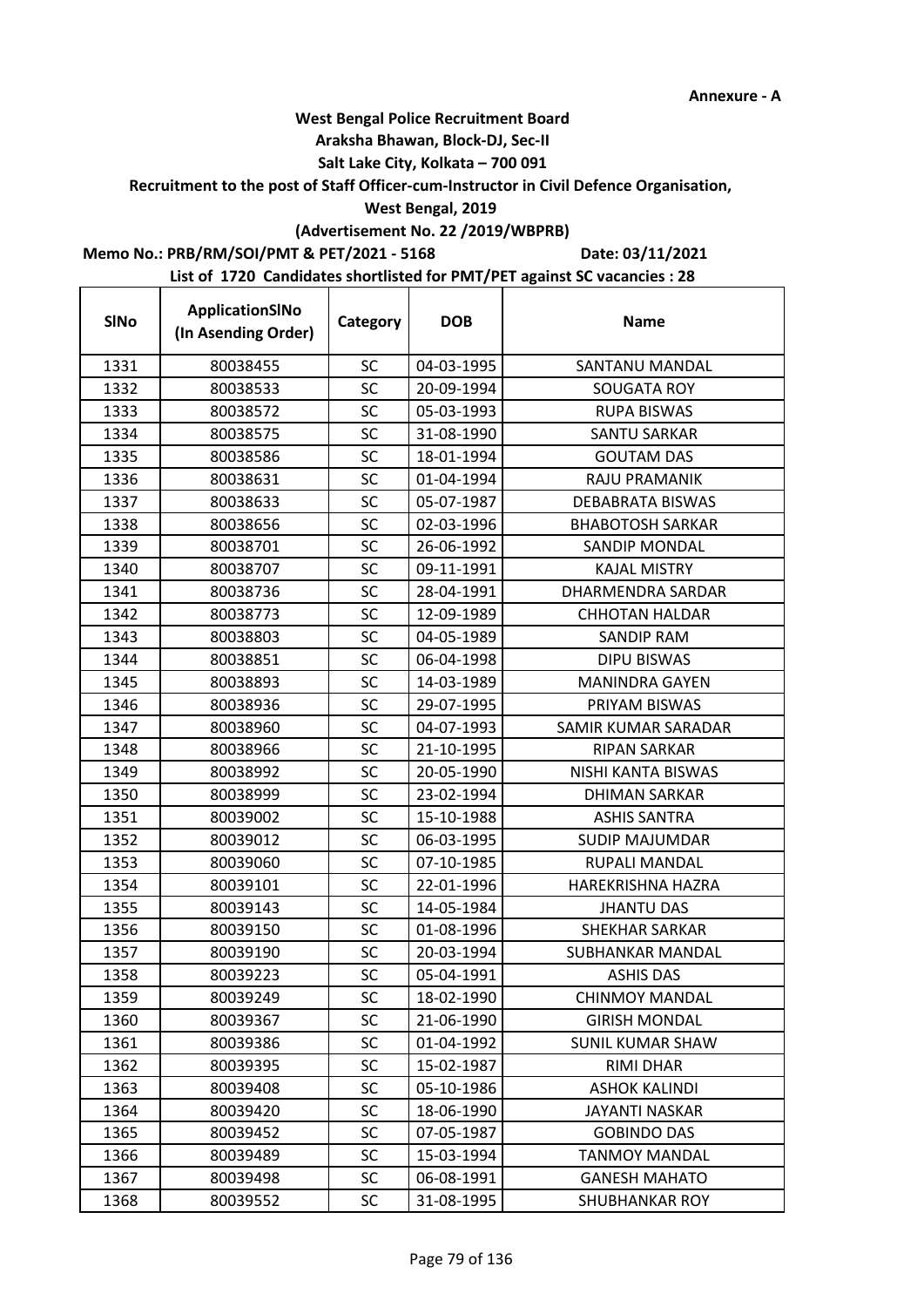## **West Bengal Police Recruitment Board**

#### **Araksha Bhawan, Block-DJ, Sec-II**

#### **Salt Lake City, Kolkata – 700 091**

## **Recruitment to the post of Staff Officer-cum-Instructor in Civil Defence Organisation,**

#### **West Bengal, 2019**

# **(Advertisement No. 22 /2019/WBPRB)**

#### **Memo No.: PRB/RM/SOI/PMT & PET/2021 - 5168**

 $\mathbf{r}$ 

**Date: 03/11/2021**

| <b>SINo</b> | ApplicationSINo<br>(In Asending Order) | Category  | <b>DOB</b> | <b>Name</b>              |
|-------------|----------------------------------------|-----------|------------|--------------------------|
| 1369        | 80039573                               | <b>SC</b> | 21-09-1992 | <b>KRISHNA PADA ROY</b>  |
| 1370        | 80039617                               | SC        | 14-11-1989 | ANJAN KUMAR MONDAL       |
| 1371        | 80039629                               | SC        | 12-03-1993 | <b>VISHAL KUMAR DAS</b>  |
| 1372        | 80039663                               | SC        | 03-02-1992 | <b>DIPAK BAGCHI</b>      |
| 1373        | 80039735                               | SC        | 01-06-1992 | PRANAB ROY               |
| 1374        | 80039769                               | SC        | 01-02-1994 | <b>DIGANTA BARMAN</b>    |
| 1375        | 80039791                               | SC        | 01-01-1987 | <b>SUKHEN DAS</b>        |
| 1376        | 80039803                               | <b>SC</b> | 07-09-1992 | AJIT KUMAR               |
| 1377        | 80039818                               | SC        | 11-02-1995 | <b>BIKASH KUMAR SHAW</b> |
| 1378        | 80039843                               | SC        | 16-09-1994 | NILADRI MALI             |
| 1379        | 80039886                               | <b>SC</b> | 14-11-1991 | POMIT BISWAKARMA         |
| 1380        | 80039901                               | <b>SC</b> | 13-02-1994 | <b>APPU DAS</b>          |
| 1381        | 80040005                               | <b>SC</b> | 01-12-1997 | DIPAYAN BISWAS           |
| 1382        | 80040040                               | SC        | 13-12-1997 | <b>BIKRAM BARMAN</b>     |
| 1383        | 80040074                               | SC        | 29-07-1992 | <b>ANIMESH SAHA</b>      |
| 1384        | 80040085                               | SC        | 21-10-1996 | <b>ANUP MANDAL</b>       |
| 1385        | 80040141                               | <b>SC</b> | 21-09-1988 | SANDEEP KUMAR SHAW       |
| 1386        | 80040217                               | <b>SC</b> | 04-06-1994 | <b>BISWAJIT GHOSH</b>    |
| 1387        | 80040249                               | SC        | 16-05-1992 | NARAYAN MANDAL           |
| 1388        | 80040274                               | <b>SC</b> | 28-02-1997 | PAILOT MONDAL            |
| 1389        | 80040288                               | <b>SC</b> | 03-11-1991 | <b>SUPRAKASH KARAN</b>   |
| 1390        | 80040293                               | SC        | 28-08-1995 | <b>KOUSHIK ROY</b>       |
| 1391        | 80040321                               | SC        | 10-01-1988 | <b>GOUTAM BARMAN</b>     |
| 1392        | 80040379                               | SC        | 11-01-1990 | <b>SHOUNIK MONDAL</b>    |
| 1393        | 80040543                               | <b>SC</b> | 16-08-1990 | <b>RATAN ROY</b>         |
| 1394        | 80040571                               | SC        | 12-06-1998 | <b>SOURAV KR HALDER</b>  |
| 1395        | 80040588                               | <b>SC</b> | 12-05-1997 | SAMPA DAS                |
| 1396        | 80040628                               | SC        | 10-09-1988 | PRASANTA HALDER          |
| 1397        | 80040640                               | SC        | 21-03-1989 | SATYAJIT SARKAR          |
| 1398        | 80040643                               | <b>SC</b> | 04-03-1990 | <b>MAHESWAR MONDAL</b>   |
| 1399        | 80040652                               | SC        | 30-01-1995 | <b>SUMAN MONDAL</b>      |
| 1400        | 80040662                               | SC        | 23-10-1996 | RISHAV SARKAR            |
| 1401        | 80040697                               | SC        | 28-12-1994 | SRIMONTA MONDAL          |
| 1402        | 80040744                               | SC        | 29-08-1996 | SOURAV KUMAR BADHUK      |
| 1403        | 80040772                               | <b>SC</b> | 02-04-1993 | <b>MANOTOSH MONDAL</b>   |
| 1404        | 80040773                               | SC        | 10-03-1995 | PRADIP SAHANA            |
| 1405        | 80040774                               | SC        | 08-12-1990 | SATYAJIT MAJUMDER        |
| 1406        | 80040781                               | <b>SC</b> | 18-02-1996 | SAYANTAN MAJHI           |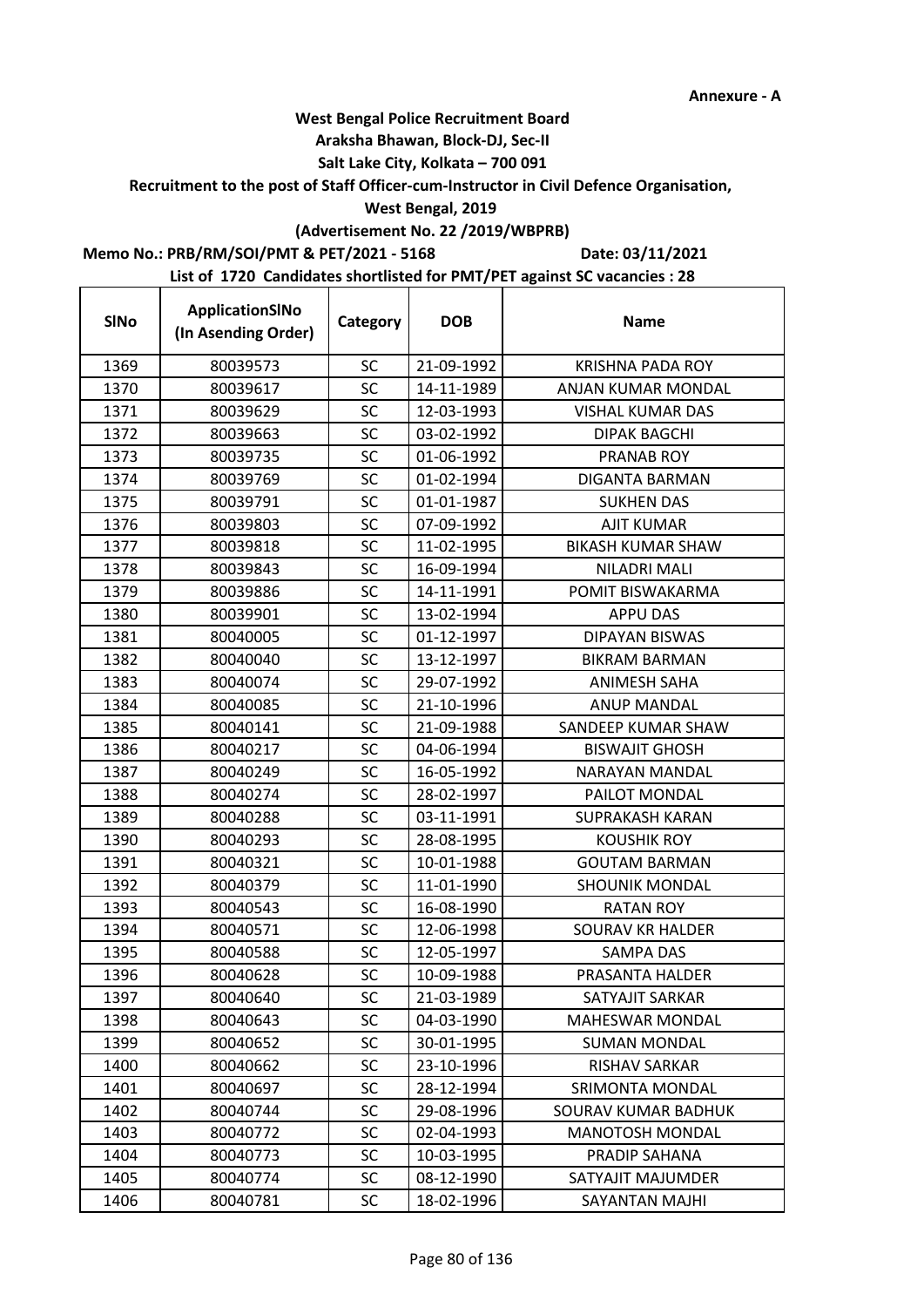## **West Bengal Police Recruitment Board**

#### **Araksha Bhawan, Block-DJ, Sec-II**

## **Salt Lake City, Kolkata – 700 091**

#### **Recruitment to the post of Staff Officer-cum-Instructor in Civil Defence Organisation,**

#### **West Bengal, 2019**

# **(Advertisement No. 22 /2019/WBPRB)**

#### **Memo No.: PRB/RM/SOI/PMT & PET/2021 - 5168**

**Date: 03/11/2021**

| <b>SINo</b> | ApplicationSINo<br>(In Asending Order) | Category  | <b>DOB</b> | <b>Name</b>             |
|-------------|----------------------------------------|-----------|------------|-------------------------|
| 1407        | 80040782                               | <b>SC</b> | 03-03-1997 | <b>RAHUL RAY</b>        |
| 1408        | 80040790                               | SC        | 03-01-1981 | ARINDAM DUTTA           |
| 1409        | 80040791                               | <b>SC</b> | 16-05-1986 | <b>BISWAJIT BHADURY</b> |
| 1410        | 80040821                               | <b>SC</b> | 05-03-1994 | MD MAKSUD UR RAHAMAN SK |
| 1411        | 80040822                               | SC        | 01-02-1992 | <b>BASUDEB SARDAR</b>   |
| 1412        | 80040826                               | SC        | 27-08-1991 | <b>AMIT KUMAR GUPTA</b> |
| 1413        | 80040831                               | SC        | 01-12-1995 | <b>SWAPAN DAS</b>       |
| 1414        | 80040881                               | <b>SC</b> | 15-12-1989 | <b>BISWARUP SARKAR</b>  |
| 1415        | 80040895                               | SC        | 05-04-1994 | <b>SUMAN SARKAR</b>     |
| 1416        | 80040897                               | <b>SC</b> | 18-03-1990 | <b>BIJOY BISWAS</b>     |
| 1417        | 80040921                               | <b>SC</b> | 25-05-1997 | <b>CHANDAN DAS</b>      |
| 1418        | 80040929                               | SC        | 15-04-1989 | <b>NABIN MAJUMDAR</b>   |
| 1419        | 80040984                               | SC        | 25-01-1993 | <b>SUMIT BISWAS</b>     |
| 1420        | 80041025                               | SC        | 15-03-1988 | <b>LITAN SARKAR</b>     |
| 1421        | 80041033                               | <b>SC</b> | 27-07-1993 | SANDIP SANA             |
| 1422        | 80041046                               | SC        | 05-01-1998 | <b>CHANDAN MANDAL</b>   |
| 1423        | 80041049                               | SC        | 25-02-1995 | PRABHAT KANSARI         |
| 1424        | 80041052                               | <b>SC</b> | 10-10-1995 | <b>BICHITRA ROY</b>     |
| 1425        | 80041053                               | <b>SC</b> | 02-10-1995 | SAYANTAN KUMAR MALLICK  |
| 1426        | 80041054                               | <b>SC</b> | 18-06-1995 | RAMKRISHNA MANDAL       |
| 1427        | 80041065                               | <b>SC</b> | 07-05-1994 | <b>AMIT PAUL</b>        |
| 1428        | 80041136                               | <b>SC</b> | 25-09-1995 | <b>DIPAK ROY</b>        |
| 1429        | 80041140                               | SC        | 07-05-1994 | <b>MANAS KAYAL</b>      |
| 1430        | 80041149                               | <b>SC</b> | 22-12-1995 | <b>ANKIT MANDAL</b>     |
| 1431        | 80041170                               | <b>SC</b> | 26-10-1998 | <b>AVINAB BISWAS</b>    |
| 1432        | 80041226                               | SC        | 23-05-1998 | <b>TUSAR BARMAN</b>     |
| 1433        | 80041304                               | SC        | 18-09-1990 | PARTHAPRATIM MANDAL     |
| 1434        | 80041308                               | SC        | 02-04-1991 | <b>MANASI MONDAL</b>    |
| 1435        | 80041325                               | <b>SC</b> | 21-10-1994 | SOMNATH NASKAR          |
| 1436        | 80041382                               | <b>SC</b> | 10-05-1987 | <b>CHINMAY THAKUR</b>   |
| 1437        | 80041384                               | <b>SC</b> | 22-12-1994 | <b>ARNAB DAS</b>        |
| 1438        | 80041385                               | <b>SC</b> | 06-04-1993 | <b>BIPLAB HALDER</b>    |
| 1439        | 80041387                               | SC        | 25-09-1993 | <b>SUKANTA ROY</b>      |
| 1440        | 80041398                               | <b>SC</b> | 12-07-1989 | HIMANGSHU SEKHAR SARKAR |
| 1441        | 80041447                               | <b>SC</b> | 02-10-1992 | <b>SUMAN MONDAL</b>     |
| 1442        | 80041452                               | <b>SC</b> | 03-11-1995 | DIPU MONDAL             |
| 1443        | 80041453                               | <b>SC</b> | 10-12-1994 | PALASH SARKAR           |
| 1444        | 80041530                               | SC        | 17-08-1993 | SHEKHAR MONDAL          |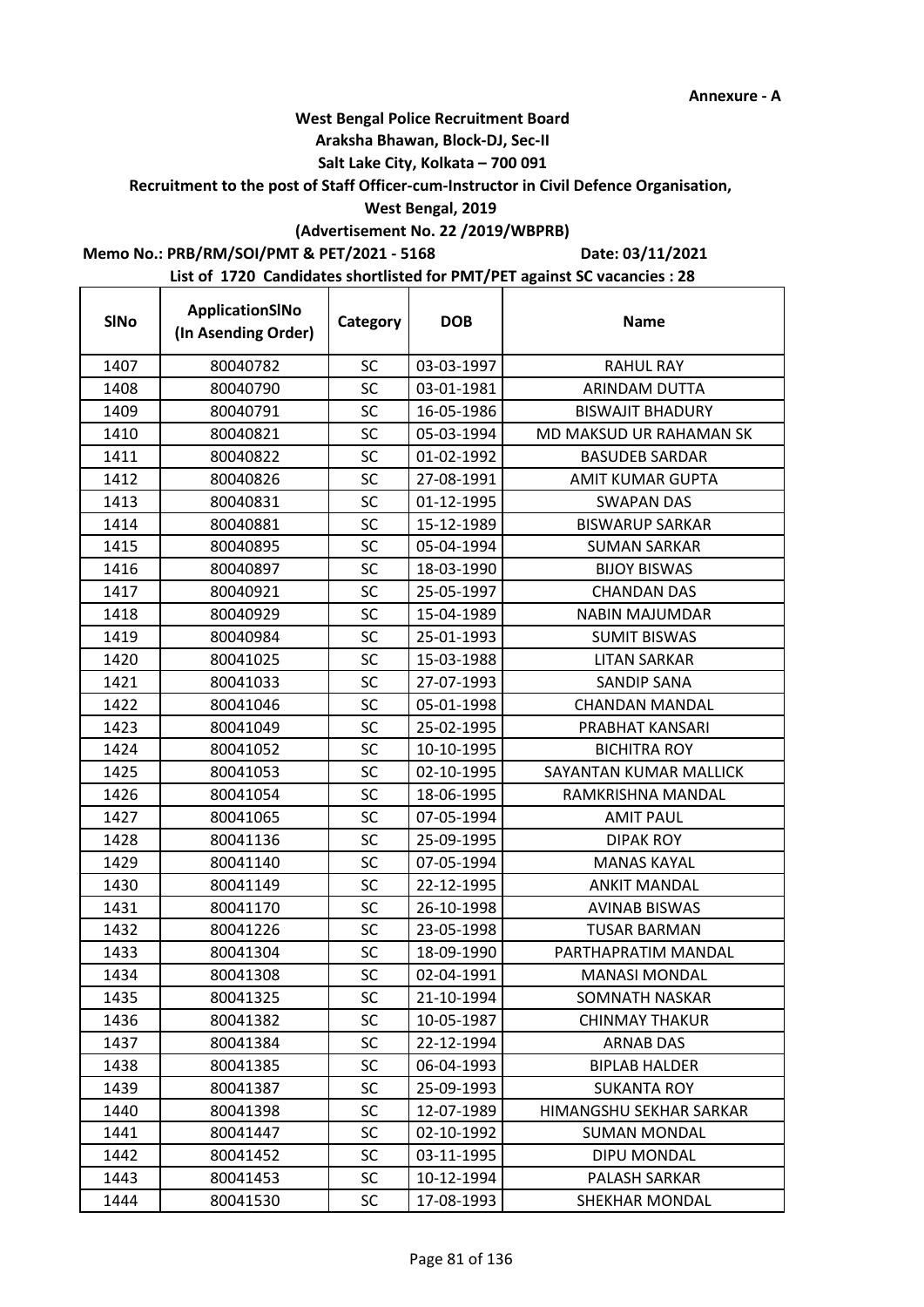## **West Bengal Police Recruitment Board**

#### **Araksha Bhawan, Block-DJ, Sec-II**

## **Salt Lake City, Kolkata – 700 091**

**Recruitment to the post of Staff Officer-cum-Instructor in Civil Defence Organisation,** 

#### **West Bengal, 2019**

# **(Advertisement No. 22 /2019/WBPRB)**

**Memo No.: PRB/RM/SOI/PMT & PET/2021 - 5168**

**Date: 03/11/2021**

| <b>SINo</b> | ApplicationSINo<br>(In Asending Order) | Category  | <b>DOB</b> | <b>Name</b>             |
|-------------|----------------------------------------|-----------|------------|-------------------------|
| 1445        | 80041536                               | <b>SC</b> | 19-02-1992 | <b>RAJAN SAHA</b>       |
| 1446        | 80041676                               | SC        | 15-05-1989 | <b>UTTAM BISWAS</b>     |
| 1447        | 80041762                               | SC        | 03-04-1993 | RABINDRANATH HALDER     |
| 1448        | 80041778                               | <b>SC</b> | 07-11-1990 | ANIRBAN MONDAL          |
| 1449        | 80041807                               | <b>SC</b> | 02-03-1989 | SABYASACHI ROY PRODHAN  |
| 1450        | 80041815                               | SC        | 16-04-1995 | PRITAM MONDAL           |
| 1451        | 80041818                               | SC        | 23-11-1995 | SATYAJIT DAS            |
| 1452        | 80041928                               | <b>SC</b> | 01-12-1988 | <b>TUHIN SAMADDER</b>   |
| 1453        | 80042013                               | SC        | 23-04-1993 | <b>KALYAN SARADAR</b>   |
| 1454        | 80042046                               | SC        | 02-01-1991 | <b>ABHIJIT DAS</b>      |
| 1455        | 80042055                               | SC        | 21-04-1994 | <b>BIPLAB ROY</b>       |
| 1456        | 80042074                               | <b>SC</b> | 20-10-1992 | <b>INDRAJIT MONDAL</b>  |
| 1457        | 80042092                               | <b>SC</b> | 05-06-1991 | SABYASACHI HALDER       |
| 1458        | 80042094                               | <b>SC</b> | 05-07-1995 | <b>PUJA SARKAR</b>      |
| 1459        | 80042206                               | <b>SC</b> | 20-09-1994 | AMIT KUMAR BISWAS       |
| 1460        | 80042210                               | SC        | 13-06-1994 | <b>DEBASISH RUIDAS</b>  |
| 1461        | 80042221                               | <b>SC</b> | 27-05-1994 | <b>RUPA BARMAN</b>      |
| 1462        | 80042373                               | <b>SC</b> | 11-12-1992 | <b>SUDIPTA BISAI</b>    |
| 1463        | 80042390                               | SC        | 05-10-1996 | SABYASACHI MANDAL       |
| 1464        | 80042409                               | SC        | 01-04-1990 | <b>BISWAJIT GOLDER</b>  |
| 1465        | 80042498                               | <b>SC</b> | 01-01-1993 | APURBA BISWAS           |
| 1466        | 80042532                               | <b>SC</b> | 23-12-1997 | SANDEEP KUMAR CHOWDHARY |
| 1467        | 80042541                               | SC        | 14-08-1995 | <b>MILON SARKAR</b>     |
| 1468        | 80042552                               | <b>SC</b> | 10-10-1990 | <b>UTTAM DAS</b>        |
| 1469        | 80042625                               | <b>SC</b> | 12-09-1997 | APURBA HALDER           |
| 1470        | 80042630                               | SC        | 09-06-1991 | <b>SHOUNAK PRAMANIK</b> |
| 1471        | 80042631                               | <b>SC</b> | 15-12-1998 | <b>BAPI MAJUMDAR</b>    |
| 1472        | 80042678                               | <b>SC</b> | 08-09-1992 | <b>MANOTOSH BISWAS</b>  |
| 1473        | 80042719                               | SC        | 17-01-1996 | <b>MILAN BALA</b>       |
| 1474        | 80042748                               | <b>SC</b> | 15-12-1995 | <b>SUJAY TARAFDER</b>   |
| 1475        | 80042752                               | <b>SC</b> | 03-02-1993 | <b>AVIJIT MISHRA</b>    |
| 1476        | 80042775                               | SC        | 10-06-1993 | <b>KUMARESH HALDER</b>  |
| 1477        | 80042797                               | <b>SC</b> | 15-03-1995 | <b>BIPIN BISWAS</b>     |
| 1478        | 80042821                               | SC        | 02-05-1992 | CHANCHAL RAJAK          |
| 1479        | 80042941                               | <b>SC</b> | 03-06-1995 | <b>SANAT HAZRA</b>      |
| 1480        | 80043013                               | <b>SC</b> | 20-08-1991 | <b>AMIT BARMAN</b>      |
| 1481        | 80043061                               | <b>SC</b> | 18-05-1998 | <b>KALYAN SARKAR</b>    |
| 1482        | 80043075                               | <b>SC</b> | 10-06-1995 | TAPAS KUMAR BISWWAS     |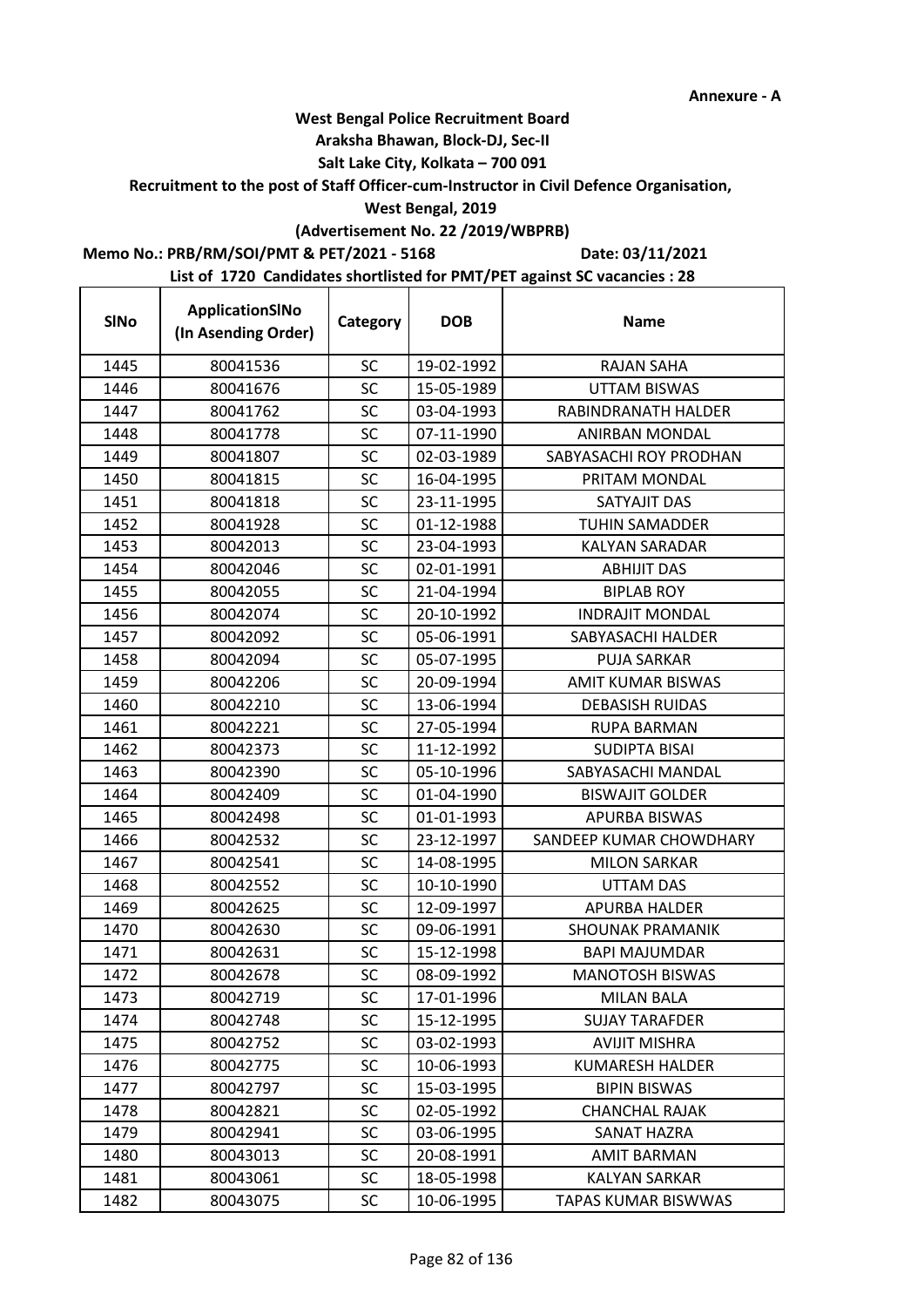## **West Bengal Police Recruitment Board**

#### **Araksha Bhawan, Block-DJ, Sec-II**

#### **Salt Lake City, Kolkata – 700 091**

## **Recruitment to the post of Staff Officer-cum-Instructor in Civil Defence Organisation,**

#### **West Bengal, 2019**

## **(Advertisement No. 22 /2019/WBPRB)**

### **Memo No.: PRB/RM/SOI/PMT & PET/2021 - 5168**

 $\mathbf{r}$ 

**Date: 03/11/2021**

| <b>SINo</b> | ApplicationSINo<br>(In Asending Order) | Category  | <b>DOB</b> | <b>Name</b>              |
|-------------|----------------------------------------|-----------|------------|--------------------------|
| 1483        | 80043159                               | <b>SC</b> | 22-10-1996 | SHYAMA PRASAD SADAR      |
| 1484        | 80043252                               | SC        | 05-11-1997 | RINTU KUMAR DAS          |
| 1485        | 80043267                               | SC        | 17-07-1996 | ROHITASHWA KUMAR         |
| 1486        | 80043378                               | <b>SC</b> | 12-01-1996 | <b>DIPANKAR SARKAR</b>   |
| 1487        | 80043437                               | <b>SC</b> | 10-01-1995 | <b>TAPAN RAJBANSHI</b>   |
| 1488        | 80043508                               | <b>SC</b> | 05-11-1994 | <b>NABA KUMAR BARMAN</b> |
| 1489        | 80043538                               | SC        | 10-11-1991 | PROSEN TIKADAR           |
| 1490        | 80043545                               | SC        | 12-04-1994 | <b>BISHAL KUMAR LALL</b> |
| 1491        | 80043570                               | SC        | 07-02-1994 | <b>RIJU SARKAR</b>       |
| 1492        | 80043730                               | SC        | 27-01-1992 | <b>TAPAS DAS</b>         |
| 1493        | 80043788                               | <b>SC</b> | 16-01-1997 | SUDIPTA MANDAL           |
| 1494        | 80043840                               | <b>SC</b> | 12-12-1989 | PRASANTA HALDER          |
| 1495        | 80043844                               | SC        | 14-10-1997 | <b>DIBAKAR SAHA</b>      |
| 1496        | 80043965                               | SC        | 20-11-1986 | AMIT KUMAR SARKAR        |
| 1497        | 80043990                               | SC        | 03-08-1995 | <b>ASHIS DAS</b>         |
| 1498        | 80044039                               | SC        | 10-05-1993 | <b>MADHAB MONDAL</b>     |
| 1499        | 80044130                               | <b>SC</b> | 06-03-1992 | SHANKAR BARMAN           |
| 1500        | 80044146                               | SC        | 25-05-1995 | <b>TUSHAR ADHIKARY</b>   |
| 1501        | 80044196                               | SC        | 06-04-1993 | <b>DIPESH ROY</b>        |
| 1502        | 80044204                               | SC        | 13-10-1983 | SWAPAN DAS               |
| 1503        | 80044218                               | SC        | 05-11-1992 | RAJIB BARMAN             |
| 1504        | 80044290                               | SC        | 03-03-1990 | <b>KABISHANKAR ROY</b>   |
| 1505        | 80044302                               | SC        | 19-08-1990 | PALASH DALUI             |
| 1506        | 80044364                               | <b>SC</b> | 05-05-1992 | SUDARSAN HALDAR          |
| 1507        | 80044387                               | <b>SC</b> | 07-06-1995 | <b>SUDIPTO BARMAN</b>    |
| 1508        | 80044401                               | SC        | 03-04-1990 | SASANKA SARDAR           |
| 1509        | 80044439                               | SC        | 06-05-1987 | PRADIP KUMAR KAYAL       |
| 1510        | 80044449                               | <b>SC</b> | 10-04-1995 | <b>TAPAN HALDER</b>      |
| 1511        | 80044458                               | SC        | 24-10-1990 | PAWAN KUMAR JAISWAL      |
| 1512        | 80044553                               | SC        | 08-06-1995 | PINAKI ROY               |
| 1513        | 80044724                               | SC        | 18-06-1993 | SATABDI PRAMANIK         |
| 1514        | 80044750                               | SC        | 01-05-1995 | PRASENJIT KIRTANIA       |
| 1515        | 80044781                               | SC        | 13-08-1992 | <b>ANUP SARKAR</b>       |
| 1516        | 80044789                               | SC        | 01-08-1995 | PROSENJIT CHOWDHURY      |
| 1517        | 80044819                               | SC        | 22-10-1991 | <b>DEBASHIS BISWAS</b>   |
| 1518        | 80044832                               | SC        | 16-07-1991 | PULAK CHOWDHURY          |
| 1519        | 80044853                               | <b>SC</b> | 07-08-1991 | <b>SUBHRAJIT DAS</b>     |
| 1520        | 80044881                               | <b>SC</b> | 16-04-1994 | DHANAPATI HALDER         |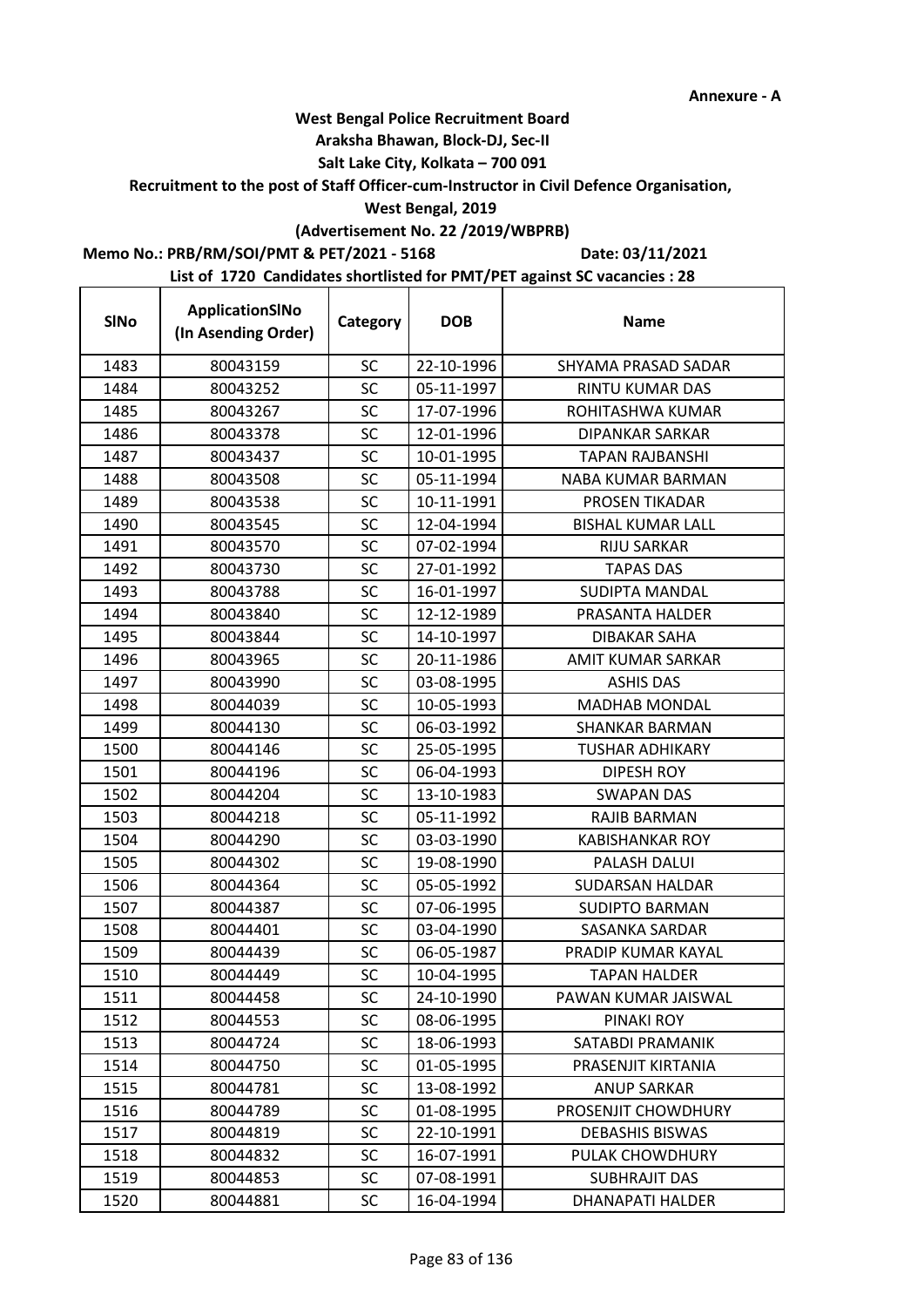#### **Araksha Bhawan, Block-DJ, Sec-II**

## **Salt Lake City, Kolkata – 700 091**

#### **Recruitment to the post of Staff Officer-cum-Instructor in Civil Defence Organisation,**

#### **West Bengal, 2019**

# **(Advertisement No. 22 /2019/WBPRB)**

#### **Memo No.: PRB/RM/SOI/PMT & PET/2021 - 5168**

**Date: 03/11/2021**

| <b>SINo</b> | ApplicationSINo<br>(In Asending Order) | Category  | <b>DOB</b> | <b>Name</b>               |
|-------------|----------------------------------------|-----------|------------|---------------------------|
| 1521        | 80044947                               | <b>SC</b> | 03-07-1994 | <b>SUDARSAN BALA</b>      |
| 1522        | 80044954                               | <b>SC</b> | 09-11-1990 | RAKESH RAJAK              |
| 1523        | 80044966                               | <b>SC</b> | 05-07-1995 | <b>AMIT MONDAL</b>        |
| 1524        | 80044983                               | <b>SC</b> | 25-12-1996 | <b>BISHAKHA RAJBANSHI</b> |
| 1525        | 80045007                               | <b>SC</b> | 23-11-1989 | DIPANKAR MONDAL           |
| 1526        | 80045016                               | SC        | 12-04-1996 | <b>RONIT SAHA</b>         |
| 1527        | 80045020                               | <b>SC</b> | 17-06-1997 | ATINDRA NATH HALDAR       |
| 1528        | 80045027                               | <b>SC</b> | 03-03-1993 | SHUBHANKAR BISWAS         |
| 1529        | 80045038                               | <b>SC</b> | 14-02-1987 | <b>RAJIB SARKAR</b>       |
| 1530        | 80045077                               | <b>SC</b> | 07-03-1996 | UTTAM CHOWDHURY           |
| 1531        | 80045119                               | SC        | 02-11-1993 | <b>ASHISH ROY</b>         |
| 1532        | 80045144                               | <b>SC</b> | 23-02-1992 | RAJESH MANDAL             |
| 1533        | 80045145                               | SC        | 20-06-1994 | PINTU MANDAL              |
| 1534        | 80045146                               | <b>SC</b> | 30-05-1987 | SAURAV NASKAR             |
| 1535        | 80045150                               | SC        | 15-06-1996 | <b>GANESH RAJBANSHI</b>   |
| 1536        | 80045211                               | SC        | 20-03-1993 | <b>ABHISHEK BISWAS</b>    |
| 1537        | 80045260                               | <b>SC</b> | 02-04-1993 | <b>MRINMOY SAHA</b>       |
| 1538        | 80045285                               | SC        | 15-02-1997 | <b>BIPLAB MANDAL</b>      |
| 1539        | 80045304                               | <b>SC</b> | 30-01-1994 | <b>BISWAJIT BARMAN</b>    |
| 1540        | 80045344                               | <b>SC</b> | 06-05-1997 | <b>RABI SARKAR</b>        |
| 1541        | 80045400                               | SC        | 04-05-1995 | <b>SUBHAN MAJUMDER</b>    |
| 1542        | 80045510                               | <b>SC</b> | 09-02-1993 | ASHIM KUMAR BISAI         |
| 1543        | 80045541                               | SC        | 05-09-1988 | <b>BALARAM SARKAR</b>     |
| 1544        | 80045572                               | <b>SC</b> | 03-03-1992 | <b>CHANDILAL SARKAR</b>   |
| 1545        | 80045668                               | SC        | 06-08-1996 | <b>ASHIK BISWAS</b>       |
| 1546        | 80045678                               | SC        | 22-11-1985 | <b>JAGADISH DAS</b>       |
| 1547        | 80045681                               | <b>SC</b> | 03-06-1995 | KAILASH MANDAL            |
| 1548        | 80045686                               | SC        | 10-05-1996 | JAYANTA BISWAS            |
| 1549        | 80045706                               | SC        | 25-06-1986 | <b>BUDDHADEB BAKSHI</b>   |
| 1550        | 80045718                               | <b>SC</b> | 10-01-1994 | PRODYUT SANKHA SARKAR     |
| 1551        | 80045741                               | <b>SC</b> | 02-06-1994 | SABAK KUMAR BISWAS        |
| 1552        | 80045743                               | <b>SC</b> | 04-06-1993 | <b>ARANYA POREL</b>       |
| 1553        | 80045791                               | SC        | 29-09-1995 | RAJA DAS                  |
| 1554        | 80045804                               | <b>SC</b> | 06-05-1992 | <b>SWADESH MONDAL</b>     |
| 1555        | 80045826                               | SC        | 24-02-1997 | <b>BHOLA NATH SARKAR</b>  |
| 1556        | 80045845                               | SC        | 22-12-1993 | <b>ARJUN BARMAN</b>       |
| 1557        | 80045888                               | <b>SC</b> | 14-01-1990 | <b>SATYAJIT MAJI</b>      |
| 1558        | 80045934                               | SC        | 21-03-1989 | <b>KUNTAL MONDAL</b>      |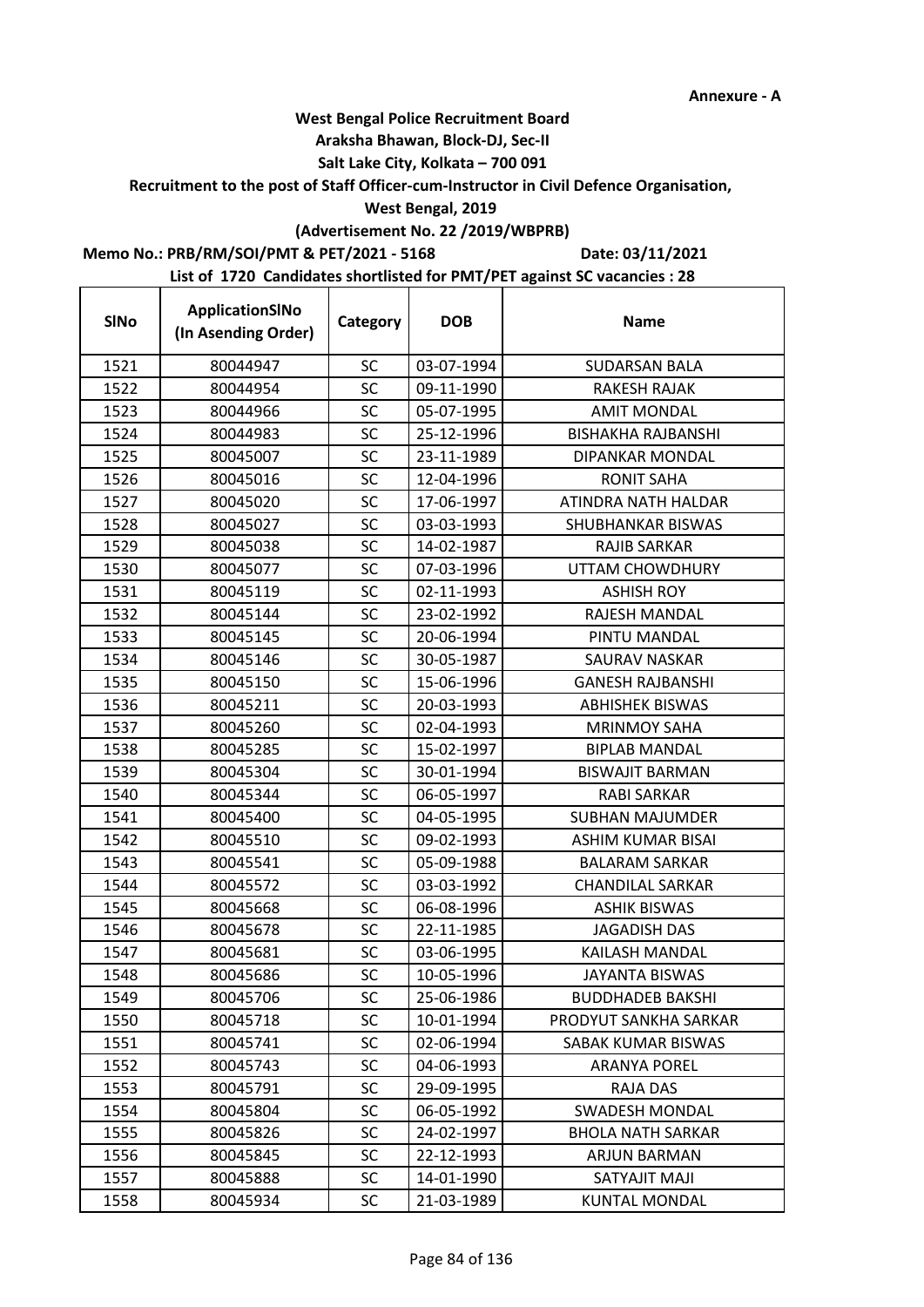t

## **West Bengal Police Recruitment Board**

#### **Araksha Bhawan, Block-DJ, Sec-II**

#### **Salt Lake City, Kolkata – 700 091**

#### **Recruitment to the post of Staff Officer-cum-Instructor in Civil Defence Organisation,**

#### **West Bengal, 2019**

## **(Advertisement No. 22 /2019/WBPRB)**

## **Memo No.: PRB/RM/SOI/PMT & PET/2021 - 5168**

**Date: 03/11/2021**

| <b>SINo</b> | ApplicationSINo<br>(In Asending Order) | Category  | <b>DOB</b> | <b>Name</b>            |
|-------------|----------------------------------------|-----------|------------|------------------------|
| 1559        | 80045942                               | <b>SC</b> | 30-10-1990 | <b>BIJAN SAHA</b>      |
| 1560        | 80045943                               | SC        | 03-02-1993 | PARTHA SAHA            |
| 1561        | 80045973                               | <b>SC</b> | 23-04-1996 | SUBHANKAR CHOWDHURY    |
| 1562        | 80045993                               | SC        | 01-12-1986 | SUKHARANJAN DAS        |
| 1563        | 80046005                               | <b>SC</b> | 08-04-1995 | <b>SAIKAT SARKAR</b>   |
| 1564        | 80046036                               | SC        | 29-01-1995 | <b>SUKASISH DHALI</b>  |
| 1565        | 80046087                               | SC        | 08-02-1990 | SUBRATA BISWAS         |
| 1566        | 80046135                               | SC        | 28-11-1996 | <b>SIBNATH ROUTH</b>   |
| 1567        | 80046143                               | SC        | 18-03-1994 | <b>DEBASHIS BISWAS</b> |
| 1568        | 80046212                               | <b>SC</b> | 12-11-1996 | <b>SUBHAJIT NASKAR</b> |
| 1569        | 80046228                               | SC        | 04-05-1995 | RAKHI KUMARI SHAW      |
| 1570        | 80046311                               | SC        | 30-09-1993 | SANJIB HALDER          |
| 1571        | 80046340                               | SC        | 01-01-1987 | <b>MINTU NASKAR</b>    |
| 1572        | 80046351                               | SC        | 15-01-1994 | <b>RUPASHREE DAS</b>   |
| 1573        | 80046371                               | <b>SC</b> | 07-02-1996 | KALICHARAN DHALI       |
| 1574        | 80046385                               | SC        | 17-04-1997 | <b>MITA ROY</b>        |
| 1575        | 80046444                               | <b>SC</b> | 09-08-1995 | <b>JAYDEB HIRA</b>     |
| 1576        | 80046448                               | SC        | 29-08-1992 | <b>ABHIJIT BARMAN</b>  |
| 1577        | 80046495                               | SC        | 11-11-1989 | PRATIM SARKAR          |
| 1578        | 80046509                               | <b>SC</b> | 01-04-1987 | <b>HIMANISH SARKAR</b> |
| 1579        | 80046521                               | SC        | 31-05-1994 | <b>SOUMEN NASKAR</b>   |
| 1580        | 80046549                               | SC        | 21-11-1992 | <b>BIJAN BARMAN</b>    |
| 1581        | 80046608                               | SC        | 27-10-1994 | <b>HIMANSHU SARKAR</b> |
| 1582        | 80046734                               | <b>SC</b> | 02-02-1991 | <b>ALOKE BISWAS</b>    |
| 1583        | 80046754                               | SC        | 23-11-1997 | <b>RATAN HALDER</b>    |
| 1584        | 80046764                               | SC        | 29-03-1990 | <b>SWARNA BISWAS</b>   |
| 1585        | 80046778                               | SC        | 27-01-1983 | <b>SAMIRAN MANDAL</b>  |
| 1586        | 80046886                               | SC        | 05-04-1987 | NIMAI MONDAL           |
| 1587        | 80046895                               | SC        | 28-04-1991 | <b>SUJOY SAHA</b>      |
| 1588        | 80046909                               | <b>SC</b> | 12-09-1996 | <b>HAIMANTI ROY</b>    |
| 1589        | 80046928                               | SC        | 12-04-1995 | <b>KOUSIK NASKAR</b>   |
| 1590        | 80046961                               | <b>SC</b> | 27-03-1995 | <b>SWARNENDU DAS</b>   |
| 1591        | 80046992                               | <b>SC</b> | 12-04-1988 | <b>GOBINDA DAS</b>     |
| 1592        | 80046995                               | <b>SC</b> | 14-07-1994 | <b>SAYAN HALDER</b>    |
| 1593        | 80047009                               | SC        | 31-12-1980 | <b>SUBHASH BISWAS</b>  |
| 1594        | 80047063                               | SC        | 21-03-1985 | <b>JAYDEEP SARKAR</b>  |
| 1595        | 80047100                               | <b>SC</b> | 15-11-1992 | <b>SOVAN MANDAL</b>    |
| 1596        | 80047147                               | <b>SC</b> | 10-05-1986 | RABIN KUMAR MONDAL     |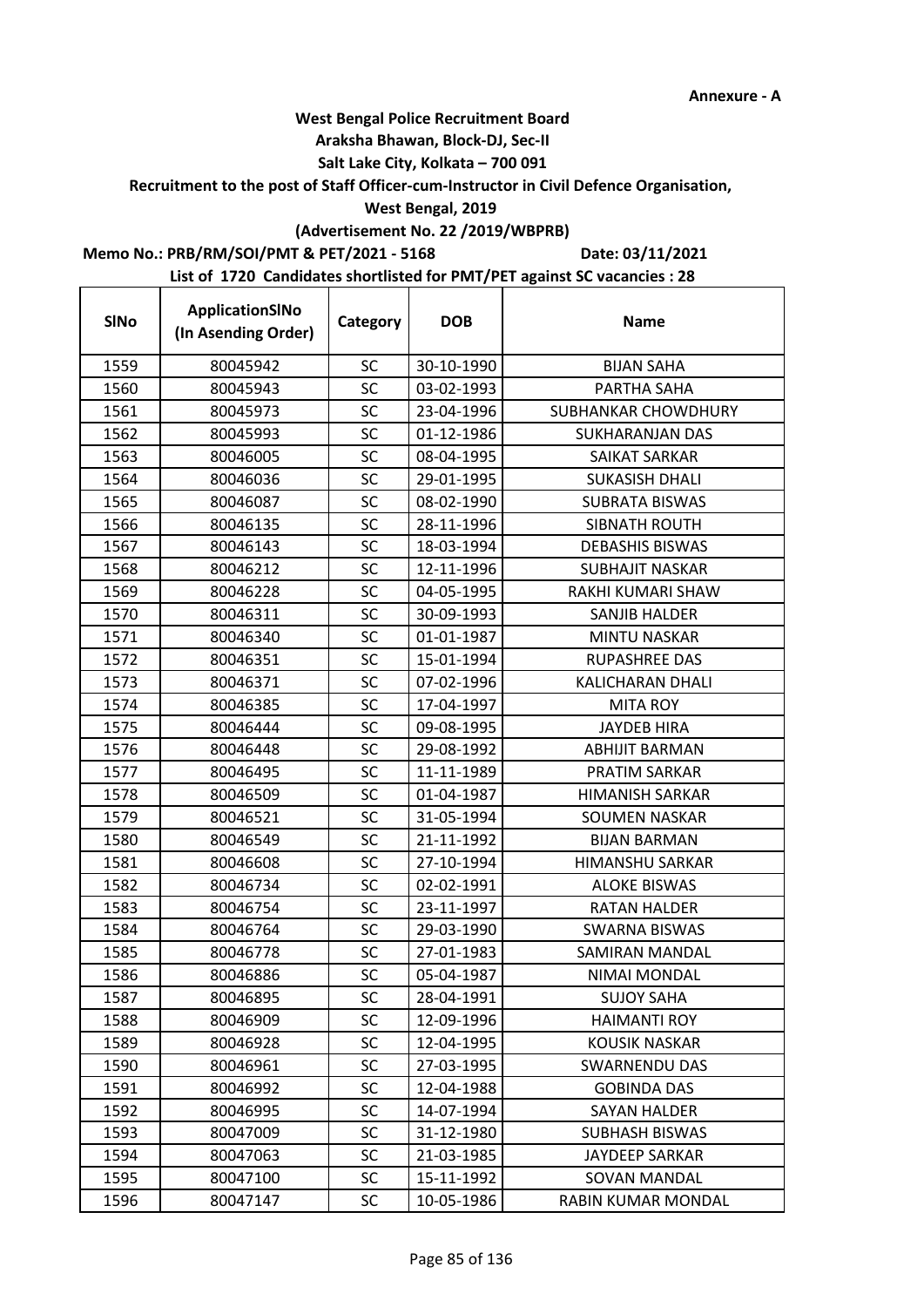t

## **West Bengal Police Recruitment Board**

#### **Araksha Bhawan, Block-DJ, Sec-II**

#### **Salt Lake City, Kolkata – 700 091**

#### **Recruitment to the post of Staff Officer-cum-Instructor in Civil Defence Organisation,**

#### **West Bengal, 2019**

# **(Advertisement No. 22 /2019/WBPRB)**

### **Memo No.: PRB/RM/SOI/PMT & PET/2021 - 5168**

**Date: 03/11/2021**

| <b>SINo</b> | ApplicationSINo<br>(In Asending Order) | Category  | <b>DOB</b> | <b>Name</b>               |
|-------------|----------------------------------------|-----------|------------|---------------------------|
| 1597        | 80047155                               | <b>SC</b> | 05-04-1991 | PALTU DAS                 |
| 1598        | 80047187                               | <b>SC</b> | 29-05-1990 | <b>MANICK MONDAL</b>      |
| 1599        | 80047219                               | SC        | 02-03-1994 | <b>PUJA BISWAS</b>        |
| 1600        | 80047302                               | <b>SC</b> | 10-01-1994 | PALASH DAS                |
| 1601        | 80047374                               | <b>SC</b> | 01-06-1994 | <b>KOUSIK SHIT</b>        |
| 1602        | 80047375                               | SC        | 10-09-1992 | <b>JYOTI BISWAS</b>       |
| 1603        | 80047403                               | <b>SC</b> | 02-10-1988 | <b>KAUSHIK GOLDAR</b>     |
| 1604        | 80047421                               | <b>SC</b> | 24-03-1990 | <b>MITHUN MANDAL</b>      |
| 1605        | 80047441                               | <b>SC</b> | 23-10-1991 | <b>SUPRAKASH DAS</b>      |
| 1606        | 80047607                               | SC        | 09-03-1994 | <b>BAPI MANDAL</b>        |
| 1607        | 80047643                               | SC        | 21-11-1984 | <b>DIPAK MANDAL</b>       |
| 1608        | 80047653                               | <b>SC</b> | 29-11-1991 | <b>TAPASUNDAR SAHA</b>    |
| 1609        | 80047664                               | <b>SC</b> | 26-09-1991 | <b>BHASHKAR DAS</b>       |
| 1610        | 80047677                               | <b>SC</b> | 15-07-1994 | <b>KAUSICK MALLICK</b>    |
| 1611        | 80047680                               | SC        | 10-09-1987 | SAGAR CHANDRA BISWAS      |
| 1612        | 80047805                               | SC        | 16-07-1990 | <b>SUBAL HALDER</b>       |
| 1613        | 80047903                               | <b>SC</b> | 01-03-1990 | RANJIT RAJBANSHI          |
| 1614        | 80048109                               | SC        | 20-08-1994 | <b>SUNNY RAJAK</b>        |
| 1615        | 80048171                               | SC        | 06-02-1993 | ARUP KUMAR MALAKAR        |
| 1616        | 80048199                               | <b>SC</b> | 04-08-1992 | PRAKASH BARMAN            |
| 1617        | 80048220                               | SC        | 02-03-1991 | ROHIT CHINTAPATRA         |
| 1618        | 80048262                               | SC        | 28-08-1995 | <b>SUKANTA BARMAN</b>     |
| 1619        | 80048298                               | <b>SC</b> | 27-02-1994 | PARTHA SARATHI MANDAL     |
| 1620        | 80048301                               | <b>SC</b> | 01-04-1995 | PROSANTA BISWAS           |
| 1621        | 80048312                               | <b>SC</b> | 05-12-1994 | SIDDHARTHA DAS            |
| 1622        | 80048336                               | <b>SC</b> | 10-09-1998 | <b>SHANKU BARMAN</b>      |
| 1623        | 80048358                               | <b>SC</b> | 18-04-1990 | KRIPA CHARJA SARKAR       |
| 1624        | 80048361                               | <b>SC</b> | 08-10-1988 | <b>INDAM BISWAS</b>       |
| 1625        | 80048450                               | SC        | 25-01-1992 | <b>BENU CHOUDHURY</b>     |
| 1626        | 80048458                               | <b>SC</b> | 21-03-1997 | PROSENJIT PODDAR          |
| 1627        | 80048515                               | <b>SC</b> | 26-05-1988 | PAYEL MANDAL              |
| 1628        | 80048563                               | <b>SC</b> | 05-11-1993 | <b>SUBHADIP DAS</b>       |
| 1629        | 80048564                               | <b>SC</b> | 17-04-1996 | <b>BILAS MISTRY</b>       |
| 1630        | 80048637                               | <b>SC</b> | 17-11-1996 | <b>CHANDRAKANTA PAKRE</b> |
| 1631        | 80048784                               | <b>SC</b> | 10-04-1993 | <b>SUBRATA SAHA</b>       |
| 1632        | 80048889                               | <b>SC</b> | 15-10-1980 | SAMARENDRA NATH BISWAS    |
| 1633        | 80048937                               | <b>SC</b> | 03-11-1989 | <b>ARIJIT MONDAL</b>      |
| 1634        | 80048979                               | <b>SC</b> | 23-05-1997 | <b>MRINMOY BISWAS</b>     |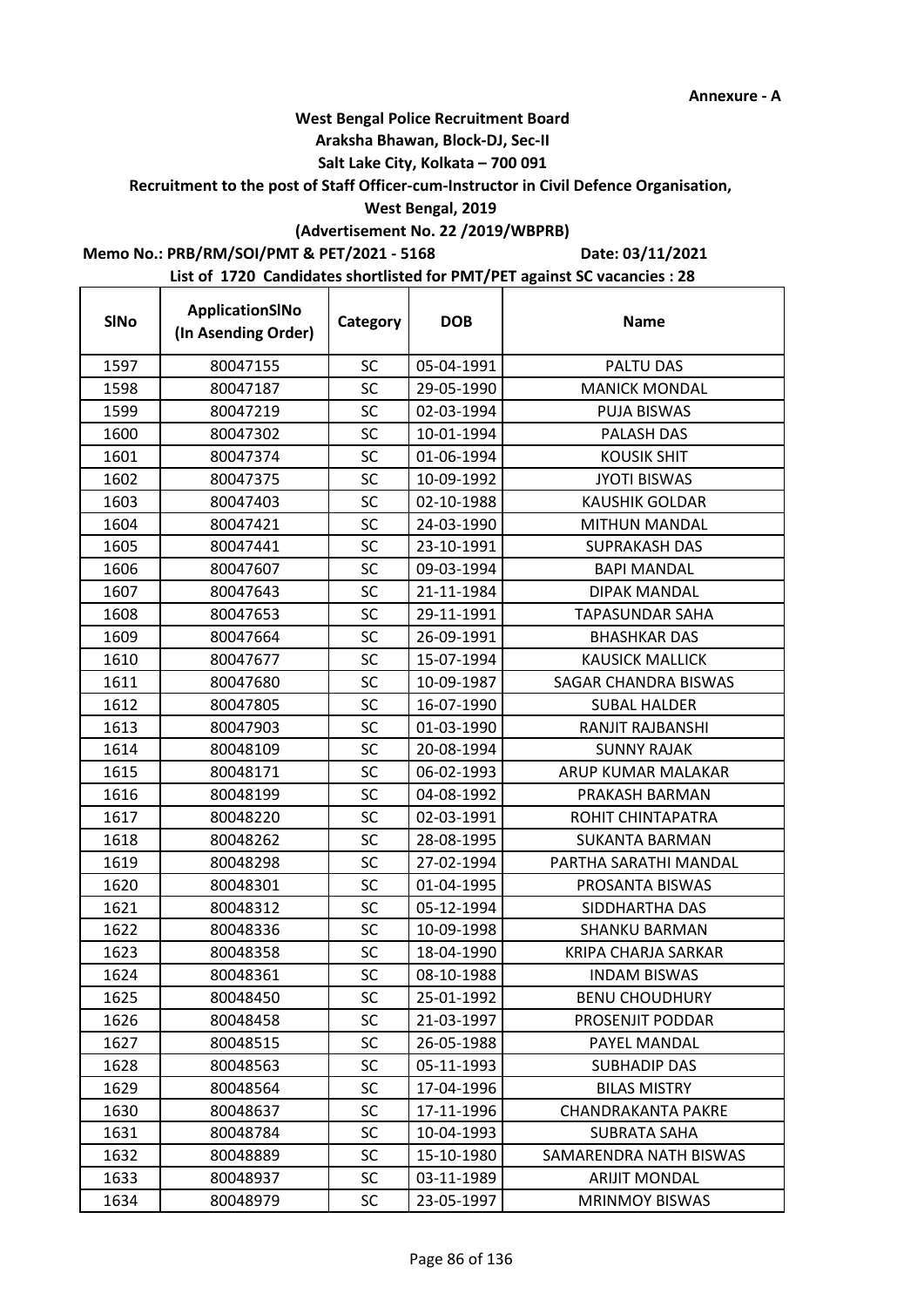## **West Bengal Police Recruitment Board**

#### **Araksha Bhawan, Block-DJ, Sec-II**

#### **Salt Lake City, Kolkata – 700 091**

#### **Recruitment to the post of Staff Officer-cum-Instructor in Civil Defence Organisation,**

#### **West Bengal, 2019**

# **(Advertisement No. 22 /2019/WBPRB)**

## **Memo No.: PRB/RM/SOI/PMT & PET/2021 - 5168**

 $\mathbf{r}$ 

**Date: 03/11/2021**

| <b>SINo</b> | ApplicationSINo<br>(In Asending Order) | Category  | <b>DOB</b> | <b>Name</b>               |
|-------------|----------------------------------------|-----------|------------|---------------------------|
| 1635        | 80048986                               | <b>SC</b> | 30-04-1997 | <b>AVIJIT SARKAR</b>      |
| 1636        | 80048992                               | SC        | 24-11-1997 | PARTHA SARATHI DEBSINGHA  |
| 1637        | 80048993                               | SC        | 14-08-1995 | <b>LINA BISWAS</b>        |
| 1638        | 80049006                               | SC        | 05-11-1993 | <b>ADHIR ROY</b>          |
| 1639        | 80049027                               | <b>SC</b> | 26-03-1996 | <b>MUKUL BALA</b>         |
| 1640        | 80049036                               | SC        | 20-07-1991 | <b>ABHIJIT DAS</b>        |
| 1641        | 80049041                               | SC        | 10-07-1994 | <b>SUBHANKAR DAS</b>      |
| 1642        | 80049085                               | <b>SC</b> | 01-10-1992 | <b>AVILISHA BHOWMICK</b>  |
| 1643        | 80049086                               | SC        | 02-10-1993 | <b>RAJA BISWAS</b>        |
| 1644        | 80049107                               | SC        | 14-08-1997 | <b>ARIJIT NASKAR</b>      |
| 1645        | 80049119                               | <b>SC</b> | 05-09-1991 | SAROJ MALANGI             |
| 1646        | 80049162                               | SC        | 04-07-1990 | <b>ARINDOM ROY</b>        |
| 1647        | 80049196                               | <b>SC</b> | 08-01-1996 | <b>SUDIPTA MONDAL</b>     |
| 1648        | 80049282                               | <b>SC</b> | 01-11-1990 | <b>ARPAN DAS</b>          |
| 1649        | 80049294                               | SC        | 22-07-1994 | <b>LOUIS ROY</b>          |
| 1650        | 80049313                               | SC        | 06-11-1996 | <b>SUKHEN HALDER</b>      |
| 1651        | 80049496                               | <b>SC</b> | 10-06-1989 | <b>BISWAJIT ADHIKARY</b>  |
| 1652        | 80049545                               | <b>SC</b> | 08-05-1995 | <b>MILAN BAIRAGI</b>      |
| 1653        | 80049587                               | SC        | 17-05-1996 | <b>ASHIS MONDAL</b>       |
| 1654        | 80049624                               | SC        | 20-05-1990 | <b>BABLU ROY</b>          |
| 1655        | 80049632                               | SC        | 16-03-1992 | <b>BUBAI DAS</b>          |
| 1656        | 80049638                               | SC        | 07-03-1997 | <b>SUJAN PAKHIRA</b>      |
| 1657        | 80049719                               | <b>SC</b> | 29-11-1996 | SOUVIK MANDAL             |
| 1658        | 80049725                               | <b>SC</b> | 09-01-1989 | <b>MADAN DAS</b>          |
| 1659        | 80049828                               | SC        | 09-08-1990 | <b>SUKAMAL ADHIKARY</b>   |
| 1660        | 80049837                               | SC        | 02-06-1991 | RAJESHWAR PRASAD GUPTA    |
| 1661        | 80049848                               | <b>SC</b> | 27-05-1994 | ANIRUDDHA MAJI            |
| 1662        | 80049875                               | SC        | 06-11-1998 | <b>SUMAN MONDAL</b>       |
| 1663        | 80049913                               | <b>SC</b> | 03-04-1996 | <b>SURAJ BISWAS</b>       |
| 1664        | 80049961                               | <b>SC</b> | 15-01-1993 | <b>DEBOJYOTI RAPTAN</b>   |
| 1665        | 80049968                               | <b>SC</b> | 12-05-1986 | <b>SAMAR DAS</b>          |
| 1666        | 80049980                               | <b>SC</b> | 09-04-1994 | <b>GOPAL SAMAJDAR</b>     |
| 1667        | 80050001                               | <b>SC</b> | 10-07-1991 | PRASENJIT RAY             |
| 1668        | 80050024                               | <b>SC</b> | 28-03-1989 | SANJIB BISWAS             |
| 1669        | 80050125                               | <b>SC</b> | 01-03-1993 | PRASENJIT BAIDYA          |
| 1670        | 80050159                               | SC        | 01-09-1993 | <b>DIUK MAJUMDER</b>      |
| 1671        | 80050175                               | <b>SC</b> | 03-11-1994 | <b>SUBHRA PRAKASH DAS</b> |
| 1672        | 80050185                               | <b>SC</b> | 12-12-1993 | PRASENJIT DAS             |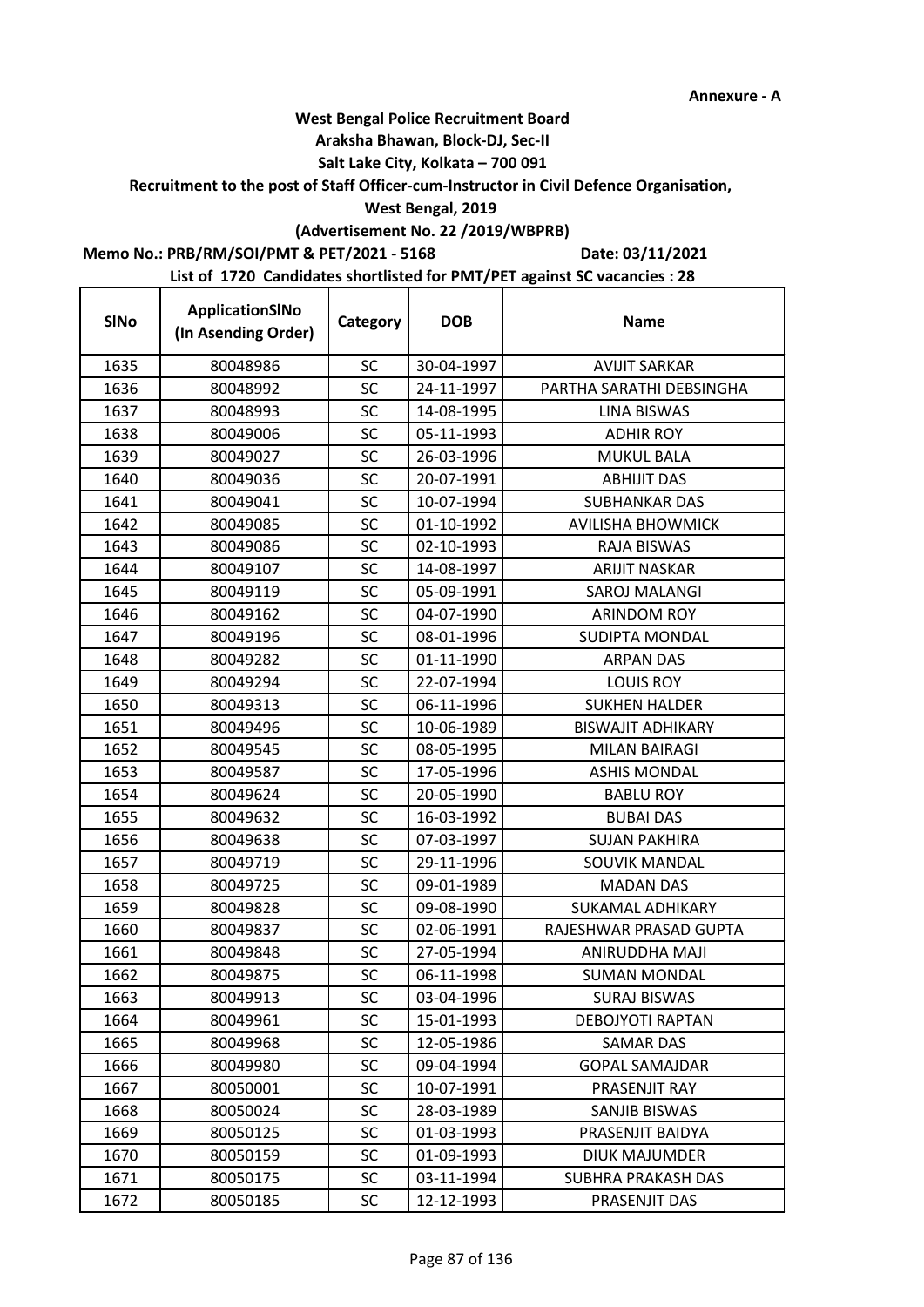## **West Bengal Police Recruitment Board**

#### **Araksha Bhawan, Block-DJ, Sec-II**

#### **Salt Lake City, Kolkata – 700 091**

## **Recruitment to the post of Staff Officer-cum-Instructor in Civil Defence Organisation,**

#### **West Bengal, 2019**

# **(Advertisement No. 22 /2019/WBPRB)**

#### **Memo No.: PRB/RM/SOI/PMT & PET/2021 - 5168**

 $\mathbf{r}$ 

**Date: 03/11/2021**

| <b>SINo</b> | ApplicationSINo<br>(In Asending Order) | Category  | <b>DOB</b> | <b>Name</b>                   |
|-------------|----------------------------------------|-----------|------------|-------------------------------|
| 1673        | 80050188                               | <b>SC</b> | 10-05-1990 | <b>PURABI SARDAR</b>          |
| 1674        | 80050233                               | <b>SC</b> | 24-10-1993 | <b>BIPLAB BARMAN</b>          |
| 1675        | 80050234                               | <b>SC</b> | 04-03-1993 | <b>GOUTAM BARMAN</b>          |
| 1676        | 80050259                               | <b>SC</b> | 05-07-1987 | <b>ISWAR CHANDRA BARMAN</b>   |
| 1677        | 80050300                               | <b>SC</b> | 07-12-1991 | <b>RUBAI BISWAS</b>           |
| 1678        | 80050304                               | SC        | 27-02-1995 | <b>JAYDEB MANDAL</b>          |
| 1679        | 80050321                               | <b>SC</b> | 21-02-1988 | KALYAN KUMAR DAS              |
| 1680        | 80050323                               | <b>SC</b> | 24-09-1990 | <b>DEEP MAJI</b>              |
| 1681        | 80050396                               | SC        | 21-09-1996 | <b>SUMAN SARKAR</b>           |
| 1682        | 80050432                               | <b>SC</b> | 03-02-1997 | KISHAN SIKDER                 |
| 1683        | 80050434                               | <b>SC</b> | 06-04-1985 | <b>RAJU HALDER</b>            |
| 1684        | 80050491                               | SC        | 30-12-1991 | <b>GAUTAM PRASAD</b>          |
| 1685        | 80050517                               | <b>SC</b> | 12-02-1987 | PARTHA PRATIM HALDER          |
| 1686        | 80050536                               | SC        | 02-02-1991 | <b>BISWANATH PRATAP RAJAK</b> |
| 1687        | 80050574                               | SC        | 16-03-1997 | SANDIP KUMAR SAH              |
| 1688        | 80050611                               | <b>SC</b> | 22-02-1994 | <b>SWAPAN KHANRA</b>          |
| 1689        | 80050660                               | SC        | 03-02-1987 | <b>GANESH DAS</b>             |
| 1690        | 80050678                               | <b>SC</b> | 13-05-1993 | <b>JAY MANDAL</b>             |
| 1691        | 80050840                               | <b>SC</b> | 07-03-1993 | <b>ANJAN RAJAK</b>            |
| 1692        | 80050857                               | <b>SC</b> | 15-11-1987 | <b>SUDHI RANJAN ROY</b>       |
| 1693        | 80050890                               | SC        | 23-06-1994 | <b>RAKESH DAS</b>             |
| 1694        | 80051036                               | <b>SC</b> | 03-05-1992 | <b>SURAJ PASWAN</b>           |
| 1695        | 80051110                               | SC        | 28-01-1991 | <b>SANJOY SARKAR</b>          |
| 1696        | 80051189                               | <b>SC</b> | 04-06-1989 | SANDEEP KUMAR SHAW            |
| 1697        | 80051278                               | <b>SC</b> | 14-10-1994 | ARINDAM MANDAL                |
| 1698        | 80051370                               | <b>SC</b> | 01-01-1989 | DIPAK ROY                     |
| 1699        | 80051387                               | <b>SC</b> | 28-01-1996 | <b>RAJESH SARKAR</b>          |
| 1700        | 80051406                               | <b>SC</b> | 10-04-1992 | KAUSHIK ROY                   |
| 1701        | 80051422                               | SC        | 12-03-1994 | SOMNATH DAS                   |
| 1702        | 80051447                               | SC        | 14-08-1992 | <b>AVINASH PASWAN</b>         |
| 1703        | 80051493                               | <b>SC</b> | 02-01-1988 | <b>SUBHOPRIYO ROY</b>         |
| 1704        | 80051544                               | <b>SC</b> | 17-02-1994 | <b>SABUJ BISWAS</b>           |
| 1705        | 80051569                               | <b>SC</b> | 15-08-1990 | PAPAI BISWAS                  |
| 1706        | 80051624                               | SC        | 03-02-1985 | <b>GOBINDA NEYE</b>           |
| 1707        | 80051678                               | <b>SC</b> | 21-10-1996 | <b>DIPRAJ PANDEY</b>          |
| 1708        | 80051696                               | <b>SC</b> | 01-06-1992 | PALASH CHANDRA DAS            |
| 1709        | 80051941                               | <b>SC</b> | 15-09-1988 | <b>MANAJIT CHOWDHURY</b>      |
| 1710        | 80051942                               | <b>SC</b> | 23-04-1995 | <b>KRISHANU BISWAS</b>        |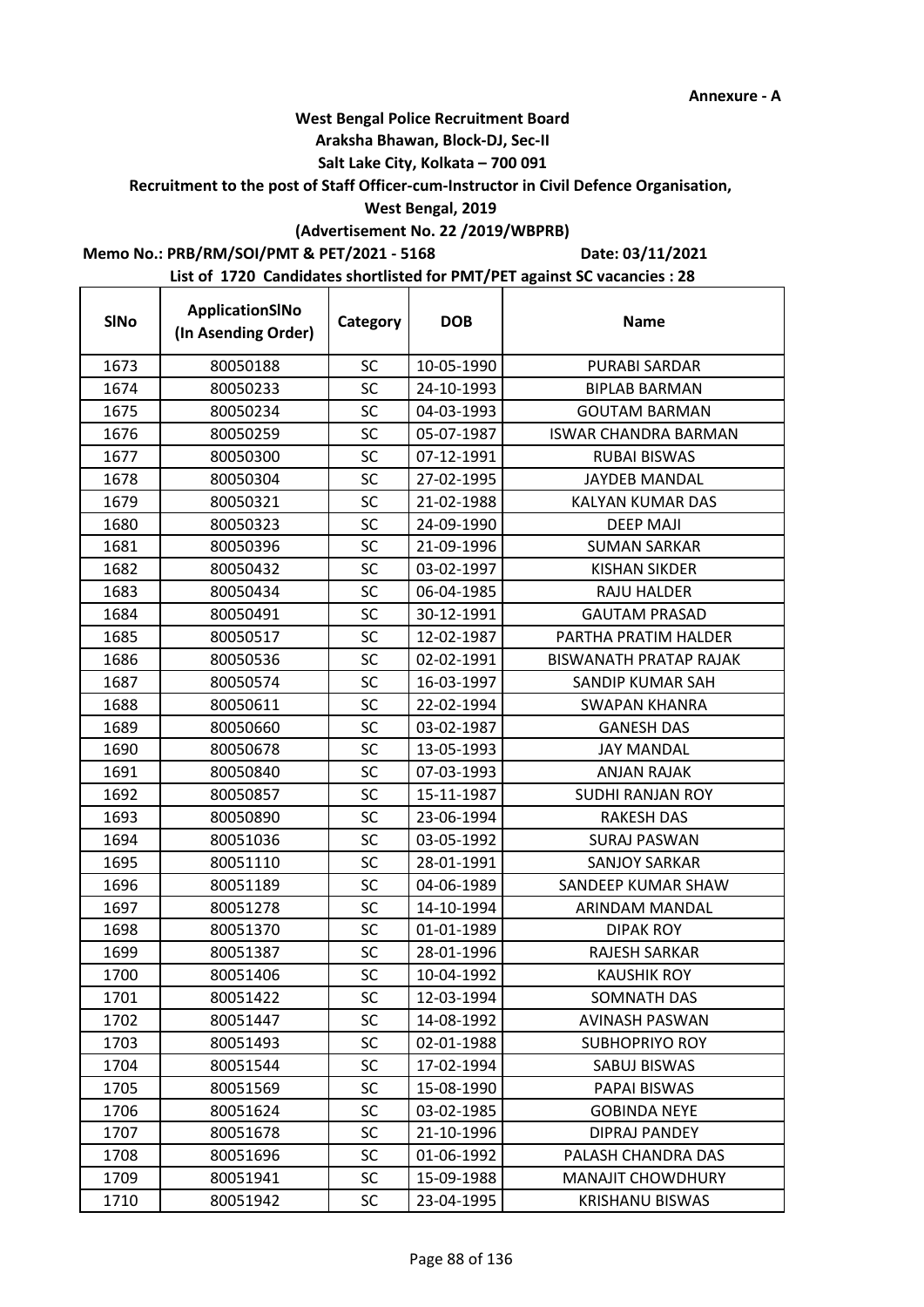## **Araksha Bhawan, Block-DJ, Sec-II**

## **Salt Lake City, Kolkata – 700 091**

## **Recruitment to the post of Staff Officer-cum-Instructor in Civil Defence Organisation,**

#### **West Bengal, 2019**

# **(Advertisement No. 22 /2019/WBPRB)**

### **Memo No.: PRB/RM/SOI/PMT & PET/2021 - 5168**

r

**Date: 03/11/2021**

| <b>SINO</b> | ApplicationSINo<br>(In Asending Order) | Category  | <b>DOB</b> | <b>Name</b>           |
|-------------|----------------------------------------|-----------|------------|-----------------------|
| 1711        | 80051959                               | SC        | 04-06-1992 | SAROJIT BISWAS        |
| 1712        | 80052027                               | SC        | 17-09-1991 | <b>TANMAY SARKAR</b>  |
| 1713        | 80052293                               | <b>SC</b> | 28-01-1991 | KRISHNA KANAI DAS     |
| 1714        | 80052334                               | SC        | 28-03-1990 | RAKESH SHARMA         |
| 1715        | 80052379                               | SC        | 15-10-1994 | <b>SUBRATA SIKDER</b> |
| 1716        | 80052403                               | <b>SC</b> | 08-08-1992 | <b>ABHIJIT BARMAN</b> |
| 1717        | 80052425                               | SC        | 30-05-1996 | <b>AVIJIT HALDER</b>  |
| 1718        | 80052426                               | SC        | 19-08-1995 | <b>BIPLAB BISWAS</b>  |
| 1719        | 80052483                               | <b>SC</b> | 24-12-1993 | <b>JISHU ROY</b>      |
| 1720        | 90000034                               | SC        | 06-04-1991 | <b>BIJON SINGH</b>    |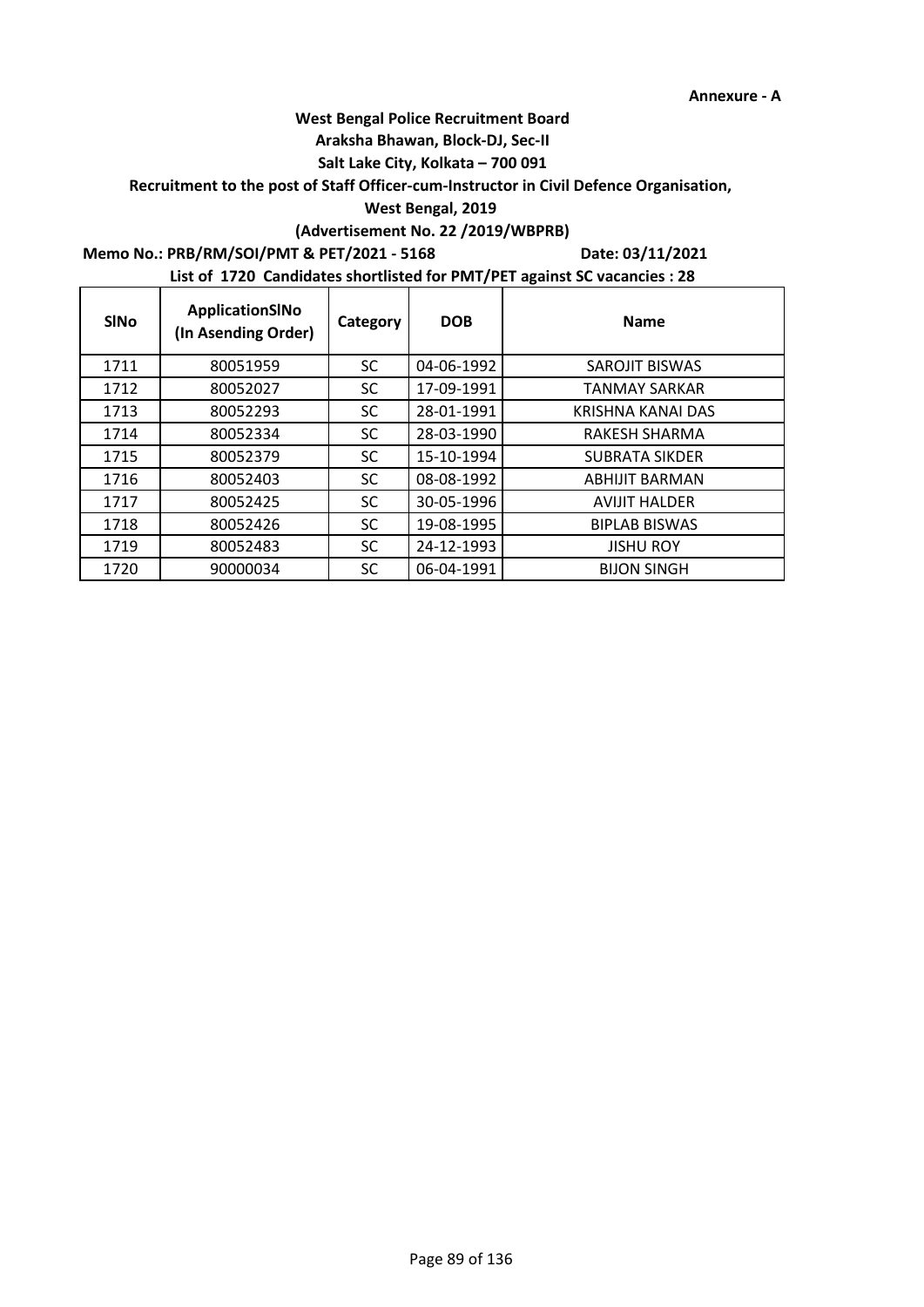#### **Araksha Bhawan, Block-DJ, Sec-II**

## **Salt Lake City, Kolkata – 700 091**

**Recruitment to the post of Staff Officer-cum-Instructor in Civil Defence Organisation,** 

#### **West Bengal, 2019**

## **(Advertisement No. 22 /2019/WBPRB)**

**Memo No.: PRB/RM/SOI/PMT & PET/2021 - 5168**

**Date: 03/11/2021**

| <b>SINo</b>    | ApplicationSINo     | Category  | <b>DOB</b> | <b>Name</b>                 |
|----------------|---------------------|-----------|------------|-----------------------------|
|                | (In Asending Order) |           |            |                             |
| $\mathbf{1}$   | 80000066            | <b>ST</b> | 20-05-1992 | <b>DIPANKAR BASKEY</b>      |
| $\overline{2}$ | 80000492            | ST        | 09-09-1995 | <b>JOYDEB MANDI</b>         |
| 3              | 80000581            | ST        | 20-04-1995 | <b>SWETA TAMANG</b>         |
| 4              | 80000583            | <b>ST</b> | 11-11-1995 | <b>TENZING NORBU SHERPA</b> |
| 5              | 80000605            | <b>ST</b> | 02-02-1985 | <b>SHANKAR SARDAR</b>       |
| 6              | 80000665            | <b>ST</b> | 12-08-1993 | <b>SOMNATH ROY</b>          |
| $\overline{7}$ | 80000771            | <b>ST</b> | 01-11-1994 | <b>SUMIT HANSDA</b>         |
| 8              | 80000937            | ST        | 25-04-1992 | <b>BHAIRAB KISKU</b>        |
| 9              | 80001101            | ST        | 12-02-1995 | <b>NIKHIL TAMANG</b>        |
| 10             | 80001212            | <b>ST</b> | 08-12-1996 | <b>SUMAN MAHATO</b>         |
| 11             | 80001348            | <b>ST</b> | 01-05-1995 | <b>MAHADEB SARDAR</b>       |
| 12             | 80001389            | ST        | 27-05-1987 | ABHIJEET SHAW               |
| 13             | 80001478            | <b>ST</b> | 15-10-1988 | <b>KRITAM THAKUR</b>        |
| 14             | 80001497            | ST        | 29-04-1994 | DEBABRATA TUDU              |
| 15             | 80001588            | ST        | 11-01-1987 | RABILAL BASKEY              |
| 16             | 80001596            | ST        | 07-03-1993 | LALSING MURMU               |
| 17             | 80001616            | ST        | 05-03-1997 | <b>MILITA KHARIA</b>        |
| 18             | 80001639            | <b>ST</b> | 09-10-1989 | ARINDAM HEMBROM             |
| 19             | 80001745            | ST        | 19-06-1991 | CHANDRAI MANDI              |
| 20             | 80001870            | <b>ST</b> | 07-11-1995 | SANJU KARJEE                |
| 21             | 80002029            | ST        | 26-06-1996 | KUNAL KANTI BARUA           |
| 22             | 80002183            | ST        | 08-04-1994 | <b>BABUSHER HEMBRAM</b>     |
| 23             | 80002379            | <b>ST</b> | 05-11-1995 | <b>BIJOY KRISHNA HANSDA</b> |
| 24             | 80002384            | <b>ST</b> | 28-05-1989 | RANJIT KUMAR SHAW           |
| 25             | 80002492            | <b>ST</b> | 24-10-1993 | <b>DILIP SOREN</b>          |
| 26             | 80002559            | <b>ST</b> | 28-12-1992 | <b>EZRA TAMANG</b>          |
| 27             | 80002758            | ST        | 05-10-1996 | <b>BABUL MURMU</b>          |
| 28             | 80002851            | ST        | 10-01-1991 | <b>BENAM ORAON</b>          |
| 29             | 80002928            | ST        | 29-01-1993 | <b>SUMIT SHAW</b>           |
| 30             | 80003008            | <b>ST</b> | 22-07-1991 | ARBIND XALXO                |
| 31             | 80003037            | <b>ST</b> | 24-07-1998 | PULAKESH MAHATO             |
| 32             | 80003038            | ST        | 19-08-1997 | <b>MAHESH NAGBANSHI</b>     |
| 33             | 80003158            | <b>ST</b> | 01-09-1994 | PRASAD LAMA                 |
| 34             | 80003170            | <b>ST</b> | 31-03-1997 | PRIYANKA MAHALI             |
| 35             | 80003237            | <b>ST</b> | 27-04-1996 | <b>SAGEN KISKU</b>          |
| 36             | 80003305            | ST        | 26-01-1995 | <b>SUDIP SAREN</b>          |
| 37             | 80003341            | <b>ST</b> | 22-02-1992 | <b>NILAM TAMANG</b>         |
| 38             | 80003355            | ST        | 25-05-1990 | SANDIP KUMAR SHAW           |
| 39             | 80003394            | ST        | 07-07-1995 | <b>CHHITEN TAMANG</b>       |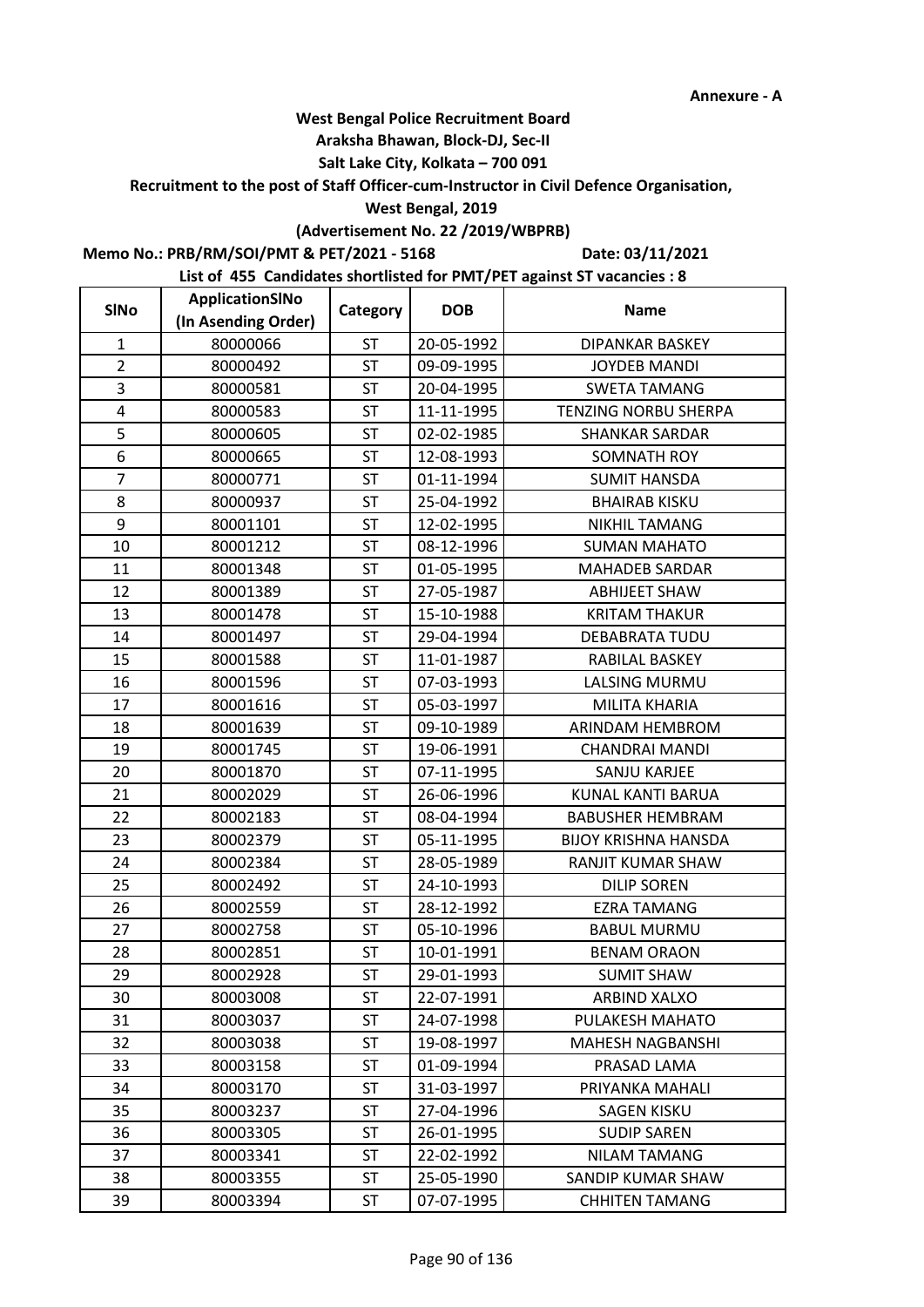#### **Araksha Bhawan, Block-DJ, Sec-II**

## **Salt Lake City, Kolkata – 700 091**

## **Recruitment to the post of Staff Officer-cum-Instructor in Civil Defence Organisation,**

#### **West Bengal, 2019**

## **(Advertisement No. 22 /2019/WBPRB)**

## **Memo No.: PRB/RM/SOI/PMT & PET/2021 - 5168**

**Date: 03/11/2021**

| <b>SINo</b> | ApplicationSINo     | Category  | <b>DOB</b> | <b>Name</b>                  |
|-------------|---------------------|-----------|------------|------------------------------|
|             | (In Asending Order) |           |            |                              |
| 40          | 80003459            | <b>ST</b> | 07-07-1992 | RAHUL KUMAR HANSDA           |
| 41          | 80003500            | ST        | 22-05-1994 | <b>TENZING SHERPA</b>        |
| 42          | 80003790            | ST        | 10-01-1992 | <b>NIPU SARDAR</b>           |
| 43          | 80003823            | <b>ST</b> | 20-02-1993 | <b>SUMAN SAREN</b>           |
| 44          | 80003880            | <b>ST</b> | 24-02-1991 | <b>ARUN ORAON</b>            |
| 45          | 80003913            | <b>ST</b> | 12-09-1996 | ANAMIKA BASKEY               |
| 46          | 80003964            | <b>ST</b> | 10-07-1990 | <b>RUPCHAND TUDU</b>         |
| 47          | 80004062            | <b>ST</b> | 15-04-1996 | <b>AKASH TAMANG</b>          |
| 48          | 80004327            | ST        | 02-03-1989 | <b>SUNIL TUDU</b>            |
| 49          | 80004337            | <b>ST</b> | 03-03-1994 | <b>SWANYAN SAREN</b>         |
| 50          | 80004776            | <b>ST</b> | 15-12-1996 | <b>BISHAL BARAIK</b>         |
| 51          | 80004898            | ST        | 08-05-1996 | <b>MONU SHAW</b>             |
| 52          | 80005006            | <b>ST</b> | 28-12-1990 | PEMA TSHERING DUKPA          |
| 53          | 80005030            | ST        | 24-04-1991 | <b>TSHERING ONGMU BHUTIA</b> |
| 54          | 80005198            | ST        | 24-03-1995 | <b>VISHMA ORANG</b>          |
| 55          | 80005238            | <b>ST</b> | 26-03-1991 | SANTOSH KUMAR SOREN          |
| 56          | 80005445            | ST        | 17-12-1993 | <b>SUJOY MANDI</b>           |
| 57          | 80005474            | <b>ST</b> | 28-01-1998 | RAJI EKKA                    |
| 58          | 80005654            | ST        | 03-06-1988 | <b>AMIT SAIBA</b>            |
| 59          | 80005691            | <b>ST</b> | 10-01-1996 | RANJIT GOYA PAI              |
| 60          | 80005819            | ST        | 30-03-1994 | <b>MIRON ORAON</b>           |
| 61          | 80005897            | ST        | 05-01-1994 | <b>SUNIRMAL SAREN</b>        |
| 62          | 80006008            | <b>ST</b> | 02-05-1992 | <b>HIRAN MURMU</b>           |
| 63          | 80006065            | <b>ST</b> | 15-07-1991 | <b>BISAKA HEMBRAM</b>        |
| 64          | 80006068            | <b>ST</b> | 07-01-1990 | ANOJ LAKRA                   |
| 65          | 80006078            | <b>ST</b> | 25-10-1992 | <b>AMRIT LAMA</b>            |
| 66          | 80006096            | ST        | 12-02-1990 | <b>DINESH EKKA</b>           |
| 67          | 80006127            | <b>ST</b> | 05-05-1995 | <b>AMIT PAUL EKKA</b>        |
| 68          | 80006131            | ST        | 15-04-1991 | RENUKA MUDI                  |
| 69          | 80006154            | <b>ST</b> | 15-08-1988 | <b>BIRU SHERPA</b>           |
| 70          | 80006269            | <b>ST</b> | 07-06-1994 | <b>SAGAR ORAON</b>           |
| 71          | 80006294            | <b>ST</b> | 13-03-1989 | <b>HEMANT KUJUR</b>          |
| 72          | 80006506            | <b>ST</b> | 15-02-1996 | <b>BISWAJIT SAREN</b>        |
| 73          | 80006577            | <b>ST</b> | 14-10-1990 | <b>SONJIT KHARIA</b>         |
| 74          | 80006588            | <b>ST</b> | 26-10-1985 | DAWA TSHERING YOLMO          |
| 75          | 80006593            | <b>ST</b> | 06-01-1985 | <b>BISWAJIT MONDAL</b>       |
| 76          | 80006702            | <b>ST</b> | 14-09-1998 | <b>SUDIPTA SINGH</b>         |
| 77          | 80006745            | <b>ST</b> | 21-03-1991 | PRAKASH KUMAR SAH            |
| 78          | 80007032            | ST        | 29-11-1993 | SAMAI BESRA                  |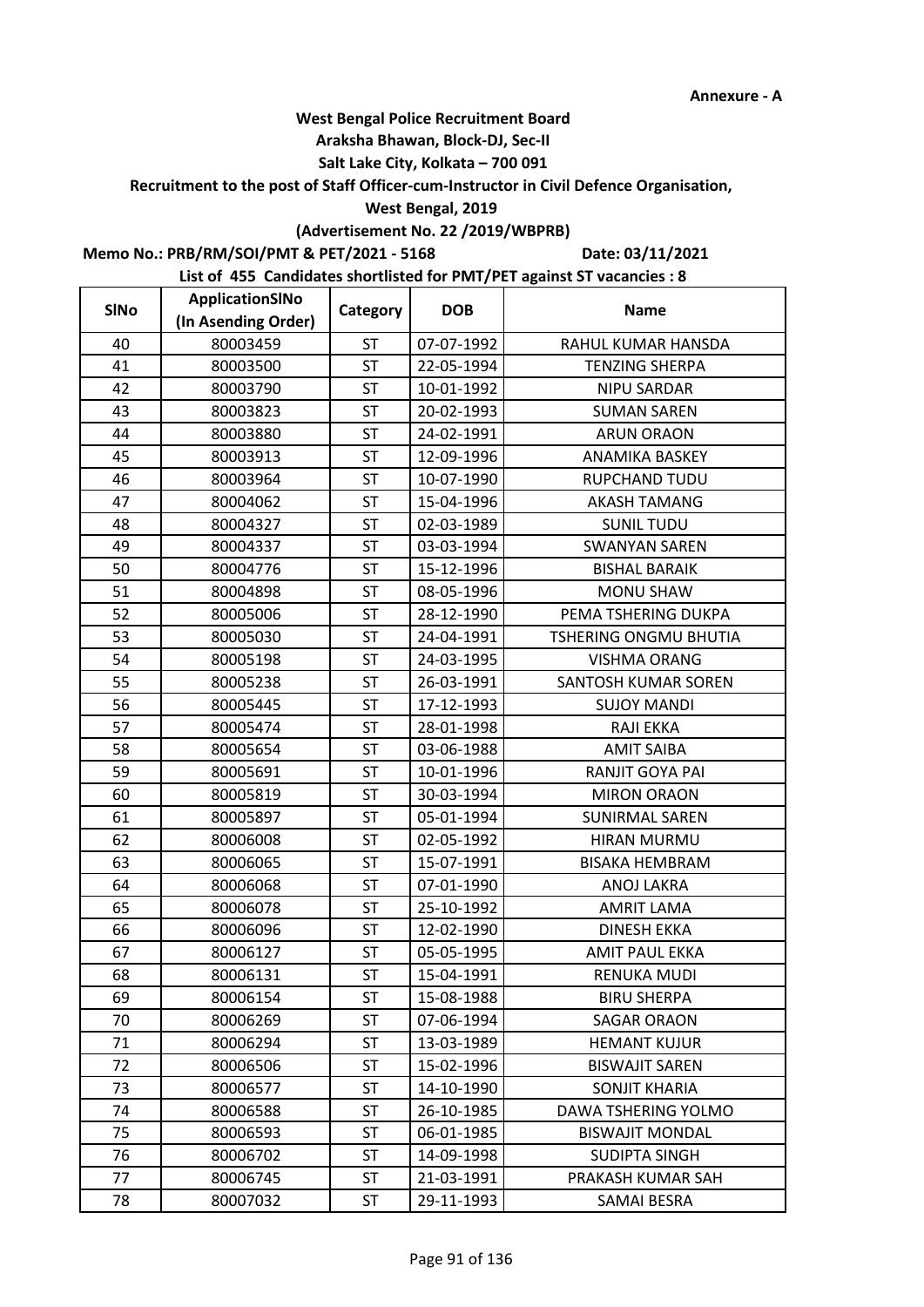#### **Araksha Bhawan, Block-DJ, Sec-II**

## **Salt Lake City, Kolkata – 700 091**

## **Recruitment to the post of Staff Officer-cum-Instructor in Civil Defence Organisation,**

#### **West Bengal, 2019**

## **(Advertisement No. 22 /2019/WBPRB)**

**Memo No.: PRB/RM/SOI/PMT & PET/2021 - 5168**

**Date: 03/11/2021**

| <b>SINo</b> | ApplicationSINo     | Category  | <b>DOB</b> | <b>Name</b>             |
|-------------|---------------------|-----------|------------|-------------------------|
|             | (In Asending Order) |           |            |                         |
| 79          | 80007167            | ST        | 02-05-1993 | <b>SAHADEB NAIK</b>     |
| 80          | 80007226            | <b>ST</b> | 21-12-1993 | <b>BALARAM ORANG</b>    |
| 81          | 80007274            | <b>ST</b> | 03-02-1993 | <b>SUDARSHAN BASKEY</b> |
| 82          | 80007309            | <b>ST</b> | 28-02-1997 | SALIL KISKU             |
| 83          | 80007346            | <b>ST</b> | 09-01-1995 | <b>TSHITEN BHUTIA</b>   |
| 84          | 80007415            | <b>ST</b> | 05-03-1989 | <b>SUJAN BISWAS</b>     |
| 85          | 80007435            | <b>ST</b> | 14-02-1996 | JOTSWANA HEMBROM        |
| 86          | 80007474            | ST        | 10-02-1992 | <b>SUKUMAR HANSDA</b>   |
| 87          | 80007593            | <b>ST</b> | 13-07-1996 | <b>SANATAN SAREN</b>    |
| 88          | 80007759            | <b>ST</b> | 09-09-1994 | <b>MARSHAL SAREN</b>    |
| 89          | 80007812            | <b>ST</b> | 05-10-1993 | MONGAL SOREN            |
| 90          | 80007939            | <b>ST</b> | 03-11-1992 | <b>BAJRANG LAL SHAW</b> |
| 91          | 80007981            | ST        | 27-11-1991 | <b>SUSANG LEPCHA</b>    |
| 92          | 80008088            | <b>ST</b> | 17-10-1993 | <b>ABINAS MINJ</b>      |
| 93          | 80008297            | ST        | 08-05-1992 | <b>PRABIR TUDU</b>      |
| 94          | 80008413            | <b>ST</b> | 24-03-1998 | <b>PUNAM TAMANG</b>     |
| 95          | 80008618            | <b>ST</b> | 04-03-1994 | <b>SUKANTA HEMBRAM</b>  |
| 96          | 80008640            | <b>ST</b> | 18-03-1993 | <b>BIJAY SAIBO</b>      |
| 97          | 80008804            | <b>ST</b> | 10-03-1996 | <b>SUKUMAR SOREN</b>    |
| 98          | 80008837            | ST        | 01-01-1994 | KAMALESH HANSDA         |
| 99          | 80008884            | <b>ST</b> | 30-06-1987 | <b>DEEPA LEPCHA</b>     |
| 100         | 80009001            | ST        | 04-12-1994 | <b>SUVENDU MANDI</b>    |
| 101         | 80009275            | <b>ST</b> | 24-10-1995 | <b>SUBHAM ORAON</b>     |
| 102         | 80009712            | <b>ST</b> | 26-01-1993 | <b>SANGAY LAMA</b>      |
| 103         | 80009775            | <b>ST</b> | 01-03-1990 | MAHENDRA NATH TUDU      |
| 104         | 80009793            | <b>ST</b> | 17-02-1986 | <b>NAMUEL LEPCHA</b>    |
| 105         | 80009829            | ST        | 25-03-1995 | <b>SUMAN SARADR</b>     |
| 106         | 80009871            | <b>ST</b> | 11-10-1988 | SAJIT LAMA              |
| 107         | 80009887            | <b>ST</b> | 10-10-1994 | JOHN TSHERING LEPCHA    |
| 108         | 80009896            | <b>ST</b> | 05-03-1994 | PATRICK LEPCHA          |
| 109         | 80009970            | <b>ST</b> | 22-07-1997 | <b>AMON SHERPA</b>      |
| 110         | 80010092            | <b>ST</b> | 28-08-1995 | <b>BIPUL KUMAR TUDU</b> |
| 111         | 80010263            | <b>ST</b> | 13-02-1996 | ANIRUDDHA ROUTH         |
| 112         | 80010459            | <b>ST</b> | 10-12-1993 | <b>AMIT SORENG</b>      |
| 113         | 80010486            | <b>ST</b> | 09-04-1993 | PAWAN KUMAR SINGH       |
| 114         | 80010582            | <b>ST</b> | 31-10-1985 | DURYADHAN MAJHI         |
| 115         | 80010590            | <b>ST</b> | 08-02-1996 | PARBIND PRASAD          |
| 116         | 80010609            | <b>ST</b> | 09-03-1994 | LINA BENG               |
| 117         | 80010915            | <b>ST</b> | 26-12-1989 | <b>SANDEEP MINJ</b>     |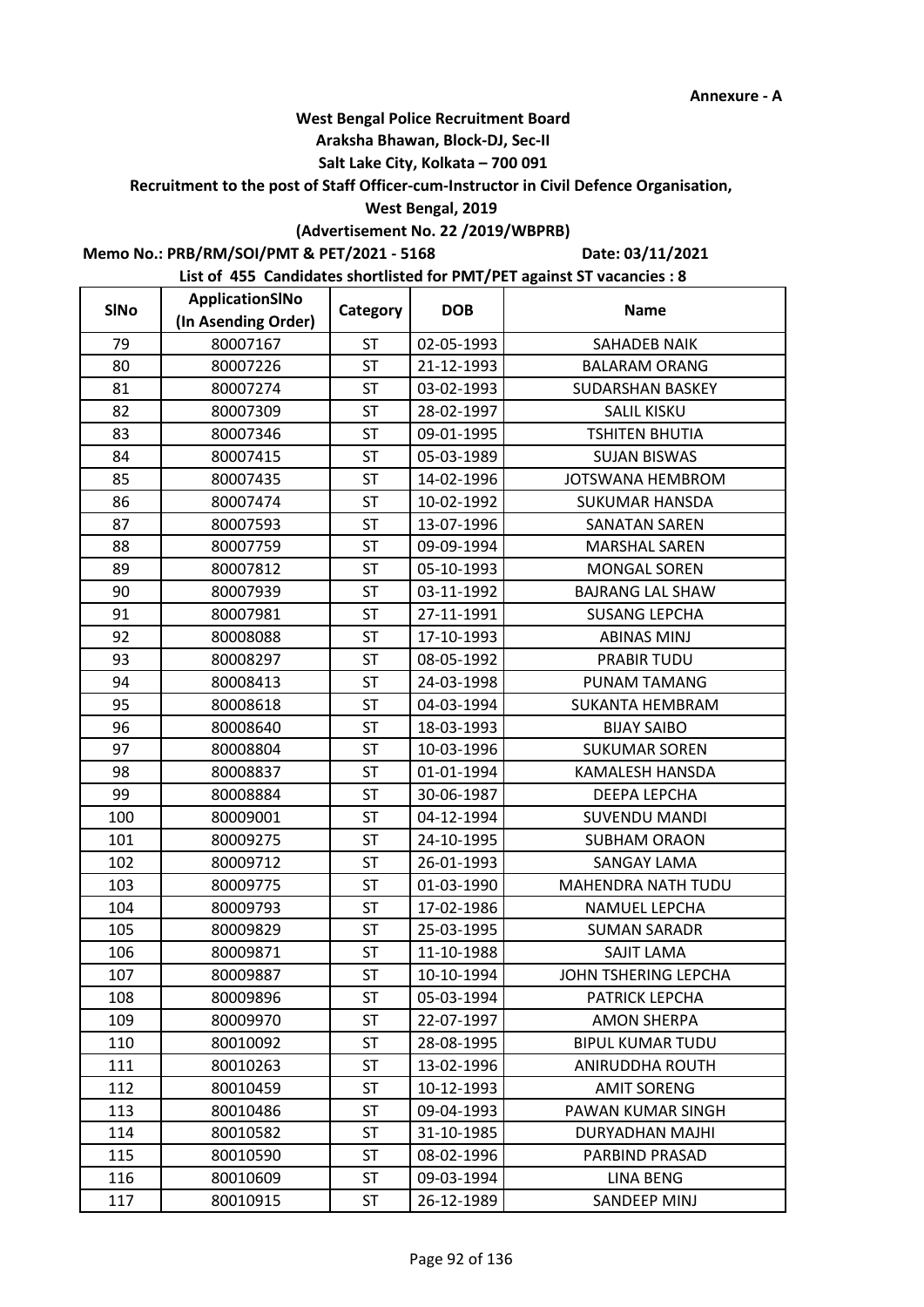h

## **West Bengal Police Recruitment Board**

#### **Araksha Bhawan, Block-DJ, Sec-II**

## **Salt Lake City, Kolkata – 700 091**

## **Recruitment to the post of Staff Officer-cum-Instructor in Civil Defence Organisation,**

#### **West Bengal, 2019**

## **(Advertisement No. 22 /2019/WBPRB)**

**Memo No.: PRB/RM/SOI/PMT & PET/2021 - 5168**

 $\blacksquare$ 

**Date: 03/11/2021**

| <b>SINo</b> | ApplicationSINo     | Category  | <b>DOB</b> | <b>Name</b>              |
|-------------|---------------------|-----------|------------|--------------------------|
|             | (In Asending Order) |           |            |                          |
| 118         | 80011090            | ST        | 15-08-1994 | <b>SHANKER LIMBU</b>     |
| 119         | 80011244            | ST        | 07-09-1995 | PREMJIT NARJINARY        |
| 120         | 80011504            | ST        | 02-09-1997 | SANKALPA BARUA           |
| 121         | 80011598            | <b>ST</b> | 24-08-1993 | AVISHEKH KUMAR SHAW      |
| 122         | 80011832            | <b>ST</b> | 13-11-1994 | <b>BIDYUT SOREN</b>      |
| 123         | 80011883            | <b>ST</b> | 20-10-1998 | SANDIP HANSDA            |
| 124         | 80011888            | <b>ST</b> | 26-07-1992 | <b>RAHUL MANDI</b>       |
| 125         | 80012125            | <b>ST</b> | 24-01-1997 | <b>KUSHANKUR SING</b>    |
| 126         | 80012676            | ST        | 20-03-1988 | RAMKRISHNA SOREN         |
| 127         | 80012728            | <b>ST</b> | 19-05-1993 | <b>SUBAL HEMBRAM</b>     |
| 128         | 80012806            | <b>ST</b> | 06-03-1997 | <b>SUSHIL HANSDA</b>     |
| 129         | 80012876            | <b>ST</b> | 14-08-1995 | <b>MANSING MANDI</b>     |
| 130         | 80012907            | <b>ST</b> | 15-03-1989 | MINGMA DIKI SHERPA       |
| 131         | 80013058            | ST        | 30-12-1997 | <b>SUJAN SOREN</b>       |
| 132         | 80013287            | ST        | 20-04-1988 | <b>CHANDAN MURMU</b>     |
| 133         | 80013382            | ST        | 06-04-1994 | <b>MADHAB SARDAR</b>     |
| 134         | 80013459            | ST        | 20-03-1997 | <b>CHIRANJIT TUDU</b>    |
| 135         | 80013505            | <b>ST</b> | 01-02-1991 | <b>BAPI SARDAR</b>       |
| 136         | 80013643            | ST        | 09-04-1992 | <b>MAHADEV TUDU</b>      |
| 137         | 80013654            | <b>ST</b> | 13-09-1995 | <b>BINU SUBBA</b>        |
| 138         | 80013713            | ST        | 11-08-1994 | SOMENDRANATH TUDU        |
| 139         | 80013798            | <b>ST</b> | 15-10-1990 | <b>BISWAJIT SING</b>     |
| 140         | 80014006            | <b>ST</b> | 14-02-1993 | <b>SUSHANTA SOREN</b>    |
| 141         | 80014146            | <b>ST</b> | 02-02-1990 | <b>SUROJIT KISKU</b>     |
| 142         | 80014219            | <b>ST</b> | 27-08-1994 | PHURBA TAMANG            |
| 143         | 80014391            | <b>ST</b> | 05-06-1990 | RICHARD LEPCHA           |
| 144         | 80014479            | ST        | 21-11-1995 | <b>SANJAY KERKETTA</b>   |
| 145         | 80014553            | ST        | 12-09-1995 | <b>BHARAT LIMBU</b>      |
| 146         | 80014650            | ST        | 02-08-1990 | ARUN SHAW                |
| 147         | 80014745            | <b>ST</b> | 10-02-1991 | <b>CHAITALI MUDI</b>     |
| 148         | 80014900            | <b>ST</b> | 15-09-1997 | MIKMA BHUTIA             |
| 149         | 80014909            | ST        | 08-04-1996 | RAHUL ORAON              |
| 150         | 80015126            | <b>ST</b> | 18-12-1991 | SANTANU SARDAR           |
| 151         | 80015216            | <b>ST</b> | 01-06-1996 | <b>TAPASH ORAW</b>       |
| 152         | 80015395            | <b>ST</b> | 28-02-1993 | MAHENDRA HANG SUBBA      |
| 153         | 80015436            | ST        | 03-02-1987 | <b>SULEKHA MANDI</b>     |
| 154         | 80015740            | <b>ST</b> | 31-01-1994 | <b>BISHAL KUMAR GOND</b> |
| 155         | 80015872            | ST        | 29-03-1995 | <b>ASHAP SUBBA</b>       |
| 156         | 80015894            | ST        | 10-04-1993 | <b>BABULAL HEMBRAM</b>   |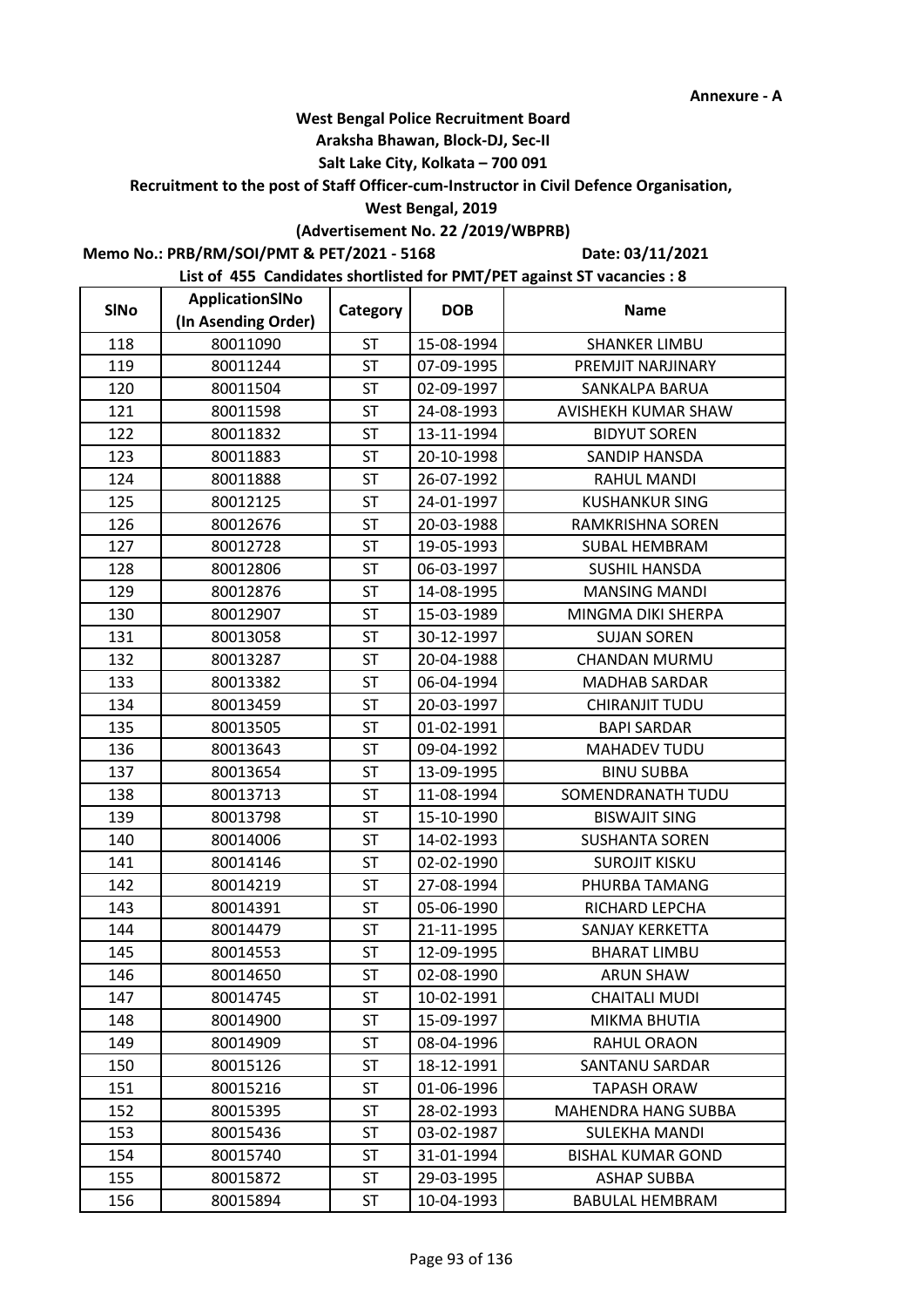Ē,

## **West Bengal Police Recruitment Board**

#### **Araksha Bhawan, Block-DJ, Sec-II**

## **Salt Lake City, Kolkata – 700 091**

## **Recruitment to the post of Staff Officer-cum-Instructor in Civil Defence Organisation,**

#### **West Bengal, 2019**

## **(Advertisement No. 22 /2019/WBPRB)**

**Memo No.: PRB/RM/SOI/PMT & PET/2021 - 5168**

 $\blacksquare$ 

**Date: 03/11/2021**

| <b>SINo</b> | ApplicationSINo     | Category  | <b>DOB</b> | <b>Name</b>                  |
|-------------|---------------------|-----------|------------|------------------------------|
|             | (In Asending Order) |           |            |                              |
| 157         | 80015929            | <b>ST</b> | 04-07-1986 | <b>BINAY LIMBU</b>           |
| 158         | 80015946            | ST        | 03-03-1992 | <b>HAPAS SING</b>            |
| 159         | 80016001            | ST        | 15-09-1994 | <b>MANISHA SUBBA</b>         |
| 160         | 80016029            | <b>ST</b> | 19-11-1987 | <b>SESHAR SUBBA</b>          |
| 161         | 80016057            | <b>ST</b> | 04-02-1992 | <b>SUJIT SUBBA</b>           |
| 162         | 80016373            | <b>ST</b> | 14-07-1992 | <b>JHARNA HANSDA</b>         |
| 163         | 80016399            | <b>ST</b> | 22-03-1993 | <b>KIRAN MAHATO</b>          |
| 164         | 80016579            | ST        | 07-05-1994 | DHANANJAY SARDAR             |
| 165         | 80016671            | <b>ST</b> | 03-09-1989 | <b>ANKITA YONZON</b>         |
| 166         | 80016882            | ST        | 10-12-1986 | SATYARANJAN HEMBRAM          |
| 167         | 80016892            | <b>ST</b> | 12-07-1984 | <b>BIMALA MANDI</b>          |
| 168         | 80017140            | <b>ST</b> | 18-02-1992 | <b>KISHAN LAMA</b>           |
| 169         | 80017394            | <b>ST</b> | 03-10-1996 | PHURBA TSHERING SHERPA       |
| 170         | 80017430            | <b>ST</b> | 04-11-1990 | <b>AMAR LIMBU</b>            |
| 171         | 80017469            | <b>ST</b> | 17-01-1998 | <b>TARAKNATH SING SARDAR</b> |
| 172         | 80017548            | <b>ST</b> | 06-04-1988 | <b>MILAN MURMU</b>           |
| 173         | 80017592            | <b>ST</b> | 20-05-1989 | <b>MANIK MINJ</b>            |
| 174         | 80017598            | <b>ST</b> | 09-06-1998 | PRASENJIT MUDI               |
| 175         | 80017619            | <b>ST</b> | 01-10-1995 | <b>SAGAR ORAON</b>           |
| 176         | 80017850            | <b>ST</b> | 28-02-1992 | <b>AMIT LAKRA</b>            |
| 177         | 80017934            | <b>ST</b> | 12-04-1997 | ELEHOOD NARJINARY            |
| 178         | 80017957            | <b>ST</b> | 02-06-1995 | <b>MIKMA TAMANG</b>          |
| 179         | 80018238            | <b>ST</b> | 07-10-1996 | <b>SUSANTA HANSDA</b>        |
| 180         | 80018328            | <b>ST</b> | 29-08-1993 | RESHMI LAMA                  |
| 181         | 80018340            | <b>ST</b> | 19-07-1995 | <b>SUDIPTA TUDU</b>          |
| 182         | 80018401            | <b>ST</b> | 15-02-1996 | TRINAJWAL MURMU              |
| 183         | 80018419            | <b>ST</b> | 19-08-1996 | <b>SOUROV KARJEE</b>         |
| 184         | 80018423            | <b>ST</b> | 23-12-1987 | MANOJ LAMA YELMO             |
| 185         | 80018437            | ST        | 26-03-1984 | ALOK KUMAR MURMU             |
| 186         | 80018653            | <b>ST</b> | 01-07-1994 | <b>BHANUMATI SING</b>        |
| 187         | 80018688            | <b>ST</b> | 15-11-1992 | <b>GOUTAM KISKU</b>          |
| 188         | 80018698            | ST        | 03-01-1993 | <b>ANITA BASKEY</b>          |
| 189         | 80018953            | <b>ST</b> | 14-11-1996 | <b>BIKRAM EKKA</b>           |
| 190         | 80019025            | <b>ST</b> | 12-02-1992 | <b>SONU LAMA</b>             |
| 191         | 80019109            | <b>ST</b> | 08-07-1994 | <b>BIKASH TAMANG</b>         |
| 192         | 80019168            | <b>ST</b> | 16-10-1995 | CHUNULA BHUTIA               |
| 193         | 80019232            | <b>ST</b> | 12-02-1993 | SABITA MADDI                 |
| 194         | 80019341            | ST        | 12-02-1997 | <b>SURAJIT ORAON</b>         |
| 195         | 80019658            | ST        | 22-02-1996 | PRITAM MAHATO                |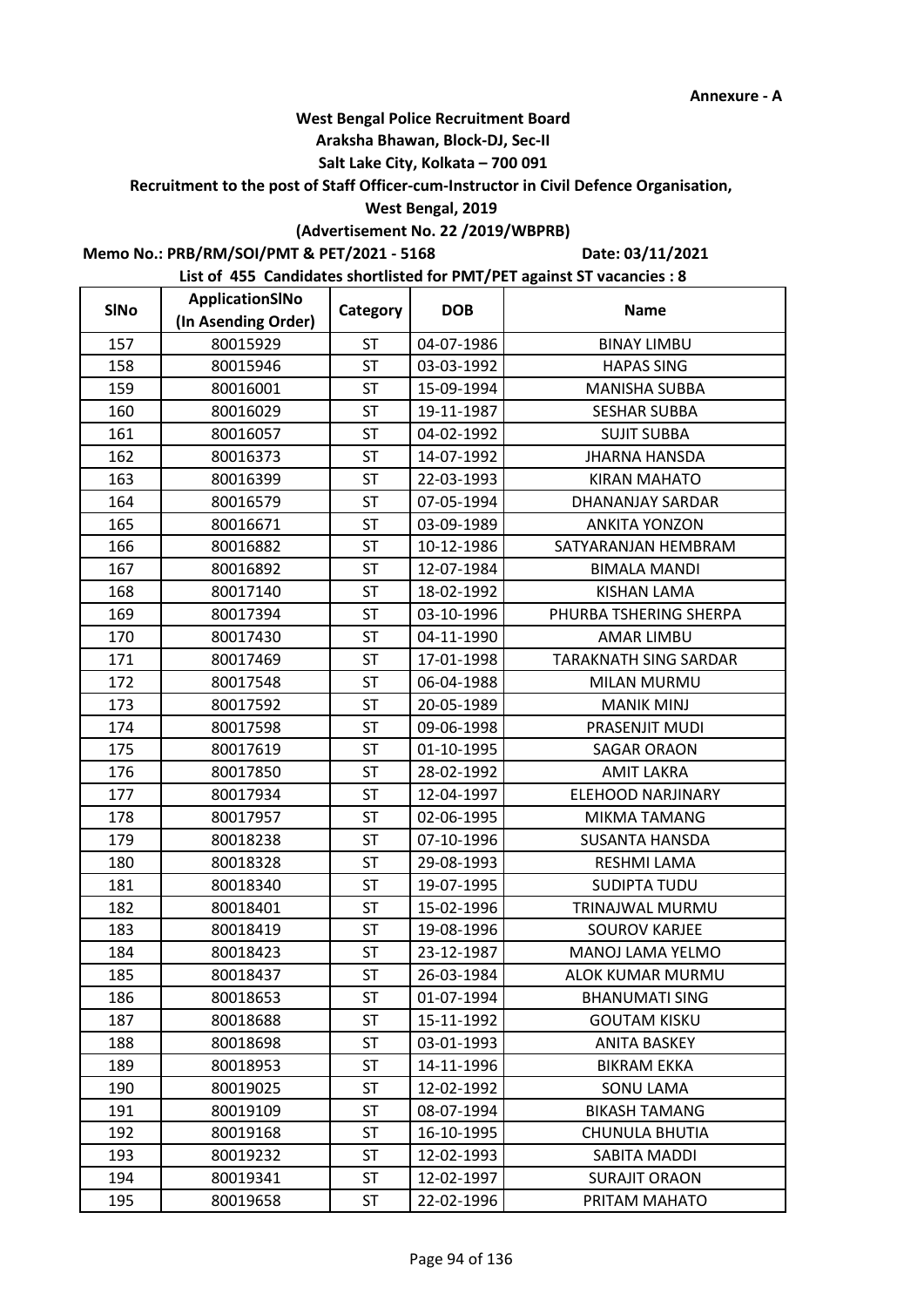### **Araksha Bhawan, Block-DJ, Sec-II**

## **Salt Lake City, Kolkata – 700 091**

## **Recruitment to the post of Staff Officer-cum-Instructor in Civil Defence Organisation,**

#### **West Bengal, 2019**

## **(Advertisement No. 22 /2019/WBPRB)**

**Memo No.: PRB/RM/SOI/PMT & PET/2021 - 5168**

**Date: 03/11/2021**

| <b>SINo</b> | ApplicationSINo     | Category  | <b>DOB</b> | <b>Name</b>                  |  |
|-------------|---------------------|-----------|------------|------------------------------|--|
|             | (In Asending Order) |           |            |                              |  |
| 196         | 80019736            | <b>ST</b> | 07-10-1990 | PRAJIT LAMA                  |  |
| 197         | 80019747            | <b>ST</b> | 29-11-1993 | <b>SANDIP LAMA</b>           |  |
| 198         | 80019860            | <b>ST</b> | 31-07-1991 | <b>ATANU KISKU</b>           |  |
| 199         | 80019946            | <b>ST</b> | 15-01-1997 | <b>SACHIN MAHALI</b>         |  |
| 200         | 80019952            | <b>ST</b> | 05-05-1991 | MONIMALA HANSDA              |  |
| 201         | 80020314            | <b>ST</b> | 12-12-1993 | MARANG BURU HEMBRAM          |  |
| 202         | 80020547            | <b>ST</b> | 12-11-1993 | <b>SUMIT SUBBA</b>           |  |
| 203         | 80020579            | <b>ST</b> | 02-05-1991 | <b>DILIP LINDA</b>           |  |
| 204         | 80020590            | <b>ST</b> | 05-03-1994 | <b>MAMATA MURA</b>           |  |
| 205         | 80020628            | <b>ST</b> | 02-11-1996 | <b>BINOTI ORAON</b>          |  |
| 206         | 80020639            | <b>ST</b> | 21-04-1990 | <b>SRABONTI SARDAR</b>       |  |
| 207         | 80021009            | <b>ST</b> | 02-05-1988 | <b>KESHANG DORGEE BHUTIA</b> |  |
| 208         | 80021152            | <b>ST</b> | 01-11-1992 | SLESHNA LIMBOO               |  |
| 209         | 80021170            | <b>ST</b> | 03-02-1995 | PRATIK TAMANG                |  |
| 210         | 80021246            | <b>ST</b> | 04-09-1983 | <b>SWADESH MAHATO</b>        |  |
| 211         | 80021272            | <b>ST</b> | 22-01-1991 | <b>MILAN LAKRA</b>           |  |
| 212         | 80021604            | <b>ST</b> | 05-01-1992 | <b>USHA KISKU</b>            |  |
| 213         | 80021708            | <b>ST</b> | 10-07-1997 | NARESH MURMU                 |  |
| 214         | 80021901            | <b>ST</b> | 25-01-1988 | SAMBHU HANSDA                |  |
| 215         | 80022163            | <b>ST</b> | 14-02-1996 | PINKI SAIBA                  |  |
| 216         | 80022289            | <b>ST</b> | 23-05-1992 | <b>SUJOY MUNDARI</b>         |  |
| 217         | 80022424            | <b>ST</b> | 31-07-1991 | <b>BIRJU HEMBRAM</b>         |  |
| 218         | 80022669            | <b>ST</b> | 16-07-1994 | PREM KUMAR RABHA             |  |
| 219         | 80022706            | <b>ST</b> | 08-08-1994 | <b>SHIBU SINGH</b>           |  |
| 220         | 80022872            | <b>ST</b> | 28-06-1994 | DEBANJAN MURMU               |  |
| 221         | 80022920            | <b>ST</b> | 12-10-1994 | <b>DHARAMBIR TIGGA</b>       |  |
| 222         | 80022963            | <b>ST</b> | 25-03-1994 | <b>TAMAL SING</b>            |  |
| 223         | 80023092            | <b>ST</b> | 16-11-1991 | <b>ARUN BUSKEY</b>           |  |
| 224         | 80023399            | ST        | 01-03-1995 | <b>SAGEN TUDU</b>            |  |
| 225         | 80023415            | <b>ST</b> | 15-03-1980 | <b>ASHIS SARDAR</b>          |  |
| 226         | 80023448            | <b>ST</b> | 25-10-1989 | MANASHI SARDAR               |  |
| 227         | 80023903            | ST        | 12-10-1990 | LAKSHMI ORAON                |  |
| 228         | 80023939            | <b>ST</b> | 23-08-1993 | <b>HEMANTA TUDU</b>          |  |
| 229         | 80024064            | <b>ST</b> | 15-04-1991 | <b>BALWANT SINGH</b>         |  |
| 230         | 80024088            | <b>ST</b> | 15-08-1996 | <b>JASMIN SARDAR</b>         |  |
| 231         | 80024137            | ST        | 10-06-1994 | <b>BIDHAN TUDU</b>           |  |
| 232         | 80024226            | <b>ST</b> | 13-10-1991 | SANJIT KUMAR MANDI           |  |
| 233         | 80024391            | ST        | 22-05-1990 | SAMIO SARDAR                 |  |
| 234         | 80024446            | ST        | 06-07-1990 | <b>SURESH BHAKAT</b>         |  |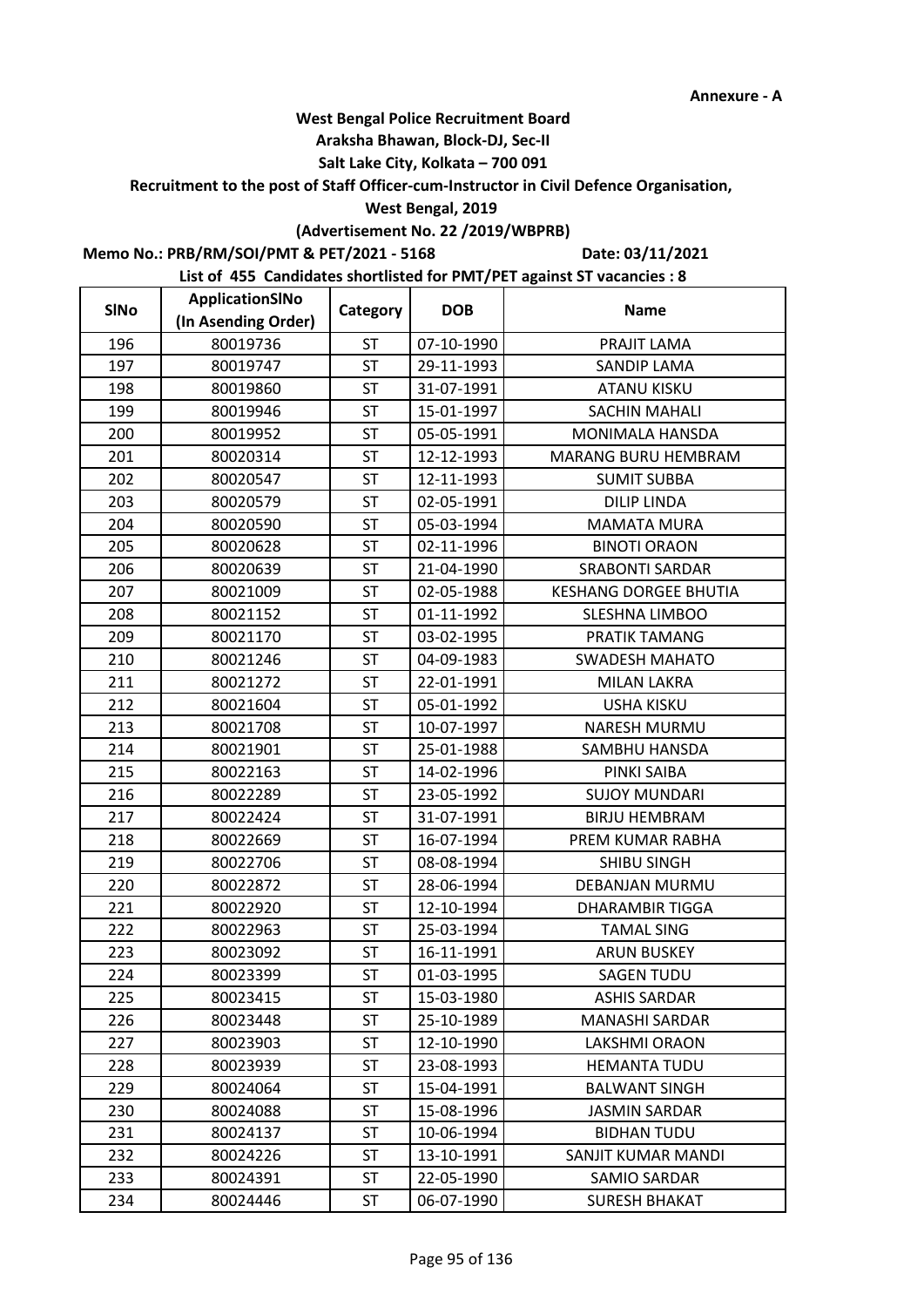#### **Araksha Bhawan, Block-DJ, Sec-II**

## **Salt Lake City, Kolkata – 700 091**

## **Recruitment to the post of Staff Officer-cum-Instructor in Civil Defence Organisation,**

#### **West Bengal, 2019**

## **(Advertisement No. 22 /2019/WBPRB)**

**Memo No.: PRB/RM/SOI/PMT & PET/2021 - 5168**

**Date: 03/11/2021**

| <b>SINo</b> | ApplicationSINo     | Category  | <b>DOB</b> | <b>Name</b>                 |
|-------------|---------------------|-----------|------------|-----------------------------|
|             | (In Asending Order) |           |            |                             |
| 235         | 80024571            | <b>ST</b> | 03-03-1994 | <b>BISWAJIT SINGHA</b>      |
| 236         | 80024644            | <b>ST</b> | 21-09-1988 | ANAND KUMAR GUPTA           |
| 237         | 80024730            | <b>ST</b> | 09-08-1993 | <b>BHAGABAN DAS ORAON</b>   |
| 238         | 80024963            | <b>ST</b> | 14-03-1995 | <b>CHANDAN SHAW</b>         |
| 239         | 80025116            | <b>ST</b> | 31-12-1994 | DEEPU LAMA                  |
| 240         | 80025123            | ST        | 01-09-1991 | <b>SUJATA LAKRA</b>         |
| 241         | 80025134            | <b>ST</b> | 08-08-1992 | PREM LAMA                   |
| 242         | 80025212            | <b>ST</b> | 29-10-1996 | NIMA DOMA DUKPA             |
| 243         | 80025289            | <b>ST</b> | 08-03-1992 | SOMNATH HANSDA              |
| 244         | 80025402            | <b>ST</b> | 12-02-1994 | MONU TUDU                   |
| 245         | 80025665            | <b>ST</b> | 12-06-1990 | <b>GOBIN BARAIK</b>         |
| 246         | 80025908            | <b>ST</b> | 22-02-1986 | <b>MARSANG RUMBA</b>        |
| 247         | 80026008            | <b>ST</b> | 05-08-1993 | LAKPA TSHERING DUKPA        |
| 248         | 80026336            | <b>ST</b> | 16-08-1990 | <b>BIJOY KRISHNA SOREN</b>  |
| 249         | 80026417            | <b>ST</b> | 04-04-1992 | <b>KRISHNENDU BAG</b>       |
| 250         | 80026537            | <b>ST</b> | 10-04-1994 | SHIBLAL HEMBRAM             |
| 251         | 80026840            | <b>ST</b> | 30-07-1992 | <b>KOUSIK BARUA</b>         |
| 252         | 80026897            | <b>ST</b> | 02-03-1997 | <b>RABI MURMU</b>           |
| 253         | 80026898            | <b>ST</b> | 08-12-1994 | OLIVE ANAND TIRKEY          |
| 254         | 80026959            | <b>ST</b> | 07-11-1991 | ASHA KIRAN LAKRA            |
| 255         | 80027186            | <b>ST</b> | 25-10-1984 | <b>SWAPAN SAREN</b>         |
| 256         | 80027212            | <b>ST</b> | 02-10-1987 | RAHUL DUKPA                 |
| 257         | 80027370            | <b>ST</b> | 21-01-1991 | <b>SUPARNA ORAON</b>        |
| 258         | 80027469            | <b>ST</b> | 02-04-1995 | <b>GANESH MURMU</b>         |
| 259         | 80027624            | ST        | 06-02-1991 | ROMAL TOPPO                 |
| 260         | 80027725            | <b>ST</b> | 19-02-1991 | <b>TCHETEN LAMA</b>         |
| 261         | 80027823            | <b>ST</b> | 26-01-1996 | <b>TRIDIP MAHATO</b>        |
| 262         | 80027943            | <b>ST</b> | 14-10-1992 | NIMA SHERPA                 |
| 263         | 80028048            | ST        | 10-10-1994 | SOMIT LEPCHA                |
| 264         | 80028095            | <b>ST</b> | 21-04-1987 | <b>BASUDAB BEDIA MAHATO</b> |
| 265         | 80028149            | <b>ST</b> | 27-12-1988 | <b>MARTIN MURMU</b>         |
| 266         | 80028173            | <b>ST</b> | 15-11-1991 | PRABIR HEMBROM              |
| 267         | 80028523            | <b>ST</b> | 15-05-1992 | PROBHUDEB KISKU             |
| 268         | 80028544            | <b>ST</b> | 08-10-1993 | KHUKUMONI KARMAKAR          |
| 269         | 80028610            | <b>ST</b> | 05-07-1997 | <b>RUPAM ROY</b>            |
| 270         | 80028613            | <b>ST</b> | 06-10-1992 | SHIBU HEMBRAM               |
| 271         | 80028703            | <b>ST</b> | 31-01-1994 | <b>GEORGETTE LEPCHA</b>     |
| 272         | 80028748            | <b>ST</b> | 21-05-1994 | RAJ LAMA                    |
| 273         | 80029111            | ST        | 17-03-1994 | <b>BISWAJIT MURMU</b>       |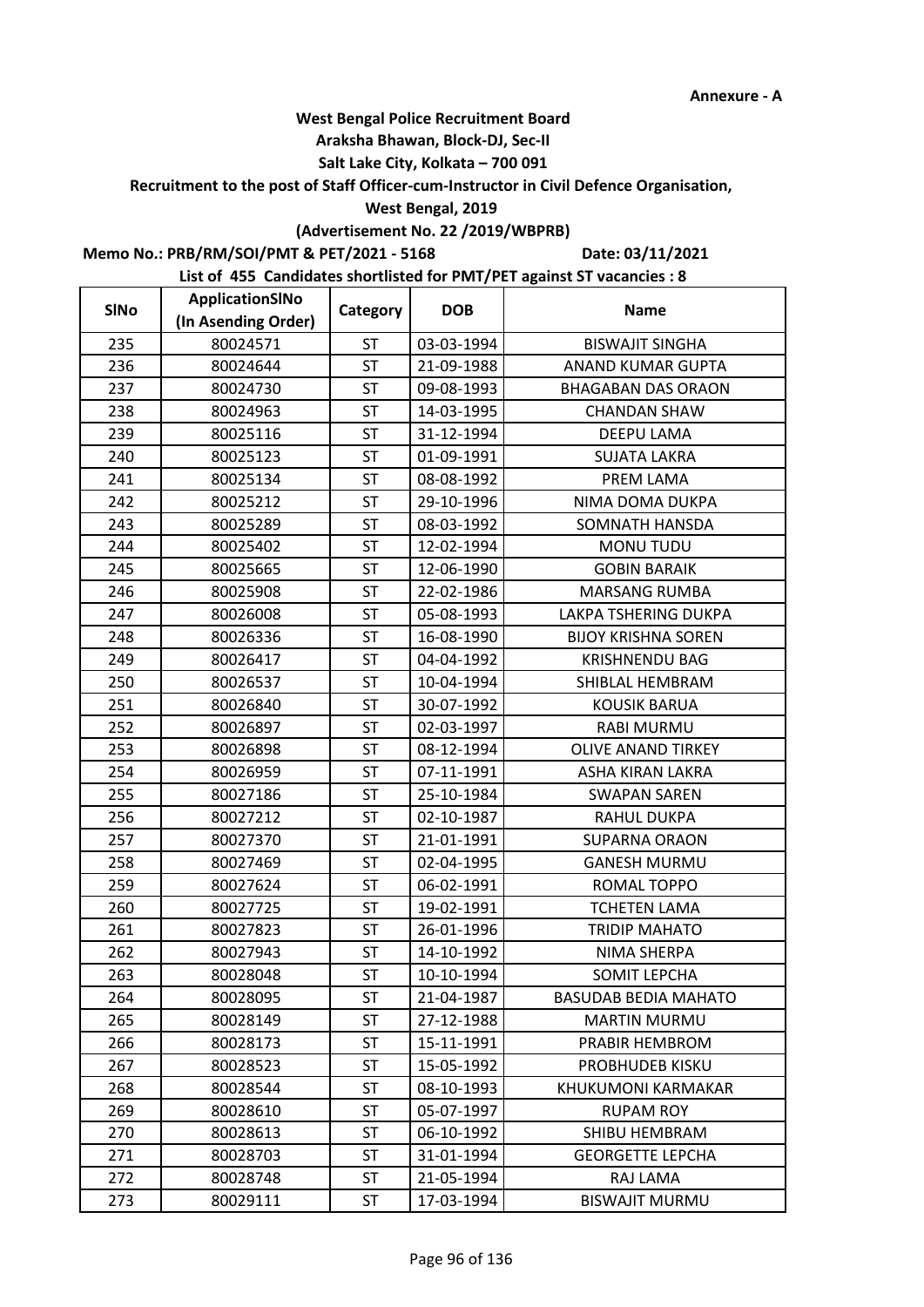#### **Araksha Bhawan, Block-DJ, Sec-II**

## **Salt Lake City, Kolkata – 700 091**

## **Recruitment to the post of Staff Officer-cum-Instructor in Civil Defence Organisation,**

#### **West Bengal, 2019**

## **(Advertisement No. 22 /2019/WBPRB)**

**Memo No.: PRB/RM/SOI/PMT & PET/2021 - 5168**

**Date: 03/11/2021**

| <b>SINo</b> | ApplicationSINo     | Category  | <b>DOB</b> | <b>Name</b>               |
|-------------|---------------------|-----------|------------|---------------------------|
|             | (In Asending Order) |           |            |                           |
| 274         | 80029185            | ST        | 21-02-1994 | <b>SUSHANTA MANDI</b>     |
| 275         | 80029500            | <b>ST</b> | 15-01-1992 | APARNA MURMU              |
| 276         | 80029538            | <b>ST</b> | 11-05-1996 | <b>ASHISH BODRA</b>       |
| 277         | 80029558            | <b>ST</b> | 07-05-1995 | <b>BEHULA HANSDA</b>      |
| 278         | 80029737            | <b>ST</b> | 02-04-1991 | KARMU HEMBRAM             |
| 279         | 80029760            | <b>ST</b> | 01-03-1990 | <b>BIKEE SUBBA</b>        |
| 280         | 80029800            | <b>ST</b> | 02-02-1990 | <b>SOURAVI SAREN</b>      |
| 281         | 80029841            | <b>ST</b> | 23-10-1994 | SANJU SAIBO               |
| 282         | 80029927            | <b>ST</b> | 10-05-1993 | <b>SHAILEN SARDAR</b>     |
| 283         | 80030013            | <b>ST</b> | 10-10-1989 | <b>CHOGYAL SHERPA</b>     |
| 284         | 80030311            | <b>ST</b> | 20-06-1989 | PEU BARUA                 |
| 285         | 80030561            | <b>ST</b> | 25-09-1995 | <b>AJAY LIMBU</b>         |
| 286         | 80030577            | <b>ST</b> | 22-02-1993 | PEMA DOMA LAMA            |
| 287         | 80030613            | <b>ST</b> | 06-09-1994 | SOUMITA BASKEY            |
| 288         | 80030824            | <b>ST</b> | 18-05-1995 | <b>SUMAN DAS</b>          |
| 289         | 80030883            | <b>ST</b> | 04-05-1989 | PAPIYA SAREN              |
| 290         | 80030898            | <b>ST</b> | 19-11-1990 | <b>DEB KUMAR SHAW</b>     |
| 291         | 80030978            | <b>ST</b> | 15-01-1995 | <b>SUJIT MURMU</b>        |
| 292         | 80031045            | <b>ST</b> | 26-04-1991 | RAVINDRA KUMAR GOND       |
| 293         | 80031070            | <b>ST</b> | 10-02-1997 | <b>NANDANI SINGH</b>      |
| 294         | 80031119            | <b>ST</b> | 18-01-1994 | ROWNDEY MURMU             |
| 295         | 80031336            | <b>ST</b> | 15-08-1992 | AYAN HEMBRAM              |
| 296         | 80031428            | <b>ST</b> | 05-09-1996 | <b>BISWADEEP ORAON</b>    |
| 297         | 80031458            | <b>ST</b> | 20-11-1994 | <b>SWADESH KR MUDI</b>    |
| 298         | 80031485            | <b>ST</b> | 15-07-1994 | <b>JITENDRA KUMAR</b>     |
| 299         | 80031550            | <b>ST</b> | 04-06-1990 | <b>TEZ KUMAR OROWN</b>    |
| 300         | 80031620            | <b>ST</b> | 17-01-1991 | <b>MUKESH MINJ</b>        |
| 301         | 80031666            | <b>ST</b> | 24-11-1996 | SAWRAJ TAMANG             |
| 302         | 80031675            | <b>ST</b> | 05-03-1998 | ARCHANA HEMBRAM           |
| 303         | 80031729            | <b>ST</b> | 14-11-1994 | <b>SUJOY KUMAR SOREN</b>  |
| 304         | 80031941            | <b>ST</b> | 10-02-1994 | <b>DIPAK SARDAR</b>       |
| 305         | 80031970            | ST        | 15-01-1996 | <b>MANAS DAS</b>          |
| 306         | 80032068            | <b>ST</b> | 21-03-1990 | <b>SONU KUMAR GOND</b>    |
| 307         | 80032318            | <b>ST</b> | 13-02-1981 | RENUKA ORAON              |
| 308         | 80032344            | <b>ST</b> | 28-03-1995 | <b>KHEROAL MURMU</b>      |
| 309         | 80032367            | <b>ST</b> | 07-01-1995 | TENPA TSHERING BHUTIA     |
| 310         | 80032486            | <b>ST</b> | 13-01-1990 | <b>CHANDAN KUMAR SHAW</b> |
| 311         | 80032759            | ST        | 04-03-1998 | <b>SOURAV GUPTA</b>       |
| 312         | 80033056            | ST        | 08-07-1986 | <b>RATAN SOREN</b>        |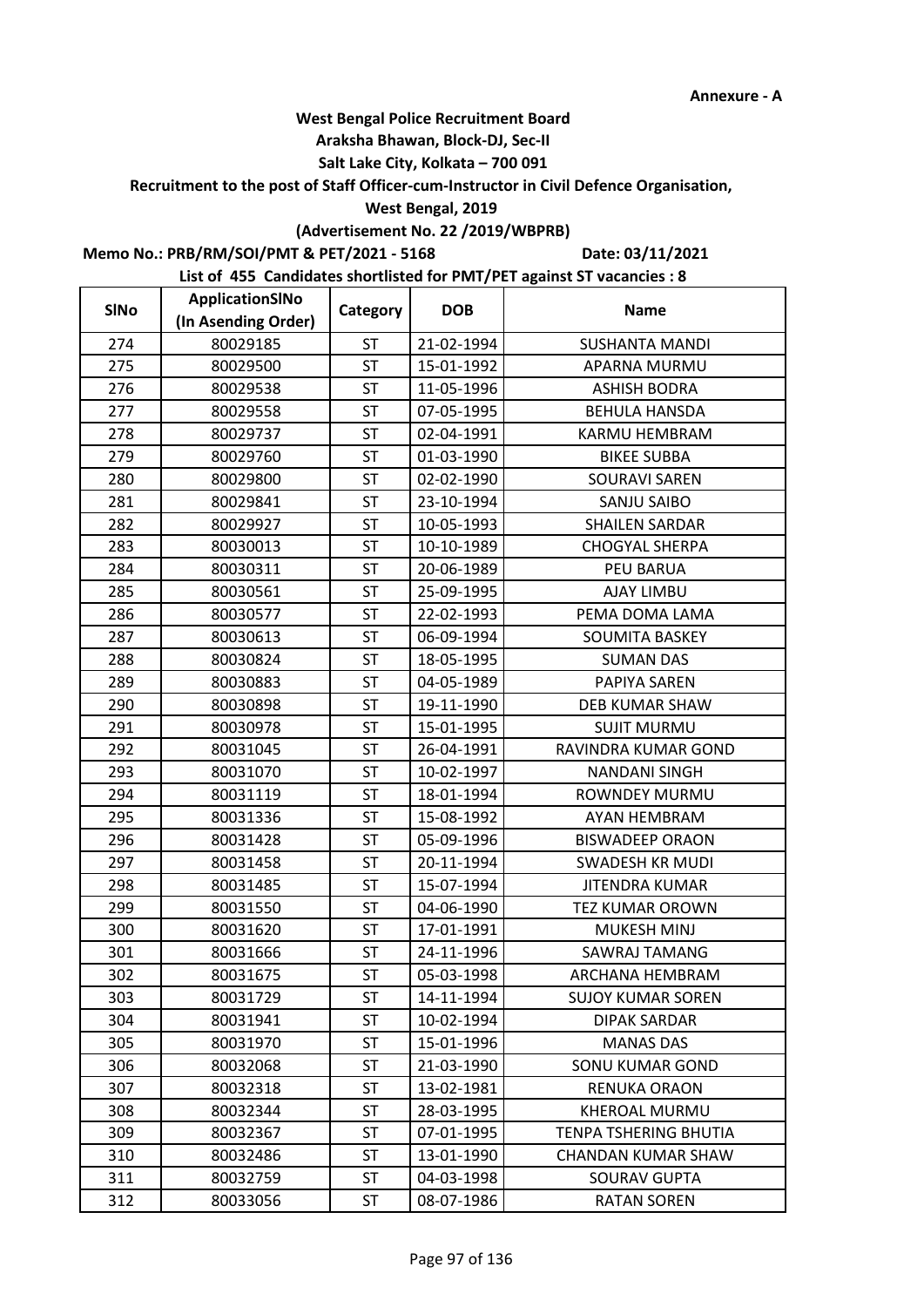#### **Araksha Bhawan, Block-DJ, Sec-II**

## **Salt Lake City, Kolkata – 700 091**

**Recruitment to the post of Staff Officer-cum-Instructor in Civil Defence Organisation,** 

#### **West Bengal, 2019**

## **(Advertisement No. 22 /2019/WBPRB)**

**Memo No.: PRB/RM/SOI/PMT & PET/2021 - 5168**

**Date: 03/11/2021**

| <b>SINo</b> | ApplicationSINo     | Category  | <b>DOB</b> | <b>Name</b>             |
|-------------|---------------------|-----------|------------|-------------------------|
|             | (In Asending Order) |           |            |                         |
| 313         | 80033100            | ST        | 20-10-1990 | <b>SUDEV MANDI</b>      |
| 314         | 80033129            | <b>ST</b> | 09-05-1997 | <b>AKSHAY ORAON</b>     |
| 315         | 80033234            | ST        | 18-04-1996 | <b>MANISHA SINGH</b>    |
| 316         | 80033245            | <b>ST</b> | 24-03-1995 | <b>BISWAJIT KISKU</b>   |
| 317         | 80033278            | <b>ST</b> | 18-12-1996 | <b>SUMANTA MURMU</b>    |
| 318         | 80033340            | <b>ST</b> | 21-06-1987 | SAMUEL MURMU            |
| 319         | 80033383            | <b>ST</b> | 09-06-1989 | RAMIT LEPCHA            |
| 320         | 80033653            | <b>ST</b> | 10-04-1993 | <b>SURAJIT SAREN</b>    |
| 321         | 80033713            | ST        | 23-04-1993 | <b>BISWAJIT MUDI</b>    |
| 322         | 80033814            | <b>ST</b> | 24-04-1991 | <b>SANJOY KISKU</b>     |
| 323         | 80034405            | <b>ST</b> | 28-09-1995 | PROJOY MUNDARI          |
| 324         | 80034460            | <b>ST</b> | 15-04-1988 | AJAY NARAYAN SINGH      |
| 325         | 80034719            | <b>ST</b> | 23-04-1992 | <b>ASIT HANSDA</b>      |
| 326         | 80034812            | ST        | 16-12-1991 | ANU TOPNO               |
| 327         | 80035038            | ST        | 02-02-1993 | <b>ISWAR SAREN</b>      |
| 328         | 80035437            | <b>ST</b> | 15-02-1993 | <b>SONU CHIK BARAIK</b> |
| 329         | 80035639            | ST        | 09-07-1992 | <b>SAGAR LIMBOO</b>     |
| 330         | 80035674            | <b>ST</b> | 25-12-1996 | MONIDIPA MURMU          |
| 331         | 80035815            | ST        | 10-07-1990 | NIMA SHERPA             |
| 332         | 80036027            | <b>ST</b> | 20-07-1993 | PEMA YANGJI SHERPA      |
| 333         | 80036056            | ST        | 04-10-1995 | <b>BIJOY ROY</b>        |
| 334         | 80036241            | <b>ST</b> | 18-05-1997 | <b>SUDIP HANSDA</b>     |
| 335         | 80036326            | <b>ST</b> | 01-12-1981 | <b>SUPRATIM KORA</b>    |
| 336         | 80036511            | <b>ST</b> | 26-09-1996 | <b>AJAY HANSDA</b>      |
| 337         | 80036730            | ST        | 26-06-1992 | <b>SIMON MANDI</b>      |
| 338         | 80036770            | ST        | 12-03-1994 | RAHUL SHAW              |
| 339         | 80036959            | ST        | 02-04-1991 | <b>TANMAY SARDAR</b>    |
| 340         | 80037092            | ST        | 18-01-1992 | <b>KANCHAN TUDU</b>     |
| 341         | 80037208            | ST        | 08-11-1992 | <b>BISWAJIT BASKEY</b>  |
| 342         | 80037227            | <b>ST</b> | 01-10-1994 | <b>SUJAN LAMA</b>       |
| 343         | 80037635            | <b>ST</b> | 19-09-1993 | <b>UDEN BHUTIA</b>      |
| 344         | 80037675            | ST        | 27-12-1988 | JOYPRAKASH SIKARY       |
| 345         | 80038018            | <b>ST</b> | 26-10-1992 | <b>SURAJ TUDU</b>       |
| 346         | 80038039            | <b>ST</b> | 13-11-1991 | ROHIT MARANDI           |
| 347         | 80038236            | <b>ST</b> | 23-10-1993 | SATYA HEMBRAM           |
| 348         | 80038336            | ST        | 27-10-1992 | <b>INDRAJIT KUJUR</b>   |
| 349         | 80038430            | <b>ST</b> | 18-10-1993 | <b>BIBEK LAMA</b>       |
| 350         | 80038446            | ST        | 18-03-1992 | <b>BITTU RAUTH</b>      |
| 351         | 80038642            | ST        | 17-08-1993 | SWECHCHHA RANI SUBBA    |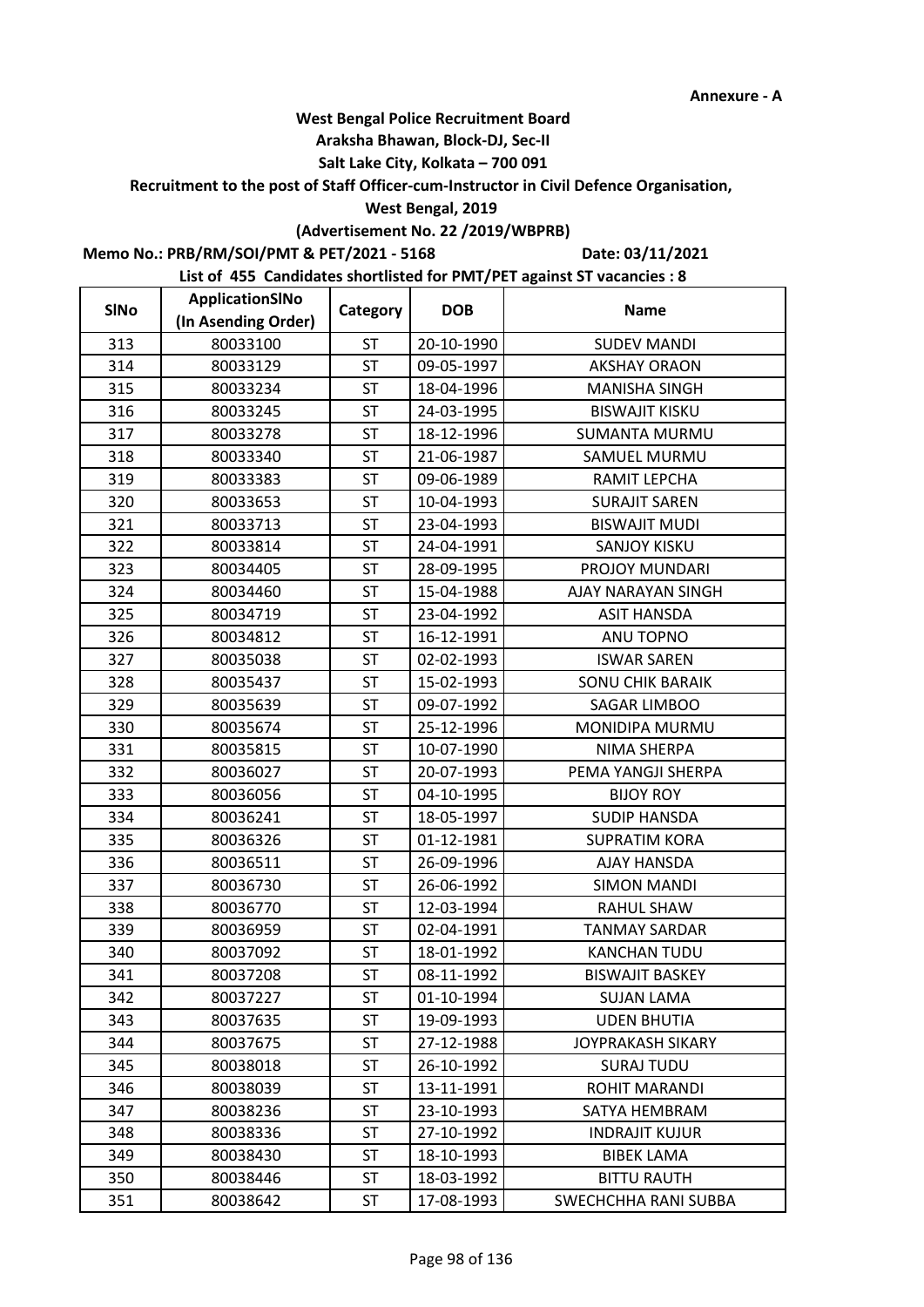Ē,

## **West Bengal Police Recruitment Board**

#### **Araksha Bhawan, Block-DJ, Sec-II**

## **Salt Lake City, Kolkata – 700 091**

## **Recruitment to the post of Staff Officer-cum-Instructor in Civil Defence Organisation,**

#### **West Bengal, 2019**

## **(Advertisement No. 22 /2019/WBPRB)**

**Memo No.: PRB/RM/SOI/PMT & PET/2021 - 5168**

**Date: 03/11/2021**

| <b>SINo</b> | ApplicationSINo     | Category  | <b>DOB</b> | <b>Name</b>                |
|-------------|---------------------|-----------|------------|----------------------------|
|             | (In Asending Order) |           |            |                            |
| 352         | 80038712            | <b>ST</b> | 05-09-1989 | <b>ABISHEK SUBBA</b>       |
| 353         | 80038855            | <b>ST</b> | 29-11-1991 | <b>CHOGYAL SHERPA</b>      |
| 354         | 80039256            | ST        | 27-07-1995 | SRIMANTA BASKEY            |
| 355         | 80039332            | <b>ST</b> | 13-10-1994 | <b>ANIT KINDO</b>          |
| 356         | 80039429            | <b>ST</b> | 02-03-1990 | <b>BIMAL MANDI</b>         |
| 357         | 80039678            | <b>ST</b> | 10-09-1992 | AKASH KOL MUNDA            |
| 358         | 80039693            | <b>ST</b> | 21-07-1995 | <b>DINESH SING</b>         |
| 359         | 80039782            | ST        | 09-05-1995 | <b>BIKASH MAJHI</b>        |
| 360         | 80039892            | ST        | 26-01-1997 | PAYEL SINGHA               |
| 361         | 80039958            | <b>ST</b> | 18-11-1991 | DAWA NORBU SHERPA          |
| 362         | 80040398            | <b>ST</b> | 17-09-1994 | NIRUPAMA MURMU             |
| 363         | 80040405            | ST        | 17-08-1991 | RIKZEEN DUKPA              |
| 364         | 80040534            | <b>ST</b> | 19-10-1991 | <b>BISWAS SUBBA</b>        |
| 365         | 80040551            | ST        | 02-04-1990 | <b>MIHIR KUMAR SAREN</b>   |
| 366         | 80040627            | ST        | 19-02-1995 | <b>SURAJ MURMU</b>         |
| 367         | 80040631            | <b>ST</b> | 02-10-1995 | <b>SUJIT HEMBRAM</b>       |
| 368         | 80040795            | ST        | 28-03-1990 | <b>KESANG NORBU BHUTIA</b> |
| 369         | 80040849            | <b>ST</b> | 10-10-1998 | <b>TUSHAR MANDI</b>        |
| 370         | 80040918            | ST        | 11-12-1991 | UTTAM KUMAR GOND           |
| 371         | 80041042            | <b>ST</b> | 15-04-1991 | <b>MANOJ MURMU</b>         |
| 372         | 80041252            | ST        | 22-01-1988 | ABDON TSHERING LEPCHA      |
| 373         | 80041735            | ST        | 01-05-1988 | <b>BABULAL HASDA</b>       |
| 374         | 80042287            | <b>ST</b> | 12-02-1992 | <b>RINA MURMU</b>          |
| 375         | 80042293            | <b>ST</b> | 28-10-1996 | <b>SUDIPTA TUDU</b>        |
| 376         | 80042336            | <b>ST</b> | 02-05-1994 | DAWA NORBU BHUTIA          |
| 377         | 80042525            | <b>ST</b> | 20-02-1992 | <b>BIJOY MAHATO</b>        |
| 378         | 80042535            | ST        | 15-10-1993 | PRIYANKA TAMANG            |
| 379         | 80042587            | <b>ST</b> | 20-08-1994 | <b>INDRA LEPCHA</b>        |
| 380         | 80042743            | ST        | 30-12-1997 | <b>ANJALI ORANG</b>        |
| 381         | 80042771            | <b>ST</b> | 12-04-1985 | <b>KANCHAN MANDI</b>       |
| 382         | 80042829            | <b>ST</b> | 14-11-1995 | <b>SURAJIT SARDAR</b>      |
| 383         | 80042882            | ST        | 25-03-1990 | <b>BIJOY SING SARDER</b>   |
| 384         | 80043059            | <b>ST</b> | 06-02-1991 | <b>ASIM HEMBRAM</b>        |
| 385         | 80043177            | <b>ST</b> | 30-04-1996 | KOUSHIK MANDI              |
| 386         | 80043281            | <b>ST</b> | 17-03-1994 | RAJESH PRASAD              |
| 387         | 80043336            | ST        | 03-10-1992 | TOTAN KUMAR MURMU          |
| 388         | 80043550            | <b>ST</b> | 28-03-1998 | <b>SUBANGKAR BARUA</b>     |
| 389         | 80043615            | ST        | 15-08-1993 | <b>BINOD SAHA</b>          |
| 390         | 80043634            | ST        | 11-01-1984 | PRANEET LEPCHA             |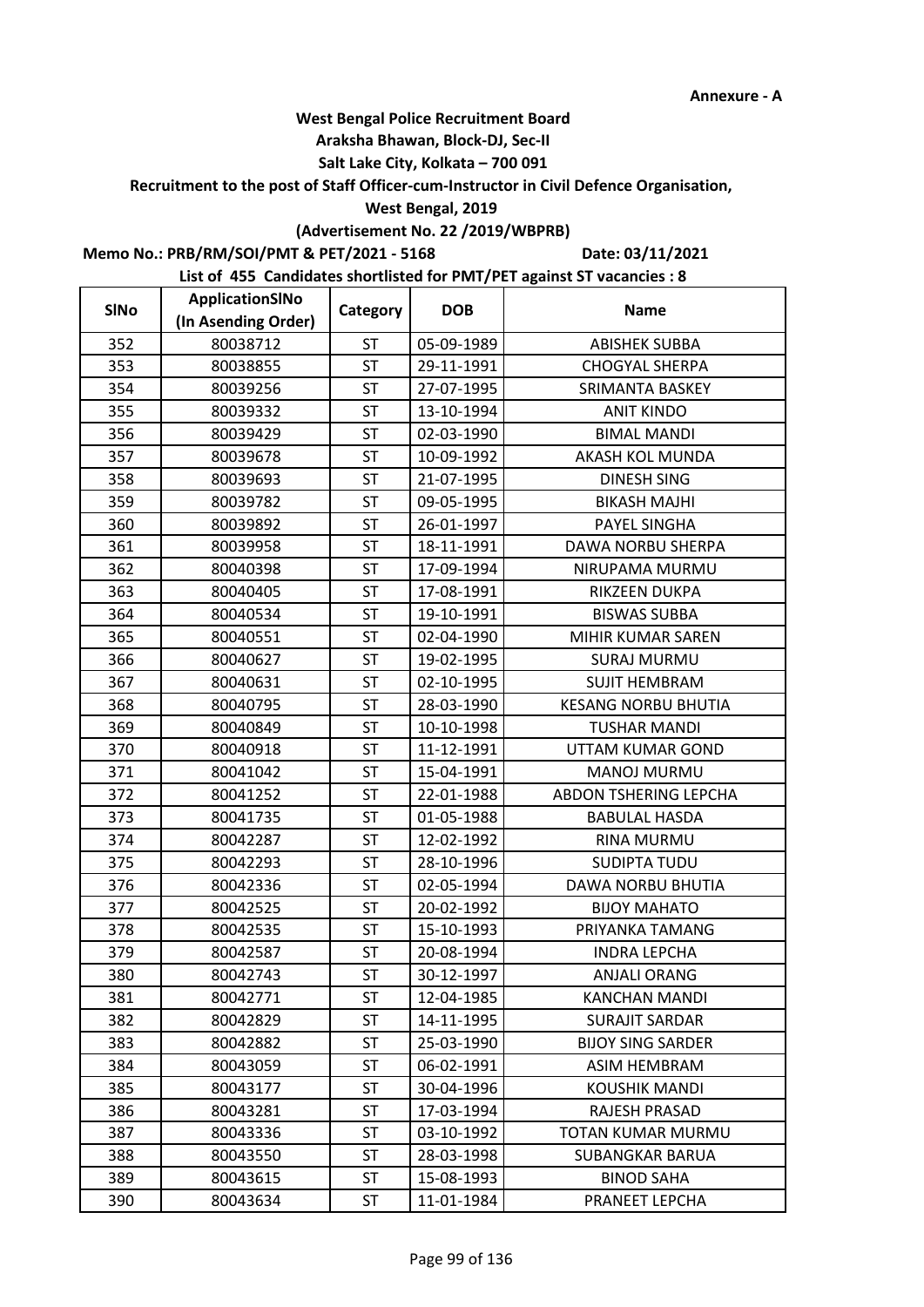#### **Araksha Bhawan, Block-DJ, Sec-II**

## **Salt Lake City, Kolkata – 700 091**

**Recruitment to the post of Staff Officer-cum-Instructor in Civil Defence Organisation,** 

#### **West Bengal, 2019**

## **(Advertisement No. 22 /2019/WBPRB)**

**Memo No.: PRB/RM/SOI/PMT & PET/2021 - 5168**

**Date: 03/11/2021**

| <b>SINo</b> | ApplicationSINo     | Category  | <b>DOB</b> | <b>Name</b>               |
|-------------|---------------------|-----------|------------|---------------------------|
|             | (In Asending Order) |           |            |                           |
| 391         | 80043752            | ST        | 25-11-1989 | <b>SOMDEN LAMA</b>        |
| 392         | 80043833            | ST        | 02-04-1995 | <b>HARIPADA PAUL</b>      |
| 393         | 80043953            | ST        | 26-02-1987 | <b>SUBAL HANSDA</b>       |
| 394         | 80044158            | <b>ST</b> | 27-01-1991 | <b>SWADHIN SING</b>       |
| 395         | 80044270            | <b>ST</b> | 18-09-1995 | <b>SABITA ORAON</b>       |
| 396         | 80044316            | <b>ST</b> | 17-09-1996 | <b>SUMAN TUDU</b>         |
| 397         | 80044331            | <b>ST</b> | 12-05-1996 | <b>DILLU MUNDA</b>        |
| 398         | 80044525            | ST        | 01-05-1991 | <b>CHANDAN KUMAR SHAW</b> |
| 399         | 80044528            | ST        | 12-08-1993 | <b>SUGRIB TIGGA</b>       |
| 400         | 80044626            | <b>ST</b> | 03-03-1986 | <b>SAMAJ SAREN</b>        |
| 401         | 80044627            | <b>ST</b> | 20-01-1996 | SHANTIRAM HANSDA          |
| 402         | 80044707            | <b>ST</b> | 29-11-1989 | <b>BISHNU PAHAN</b>       |
| 403         | 80044735            | <b>ST</b> | 06-04-1993 | MAHENDRA NATH SINGH       |
| 404         | 80044751            | ST        | 29-09-1992 | ARABINDA MAHATO           |
| 405         | 80044837            | ST        | 12-11-1992 | <b>JOYDIP MAHANTA</b>     |
| 406         | 80044998            | <b>ST</b> | 30-08-1994 | KAWALJIT PRASAD           |
| 407         | 80045070            | ST        | 13-04-1992 | <b>KARTICK SINGH</b>      |
| 408         | 80045169            | <b>ST</b> | 05-08-1995 | PROSENJIT SARDAR          |
| 409         | 80045231            | ST        | 18-11-1996 | LAKPA TASHI SHERPA        |
| 410         | 80045555            | <b>ST</b> | 15-08-1995 | <b>AKASH SUBBA</b>        |
| 411         | 80045591            | ST        | 05-01-1998 | <b>SUDIP TIRKEY</b>       |
| 412         | 80045844            | <b>ST</b> | 10-02-1992 | ROMA LIMBOO               |
| 413         | 80045961            | <b>ST</b> | 03-03-1993 | AMAL HANSDA               |
| 414         | 80046050            | <b>ST</b> | 30-09-1987 | <b>DURGADAS MADDI</b>     |
| 415         | 80046195            | <b>ST</b> | 11-07-1992 | <b>SONALI SING</b>        |
| 416         | 80046243            | <b>ST</b> | 22-05-1991 | <b>TRIBEDI HANSDA</b>     |
| 417         | 80046304            | <b>ST</b> | 10-11-1994 | <b>BIPLAB MUDI</b>        |
| 418         | 80046407            | <b>ST</b> | 08-05-1997 | MANIK CHANDRA SING        |
| 419         | 80046517            | ST        | 01-01-1984 | PABAN HANSDA              |
| 420         | 80046555            | <b>ST</b> | 23-08-1993 | <b>JAGANNATH MANDI</b>    |
| 421         | 80046638            | <b>ST</b> | 02-02-1998 | <b>JAYANTA SAREN</b>      |
| 422         | 80047416            | ST        | 16-06-1997 | <b>SIBU SOREN</b>         |
| 423         | 80047487            | <b>ST</b> | 06-12-1994 | <b>NAYAN MAHATO</b>       |
| 424         | 80047627            | <b>ST</b> | 02-05-1990 | ANITA PAHAN               |
| 425         | 80047661            | <b>ST</b> | 21-03-1993 | RANJIT MURMU              |
| 426         | 80047682            | ST        | 16-12-1994 | <b>BARUN KUMAR KUJUR</b>  |
| 427         | 80047749            | <b>ST</b> | 01-10-1988 | <b>UJJAL SINGH SARDAR</b> |
| 428         | 80047806            | <b>ST</b> | 29-11-1990 | <b>MITHUN SARDAR</b>      |
| 429         | 80047947            | ST        | 25-11-1991 | RANJIT HEMBRAM            |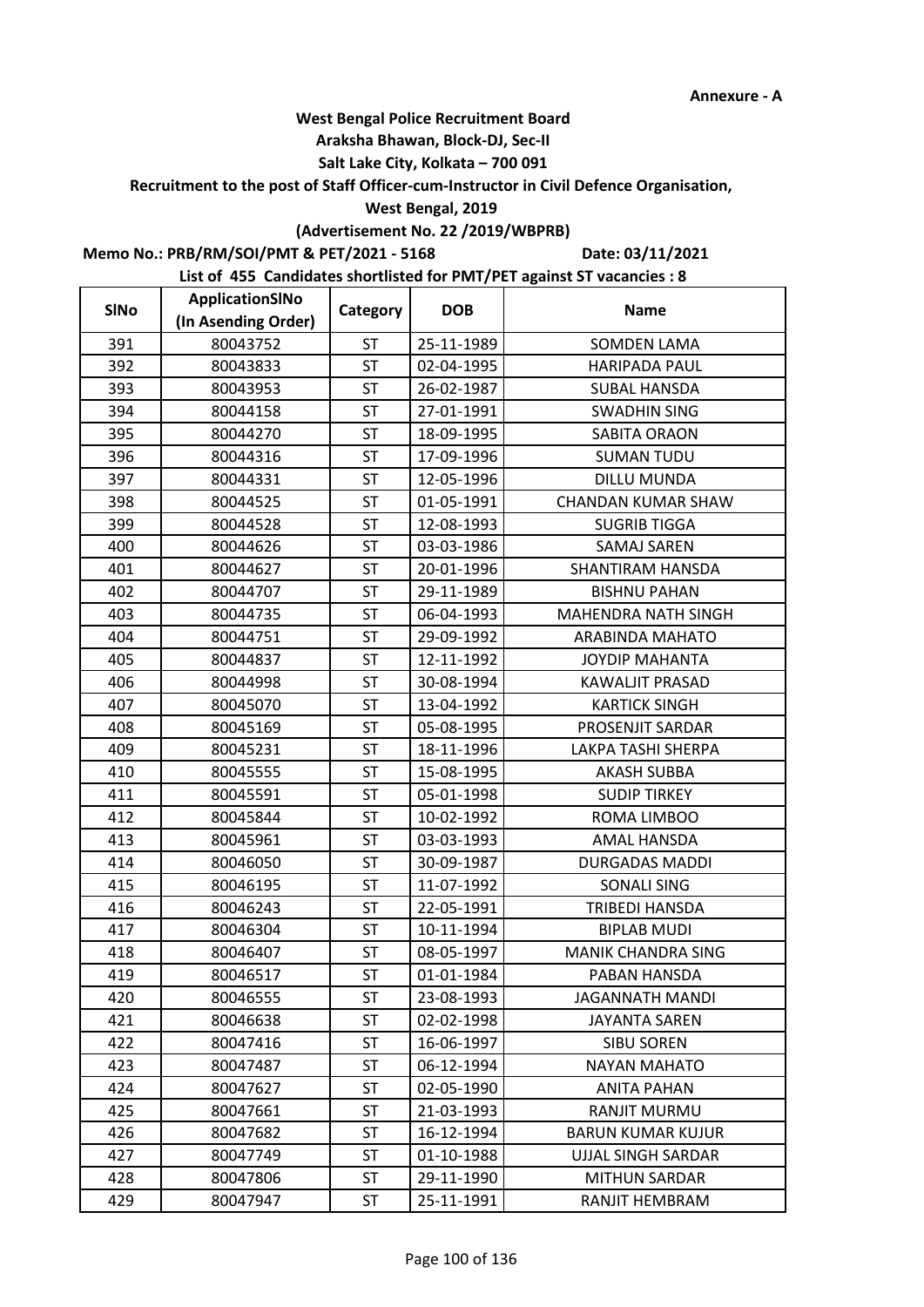#### **Araksha Bhawan, Block-DJ, Sec-II**

## **Salt Lake City, Kolkata – 700 091**

## **Recruitment to the post of Staff Officer-cum-Instructor in Civil Defence Organisation,**

#### **West Bengal, 2019**

## **(Advertisement No. 22 /2019/WBPRB)**

## **Memo No.: PRB/RM/SOI/PMT & PET/2021 - 5168**

**Date: 03/11/2021**

| <b>SINo</b> | ApplicationSINo     | Category  | <b>DOB</b> | <b>Name</b>                 |
|-------------|---------------------|-----------|------------|-----------------------------|
|             | (In Asending Order) |           |            |                             |
| 430         | 80048024            | ST        | 07-03-1990 | <b>ROMEN MAJHI</b>          |
| 431         | 80048270            | <b>ST</b> | 10-07-1987 | <b>DEEPENDRA NATH MAJHI</b> |
| 432         | 80048412            | <b>ST</b> | 02-05-1993 | <b>DILIP HANSDA</b>         |
| 433         | 80048607            | <b>ST</b> | 22-02-1990 | SHIBUNATH SARDAR            |
| 434         | 80048628            | <b>ST</b> | 06-09-1998 | <b>DIPAK MAHATO</b>         |
| 435         | 80048728            | <b>ST</b> | 14-03-1997 | <b>BISWAJIT HANSDA</b>      |
| 436         | 80049169            | <b>ST</b> | 01-05-1995 | SACHIN KUMAR SHAW           |
| 437         | 80049283            | ST        | 06-06-1993 | <b>BIPLAB KUMAR TUDU</b>    |
| 438         | 80049368            | <b>ST</b> | 21-10-1994 | <b>BISWAJIT ORAON</b>       |
| 439         | 80049387            | <b>ST</b> | 25-12-1992 | RABINDRANATH MURMU          |
| 440         | 80049615            | ST        | 14-06-1992 | <b>SUVANKAR ORAW</b>        |
| 441         | 80049658            | <b>ST</b> | 27-10-1997 | <b>SUJIT SAREN</b>          |
| 442         | 80050525            | <b>ST</b> | 31-10-1995 | <b>MOUMITA HEMBRAM</b>      |
| 443         | 80050582            | <b>ST</b> | 15-02-1997 | <b>BUDHANI TUDU</b>         |
| 444         | 80050843            | <b>ST</b> | 17-10-1989 | <b>JOSEPH TUDU</b>          |
| 445         | 80050922            | <b>ST</b> | 04-05-1992 | SRADDHANJALI MANDI          |
| 446         | 80050930            | <b>ST</b> | 12-02-1991 | YOGESH PAKHRIN              |
| 447         | 80051075            | <b>ST</b> | 11-06-1993 | SHIBSANKAR HEMBRAM          |
| 448         | 80051109            | <b>ST</b> | 13-11-1987 | <b>AJOY ORAON</b>           |
| 449         | 80051284            | <b>ST</b> | 25-03-1993 | AMIT KUMAR LAHERI           |
| 450         | 80051340            | ST        | 30-04-1995 | <b>UTTAM SARDAR</b>         |
| 451         | 80051536            | <b>ST</b> | 30-07-1987 | <b>SUBHAS SARDAR</b>        |
| 452         | 80051590            | <b>ST</b> | 19-10-1987 | <b>JAI KISHORE PRASAD</b>   |
| 453         | 80051741            | ST        | 04-12-1995 | <b>SUDIP HEMBRAM</b>        |
| 454         | 80052051            | <b>ST</b> | 20-07-1990 | <b>JOY PRAKASH MAHATO</b>   |
| 455         | 90000162            | ST        | 26-08-1993 | JAYADRATH SING              |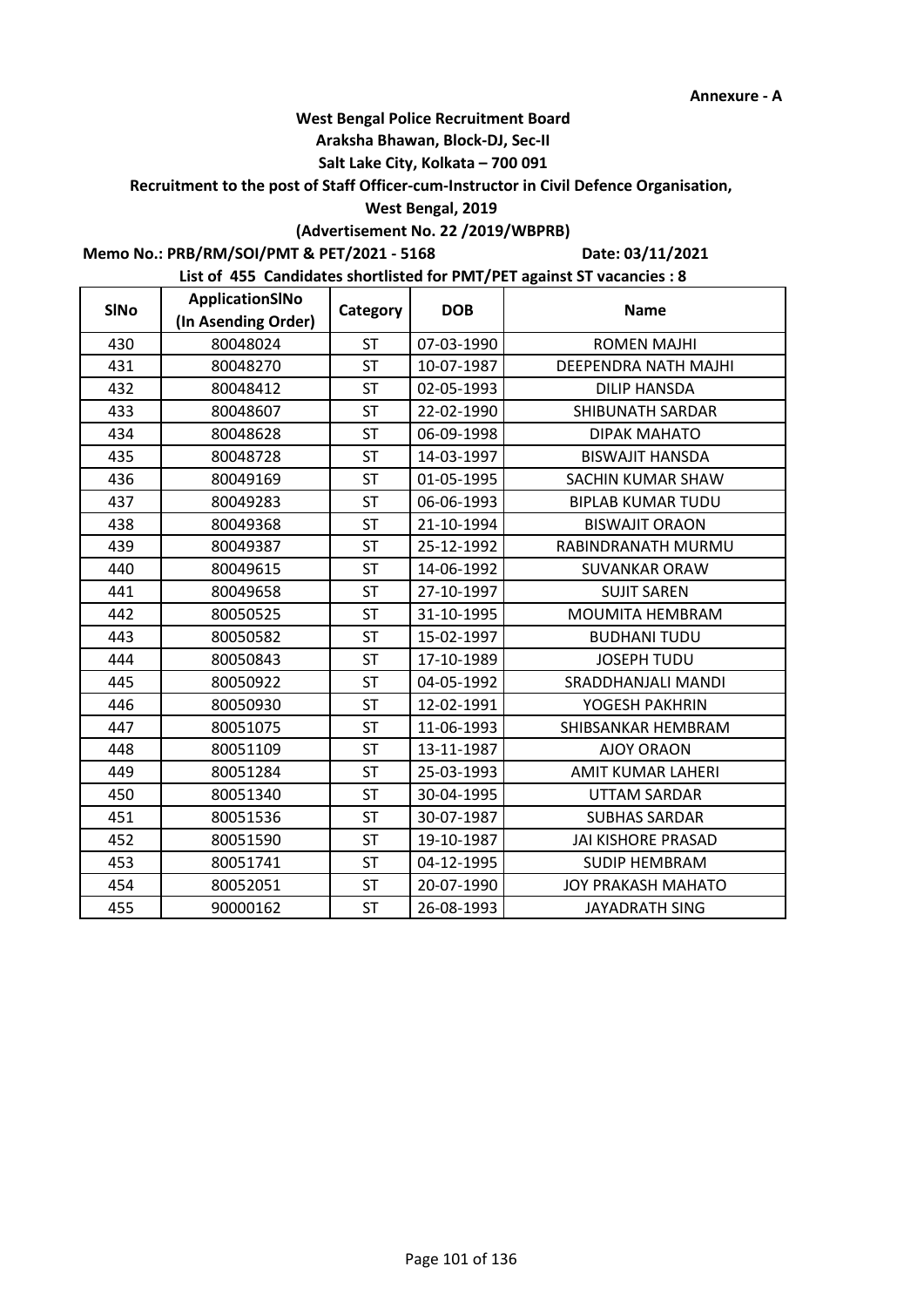#### **Araksha Bhawan, Block-DJ, Sec-II**

## **Salt Lake City, Kolkata – 700 091**

**Recruitment to the post of Staff Officer-cum-Instructor in Civil Defence Organisation,** 

#### **West Bengal, 2019**

# **(Advertisement No. 22 /2019/WBPRB)**

**Memo No.: PRB/RM/SOI/PMT & PET/2021 - 5168**

**Date: 03/11/2021**

| <b>SINo</b>    | ApplicationSINo     | Category | <b>DOB</b> | <b>Name</b>             |
|----------------|---------------------|----------|------------|-------------------------|
|                | (In Asending Order) |          |            |                         |
| $\mathbf{1}$   | 80000033            | OBC-A    | 19-11-1990 | <b>SK ENTAJ ALI</b>     |
| $\overline{2}$ | 80000057            | OBC-A    | 10-02-1993 | <b>MD FAZIL ANSARI</b>  |
| 3              | 80000079            | OBC-A    | 12-05-1994 | SANIUL MALLICK          |
| 4              | 80000193            | OBC-A    | 06-08-1995 | WASIM AKRAM MONDAL      |
| 5              | 80000784            | OBC-A    | 02-06-1995 | <b>SOHEL RANA</b>       |
| 6              | 80000819            | OBC-A    | 02-02-1991 | <b>ROMJAN SK</b>        |
| $\overline{7}$ | 80000839            | OBC-A    | 15-08-1995 | SAHAJAHAN MONDAL        |
| 8              | 80000845            | OBC-A    | 10-05-1986 | MOSTAFIJUR ALAM         |
| 9              | 80000884            | OBC-A    | 13-11-1989 | SK MD SHERIF            |
| 10             | 80000886            | OBC-A    | 15-02-1997 | <b>SAKIM BISWAS</b>     |
| 11             | 80000964            | OBC-A    | 14-11-1996 | SAYED HOSSAIN           |
| 12             | 80001007            | OBC-A    | 01-11-1994 | KAIJAR RAHAMAN          |
| 13             | 80001031            | OBC-A    | 07-09-1994 | MUKTADA HASAN           |
| 14             | 80001265            | OBC-A    | 01-01-1993 | MD ABDUR RAHAMAN        |
| 15             | 80001302            | OBC-A    | 23-10-1994 | <b>MEHEDI HASAN</b>     |
| 16             | 80001360            | OBC-A    | 01-04-1994 | <b>ANOWAR SAHIN</b>     |
| 17             | 80001397            | OBC-A    | 14-02-1996 | <b>KASHIF HUSSAIN</b>   |
| 18             | 80001442            | OBC-A    | 21-04-1990 | <b>MIJANUR RAHAMAN</b>  |
| 19             | 80001446            | OBC-A    | 02-05-1995 | <b>JIAUR RAHAMAN</b>    |
| 20             | 80001448            | OBC-A    | 18-01-1990 | MD MUSTAFIJUR RAHMAN    |
| 21             | 80001474            | OBC-A    | 02-04-1996 | REJAUL HAQUE            |
| 22             | 80001519            | OBC-A    | 16-05-1990 | <b>MD AMIR</b>          |
| 23             | 80001528            | OBC-A    | 25-02-1991 | <b>MUKTI SHAIKH</b>     |
| 24             | 80001567            | OBC-A    | 25-01-1993 | <b>SK JAVED</b>         |
| 25             | 80001587            | OBC-A    | 02-10-1994 | SAHARUKH MONDAL         |
| 26             | 80001618            | OBC-A    | 21-10-1995 | <b>JOSIMUDDIN SK</b>    |
| 27             | 80001772            | OBC-A    | 15-02-1996 | YOUNUS BISWAS           |
| 28             | 80001799            | OBC-A    | 18-04-1996 | <b>ASIF KHAN</b>        |
| 29             | 80001874            | OBC-A    | 05-12-1984 | <b>KASHIF ZUBAIR</b>    |
| 30             | 80001954            | OBC-A    | 22-05-1987 | <b>BABAR ALI</b>        |
| 31             | 80002049            | OBC-A    | 13-08-1990 | SADEKUR RAHAMAN         |
| 32             | 80002125            | OBC-A    | 01-12-1996 | MD AZMAL HOSSAIN        |
| 33             | 80002164            | OBC-A    | 17-02-1990 | SHEKHU ANSARY           |
| 34             | 80002185            | OBC-A    | 10-04-1995 | <b>ASIF IKBAL SK</b>    |
| 35             | 80002196            | OBC-A    | 20-02-1992 | <b>FARAZ DANISH</b>     |
| 36             | 80002294            | OBC-A    | 14-02-1996 | <b>IMRAN ALI SARKAR</b> |
| 37             | 80002404            | OBC-A    | 26-03-1992 | <b>IRSHAD ALI</b>       |
| 38             | 80002462            | OBC-A    | 02-05-1993 | <b>IMMANUEL ALAM</b>    |
| 39             | 80002565            | OBC-A    | 17-04-1995 | MD OWALIUL HASAN        |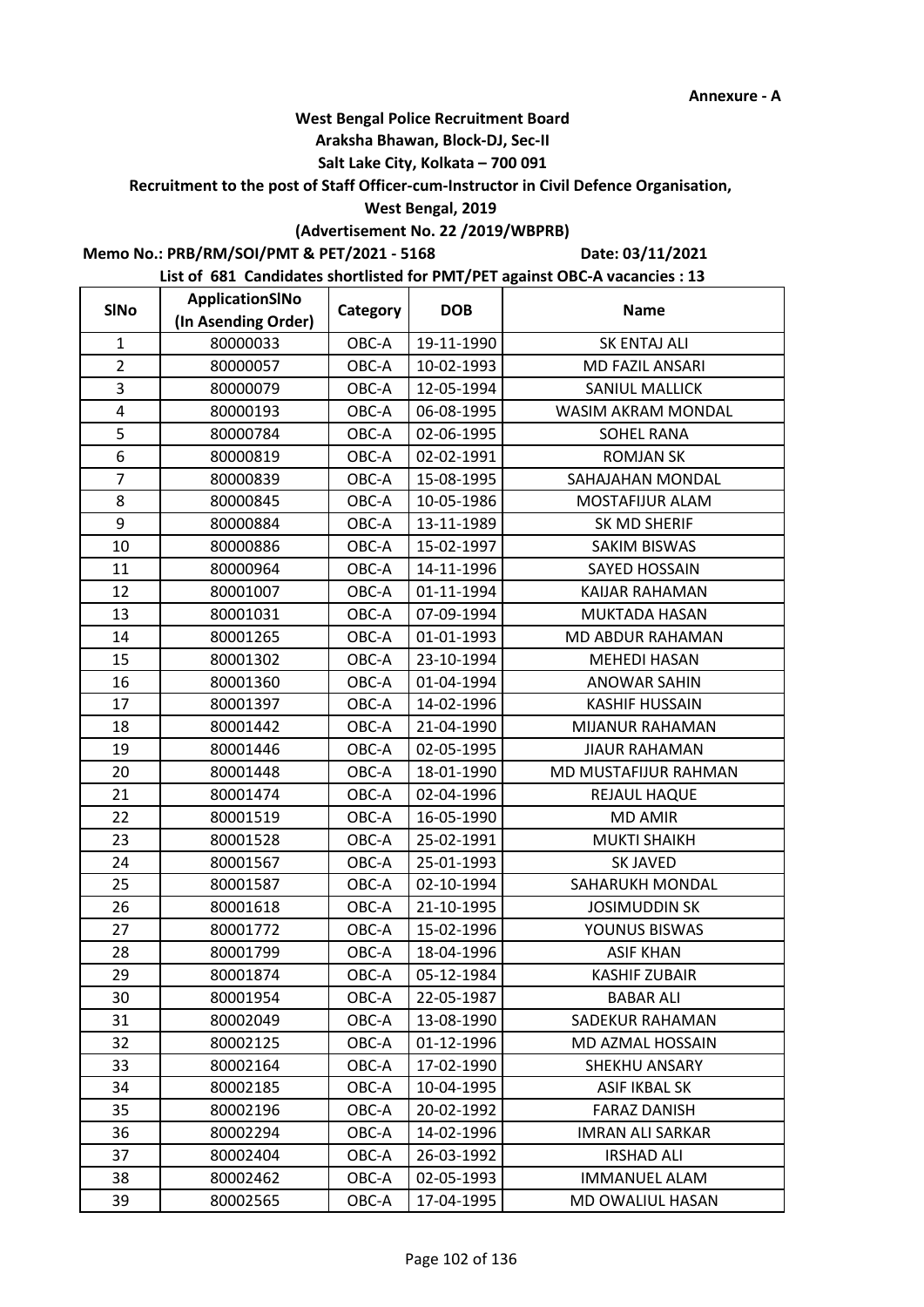#### **Araksha Bhawan, Block-DJ, Sec-II**

## **Salt Lake City, Kolkata – 700 091**

**Recruitment to the post of Staff Officer-cum-Instructor in Civil Defence Organisation,** 

#### **West Bengal, 2019**

# **(Advertisement No. 22 /2019/WBPRB)**

**Memo No.: PRB/RM/SOI/PMT & PET/2021 - 5168**

**Date: 03/11/2021**

| <b>SINo</b> | ApplicationSINo     | Category | <b>DOB</b> | <b>Name</b>              |
|-------------|---------------------|----------|------------|--------------------------|
|             | (In Asending Order) |          |            |                          |
| 40          | 80002790            | OBC-A    | 20-07-1998 | SAHIL ISLAM              |
| 41          | 80003013            | OBC-A    | 03-01-1995 | SHAEED HOSSAIN           |
| 42          | 80003090            | OBC-A    | 22-05-1995 | MD ASKAR ALI SK          |
| 43          | 80003100            | OBC-A    | 08-04-1996 | SAJIBUL SK               |
| 44          | 80003137            | OBC-A    | 31-08-1996 | <b>SK RIPON</b>          |
| 45          | 80003141            | OBC-A    | 08-11-1996 | MD SAHID MANDAL          |
| 46          | 80003263            | OBC-A    | 06-06-1997 | <b>GOLAM NABI AZAD</b>   |
| 47          | 80003266            | OBC-A    | 10-04-1994 | <b>SUDIPTA BHAKAT</b>    |
| 48          | 80003374            | OBC-A    | 28-06-1996 | <b>SELIM MAHABUB</b>     |
| 49          | 80003689            | OBC-A    | 02-12-1997 | HARUN AL RASHID          |
| 50          | 80003767            | OBC-A    | 12-02-1991 | SK ABUBAKKAR ALI         |
| 51          | 80003824            | OBC-A    | 20-08-1995 | <b>AAKIF JAWAID</b>      |
| 52          | 80003865            | OBC-A    | 02-03-1996 | <b>HABIBUR MONDAL</b>    |
| 53          | 80003894            | OBC-A    | 09-07-1995 | <b>MD SAHEB ALI</b>      |
| 54          | 80003960            | OBC-A    | 29-04-1995 | RAMIJRAJA SK             |
| 55          | 80004068            | OBC-A    | 27-05-1993 | SAJJAD HOSSAIN           |
| 56          | 80004323            | OBC-A    | 06-11-1991 | MD DILWAR HUSSAIN        |
| 57          | 80004467            | OBC-A    | 11-05-1985 | MD SARIFUL ISLAM         |
| 58          | 80004504            | OBC-A    | 17-09-1993 | MD MOAZZAM ALI ANSARI    |
| 59          | 80004652            | OBC-A    | 24-01-1994 | MD ROHIDUR RAHMAN        |
| 60          | 80004653            | OBC-A    | 03-04-1991 | <b>ARIF MONDAL</b>       |
| 61          | 80004717            | OBC-A    | 07-09-1991 | <b>WASIM PARVEZ</b>      |
| 62          | 80004973            | OBC-A    | 08-05-1994 | <b>ASRAFUL HOQUE</b>     |
| 63          | 80005132            | OBC-A    | 30-12-1997 | <b>MOSTAKIN HOSSAIN</b>  |
| 64          | 80005140            | OBC-A    | 01-03-1996 | <b>MD SHAHID</b>         |
| 65          | 80005311            | OBC-A    | 31-12-1992 | KAMRUL ISLAM             |
| 66          | 80005469            | OBC-A    | 02-12-1997 | SABANA SULTANA           |
| 67          | 80005481            | OBC-A    | 03-05-1994 | <b>ASRAF HOSSAIN</b>     |
| 68          | 80005486            | OBC-A    | 20-10-1992 | <b>ANOYAR SARDAR</b>     |
| 69          | 80005487            | OBC-A    | 22-09-1995 | MD AMIR HUSSAIN ANSARI   |
| 70          | 80005521            | OBC-A    | 03-11-1992 | <b>GULBUDDIN RAHAMAN</b> |
| 71          | 80005539            | OBC-A    | 21-06-1987 | <b>FARUCK MONDAL</b>     |
| 72          | 80005631            | OBC-A    | 13-07-1994 | MD ASFAKUL ISLAM         |
| 73          | 80005798            | OBC-A    | 15-08-1993 | <b>JABED ALI</b>         |
| 74          | 80006268            | OBC-A    | 05-03-1992 | <b>SK ASMAT</b>          |
| 75          | 80006288            | OBC-A    | 24-04-1995 | <b>SUBHA AHMED</b>       |
| 76          | 80006569            | OBC-A    | 16-08-1995 | MUZTABA AL MAMUN         |
| 77          | 80006606            | OBC-A    | 05-10-1996 | PARVEJ JAMAN             |
| 78          | 80006619            | OBC-A    | 10-05-1995 | <b>BABUL HOSSAIN</b>     |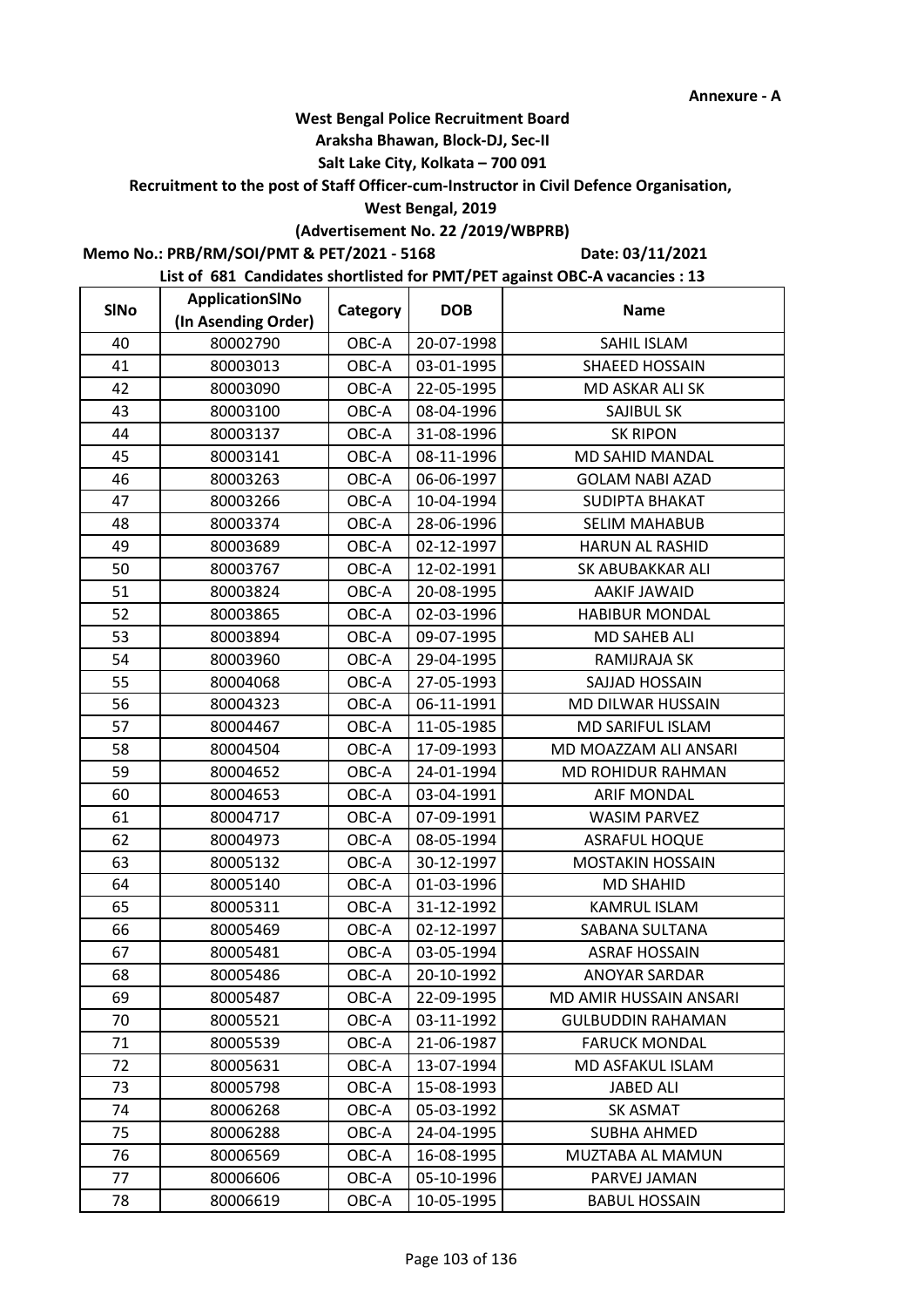#### **Araksha Bhawan, Block-DJ, Sec-II**

## **Salt Lake City, Kolkata – 700 091**

**Recruitment to the post of Staff Officer-cum-Instructor in Civil Defence Organisation,** 

#### **West Bengal, 2019**

# **(Advertisement No. 22 /2019/WBPRB)**

**Memo No.: PRB/RM/SOI/PMT & PET/2021 - 5168**

**Date: 03/11/2021**

| <b>SINo</b> | ApplicationSINo     | Category | <b>DOB</b> | <b>Name</b>             |
|-------------|---------------------|----------|------------|-------------------------|
|             | (In Asending Order) |          |            |                         |
| 79          | 80006696            | OBC-A    | 05-10-1994 | <b>MAHABUB HOSSAIN</b>  |
| 80          | 80006757            | OBC-A    | 10-02-1993 | MD SHAKIL AHMED         |
| 81          | 80006899            | OBC-A    | 28-09-1994 | MONIRUL MONDAL          |
| 82          | 80006919            | OBC-A    | 04-11-1990 | SK SAKIL AMED           |
| 83          | 80007013            | OBC-A    | 20-02-1996 | MEHEDI HASSAN MOLLA     |
| 84          | 80007586            | OBC-A    | 14-01-1992 | SK HASIBUR RAHAMAN      |
| 85          | 80007636            | OBC-A    | 03-05-1992 | <b>MASUD MONDAL</b>     |
| 86          | 80007720            | OBC-A    | 08-08-1995 | OHIDUR JAMAN MOLLA      |
| 87          | 80007730            | OBC-A    | 12-11-1993 | MD TARIK UJJAMAN DHABAK |
| 88          | 80007784            | OBC-A    | 15-04-1996 | <b>MIRON RAHAMAN</b>    |
| 89          | 80007869            | OBC-A    | 11-07-1992 | MD SHAHIDULLAHA         |
| 90          | 80007888            | OBC-A    | 09-04-1993 | SK SAHIDUL ISLAM        |
| 91          | 80008132            | OBC-A    | 11-04-1991 | SK MAFUJUR RAHAMAN      |
| 92          | 80008356            | OBC-A    | 05-03-1998 | <b>AJMIR HOSSAIN</b>    |
| 93          | 80008497            | OBC-A    | 07-09-1990 | SADIKUL ISLAM           |
| 94          | 80008537            | OBC-A    | 24-04-1988 | <b>AKBAR HOSSAIN</b>    |
| 95          | 80008694            | OBC-A    | 07-02-1993 | MD ABBASUDDIN BISWAS    |
| 96          | 80008776            | OBC-A    | 12-04-1988 | <b>IJAZ AHAMED</b>      |
| 97          | 80008832            | OBC-A    | 30-03-1991 | <b>SK RUBYA</b>         |
| 98          | 80009002            | OBC-A    | 02-06-1993 | <b>ANECHHUR SHAIKH</b>  |
| 99          | 80009015            | OBC-A    | 22-09-1991 | <b>TASLIMA KHATOON</b>  |
| 100         | 80009050            | OBC-A    | 02-06-1995 | <b>HASAN ALI</b>        |
| 101         | 80009054            | OBC-A    | 04-12-1997 | <b>MD NAZIM</b>         |
| 102         | 80009067            | OBC-A    | 24-08-1994 | <b>WASIM REJA</b>       |
| 103         | 80009149            | OBC-A    | 29-08-1997 | <b>AMANAT HOSSAIN</b>   |
| 104         | 80009150            | OBC-A    | 08-04-1993 | <b>SAMIM SOWKAT</b>     |
| 105         | 80009157            | OBC-A    | 28-07-1996 | ABDUL MANNAN MOLLA      |
| 106         | 80009200            | OBC-A    | 21-02-1994 | <b>SK HASMAT</b>        |
| 107         | 80009239            | OBC-A    | 28-04-1992 | ASFAKULLA MANDAL        |
| 108         | 80009281            | OBC-A    | 02-05-1991 | <b>ANICH ALI SARDAR</b> |
| 109         | 80009310            | OBC-A    | 21-04-1990 | <b>RANJIT MOUL</b>      |
| 110         | 80009388            | OBC-A    | 18-12-1994 | <b>SK SAHID</b>         |
| 111         | 80009466            | OBC-A    | 15-04-1994 | <b>JAHANGIR MALLICK</b> |
| 112         | 80009503            | OBC-A    | 16-01-1993 | <b>HASIM ANSARI</b>     |
| 113         | 80009508            | OBC-A    | 05-04-1997 | SK SAIFUL ISLAM         |
| 114         | 80009622            | OBC-A    | 02-04-1993 | <b>MD ABID HOSSAIN</b>  |
| 115         | 80009768            | OBC-A    | 27-12-1994 | <b>ALIMUJJAMAN SK</b>   |
| 116         | 80009781            | OBC-A    | 11-08-1993 | MD SAMIM                |
| 117         | 80009890            | OBC-A    | 04-08-1995 | SAHID AKTAR RANA        |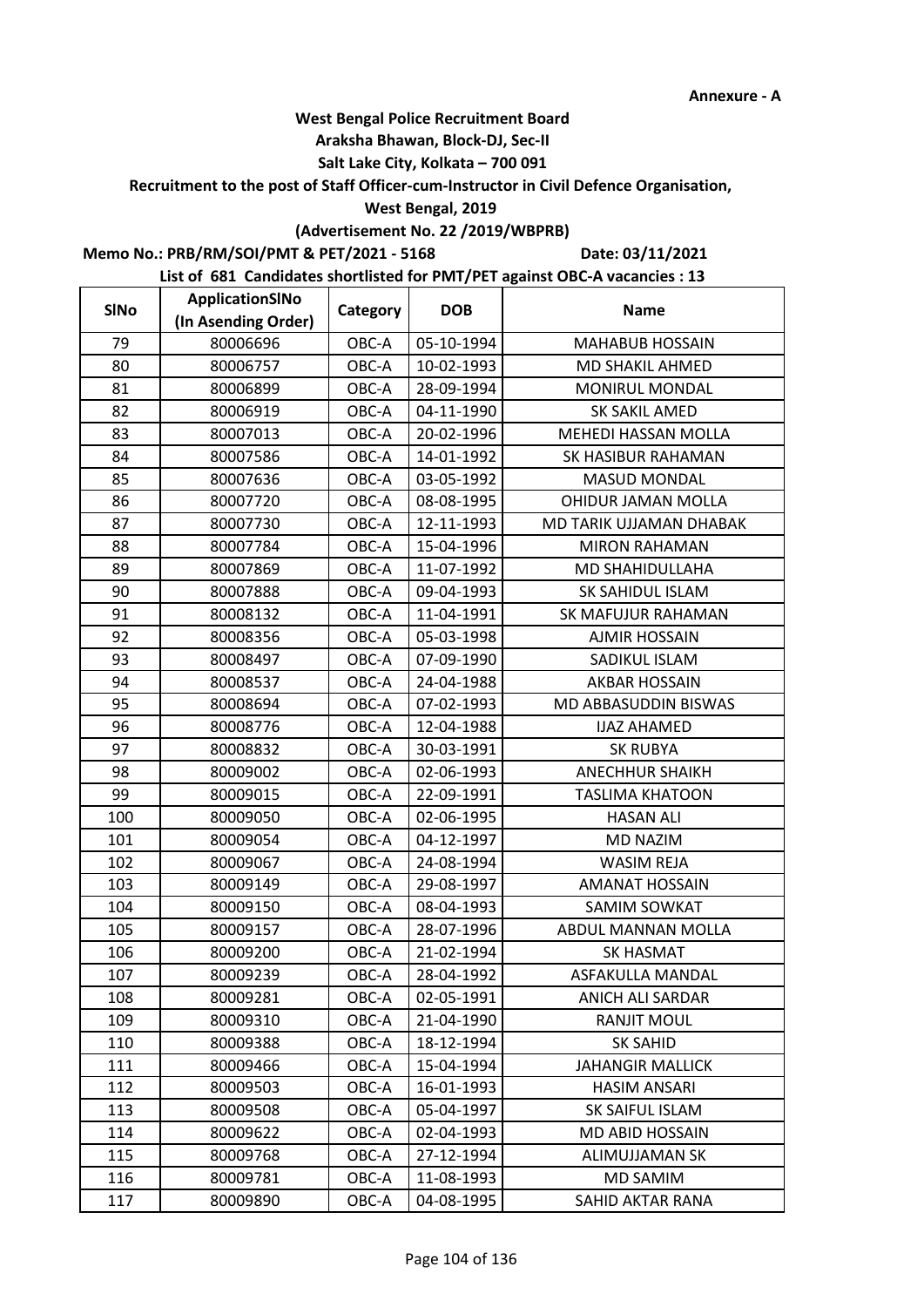#### **Araksha Bhawan, Block-DJ, Sec-II**

## **Salt Lake City, Kolkata – 700 091**

**Recruitment to the post of Staff Officer-cum-Instructor in Civil Defence Organisation,** 

#### **West Bengal, 2019**

## **(Advertisement No. 22 /2019/WBPRB)**

**Memo No.: PRB/RM/SOI/PMT & PET/2021 - 5168**

**Date: 03/11/2021**

| <b>SINo</b> | ApplicationSINo     | Category | <b>DOB</b> | <b>Name</b>              |
|-------------|---------------------|----------|------------|--------------------------|
|             | (In Asending Order) |          |            |                          |
| 118         | 80009953            | OBC-A    | 30-08-1991 | <b>ASIF ALI</b>          |
| 119         | 80009971            | OBC-A    | 01-06-1993 | SK ABUL HASNAIN          |
| 120         | 80010221            | OBC-A    | 24-10-1995 | MD AMINUL ISLAM          |
| 121         | 80010258            | OBC-A    | 30-08-1985 | MIR AKTARUL ISLAM        |
| 122         | 80010282            | OBC-A    | 10-01-1991 | MD MEHEDI HASAN          |
| 123         | 80010420            | OBC-A    | 18-09-1986 | MD IMTEYAZ ALAM          |
| 124         | 80010548            | OBC-A    | 11-04-1997 | MD ISMILE SK             |
| 125         | 80010557            | OBC-A    | 05-10-1990 | <b>KABIR ALI MONDAL</b>  |
| 126         | 80010694            | OBC-A    | 02-03-1993 | SK NAZMUL HASSAN         |
| 127         | 80010705            | OBC-A    | 24-12-1993 | MD EJARUL SK             |
| 128         | 80010708            | OBC-A    | 05-10-1993 | MD SAINZZAMAN            |
| 129         | 80010721            | OBC-A    | 02-03-1993 | <b>IBRAHIM MONDAL</b>    |
| 130         | 80010742            | OBC-A    | 12-11-1995 | <b>ISPAHANI AJAD</b>     |
| 131         | 80010751            | OBC-A    | 14-05-1995 | TARIK ALIM RAHAMAN       |
| 132         | 80010762            | OBC-A    | 10-07-1981 | <b>WAIS ALAM</b>         |
| 133         | 80010808            | OBC-A    | 18-04-1996 | <b>SUJAUDDIN MALLICK</b> |
| 134         | 80010813            | OBC-A    | 25-10-1987 | MUCHAKARIM SARDAR        |
| 135         | 80010907            | OBC-A    | 14-09-1994 | <b>NAYAK ALI</b>         |
| 136         | 80010921            | OBC-A    | 01-01-1989 | <b>MOSTAK HOSSAIN</b>    |
| 137         | 80011008            | OBC-A    | 14-06-1992 | MD SAIFULLAH SK          |
| 138         | 80011034            | OBC-A    | 15-02-1994 | MD AHTASHAM NOOR         |
| 139         | 80011087            | OBC-A    | 07-03-1993 | <b>SK FARUKUDDIN</b>     |
| 140         | 80011110            | OBC-A    | 02-03-1996 | <b>SORIFUL SK</b>        |
| 141         | 80011163            | OBC-A    | 19-08-1998 | SOHEL AHAMAD             |
| 142         | 80011258            | OBC-A    | 03-12-1996 | <b>HASAN MUSABBIR</b>    |
| 143         | 80011301            | OBC-A    | 24-06-1991 | <b>MD SELIM</b>          |
| 144         | 80011365            | OBC-A    | 08-09-1994 | RAMIZ AHSAN              |
| 145         | 80011397            | OBC-A    | 20-10-1991 | <b>JAVED AKTHER</b>      |
| 146         | 80011484            | OBC-A    | 15-02-1996 | <b>NICE KHATUN</b>       |
| 147         | 80011540            | OBC-A    | 02-07-1987 | JULFIKAR ALI MIDDYA      |
| 148         | 80011585            | OBC-A    | 15-10-1994 | RAFIKUL MAHAMMAD         |
| 149         | 80011713            | OBC-A    | 16-09-1985 | <b>BADRA ALAM MONDAL</b> |
| 150         | 80011887            | OBC-A    | 10-04-1989 | MAHATAJ UDDIN KHAN       |
| 151         | 80011940            | OBC-A    | 20-05-1995 | MD SAMIUL KALAM          |
| 152         | 80011967            | OBC-A    | 08-02-1996 | <b>RAKESH MONDAL</b>     |
| 153         | 80011986            | OBC-A    | 20-02-1991 | AKRAM UDDIN MOLLAH       |
| 154         | 80012087            | OBC-A    | 15-05-1992 | <b>ABDUL HAMID</b>       |
| 155         | 80012255            | OBC-A    | 08-03-1993 | SYED JULFIKAR ALI        |
| 156         | 80012515            | OBC-A    | 12-06-1997 | RAJJAK ALI SK            |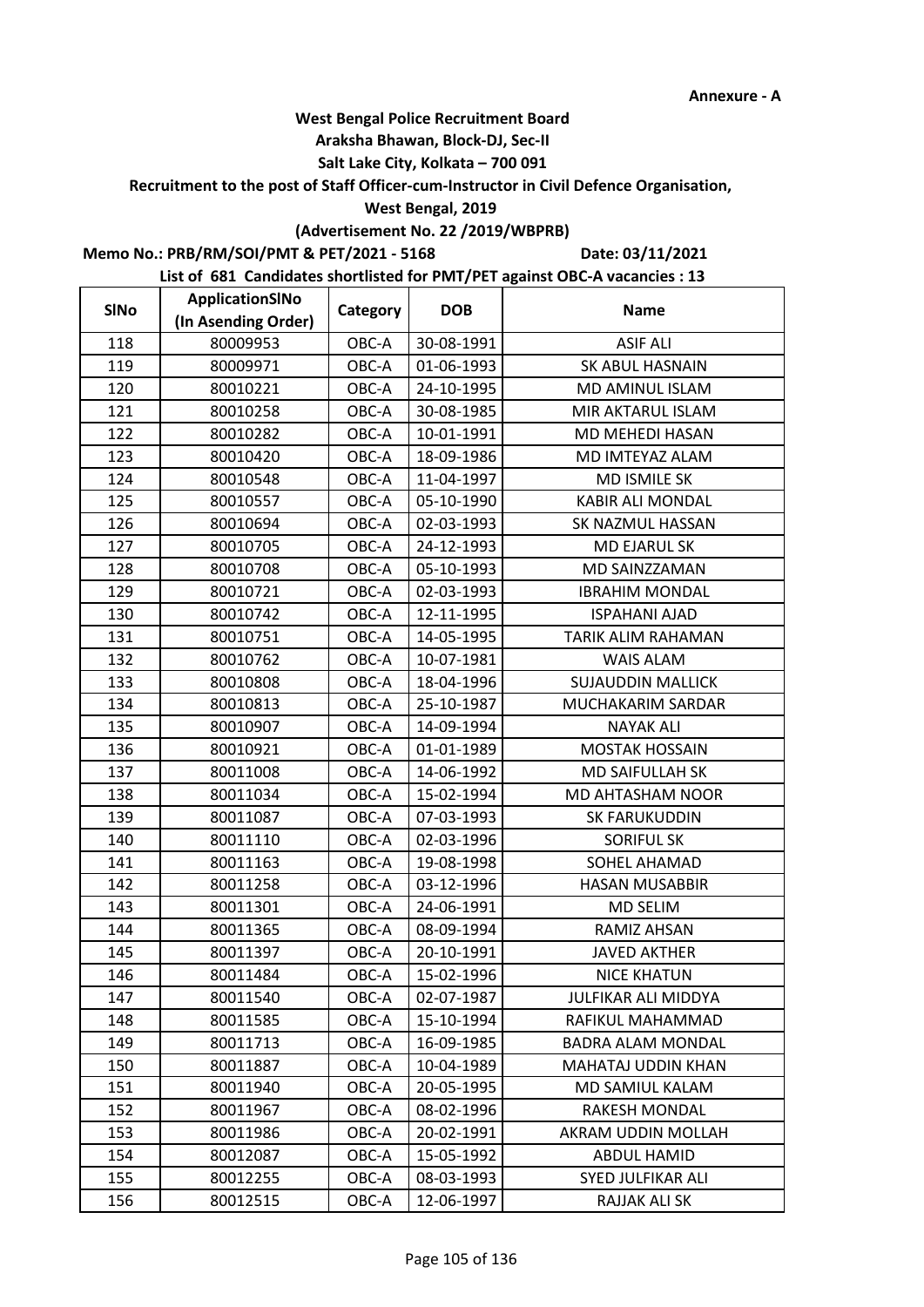#### **Araksha Bhawan, Block-DJ, Sec-II**

## **Salt Lake City, Kolkata – 700 091**

**Recruitment to the post of Staff Officer-cum-Instructor in Civil Defence Organisation,** 

#### **West Bengal, 2019**

# **(Advertisement No. 22 /2019/WBPRB)**

**Memo No.: PRB/RM/SOI/PMT & PET/2021 - 5168**

**Date: 03/11/2021**

| <b>SINo</b> | ApplicationSINo     | Category | <b>DOB</b> | <b>Name</b>               |
|-------------|---------------------|----------|------------|---------------------------|
|             | (In Asending Order) |          |            |                           |
| 157         | 80012636            | OBC-A    | 15-04-1994 | <b>WASIM ANSARI</b>       |
| 158         | 80012701            | OBC-A    | 20-01-1993 | <b>SAGAR HAK</b>          |
| 159         | 80012790            | OBC-A    | 05-06-1996 | <b>RAFIKUL MONDAL</b>     |
| 160         | 80012831            | OBC-A    | 21-02-1994 | MOFIJUL ISLAM ZAMADER     |
| 161         | 80012839            | OBC-A    | 02-03-1997 | <b>AZAD SAIKH</b>         |
| 162         | 80012954            | OBC-A    | 10-12-1994 | MIRAJUL MOLLA             |
| 163         | 80012964            | OBC-A    | 08-11-1986 | AJGAR ALI SHEKH           |
| 164         | 80013130            | OBC-A    | 10-04-1993 | SADDAM UDDIN              |
| 165         | 80013164            | OBC-A    | 05-07-1992 | <b>SELIM MALIK</b>        |
| 166         | 80013231            | OBC-A    | 20-10-1997 | <b>SURE RAHAMAN</b>       |
| 167         | 80013344            | OBC-A    | 10-05-1996 | MD AHSAMUDDIN ANSARI      |
| 168         | 80013381            | OBC-A    | 04-04-1996 | SAHIDUL HOSSAION          |
| 169         | 80013464            | OBC-A    | 12-04-1991 | <b>ABDUL MAJID SHEIKH</b> |
| 170         | 80013483            | OBC-A    | 11-06-1994 | <b>GOLAM MOSTAFA</b>      |
| 171         | 80013543            | OBC-A    | 27-08-1995 | <b>SHOYEB MONDAL</b>      |
| 172         | 80013622            | OBC-A    | 22-04-1997 | <b>SK ASRAFUL ISLAM</b>   |
| 173         | 80013690            | OBC-A    | 27-02-1997 | <b>SAMIM SK</b>           |
| 174         | 80013712            | OBC-A    | 25-04-1992 | MD MIJANUR RAHAMAN MOLLA  |
| 175         | 80013919            | OBC-A    | 11-05-1995 | <b>MOMIN SARDAR</b>       |
| 176         | 80014077            | OBC-A    | 02-01-1996 | MOFIJUL HOQUE             |
| 177         | 80014268            | OBC-A    | 17-07-1988 | MD AMIRUL ISLAM           |
| 178         | 80014293            | OBC-A    | 18-04-1991 | <b>UMME ALBERA</b>        |
| 179         | 80014305            | OBC-A    | 28-04-1996 | MUJAHEDUL ISLAM KHAN      |
| 180         | 80014332            | OBC-A    | 10-03-1995 | SK JAHIR ABBAS            |
| 181         | 80014337            | OBC-A    | 04-05-1993 | AYUB ARSAD SARKAR         |
| 182         | 80014397            | OBC-A    | 31-12-1989 | SARFORAZ NAWAZ MANDAL     |
| 183         | 80014468            | OBC-A    | 09-04-1991 | <b>MD AMIR QURASHI</b>    |
| 184         | 80014539            | OBC-A    | 18-08-1993 | <b>MD ASHIF ANSARY</b>    |
| 185         | 80014562            | OBC-A    | 02-02-1993 | <b>AMIRUL ISLAM</b>       |
| 186         | 80014626            | OBC-A    | 03-08-1995 | <b>MAHIN ALAM</b>         |
| 187         | 80014690            | OBC-A    | 26-05-1990 | AJIJUL MOLLA              |
| 188         | 80014762            | OBC-A    | 26-04-1992 | <b>MEFTAHUL HOSSAIN</b>   |
| 189         | 80014860            | OBC-A    | 12-05-1992 | MD KAUSAR SK              |
| 190         | 80014896            | OBC-A    | 05-05-1993 | MOHAMMAD JAWED AKHTAR     |
| 191         | 80014931            | OBC-A    | 01-02-1994 | MD ALAMGIR HOSSAIN        |
| 192         | 80014951            | OBC-A    | 22-02-1997 | SAMIUL HOSSAIN            |
| 193         | 80015051            | OBC-A    | 15-11-1996 | SK AZIJUL ALI             |
| 194         | 80015415            | OBC-A    | 23-06-1995 | SAHANUR RAHAMAN           |
| 195         | 80015496            | OBC-A    | 02-03-1994 | MD KABIRUL KASSEM         |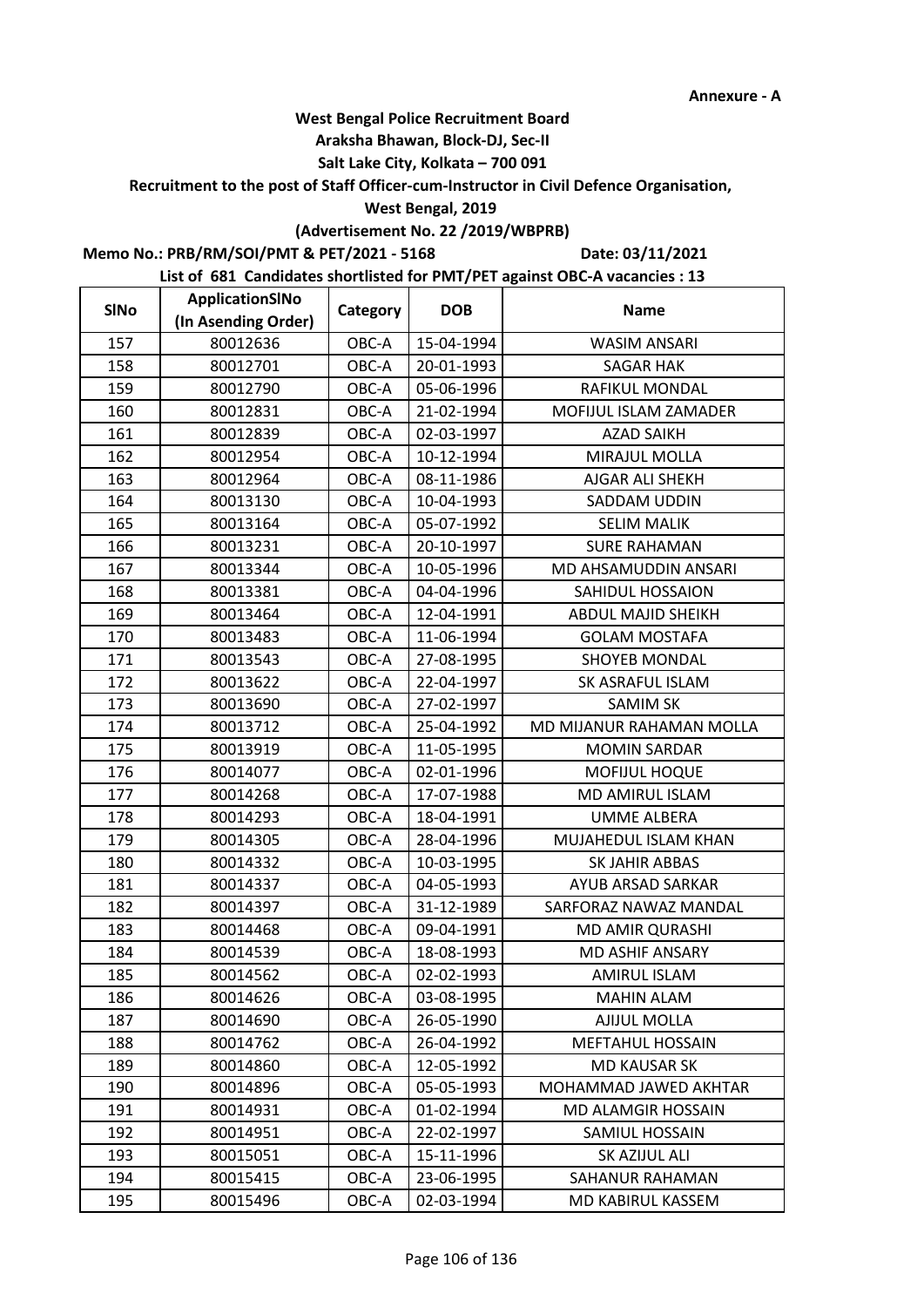#### **Araksha Bhawan, Block-DJ, Sec-II**

## **Salt Lake City, Kolkata – 700 091**

**Recruitment to the post of Staff Officer-cum-Instructor in Civil Defence Organisation,** 

#### **West Bengal, 2019**

# **(Advertisement No. 22 /2019/WBPRB)**

**Memo No.: PRB/RM/SOI/PMT & PET/2021 - 5168**

**Date: 03/11/2021**

| <b>SINo</b> | ApplicationSINo     | Category | <b>DOB</b> | <b>Name</b>                |
|-------------|---------------------|----------|------------|----------------------------|
|             | (In Asending Order) |          |            |                            |
| 196         | 80015623            | OBC-A    | 10-02-1992 | <b>MOHIDUL SK</b>          |
| 197         | 80015694            | OBC-A    | 28-02-1994 | NEHA AMIN CHOWDHARY        |
| 198         | 80015768            | OBC-A    | 18-03-1996 | <b>SK EMRAN HOSSAIN</b>    |
| 199         | 80015772            | OBC-A    | 25-01-1995 | <b>NAYAN MALLIQUE</b>      |
| 200         | 80015797            | OBC-A    | 01-01-1995 | <b>NAFISHA PARVIN</b>      |
| 201         | 80015827            | OBC-A    | 26-05-1995 | <b>INJAMAMUL ALAM</b>      |
| 202         | 80015859            | OBC-A    | 04-03-1996 | SHAHIDUL ISLAM             |
| 203         | 80015888            | OBC-A    | 09-09-1992 | <b>MASUD MONDAL</b>        |
| 204         | 80015942            | OBC-A    | 15-02-1994 | <b>ASRAFUL KARIKAR</b>     |
| 205         | 80015943            | OBC-A    | 06-01-1994 | <b>ANJARUL ISLAM</b>       |
| 206         | 80015992            | OBC-A    | 11-02-1992 | INZAMAMUL HOQUE            |
| 207         | 80016088            | OBC-A    | 26-09-1987 | RAZA MURAD ALI KHAN        |
| 208         | 80016204            | OBC-A    | 12-10-1988 | <b>MD PARWEZ</b>           |
| 209         | 80016300            | OBC-A    | 03-04-1991 | SARAF UDDIN MOLLA          |
| 210         | 80016350            | OBC-A    | 13-11-1993 | MINARUL SAIKH              |
| 211         | 80016429            | OBC-A    | 05-05-1995 | <b>NASIR SK</b>            |
| 212         | 80016502            | OBC-A    | 03-04-1994 | <b>KHONDAKAR WASEF ALI</b> |
| 213         | 80016513            | OBC-A    | 04-09-1996 | AMIRUL ISLAM MIDDYA        |
| 214         | 80016527            | OBC-A    | 10-01-1995 | <b>ALANGIR SHAIKH</b>      |
| 215         | 80016556            | OBC-A    | 17-08-1992 | MD AMINUL HOQUE            |
| 216         | 80016784            | OBC-A    | 03-04-1996 | SK ABDULLA HAQUE           |
| 217         | 80016868            | OBC-A    | 10-11-1990 | <b>SHADAB ZAHEER</b>       |
| 218         | 80016951            | OBC-A    | 01-04-1994 | SWASTYANEEK SOURA SANGBRIT |
| 219         | 80017043            | OBC-A    | 03-02-1992 | <b>MD FAIYAZ</b>           |
| 220         | 80017052            | OBC-A    | 10-04-1991 | <b>SELIMA KHATUN</b>       |
| 221         | 80017093            | OBC-A    | 10-07-1996 | MD HABIB ALI               |
| 222         | 80017216            | OBC-A    | 07-05-1995 | <b>MD GOLAM MASUD</b>      |
| 223         | 80017222            | OBC-A    | 10-04-1994 | <b>SK RAHAMAT</b>          |
| 224         | 80017338            | OBC-A    | 16-11-1985 | SK SABIRUL ISLAM           |
| 225         | 80017344            | OBC-A    | 10-11-1993 | <b>ASMOT MONDAL</b>        |
| 226         | 80017426            | OBC-A    | 19-08-1998 | RIJUWANA PARVEEN           |
| 227         | 80017529            | OBC-A    | 10-03-1995 | SHAMSHAD ALI ANSARI        |
| 228         | 80017581            | OBC-A    | 01-06-1994 | SK HASIM ABDUL WASIM       |
| 229         | 80017591            | OBC-A    | 10-01-1994 | <b>NASIRA KHATUN</b>       |
| 230         | 80017822            | OBC-A    | 02-04-1996 | <b>JAHANGIR ALAM</b>       |
| 231         | 80017866            | OBC-A    | 04-04-1993 | KHALID HASSAN BISWAS       |
| 232         | 80017977            | OBC-A    | 30-08-1991 | <b>AMIR HOSSAIN</b>        |
| 233         | 80018007            | OBC-A    | 15-10-1989 | SK SUMSUDDIN               |
| 234         | 80018135            | OBC-A    | 12-12-1994 | MD AZAD ALAM               |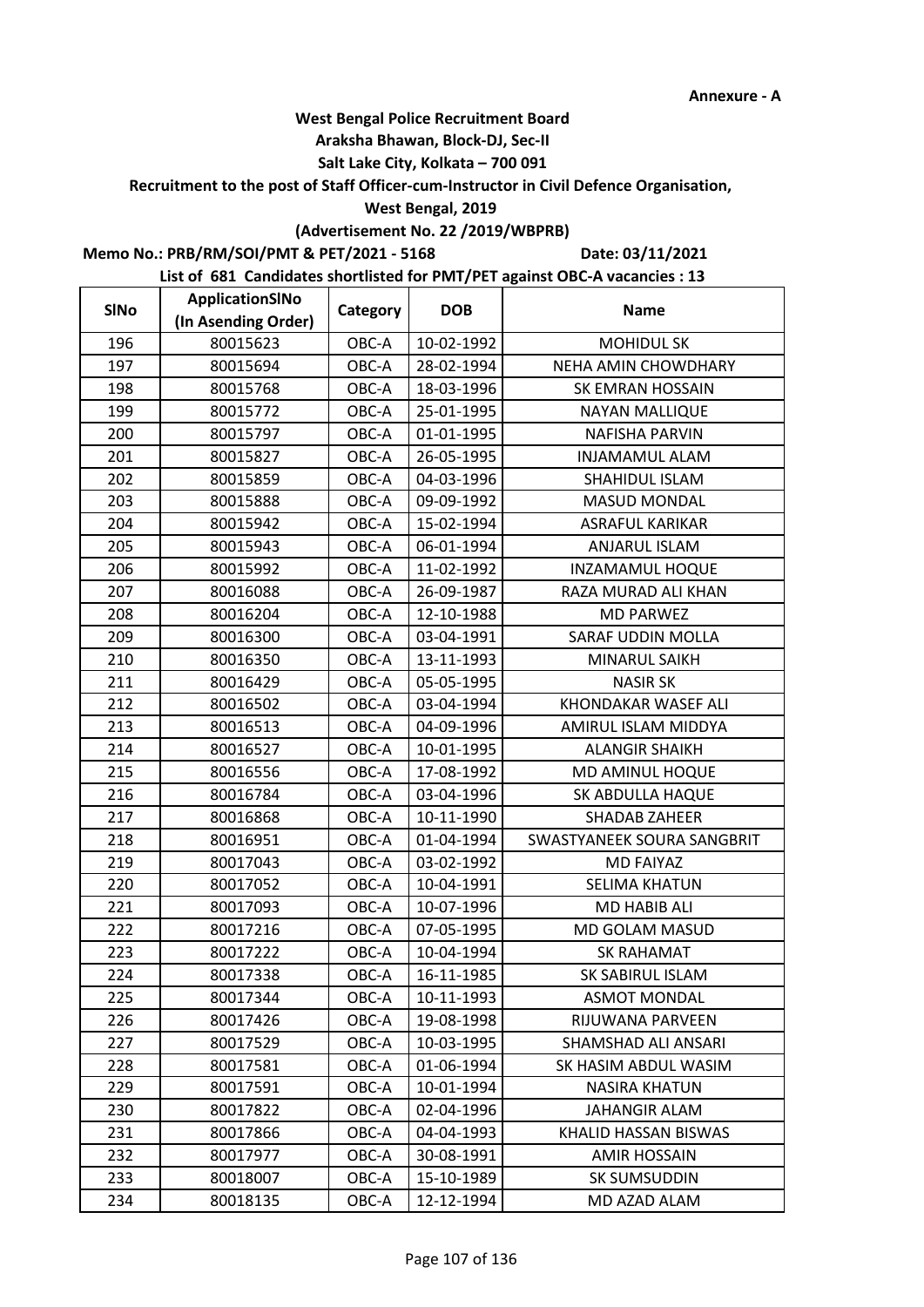#### **Araksha Bhawan, Block-DJ, Sec-II**

## **Salt Lake City, Kolkata – 700 091**

**Recruitment to the post of Staff Officer-cum-Instructor in Civil Defence Organisation,** 

#### **West Bengal, 2019**

# **(Advertisement No. 22 /2019/WBPRB)**

**Memo No.: PRB/RM/SOI/PMT & PET/2021 - 5168**

**Date: 03/11/2021**

| <b>SINo</b> | ApplicationSINo     | Category | <b>DOB</b> | <b>Name</b>             |
|-------------|---------------------|----------|------------|-------------------------|
|             | (In Asending Order) |          |            |                         |
| 235         | 80018163            | OBC-A    | 30-10-1991 | ABU SATTAR SEIKH        |
| 236         | 80018196            | OBC-A    | 18-11-1994 | ASHIB RASUL MOLLA       |
| 237         | 80018205            | OBC-A    | 30-11-1994 | <b>SAHEB SK</b>         |
| 238         | 80018472            | OBC-A    | 20-02-1998 | <b>SK ASRAFUL HAQUE</b> |
| 239         | 80018523            | OBC-A    | 21-11-1992 | SK SOAIL MAHAMMAD       |
| 240         | 80018529            | OBC-A    | 24-05-1995 | SADIK AL FARUK          |
| 241         | 80018598            | OBC-A    | 22-04-1997 | <b>MASUDUL MANDAL</b>   |
| 242         | 80018738            | OBC-A    | 25-03-1995 | MD SOHEL HAQUE          |
| 243         | 80018833            | OBC-A    | 01-07-1993 | MD SOHAIL FARHAN        |
| 244         | 80019014            | OBC-A    | 07-09-1995 | MD SHAH ALAM            |
| 245         | 80019021            | OBC-A    | 10-04-1992 | SK ASLAM                |
| 246         | 80019158            | OBC-A    | 02-02-1993 | <b>NABAB ALI</b>        |
| 247         | 80019372            | OBC-A    | 30-10-1990 | RAHIM MANDAL            |
| 248         | 80019559            | OBC-A    | 17-04-1996 | <b>GOLAM MASUM</b>      |
| 249         | 80019665            | OBC-A    | 02-04-1994 | MD JOHIRUDDIN SEIKH     |
| 250         | 80019671            | OBC-A    | 04-07-1991 | <b>MD ALAMGIR QAMAR</b> |
| 251         | 80019700            | OBC-A    | 04-03-1996 | MD WADOOD AKHTAR        |
| 252         | 80019705            | OBC-A    | 29-11-1997 | <b>NEYAZ AHMED</b>      |
| 253         | 80019754            | OBC-A    | 09-12-1993 | <b>ABDUR RAKIB MIAH</b> |
| 254         | 80019895            | OBC-A    | 15-11-1992 | SK JAHIR UDDIN          |
| 255         | 80019930            | OBC-A    | 13-04-1995 | <b>KHURSHID ALAM</b>    |
| 256         | 80019931            | OBC-A    | 01-02-1996 | MD JAHANGIR ALAM        |
| 257         | 80019968            | OBC-A    | 22-03-1995 | SADDAM HOSSAIN          |
| 258         | 80020010            | OBC-A    | 28-10-1990 | MD MEHEBUB HASAN BISWAS |
| 259         | 80020113            | OBC-A    | 15-11-1993 | SK SAHEB ALI            |
| 260         | 80020539            | OBC-A    | 10-02-1996 | <b>IZTEMAUL ISLAM</b>   |
| 261         | 80020563            | OBC-A    | 05-02-1995 | MD ALIMUL HAKIM         |
| 262         | 80020642            | OBC-A    | 09-05-1993 | KAJI ABDUL KARIM        |
| 263         | 80020820            | OBC-A    | 02-01-1994 | MD ABUL KALAM           |
| 264         | 80020929            | OBC-A    | 20-09-1996 | SABIR HOSSAIN           |
| 265         | 80021023            | OBC-A    | 20-05-1987 | AJHAR UDDIN MONDAL      |
| 266         | 80021189            | OBC-A    | 30-11-1989 | <b>AFFAN AHMED</b>      |
| 267         | 80021210            | OBC-A    | 15-02-1991 | <b>JIAUL ISLAM</b>      |
| 268         | 80021405            | OBC-A    | 03-03-1996 | AFTAB ALAM              |
| 269         | 80021437            | OBC-A    | 15-06-1996 | <b>MD HUSSAIN</b>       |
| 270         | 80021438            | OBC-A    | 04-05-1994 | <b>MD IMRAN</b>         |
| 271         | 80021461            | OBC-A    | 02-07-1994 | SK KAMRUL SAHIL         |
| 272         | 80021508            | OBC-A    | 25-04-1997 | <b>MANSUR KARIM</b>     |
| 273         | 80021615            | OBC-A    | 25-10-1994 | <b>MANSOOR ALI</b>      |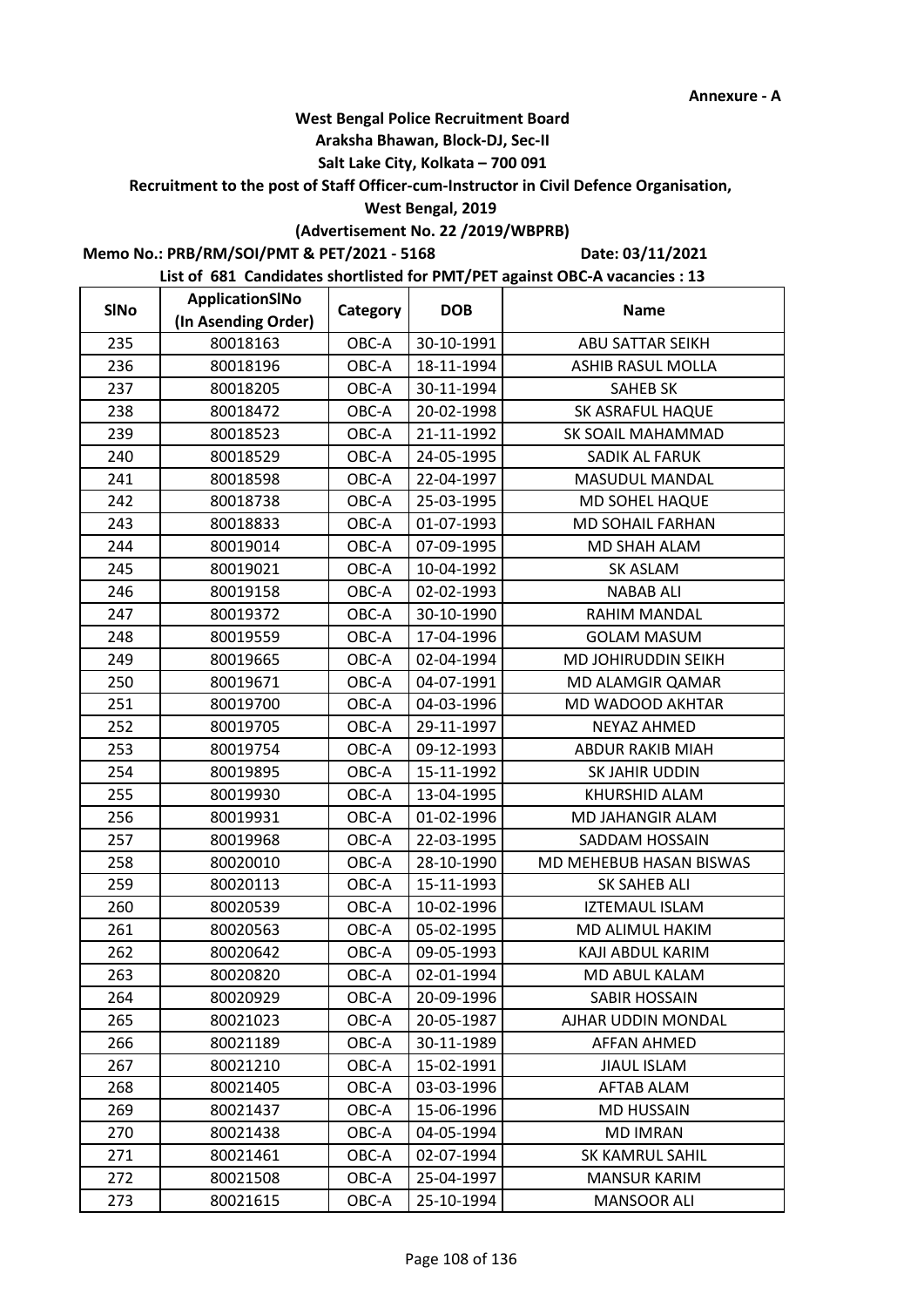#### **Araksha Bhawan, Block-DJ, Sec-II**

## **Salt Lake City, Kolkata – 700 091**

**Recruitment to the post of Staff Officer-cum-Instructor in Civil Defence Organisation,** 

#### **West Bengal, 2019**

# **(Advertisement No. 22 /2019/WBPRB)**

**Memo No.: PRB/RM/SOI/PMT & PET/2021 - 5168**

**Date: 03/11/2021**

| <b>SINo</b> | ApplicationSINo     | Category | <b>DOB</b> | <b>Name</b>                 |
|-------------|---------------------|----------|------------|-----------------------------|
|             | (In Asending Order) |          |            |                             |
| 274         | 80021700            | OBC-A    | 02-11-1990 | SHAHNAWAZ AKHTAR            |
| 275         | 80021989            | OBC-A    | 03-11-1994 | ABDUL BARIQUE ANSARI        |
| 276         | 80021994            | OBC-A    | 01-01-1990 | RAJIBUL ISLAM               |
| 277         | 80022359            | OBC-A    | 14-07-1984 | <b>SALMA NABI</b>           |
| 278         | 80022469            | OBC-A    | 10-09-1997 | <b>MD SAMI</b>              |
| 279         | 80022475            | OBC-A    | 17-10-1993 | MURSHED RAHAMAN             |
| 280         | 80022505            | OBC-A    | 24-12-1998 | MD SHAMSHAD ANSARI          |
| 281         | 80022550            | OBC-A    | 02-01-1992 | <b>MASIUR HOSSAIN SAIKH</b> |
| 282         | 80022710            | OBC-A    | 24-03-1995 | <b>IMRAN ALI</b>            |
| 283         | 80022781            | OBC-A    | 02-05-1993 | KHURSHID ALAM               |
| 284         | 80022816            | OBC-A    | 13-03-1987 | KAMAL HOSSAIN MITHUN        |
| 285         | 80022837            | OBC-A    | 02-06-1996 | MONOWARUL ISLAM             |
| 286         | 80022851            | OBC-A    | 05-03-1993 | <b>IKBAL HOSSAIN</b>        |
| 287         | 80023031            | OBC-A    | 01-10-1995 | MD JALALUDDIN ANSARI        |
| 288         | 80023064            | OBC-A    | 20-03-1988 | NAZIM UR ROB SIDDIQUE       |
| 289         | 80023136            | OBC-A    | 07-07-1991 | SK SALAH UDDIN              |
| 290         | 80023376            | OBC-A    | 05-04-1991 | WALIYAR RAHAMAN             |
| 291         | 80023379            | OBC-A    | 16-05-1992 | <b>MD SARWAR</b>            |
| 292         | 80023389            | OBC-A    | 25-08-1990 | SK ABU BAKKAR               |
| 293         | 80023400            | OBC-A    | 13-02-1996 | <b>MIJANUR RAHMAN</b>       |
| 294         | 80023584            | OBC-A    | 16-02-1995 | <b>MD AKRAM</b>             |
| 295         | 80023614            | OBC-A    | 28-10-1990 | MOHAMMAD AZAD               |
| 296         | 80023793            | OBC-A    | 06-03-1995 | <b>MD IMRAN HOSSAIN</b>     |
| 297         | 80023898            | OBC-A    | 16-04-1984 | <b>FEKARUL ISLAM</b>        |
| 298         | 80023904            | OBC-A    | 02-12-1994 | DILWAR HOSSAIN              |
| 299         | 80023933            | OBC-A    | 14-11-1987 | <b>SHAIKH SAMIM</b>         |
| 300         | 80024048            | OBC-A    | 12-10-1995 | MD MINHAZUDDIN              |
| 301         | 80024112            | OBC-A    | 29-04-1996 | RIZBAN ANSARI               |
| 302         | 80024149            | OBC-A    | 02-06-1985 | MD MIRAJUL ISLAM            |
| 303         | 80024186            | OBC-A    | 15-04-1989 | FIROJ MOHAMMAD ANOWAR       |
| 304         | 80024236            | OBC-A    | 03-05-1993 | <b>GOLAM SARWAR BISWAS</b>  |
| 305         | 80024265            | OBC-A    | 04-01-1996 | ARINDAM BHAKAT              |
| 306         | 80024387            | OBC-A    | 01-05-1992 | <b>SURAJ MONDAL</b>         |
| 307         | 80024449            | OBC-A    | 03-04-1987 | <b>SK KABIR HOSSAIN</b>     |
| 308         | 80024458            | OBC-A    | 10-08-1995 | RAKIBUR RAHAMAN             |
| 309         | 80024504            | OBC-A    | 03-08-1995 | <b>MUSTAK ANSARY</b>        |
| 310         | 80024539            | OBC-A    | 08-01-1987 | <b>RUBI KHATUN</b>          |
| 311         | 80024845            | OBC-A    | 15-04-1995 | MD HAFIJUL ISLAM            |
| 312         | 80025189            | OBC-A    | 27-08-1995 | <b>RAHUL SK</b>             |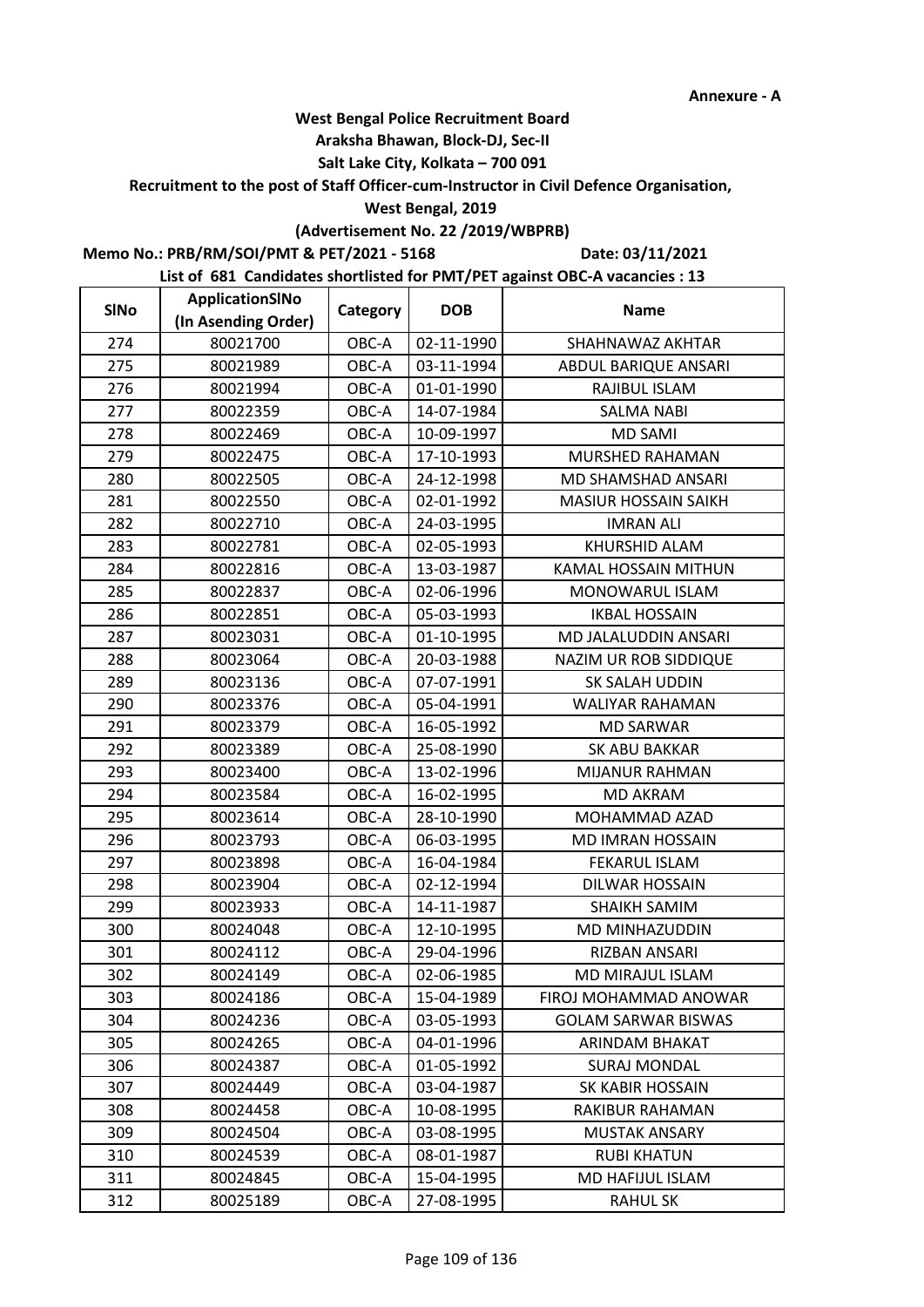#### **Araksha Bhawan, Block-DJ, Sec-II**

## **Salt Lake City, Kolkata – 700 091**

**Recruitment to the post of Staff Officer-cum-Instructor in Civil Defence Organisation,** 

#### **West Bengal, 2019**

# **(Advertisement No. 22 /2019/WBPRB)**

**Memo No.: PRB/RM/SOI/PMT & PET/2021 - 5168**

**Date: 03/11/2021**

| <b>SINo</b> | ApplicationSINo     | Category | <b>DOB</b> | <b>Name</b>             |
|-------------|---------------------|----------|------------|-------------------------|
|             | (In Asending Order) |          |            |                         |
| 313         | 80025226            | OBC-A    | 24-08-1993 | <b>ZISHAN RAHMAN</b>    |
| 314         | 80025346            | OBC-A    | 16-04-1997 | <b>MEHEBUB ALAM</b>     |
| 315         | 80025368            | OBC-A    | 02-01-1995 | <b>ALI REZA</b>         |
| 316         | 80025458            | OBC-A    | 20-05-1991 | <b>MD SARUK SARDER</b>  |
| 317         | 80025574            | OBC-A    | 06-07-1994 | <b>RUBEL SK</b>         |
| 318         | 80025858            | OBC-A    | 14-02-1996 | <b>SAIF ALI</b>         |
| 319         | 80025977            | OBC-A    | 15-03-1992 | <b>NURUL HASSAN</b>     |
| 320         | 80026004            | OBC-A    | 05-03-1990 | RABIUL HAQUE            |
| 321         | 80026092            | OBC-A    | 25-04-1988 | PRASENJIT MAITI         |
| 322         | 80026104            | OBC-A    | 15-08-1995 | <b>JANEUL ALAM</b>      |
| 323         | 80026143            | OBC-A    | 16-01-1994 | <b>ASHIA KHATOON</b>    |
| 324         | 80026145            | OBC-A    | 20-09-1994 | MD SANAULLA SK          |
| 325         | 80026260            | OBC-A    | 24-03-1996 | SHAKIL AHMED            |
| 326         | 80026350            | OBC-A    | 01-01-1996 | RAFIKUL SHAIKH          |
| 327         | 80026436            | OBC-A    | 02-07-1997 | AKIBUDDIN MONDAL        |
| 328         | 80026531            | OBC-A    | 16-01-1993 | ABUFIROJ ALAM           |
| 329         | 80026609            | OBC-A    | 15-06-1993 | <b>ABDUR RAHAMAN</b>    |
| 330         | 80026670            | OBC-A    | 03-11-1993 | <b>JANNATUL FIRDOUS</b> |
| 331         | 80026773            | OBC-A    | 02-01-1990 | <b>ASHISH GUPTA</b>     |
| 332         | 80026827            | OBC-A    | 10-04-1991 | <b>RAMESH KR GUPTA</b>  |
| 333         | 80026886            | OBC-A    | 09-05-1994 | MUSTAFIZUR RAHMAN       |
| 334         | 80027180            | OBC-A    | 10-02-1997 | <b>KHAIUM FIDA</b>      |
| 335         | 80027368            | OBC-A    | 23-06-1992 | SK MD SAMIM             |
| 336         | 80027635            | OBC-A    | 12-03-1994 | MIZANUR RAHAMAN         |
| 337         | 80027789            | OBC-A    | 25-01-1994 | SAHAJAN HOSSAIN         |
| 338         | 80027799            | OBC-A    | 08-02-1994 | ABDUL HOQUE SHAIKH      |
| 339         | 80027836            | OBC-A    | 02-03-1993 | <b>EKRAMUL HOQUE</b>    |
| 340         | 80027922            | OBC-A    | 18-12-1996 | <b>HABIBUR MONDAL</b>   |
| 341         | 80027938            | OBC-A    | 02-04-1996 | <b>KHALID HASSAN</b>    |
| 342         | 80027958            | OBC-A    | 23-02-1992 | RABIUL ISLAM            |
| 343         | 80027989            | OBC-A    | 06-09-1996 | NAZIMUDDIN MONDAL       |
| 344         | 80028453            | OBC-A    | 14-03-1993 | <b>MERAJ ALAM</b>       |
| 345         | 80028691            | OBC-A    | 01-03-1994 | SK DILDAR               |
| 346         | 80028692            | OBC-A    | 13-10-1996 | <b>ASIF ALI</b>         |
| 347         | 80028719            | OBC-A    | 10-04-1994 | <b>SK ARIFUL HOQUE</b>  |
| 348         | 80028878            | OBC-A    | 05-01-1994 | ABDUL KADER SULTAN      |
| 349         | 80029026            | OBC-A    | 04-05-1994 | MD SAFIQUL ISLAM        |
| 350         | 80029052            | OBC-A    | 26-12-1995 | HAZIKUL ALAM            |
| 351         | 80029061            | OBC-A    | 27-10-1993 | <b>FIROJA KHATUN</b>    |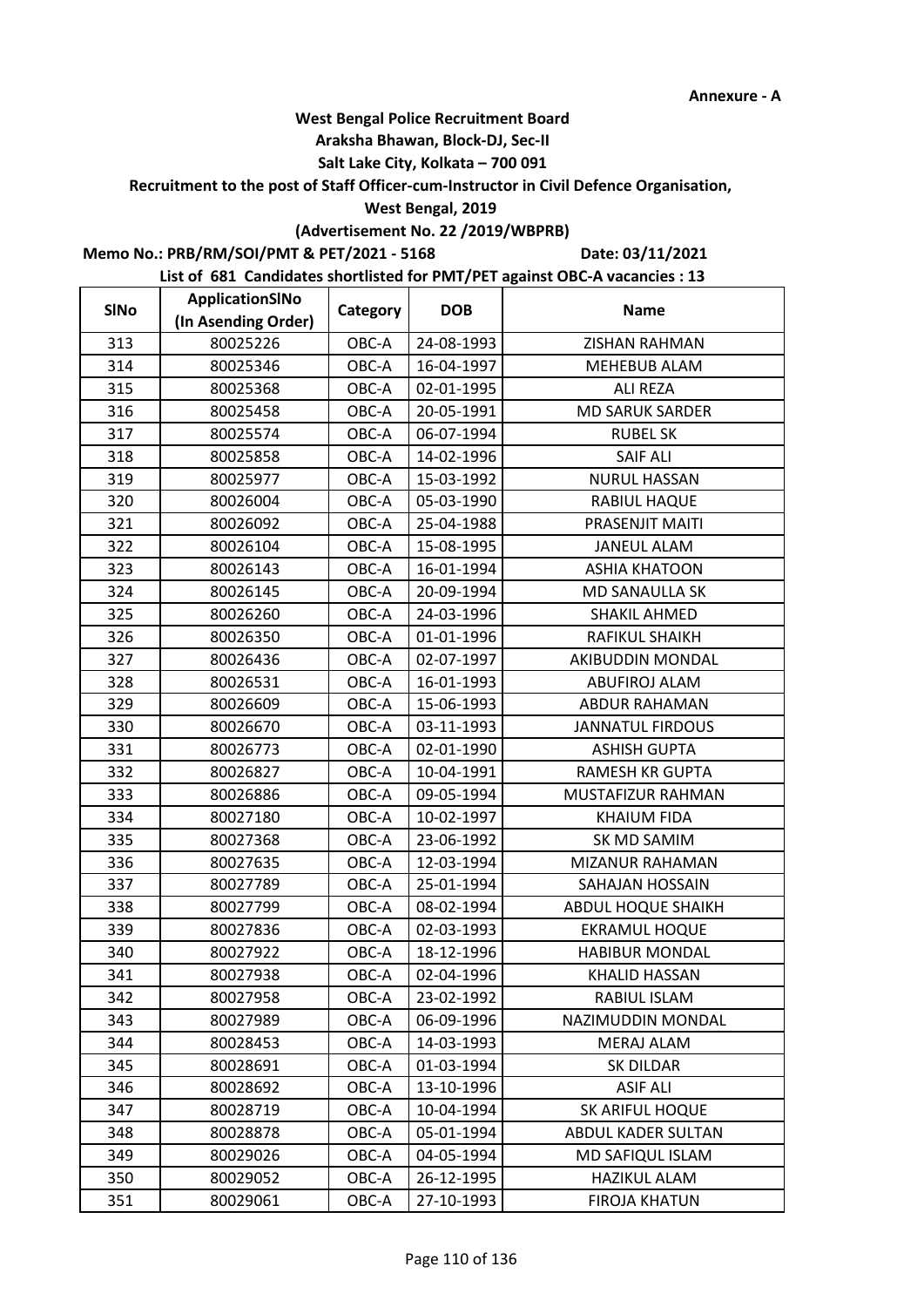#### **Araksha Bhawan, Block-DJ, Sec-II**

## **Salt Lake City, Kolkata – 700 091**

**Recruitment to the post of Staff Officer-cum-Instructor in Civil Defence Organisation,** 

#### **West Bengal, 2019**

# **(Advertisement No. 22 /2019/WBPRB)**

**Memo No.: PRB/RM/SOI/PMT & PET/2021 - 5168**

**Date: 03/11/2021**

| <b>SINo</b> | ApplicationSINo     | Category | <b>DOB</b> | <b>Name</b>                |
|-------------|---------------------|----------|------------|----------------------------|
|             | (In Asending Order) |          |            |                            |
| 352         | 80029071            | OBC-A    | 18-07-1993 | <b>SK TOHIDUR RAHAMAN</b>  |
| 353         | 80029080            | OBC-A    | 27-01-1996 | SK SAHIDUR RAHAMAN         |
| 354         | 80029116            | OBC-A    | 02-05-1995 | AHAMMED ALI REZA           |
| 355         | 80029270            | OBC-A    | 09-07-1988 | <b>HAPIJUL SEKH</b>        |
| 356         | 80029608            | OBC-A    | 05-08-1994 | ALFAJUDDIN MONDAL          |
| 357         | 80029819            | OBC-A    | 03-02-1995 | <b>SOHAIL BASAR</b>        |
| 358         | 80029855            | OBC-A    | 14-07-1992 | <b>SK SAFIKUL</b>          |
| 359         | 80029876            | OBC-A    | 01-04-1989 | SIRAJUDDIN SARDAR          |
| 360         | 80029897            | OBC-A    | 14-04-1989 | <b>SAHEB SK</b>            |
| 361         | 80030252            | OBC-A    | 02-03-1994 | <b>BASIR SK</b>            |
| 362         | 80030289            | OBC-A    | 13-01-1995 | <b>ENAMUL KARIM MONDAL</b> |
| 363         | 80030330            | OBC-A    | 25-10-1995 | MASHOOR A ALAM             |
| 364         | 80030488            | OBC-A    | 23-01-1993 | RAMIJ RAJA                 |
| 365         | 80030604            | OBC-A    | 10-03-1995 | MD MIZANUR HOSSAIN         |
| 366         | 80030662            | OBC-A    | 03-01-1993 | <b>SK SAHANIAJ</b>         |
| 367         | 80030707            | OBC-A    | 05-06-1993 | <b>SUJAHAN MONDAL</b>      |
| 368         | 80030841            | OBC-A    | 27-02-1995 | <b>MD SABBIR</b>           |
| 369         | 80031346            | OBC-A    | 27-07-1983 | <b>ZULFIKAR ALI KHAN</b>   |
| 370         | 80031392            | OBC-A    | 05-11-1995 | SOHORAB ISLAM              |
| 371         | 80031418            | OBC-A    | 05-04-1994 | <b>MONIRUL ISLAM</b>       |
| 372         | 80031470            | OBC-A    | 03-10-1991 | <b>TITON MONDAL</b>        |
| 373         | 80031490            | OBC-A    | 04-04-1995 | MD SAEED AHMED             |
| 374         | 80031505            | OBC-A    | 16-07-1996 | <b>MAHASIN MONDAL</b>      |
| 375         | 80031556            | OBC-A    | 17-03-1992 | <b>SK MORSELIM</b>         |
| 376         | 80031627            | OBC-A    | 12-02-1998 | ABRAR AHMED ANSARI         |
| 377         | 80031705            | OBC-A    | 18-12-1993 | SAJID MANDAL               |
| 378         | 80031774            | OBC-A    | 03-05-1994 | <b>JUBER AHAMED</b>        |
| 379         | 80031820            | OBC-A    | 21-08-1992 | SAMIRUL ISLAM              |
| 380         | 80031845            | OBC-A    | 05-05-1984 | KAZI TAHIDUL ISLAM         |
| 381         | 80031852            | OBC-A    | 24-12-1996 | <b>HENA KURESHI</b>        |
| 382         | 80031907            | OBC-A    | 09-11-1988 | SK JULFIKAR ABEDIN         |
| 383         | 80032104            | OBC-A    | 12-08-1988 | <b>OMAR FARUK MONDAL</b>   |
| 384         | 80032332            | OBC-A    | 06-02-1993 | AMIR ALI                   |
| 385         | 80032426            | OBC-A    | 20-05-1990 | <b>JAMSED ALI KHAN</b>     |
| 386         | 80032689            | OBC-A    | 04-08-1991 | SAHNOWAZ MONDAL            |
| 387         | 80032959            | OBC-A    | 06-12-1983 | <b>GHULAM MUSTAFA</b>      |
| 388         | 80033111            | OBC-A    | 10-11-1992 | <b>ASHIK</b>               |
| 389         | 80033223            | OBC-A    | 29-06-1992 | <b>SK NIAMAT</b>           |
| 390         | 80033451            | OBC-A    | 21-04-1997 | MD NAZMUL AREFIN MIDDYA    |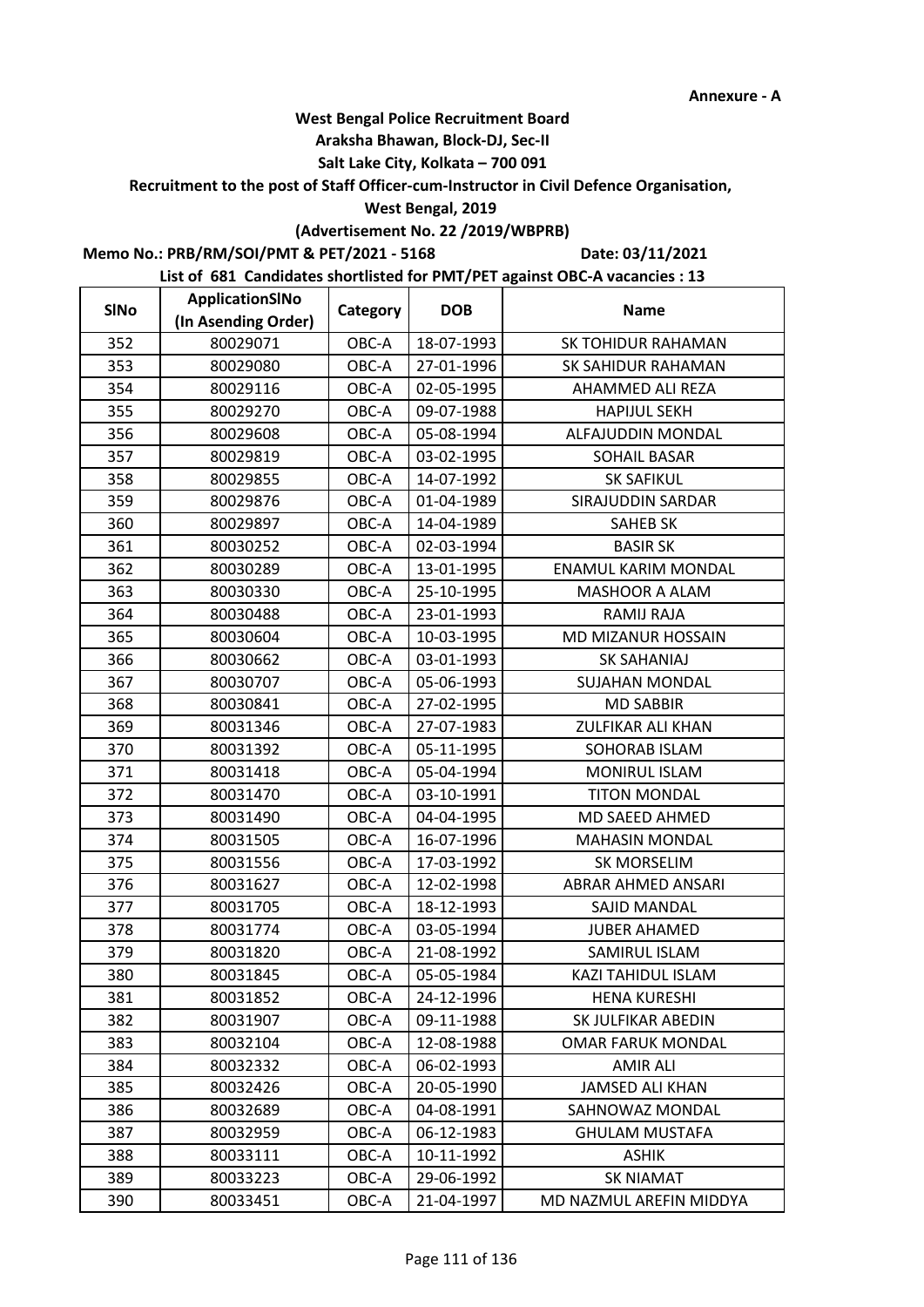#### **Araksha Bhawan, Block-DJ, Sec-II**

## **Salt Lake City, Kolkata – 700 091**

**Recruitment to the post of Staff Officer-cum-Instructor in Civil Defence Organisation,** 

#### **West Bengal, 2019**

# **(Advertisement No. 22 /2019/WBPRB)**

**Memo No.: PRB/RM/SOI/PMT & PET/2021 - 5168**

**Date: 03/11/2021**

| <b>SINo</b> | ApplicationSINo     | Category | <b>DOB</b> | <b>Name</b>                  |
|-------------|---------------------|----------|------------|------------------------------|
|             | (In Asending Order) |          |            |                              |
| 391         | 80033534            | OBC-A    | 05-06-1993 | <b>SABINA KHATUN</b>         |
| 392         | 80033671            | OBC-A    | 13-01-1991 | SK MUSTAHARUL HOQUE          |
| 393         | 80033672            | OBC-A    | 26-04-1993 | MASADUR RAHAMAN MONDAL       |
| 394         | 80033753            | OBC-A    | 04-02-1991 | <b>SURAJ BHAGAT</b>          |
| 395         | 80033756            | OBC-A    | 03-09-1990 | <b>AKTAR HOSSAIN</b>         |
| 396         | 80033837            | OBC-A    | 02-02-1989 | SK JAMIRUL ISLAM             |
| 397         | 80033908            | OBC-A    | 25-02-1996 | <b>MOBARAK SHAIKH</b>        |
| 398         | 80033925            | OBC-A    | 26-09-1992 | <b>JAMIRUL SHAIKH</b>        |
| 399         | 80033960            | OBC-A    | 01-05-1993 | <b>MASUD RANA SEIKH</b>      |
| 400         | 80033971            | OBC-A    | 01-09-1996 | <b>MANJURUL HAQUE BEPARI</b> |
| 401         | 80034095            | OBC-A    | 23-08-1993 | <b>MASUD AHAMED</b>          |
| 402         | 80034135            | OBC-A    | 04-02-1993 | <b>IKRAM MALLICK</b>         |
| 403         | 80034218            | OBC-A    | 07-10-1994 | RAMIZ MANDAL                 |
| 404         | 80034231            | OBC-A    | 10-03-1991 | SAHINDAR ALI MONDAL          |
| 405         | 80034372            | OBC-A    | 14-08-1997 | <b>BALARAM SAW</b>           |
| 406         | 80034455            | OBC-A    | 05-07-1993 | <b>TOUFIL ZAMADAR</b>        |
| 407         | 80034491            | OBC-A    | 15-02-1995 | <b>IRFAN ALI</b>             |
| 408         | 80034586            | OBC-A    | 13-01-1992 | <b>SK BARKAT ALI</b>         |
| 409         | 80034666            | OBC-A    | 05-02-1992 | ARAFAT HOSSAIN MOLLA         |
| 410         | 80034678            | OBC-A    | 03-02-1995 | ANANDA MONDAL                |
| 411         | 80034731            | OBC-A    | 14-02-1992 | <b>AZIZA KHATUN</b>          |
| 412         | 80034748            | OBC-A    | 20-07-1990 | DOULAT ALI MONDAL            |
| 413         | 80034753            | OBC-A    | 06-09-1997 | <b>WASIM ALI</b>             |
| 414         | 80034770            | OBC-A    | 09-10-1993 | MD ABU SALIM                 |
| 415         | 80034783            | OBC-A    | 18-11-1993 | <b>NAYAB ALI</b>             |
| 416         | 80034931            | OBC-A    | 16-10-1995 | ROHIT SHAW                   |
| 417         | 80035093            | OBC-A    | 09-01-1988 | RAJ SEKHAR DAS               |
| 418         | 80035199            | OBC-A    | 05-11-1992 | <b>WASIM RAJA</b>            |
| 419         | 80035234            | OBC-A    | 25-11-1985 | <b>MD SAHEB ALI</b>          |
| 420         | 80035238            | OBC-A    | 16-09-1996 | SK TANBIR ALAM               |
| 421         | 80035394            | OBC-A    | 02-03-1993 | MD NEYAZ HUSSAIN             |
| 422         | 80035397            | OBC-A    | 10-02-1991 | <b>SK SURAJ</b>              |
| 423         | 80035526            | OBC-A    | 20-09-1995 | <b>ASRAF MALLICK</b>         |
| 424         | 80035568            | OBC-A    | 12-01-1993 | MUSTAKIM MONDAL              |
| 425         | 80035672            | OBC-A    | 09-03-1991 | AK ASRAF                     |
| 426         | 80035744            | OBC-A    | 20-11-1986 | <b>BABU BISWAS</b>           |
| 427         | 80035766            | OBC-A    | 06-05-1991 | MD MANIK CHAND BISWAS        |
| 428         | 80035770            | OBC-A    | 03-01-1994 | <b>JAMIRUL SK</b>            |
| 429         | 80035820            | OBC-A    | 22-12-1994 | <b>JULFIKAR RAHAMAN</b>      |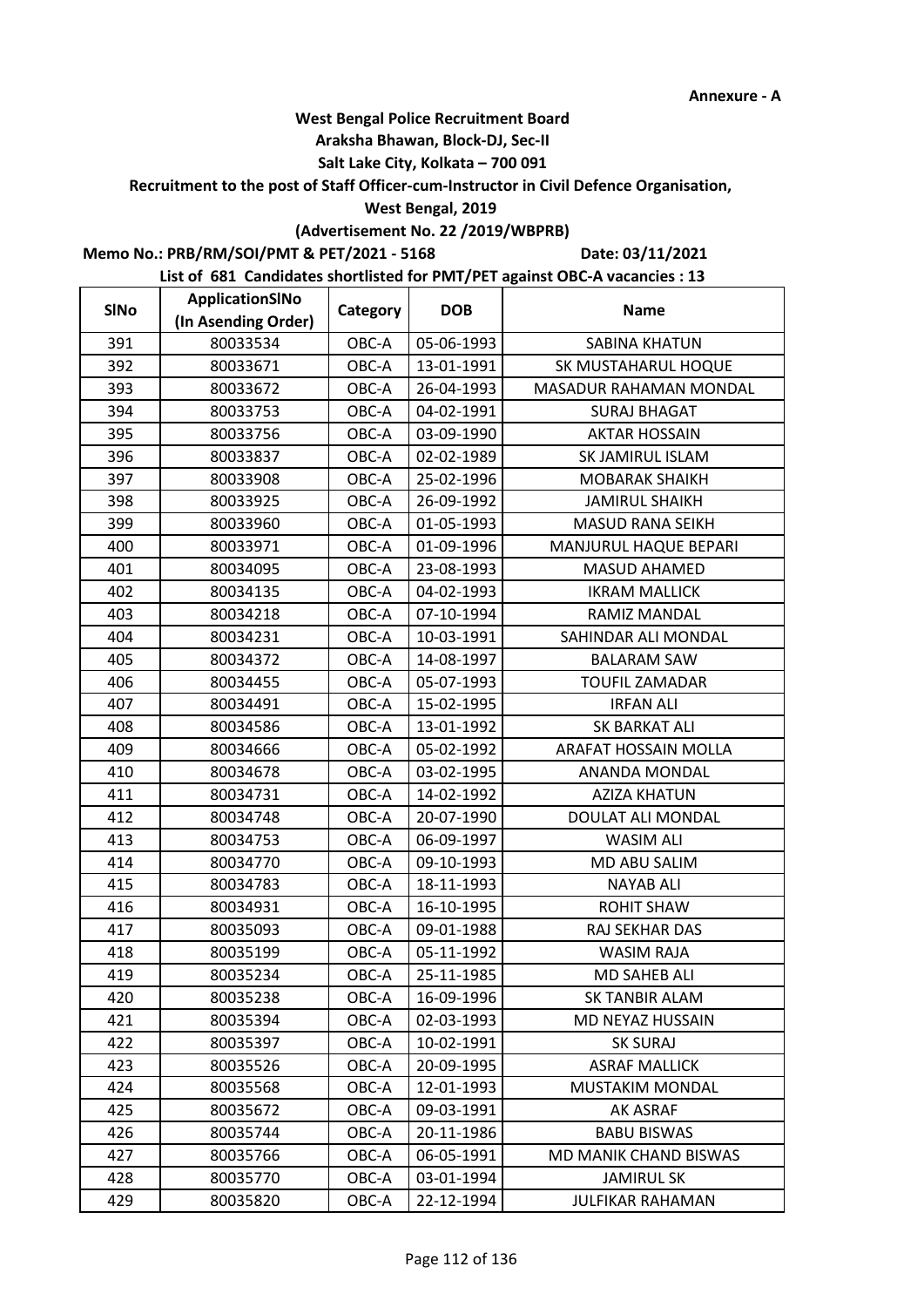#### **Araksha Bhawan, Block-DJ, Sec-II**

## **Salt Lake City, Kolkata – 700 091**

**Recruitment to the post of Staff Officer-cum-Instructor in Civil Defence Organisation,** 

#### **West Bengal, 2019**

# **(Advertisement No. 22 /2019/WBPRB)**

**Memo No.: PRB/RM/SOI/PMT & PET/2021 - 5168**

**Date: 03/11/2021**

| <b>SINo</b> | ApplicationSINo     | Category | <b>DOB</b> | <b>Name</b>            |
|-------------|---------------------|----------|------------|------------------------|
|             | (In Asending Order) |          |            |                        |
| 430         | 80035882            | OBC-A    | 27-02-1996 | <b>JULHAN SK</b>       |
| 431         | 80036103            | OBC-A    | 01-01-1994 | <b>TARIKUL ISLAM</b>   |
| 432         | 80036154            | OBC-A    | 09-01-1996 | <b>NAUSHAD ALAM</b>    |
| 433         | 80036232            | OBC-A    | 09-08-1992 | DEEPAN RAHAMAN         |
| 434         | 80036352            | OBC-A    | 18-04-1994 | SEKENDAR HOSSAIN       |
| 435         | 80036548            | OBC-A    | 22-08-1991 | RAFI KAMAL             |
| 436         | 80036631            | OBC-A    | 10-05-1989 | <b>FAIZ AHMED</b>      |
| 437         | 80036689            | OBC-A    | 04-02-1986 | MD KAMARUJJAMAN        |
| 438         | 80036795            | OBC-A    | 25-03-1995 | MD ASLAM HOSSAIN       |
| 439         | 80036843            | OBC-A    | 05-07-1992 | SAFIULLA MOLLA         |
| 440         | 80036872            | OBC-A    | 26-04-1997 | <b>KASHMIRA PARVIN</b> |
| 441         | 80036890            | OBC-A    | 04-07-1990 | SADDAM HOSSAIN         |
| 442         | 80036894            | OBC-A    | 16-08-1987 | MUSTAQUE ALI           |
| 443         | 80036936            | OBC-A    | 19-03-1996 | NAZRUL MOLLAH          |
| 444         | 80037041            | OBC-A    | 27-09-1995 | <b>ABU TORAB</b>       |
| 445         | 80037131            | OBC-A    | 04-07-1993 | <b>SUBHANKAR SA</b>    |
| 446         | 80037191            | OBC-A    | 15-03-1997 | SK MOKTER ALI          |
| 447         | 80037257            | OBC-A    | 18-06-1992 | <b>MD EKBAL</b>        |
| 448         | 80037681            | OBC-A    | 20-05-1991 | <b>ARIF AHAMED</b>     |
| 449         | 80037762            | OBC-A    | 30-11-1997 | SHAHZADA SULTAN        |
| 450         | 80037903            | OBC-A    | 03-02-1997 | NAZMUL HOSSAIN MOLLA   |
| 451         | 80037932            | OBC-A    | 07-03-1994 | ASHIKUL RAJAK          |
| 452         | 80037977            | OBC-A    | 21-12-1994 | <b>SK ALAM</b>         |
| 453         | 80037978            | OBC-A    | 10-06-1996 | <b>MD FAISAL</b>       |
| 454         | 80038003            | OBC-A    | 04-11-1993 | ANJU AHMED             |
| 455         | 80038102            | OBC-A    | 12-08-1994 | SOHEL RANA MANDAL      |
| 456         | 80038277            | OBC-A    | 07-08-1991 | MD ISTEYAK ALI         |
| 457         | 80038396            | OBC-A    | 06-02-1991 | KAMRUJJAMAN            |
| 458         | 80038434            | OBC-A    | 28-03-1996 | SK SAMIR ALI           |
| 459         | 80038449            | OBC-A    | 20-12-1994 | <b>MD ARIF HALDER</b>  |
| 460         | 80038484            | OBC-A    | 01-04-1996 | MD SAMIUL MONDAL       |
| 461         | 80038628            | OBC-A    | 18-12-1993 | MD ASIM HUSSAIN        |
| 462         | 80038669            | OBC-A    | 27-06-1987 | MD SAMIM AKHTAR        |
| 463         | 80038774            | OBC-A    | 05-11-1996 | MD JAHIRUL HAQUE       |
| 464         | 80038830            | OBC-A    | 08-04-1992 | <b>BAPPA HOSSAIN</b>   |
| 465         | 80038982            | OBC-A    | 11-01-1993 | <b>MOBARAK HOSSAIN</b> |
| 466         | 80039020            | OBC-A    | 05-01-1994 | HABIBUR RAHAMAN        |
| 467         | 80039169            | OBC-A    | 27-03-1996 | <b>AHMED SARIF</b>     |
| 468         | 80039200            | OBC-A    | 15-02-1992 | MD ZILANI RAJA         |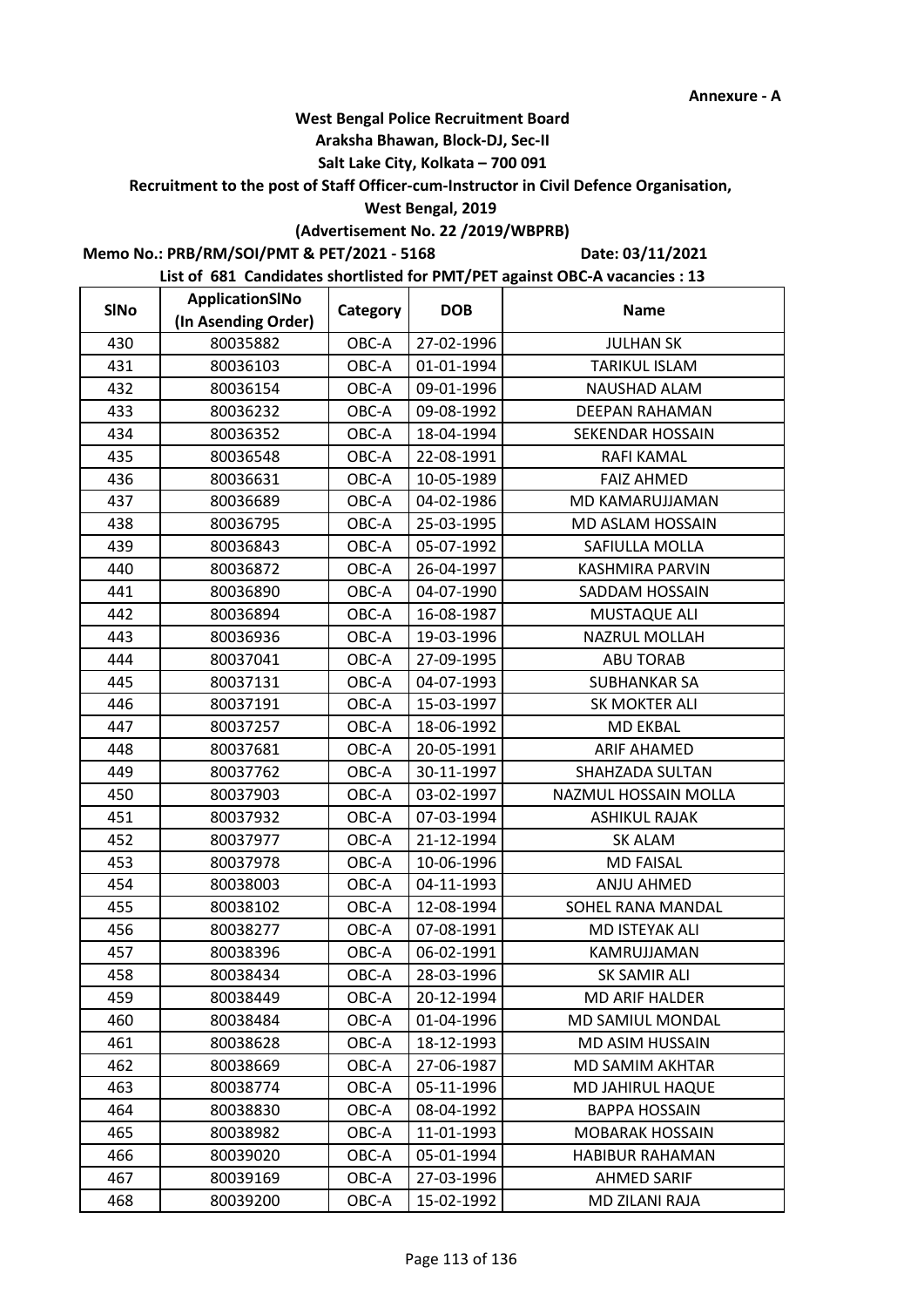#### **Araksha Bhawan, Block-DJ, Sec-II**

## **Salt Lake City, Kolkata – 700 091**

**Recruitment to the post of Staff Officer-cum-Instructor in Civil Defence Organisation,** 

#### **West Bengal, 2019**

## **(Advertisement No. 22 /2019/WBPRB)**

**Memo No.: PRB/RM/SOI/PMT & PET/2021 - 5168**

**Date: 03/11/2021**

| <b>SINo</b> | ApplicationSINo     | Category | <b>DOB</b> | <b>Name</b>                |
|-------------|---------------------|----------|------------|----------------------------|
|             | (In Asending Order) |          |            |                            |
| 469         | 80039213            | OBC-A    | 08-01-1996 | <b>NESHAR AHAMED</b>       |
| 470         | 80039240            | OBC-A    | 28-03-1995 | SK WASHIM HOSSAIN          |
| 471         | 80039354            | OBC-A    | 01-04-1997 | <b>JOYDEV BHUI</b>         |
| 472         | 80039384            | OBC-A    | 26-02-1997 | <b>MD PARWEJ ANSARI</b>    |
| 473         | 80039451            | OBC-A    | 03-12-1995 | MOHINUR RAHAMAN            |
| 474         | 80039477            | OBC-A    | 15-06-1996 | <b>SK NURUL HASSAN</b>     |
| 475         | 80039516            | OBC-A    | 13-04-1995 | RAFIKUL LASKAR             |
| 476         | 80039577            | OBC-A    | 25-10-1990 | <b>MD SAMIM AKHTAR</b>     |
| 477         | 80039581            | OBC-A    | 11-02-1995 | SK HIRAJ AHAMED            |
| 478         | 80039589            | OBC-A    | 30-12-1995 | MD JAVED AKHTAR            |
| 479         | 80039603            | OBC-A    | 25-11-1995 | <b>SAIF ALI</b>            |
| 480         | 80039604            | OBC-A    | 10-12-1994 | SADDAM HUSSAIN             |
| 481         | 80039626            | OBC-A    | 10-05-1994 | SAHARUKH HOSSAIN           |
| 482         | 80039631            | OBC-A    | 04-10-1987 | <b>SHAKEB HAQUE</b>        |
| 483         | 80039706            | OBC-A    | 12-05-1995 | <b>MEHEBUB ALAM</b>        |
| 484         | 80039733            | OBC-A    | 10-01-1996 | SK ASHANUL HAQUE           |
| 485         | 80039734            | OBC-A    | 07-11-1993 | SADIQUL ALAM               |
| 486         | 80039740            | OBC-A    | 15-04-1995 | SK MD JASHIMUDDIN          |
| 487         | 80039844            | OBC-A    | 07-03-1997 | <b>JAVED AKHTAR</b>        |
| 488         | 80039997            | OBC-A    | 13-12-1997 | MUJIBAR RAHAMAN MONDAL     |
| 489         | 80040016            | OBC-A    | 28-12-1993 | MD MUSTAFIZUR RAHAMAN      |
| 490         | 80040334            | OBC-A    | 06-04-1993 | ALI MOSTAFA                |
| 491         | 80040402            | OBC-A    | 06-11-1993 | <b>BAPAN SK</b>            |
| 492         | 80040430            | OBC-A    | 01-02-1994 | <b>CHHOLEMAN MIA</b>       |
| 493         | 80040486            | OBC-A    | 10-03-1991 | SABIRULLAH SARDAR          |
| 494         | 80040626            | OBC-A    | 10-05-1994 | MD MINHAJUDDIN SIRAJ       |
| 495         | 80040655            | OBC-A    | 25-03-1997 | <b>MD SAHIN ALAM</b>       |
| 496         | 80040708            | OBC-A    | 08-02-1992 | <b>SABIR LASKAR</b>        |
| 497         | 80040842            | OBC-A    | 18-02-1994 | SK FORIDUDDIN              |
| 498         | 80040891            | OBC-A    | 04-02-1991 | <b>INJAMUL HAQUE</b>       |
| 499         | 80040935            | OBC-A    | 28-02-1994 | SK AHAMMED FARUQUE         |
| 500         | 80040963            | OBC-A    | 27-10-1992 | <b>NAWAJ SARIF</b>         |
| 501         | 80041013            | OBC-A    | 03-10-1992 | RAFIKUL ISLAM              |
| 502         | 80041022            | OBC-A    | 04-02-1993 | <b>ARIF HOSSAIN</b>        |
| 503         | 80041038            | OBC-A    | 04-10-1996 | <b>KOHINOOR KHATUN</b>     |
| 504         | 80041072            | OBC-A    | 10-10-1998 | <b>HANNAN KHAN</b>         |
| 505         | 80041074            | OBC-A    | 16-01-1995 | MD RAHAMAN MALLICK         |
| 506         | 80041077            | OBC-A    | 16-01-1997 | SAHIL HOSSAIN              |
| 507         | 80041079            | OBC-A    | 10-09-1995 | <b>SAYED TARIF HOSSAIN</b> |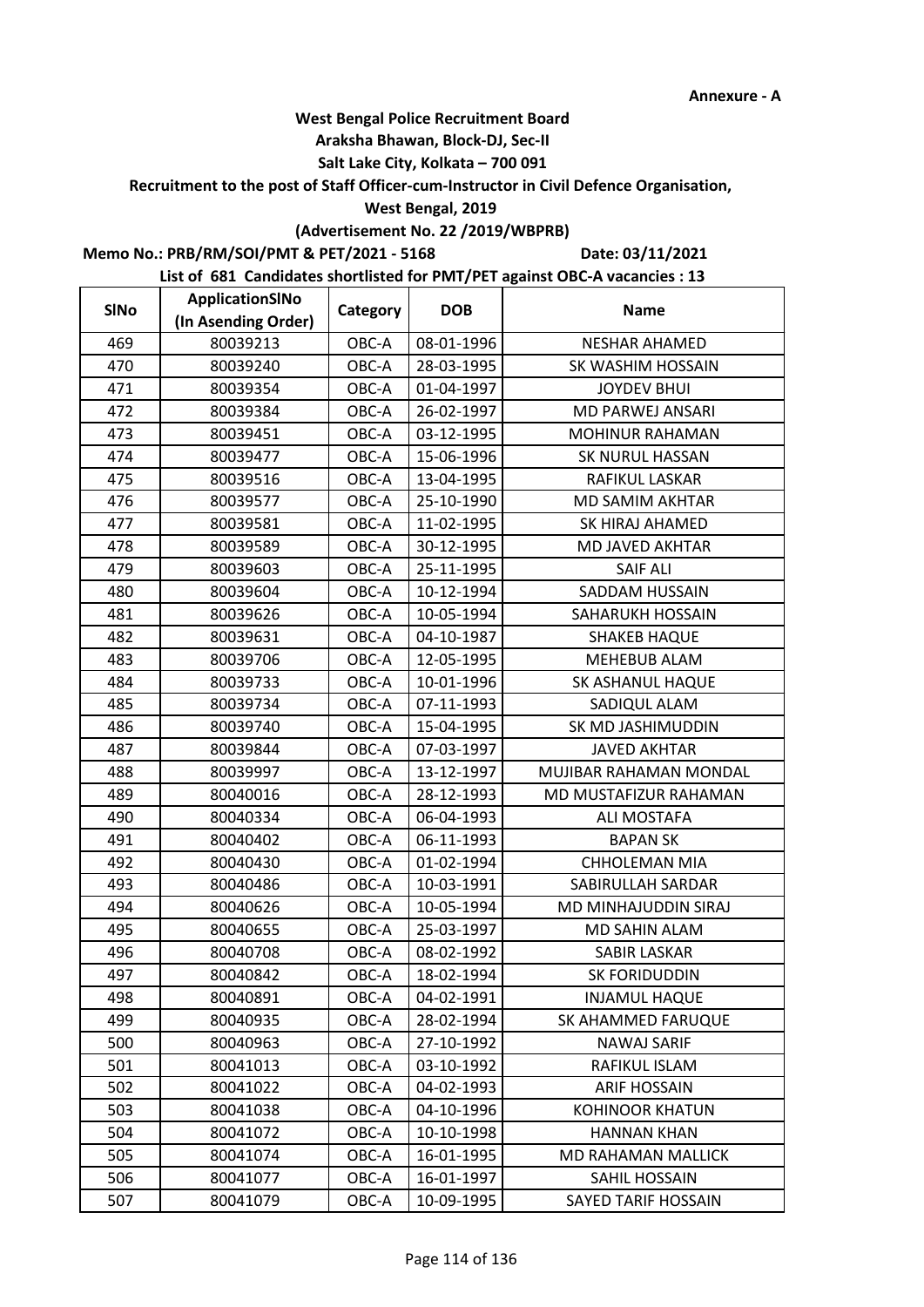#### **Araksha Bhawan, Block-DJ, Sec-II**

## **Salt Lake City, Kolkata – 700 091**

**Recruitment to the post of Staff Officer-cum-Instructor in Civil Defence Organisation,** 

#### **West Bengal, 2019**

# **(Advertisement No. 22 /2019/WBPRB)**

**Memo No.: PRB/RM/SOI/PMT & PET/2021 - 5168**

**Date: 03/11/2021**

| <b>SINo</b> | ApplicationSINo     | Category | <b>DOB</b> | <b>Name</b>                 |
|-------------|---------------------|----------|------------|-----------------------------|
|             | (In Asending Order) |          |            |                             |
| 508         | 80041185            | OBC-A    | 15-03-1997 | <b>SANIYUR RAHAMAN</b>      |
| 509         | 80041202            | OBC-A    | 05-01-1993 | RAJU UL ISLAM               |
| 510         | 80041204            | OBC-A    | 08-08-1994 | MD PERWEJ ALAM              |
| 511         | 80041221            | OBC-A    | 23-04-1995 | <b>AZIZ BISWAS</b>          |
| 512         | 80041245            | OBC-A    | 31-10-1995 | SHERUDDIN SK                |
| 513         | 80041322            | OBC-A    | 21-02-1997 | AJIBUL HOQUE MOLLA          |
| 514         | 80041329            | OBC-A    | 09-01-1990 | <b>MOYAJJAJ HOSSAIN</b>     |
| 515         | 80041338            | OBC-A    | 10-02-1991 | <b>MD SHAMEEM</b>           |
| 516         | 80041393            | OBC-A    | 17-04-1996 | HASANUR JAMAN MONDAL        |
| 517         | 80041429            | OBC-A    | 30-01-1992 | <b>BULBUL AHMED</b>         |
| 518         | 80041430            | OBC-A    | 03-02-1996 | HIRA AHAMMED                |
| 519         | 80041440            | OBC-A    | 08-01-1991 | <b>KAZEM SK</b>             |
| 520         | 80041461            | OBC-A    | 04-01-1993 | <b>FIROJ RAHAMAN</b>        |
| 521         | 80041469            | OBC-A    | 02-05-1995 | <b>GOLAM MOSTAFA MONDAL</b> |
| 522         | 80041605            | OBC-A    | 22-10-1993 | <b>MD NOOR AMIN</b>         |
| 523         | 80041711            | OBC-A    | 07-05-1994 | SK FIROJ ALI                |
| 524         | 80041789            | OBC-A    | 26-04-1995 | <b>SEKBAT ALI</b>           |
| 525         | 80041870            | OBC-A    | 08-01-1996 | <b>BASIR AHMED SARDAR</b>   |
| 526         | 80041880            | OBC-A    | 13-04-1997 | MIRMOHAMMAD SHAIKH          |
| 527         | 80041883            | OBC-A    | 10-05-1990 | <b>MAFUZUR MOLLA</b>        |
| 528         | 80041932            | OBC-A    | 15-10-1992 | ABDUL SAHJAHAN AMIR         |
| 529         | 80042053            | OBC-A    | 24-02-1996 | <b>MAINUL ISLAM</b>         |
| 530         | 80042183            | OBC-A    | 10-09-1993 | ASIK ALI MOLLA              |
| 531         | 80042274            | OBC-A    | 04-07-1993 | <b>IMRAN ALI MONDAL</b>     |
| 532         | 80042292            | OBC-A    | 08-12-1996 | PRODIP SARDAR               |
| 533         | 80042326            | OBC-A    | 02-07-1993 | <b>ATAYUR SEKH</b>          |
| 534         | 80042334            | OBC-A    | 05-07-1992 | <b>HILAL BISWAS</b>         |
| 535         | 80042352            | OBC-A    | 28-08-1992 | MOSTAFIJUL RAHAMAN          |
| 536         | 80042460            | OBC-A    | 02-05-1994 | <b>MD FARUCK</b>            |
| 537         | 80042518            | OBC-A    | 25-04-1993 | INZAMAMUL ISLAM             |
| 538         | 80042551            | OBC-A    | 07-05-1982 | <b>HABIB MOSTAFA</b>        |
| 539         | 80042655            | OBC-A    | 10-04-1991 | <b>SK SAMSUR RAHMAN</b>     |
| 540         | 80042745            | OBC-A    | 10-06-1997 | <b>MD RAJIKUL ISLAM</b>     |
| 541         | 80042774            | OBC-A    | 10-05-1995 | HASIRUZZAMAN MONDAL         |
| 542         | 80042806            | OBC-A    | 12-03-1993 | SAJAHAN ALI BADSHA          |
| 543         | 80042810            | OBC-A    | 06-11-1987 | <b>MD SHAMIM</b>            |
| 544         | 80042997            | OBC-A    | 26-04-1996 | <b>JAHID FAZAL</b>          |
| 545         | 80043020            | OBC-A    | 18-09-1993 | <b>JULIA PARVEEN</b>        |
| 546         | 80043040            | OBC-A    | 25-07-1991 | <b>IFTEKHAR HOSSAIN</b>     |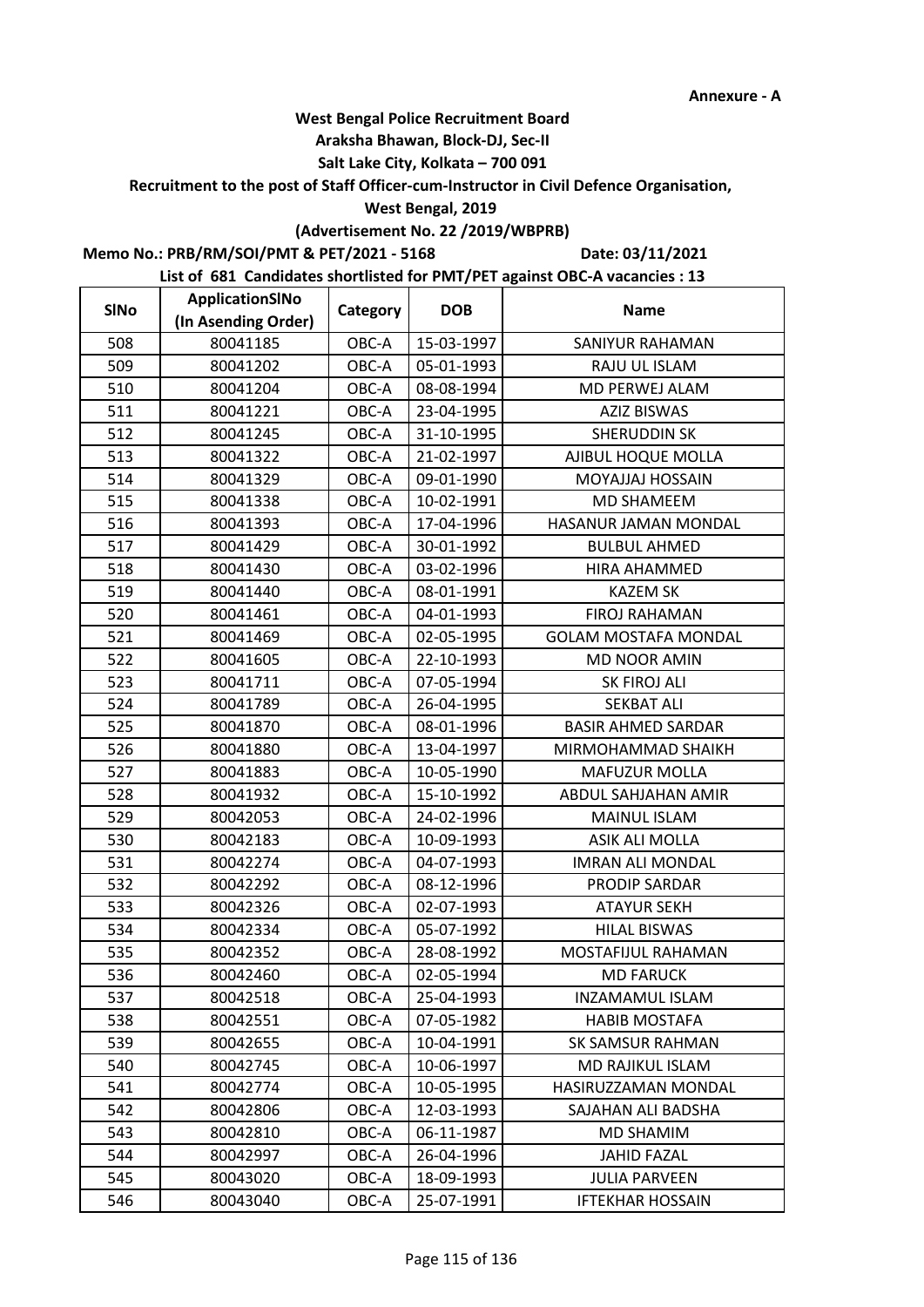#### **Araksha Bhawan, Block-DJ, Sec-II**

## **Salt Lake City, Kolkata – 700 091**

**Recruitment to the post of Staff Officer-cum-Instructor in Civil Defence Organisation,** 

#### **West Bengal, 2019**

# **(Advertisement No. 22 /2019/WBPRB)**

**Memo No.: PRB/RM/SOI/PMT & PET/2021 - 5168**

**Date: 03/11/2021**

| <b>SINo</b> | ApplicationSINo     | Category | <b>DOB</b> | <b>Name</b>               |
|-------------|---------------------|----------|------------|---------------------------|
|             | (In Asending Order) |          |            |                           |
| 547         | 80043127            | OBC-A    | 05-11-1989 | MD SARIFUL ISLAM          |
| 548         | 80043289            | OBC-A    | 09-04-1994 | NITESH KUMAR THAKUR       |
| 549         | 80043318            | OBC-A    | 08-11-1987 | SK NAJIMUL SUFI           |
| 550         | 80043359            | OBC-A    | 04-05-1996 | <b>RAMJAN ALI</b>         |
| 551         | 80043452            | OBC-A    | 21-12-1996 | ABDULLAH AL MAMUN         |
| 552         | 80043534            | OBC-A    | 20-01-1995 | MD SHAMSHAD ALAM          |
| 553         | 80043548            | OBC-A    | 09-11-1995 | SORIFUL ISLAM             |
| 554         | 80043559            | OBC-A    | 03-07-1990 | <b>ALAMGIR BADSHA</b>     |
| 555         | 80043567            | OBC-A    | 13-08-1990 | SK BADURUDDIN             |
| 556         | 80043684            | OBC-A    | 30-03-1994 | ABDUL SAMAD               |
| 557         | 80043709            | OBC-A    | 28-04-1995 | FIROJ MONDAL              |
| 558         | 80043762            | OBC-A    | 08-08-1993 | SAHID INJAMAM MALLICK     |
| 559         | 80043897            | OBC-A    | 05-04-1995 | SK MORESELIM              |
| 560         | 80043995            | OBC-A    | 02-02-1990 | MD MAHFUZ MOLLAH          |
| 561         | 80044102            | OBC-A    | 30-05-1995 | MD SARFARAJ ANSARI        |
| 562         | 80044350            | OBC-A    | 11-12-1996 | <b>ASRAFUL ALOM</b>       |
| 563         | 80044477            | OBC-A    | 06-02-1996 | <b>SK TAUSIFUR REHMAN</b> |
| 564         | 80044541            | OBC-A    | 04-02-1993 | MD SADDAM HUSSAIN ANSARI  |
| 565         | 80044606            | OBC-A    | 05-12-1994 | RAKIBUL MOLLA             |
| 566         | 80044642            | OBC-A    | 14-04-1995 | SAIDUR RAHAMAN            |
| 567         | 80044774            | OBC-A    | 17-09-1994 | <b>FATEH SUHAIL</b>       |
| 568         | 80044911            | OBC-A    | 09-06-1988 | SAIFUL KHAN               |
| 569         | 80044942            | OBC-A    | 20-05-1995 | WASIM AKHTAR ANSARI       |
| 570         | 80045367            | OBC-A    | 17-03-1993 | <b>NURUL HASAN</b>        |
| 571         | 80045476            | OBC-A    | 17-01-1998 | <b>MASUD KARIM SK</b>     |
| 572         | 80045515            | OBC-A    | 03-03-1995 | <b>ALAMGIR MONDAL</b>     |
| 573         | 80045559            | OBC-A    | 25-04-1998 | MD RAFIKUL ISLAM          |
| 574         | 80045717            | OBC-A    | 14-06-1992 | <b>ISMAIL GAIN</b>        |
| 575         | 80045724            | OBC-A    | 17-10-1990 | MOIDUL ISLAM MOLLICK      |
| 576         | 80045808            | OBC-A    | 07-04-1994 | SHAIKH MINHAJUL ABEDIN    |
| 577         | 80045812            | OBC-A    | 11-04-1991 | <b>NAYAN SARKAR</b>       |
| 578         | 80045857            | OBC-A    | 07-04-1990 | <b>CHAMELI KHATUN</b>     |
| 579         | 80045897            | OBC-A    | 10-08-1994 | MD HASIBUR RAHMAN         |
| 580         | 80045922            | OBC-A    | 20-11-1997 | MINHAZ ISLAM              |
| 581         | 80045958            | OBC-A    | 13-05-1995 | <b>ANSAR ALAM</b>         |
| 582         | 80045976            | OBC-A    | 07-11-1995 | SANJUL ISLAM              |
| 583         | 80046069            | OBC-A    | 10-01-1995 | <b>BULBUL AHMED</b>       |
| 584         | 80046075            | OBC-A    | 07-05-1995 | <b>SELIM SHAIKH</b>       |
| 585         | 80046137            | OBC-A    | 12-09-1994 | <b>IMTAZ HUSSAIN</b>      |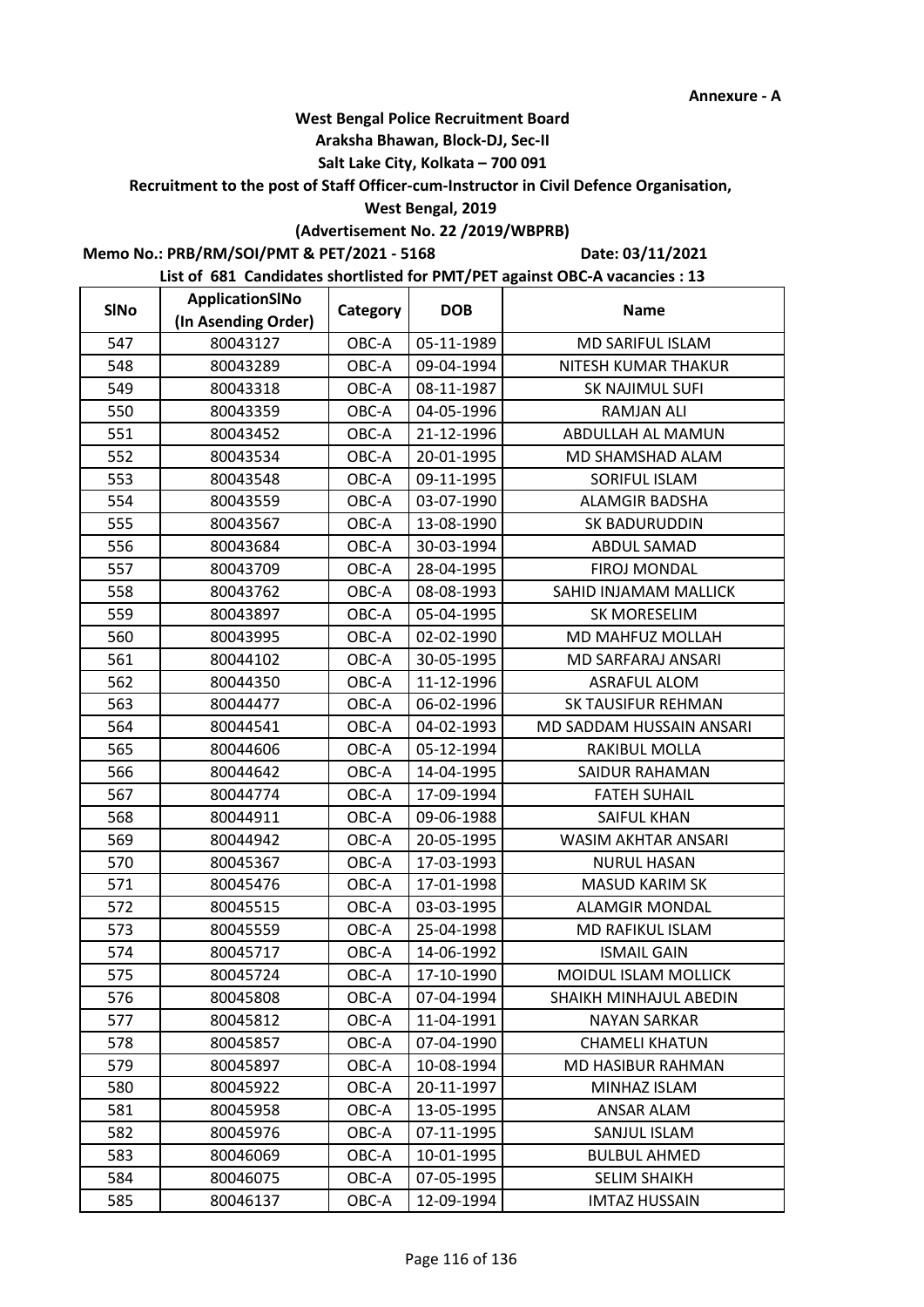#### **Araksha Bhawan, Block-DJ, Sec-II**

## **Salt Lake City, Kolkata – 700 091**

**Recruitment to the post of Staff Officer-cum-Instructor in Civil Defence Organisation,** 

#### **West Bengal, 2019**

# **(Advertisement No. 22 /2019/WBPRB)**

**Memo No.: PRB/RM/SOI/PMT & PET/2021 - 5168**

**Date: 03/11/2021**

| <b>SINo</b> | ApplicationSINo     | Category | <b>DOB</b> | <b>Name</b>               |
|-------------|---------------------|----------|------------|---------------------------|
|             | (In Asending Order) |          |            |                           |
| 586         | 80046170            | OBC-A    | 30-12-1996 | MIRZA IZAZ AHAMMED        |
| 587         | 80046191            | OBC-A    | 26-07-1996 | MD RABIUL MONDAL          |
| 588         | 80046265            | OBC-A    | 25-08-1994 | RAJU RAHAMAN              |
| 589         | 80046314            | OBC-A    | 02-02-1992 | <b>MD BAPI MONDAL</b>     |
| 590         | 80046356            | OBC-A    | 11-09-1991 | <b>ABED HOSSAIN</b>       |
| 591         | 80046439            | OBC-A    | 15-05-1997 | <b>ABBAS ALI</b>          |
| 592         | 80046547            | OBC-A    | 10-02-1995 | MD ASRAFUL ALAM           |
| 593         | 80046568            | OBC-A    | 20-04-1984 | <b>MD NUR FARUK</b>       |
| 594         | 80046815            | OBC-A    | 16-02-1992 | SAFATHAMAN SK             |
| 595         | 80046823            | OBC-A    | 16-11-1994 | SALAUDDIN MAHAMMAD        |
| 596         | 80046929            | OBC-A    | 29-12-1993 | <b>GOLAM SABRIA AHMED</b> |
| 597         | 80046957            | OBC-A    | 01-05-1996 | MD ABUL HASSAN            |
| 598         | 80047293            | OBC-A    | 12-01-1997 | MD ANAS MOLLA             |
| 599         | 80047358            | OBC-A    | 26-07-1989 | <b>SHAHA NEWAZ</b>        |
| 600         | 80047367            | OBC-A    | 28-02-1995 | <b>MOSTAKIM MANDAL</b>    |
| 601         | 80047379            | OBC-A    | 18-06-1992 | <b>HABIBUR RAHAMAN</b>    |
| 602         | 80047496            | OBC-A    | 16-04-1993 | <b>RUBEL RANA</b>         |
| 603         | 80047551            | OBC-A    | 15-03-1991 | MOJAMMEL HOSSAIN          |
| 604         | 80047553            | OBC-A    | 02-01-1989 | MOHIBUR ISLAM SEIKH       |
| 605         | 80047573            | OBC-A    | 05-03-1997 | MIRMOSAROF HOSSAIN        |
| 606         | 80047696            | OBC-A    | 02-05-1986 | NIZAMUDDIN                |
| 607         | 80048114            | OBC-A    | 09-08-1995 | <b>ABDUR RAKIB SOFI</b>   |
| 608         | 80048121            | OBC-A    | 06-10-1995 | <b>IRTEQUEA NAYYER</b>    |
| 609         | 80048276            | OBC-A    | 15-10-1996 | JAHID AFTER MONDAL        |
| 610         | 80048278            | OBC-A    | 19-08-1987 | SK MAHIM ALI              |
| 611         | 80048309            | OBC-A    | 04-01-1994 | MD ANOWAR HOSSAIN         |
| 612         | 80048445            | OBC-A    | 18-09-1993 | <b>JANNATUN FIRDOUSHI</b> |
| 613         | 80048647            | OBC-A    | 25-07-1983 | MD MAINUZZAMAN            |
| 614         | 80048774            | OBC-A    | 17-08-1996 | <b>RAAGHIB SUHAIL</b>     |
| 615         | 80048856            | OBC-A    | 22-08-1996 | MD KASHFUL KARIM          |
| 616         | 80048880            | OBC-A    | 23-02-1996 | <b>JULHAS RAHAMAN</b>     |
| 617         | 80048975            | OBC-A    | 01-05-1994 | <b>RAJESH SK</b>          |
| 618         | 80049073            | OBC-A    | 10-10-1997 | <b>SAMIR MANDAL</b>       |
| 619         | 80049103            | OBC-A    | 25-01-1997 | MINHAJ UL HAQUE           |
| 620         | 80049109            | OBC-A    | 13-03-1992 | <b>ASHRAFUL MALLICK</b>   |
| 621         | 80049164            | OBC-A    | 14-10-1993 | MOLLA NURUL HASAN         |
| 622         | 80049243            | OBC-A    | 05-04-1991 | SAYEM ALI                 |
| 623         | 80049277            | OBC-A    | 22-03-1991 | <b>MD MIRAJ MALLICK</b>   |
| 624         | 80049297            | OBC-A    | 30-05-1994 | <b>HUMAYUN KABIR</b>      |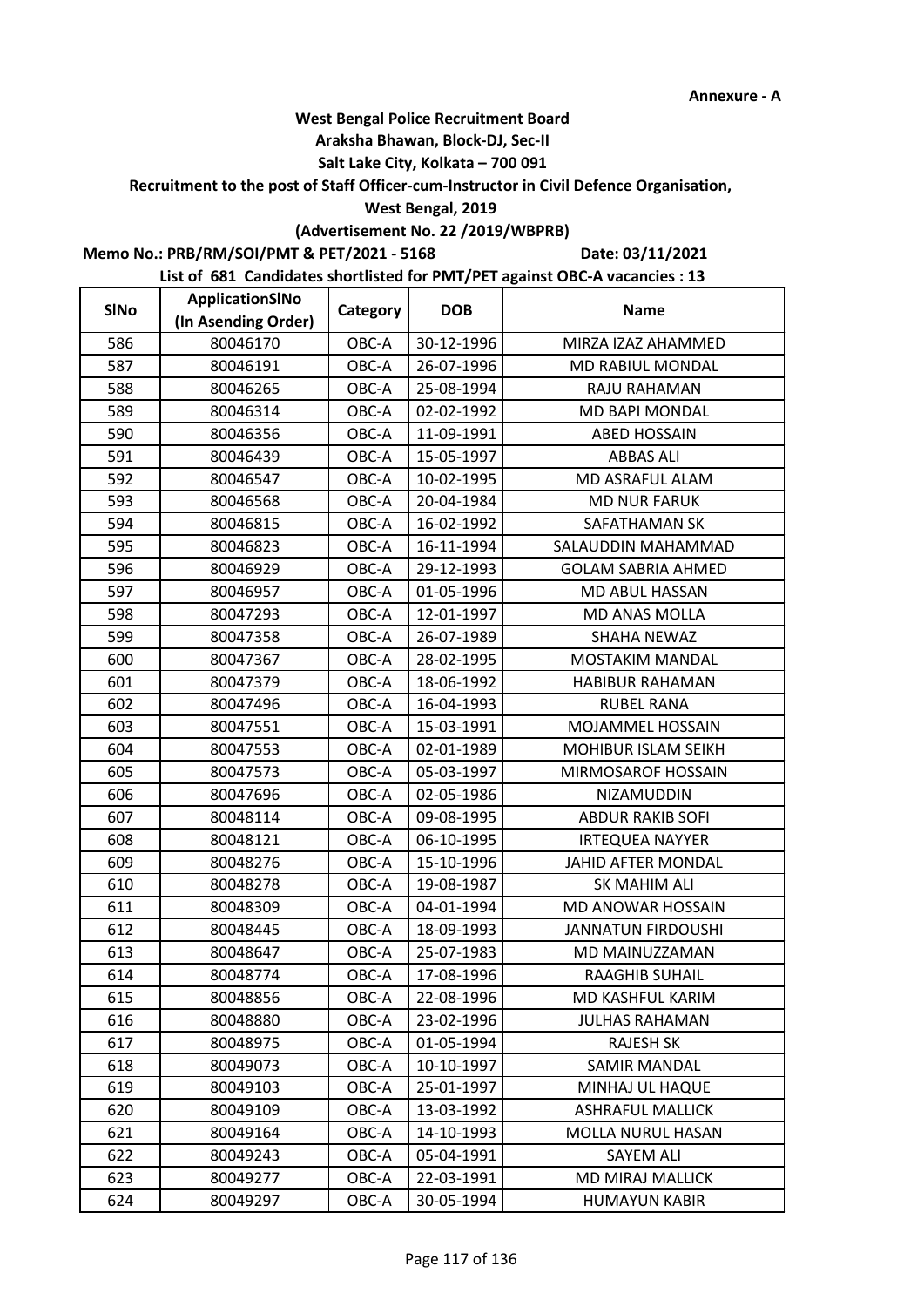#### **Araksha Bhawan, Block-DJ, Sec-II**

## **Salt Lake City, Kolkata – 700 091**

**Recruitment to the post of Staff Officer-cum-Instructor in Civil Defence Organisation,** 

#### **West Bengal, 2019**

## **(Advertisement No. 22 /2019/WBPRB)**

**Memo No.: PRB/RM/SOI/PMT & PET/2021 - 5168**

**Date: 03/11/2021**

| <b>SINo</b> | ApplicationSINo     | Category | <b>DOB</b> | <b>Name</b>               |
|-------------|---------------------|----------|------------|---------------------------|
|             | (In Asending Order) |          |            |                           |
| 625         | 80049321            | OBC-A    | 10-01-1985 | <b>EKRAMUL GOREY</b>      |
| 626         | 80049450            | OBC-A    | 03-01-1996 | ABDUL KAYEM               |
| 627         | 80049473            | OBC-A    | 13-05-1991 | MURSHID ALAM              |
| 628         | 80049594            | OBC-A    | 14-04-1996 | <b>AMZAD ALI</b>          |
| 629         | 80049644            | OBC-A    | 20-02-1993 | MD ANWAR HOSSAIN          |
| 630         | 80049647            | OBC-A    | 12-05-1995 | SAFIKUL ISLAM             |
| 631         | 80049671            | OBC-A    | 18-02-1992 | SAFIKUL ISLAM             |
| 632         | 80049692            | OBC-A    | 20-04-1993 | MAINUL ALAM SHAIKH        |
| 633         | 80049693            | OBC-A    | 12-02-1997 | MD ARSADUL ANSARY         |
| 634         | 80049707            | OBC-A    | 31-03-1991 | <b>TAFAZZUL HUSSAIN</b>   |
| 635         | 80049806            | OBC-A    | 25-03-1993 | <b>TOTA HOSSAIN</b>       |
| 636         | 80049807            | OBC-A    | 13-03-1997 | <b>MD ALIF</b>            |
| 637         | 80049812            | OBC-A    | 03-03-1992 | MURSED ALI                |
| 638         | 80049813            | OBC-A    | 05-01-1991 | <b>NASHIM KHAN</b>        |
| 639         | 80049874            | OBC-A    | 27-03-1992 | MD ASHIF MOLLA            |
| 640         | 80049931            | OBC-A    | 22-10-1989 | <b>AMROZ IFTEKHAR</b>     |
| 641         | 80049947            | OBC-A    | 20-03-1997 | SK WASIM ASLAM            |
| 642         | 80049982            | OBC-A    | 07-05-1998 | AABSHAR ALAM              |
| 643         | 80050005            | OBC-A    | 18-01-1995 | <b>SAHEB ANSARI</b>       |
| 644         | 80050006            | OBC-A    | 07-01-1994 | <b>TAJIBUL MANDAL</b>     |
| 645         | 80050012            | OBC-A    | 11-03-1993 | <b>IQBAL HOSSAIN</b>      |
| 646         | 80050014            | OBC-A    | 05-05-1989 | <b>SHER ANSARI</b>        |
| 647         | 80050053            | OBC-A    | 13-04-1993 | <b>SK SANU</b>            |
| 648         | 80050067            | OBC-A    | 31-03-1993 | <b>ARIF MONDAL</b>        |
| 649         | 80050225            | OBC-A    | 30-04-1994 | <b>ASIF ALI</b>           |
| 650         | 80050289            | OBC-A    | 30-01-1998 | <b>WASEEM ANWAR</b>       |
| 651         | 80050292            | OBC-A    | 03-07-1994 | SK SUZAUDDIN AHMED        |
| 652         | 80050481            | OBC-A    | 07-02-1995 | <b>ABDUS SAMAD</b>        |
| 653         | 80050509            | OBC-A    | 02-01-1988 | <b>MUKUL SK</b>           |
| 654         | 80050576            | OBC-A    | 02-07-1996 | <b>KAIZAR HASAN</b>       |
| 655         | 80050616            | OBC-A    | 07-04-1993 | MIRJA MUJTABA HOSSAIN     |
| 656         | 80050826            | OBC-A    | 01-01-1994 | <b>JAKARIA MONDAL</b>     |
| 657         | 80050900            | OBC-A    | 27-05-1993 | <b>ASIF MUSTAQUE</b>      |
| 658         | 80051029            | OBC-A    | 29-04-1993 | SYED MINHAJUR RAHAMAN     |
| 659         | 80051064            | OBC-A    | 02-03-1994 | <b>ALAIHIM SK</b>         |
| 660         | 80051092            | OBC-A    | 06-05-1989 | <b>SK ARMAN</b>           |
| 661         | 80051228            | OBC-A    | 17-06-1995 | SAIDUL MALLICK            |
| 662         | 80051337            | OBC-A    | 29-05-1990 | <b>BASIR UDDIN SHAIKH</b> |
| 663         | 80051356            | OBC-A    | 01-04-1993 | AHAMMED SHA MASUD         |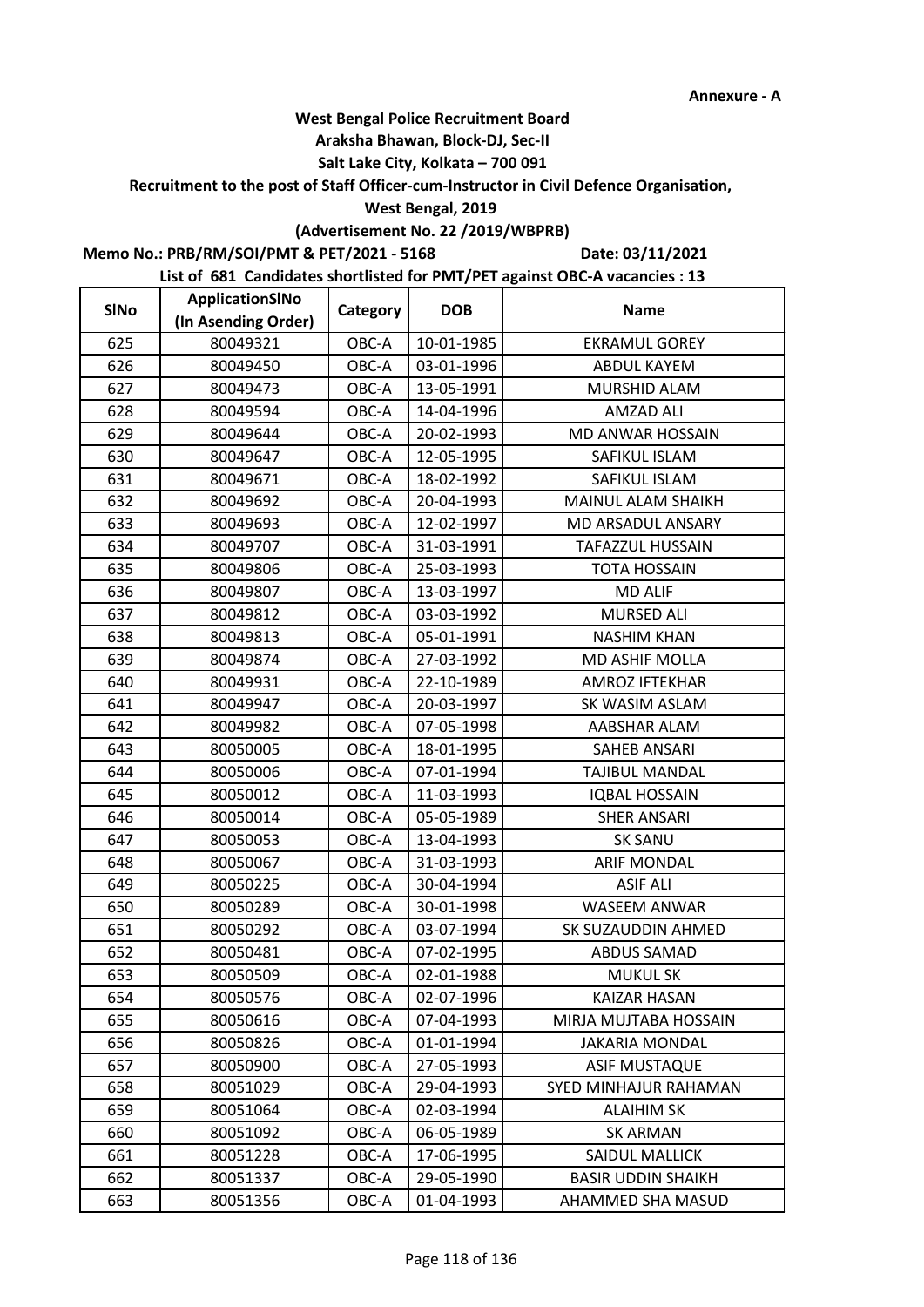#### **Araksha Bhawan, Block-DJ, Sec-II**

## **Salt Lake City, Kolkata – 700 091**

#### **Recruitment to the post of Staff Officer-cum-Instructor in Civil Defence Organisation,**

#### **West Bengal, 2019**

## **(Advertisement No. 22 /2019/WBPRB)**

## **Memo No.: PRB/RM/SOI/PMT & PET/2021 - 5168**

**Date: 03/11/2021**

| <b>SINo</b> | ApplicationSINo<br>(In Asending Order) | Category | <b>DOB</b> | <b>Name</b>            |
|-------------|----------------------------------------|----------|------------|------------------------|
| 664         | 80051398                               | OBC-A    | 08-10-1993 | <b>SUMAIYA FIRDOSH</b> |
| 665         | 80051541                               | OBC-A    | 05-05-1990 | JAHIRUDDIN MAHAMMAD    |
| 666         | 80051555                               | OBC-A    | 17-12-1988 | <b>BASIR MONDAL</b>    |
| 667         | 80051654                               | OBC-A    | 07-01-1992 | <b>SUBHAJIT SASMAL</b> |
| 668         | 80051684                               | OBC-A    | 21-01-1990 | HASSAN SHAHAB QUADRI   |
| 669         | 80051701                               | OBC-A    | 26-10-1991 | <b>ANARUL ALI MIAH</b> |
| 670         | 80051705                               | OBC-A    | 05-09-1989 | PALTU MONDAL           |
| 671         | 80051718                               | OBC-A    | 17-07-1989 | <b>RAFIK MONDAL</b>    |
| 672         | 80051875                               | OBC-A    | 10-11-1992 | <b>MD DANISH</b>       |
| 673         | 80052034                               | OBC-A    | 03-04-1995 | <b>MIRAJUL SK</b>      |
| 674         | 80052042                               | OBC-A    | 03-04-1992 | <b>ABDUL WAHAB</b>     |
| 675         | 80052185                               | OBC-A    | 13-05-1994 | <b>WASIM AKRAM</b>     |
| 676         | 80052202                               | OBC-A    | 24-02-1993 | <b>FARIDUL HOQUE</b>   |
| 677         | 80052291                               | OBC-A    | 09-06-1993 | <b>MD AJAHARUDDIN</b>  |
| 678         | 80052401                               | OBC-A    | 24-11-1996 | <b>EJAZUL HAQUE</b>    |
| 679         | 80052468                               | OBC-A    | 05-02-1988 | ANESUR RAHAMAN         |
| 680         | 90000117                               | OBC-A    | 03-12-1988 | MD HAMIDUL MALLICK     |
| 681         | 90000172                               | OBC-A    | 25-01-1989 | <b>TARIQUL ISLAM</b>   |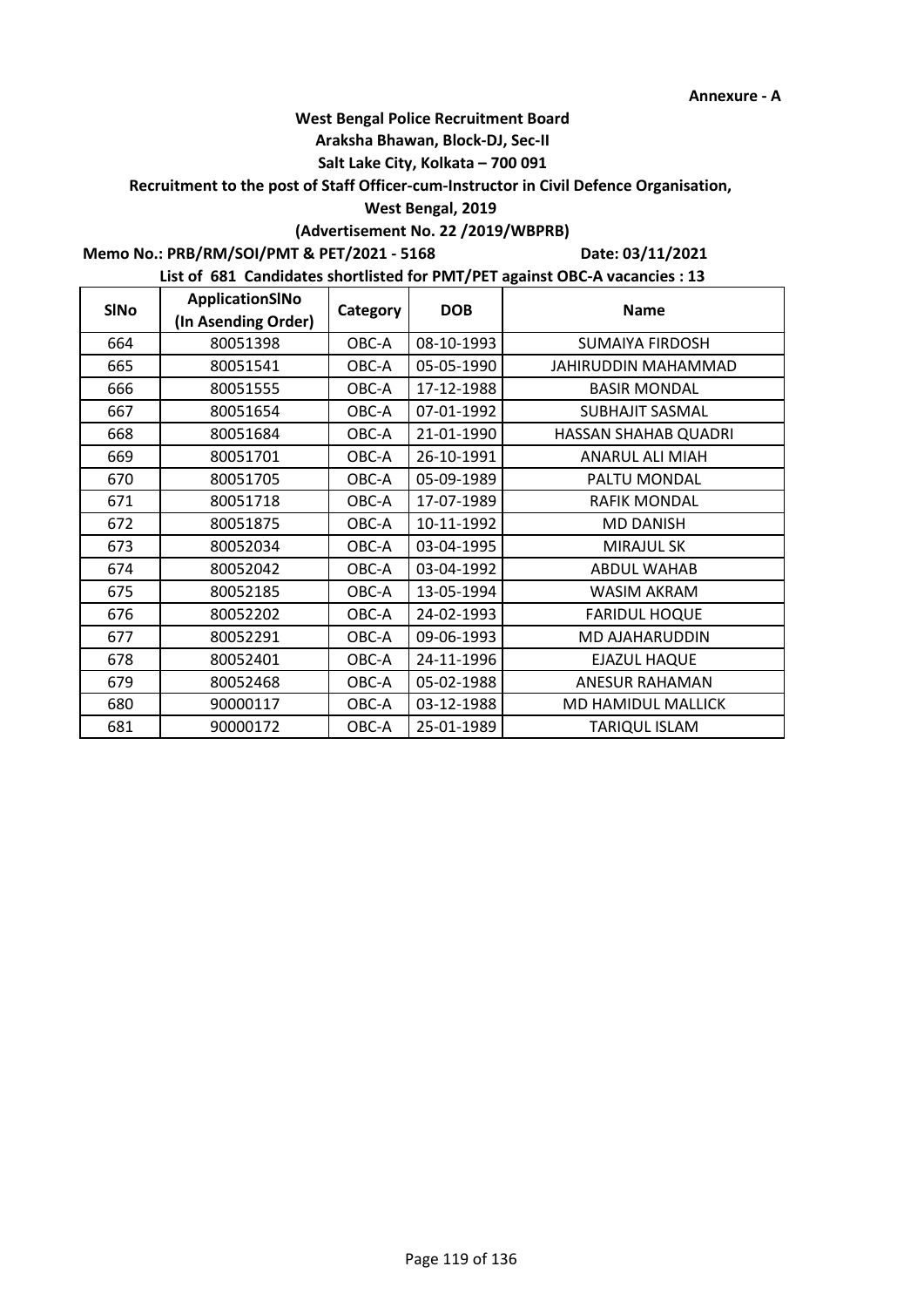#### **Araksha Bhawan, Block-DJ, Sec-II**

## **Salt Lake City, Kolkata – 700 091**

**Recruitment to the post of Staff Officer-cum-Instructor in Civil Defence Organisation,** 

#### **West Bengal, 2019**

# **(Advertisement No. 22 /2019/WBPRB)**

**Memo No.: PRB/RM/SOI/PMT & PET/2021 - 5168**

**Date: 03/11/2021**

| <b>SINo</b>    | ApplicationSINo     | Category | <b>DOB</b> | <b>Name</b>                  |
|----------------|---------------------|----------|------------|------------------------------|
|                | (In Asending Order) |          |            |                              |
| $\mathbf{1}$   | 80000178            | OBC-B    | 24-12-1993 | <b>SIBAM PAUL</b>            |
| $\overline{2}$ | 80000402            | OBC-B    | 28-02-1997 | <b>HIMADRI BISWAS</b>        |
| 3              | 80000473            | OBC-B    | 18-10-1996 | <b>SUSHANTA PAUL</b>         |
| 4              | 80000574            | OBC-B    | 15-09-1997 | <b>AVIJIT GHOSH</b>          |
| 5              | 80000680            | OBC-B    | 15-04-1995 | ARUP KUMAR SARKAR            |
| 6              | 80000709            | OBC-B    | 30-11-1989 | <b>SUBRATA PAUL</b>          |
| $\overline{7}$ | 80000828            | OBC-B    | 11-09-1989 | <b>SOUMEN SARDAR</b>         |
| 8              | 80000846            | OBC-B    | 06-02-1995 | <b>ANUP NATH</b>             |
| 9              | 80000877            | OBC-B    | 14-09-1996 | RHITAM KARMAKAR              |
| 10             | 80001014            | OBC-B    | 12-03-1994 | <b>FALGUNI GORAI</b>         |
| 11             | 80001120            | OBC-B    | 24-12-1995 | <b>DEBASIS SHOW</b>          |
| 12             | 80001129            | OBC-B    | 28-04-1994 | MD KAMRUJJAMAN               |
| 13             | 80001345            | OBC-B    | 21-06-1994 | <b>KAUSHIK DEBNATH</b>       |
| 14             | 80001396            | OBC-B    | 27-08-1989 | <b>BIKASH PRADHAN</b>        |
| 15             | 80001525            | OBC-B    | 30-08-1993 | <b>JOYDIP GHOSH</b>          |
| 16             | 80001577            | OBC-B    | 11-05-1992 | <b>AMIT KUMAR GHOSH</b>      |
| 17             | 80001604            | OBC-B    | 11-11-1994 | <b>SUSANTA SIL</b>           |
| 18             | 80001649            | OBC-B    | 08-07-1996 | <b>DEBASISH SADHUKHAN</b>    |
| 19             | 80001714            | OBC-B    | 01-03-1995 | <b>GOPINATH SUTRADHAR</b>    |
| 20             | 80001747            | OBC-B    | 02-08-1993 | <b>GOPINATH DAS</b>          |
| 21             | 80001944            | OBC-B    | 05-09-1994 | <b>SUMANTA GHORUI</b>        |
| 22             | 80002000            | OBC-B    | 03-04-1994 | <b>ASHIM RANA</b>            |
| 23             | 80002228            | OBC-B    | 12-04-1994 | HABIBUR RAHAMAN GAZI         |
| 24             | 80002377            | OBC-B    | 23-07-1992 | <b>SANJOY BASAK</b>          |
| 25             | 80002449            | OBC-B    | 10-12-1991 | <b>MOUSUMI BISWAS</b>        |
| 26             | 80002570            | OBC-B    | 23-03-1985 | SABYASACHI MAJEE             |
| 27             | 80003298            | OBC-B    | 10-02-1991 | PRITAM GHOSH                 |
| 28             | 80003509            | $OBC-B$  | 13-07-1992 | <b>SUMIT SUR</b>             |
| 29             | 80003516            | OBC-B    | 08-10-1995 | KAMAL DUTTA                  |
| 30             | 80003743            | OBC-B    | 11-10-1993 | RIKASH THAPA                 |
| 31             | 80003778            | OBC-B    | 04-06-1995 | SOURADEEP GHOSH              |
| 32             | 80003795            | OBC-B    | 05-04-1984 | <b>BAPI DATTA</b>            |
| 33             | 80003822            | OBC-B    | 05-04-1993 | <b>SUBHASHIS KUMAR GHOSH</b> |
| 34             | 80003887            | OBC-B    | 09-12-1995 | <b>SUBAL ROY</b>             |
| 35             | 80003957            | OBC-B    | 30-05-1984 | SUVENDU SADHUKHAN            |
| 36             | 80004101            | OBC-B    | 09-11-1991 | ANUPAM RANA                  |
| 37             | 80004153            | OBC-B    | 28-10-1987 | <b>SANJOY DAS</b>            |
| 38             | 80004475            | OBC-B    | 11-08-1995 | PREM ASRAY SHAW              |
| 39             | 80004489            | OBC-B    | 21-02-1997 | SEWAK MANGAR                 |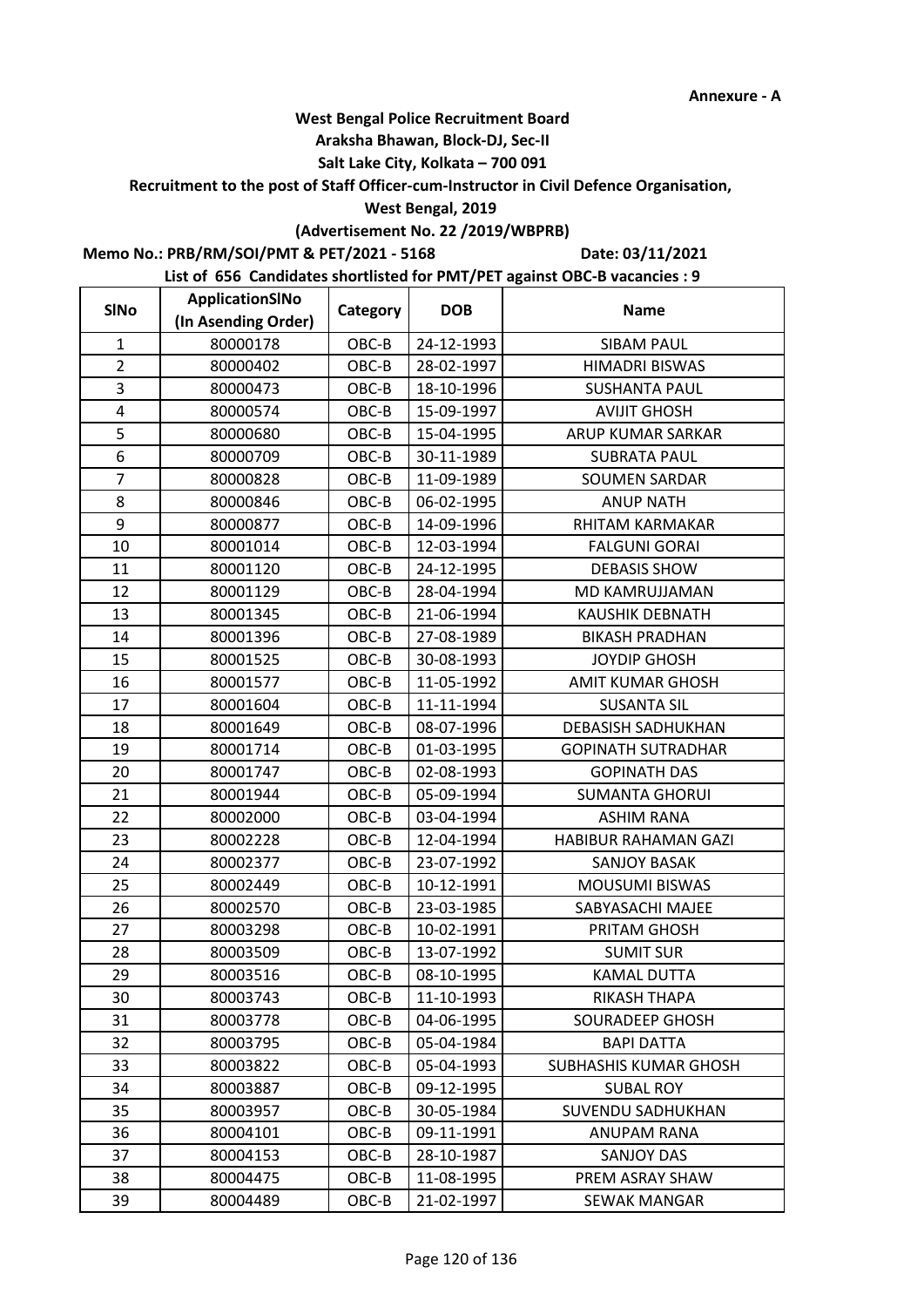#### **Araksha Bhawan, Block-DJ, Sec-II**

## **Salt Lake City, Kolkata – 700 091**

**Recruitment to the post of Staff Officer-cum-Instructor in Civil Defence Organisation,** 

#### **West Bengal, 2019**

## **(Advertisement No. 22 /2019/WBPRB)**

**Memo No.: PRB/RM/SOI/PMT & PET/2021 - 5168**

**Date: 03/11/2021**

| <b>SINo</b> | ApplicationSINo     | Category | <b>DOB</b> | <b>Name</b>                |
|-------------|---------------------|----------|------------|----------------------------|
|             | (In Asending Order) |          |            |                            |
| 40          | 80004522            | OBC-B    | 05-07-1991 | <b>MRITUNJOY CHOWDHURY</b> |
| 41          | 80004552            | OBC-B    | 09-03-1993 | <b>TANMAY MAITY</b>        |
| 42          | 80004820            | OBC-B    | 20-02-1998 | <b>ATANU DEBNATH</b>       |
| 43          | 80005136            | OBC-B    | 18-10-1990 | ARGHYADEEP GHOSH           |
| 44          | 80005170            | OBC-B    | 09-01-1996 | <b>TOTON PAUL</b>          |
| 45          | 80005425            | $OBC-B$  | 28-11-1994 | <b>TANUSHRI SUR</b>        |
| 46          | 80005426            | OBC-B    | 06-06-1997 | PARTHA MAHATA              |
| 47          | 80005502            | OBC-B    | 10-03-1990 | <b>BIKASH CHANDRA PAUL</b> |
| 48          | 80005645            | OBC-B    | 05-10-1997 | PRAFULLA GORAIN            |
| 49          | 80005693            | OBC-B    | 08-03-1995 | <b>ANIRBAN GHOSH</b>       |
| 50          | 80005719            | OBC-B    | 15-09-1996 | <b>SARTHAK BHOWMIK</b>     |
| 51          | 80005783            | OBC-B    | 07-01-1991 | <b>RABIN KUMAR GHOSH</b>   |
| 52          | 80005795            | OBC-B    | 17-10-1990 | PRADIP PAUL                |
| 53          | 80005854            | OBC-B    | 10-01-1987 | <b>MD NADEEM KHAN</b>      |
| 54          | 80006030            | OBC-B    | 18-09-1993 | SOURAV SADHUKHAN           |
| 55          | 80006041            | OBC-B    | 31-07-1995 | <b>MANAB GHOSH</b>         |
| 56          | 80006167            | OBC-B    | 02-04-1983 | <b>SUBHASHISH DEY</b>      |
| 57          | 80006212            | OBC-B    | 11-09-1997 | <b>SOURAV GARAI</b>        |
| 58          | 80006229            | OBC-B    | 03-09-1990 | PARTHA DE                  |
| 59          | 80006356            | OBC-B    | 26-06-1994 | <b>SUMAN ALU</b>           |
| 60          | 80006454            | OBC-B    | 01-01-1994 | PRADIP KOLAY               |
| 61          | 80006457            | OBC-B    | 02-02-1987 | MD SAHAJAN GAZI            |
| 62          | 80006502            | OBC-B    | 18-08-1994 | <b>AMIT MONDAL</b>         |
| 63          | 80006545            | OBC-B    | 01-04-1990 | <b>SOUGATA MONDAL</b>      |
| 64          | 80006659            | OBC-B    | 02-11-1993 | <b>SANKAR DAS</b>          |
| 65          | 80006765            | OBC-B    | 13-11-1996 | <b>ANUPAM GHOSH</b>        |
| 66          | 80006786            | OBC-B    | 23-05-1992 | <b>SUDIP MANNA</b>         |
| 67          | 80006937            | OBC-B    | 15-02-1995 | <b>SUBRATA DEBNATH</b>     |
| 68          | 80006938            | OBC-B    | 28-11-1990 | AMIYA MAHATO               |
| 69          | 80006954            | OBC-B    | 17-11-1992 | SUBHANKAR PAL              |
| 70          | 80007000            | OBC-B    | 31-07-1992 | <b>SUNIT KUMAR BISWAS</b>  |
| 71          | 80007105            | OBC-B    | 09-12-1992 | <b>ARINDAM BAR</b>         |
| 72          | 80007157            | OBC-B    | 10-10-1996 | <b>TAPAS SEAL</b>          |
| 73          | 80007199            | $OBC-B$  | 02-05-1992 | <b>BIPUL SARKAR</b>        |
| 74          | 80007214            | OBC-B    | 25-11-1996 | <b>ATANU GHOSH</b>         |
| 75          | 80007248            | OBC-B    | 28-02-1996 | <b>SUDIP MAHATO</b>        |
| 76          | 80007482            | OBC-B    | 08-10-1994 | AMIT KUMAR MAHATA          |
| 77          | 80007575            | OBC-B    | 26-07-1993 | <b>SUCHAYAN PAL</b>        |
| 78          | 80007694            | OBC-B    | 19-11-1992 | <b>MRINMOY MANDAL</b>      |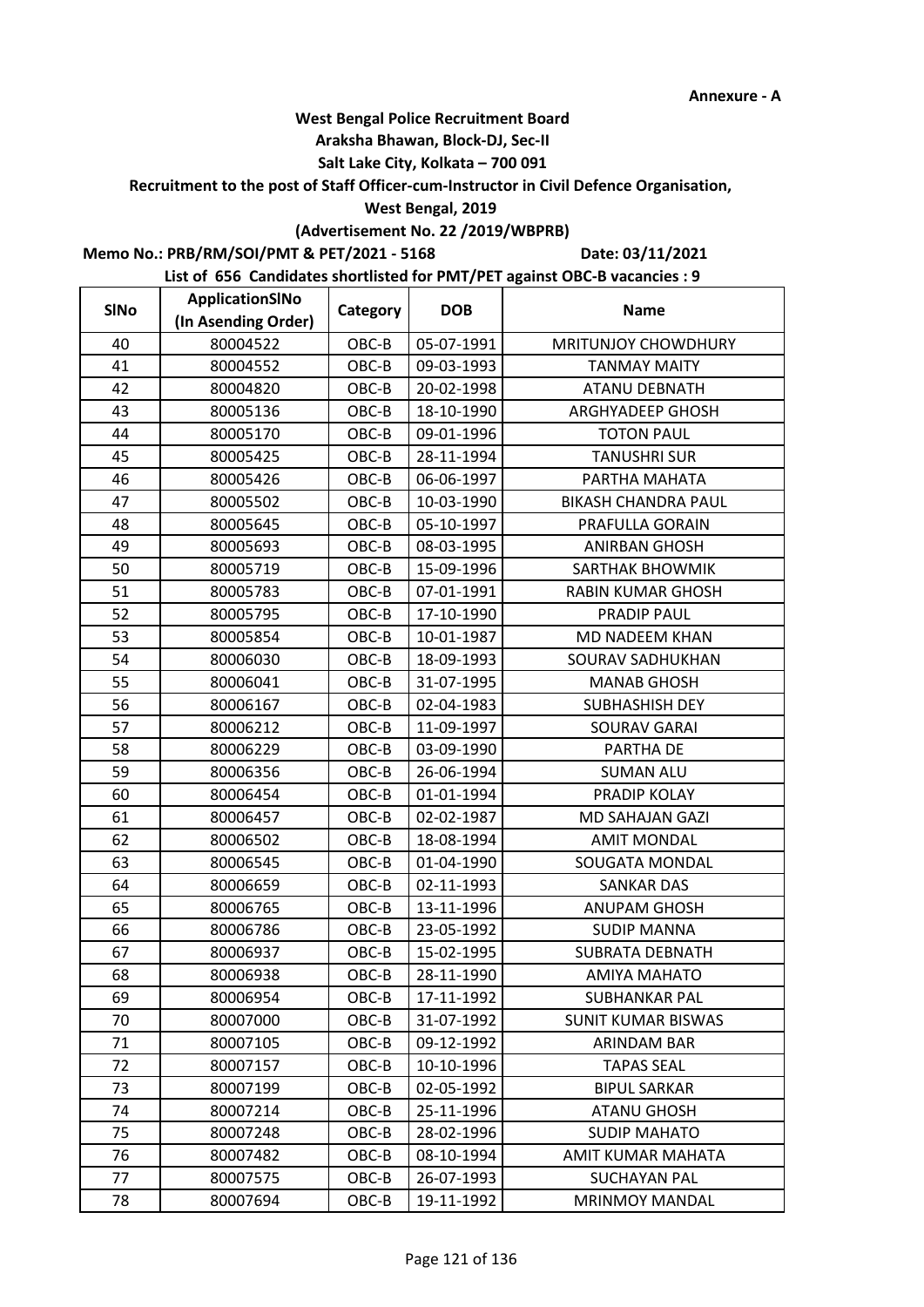#### **Araksha Bhawan, Block-DJ, Sec-II**

## **Salt Lake City, Kolkata – 700 091**

**Recruitment to the post of Staff Officer-cum-Instructor in Civil Defence Organisation,** 

#### **West Bengal, 2019**

## **(Advertisement No. 22 /2019/WBPRB)**

**Memo No.: PRB/RM/SOI/PMT & PET/2021 - 5168**

**Date: 03/11/2021**

| <b>SINo</b> | ApplicationSINo     | Category | <b>DOB</b> | <b>Name</b>                |  |
|-------------|---------------------|----------|------------|----------------------------|--|
|             | (In Asending Order) |          |            |                            |  |
| 79          | 80007738            | OBC-B    | 09-12-1990 | <b>NOYAL GHALAY</b>        |  |
| 80          | 80008196            | OBC-B    | 05-11-1996 | <b>SUBHAJIT KHAN</b>       |  |
| 81          | 80008265            | OBC-B    | 01-07-1995 | SANGHITA GHOSH             |  |
| 82          | 80008473            | OBC-B    | 25-09-1997 | <b>SUBRATA NEGEL</b>       |  |
| 83          | 80008577            | OBC-B    | 17-09-1991 | <b>AMIT SADHUKHAN</b>      |  |
| 84          | 80008856            | OBC-B    | 01-04-1990 | <b>SOMNATH BASAK</b>       |  |
| 85          | 80008949            | OBC-B    | 05-09-1987 | ANUP KUMAR DAS             |  |
| 86          | 80009047            | OBC-B    | 26-02-1992 | <b>MOINUDDIN KHAN</b>      |  |
| 87          | 80009229            | OBC-B    | 01-11-1996 | APURBA KARMAKAR            |  |
| 88          | 80009313            | OBC-B    | 30-04-1993 | <b>SUPRIYA MAJI</b>        |  |
| 89          | 80009505            | OBC-B    | 10-12-1993 | RAKIBUL HAQUE              |  |
| 90          | 80009678            | OBC-B    | 21-08-1994 | <b>SONU KUMAR MAHATO</b>   |  |
| 91          | 80009769            | OBC-B    | 27-02-1991 | MANOTOSH KUMAR PAUL        |  |
| 92          | 80009935            | OBC-B    | 10-02-1997 | <b>BAPAN MONDAL</b>        |  |
| 93          | 80010017            | OBC-B    | 08-06-1988 | <b>SAGAR DAS MADAK</b>     |  |
| 94          | 80010090            | OBC-B    | 07-02-1994 | <b>ARUP SAHA</b>           |  |
| 95          | 80010264            | OBC-B    | 02-03-1990 | <b>ANIRBAN BERA</b>        |  |
| 96          | 80010265            | OBC-B    | 10-01-1997 | <b>BIPAN GHOSH</b>         |  |
| 97          | 80010497            | OBC-B    | 29-09-1988 | UJJWAL KUMAR GHOSH         |  |
| 98          | 80010587            | OBC-B    | 29-09-1993 | <b>SOUMEN GHOSH</b>        |  |
| 99          | 80010652            | OBC-B    | 14-04-1995 | <b>SHUBHAM SARKAR</b>      |  |
| 100         | 80010671            | OBC-B    | 02-06-1992 | <b>SHAYAN ROY</b>          |  |
| 101         | 80010677            | OBC-B    | 28-04-1993 | <b>RAMASISH DAS</b>        |  |
| 102         | 80010754            | OBC-B    | 07-05-1996 | ARINDAM MODAK              |  |
| 103         | 80010879            | OBC-B    | 30-08-1997 | PARTHA SARATHI GHOSH       |  |
| 104         | 80011137            | OBC-B    | 22-02-1996 | SAIKAT SARKAR              |  |
| 105         | 80011490            | OBC-B    | 26-03-1991 | ROHIT KUMAR TANTI          |  |
| 106         | 80011509            | OBC-B    | 13-08-1991 | <b>BHASKAR DEBNATH</b>     |  |
| 107         | 80011587            | OBC-B    | 22-05-1989 | SUSANTA MAHATA             |  |
| 108         | 80011653            | OBC-B    | 08-01-1994 | <b>GEETAM NANDY</b>        |  |
| 109         | 80011685            | OBC-B    | 23-12-1989 | <b>SANTOSH DAS</b>         |  |
| 110         | 80011737            | OBC-B    | 12-03-1998 | <b>KRISHNENDU BHANDARY</b> |  |
| 111         | 80011758            | OBC-B    | 16-02-1991 | ALFAJUDDIN KHAN            |  |
| 112         | 80011933            | $OBC-B$  | 06-05-1988 | PALASH BISWAS              |  |
| 113         | 80011962            | OBC-B    | 21-09-1991 | <b>SUPRIYO DAWN</b>        |  |
| 114         | 80011991            | OBC-B    | 04-07-1998 | RAJAT KUMAR GHOSH          |  |
| 115         | 80011999            | OBC-B    | 16-04-1998 | <b>BATTULA VISHAL</b>      |  |
| 116         | 80012031            | OBC-B    | 22-10-1998 | SUDIPTA GHOSH              |  |
| 117         | 80012108            | OBC-B    | 19-12-1988 | DEBABRATA DEY              |  |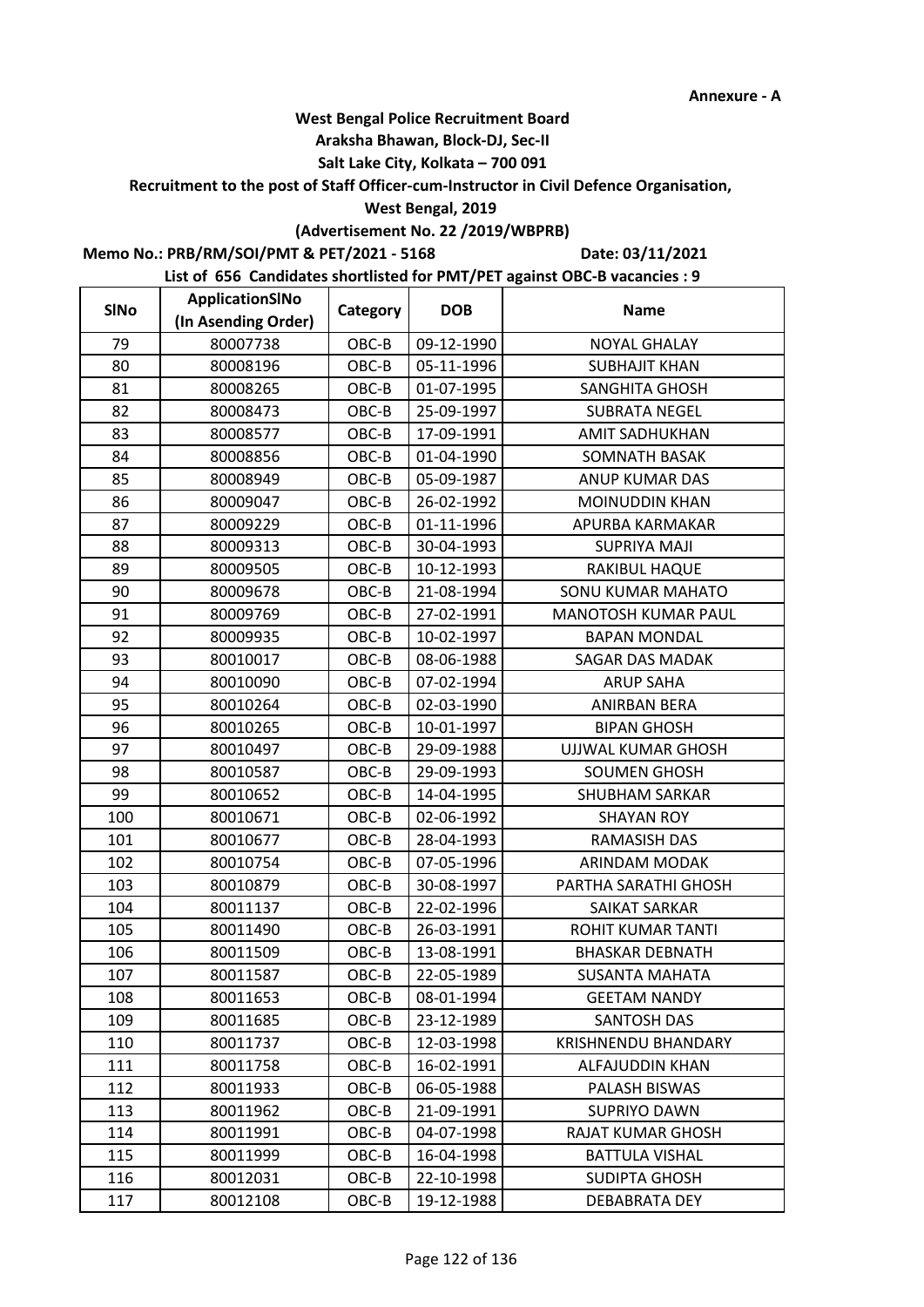#### **Araksha Bhawan, Block-DJ, Sec-II**

## **Salt Lake City, Kolkata – 700 091**

**Recruitment to the post of Staff Officer-cum-Instructor in Civil Defence Organisation,** 

#### **West Bengal, 2019**

## **(Advertisement No. 22 /2019/WBPRB)**

**Memo No.: PRB/RM/SOI/PMT & PET/2021 - 5168**

**Date: 03/11/2021**

| <b>SINo</b> | ApplicationSINo     | Category | <b>DOB</b> | <b>Name</b>                |
|-------------|---------------------|----------|------------|----------------------------|
|             | (In Asending Order) |          |            |                            |
| 118         | 80012267            | OBC-B    | 27-04-1994 | <b>SUMANTA GHOSH</b>       |
| 119         | 80012431            | OBC-B    | 22-01-1995 | <b>MONOJIT SIKDER</b>      |
| 120         | 80012590            | OBC-B    | 02-08-1996 | <b>ANIMESH MANDAL</b>      |
| 121         | 80012654            | OBC-B    | 07-12-1992 | <b>SAMIRAN GOLDER</b>      |
| 122         | 80012716            | OBC-B    | 02-04-1997 | PRATIP GUIN                |
| 123         | 80012885            | OBC-B    | 08-03-1998 | <b>KUSHAL SAHA</b>         |
| 124         | 80013120            | OBC-B    | 05-06-1997 | <b>KEYA PAUL</b>           |
| 125         | 80013132            | OBC-B    | 14-07-1995 | KAZI RAZZAK HOSSAIN        |
| 126         | 80013143            | OBC-B    | 03-02-1998 | <b>AKASH DUTTA</b>         |
| 127         | 80013184            | OBC-B    | 05-09-1993 | <b>CHIRANJIT GHOSH</b>     |
| 128         | 80013219            | OBC-B    | 07-07-1997 | <b>ANTARIP PAUL</b>        |
| 129         | 80013284            | OBC-B    | 21-12-1993 | <b>SUSMITA DEY</b>         |
| 130         | 80013377            | OBC-B    | 17-04-1992 | SAPTARSHI SADHUKHAN        |
| 131         | 80013567            | OBC-B    | 02-07-1995 | <b>SUBHANKAR DAS</b>       |
| 132         | 80013627            | OBC-B    | 14-08-1991 | <b>BARUN PAUL</b>          |
| 133         | 80013674            | OBC-B    | 25-03-1984 | <b>BISWAJIT PARAMANICK</b> |
| 134         | 80013678            | OBC-B    | 01-05-1996 | <b>UTTAM GARAI</b>         |
| 135         | 80013719            | OBC-B    | 11-06-1990 | <b>DEBASHISH DEBNATH</b>   |
| 136         | 80013746            | OBC-B    | 23-12-1995 | SAIKAT SIL                 |
| 137         | 80013794            | OBC-B    | 14-07-1992 | SOUMITRA DAS               |
| 138         | 80013969            | OBC-B    | 09-09-1997 | <b>KAUSHIK SARKAR</b>      |
| 139         | 80014007            | OBC-B    | 15-04-1990 | PROSENJIT GHOSH            |
| 140         | 80014124            | OBC-B    | 04-04-1996 | <b>DIPTA BHADRA</b>        |
| 141         | 80014372            | OBC-B    | 01-04-1998 | PADALA VICKY               |
| 142         | 80014373            | OBC-B    | 29-11-1992 | DEEPAK KUMAR KANTI         |
| 143         | 80014514            | OBC-B    | 06-08-1998 | <b>SRAVANA PAUL</b>        |
| 144         | 80014529            | OBC-B    | 06-08-1993 | SAMIRUL GAZI               |
| 145         | 80014590            | OBC-B    | 10-02-1988 | SAMIR DEBNATH              |
| 146         | 80014764            | OBC-B    | 20-09-1995 | <b>SUMON KUNDAL</b>        |
| 147         | 80014823            | OBC-B    | 05-05-1994 | <b>SUVANKAR PAUL</b>       |
| 148         | 80014926            | OBC-B    | 12-04-1997 | <b>SANTIMOY GHOSH</b>      |
| 149         | 80014953            | OBC-B    | 02-04-1984 | SANJIB GHOSH               |
| 150         | 80015006            | OBC-B    | 02-04-1993 | SAIKAT MONDAL              |
| 151         | 80015144            | OBC-B    | 25-08-1988 | AMIT KUMAR MONDAL          |
| 152         | 80015191            | OBC-B    | 07-07-1997 | RANAJIT KARMAKAR           |
| 153         | 80015207            | OBC-B    | 14-11-1996 | <b>ARDHENDU DAS</b>        |
| 154         | 80015299            | OBC-B    | 08-12-1987 | <b>SMARAJIT BISWAS</b>     |
| 155         | 80015412            | OBC-B    | 25-03-1991 | <b>MOUMIN RUDRA</b>        |
| 156         | 80015460            | OBC-B    | 05-12-1995 | <b>KUNTAL DEY</b>          |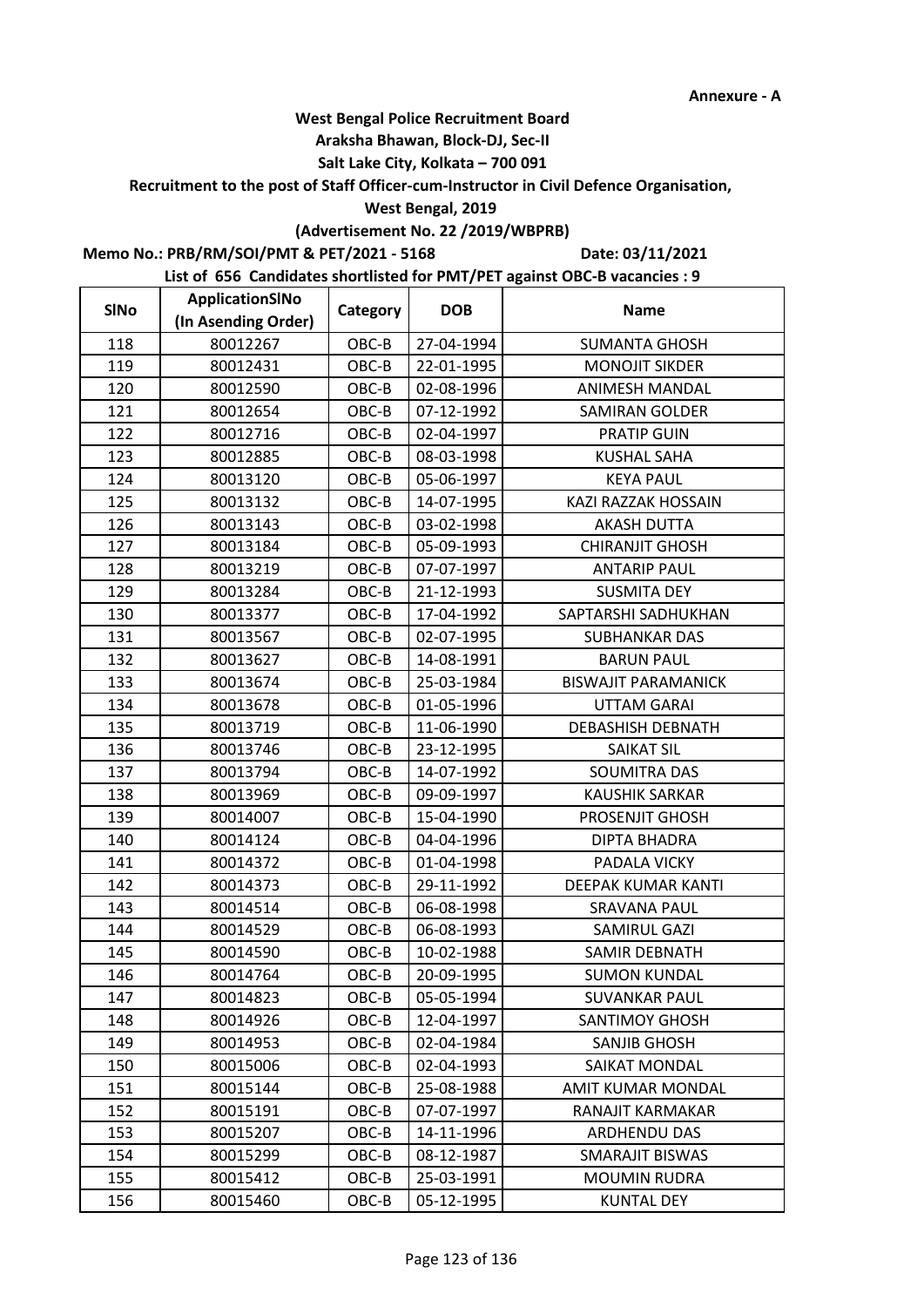#### **Araksha Bhawan, Block-DJ, Sec-II**

## **Salt Lake City, Kolkata – 700 091**

**Recruitment to the post of Staff Officer-cum-Instructor in Civil Defence Organisation,** 

#### **West Bengal, 2019**

## **(Advertisement No. 22 /2019/WBPRB)**

**Memo No.: PRB/RM/SOI/PMT & PET/2021 - 5168**

**Date: 03/11/2021**

| <b>SINo</b> | ApplicationSINo     | Category | <b>DOB</b> | <b>Name</b>             |
|-------------|---------------------|----------|------------|-------------------------|
|             | (In Asending Order) |          |            |                         |
| 157         | 80015505            | OBC-B    | 25-07-1995 | <b>SANTANU PAUL</b>     |
| 158         | 80015509            | OBC-B    | 21-02-1993 | NARENDRA KR SHAW        |
| 159         | 80015607            | OBC-B    | 14-11-1993 | <b>SOUMYA PAL</b>       |
| 160         | 80015616            | OBC-B    | 03-11-1991 | RAJA MAZUMDER           |
| 161         | 80015720            | OBC-B    | 03-09-1991 | <b>SRIKANTA GHOSH</b>   |
| 162         | 80015841            | OBC-B    | 02-10-1990 | <b>BISWAJIT MAHATO</b>  |
| 163         | 80015854            | OBC-B    | 29-09-1994 | ARUP CHANDRA PAUL       |
| 164         | 80015980            | OBC-B    | 03-07-1992 | <b>BHAJAN GHOSH</b>     |
| 165         | 80016019            | OBC-B    | 29-10-1993 | PARTHA GHOSH            |
| 166         | 80016153            | OBC-B    | 05-12-1993 | ARINDAM DAN             |
| 167         | 80016384            | OBC-B    | 17-07-1995 | <b>KUNTAL DUTTA</b>     |
| 168         | 80016577            | OBC-B    | 14-12-1992 | <b>SUKANTA PANDIT</b>   |
| 169         | 80016717            | OBC-B    | 12-08-1998 | PRETOM DEY              |
| 170         | 80016735            | OBC-B    | 17-01-1986 | SANGEET MAHATA          |
| 171         | 80016750            | OBC-B    | 22-02-1996 | <b>KRISHNENDU HAIT</b>  |
| 172         | 80016903            | OBC-B    | 24-10-1993 | <b>MIRAT HALDER</b>     |
| 173         | 80017061            | OBC-B    | 05-02-1995 | <b>MD JAVED KHAN</b>    |
| 174         | 80017101            | OBC-B    | 06-11-1994 | <b>KARUNAMOY GHOSH</b>  |
| 175         | 80017331            | OBC-B    | 28-05-1997 | PURNENDU DAS            |
| 176         | 80017496            | OBC-B    | 18-09-1996 | <b>RISAV GUPTA</b>      |
| 177         | 80017647            | OBC-B    | 14-10-1990 | <b>SUDIP PAUL</b>       |
| 178         | 80017740            | OBC-B    | 04-01-1994 | <b>SANDIP GHOSH</b>     |
| 179         | 80017774            | OBC-B    | 10-02-1997 | <b>ANISH BERA</b>       |
| 180         | 80017795            | OBC-B    | 02-04-1989 | RAJU KARMAKAR           |
| 181         | 80017834            | OBC-B    | 24-08-1997 | <b>SUMAN KUNDU</b>      |
| 182         | 80018151            | OBC-B    | 24-11-1993 | <b>SHAMBHU PAL</b>      |
| 183         | 80018169            | OBC-B    | 03-04-1991 | SANKAR PRASANNA GHOSH   |
| 184         | 80018201            | OBC-B    | 10-02-1992 | <b>BIKASH CH MAHATO</b> |
| 185         | 80018276            | OBC-B    | 29-04-1994 | <b>SHUVAJIT GAN</b>     |
| 186         | 80018313            | OBC-B    | 17-11-1991 | <b>ALOK GHOSH</b>       |
| 187         | 80018329            | OBC-B    | 09-02-1996 | <b>SAUMEN DAS</b>       |
| 188         | 80018357            | OBC-B    | 16-12-1992 | <b>MONIKA MONDAL</b>    |
| 189         | 80018457            | OBC-B    | 03-05-1992 | SHYAMAL CHANDRA MAHATO  |
| 190         | 80018526            | OBC-B    | 27-05-1996 | <b>AVIK KOTAL</b>       |
| 191         | 80018539            | OBC-B    | 27-01-1995 | <b>KALEBAR KUMAR</b>    |
| 192         | 80018556            | OBC-B    | 05-07-1988 | AJOY KUMAR MAHATO       |
| 193         | 80018694            | OBC-B    | 17-05-1994 | PRITAM DEBNATH          |
| 194         | 80018780            | OBC-B    | 12-08-1995 | TOUFIK FARHAD MALITYA   |
| 195         | 80019086            | OBC-B    | 11-07-1998 | <b>SOURAV GHOSH</b>     |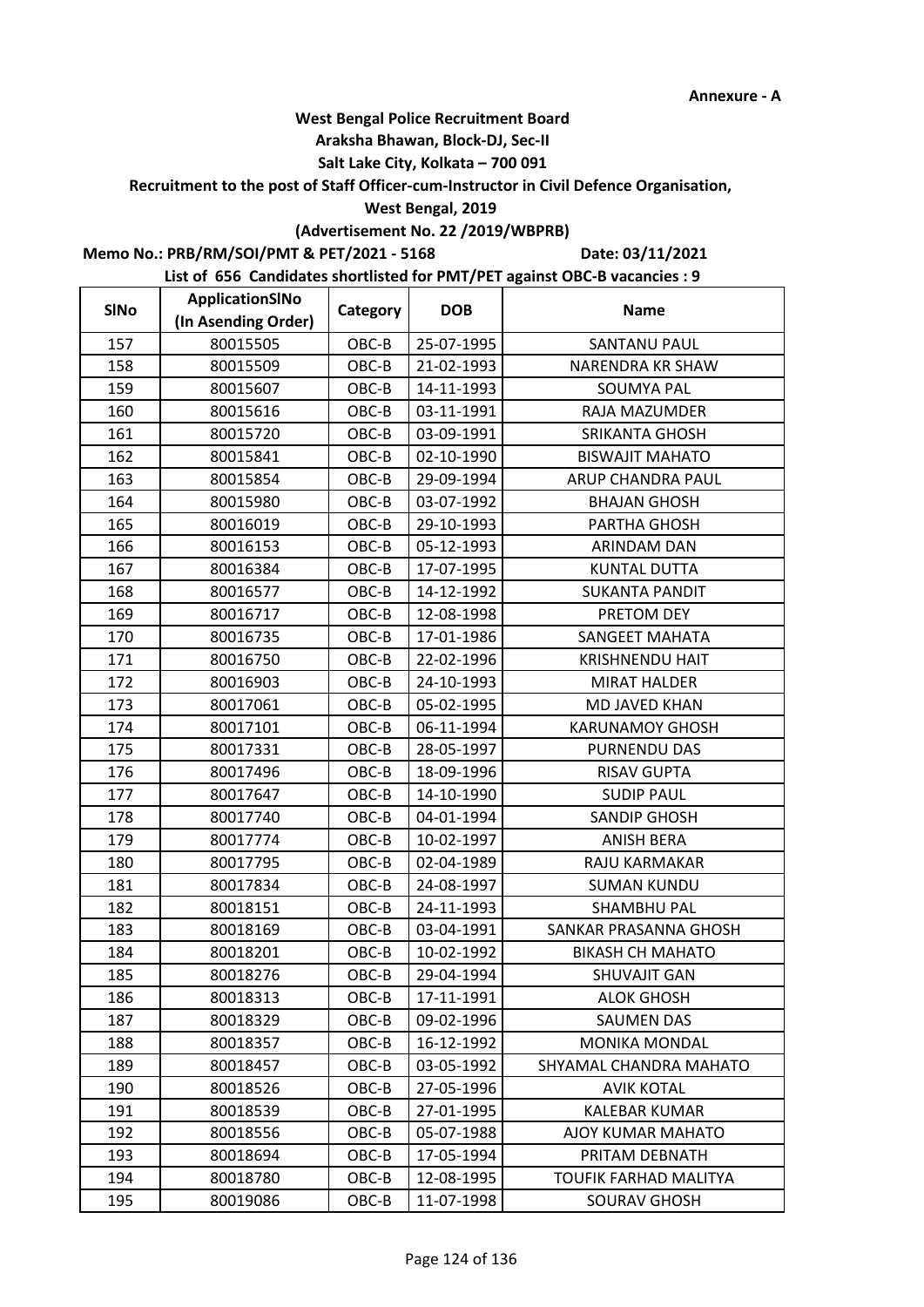#### **Araksha Bhawan, Block-DJ, Sec-II**

## **Salt Lake City, Kolkata – 700 091**

**Recruitment to the post of Staff Officer-cum-Instructor in Civil Defence Organisation,** 

#### **West Bengal, 2019**

## **(Advertisement No. 22 /2019/WBPRB)**

**Memo No.: PRB/RM/SOI/PMT & PET/2021 - 5168**

**Date: 03/11/2021**

| <b>SINo</b> | ApplicationSINo     | Category | <b>DOB</b> | <b>Name</b>             |
|-------------|---------------------|----------|------------|-------------------------|
|             | (In Asending Order) |          |            |                         |
| 196         | 80019192            | OBC-B    | 16-09-1995 | <b>SUMAN GHOSH</b>      |
| 197         | 80019278            | OBC-B    | 26-11-1995 | APURBA MANDAL           |
| 198         | 80019302            | OBC-B    | 07-04-1995 | SATYAJIT BHUI           |
| 199         | 80019437            | OBC-B    | 20-03-1990 | <b>SOUMIK DAS</b>       |
| 200         | 80019463            | OBC-B    | 10-04-1993 | <b>INDRANIL DAS</b>     |
| 201         | 80019481            | OBC-B    | 06-03-1993 | <b>BADRINATH PAL</b>    |
| 202         | 80019530            | OBC-B    | 20-01-1989 | <b>TAPAS BISWAS</b>     |
| 203         | 80019536            | OBC-B    | 14-02-1986 | <b>GOUTAM GOPE</b>      |
| 204         | 80019861            | OBC-B    | 21-03-1987 | <b>DEBASISH GHOSH</b>   |
| 205         | 80019877            | OBC-B    | 02-03-1998 | <b>SAMIM KHAN</b>       |
| 206         | 80019927            | OBC-B    | 15-01-1994 | <b>MRINAL KR PAUL</b>   |
| 207         | 80019944            | OBC-B    | 09-02-1992 | RAJIB PRAMANIK          |
| 208         | 80020112            | OBC-B    | 19-03-1997 | <b>BIKRAM PAL</b>       |
| 209         | 80020117            | OBC-B    | 31-03-1997 | DEBMALYA MONDAL         |
| 210         | 80020339            | OBC-B    | 01-12-1992 | <b>DEBABRATA SIKDAR</b> |
| 211         | 80020409            | OBC-B    | 03-10-1996 | DIPMALYA DEY            |
| 212         | 80020732            | OBC-B    | 19-11-1993 | <b>ARINDAM PAUL</b>     |
| 213         | 80020835            | OBC-B    | 07-08-1998 | <b>SOURAV KUMAR DAS</b> |
| 214         | 80020910            | OBC-B    | 18-08-1992 | <b>SNEHASIS BHAR</b>    |
| 215         | 80020943            | OBC-B    | 20-07-1994 | <b>SUPRIYA KUNDU</b>    |
| 216         | 80020996            | OBC-B    | 21-11-1994 | PRIYANKA SUR            |
| 217         | 80021160            | OBC-B    | 29-02-1996 | SANKHA SUBHRA DAS       |
| 218         | 80021171            | OBC-B    | 06-05-1989 | AYAN NAG                |
| 219         | 80021173            | OBC-B    | 12-01-1997 | PALASH GHOSH            |
| 220         | 80021227            | OBC-B    | 17-12-1996 | PULAK KR SAHA           |
| 221         | 80021313            | OBC-B    | 04-07-1996 | <b>MAINAK MONDAL</b>    |
| 222         | 80021344            | OBC-B    | 20-04-1993 | <b>SOURAV GORAI</b>     |
| 223         | 80021397            | OBC-B    | 26-04-1993 | <b>SANJOY MAHATA</b>    |
| 224         | 80021501            | OBC-B    | 08-02-1993 | <b>SOUMEN ROY</b>       |
| 225         | 80021525            | OBC-B    | 23-01-1995 | <b>SUBHANKAR GHOSH</b>  |
| 226         | 80021790            | OBC-B    | 06-04-1996 | <b>SHOUNAK DAS</b>      |
| 227         | 80021939            | OBC-B    | 24-06-1996 | <b>BIPLAB GHOSH</b>     |
| 228         | 80022007            | OBC-B    | 05-03-1990 | <b>SAMRAT DEY</b>       |
| 229         | 80022213            | $OBC-B$  | 22-02-1995 | <b>GOURAB PAL</b>       |
| 230         | 80022293            | OBC-B    | 16-01-1991 | <b>JIBAN ADHIKARI</b>   |
| 231         | 80022314            | OBC-B    | 01-03-1997 | <b>ARMAN KHAN</b>       |
| 232         | 80022639            | OBC-B    | 15-08-1995 | <b>DIPANKAR GHOSH</b>   |
| 233         | 80022648            | OBC-B    | 07-11-1988 | DEBA PRASAD PAUL        |
| 234         | 80022701            | OBC-B    | 03-02-1989 | NARAYAN MONDAL          |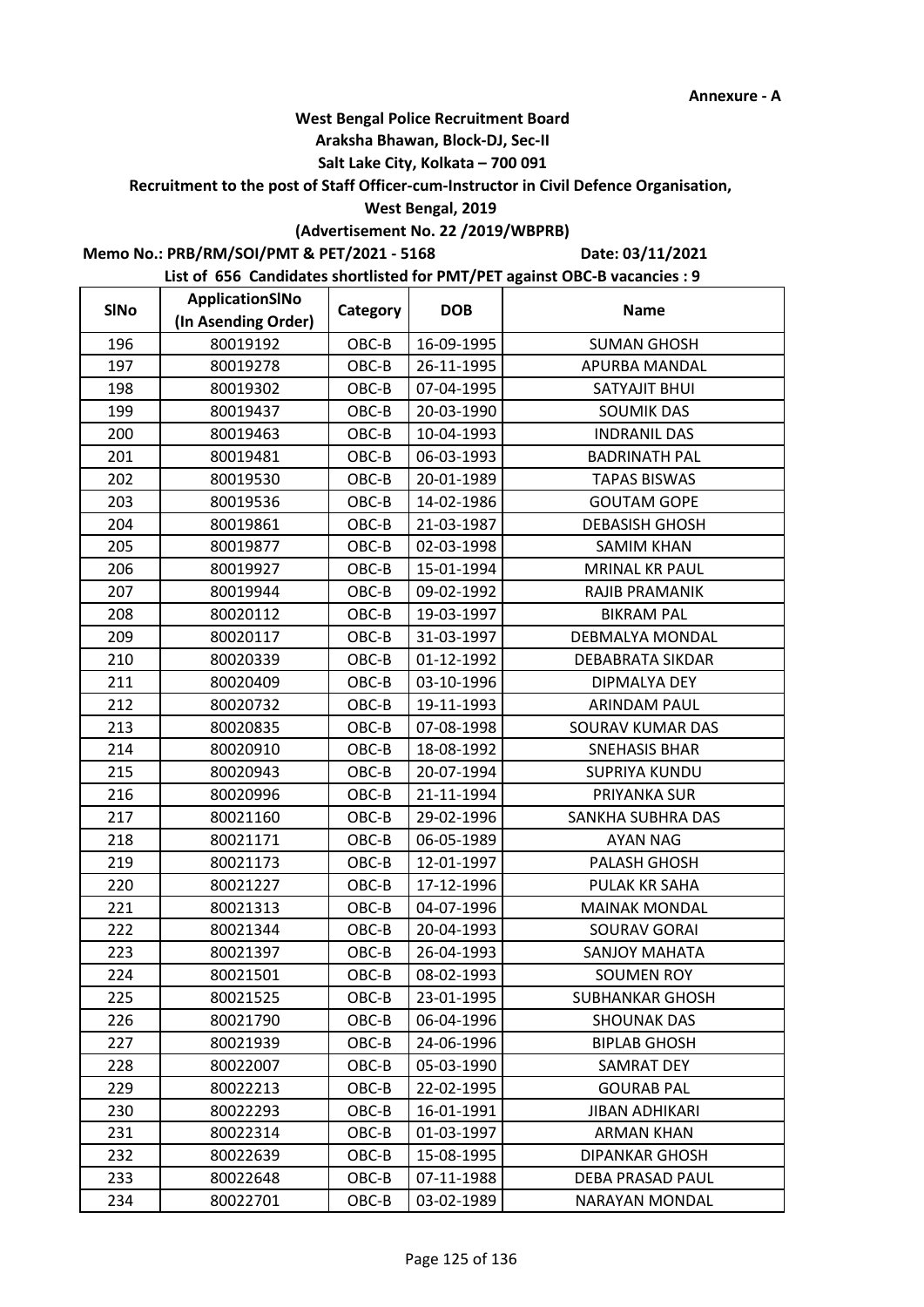#### **Araksha Bhawan, Block-DJ, Sec-II**

## **Salt Lake City, Kolkata – 700 091**

**Recruitment to the post of Staff Officer-cum-Instructor in Civil Defence Organisation,** 

#### **West Bengal, 2019**

## **(Advertisement No. 22 /2019/WBPRB)**

**Memo No.: PRB/RM/SOI/PMT & PET/2021 - 5168**

**Date: 03/11/2021**

| <b>SINo</b> | ApplicationSINo     | Category | <b>DOB</b> | <b>Name</b>                |
|-------------|---------------------|----------|------------|----------------------------|
|             | (In Asending Order) |          |            |                            |
| 235         | 80022731            | OBC-B    | 01-03-1994 | <b>BIBHAS MAHATO</b>       |
| 236         | 80022793            | OBC-B    | 28-07-1995 | <b>TANAY ASH</b>           |
| 237         | 80022803            | OBC-B    | 16-06-1995 | <b>ABHIJIT MODAK</b>       |
| 238         | 80022855            | OBC-B    | 02-01-1995 | <b>DIPANKAR GHOSH</b>      |
| 239         | 80022861            | OBC-B    | 18-02-1989 | <b>MANOJ KUMAR GOPE</b>    |
| 240         | 80022879            | OBC-B    | 24-08-1998 | <b>DEBU MAHATO</b>         |
| 241         | 80022902            | OBC-B    | 21-03-1990 | KAILASH MANDAL             |
| 242         | 80022913            | OBC-B    | 05-10-1994 | SABYASACHI MONDAL          |
| 243         | 80022930            | OBC-B    | 25-08-1991 | <b>SANTANU PAL</b>         |
| 244         | 80022981            | OBC-B    | 09-02-1994 | SHUVANKAR PAL              |
| 245         | 80023052            | $OBC-B$  | 20-01-1988 | RAFIKUL ISLAM              |
| 246         | 80023172            | OBC-B    | 04-05-1992 | <b>ALOKE PRAMANIK</b>      |
| 247         | 80023245            | OBC-B    | 17-12-1993 | <b>ARIJIT MONDAL</b>       |
| 248         | 80023271            | OBC-B    | 12-01-1990 | <b>MANISH SARKAR</b>       |
| 249         | 80023284            | OBC-B    | 25-01-1998 | <b>SUNENDU KUMBHAKAR</b>   |
| 250         | 80023407            | OBC-B    | 09-02-1997 | <b>ANUJIT GHOSH</b>        |
| 251         | 80023476            | OBC-B    | 03-09-1991 | ANSHUMAN MONDAL            |
| 252         | 80023556            | OBC-B    | 08-11-1992 | MD NUR ISLAM GAZI          |
| 253         | 80023597            | OBC-B    | 10-04-1993 | <b>AMIT PAUL</b>           |
| 254         | 80023646            | OBC-B    | 02-05-1989 | <b>HABIB SHAH</b>          |
| 255         | 80023648            | OBC-B    | 10-11-1993 | SHUBHADEEP PAUL            |
| 256         | 80023652            | OBC-B    | 12-08-1994 | <b>ASHIS BISWAS</b>        |
| 257         | 80023675            | OBC-B    | 28-11-1993 | <b>PRABIR PAUL</b>         |
| 258         | 80023697            | OBC-B    | 28-01-1994 | <b>SUBRATA BISAI</b>       |
| 259         | 80023825            | OBC-B    | 18-09-1991 | <b>AVIJIT PAL</b>          |
| 260         | 80023971            | OBC-B    | 10-02-1992 | SOMENATH DEY KARMAKAR      |
| 261         | 80024023            | OBC-B    | 30-12-1991 | <b>SAMIR PAL</b>           |
| 262         | 80024026            | $OBC-B$  | 19-06-1996 | PRASENJIT GHOSH            |
| 263         | 80024069            | OBC-B    | 14-03-1987 | <b>MITHUN PAUL</b>         |
| 264         | 80024114            | OBC-B    | 23-11-1990 | <b>JWALA CHOUDHARY</b>     |
| 265         | 80024162            | OBC-B    | 23-05-1994 | PAYEL DAS                  |
| 266         | 80024295            | OBC-B    | 14-06-1996 | SHUBHENDU PALIT            |
| 267         | 80024359            | OBC-B    | 27-12-1990 | <b>WASEF IQBAL</b>         |
| 268         | 80024368            | OBC-B    | 15-03-1993 | <b>GOUTAM DATTA</b>        |
| 269         | 80024415            | OBC-B    | 11-07-1997 | <b>KOUSHIK RAKSHIT</b>     |
| 270         | 80024417            | OBC-B    | 11-03-1992 | <b>BIRESH CH SUTRADHAR</b> |
| 271         | 80024466            | OBC-B    | 25-03-1994 | <b>SUBHAMAY DUTTA</b>      |
| 272         | 80024474            | OBC-B    | 13-09-1994 | ARNAB KANTI GHOSH          |
| 273         | 80024595            | OBC-B    | 07-04-1994 | PRIYANKAR GHOSH            |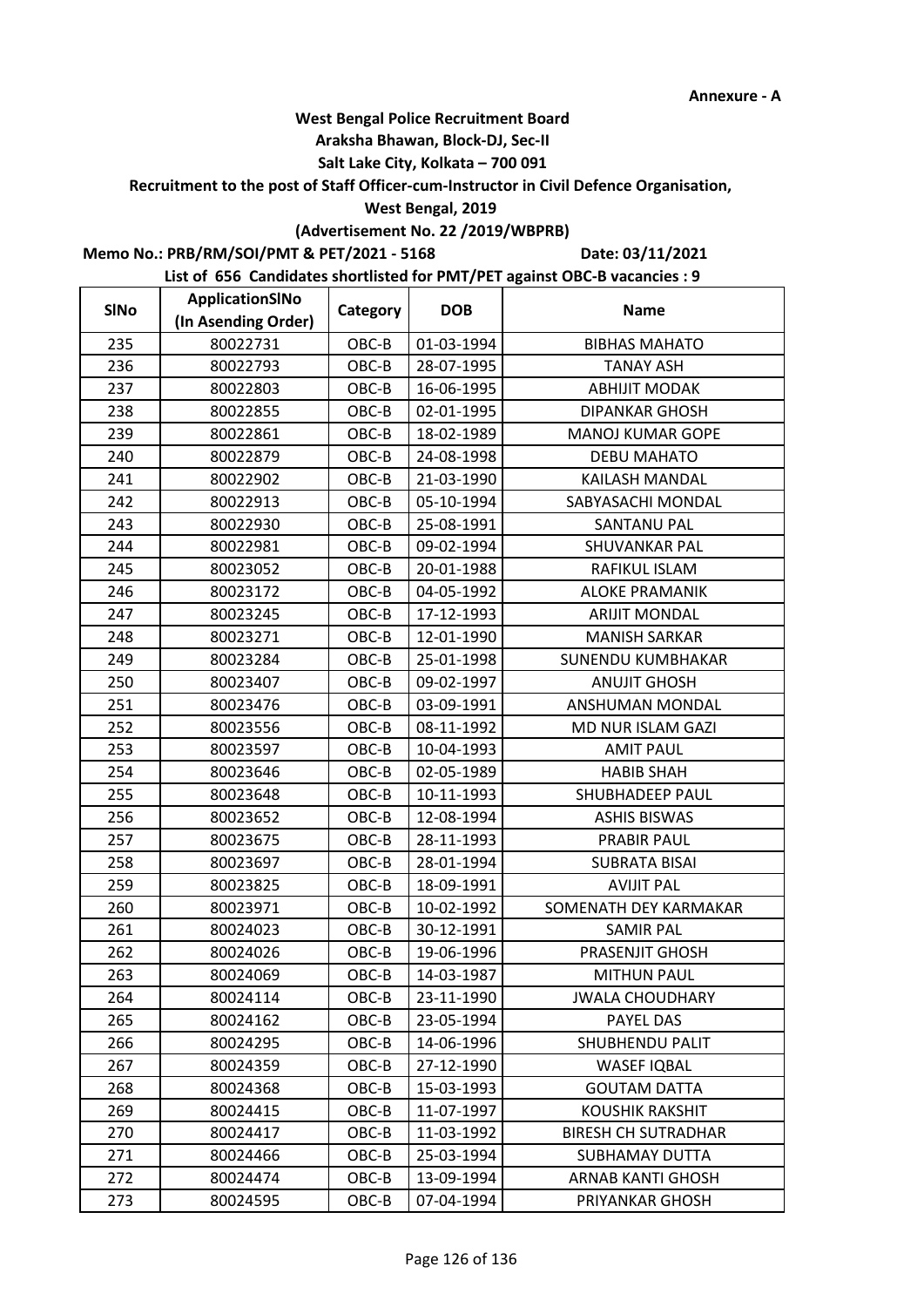#### **Araksha Bhawan, Block-DJ, Sec-II**

## **Salt Lake City, Kolkata – 700 091**

**Recruitment to the post of Staff Officer-cum-Instructor in Civil Defence Organisation,** 

#### **West Bengal, 2019**

# **(Advertisement No. 22 /2019/WBPRB)**

**Memo No.: PRB/RM/SOI/PMT & PET/2021 - 5168**

**Date: 03/11/2021**

| <b>SINo</b> | ApplicationSINo     | Category | <b>DOB</b> | <b>Name</b>            |
|-------------|---------------------|----------|------------|------------------------|
|             | (In Asending Order) |          |            |                        |
| 274         | 80024918            | OBC-B    | 11-02-1994 | <b>SUMAN MANDAL</b>    |
| 275         | 80024960            | OBC-B    | 08-05-1993 | PRAVAKAR MAHATA        |
| 276         | 80025033            | OBC-B    | 22-02-1994 | WASIM AKRAM            |
| 277         | 80025126            | OBC-B    | 23-06-1994 | <b>SOMNATH SAHA</b>    |
| 278         | 80025157            | OBC-B    | 09-03-1997 | <b>CHAYAN PAUL</b>     |
| 279         | 80025293            | OBC-B    | 08-09-1989 | SARADINDU MONDAL       |
| 280         | 80025506            | OBC-B    | 02-05-1993 | <b>AMARJIT PANJA</b>   |
| 281         | 80025604            | OBC-B    | 24-10-1998 | <b>SUVANKAR SARKAR</b> |
| 282         | 80025715            | OBC-B    | 21-01-1997 | KALACHAND GHOSH        |
| 283         | 80025832            | OBC-B    | 14-03-1994 | <b>JOYDEB DANDAPAT</b> |
| 284         | 80025899            | OBC-B    | 01-03-1997 | <b>SOUVIK ROY</b>      |
| 285         | 80025910            | OBC-B    | 06-02-1992 | ARKAPRAVA KARMAKAR     |
| 286         | 80025918            | OBC-B    | 12-09-1984 | <b>ARPAN DATTA</b>     |
| 287         | 80025934            | OBC-B    | 10-07-1994 | PRANAB KUMAR SINGHA    |
| 288         | 80025936            | OBC-B    | 25-04-1989 | <b>TAPASH PAUL</b>     |
| 289         | 80026035            | OBC-B    | 29-10-1996 | <b>KRISHNENDU GOPE</b> |
| 290         | 80026041            | OBC-B    | 17-01-1993 | SANIYAL SHAW           |
| 291         | 80026181            | OBC-B    | 10-03-1994 | <b>TITAS GHOSH</b>     |
| 292         | 80026217            | OBC-B    | 16-06-1987 | <b>TAPAS DUTTA</b>     |
| 293         | 80026430            | OBC-B    | 01-01-1980 | SANTANU NAG            |
| 294         | 80026524            | OBC-B    | 24-01-1997 | <b>SAYAN MONDAL</b>    |
| 295         | 80026567            | OBC-B    | 15-06-1995 | APU CHOWDHURY          |
| 296         | 80026798            | OBC-B    | 28-02-1994 | <b>SUDIPTA GHOSH</b>   |
| 297         | 80026895            | OBC-B    | 15-07-1994 | <b>SOURAV PRAMANIK</b> |
| 298         | 80026933            | OBC-B    | 25-04-1986 | MIRKASHIM GAZI         |
| 299         | 80027089            | OBC-B    | 04-04-1993 | ANIRBAN NAG            |
| 300         | 80027292            | OBC-B    | 18-04-1995 | <b>AMIT BASAK</b>      |
| 301         | 80027430            | OBC-B    | 10-02-1988 | <b>ARUP MONDAL</b>     |
| 302         | 80027477            | OBC-B    | 02-04-1992 | RAKESH KARMAKAR        |
| 303         | 80027539            | OBC-B    | 10-09-1995 | <b>DIBYENDU DEY</b>    |
| 304         | 80027561            | OBC-B    | 10-04-1993 | <b>BIPLAB ROY</b>      |
| 305         | 80027563            | OBC-B    | 15-03-1996 | <b>RAJESH GHOSH</b>    |
| 306         | 80027608            | OBC-B    | 20-05-1991 | <b>SOUMYA BHATTA</b>   |
| 307         | 80027654            | $OBC-B$  | 25-03-1997 | PAPAN DEBNATH          |
| 308         | 80027715            | OBC-B    | 01-02-1993 | <b>BIPLAB KARMAKAR</b> |
| 309         | 80027763            | OBC-B    | 26-02-1989 | SUDIP DAS              |
| 310         | 80027812            | OBC-B    | 13-03-1992 | <b>ANITABHA GHOSH</b>  |
| 311         | 80027941            | OBC-B    | 03-05-1990 | <b>RONI BASAK</b>      |
| 312         | 80027968            | OBC-B    | 02-11-1996 | <b>KOUSHIK PAL</b>     |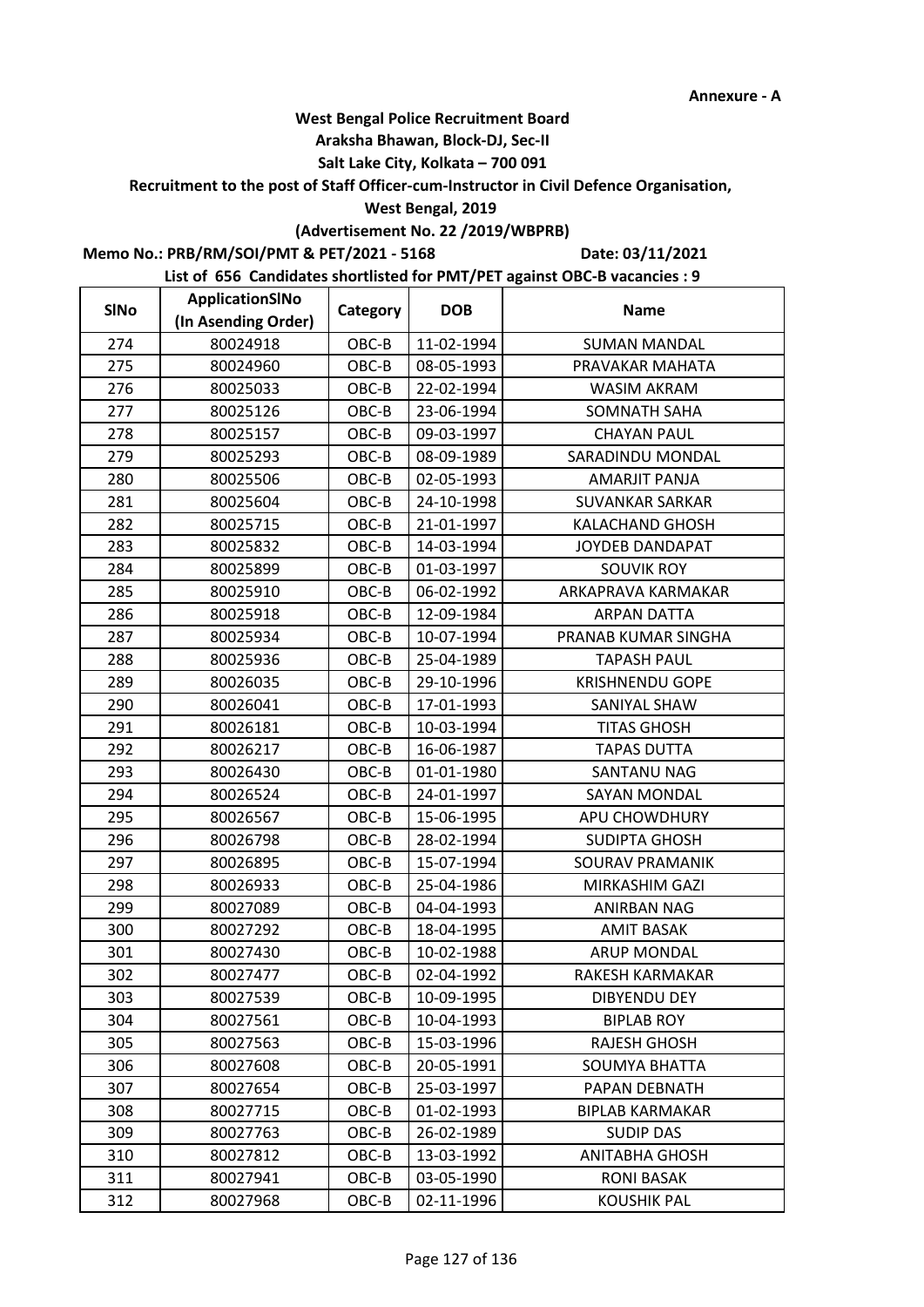#### **Araksha Bhawan, Block-DJ, Sec-II**

## **Salt Lake City, Kolkata – 700 091**

**Recruitment to the post of Staff Officer-cum-Instructor in Civil Defence Organisation,** 

#### **West Bengal, 2019**

## **(Advertisement No. 22 /2019/WBPRB)**

**Memo No.: PRB/RM/SOI/PMT & PET/2021 - 5168**

**Date: 03/11/2021**

| <b>SINo</b> | ApplicationSINo     | Category | <b>DOB</b> | <b>Name</b>                  |
|-------------|---------------------|----------|------------|------------------------------|
|             | (In Asending Order) |          |            |                              |
| 313         | 80027979            | OBC-B    | 01-05-1997 | <b>SUBIR GHOSH</b>           |
| 314         | 80028130            | OBC-B    | 10-02-1994 | <b>MAHESH MONDAL</b>         |
| 315         | 80028144            | OBC-B    | 30-08-1993 | <b>CHANDAN GHOSH</b>         |
| 316         | 80028267            | OBC-B    | 27-11-1996 | NILIMESH DAS                 |
| 317         | 80028357            | OBC-B    | 22-11-1985 | <b>JYOTI SEN</b>             |
| 318         | 80028407            | OBC-B    | 28-04-1987 | <b>JOYDEB PAUL</b>           |
| 319         | 80028423            | OBC-B    | 10-08-1992 | RAJDEEP KOLAY                |
| 320         | 80028755            | OBC-B    | 21-06-1994 | <b>JIT KUMAR GHOSH</b>       |
| 321         | 80028770            | OBC-B    | 15-12-1984 | <b>SHOVAN KUMAR KAPAT</b>    |
| 322         | 80028981            | OBC-B    | 23-03-1988 | SAMIT KARMAKAR               |
| 323         | 80028992            | OBC-B    | 08-04-1991 | <b>BIPASHA MONDAL</b>        |
| 324         | 80029027            | OBC-B    | 24-01-1993 | ARJUN KUMAR PODDAR           |
| 325         | 80029098            | OBC-B    | 10-06-1990 | PUSPENDU MANDAL              |
| 326         | 80029226            | OBC-B    | 07-10-1994 | <b>BIKRAM SARKAR</b>         |
| 327         | 80029246            | OBC-B    | 07-12-1993 | SAYANDIP CHOWDHURY           |
| 328         | 80029579            | OBC-B    | 28-10-1987 | <b>CHANDRANI MAJUMDER</b>    |
| 329         | 80029983            | OBC-B    | 11-05-1985 | <b>ASHOK DEBNATH</b>         |
| 330         | 80030025            | OBC-B    | 14-03-1997 | <b>SUBHAM SAHA</b>           |
| 331         | 80030057            | OBC-B    | 16-03-1995 | <b>SWARNENDU MAHATA</b>      |
| 332         | 80030112            | OBC-B    | 13-02-1995 | <b>SUBHAM KUNDU</b>          |
| 333         | 80030135            | OBC-B    | 19-01-1990 | <b>BHOLANATH GORAI</b>       |
| 334         | 80030266            | OBC-B    | 11-02-1997 | <b>BIDHAN CHANDRA MONDAL</b> |
| 335         | 80030291            | OBC-B    | 04-09-1995 | <b>SUBHAJIT ROY</b>          |
| 336         | 80030427            | OBC-B    | 29-04-1992 | <b>BIMAN GHOSH</b>           |
| 337         | 80030469            | OBC-B    | 04-04-1994 | <b>ASIM BISWAS</b>           |
| 338         | 80030542            | OBC-B    | 29-03-1994 | <b>TUSHAR SHAW</b>           |
| 339         | 80030686            | OBC-B    | 26-06-1997 | <b>MITHUN PAUL</b>           |
| 340         | 80030757            | OBC-B    | 08-12-1994 | <b>SANKAR DEBNATH</b>        |
| 341         | 80030854            | OBC-B    | 10-11-1987 | <b>VIJOY MALL</b>            |
| 342         | 80030864            | OBC-B    | 11-08-1991 | <b>SANDIP PAL</b>            |
| 343         | 80031064            | OBC-B    | 02-06-1997 | PRITAM GHOSH                 |
| 344         | 80031368            | OBC-B    | 15-07-1996 | SAYAN DEBNATH                |
| 345         | 80031384            | OBC-B    | 08-03-1988 | <b>AVIK GHOSH</b>            |
| 346         | 80031496            | OBC-B    | 23-09-1988 | PULAK KUMAR KAR              |
| 347         | 80031526            | OBC-B    | 22-01-1989 | <b>APURBA PAL</b>            |
| 348         | 80031747            | OBC-B    | 22-08-1996 | <b>RAJAT BISWAS</b>          |
| 349         | 80031761            | OBC-B    | 26-09-1992 | <b>HUMAYUN PAR</b>           |
| 350         | 80031791            | OBC-B    | 10-02-1990 | <b>TARIT MAJEE</b>           |
| 351         | 80031898            | OBC-B    | 25-11-1995 | <b>SUMANTA MONDAL</b>        |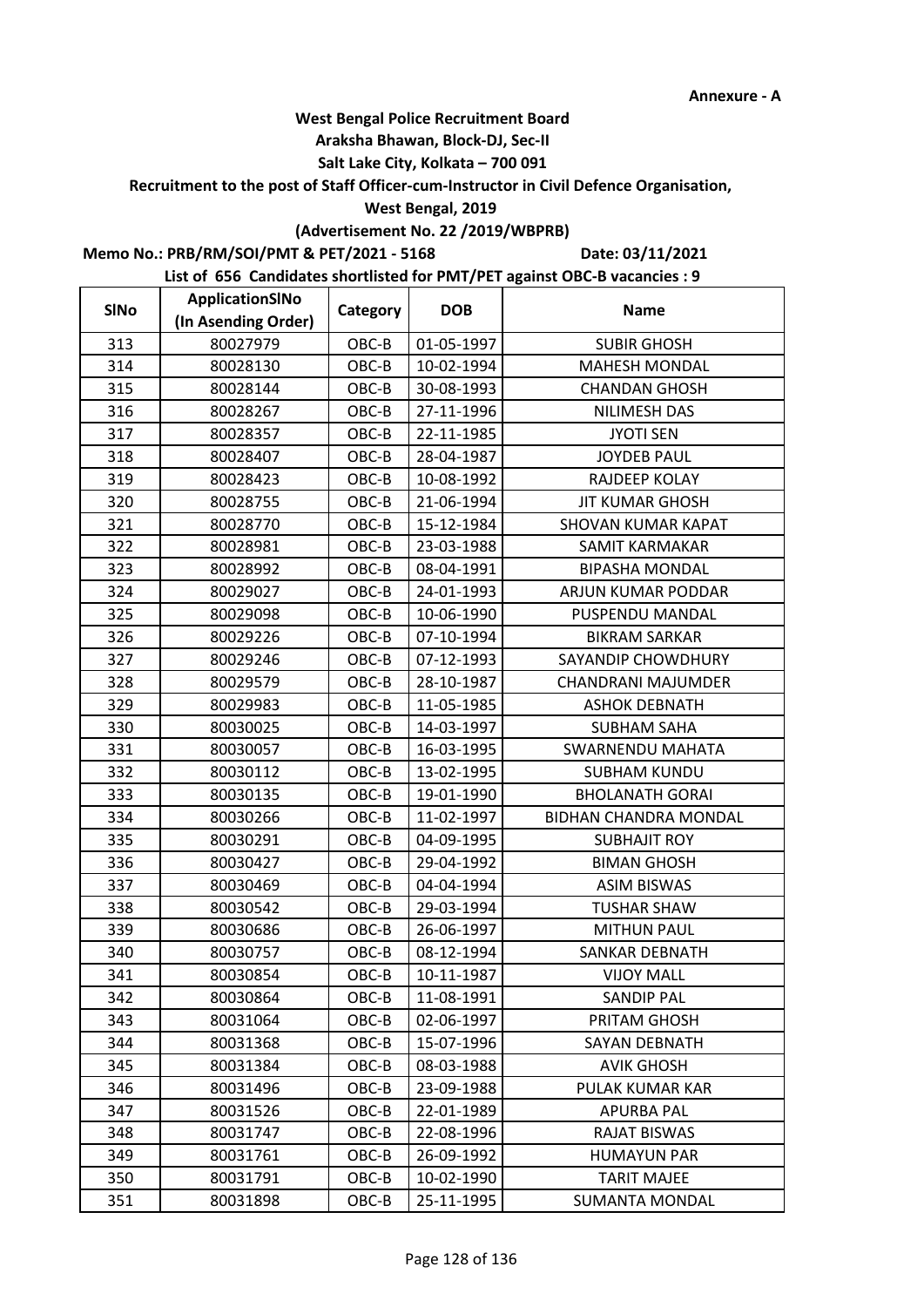#### **Araksha Bhawan, Block-DJ, Sec-II**

## **Salt Lake City, Kolkata – 700 091**

**Recruitment to the post of Staff Officer-cum-Instructor in Civil Defence Organisation,** 

#### **West Bengal, 2019**

## **(Advertisement No. 22 /2019/WBPRB)**

**Memo No.: PRB/RM/SOI/PMT & PET/2021 - 5168**

**Date: 03/11/2021**

| <b>SINo</b> | ApplicationSINo     | Category | <b>DOB</b> | <b>Name</b>                |  |
|-------------|---------------------|----------|------------|----------------------------|--|
|             | (In Asending Order) |          |            |                            |  |
| 352         | 80031909            | OBC-B    | 05-11-1995 | <b>SUKANTA GHOSH</b>       |  |
| 353         | 80032039            | OBC-B    | 07-04-1989 | PROSENJIT PAUL             |  |
| 354         | 80032275            | OBC-B    | 20-05-1985 | <b>SANJIB SAHOO</b>        |  |
| 355         | 80032290            | OBC-B    | 30-12-1996 | RAJESH GORAIN              |  |
| 356         | 80032330            | OBC-B    | 09-01-1998 | <b>NAYAN BISWAS</b>        |  |
| 357         | 80032479            | OBC-B    | 05-05-1995 | <b>SUITY MODAK</b>         |  |
| 358         | 80032504            | OBC-B    | 12-10-1984 | <b>DILIP MAHATO</b>        |  |
| 359         | 80032695            | OBC-B    | 02-10-1995 | <b>SUBHAM KANOO</b>        |  |
| 360         | 80032948            | OBC-B    | 17-02-1994 | <b>MRIGANKA PANDIT</b>     |  |
| 361         | 80032998            | OBC-B    | 17-09-1994 | PRASENJIT GHOSH            |  |
| 362         | 80033122            | OBC-B    | 05-10-1995 | <b>SUBHADIP SANTRA</b>     |  |
| 363         | 80033127            | OBC-B    | 24-05-1996 | PROMIT KUMAR GHOSH         |  |
| 364         | 80033239            | OBC-B    | 24-11-1997 | <b>SUPRATIM PAUL</b>       |  |
| 365         | 80033351            | OBC-B    | 30-03-1993 | <b>KRITI SUNDAR MAHATO</b> |  |
| 366         | 80033428            | OBC-B    | 04-01-1994 | <b>ARIJIT SARKAR</b>       |  |
| 367         | 80033563            | OBC-B    | 09-05-1996 | <b>SUBHAM KUMAR SAHA</b>   |  |
| 368         | 80033619            | OBC-B    | 11-11-1992 | <b>SUPRIYA DEBNATH</b>     |  |
| 369         | 80033679            | OBC-B    | 02-12-1992 | AKASH SADHUKHAN            |  |
| 370         | 80033680            | OBC-B    | 01-08-1992 | <b>ANAY BASAK</b>          |  |
| 371         | 80033716            | OBC-B    | 03-07-1991 | MANISH KUMAR YADAV         |  |
| 372         | 80033779            | OBC-B    | 06-03-1992 | SANDEEP THAPA              |  |
| 373         | 80033817            | OBC-B    | 25-04-1992 | <b>BINAY PAL</b>           |  |
| 374         | 80033839            | OBC-B    | 12-04-1993 | <b>BAPPA CHANAK</b>        |  |
| 375         | 80033874            | OBC-B    | 02-08-1996 | <b>SOURAV PAL</b>          |  |
| 376         | 80033931            | OBC-B    | 25-04-1994 | SISAM DAS                  |  |
| 377         | 80034058            | OBC-B    | 04-12-1995 | SUBHENDU KABIRAJ           |  |
| 378         | 80034099            | OBC-B    | 27-03-1992 | <b>SUSANTA KAR</b>         |  |
| 379         | 80034176            | OBC-B    | 02-04-1987 | <b>ASHIM DAS</b>           |  |
| 380         | 80034230            | OBC-B    | 08-02-1996 | <b>SURAJIT MITRA</b>       |  |
| 381         | 80034285            | OBC-B    | 25-05-1992 | <b>ABHIJIT RAY</b>         |  |
| 382         | 80034347            | OBC-B    | 27-02-1998 | <b>PAYEL GHOSH</b>         |  |
| 383         | 80034349            | OBC-B    | 04-06-1996 | <b>MRINMAY DEY</b>         |  |
| 384         | 80034431            | OBC-B    | 20-01-1990 | PRADYUT KR DEBNATH         |  |
| 385         | 80034453            | OBC-B    | 06-04-1991 | DHARMARAJ BHANDARI         |  |
| 386         | 80034469            | OBC-B    | 28-09-1997 | SAMAJIT PANJA              |  |
| 387         | 80034506            | OBC-B    | 15-07-1994 | ROHIT MAHATO               |  |
| 388         | 80034508            | OBC-B    | 05-01-1989 | <b>SUJAN PAUL</b>          |  |
| 389         | 80034523            | OBC-B    | 27-02-1995 | <b>SUNNY PRASAD</b>        |  |
| 390         | 80034613            | OBC-B    | 28-08-1993 | <b>BIDHEN MANGAR</b>       |  |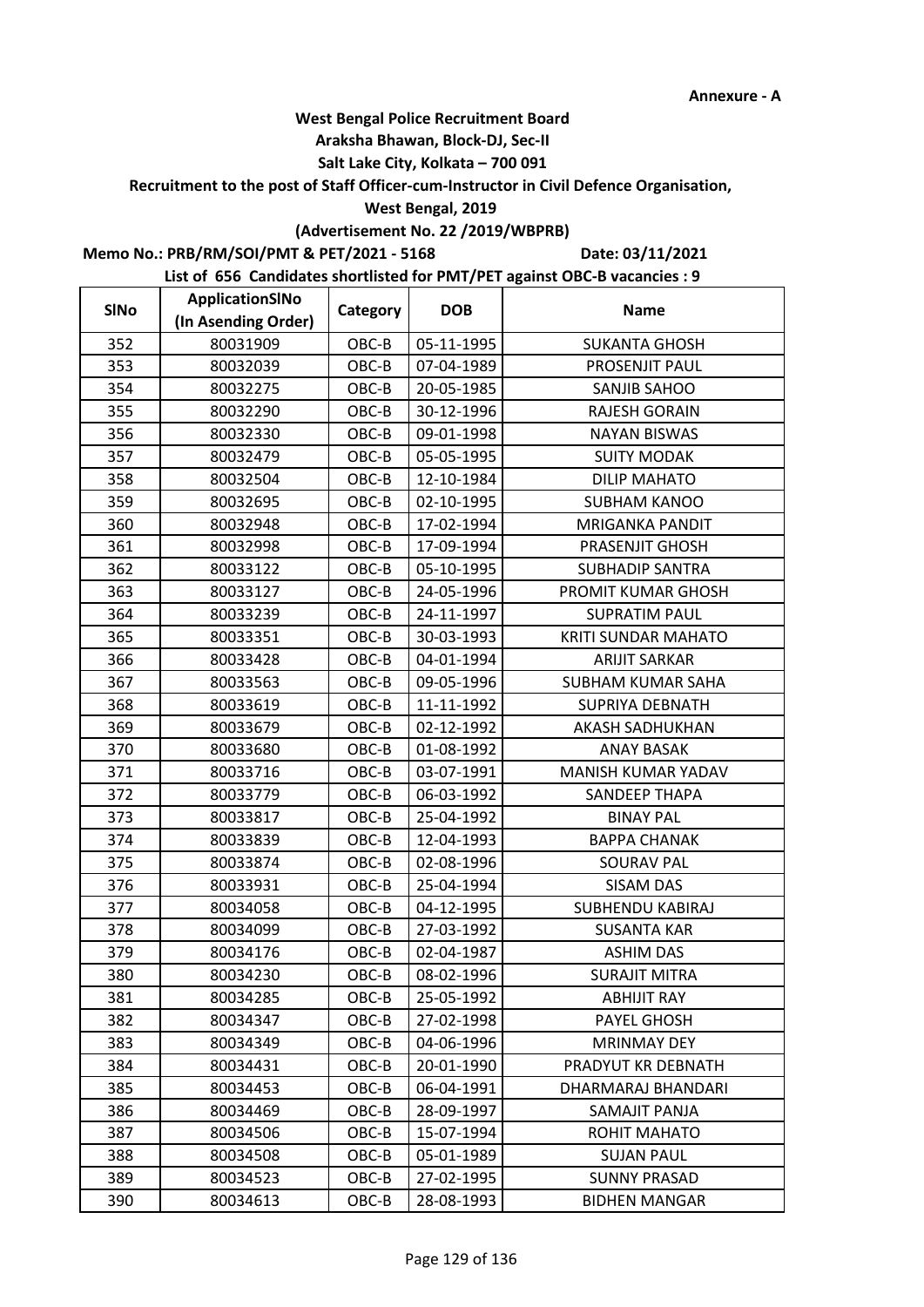#### **Araksha Bhawan, Block-DJ, Sec-II**

## **Salt Lake City, Kolkata – 700 091**

**Recruitment to the post of Staff Officer-cum-Instructor in Civil Defence Organisation,** 

#### **West Bengal, 2019**

## **(Advertisement No. 22 /2019/WBPRB)**

**Memo No.: PRB/RM/SOI/PMT & PET/2021 - 5168**

**Date: 03/11/2021**

| <b>SINo</b> | ApplicationSINo     | Category | <b>DOB</b> | <b>Name</b>                 |
|-------------|---------------------|----------|------------|-----------------------------|
|             | (In Asending Order) |          |            |                             |
| 391         | 80034649            | OBC-B    | 22-08-1992 | <b>BROJOGOPAL GHOSH</b>     |
| 392         | 80034793            | OBC-B    | 10-12-1993 | <b>UTPAL TARAFDER</b>       |
| 393         | 80034834            | OBC-B    | 22-12-1991 | <b>BIMAL KUMAR PAUL</b>     |
| 394         | 80034845            | OBC-B    | 13-01-1994 | <b>SURENDRA NATH BISWAS</b> |
| 395         | 80035041            | OBC-B    | 19-04-1993 | <b>NANTU LAW</b>            |
| 396         | 80035128            | OBC-B    | 01-02-1994 | PRAKASH SAU                 |
| 397         | 80035132            | OBC-B    | 22-05-1997 | <b>SUCHANDRA GUIN</b>       |
| 398         | 80035221            | OBC-B    | 03-10-1993 | <b>JHANTU MANDAL</b>        |
| 399         | 80035257            | OBC-B    | 09-08-1995 | <b>MALAY PAL</b>            |
| 400         | 80035311            | OBC-B    | 04-05-1993 | <b>SUMAN MODAK</b>          |
| 401         | 80035402            | OBC-B    | 15-01-1996 | DEBANJAN DEY                |
| 402         | 80035409            | OBC-B    | 01-10-1989 | <b>SAMPAD KAR</b>           |
| 403         | 80035492            | OBC-B    | 27-11-1995 | <b>NAVNEEL RAI</b>          |
| 404         | 80035499            | OBC-B    | 18-04-1995 | ANUP KUMAR GHOSH            |
| 405         | 80035662            | OBC-B    | 11-01-1991 | <b>SUSAN BERA</b>           |
| 406         | 80035681            | OBC-B    | 24-06-1993 | <b>RATHIN NANDI</b>         |
| 407         | 80035734            | OBC-B    | 11-04-1998 | <b>ARIJIT MONDAL</b>        |
| 408         | 80035794            | OBC-B    | 28-07-1992 | <b>MANJOY DATTA</b>         |
| 409         | 80035813            | OBC-B    | 03-03-1992 | SUDARSHAN SARKAR            |
| 410         | 80035885            | OBC-B    | 23-09-1996 | <b>ROHIT TANTUBAY</b>       |
| 411         | 80035935            | OBC-B    | 14-02-1990 | ARINDAM MAJI                |
| 412         | 80035947            | OBC-B    | 20-01-1996 | <b>SAYAN SAHU</b>           |
| 413         | 80036030            | OBC-B    | 05-01-1991 | <b>SUJIT DEY</b>            |
| 414         | 80036175            | OBC-B    | 29-05-1992 | <b>AVIJIT MODAK</b>         |
| 415         | 80036273            | OBC-B    | 10-12-1990 | SOMASREE BISWAS             |
| 416         | 80036284            | OBC-B    | 20-03-1986 | <b>SOMENATH RAKSHIT</b>     |
| 417         | 80036408            | OBC-B    | 16-06-1990 | <b>SOUMEN MALLICK</b>       |
| 418         | 80036468            | OBC-B    | 06-01-1994 | <b>SAHEB JANA</b>           |
| 419         | 80036474            | OBC-B    | 03-03-1988 | SAMIR MAL                   |
| 420         | 80036553            | OBC-B    | 25-02-1998 | <b>JAGAT PAUL</b>           |
| 421         | 80036634            | OBC-B    | 28-02-1996 | <b>SUJOY GHOSH</b>          |
| 422         | 80036675            | OBC-B    | 05-09-1994 | AJOY SADHUKHAN              |
| 423         | 80036693            | OBC-B    | 15-04-1993 | SANJIT KUMAR DAN            |
| 424         | 80037064            | OBC-B    | 20-02-1985 | SANJIB MONDAL               |
| 425         | 80037214            | OBC-B    | 25-08-1993 | <b>BIJOY BERA</b>           |
| 426         | 80037285            | OBC-B    | 07-04-1995 | <b>BIKRAM MAJEE</b>         |
| 427         | 80037418            | OBC-B    | 24-06-1997 | SATYARANJAN PUSTI           |
| 428         | 80037427            | OBC-B    | 05-12-1993 | <b>SUBIR BISWAS</b>         |
| 429         | 80037571            | OBC-B    | 07-07-1995 | <b>RAJESH GIRI</b>          |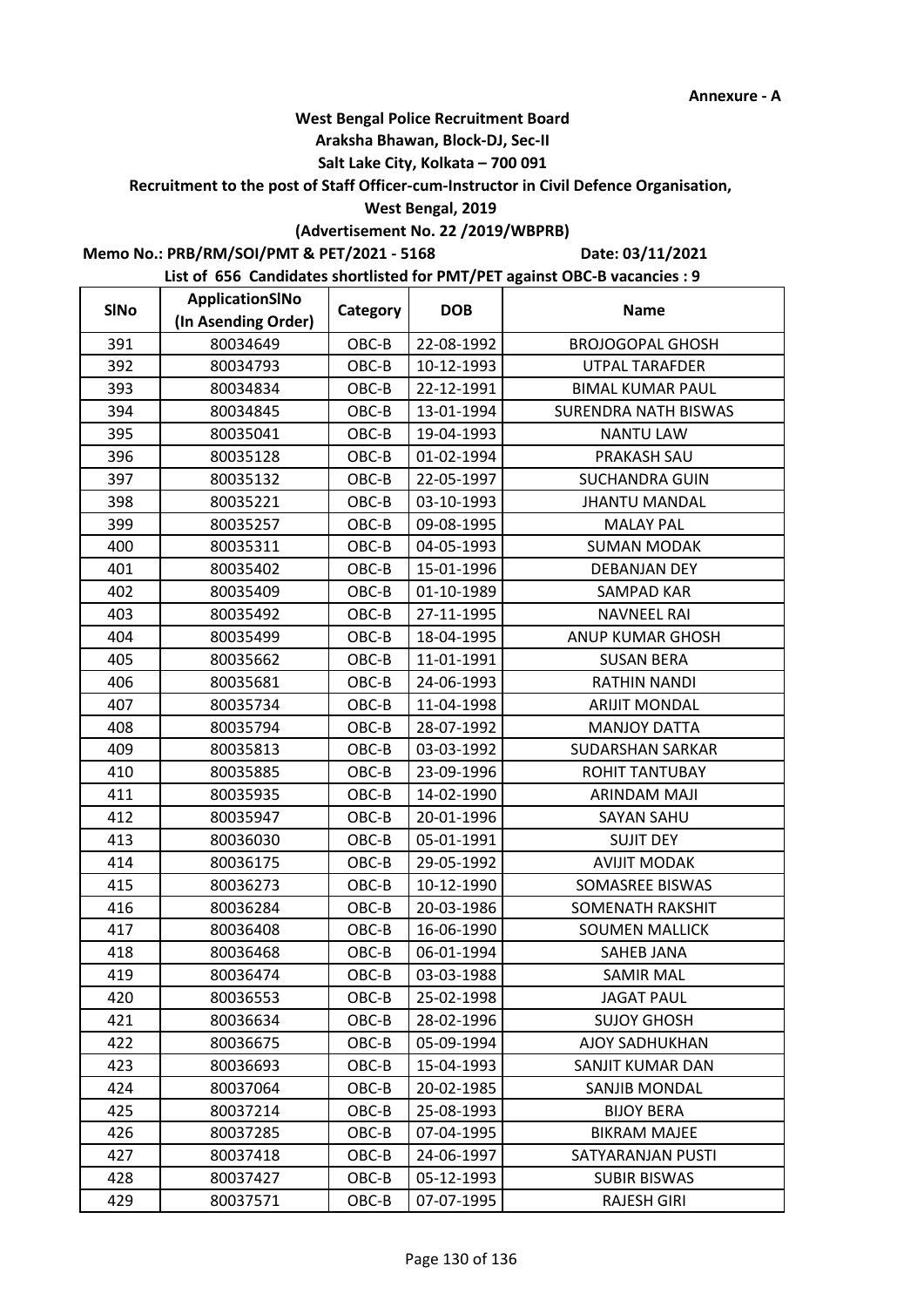#### **Araksha Bhawan, Block-DJ, Sec-II**

## **Salt Lake City, Kolkata – 700 091**

**Recruitment to the post of Staff Officer-cum-Instructor in Civil Defence Organisation,** 

#### **West Bengal, 2019**

## **(Advertisement No. 22 /2019/WBPRB)**

**Memo No.: PRB/RM/SOI/PMT & PET/2021 - 5168**

**Date: 03/11/2021**

| <b>SINo</b> | ApplicationSINo     | Category | <b>DOB</b> | <b>Name</b>              |
|-------------|---------------------|----------|------------|--------------------------|
|             | (In Asending Order) |          |            |                          |
| 430         | 80037740            | OBC-B    | 11-01-1990 | <b>CHANDAN MAHATO</b>    |
| 431         | 80037764            | OBC-B    | 12-11-1993 | KOUSHIK GHOSH            |
| 432         | 80037828            | OBC-B    | 04-11-1995 | <b>BEAUTI SARKAR</b>     |
| 433         | 80037847            | OBC-B    | 20-03-1994 | <b>SOURAV NAG</b>        |
| 434         | 80037860            | OBC-B    | 15-10-1994 | <b>NASIRUDDIN KHAN</b>   |
| 435         | 80037926            | OBC-B    | 10-03-1997 | LALTU MAHATA             |
| 436         | 80037934            | OBC-B    | 09-03-1991 | <b>SNEHASISH GHOSH</b>   |
| 437         | 80037955            | OBC-B    | 13-06-1996 | SUDIPTA GHOSH            |
| 438         | 80037968            | OBC-B    | 18-09-1995 | RAKESH PRAMANIK          |
| 439         | 80037975            | OBC-B    | 22-07-1992 | CHIRANJIT PAL            |
| 440         | 80037993            | OBC-B    | 22-12-1991 | <b>AMIT SINGH</b>        |
| 441         | 80038036            | OBC-B    | 11-10-1993 | SOUMIK DEBNATH           |
| 442         | 80038120            | OBC-B    | 27-04-1994 | <b>SOURAV GHOSH</b>      |
| 443         | 80038147            | OBC-B    | 15-12-1996 | <b>SUPRIYO GHOSH</b>     |
| 444         | 80038186            | OBC-B    | 18-12-1996 | <b>SUFAL GHOSH</b>       |
| 445         | 80038187            | OBC-B    | 12-03-1993 | <b>TARIT SHIL</b>        |
| 446         | 80038224            | OBC-B    | 20-11-1988 | <b>SUMIT SWARNAKAR</b>   |
| 447         | 80038233            | OBC-B    | 03-10-1994 | <b>BAPI MAHATO</b>       |
| 448         | 80038358            | OBC-B    | 24-02-1992 | ARKA DAS                 |
| 449         | 80038376            | OBC-B    | 02-08-1994 | <b>INDRAJIT GHOSH</b>    |
| 450         | 80038542            | OBC-B    | 07-11-1998 | PRINCE PODDAR            |
| 451         | 80038544            | OBC-B    | 26-12-1997 | <b>MADAN MOHAN GARAI</b> |
| 452         | 80038930            | OBC-B    | 12-01-1997 | PRIYABRATA MAHATO        |
| 453         | 80039139            | OBC-B    | 18-06-1994 | <b>NISITH ROY</b>        |
| 454         | 80039187            | OBC-B    | 20-04-1997 | <b>SAYAN GHOSH</b>       |
| 455         | 80039304            | OBC-B    | 25-01-1992 | <b>MANORANJAN MAHATO</b> |
| 456         | 80039308            | OBC-B    | 19-04-1993 | SAGAR PROSAD             |
| 457         | 80039621            | OBC-B    | 20-12-1994 | <b>RATUL DAS</b>         |
| 458         | 80039644            | OBC-B    | 10-10-1992 | <b>MILAN GHOSH</b>       |
| 459         | 80039758            | OBC-B    | 22-05-1996 | <b>SUMAN KUMAR DEY</b>   |
| 460         | 80039881            | OBC-B    | 28-07-1988 | <b>ABHISHEK DEBNATH</b>  |
| 461         | 80039934            | OBC-B    | 01-03-1993 | <b>MINTI SHAW</b>        |
| 462         | 80039944            | OBC-B    | 28-10-1993 | SATYAKI GARAI            |
| 463         | 80040018            | OBC-B    | 22-02-1992 | <b>ARIJIT KUNDU</b>      |
| 464         | 80040034            | OBC-B    | 28-04-1994 | <b>BASUDEB PAUL</b>      |
| 465         | 80040119            | OBC-B    | 02-08-1990 | <b>SUJOY GHOSH</b>       |
| 466         | 80040124            | OBC-B    | 10-05-1991 | SOURAV KARMAKAR          |
| 467         | 80040163            | OBC-B    | 11-11-1982 | <b>AMIT RAHA</b>         |
| 468         | 80040184            | OBC-B    | 08-09-1994 | SUBHAM DUTTA             |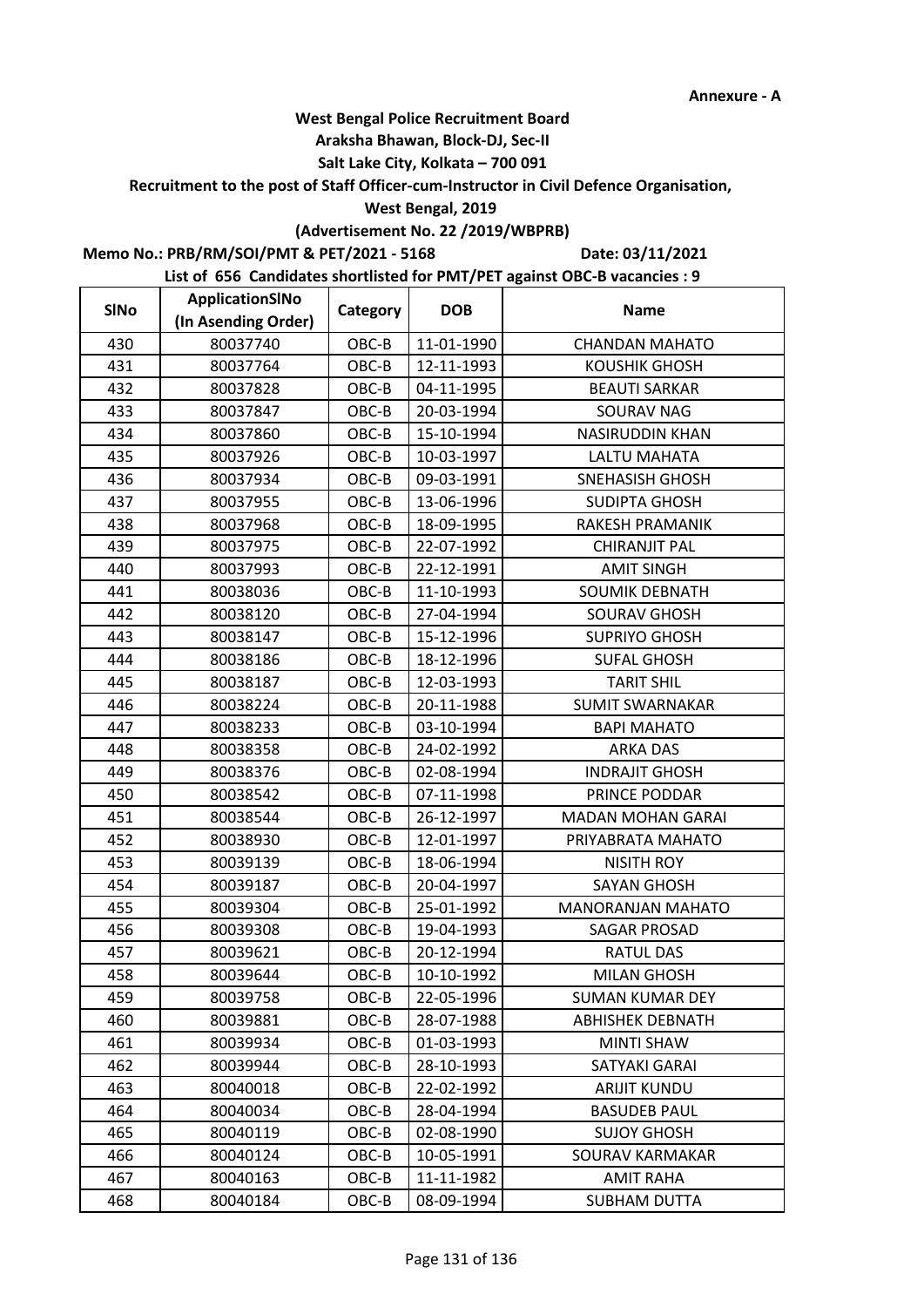#### **Araksha Bhawan, Block-DJ, Sec-II**

## **Salt Lake City, Kolkata – 700 091**

**Recruitment to the post of Staff Officer-cum-Instructor in Civil Defence Organisation,** 

#### **West Bengal, 2019**

## **(Advertisement No. 22 /2019/WBPRB)**

**Memo No.: PRB/RM/SOI/PMT & PET/2021 - 5168**

**Date: 03/11/2021**

| <b>SINo</b> | ApplicationSINo     | Category | <b>DOB</b> | <b>Name</b>               |
|-------------|---------------------|----------|------------|---------------------------|
|             | (In Asending Order) |          |            |                           |
| 469         | 80040434            | OBC-B    | 04-10-1992 | <b>TANMOY SAHA</b>        |
| 470         | 80040481            | OBC-B    | 12-09-1994 | DEBABRATA PRAMANICK       |
| 471         | 80040547            | OBC-B    | 05-05-1994 | <b>GOPAL CHANDRA SHIL</b> |
| 472         | 80040553            | OBC-B    | 24-01-1998 | SANJIT PRAMANIK           |
| 473         | 80040555            | OBC-B    | 26-10-1995 | <b>SWARUP MANDAL</b>      |
| 474         | 80040594            | OBC-B    | 06-04-1995 | <b>SUJATA SHAW</b>        |
| 475         | 80040608            | OBC-B    | 02-02-1993 | <b>CHIRANJIT HAIT</b>     |
| 476         | 80040611            | OBC-B    | 20-03-1991 | <b>ALOKE MANDAL</b>       |
| 477         | 80040786            | OBC-B    | 14-11-1993 | <b>SUDIP MONDAL</b>       |
| 478         | 80040808            | OBC-B    | 13-01-1995 | ANIMESH KARMAKAR          |
| 479         | 80040877            | OBC-B    | 03-04-1988 | <b>SANJOY GHOSH</b>       |
| 480         | 80040924            | OBC-B    | 28-04-1995 | <b>DEBDAS SAHA</b>        |
| 481         | 80040969            | OBC-B    | 17-10-1994 | <b>MOUSUMI GHOSH</b>      |
| 482         | 80040986            | OBC-B    | 19-02-1994 | <b>RAJU GHOSH</b>         |
| 483         | 80041007            | OBC-B    | 29-12-1990 | SAIKAT HAZRA              |
| 484         | 80041014            | OBC-B    | 07-07-1998 | <b>SUPRITAM GHOSH</b>     |
| 485         | 80041105            | OBC-B    | 03-01-1995 | SHAKTIPADA PAL            |
| 486         | 80041121            | OBC-B    | 31-07-1995 | SAKIL WAHEDUR RAHAMAN     |
| 487         | 80041211            | OBC-B    | 17-05-1991 | <b>SUBHENDU GHOSH</b>     |
| 488         | 80041264            | OBC-B    | 02-03-1986 | SANDIP DAS MODAK          |
| 489         | 80041312            | OBC-B    | 29-06-1993 | <b>INDRAJIT KAR</b>       |
| 490         | 80041342            | OBC-B    | 04-02-1995 | SOURAV BISWAS             |
| 491         | 80041399            | OBC-B    | 05-02-1993 | SANJIB KUMAR SAU          |
| 492         | 80041428            | OBC-B    | 29-11-1995 | <b>SUJAY GHOSH</b>        |
| 493         | 80041446            | OBC-B    | 12-12-1993 | SAIKAT BISWAS             |
| 494         | 80041502            | OBC-B    | 02-07-1994 | <b>GANGADHAR GARAI</b>    |
| 495         | 80041533            | OBC-B    | 05-04-1986 | <b>RATHIN BISWAS</b>      |
| 496         | 80041554            | OBC-B    | 01-06-1992 | <b>BIJOY PAL</b>          |
| 497         | 80041563            | OBC-B    | 12-03-1994 | <b>SUNANDA GHOSH</b>      |
| 498         | 80041648            | OBC-B    | 04-07-1982 | <b>KUHELI SHAW</b>        |
| 499         | 80041730            | OBC-B    | 27-02-1995 | <b>HITANKAR GHOSH</b>     |
| 500         | 80041769            | OBC-B    | 20-05-1994 | <b>SAYAK BHAR</b>         |
| 501         | 80041780            | OBC-B    | 17-04-1995 | JYOTIRMOY PRASAD MONDAL   |
| 502         | 80041881            | OBC-B    | 08-11-1988 | <b>DIPANKAR GHOSH</b>     |
| 503         | 80041961            | OBC-B    | 15-03-1995 | NIMAI PRADHAN             |
| 504         | 80042050            | OBC-B    | 25-02-1990 | RUDRA PROSAD GHOSH        |
| 505         | 80042057            | OBC-B    | 25-08-1991 | <b>CHANDAN SARKAR</b>     |
| 506         | 80042111            | OBC-B    | 28-07-1995 | ATIN DAM                  |
| 507         | 80042147            | OBC-B    | 17-02-1998 | <b>AKASH GHOSH</b>        |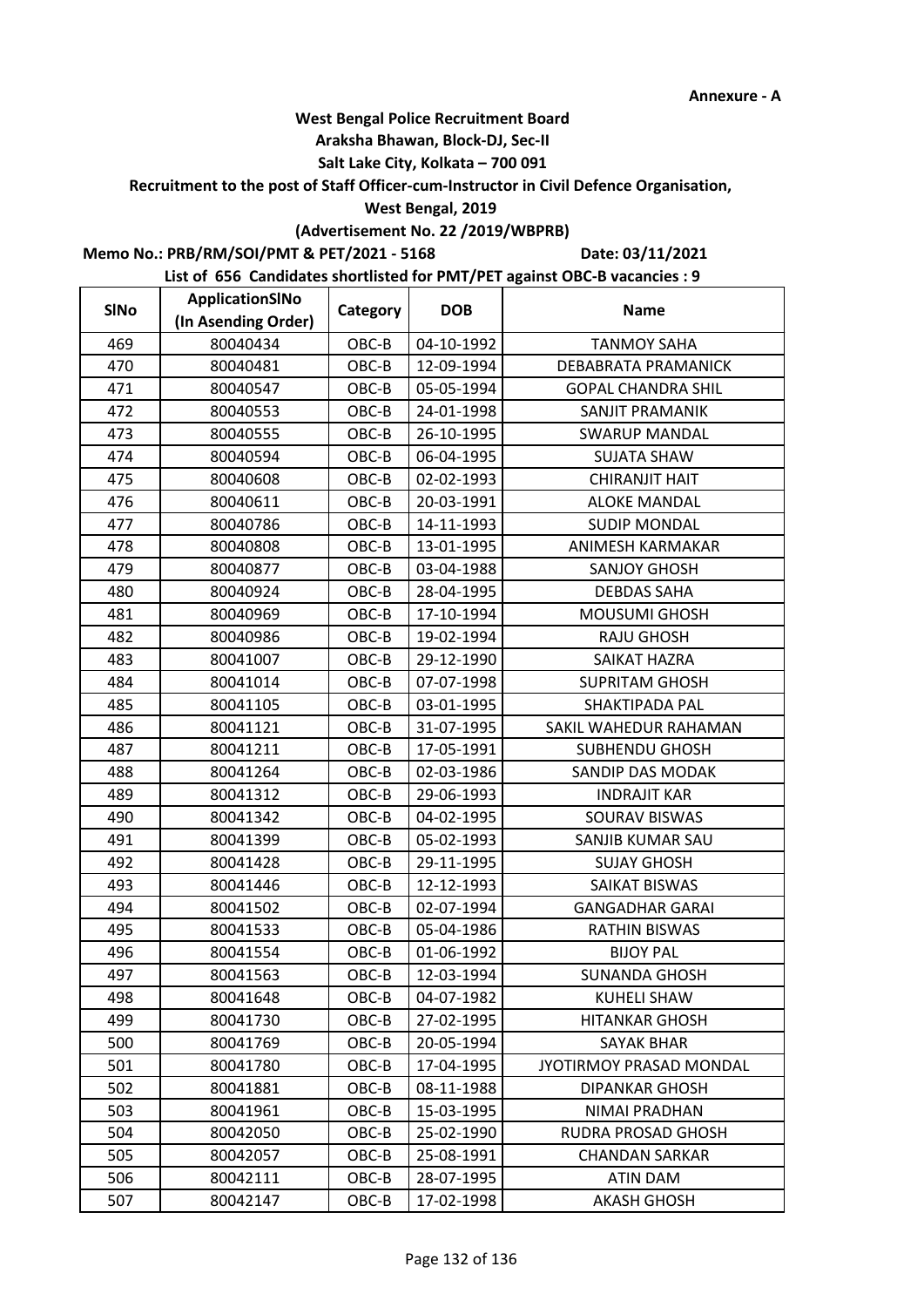#### **Araksha Bhawan, Block-DJ, Sec-II**

## **Salt Lake City, Kolkata – 700 091**

**Recruitment to the post of Staff Officer-cum-Instructor in Civil Defence Organisation,** 

#### **West Bengal, 2019**

## **(Advertisement No. 22 /2019/WBPRB)**

**Memo No.: PRB/RM/SOI/PMT & PET/2021 - 5168**

**Date: 03/11/2021**

| <b>SINo</b> | ApplicationSINo     | Category | <b>DOB</b> | <b>Name</b>            |
|-------------|---------------------|----------|------------|------------------------|
|             | (In Asending Order) |          |            |                        |
| 508         | 80042178            | $OBC-B$  | 10-01-1994 | <b>JHANTU PAL</b>      |
| 509         | 80042280            | OBC-B    | 08-12-1996 | <b>SWARNAM SAHU</b>    |
| 510         | 80042283            | OBC-B    | 07-12-1989 | <b>TAMAL SARKAR</b>    |
| 511         | 80042319            | OBC-B    | 02-04-1997 | PRADYUT KULSHI         |
| 512         | 80042364            | OBC-B    | 31-07-1993 | <b>KOUSHIK NANDI</b>   |
| 513         | 80042367            | OBC-B    | 12-12-1991 | SHUBHANKAR MANNA       |
| 514         | 80042372            | OBC-B    | 22-01-1993 | PIJUSH PRAMANIK        |
| 515         | 80042381            | OBC-B    | 28-03-1985 | <b>DEBYENDU BASAK</b>  |
| 516         | 80042398            | OBC-B    | 10-08-1993 | <b>KOUSHIK BISWAS</b>  |
| 517         | 80042497            | OBC-B    | 02-04-1995 | NIRMALENDU GHOSH       |
| 518         | 80042522            | OBC-B    | 03-04-1994 | <b>JOYDIP MANDAL</b>   |
| 519         | 80042619            | OBC-B    | 02-02-1993 | PROVASH PAUL           |
| 520         | 80042644            | OBC-B    | 17-01-1993 | <b>BINAY MONDAL</b>    |
| 521         | 80042904            | OBC-B    | 07-01-1995 | <b>BIJOY MONDAL</b>    |
| 522         | 80042912            | OBC-B    | 13-12-1995 | SANJU MALAKAR          |
| 523         | 80042925            | OBC-B    | 09-08-1987 | <b>LITAN BASAK</b>     |
| 524         | 80042975            | OBC-B    | 03-01-1990 | PINTU PAUL             |
| 525         | 80043055            | OBC-B    | 04-10-1993 | <b>SHIBAM DAS</b>      |
| 526         | 80043086            | OBC-B    | 18-05-1994 | DIPANKAR BARIK         |
| 527         | 80043301            | OBC-B    | 10-11-1992 | AHASAN HABIB           |
| 528         | 80043363            | OBC-B    | 19-12-1998 | <b>MANAS MAHATO</b>    |
| 529         | 80043474            | OBC-B    | 20-11-1990 | <b>ASISH CHHETRI</b>   |
| 530         | 80043512            | OBC-B    | 03-01-1996 | <b>GOPINATH MANA</b>   |
| 531         | 80043530            | OBC-B    | 04-10-1995 | KOUSTAV MAHATA         |
| 532         | 80043565            | OBC-B    | 03-01-1996 | <b>SUPRIYO SAHU</b>    |
| 533         | 80043799            | OBC-B    | 14-11-1995 | <b>SUROJIT HALDER</b>  |
| 534         | 80043814            | OBC-B    | 05-02-1995 | SHUBHANKAR PODDAR      |
| 535         | 80043932            | OBC-B    | 01-04-1995 | <b>RAKESH GHOSH</b>    |
| 536         | 80043991            | OBC-B    | 05-03-1993 | PROVAKAR GHOSH         |
| 537         | 80044097            | OBC-B    | 20-06-1995 | <b>TAPOS KUMAR RAY</b> |
| 538         | 80044135            | OBC-B    | 06-10-1994 | RAHUL RAKSHIT          |
| 539         | 80044216            | OBC-B    | 14-04-1992 | <b>ASHIM MONDAL</b>    |
| 540         | 80044422            | OBC-B    | 15-03-1996 | <b>DEBORSHI GHOSH</b>  |
| 541         | 80044816            | $OBC-B$  | 13-07-1994 | <b>MRINMOY BASAK</b>   |
| 542         | 80044833            | OBC-B    | 05-04-1994 | PANKAJ DEBNATH         |
| 543         | 80044859            | OBC-B    | 05-05-1992 | <b>NITISH GHOSH</b>    |
| 544         | 80045013            | OBC-B    | 03-01-1998 | PRATYUSH GHOSH         |
| 545         | 80045058            | OBC-B    | 03-10-1997 | ANGAN DEBNATH          |
| 546         | 80045154            | OBC-B    | 13-07-1993 | <b>ANUPAM SARKAR</b>   |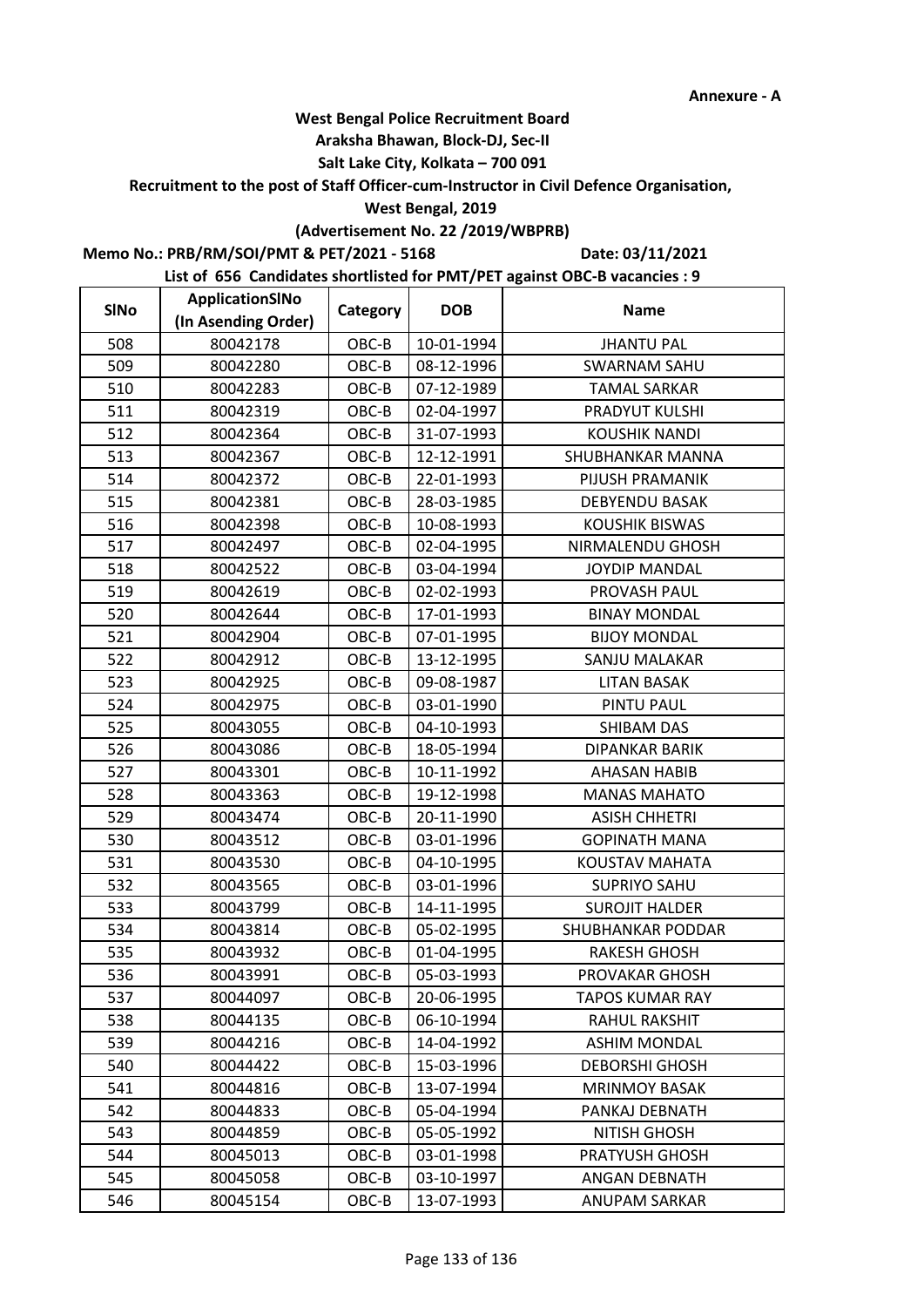#### **Araksha Bhawan, Block-DJ, Sec-II**

## **Salt Lake City, Kolkata – 700 091**

**Recruitment to the post of Staff Officer-cum-Instructor in Civil Defence Organisation,** 

#### **West Bengal, 2019**

## **(Advertisement No. 22 /2019/WBPRB)**

**Memo No.: PRB/RM/SOI/PMT & PET/2021 - 5168**

**Date: 03/11/2021**

| <b>SINo</b> | ApplicationSINo     | Category | <b>DOB</b> | <b>Name</b>              |
|-------------|---------------------|----------|------------|--------------------------|
|             | (In Asending Order) |          |            |                          |
| 547         | 80045175            | $OBC-B$  | 16-02-1996 | <b>MONAJ GHOSH</b>       |
| 548         | 80045178            | OBC-B    | 12-09-1994 | <b>MANABENDRA SIL</b>    |
| 549         | 80045223            | OBC-B    | 22-04-1993 | <b>SOURAV GHOSH</b>      |
| 550         | 80045455            | OBC-B    | 13-03-1996 | <b>ARUNAVA GHOSH</b>     |
| 551         | 80045480            | OBC-B    | 21-09-1995 | TARUN KUMAR MANDAL       |
| 552         | 80045491            | OBC-B    | 16-05-1992 | PRITAM ROY               |
| 553         | 80045552            | OBC-B    | 01-01-1995 | <b>KUSHAL HALDER</b>     |
| 554         | 80045602            | OBC-B    | 12-01-1998 | <b>SOURAV BARIK</b>      |
| 555         | 80045622            | OBC-B    | 23-08-1994 | SOUMIK SADHUKHAN         |
| 556         | 80045648            | OBC-B    | 04-09-1994 | <b>UDAY PRAMANIK</b>     |
| 557         | 80045665            | OBC-B    | 12-12-1986 | SOUMYADUT GHOSH          |
| 558         | 80045719            | OBC-B    | 04-05-1991 | SOUMALYA CHAND           |
| 559         | 80045833            | OBC-B    | 02-01-1996 | <b>RISAV PAUL</b>        |
| 560         | 80045883            | OBC-B    | 03-10-1993 | PATIT PABAN MONDAL       |
| 561         | 80045930            | OBC-B    | 19-11-1994 | RINTU MONDAL             |
| 562         | 80046026            | OBC-B    | 07-11-1992 | <b>KOUSHIK KARMAKAR</b>  |
| 563         | 80046034            | OBC-B    | 24-03-1993 | <b>ANUSHREE GHOSH</b>    |
| 564         | 80046113            | OBC-B    | 12-07-1989 | RAVI KUMAR SINGH         |
| 565         | 80046189            | OBC-B    | 02-11-1989 | <b>GOURANGA PAL</b>      |
| 566         | 80046201            | OBC-B    | 27-09-1993 | PARIMAL GARAI            |
| 567         | 80046207            | OBC-B    | 29-01-1996 | <b>MANNA KAITY</b>       |
| 568         | 80046257            | OBC-B    | 03-01-1996 | <b>KRISHNENDU SARDAR</b> |
| 569         | 80046306            | OBC-B    | 12-01-1986 | <b>SUBRATA MONDAL</b>    |
| 570         | 80046318            | OBC-B    | 24-02-1995 | DHANANJOY SADHUKHAN      |
| 571         | 80046516            | OBC-B    | 07-10-1997 | NILANJAN KARMAKAR        |
| 572         | 80046539            | OBC-B    | 14-11-1994 | <b>SOUMEN PAL</b>        |
| 573         | 80046601            | OBC-B    | 18-07-1991 | <b>ATANU PAL</b>         |
| 574         | 80046658            | OBC-B    | 09-10-1997 | <b>KOUSIK DAS</b>        |
| 575         | 80046772            | OBC-B    | 22-11-1995 | SOURAV KARMAKAR          |
| 576         | 80046894            | OBC-B    | 23-02-1987 | PROSENJIT SUMAR          |
| 577         | 80046974            | OBC-B    | 24-03-1992 | <b>SUMAN KR GHOSH</b>    |
| 578         | 80046975            | OBC-B    | 12-11-1992 | SAJAL MONDAL             |
| 579         | 80047119            | OBC-B    | 08-12-1993 | <b>MINTU GHOSH</b>       |
| 580         | 80047139            | $OBC-B$  | 29-04-1978 | RAJESH KUMAR THAKUR      |
| 581         | 80047157            | OBC-B    | 07-03-1994 | <b>ANJU GHOSH</b>        |
| 582         | 80047162            | OBC-B    | 10-11-1991 | ALI HOSEN KHAN           |
| 583         | 80047181            | OBC-B    | 23-01-1993 | PRITISH BHANDARI         |
| 584         | 80047182            | OBC-B    | 21-07-1993 | CHIRANJIT DUTTA          |
| 585         | 80047247            | OBC-B    | 12-07-1992 | <b>KUNAL SHOW</b>        |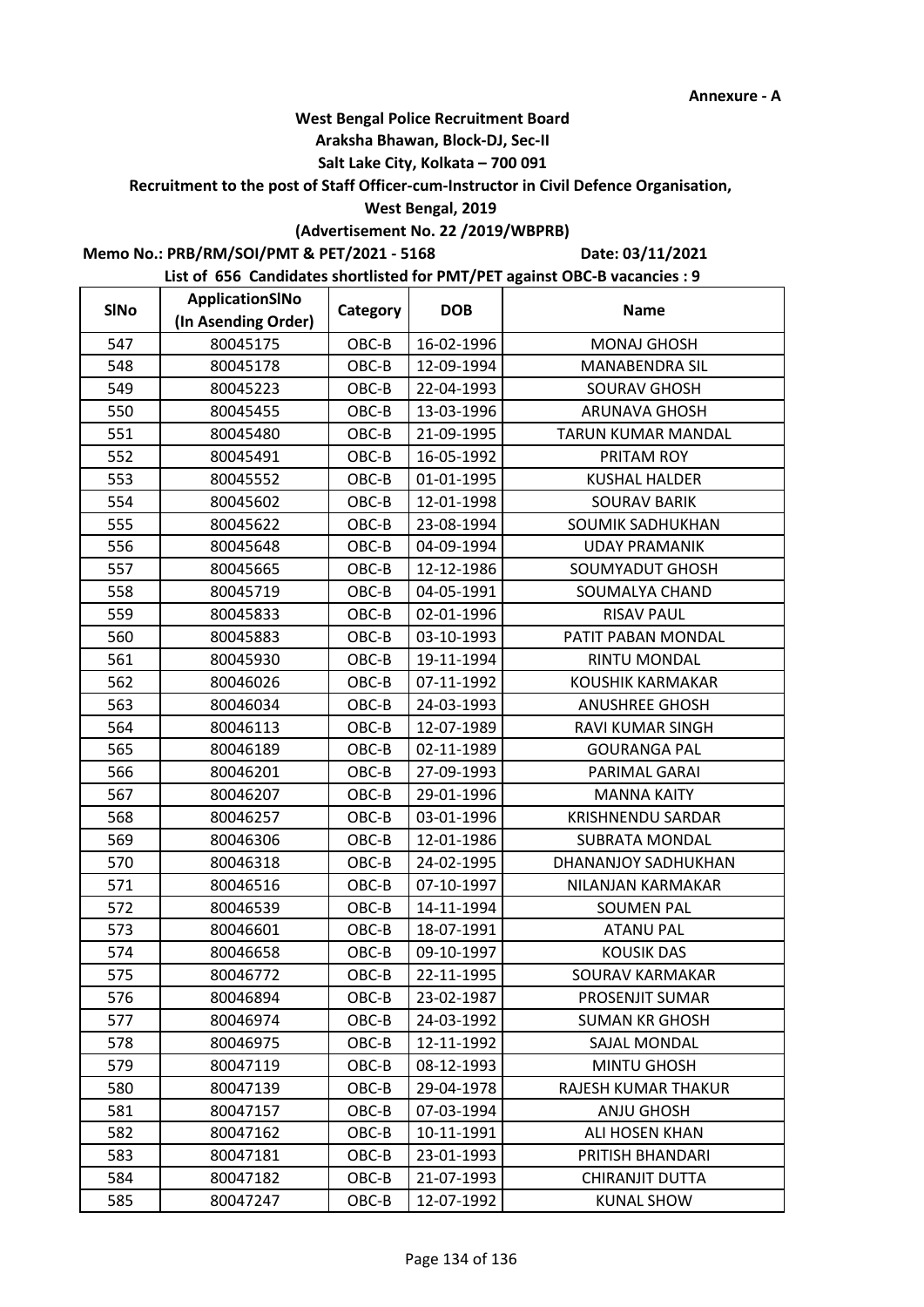#### **Araksha Bhawan, Block-DJ, Sec-II**

## **Salt Lake City, Kolkata – 700 091**

**Recruitment to the post of Staff Officer-cum-Instructor in Civil Defence Organisation,** 

#### **West Bengal, 2019**

## **(Advertisement No. 22 /2019/WBPRB)**

**Memo No.: PRB/RM/SOI/PMT & PET/2021 - 5168**

**Date: 03/11/2021**

| <b>SINo</b> | ApplicationSINo     | Category | <b>DOB</b> | <b>Name</b>               |
|-------------|---------------------|----------|------------|---------------------------|
|             | (In Asending Order) |          |            |                           |
| 586         | 80047279            | OBC-B    | 04-02-1993 | <b>SUMIT KUMAR SAHOO</b>  |
| 587         | 80047285            | OBC-B    | 16-08-1994 | <b>TANMOY MODAK</b>       |
| 588         | 80047322            | OBC-B    | 16-06-1996 | <b>SUMANTA GHOSH</b>      |
| 589         | 80047453            | OBC-B    | 17-01-1994 | <b>JAMINIKANTA MAHATA</b> |
| 590         | 80047457            | OBC-B    | 02-09-1992 | LAKHINDAR YADAV           |
| 591         | 80047840            | OBC-B    | 10-11-1997 | SANCHAR PRAMANICK         |
| 592         | 80047857            | OBC-B    | 05-09-1993 | <b>ARNAB DUTTA</b>        |
| 593         | 80048063            | OBC-B    | 05-12-1992 | <b>SOUMEN KUNDU</b>       |
| 594         | 80048119            | OBC-B    | 21-02-1992 | SHIRSENDU KHAN            |
| 595         | 80048144            | OBC-B    | 21-02-1996 | <b>CHANDAN SEN</b>        |
| 596         | 80048308            | OBC-B    | 13-07-1995 | PRASHANT GUPTA            |
| 597         | 80048382            | OBC-B    | 02-04-1989 | <b>RATAN SAHA</b>         |
| 598         | 80048590            | OBC-B    | 03-05-1995 | SOUVIK DE KARMAKAR        |
| 599         | 80048693            | OBC-B    | 03-02-1994 | <b>MOUSUMI BISWAS</b>     |
| 600         | 80048793            | OBC-B    | 24-05-1994 | <b>TANMOY DAS</b>         |
| 601         | 80048807            | OBC-B    | 10-06-1992 | <b>TAMAL MALAKAR</b>      |
| 602         | 80048819            | OBC-B    | 21-07-1996 | <b>SURJENDU DEBNATH</b>   |
| 603         | 80048887            | OBC-B    | 17-10-1993 | RIJU PARAMANICK           |
| 604         | 80048901            | OBC-B    | 03-01-1998 | PRITAM GHOSH              |
| 605         | 80048925            | OBC-B    | 14-03-1993 | SAYAN KARMAKAR            |
| 606         | 80048954            | OBC-B    | 12-06-1991 | SANDIP MONDAL             |
| 607         | 80049079            | OBC-B    | 08-07-1993 | SUBHENDU MAHATO           |
| 608         | 80049136            | OBC-B    | 24-09-1986 | <b>SUBHAJIT GHOSH</b>     |
| 609         | 80049179            | OBC-B    | 09-04-1994 | <b>PRAMIT GARAI</b>       |
| 610         | 80049312            | OBC-B    | 02-08-1998 | <b>SAYAN GHOSH</b>        |
| 611         | 80049348            | OBC-B    | 14-06-1990 | SHAMBHU KUMAR GUPTA       |
| 612         | 80049403            | OBC-B    | 17-03-1993 | DIPANJAN BISWAS           |
| 613         | 80049491            | OBC-B    | 27-01-1994 | RADHA GOBINDA BERA        |
| 614         | 80049633            | OBC-B    | 24-03-1994 | <b>SHAUNLI KUNDU</b>      |
| 615         | 80049743            | OBC-B    | 06-11-1996 | <b>SUBHAJIT KARMAKAR</b>  |
| 616         | 80049816            | OBC-B    | 16-11-1996 | <b>DEBASISH GARAI</b>     |
| 617         | 80049827            | OBC-B    | 16-05-1998 | <b>SAUPARNA DEY</b>       |
| 618         | 80049841            | OBC-B    | 09-03-1993 | <b>ARIJIT GHOSH</b>       |
| 619         | 80049903            | OBC-B    | 16-02-1997 | <b>SUJAN SARKAR</b>       |
| 620         | 80049920            | OBC-B    | 03-04-1993 | SAIKAT DAFADAR            |
| 621         | 80049936            | OBC-B    | 13-07-1993 | SACHIN CHANDRA MAHATO     |
| 622         | 80049949            | OBC-B    | 08-11-1996 | PARTHA DAS                |
| 623         | 80050072            | OBC-B    | 25-10-1987 | <b>SUVOJIT PAUL</b>       |
| 624         | 80050097            | OBC-B    | 20-10-1993 | <b>TARUN GHOSH</b>        |